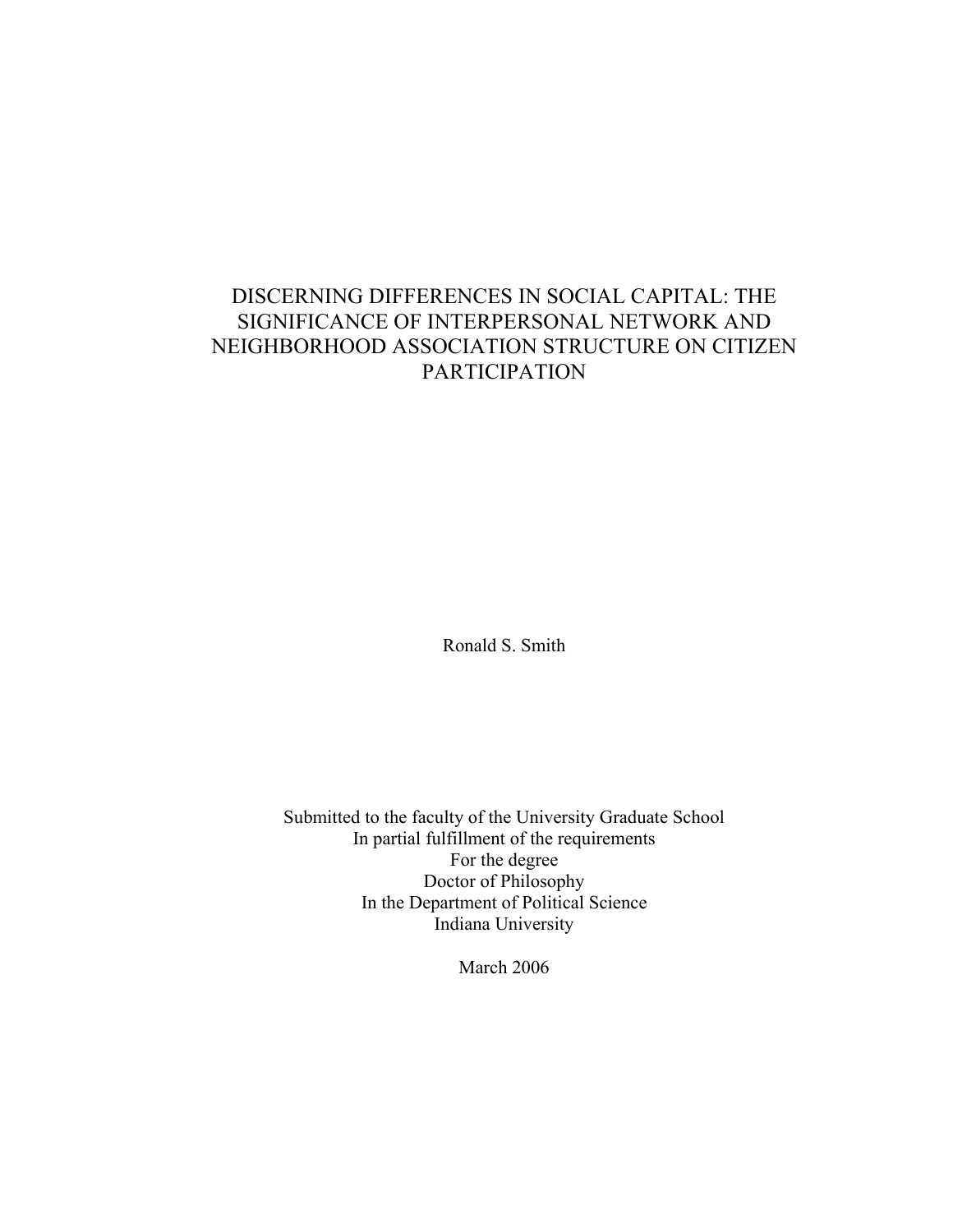Accepted by the Graduate Faculty, Indiana University, in partial fulfillment of the requirements for the degree of Doctor of Philosophy.

> $\overline{\phantom{a}}$  , where  $\overline{\phantom{a}}$  , where  $\overline{\phantom{a}}$  , where  $\overline{\phantom{a}}$  , where  $\overline{\phantom{a}}$ Robert Huckfeldt, Ph.D. Chair

> $\frac{1}{2}$  ,  $\frac{1}{2}$  ,  $\frac{1}{2}$  ,  $\frac{1}{2}$  ,  $\frac{1}{2}$  ,  $\frac{1}{2}$  ,  $\frac{1}{2}$  ,  $\frac{1}{2}$  ,  $\frac{1}{2}$  ,  $\frac{1}{2}$  ,  $\frac{1}{2}$  ,  $\frac{1}{2}$  ,  $\frac{1}{2}$  ,  $\frac{1}{2}$  ,  $\frac{1}{2}$  ,  $\frac{1}{2}$  ,  $\frac{1}{2}$  ,  $\frac{1}{2}$  ,  $\frac{1$ Marjorie Hershey, Ph.D.

Doctoral Committee

Elinor Ostrom, Ph.D.

\_\_\_\_\_\_\_\_\_\_\_\_\_\_\_\_\_\_\_\_\_\_\_\_\_\_\_

March 6, 2006

\_\_\_\_\_\_\_\_\_\_\_\_\_\_\_\_\_\_\_\_\_\_\_\_\_\_\_ Roger Parks, Ph.D.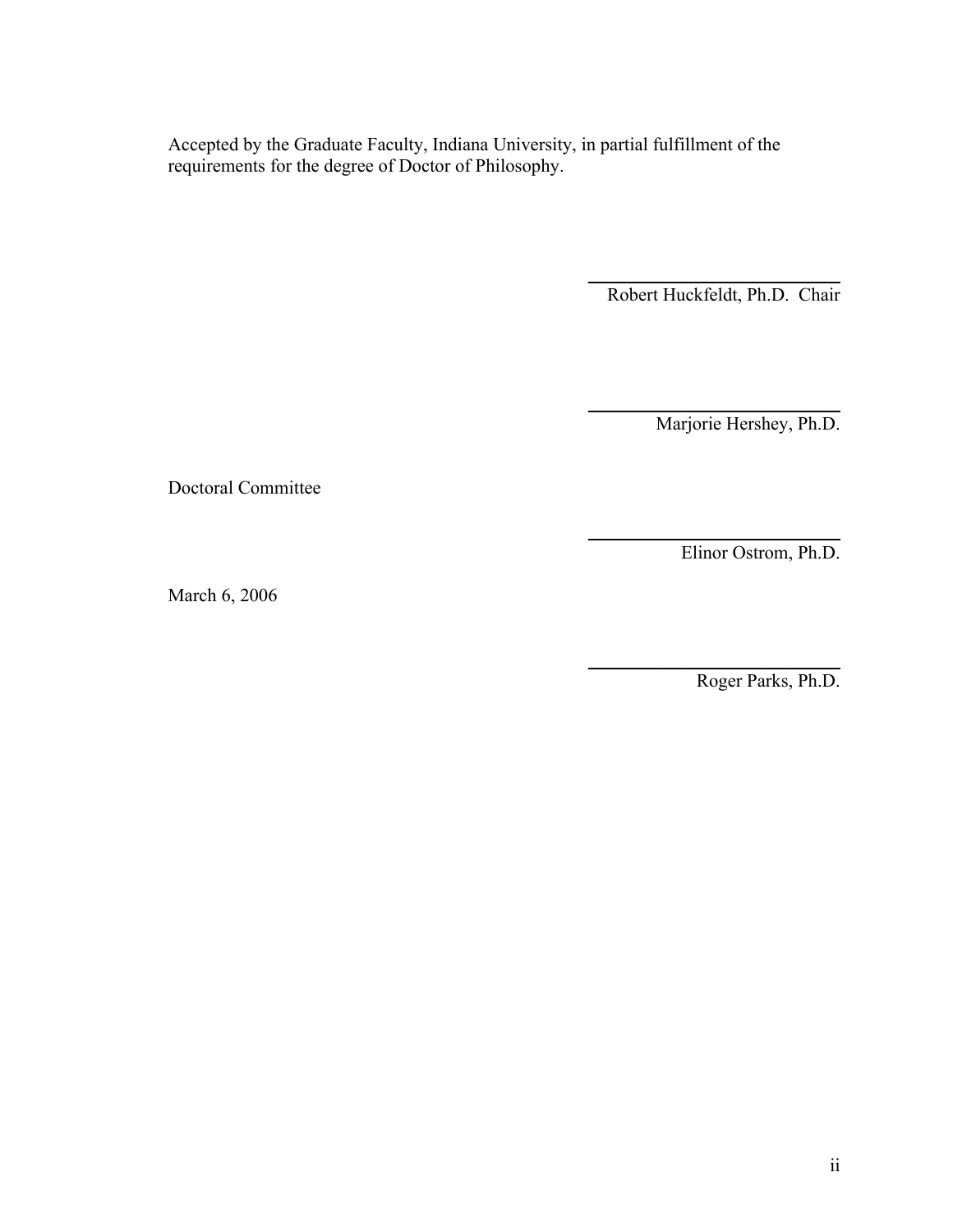© 2006 Ronald S. Smith ALL RIGHTS RESERVED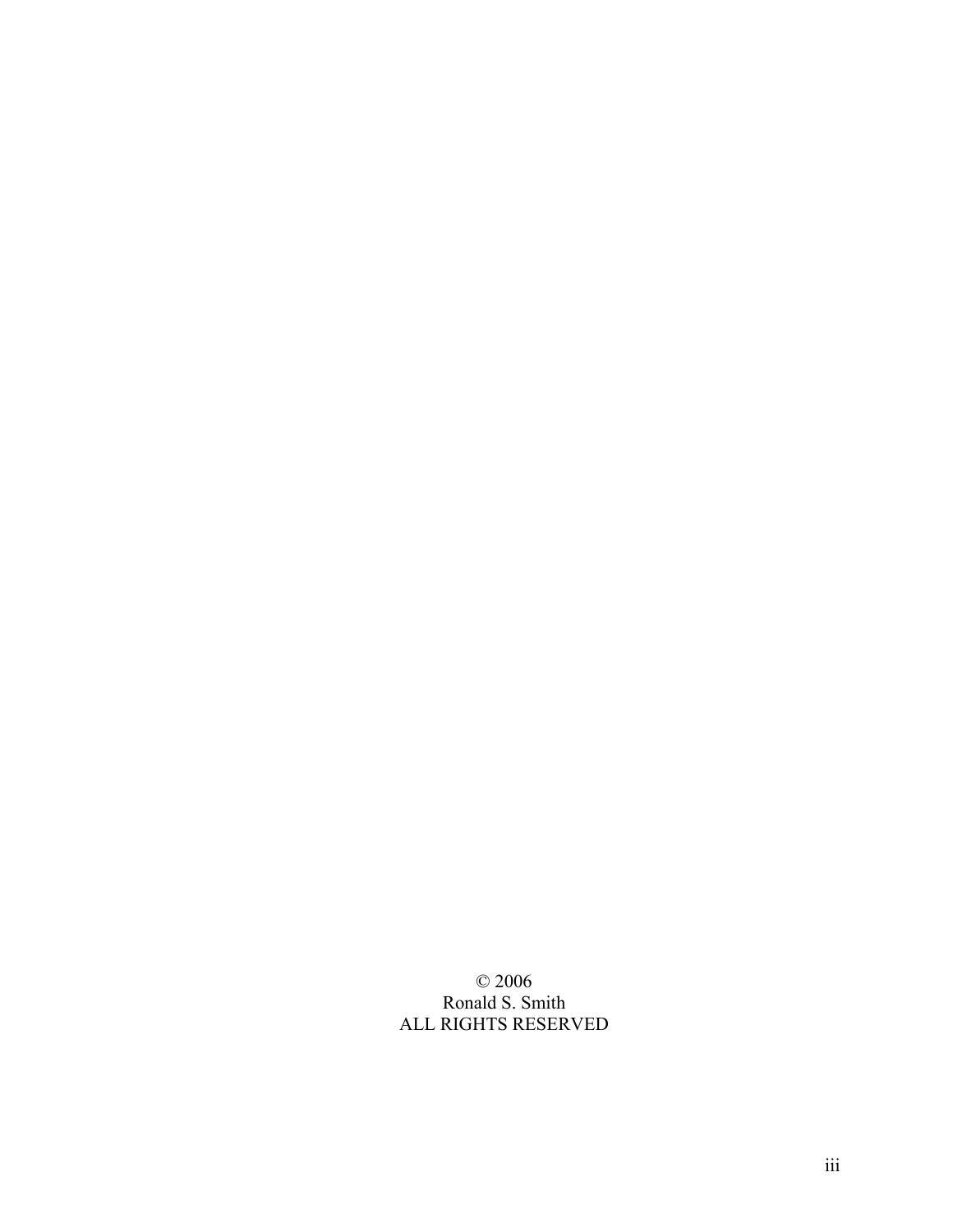I would like to gratefully acknowledge all of those teachers for which, while sitting under their spell, I found myself saying, "This is what I want to do." Special thanks to my committee for their patience and guidance, to Bob for introducing me to the people of South Bend and Indianapolis, and to Vincent and Elinor Ostrom and the wonderful community they have created in the Workshop. While working on my Master's degree I found Vincent's work—I knew then that Indiana was the place for me.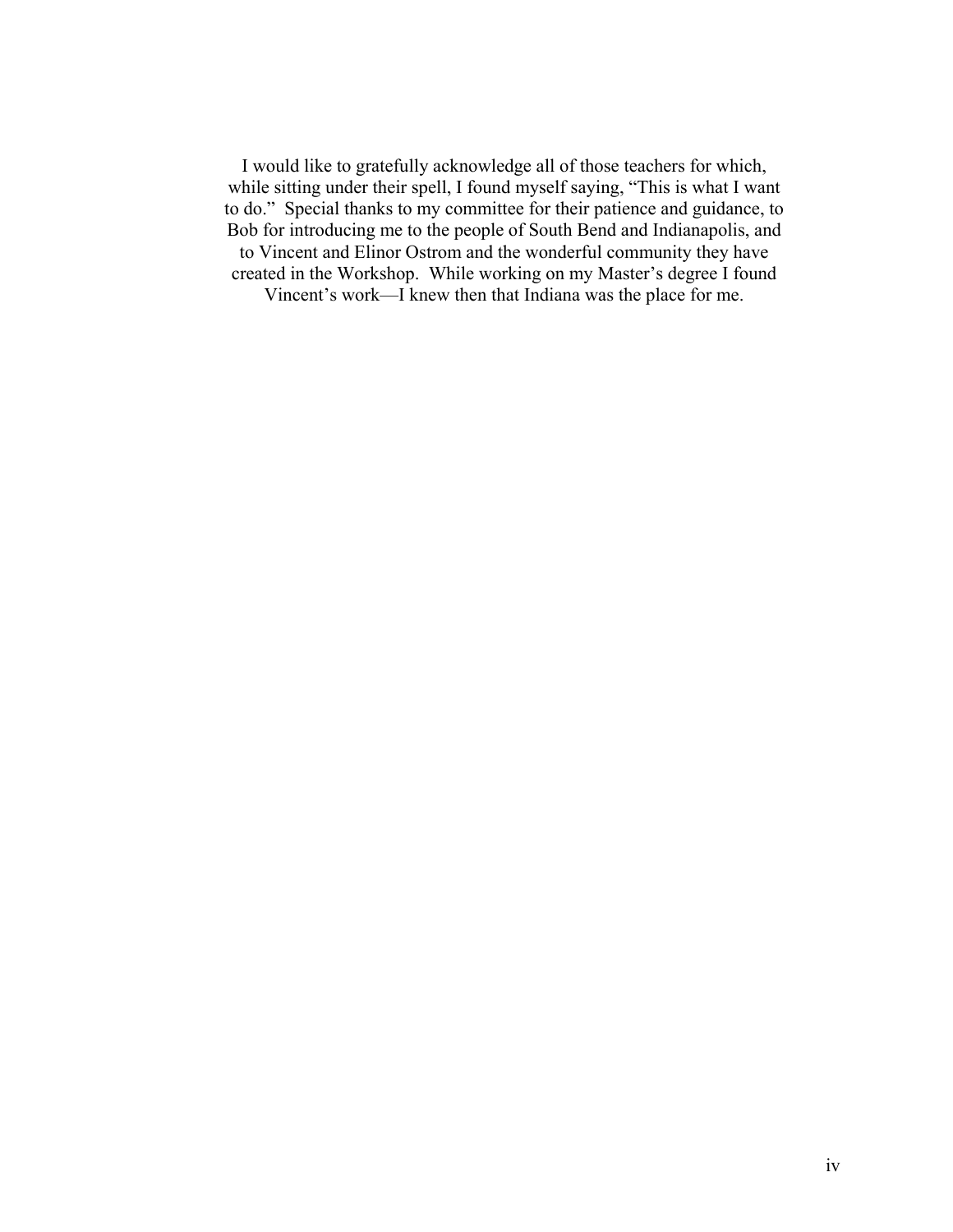*Everything in such a government depends on artificially contrived conventions, and it is only suited to a people long accustomed to manage its affairs, and one in which even the lowest ranks of society have an appreciation of political science.* ~*Alexis de Tocqueville*~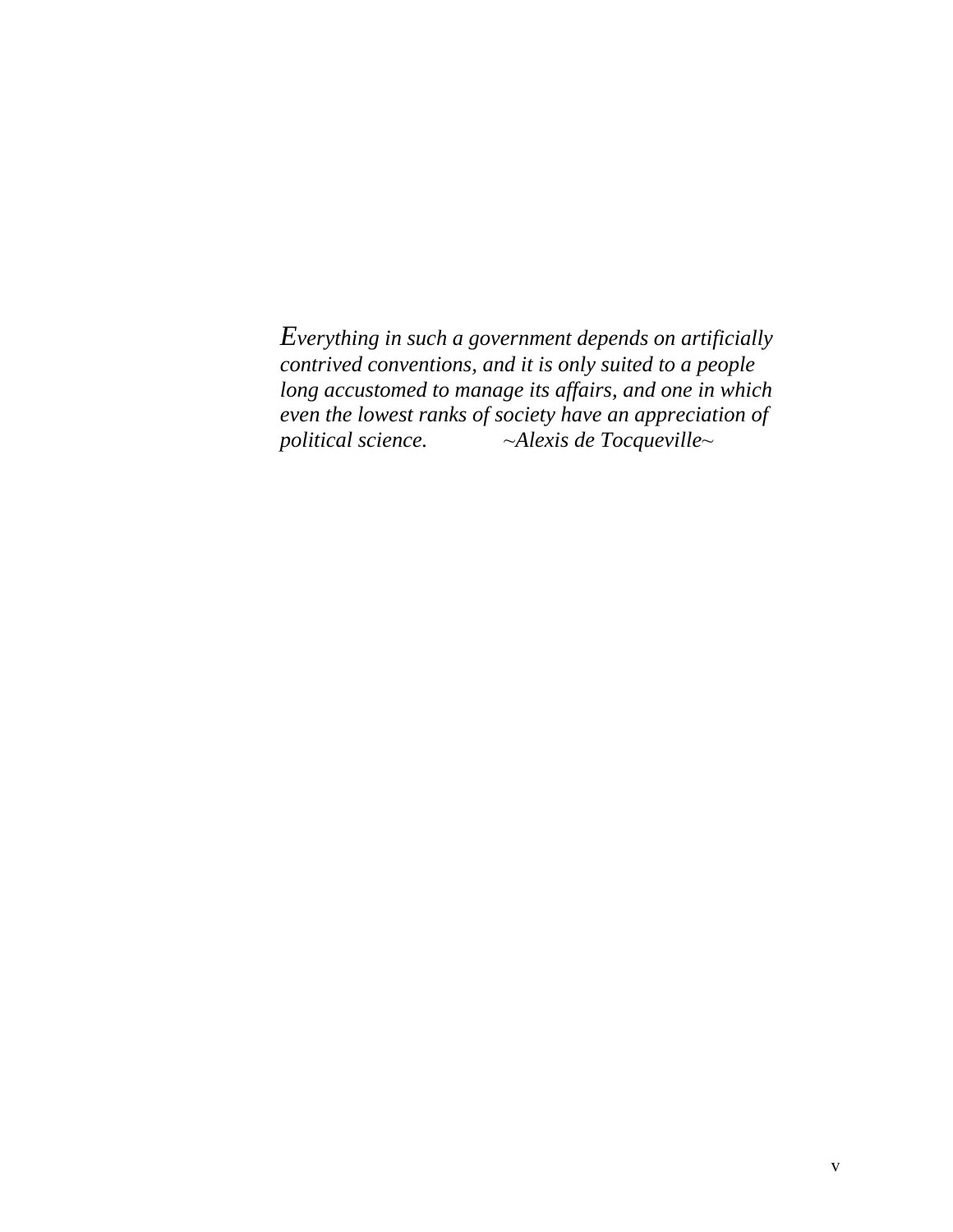# *Table of Contents*

| <b>Chapter 1: Social Capital and Self Government</b>            | 1   |
|-----------------------------------------------------------------|-----|
| Chapter 2: Social Capital Structure and Interpersonal Networks  | 17  |
| Chapter 3: Network Influence on Participation                   | 60  |
| <b>Chapter 4: Capital Complexity: Neighborhood Associations</b> | 95  |
| Chapter 5: Network Influence on Neighborhood Associations       | 125 |
| Chapter 6: Voice and Exit in Context                            | 169 |
| Chapter 7: The Structural Theory of Social Capital              | 208 |
| <b>Bibliography</b>                                             | 226 |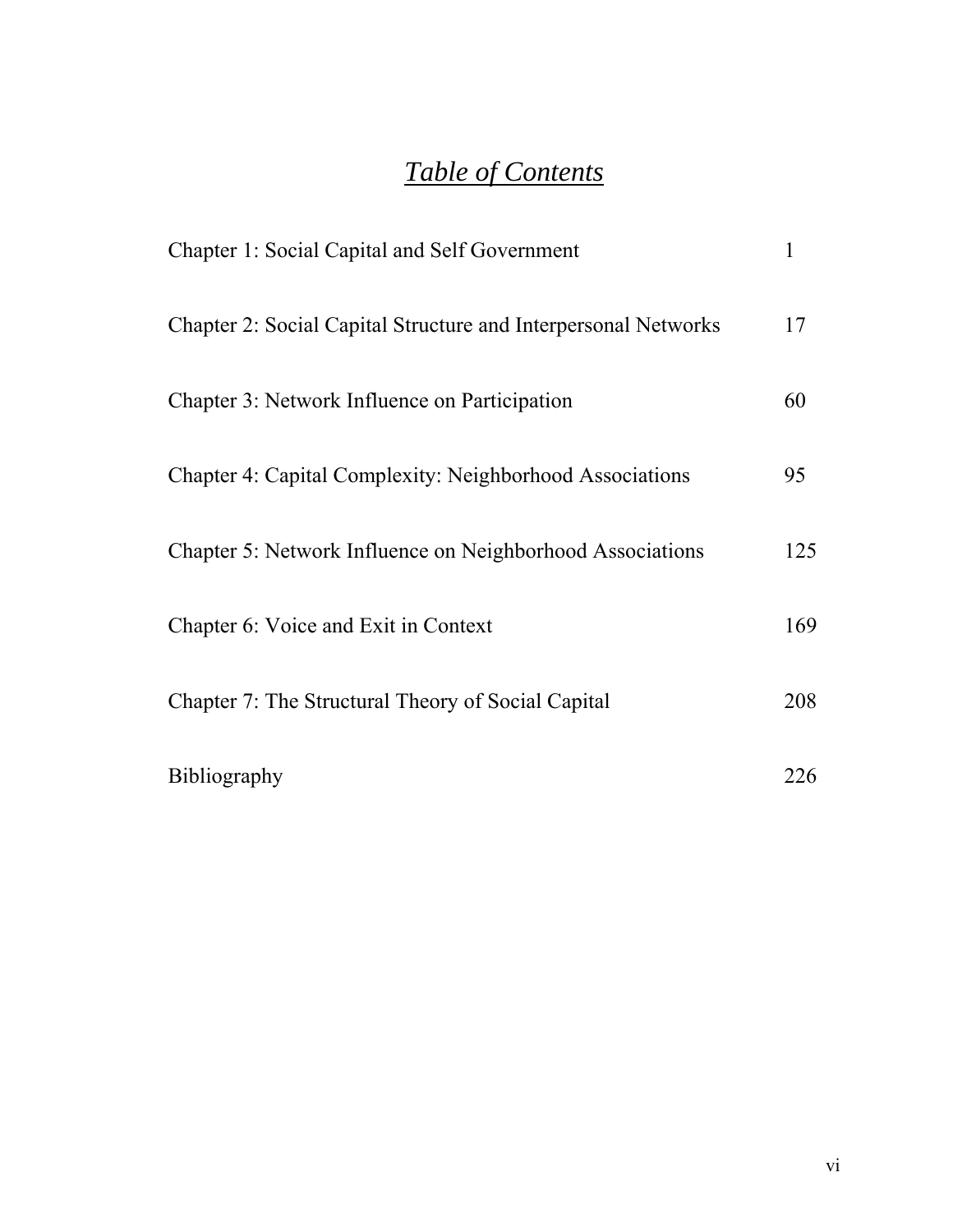## Chapter One Social Capital and Self-Government

In 1831 a young French aristocrat, Alexis de Tocqueville, traveled to the United States with the "intention," he later explained, of "examining, in detail and as scientifically as possible, all the mechanism of that vast American society" (Pierson 1938, 32). Given the troubled course of democracy in France, Tocqueville was deeply interested in the workings of democracy in America. And though he came to appreciate that both the physical circumstances and the constitutional structure played crucial roles in the success of the United States' government, he became convinced that there was another, less obvious, component to that success. It appeared to him that a variety of social features—such as habits, shared norms, and interpersonal connections—provided a kind of foundation upon which democracy was dependent. This could explain why, he reasoned, other countries might try to duplicate the American system by adopting the "letter of the law," but "could not at the same time transfer the spirit that gave it life" (Tocqueville 1988, 165).

This work is, in a sense, a continuation of Tocqueville's attempt to scientifically understand the "mechanisms" of American democracy. In particular, to understand how differences in the structure of the social relationships within and across neighborhoods in South Bend and Indianapolis, Indiana, influence the willingness of individuals to be involved—involved in the political process, involved in the community, or even involved in leaving these neighborhoods.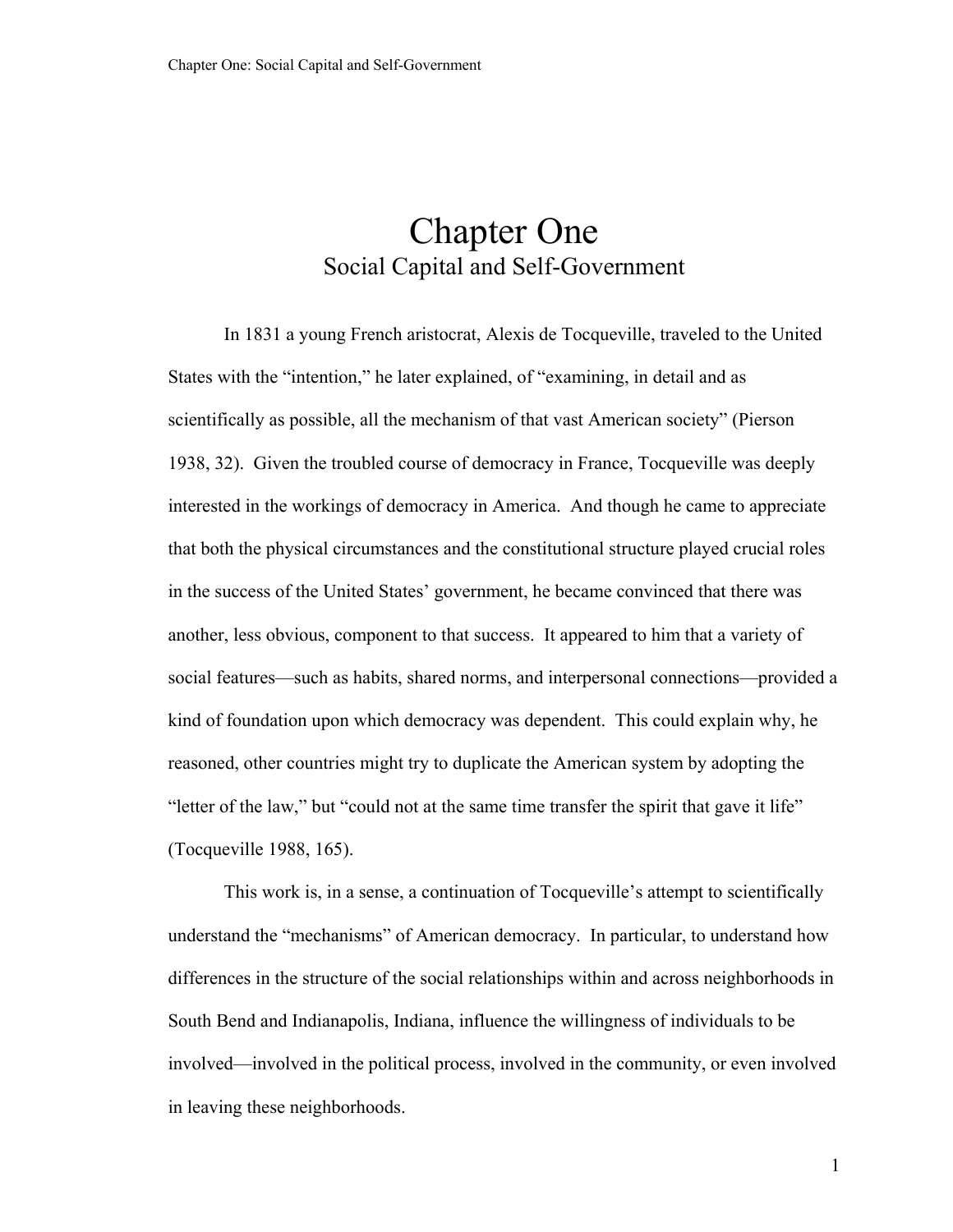In trying to understand involvement, political scientists have found it useful to think of participation as a rational calculation made by individuals of the costs of participation weighed against the potential gains. The likelihood of influencing the outcome of an election, for example, might be weighed against the time and effort needed to gather reliable information about the candidates. If the information is unavailable or too difficult to understand, the individual may just decide to skip the election. Consequently, much of the political participation literature, especially that driven by advances in survey research, has focused on trying to identify the various individual characteristics—gender, wealth, partisanship, interest levels—that are crucial to an individual's participation calculation.

Yet what also becomes clear in such a model is that not all of the costs, or the benefits, are completely contained within the individual. Everyone is dependant to some degree on his or her surroundings. Even such seemingly self-contained characteristics as literacy assume that certain conditions exist outside of the individual—such as relevant news coverage. Hence, a parallel emphasis to individual characteristics has been to try and identify those surrounding pressures and constraints on the individual's decision. The importance paid to context has varied over time, ranging from specific elements within the society, such as the pressure exerted by groups (Lipset 1960), to the more broad "participatory culture" of a country (Almond and Verba 1966). But, for the most part, this approach has agreed with Tocqueville's claim that a viable democracy includes more than just the forms of government. Robert Putnam, for example, found that the relative success of regional governments in Italy, despite their common form, varied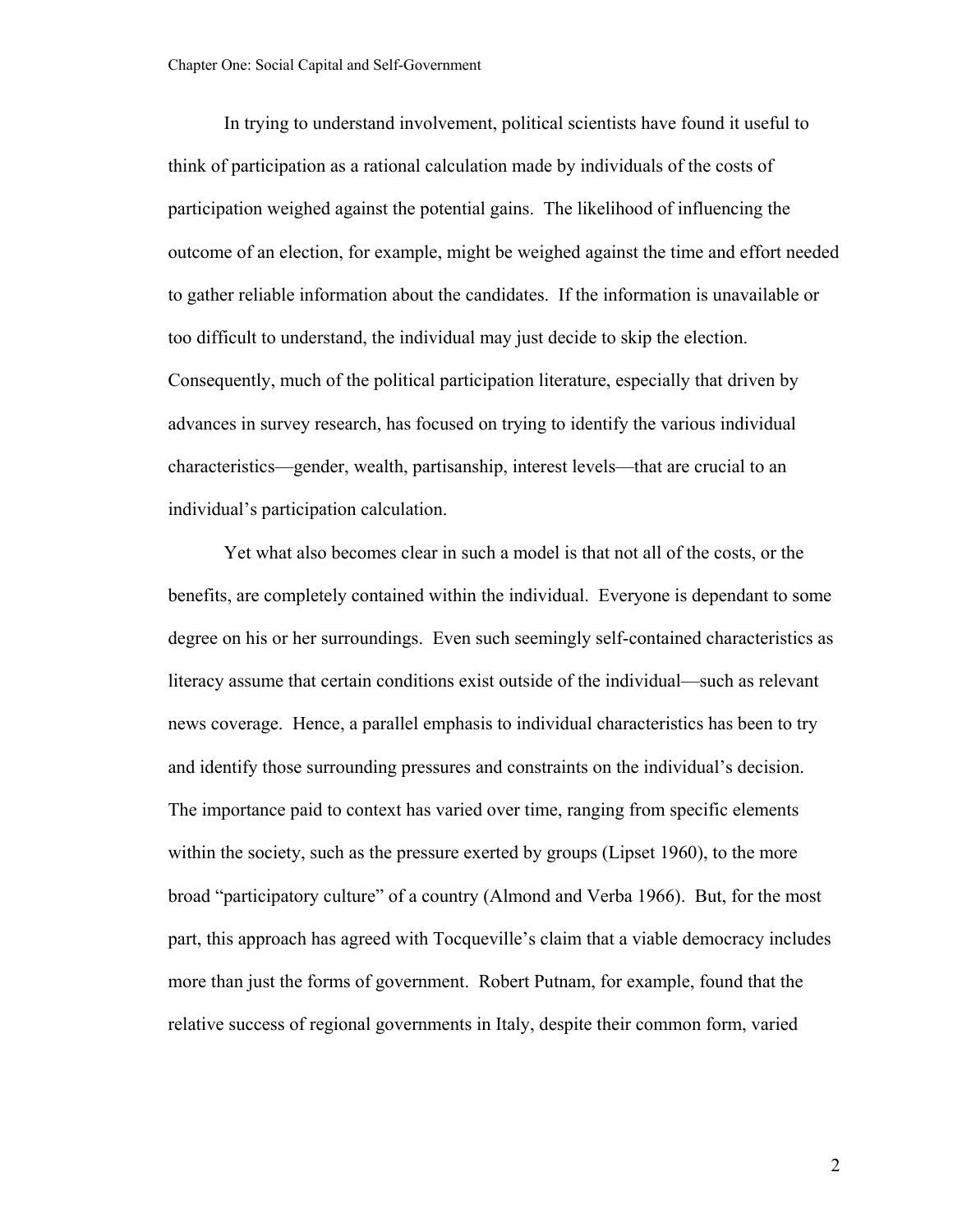considerably. What mattered, he claimed, was the "civic traditions" within which each government operated (Putnam 1993).

Yet accounting for the influence of context on individual decisions is problematic. Identifying literacy, an individual characteristic, is fairly straightforward, but measuring the necessary context for literacy to be beneficial—the availability of news stories, or the relative credibility given to those stories—is not. Even more difficult is trying to gauge the importance of informal discussions within the society. A local debate at a PTA meeting or two neighbors chatting over the fence could be potentially as informative to the individual as any newspaper article, and possibly more influential due precisely to the nature of those social connections between the neighbors and its accompanying trust. Obviously there is no practical way to quantify every discussion, encounter, or influence a given individual is exposed to throughout the day. Hence elegance seems to encourage research focused on those more easily accessible individual characteristics. Yet a recent, and rapidly growing, body of research has reintroduced elements of social context as a set of resources available to the individual—a social capital.

### *The Structural Approach to Social Capital*

It might be said that this renewed interest in context comes partially as a response to criticism of the powerful rationality models and their often overly "atomistic" portrayal of the individual decision-maker (Shepsle 1989, 134; Green and Shapiro 1994; Friedman 1996). In particular, the use of "social capital" provides a timely way of responding to calls to "embed" the individual back into their surrounding context of pressures, communication, and institutions (See Granovetter 1985). And, as such, it may potentially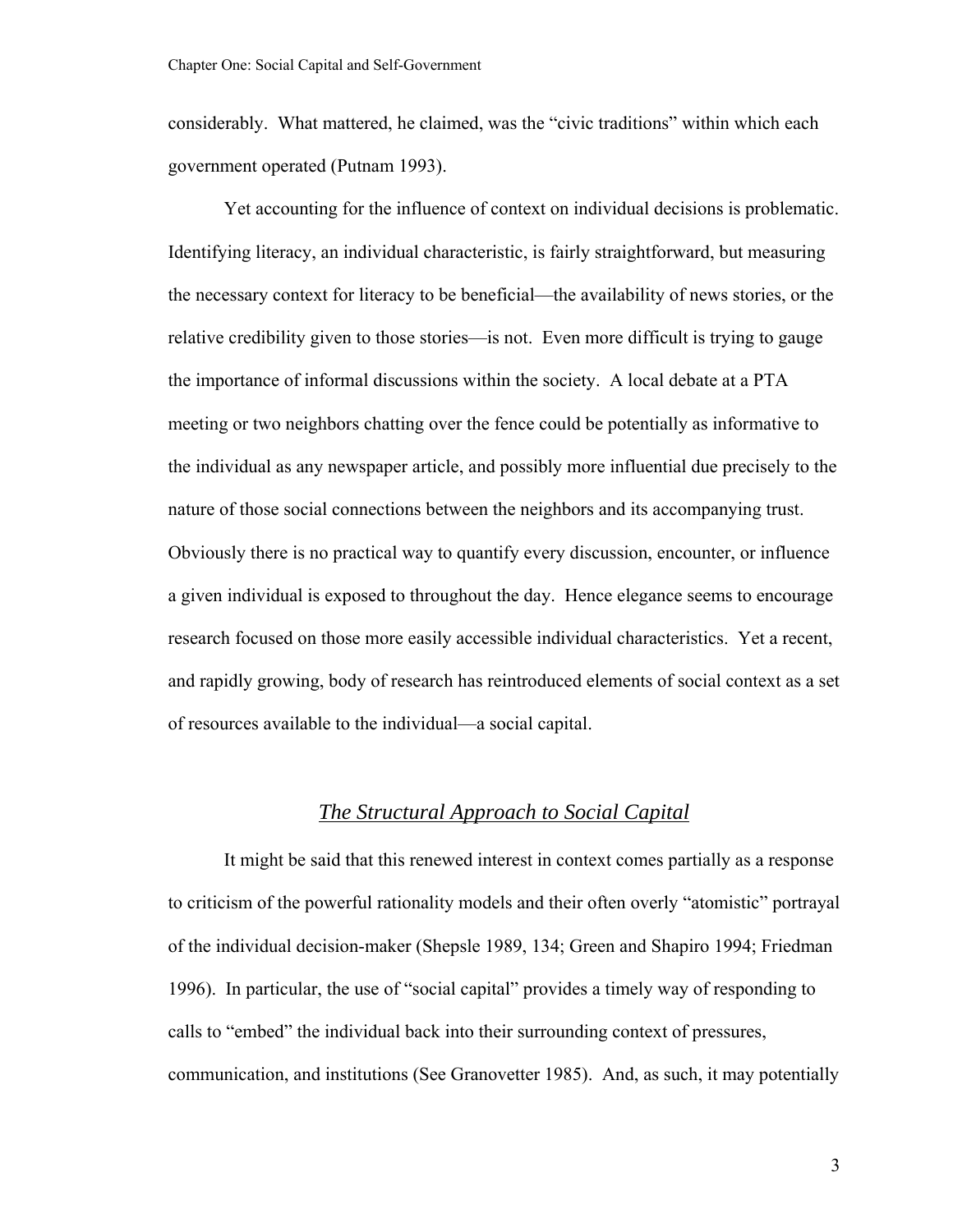play an important part in the creation of second-generation models of rationality that can comfortably account for both "innovative and normative behavior" in rational actors (E. Ostrom 1998, 9).

While the concept of social capital can conceivably have a "dark side" that encourages or supports undesirable behaviors (Putnam 2000, 350-363; Portes 1998, 16- 18), scholars typically treat it as being beneficial: more social capital, it is argued, encourages political participation, empowers inner-city neighborhoods, or correlates with effective government. So beneficial, in fact, that portents of its decline are seen as cause for alarm. After all, if this "spirit" is lost, can democracy be far behind? Much of Putnam's recent work (see Putnam 2000) has keyed on this idea, prompting a remarkable amount of discussion in both academia and the general press over the nature and requirements of democracy.

However, social capital has not been without criticism. In particular, attempts to measure its impact have been faulted as being too broad, one-sided, a resurrection of cultural models, a tautology, and perhaps most serious of all, unable to demonstrate the posited relationships (see Jackman and Miller 1996; Portes and Landolt 1996; Foley and Edwards 1999). For the most part these problems with social capital hearken back to the difficulty in trying to measure the importance of an informal conversation or in trying to quantify the influence that membership in a neighborhood association has on one's willingness to be involved. Such difficulties have led to a methodology in which outcomes are viewed as evidence of the presence of social capital. In other words, because we cannot track every conversation at a neighborhood meeting, if people who attended the meetings tend to vote more, we assume that there was some kind of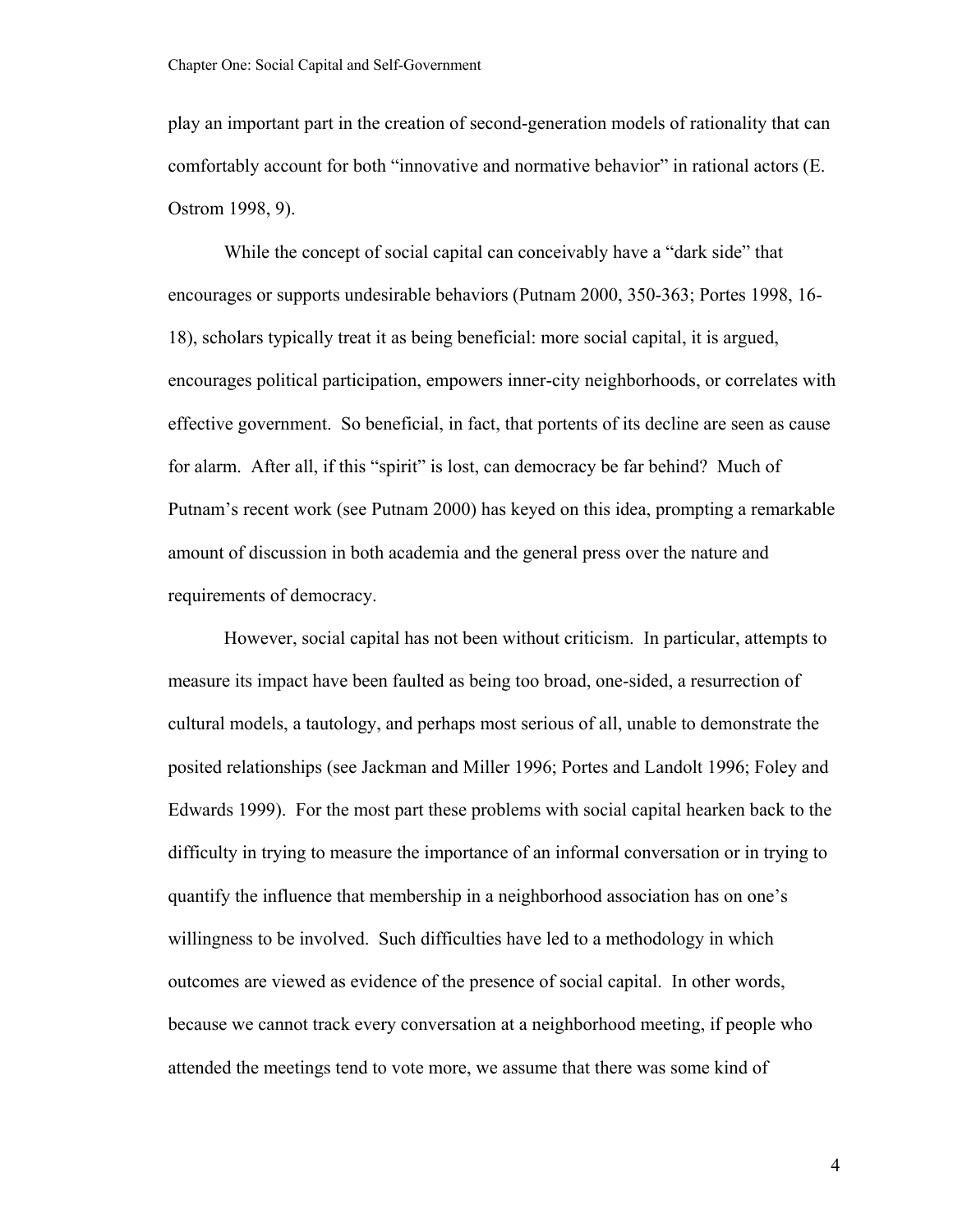information shared at those meetings that influenced the cost-benefit calculation of the attendees. Though often necessary, such an approach is hazardous because, among other things, it leads the researcher precisely into those circular arguments that have generated the criticism. We find ourselves claiming that a neighborhood's high level of social capital makes it easier for its residents to participate; and we know it has more social capital because its residents participate at higher levels than the surrounding neighborhoods.

I believe that a shift in both how we think of social capital and, correspondingly, in our methodology are needed. Theoretically social capital is often treated as a "black box"; a homogeneous good of which some is useful and more is even better. Incidentally, it is for this reason that the "dark side" of social capital has been difficult to integrate into the broader theory. Much of this homogenizing may be due to the use of a single label, "capital," to describe a variety of phenomena. Yet it would seem unreasonable to assume that a neighborhood organization was the equivalent of a political party, despite their similarities. One has geography and property as defining principles while the other, though it may count both as important, ranks political purposes as paramount. Hence it should not be surprising to find that a neighborhood association was more effective at addressing certain geographically based issues than the political party. But by the same token, that geographically based characteristic might be ineffective, or even destructive in other situations. Accordingly, it seems that the most useful questions are not those concerned with aggregate "amounts" of social capital, but rather, those concentrating on its morphology. How does the structure—the rules, institutions, and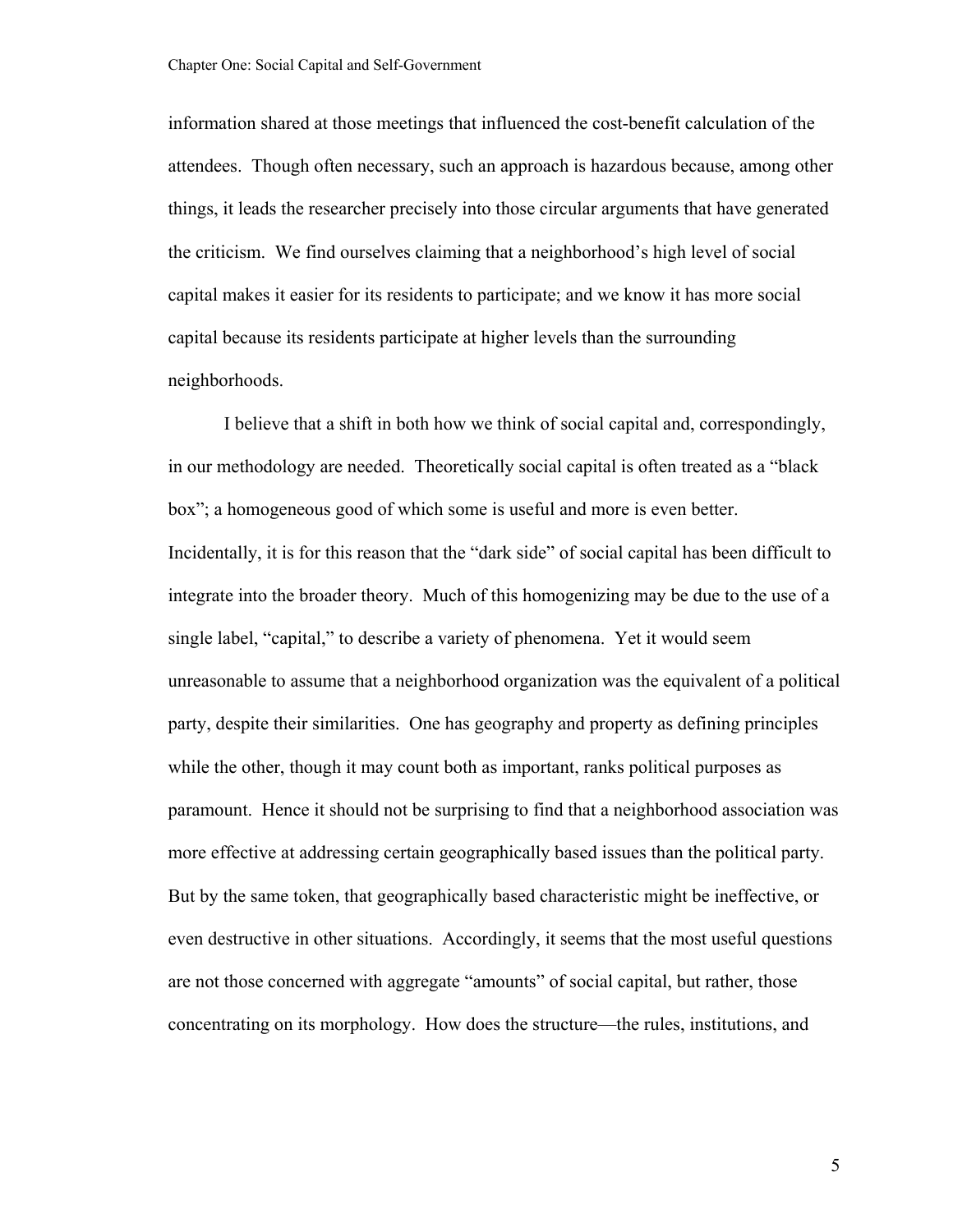patterns—of any given example of social capital affect the product and, consequentially, the effectiveness of that capital to a particular situation?

Methodologically this structural approach would then require that we shift our emphasis away from just outcomes, and instead focus on the relationship between the structure and the outcomes. This shift gives us the advantage of having a more explicit logic of causality as well as more easily falsifiable models. Instead of saying a neighborhood's high level of social capital, as evidenced by a neighborhood association, leads to increased political participation, we would be interested in whether the hierarchical organization of that association or its coercive powers were more influential in getting people out to vote and why.

 In the following chapters I will use survey data from Indianapolis and South Bend, Indiana, to show that decisions to participate in politics, neighborhood associations, or even "voting with the feet," are shaped by the design of the social capital within which the individual is embedded. I should make it clear that I am interested in the success of democracy in America, and so am concerned with what might be thought of as "beneficial" forms of social capital—though it will become clear that by concentrating on capital morphology the term becomes relative. But because of this I am most interested in individual actions that are meaningful to democracy, especially at a local level, and the forms of social capital directly related to that local participation. Specifically, I will focus on interpersonal networks of communication and neighborhood associations.

Chapter two presents an overview of the concept of social capital, as well as the argument that social capital should be thought of as the combining of resources in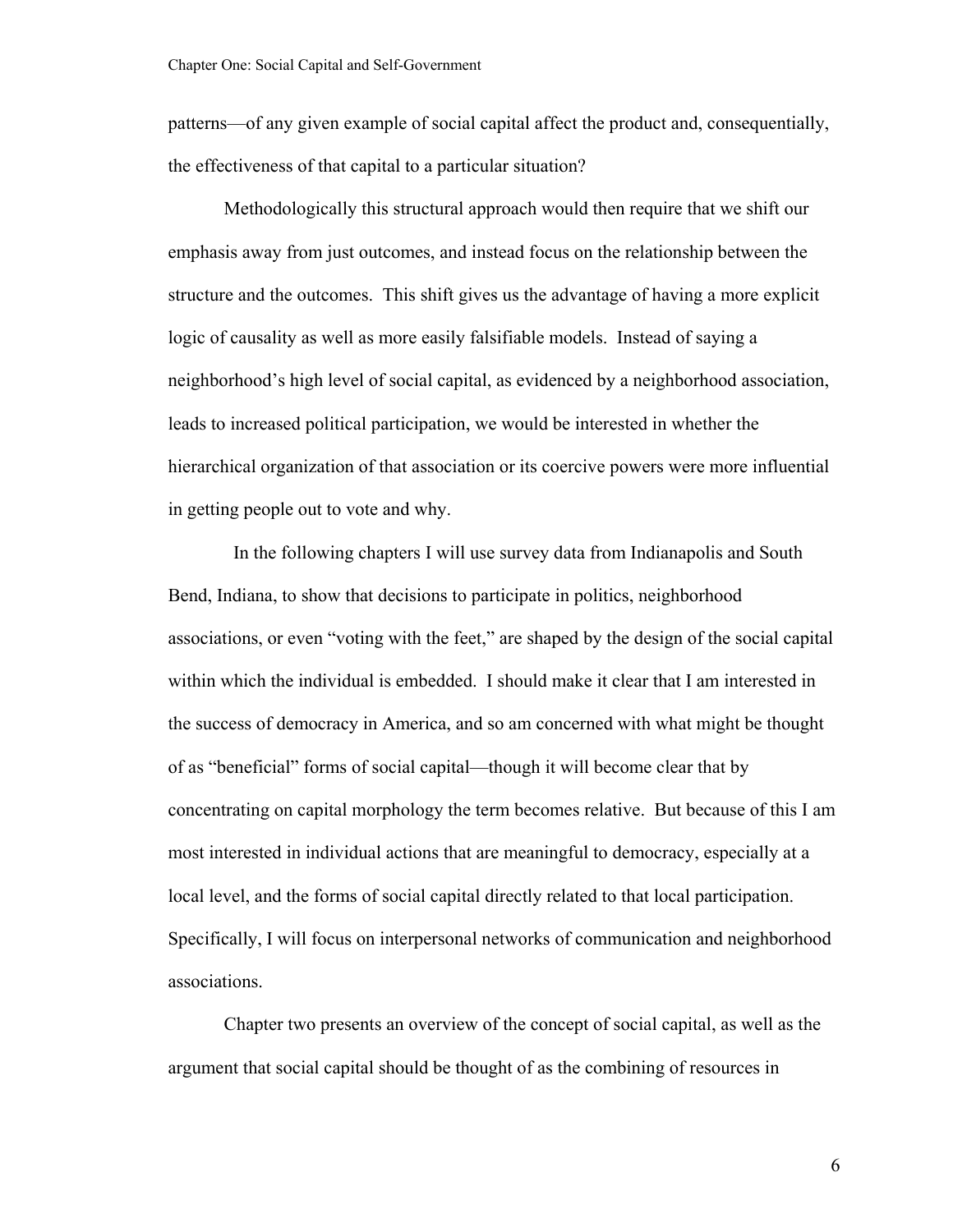complimentary ways using social structures. The characteristics or structure through which the resources are combined determine what the impact of that capital will be. The first, and most basic, form of social capital, the interpersonal network, will also be introduced. Networks represent the patterns of communication and contact that individuals establish around themselves. As such they constitute the simplest form of social capital and provide an important tool for embedding the individual within their surrounding context. Though there are at least seven distinct structural dimensions that have been identified in the literature across which the network can vary, I will spend most of my time looking at how two of those, spatial distance and social distance, influence self-government.

Networks are especially useful examples of social capital because of the element of choice inherent in them. For while it is true that people do not have complete control over who they talk to, or how frequently they interact, they do exercise considerable discretion—more so than with many other aspects of social connectedness. Hence, instead of being forced to accept rationality models that assume individual freedom while at the same time ascribing behavior to a series of external incentives, interpersonal networks stress the possibility of "interior" solutions to collective problems.

### *The Importance of Structural Differences for Participation*

Chapters three, four, and five draw on survey data to examine how structural features of networks and associations relate to different forms of participation. Voting is generally recognized as the key element in a democracy, yet the ability of individuals to shape collective decisions spreads beyond the occasional election. Indeed, involvement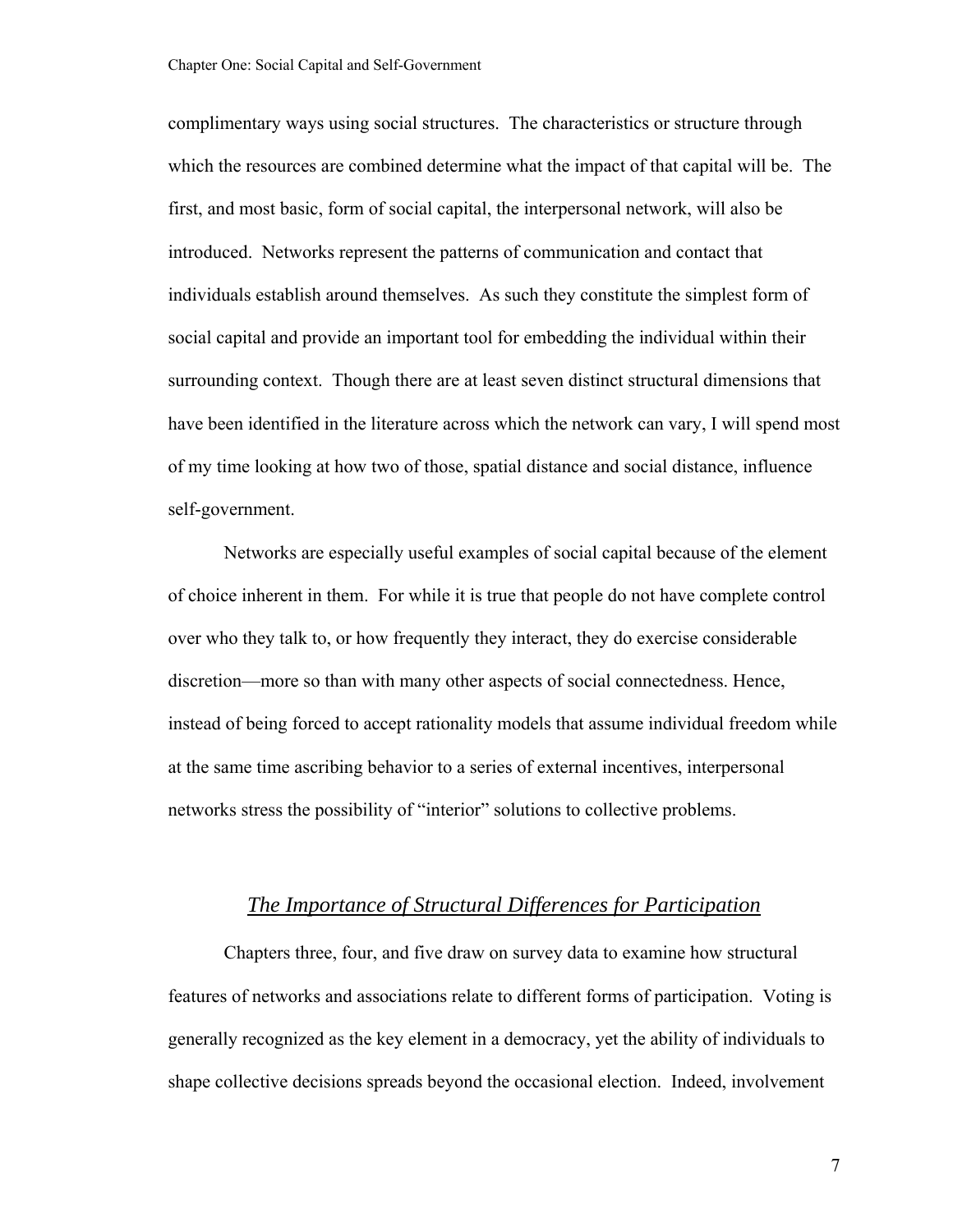in parent-teacher meetings or neighborhood groups may be where the greatest impact is made on issues most proximate to the individual. Hence in considering the impact of social capital on participation in the United States, I will also consider certain civic activities as well as the overtly political ones.

Chapter three uses survey information from South Bend, Indiana, to demonstrate that civic and political participation correlate differently across the two dimensions of the interpersonal network mentioned. Ties that breach social space—connecting individuals with political elites—are relatively efficient at encouraging political forms of participation. Ties that are concentrated within the physical space surrounding the individual, on the other hand, emerge as those most closely associated with neighborhood or civic forms of participation. In both cases, one could say that social capital does indeed help to explain participation—but what kind of participation varies with the capital structure.

Moreover, while contextual studies of participation have established that the individual is influenced by their surroundings, South Bend shows that in-neighborhood ties mediate the strength of that influence. Using aggregate measures of the social capital found in the neighborhoods, it is clear that simply living within the neighborhood boundaries may not be enough to grant access to their resources. Actual connections to the neighborhood are needed in order to fully benefit from those resources contained in its social structure. Hence people with more interpersonal ties to the neighborhood are better able to use the ambient resources than those without—regardless of the total amount of resources available.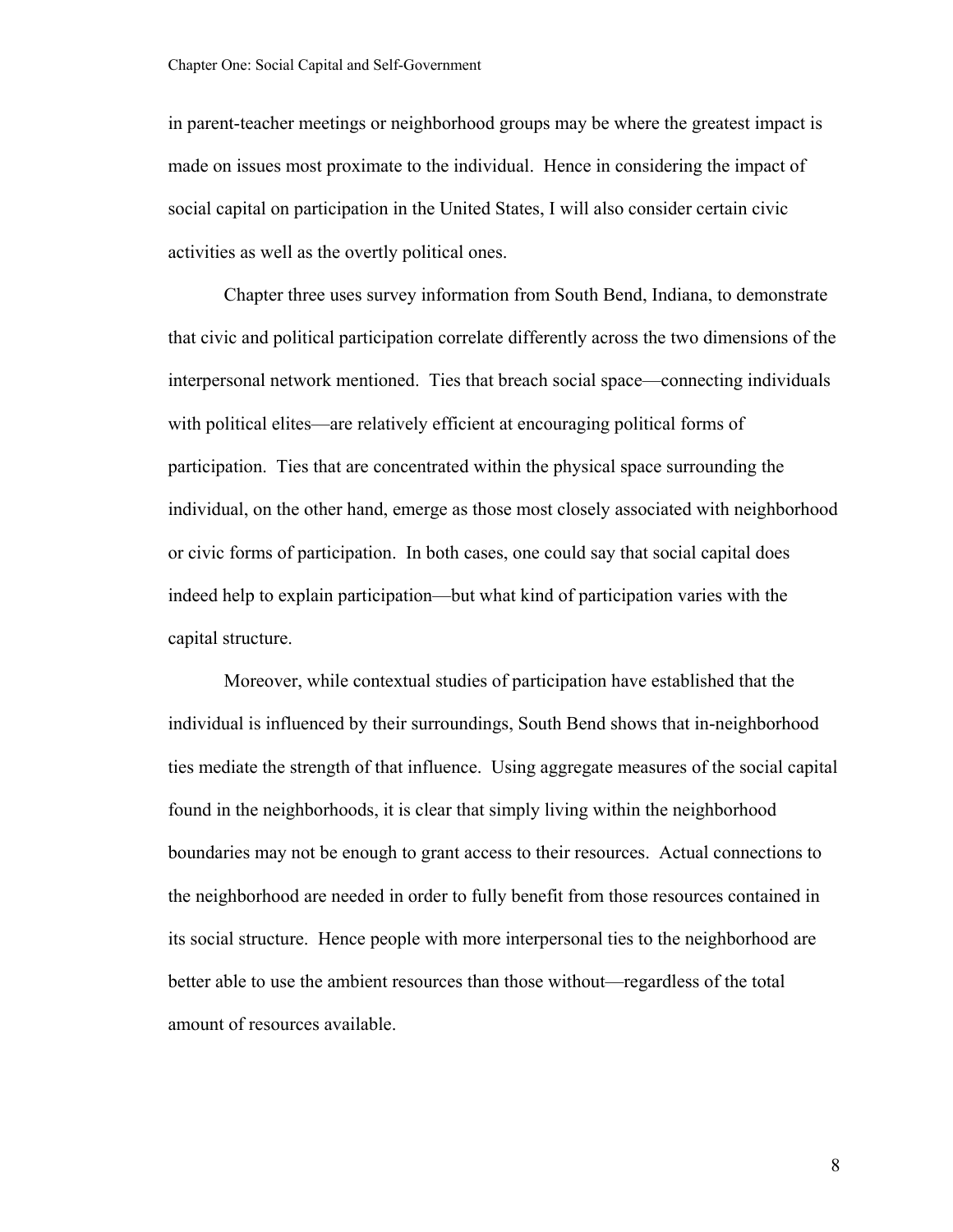Network ties, however, are ultimately limited by their structural simplicity. More complex forms of social capital with formalized leadership, prescriptive rules, or even coercive tools, are better suited to the more costly kinds of collective action. With that complexity, however, appear even more dimensions across which the structure can vary. And, just as with the networks, these structural differences calibrate the capital to specific kinds of actions.

Chapter four presents one example of this more complex form of capital, the neighborhood association. Though associations broadly have long been acknowledged as an important element of American democracy—enabling individually weak citizens to act collectively (Tocqueville 1988)—the recent flood of the neighborhood form of association, and their increasing involvement in matters more commonly associated with government, has created a "quiet revolution" in how public services are being provided on the local level (Barton and Silverman 1994, ix). Based on information collected from neighborhood associations in Indianapolis, Indiana, I can examine this relationship between the association's structure and its products. What I find is that those designed to provide public services do indeed tend to have the more formalized leadership structure and coercive tools needed to overcome the considerable incentives to free-ride. Whereas associations designed to magnify the voice of their members, or what I have termed as "advocacy associations," having no need to govern the daily affairs of their members, have concentrated on providing frequent meetings through which their membership can meet—though that internal activity doesn't transfer into external actions when compared with some of the other kinds of associations.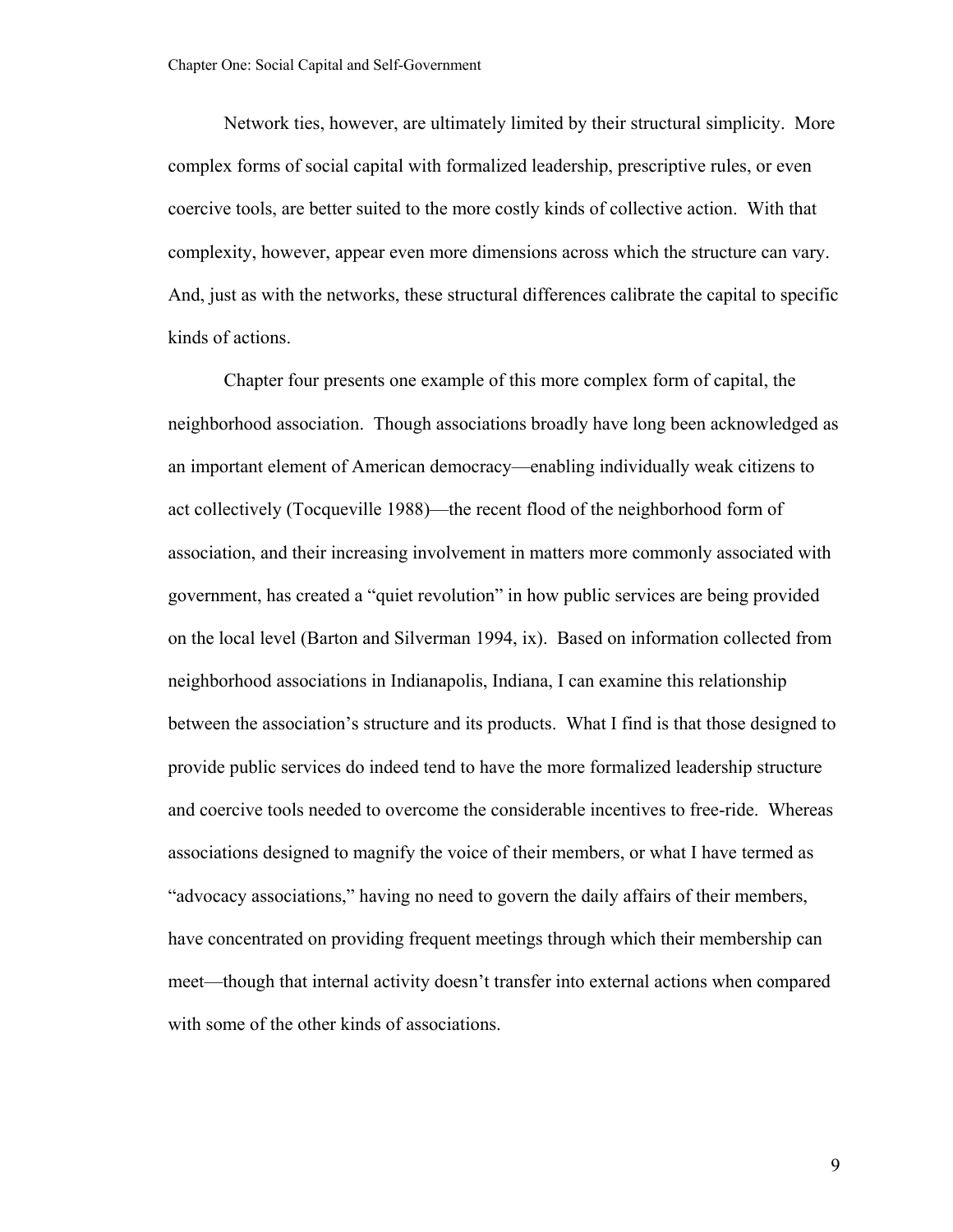This greater complexity and coercion available to an association also forces a more explicit trade-off between decision-making and deprivation costs than what we see in the interpersonal networks. In other words, the ability of an association to coordinate action or discourage free-riding—and thereby lower the costs of decision-making comes at the price of decreased independence. And some have expressed concerns that without the explicit safeguards we demand of government, neighborhood associations can use their coercive powers in ways from which their membership has little protection. Why, then, are individuals willing to tolerate that risk?

In order to address this concern it is necessary to recognize that it is but part of a larger, and more fundamental question: why, if individuals are unable to overcome the costs of collective action without an association, are they able to act collectively in the formation of an association in the first place? I believe that part of the answer has to be that there are other social structures that help to reduce the costs of forming or joining those associations. In chapter five I argue that interpersonal networks serve as a kind of intermediate step between the individual and the association.

A frequent method for measuring aggregate levels of social capital has been to tally the associations in an area. Though not without some merit, this is a necessarily incomplete method if we accept social capital as varying in form and function. Indeed, such a method could only be presumed to be accurate if the associations replaced or destroyed all the other forms of social capital in their vicinity. But rather than replacing other forms of social capital, I find that the associations depend upon and vary with them. In other words, the interpersonal network reduces the costs of joining associations, just as the associations then reduce the costs of larger-scale forms of collective action.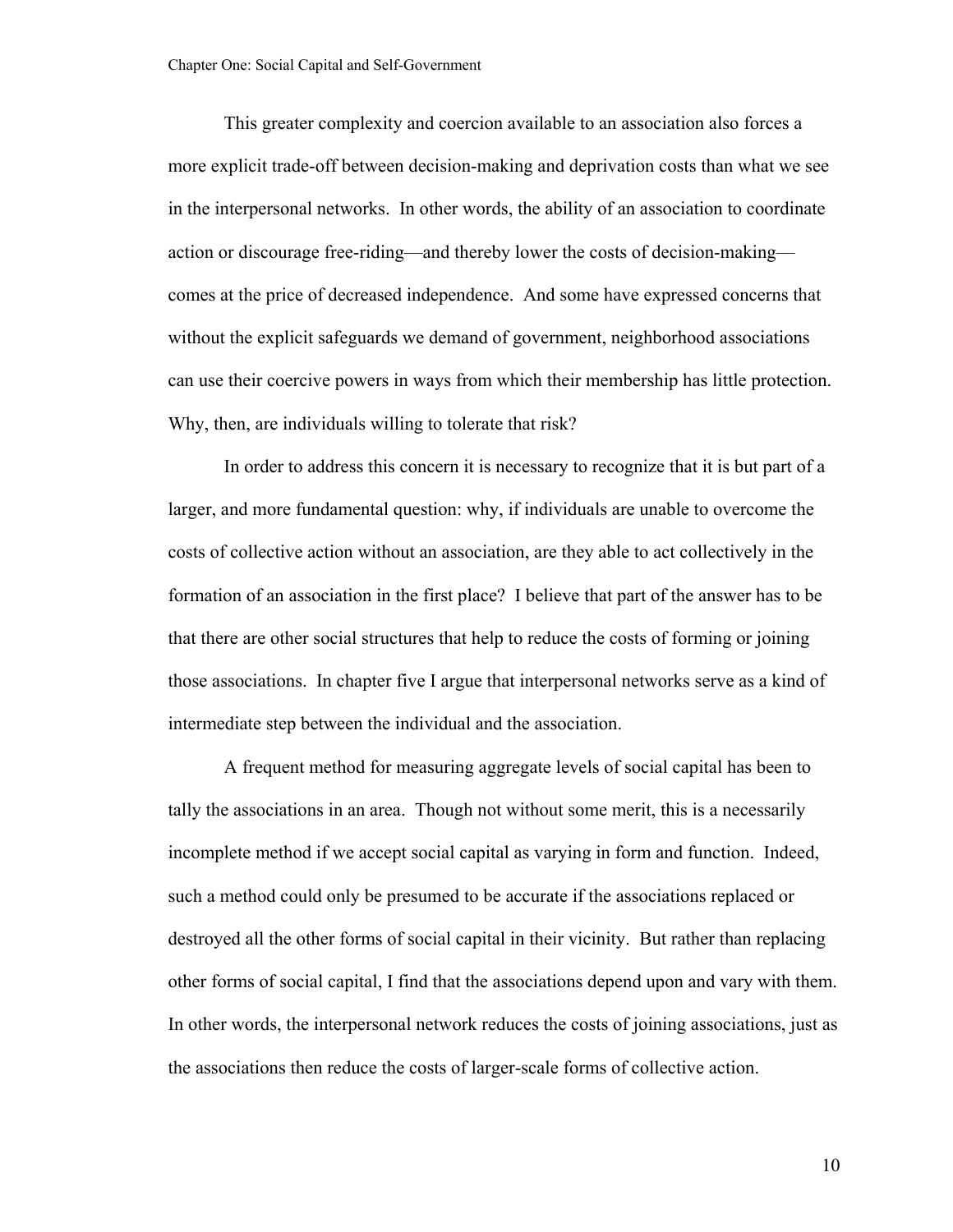One example of this I draw on is that individuals are more willing to tolerate the coercive risks associated with the formalized leadership of a neighborhood association if there are effective informal monitoring systems and communication in the neighborhood. In-neighborhood ties, which are well suited to the communication of time and place specific information about the neighborhood, are consequently more important for service associations than for many of the other forms of associations. So, in answer, if I talk with my neighbors, I know that the likelihood of detecting undesirable, and possibly dangerous, actions by the association's leadership are significantly greater than if I had to meet all of those monitoring costs on my own. Hence, the risk that any individual faces as a member of an association can be softened by the network structure within which they are embedded. The picture that thus emerges from this compounding of capital is one of democracy being a complex web of dependencies, where lacking even the simplest strands would make meaningful participation problematic.

### *Exit as Participation*

Chapter six notes that participation is incomplete, however, if we do not acknowledge that at times it makes more sense for the individual to simply leave the neighborhood than to try and resolve problems through collective action. Indeed, the essence of meaningful self-government is precisely that "every person is presumed to be the best judge of that person's own interest" (see Tocqueville 1988, 66-68 and 82; V. Ostrom 1987, 77). "Exit," then, constitutes a form of political behavior that not only allows the individual to immediately satisfy their own preferences, but can send powerful signals regarding those preferences to the government as well. Yet as with the other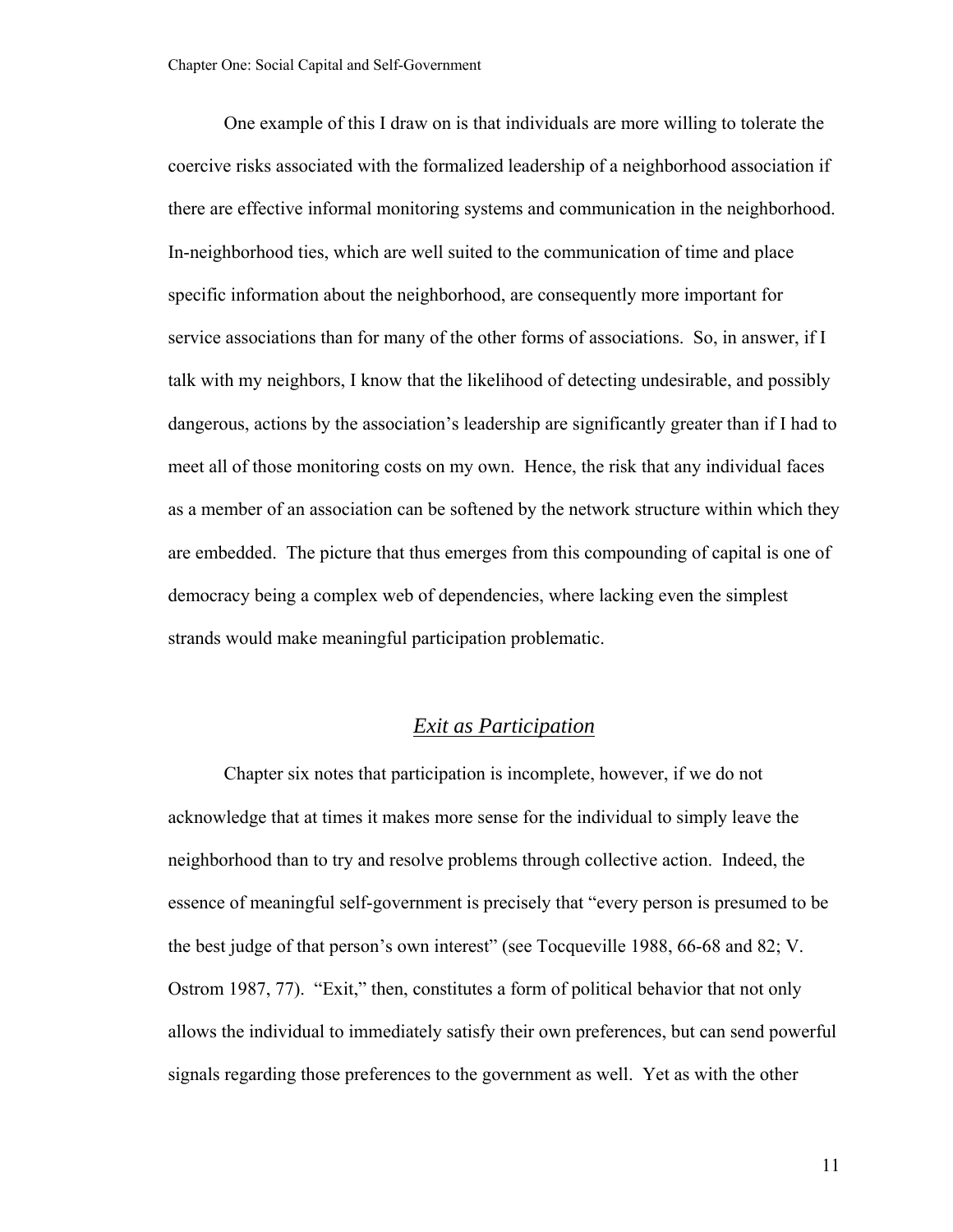forms of participation, the likelihood of exiting from a neighborhood is influenced by the social capital structure of the neighborhood. In Indianapolis, neighborhood associations designed to provide public services correlate with an increased satisfaction in the neighborhood. It is likely that these privately provided services are able to substitute for perceived inadequacies of the public sector and thereby sap the pressure to move. This may also help to explain why individual level models have had problems finding the predicted movement. However, a criticism of associations of this type is that the private provision of public goods is, by its very nature, exclusionary—creating walled communities of privilege. Hence though the associations may be beneficial—those benefits are confined to a narrow constituency. And indeed, the larger impact of these associations may be negative as nonmembers not only are denied the immediate services of the association, but are also damaged by the lack of improvement in public services that exit would have encouraged.

 Thought I cannot here resolve the issue of the overall impact of service associations on neighborhoods, I am in a position to address one component of the argument: just how well is an association able to exclude nonmembers from its benefits? Obviously the structure of the association should matter, but so should the kinds of benefits being provided. Some types of neighborhood associations benefited their membership by magnifying their voice. This was achieved either through advocacy of their interests or by providing incentives for participation in the political process. Looking at this latter element, I can find no evidence that these incentives spilled-over into the surrounding community. Incentives for exit, however, appear to be another story.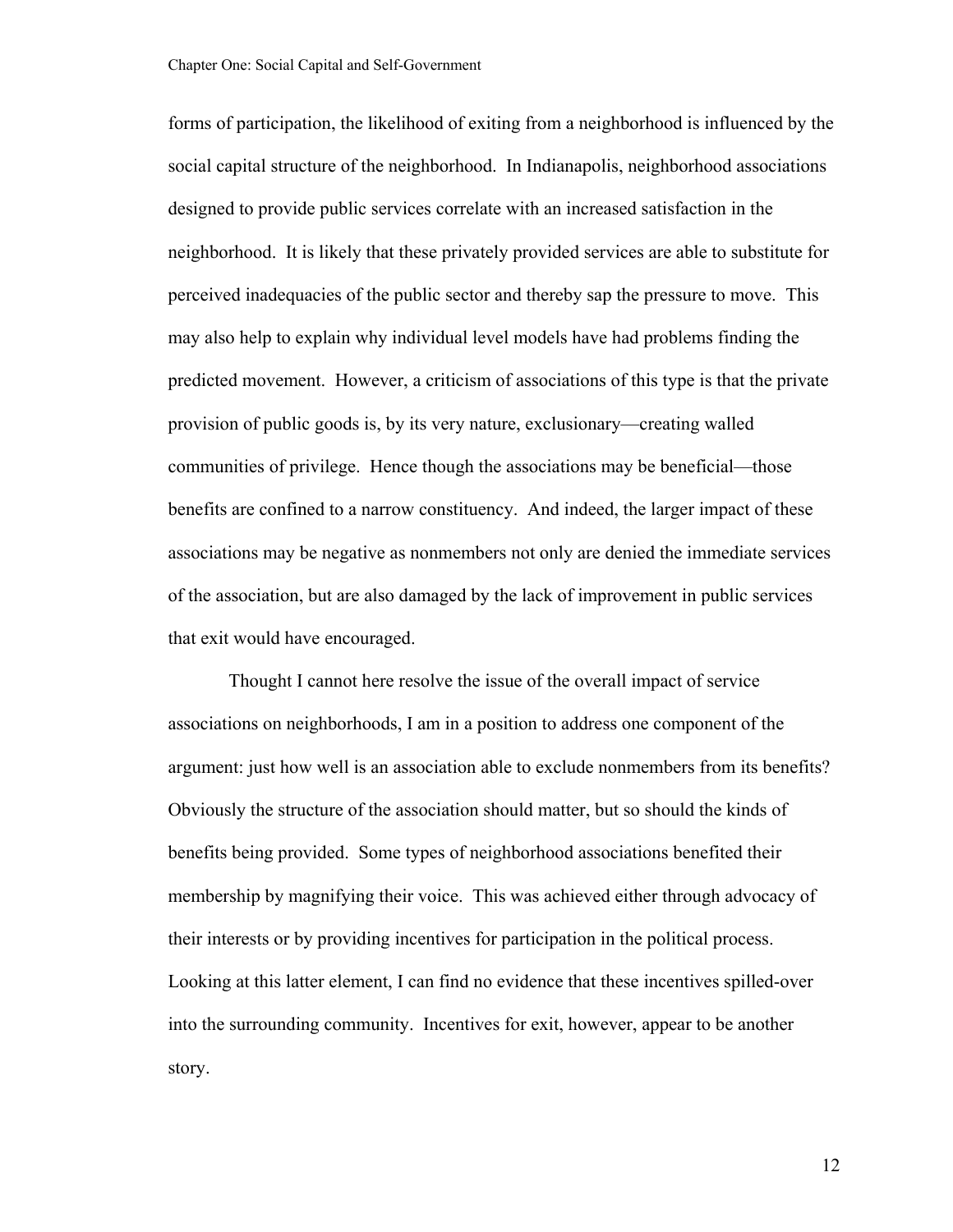Chapter six will show that individual measures of satisfaction with the neighborhood increase with the presence of service associations. In fact, the most pronounced increase in satisfaction occurs among the poorest segment of the respondents. This fact casts some doubt on the idea that such groups as Homeowners' Associations are creating walled communities of the privileged few. For clearly those most vulnerable in the neighborhoods feel that they are being benefited as well. The likely explanation is that many of the factors influencing satisfaction are very difficult to exclude from nonmembers. Hence having an association in one's neighborhood that discourages crime, increases property values, or maintains an aesthetically pleasing setting is beneficial to all, regardless of the association's wishes or intents. That said I do find some evidence that the benefits of service associations are again mediated by the inneighborhood dimension of the interpersonal network—the stronger one's conduit to the neighborhood, the better accessible its resources become.

### *Conclusion*

Social capital has attracted a broad audience in recent years, appearing in studies ranging from school choice (Schneider, Teske, Marschall, et al. 1997) to family migration (Hagen et al. 1996); from corporate advancement (Burt 1992) to school dropout rates (Coleman 1988); and from political participation (Lake and Huckfeldt 1998) to the successful management of common-pool resources (see E. Ostrom 1990; E. Ostrom and Ahn 2002). Certainly the strength of social capital is as a framework capable of explaining the actions of individuals within a variety of social contexts. Yet this very breadth can be dangerous if the concept simply becomes a theoretical catchall: unable to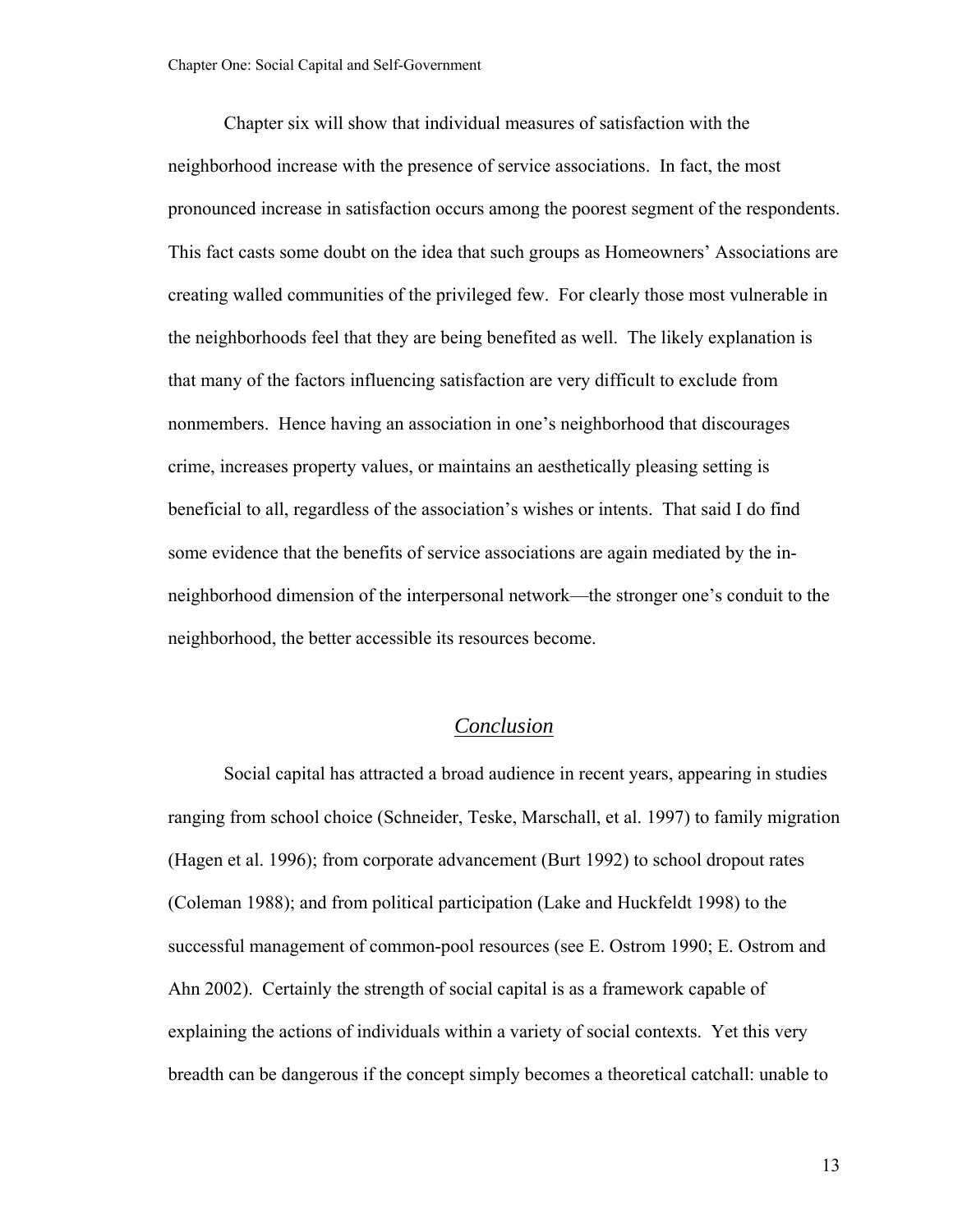build upon itself because there is no satisfactory criterion of just what qualifies as social capital, an agreed upon methodology for its analysis, or a common language through which to weigh disputes. And, unfortunately, the most rigorous studies of social capital have tried to avoid this problem by so narrowly defining the concept—as only interpersonal networks, for example—that breadth falls sacrifice to precision.

I believe a more productive approach is reached by concentrating on the morphology of social capital, or, on the connection between certain results and the unique mixture of resources and structures that produced it. As we will see in South Bend and Indianapolis, certain structures or patterns tend to associate with certain outcomes spatially proximate ties corresponding with local involvement, for example. Crawford and Ostrom (1995) characterized a similar methodology as one of trying to understand the "grammar" of structures. The benefit of discovering such rules of grammar is that in combination these rules can then explain larger phenomena—creating a lexicon of sorts. Social capital desperately needs the accumulation of knowledge that such a lexicon could bring if we expect to seriously diagnose the needs of troubled inner city neighborhoods or to design successful self-enforcing irrigation systems.

However, by recognizing that not all patterns of social organization are equally beneficial we are also forced to recast democracy in a new, and more difficult, light. James Madison explained that it was important that the U.S. government rest on the "capacity of mankind for self-government" (*Federalist* # 39: Rossiter 1961, 240). Part of this stems from his recognition that there existed a "gradation" from "from the smallest corporation, with the most limited powers, to the largest empire with the most perfect sovereignty" (Ketcham 1986, 96). The design of the new government would be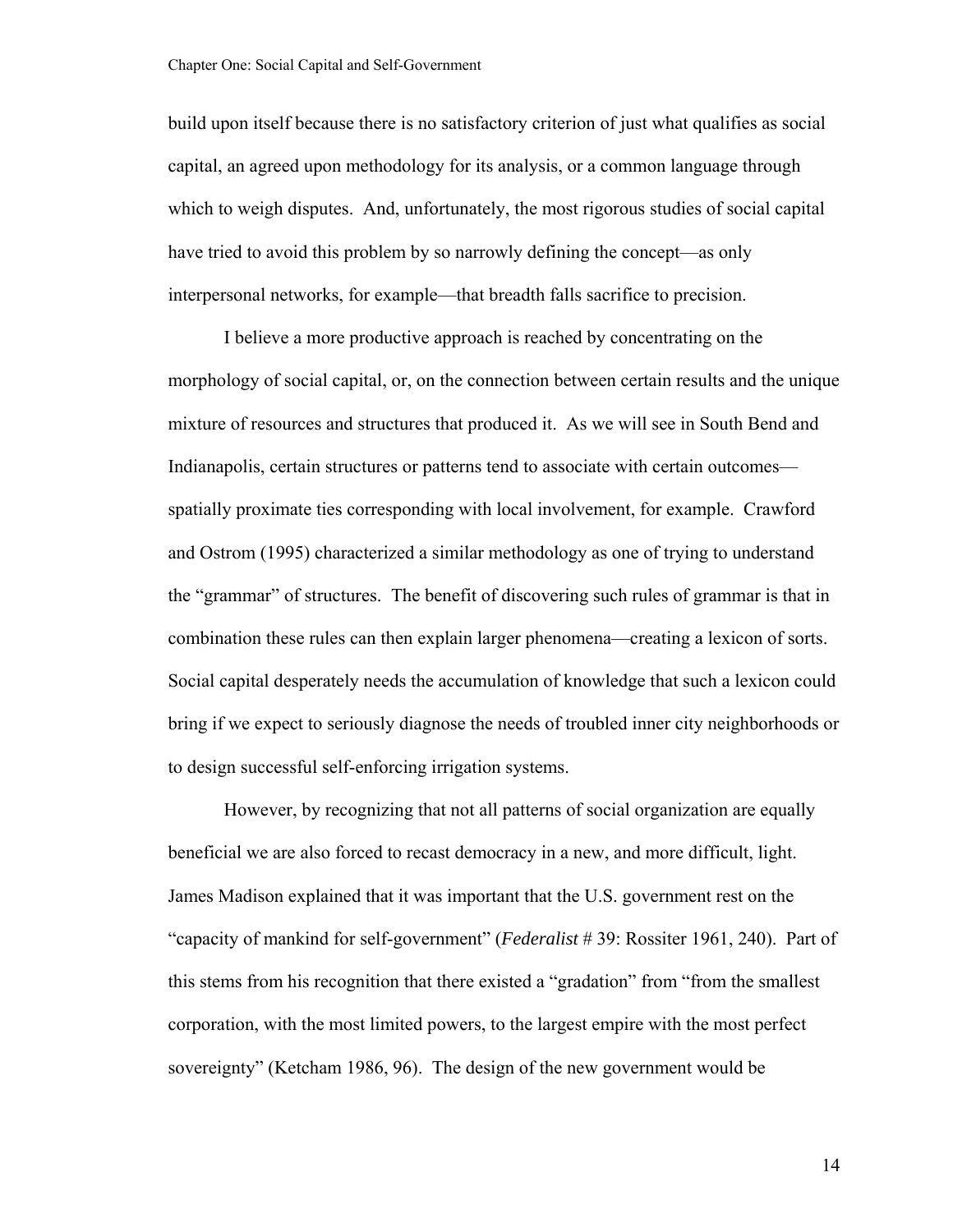<span id="page-20-0"></span>successful in so far as it recognized this reality and structured itself around it. The familiar product of those Philadelphia deliberations was a "compound republic," a type of government new to the world, but a necessary one given the social structure of the American people.<sup>[1](#page-20-0)</sup>

By implication, then, any attempt to construct a democracy will be successful only so far as it is tailored to the particular needs and social structures of its people. Robert Putnam, for example, noted that patterns of interpersonal communication differed between northern and southern Italy, and that those structural differences had broader implications for the success of their particular design of government (1993). South Bend and Indianapolis seem to suggest to us that individuals are able to meaningfully influence the decisions affecting their lives when supported by a complex web of social structures—structures difficult, if not impossible, to create *ex nihilo*.

Though this might seem to imply that democracy is only tenable in certain Western societies already possessing the requisite social orderings, I do not think that we have to understand it this way. Vincent Ostrom has argued that there are "cultural foundations" upon which self-government can be built throughout the world (1997, Part 4), though the unique ways in which these are realized will likely differ from the American experience. But just as Madison recognized that there were certain social structures in America that if embedded within larger structures in just the right way would "remedy" the republican disease, so likewise, other peoples and cultures can develop self-governing systems as they identify and build upon their own social strengths in these areas. The challenge is to understand the workings of different combinations of

 $\overline{a}$ 

<sup>&</sup>lt;sup>1</sup> In Madison's words, "no other form would be reconcilable with the genius of the people of America" (*Federalist* # 39: Rossiter 1961, 240).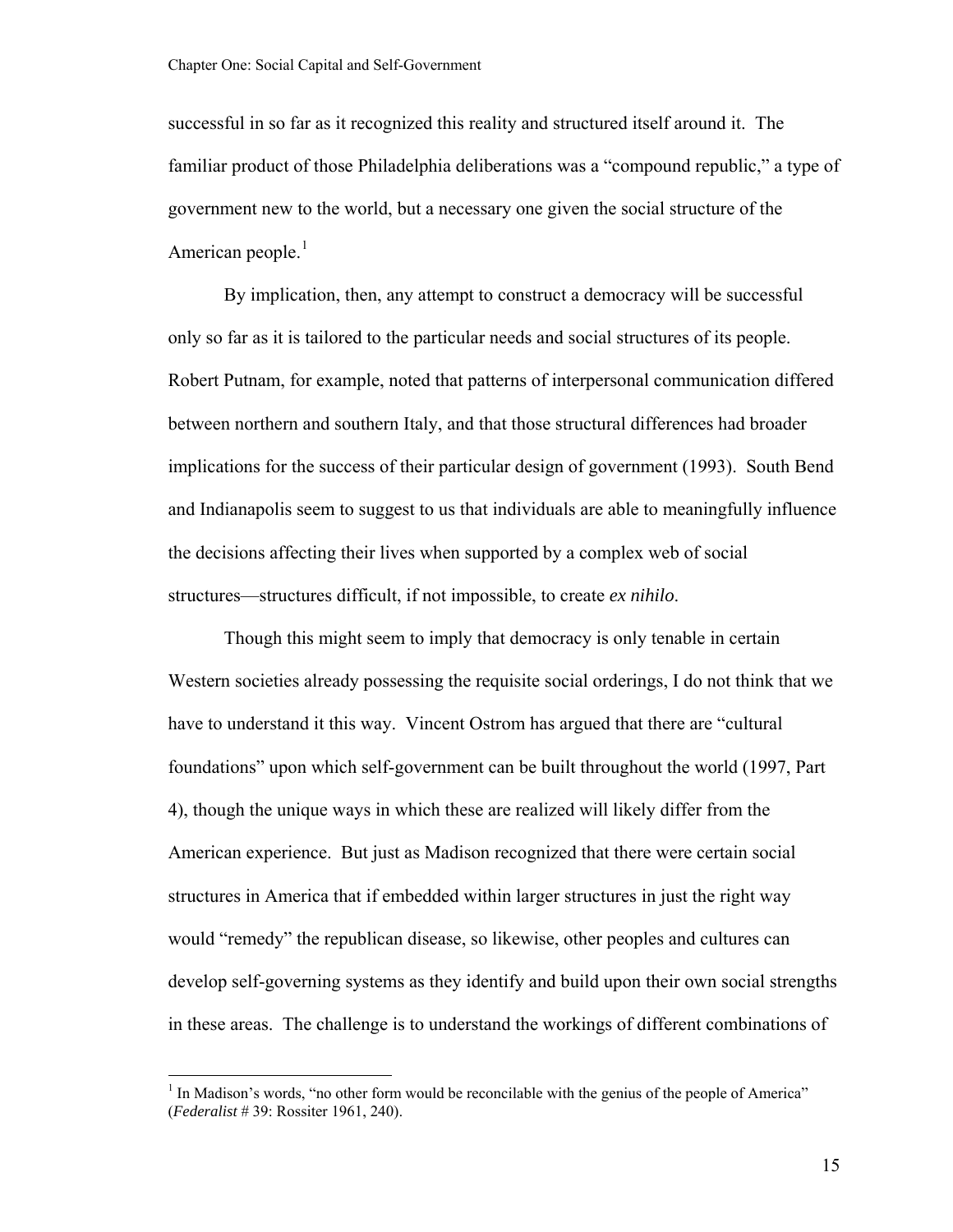social structures and their utility to self-government. And this is, I believe, the potential of a structural approach to social capital.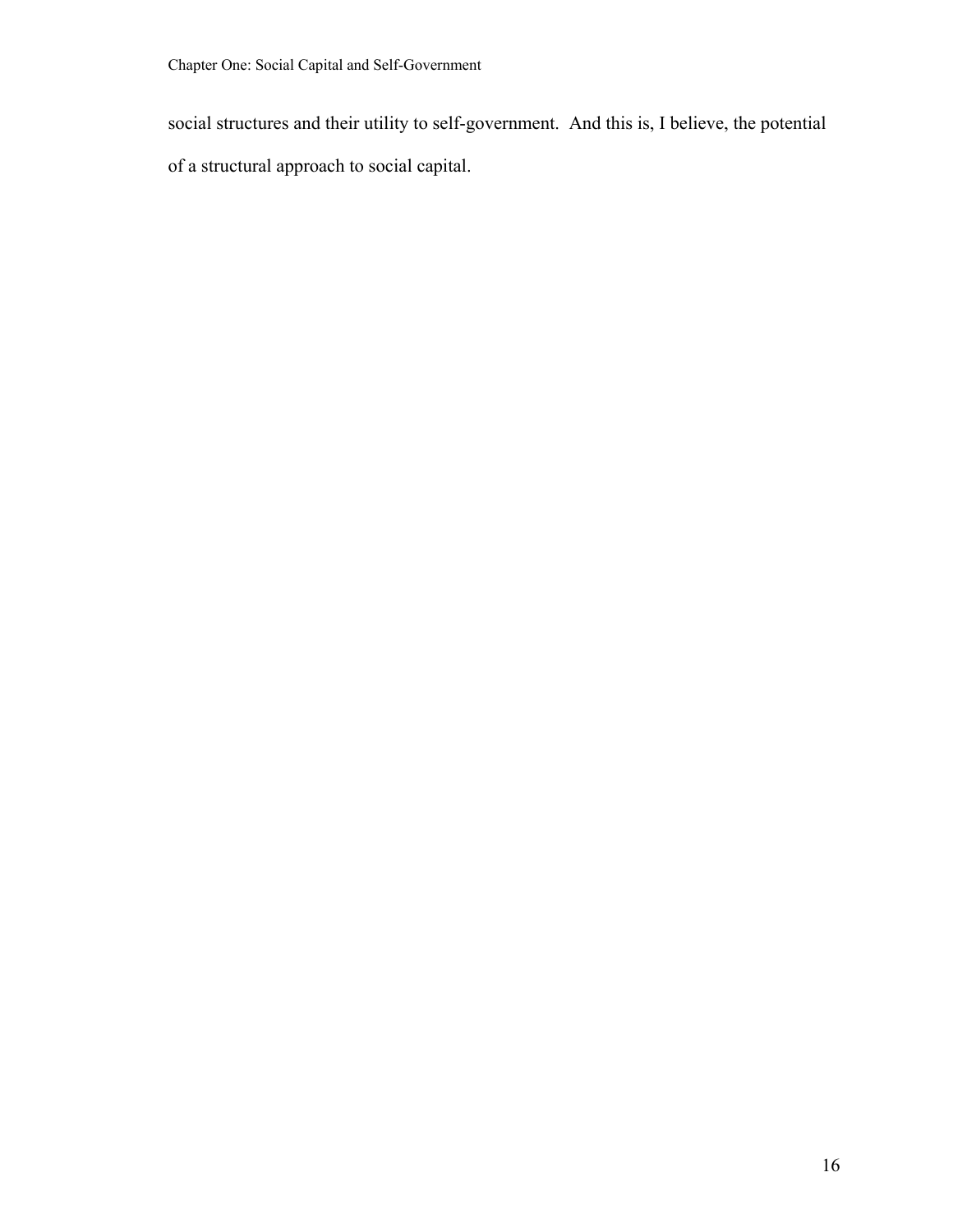## Chapter Two Social Capital Structure and Interpersonal Networks

While the call for democracy has occupied so much of the current world's attention, it seems appropriate to reconsider what Tocqueville called the "spirit" that gave American democracy its life; or, as he explained it, the norms, habits, and institutions that facilitated democratic participation (Tocqueville 1988, 165). This "spirit" has received considerable attention over the years, being recharacterized more recently as a kind of capital available to the individual by virtue of these social connections. This social capital, it has been argued, plays a pivotal role in such diverse issues as school drop-out rates, success in the job search, economic development, and the political participation necessary for a healthy democracy.

Yet the popularity of social capital has not come without criticism. Claims of inconsistency and overbroad application have led some to question not only the importance of social capital, but also whether the concept itself is not being used as a catchall for a variety of only weakly related relationships. Much of the confusion surrounding social capital, I believe, has come from a tendency to treat it as a homogeneous good—focusing almost exclusively on its "presence" or "absence" in any given situation. This chapter will argue that social capital is better understood as a broad category of goods, within which exists a remarkable diversity of structure and purpose. The most productive questions we can answer are those drawing connections between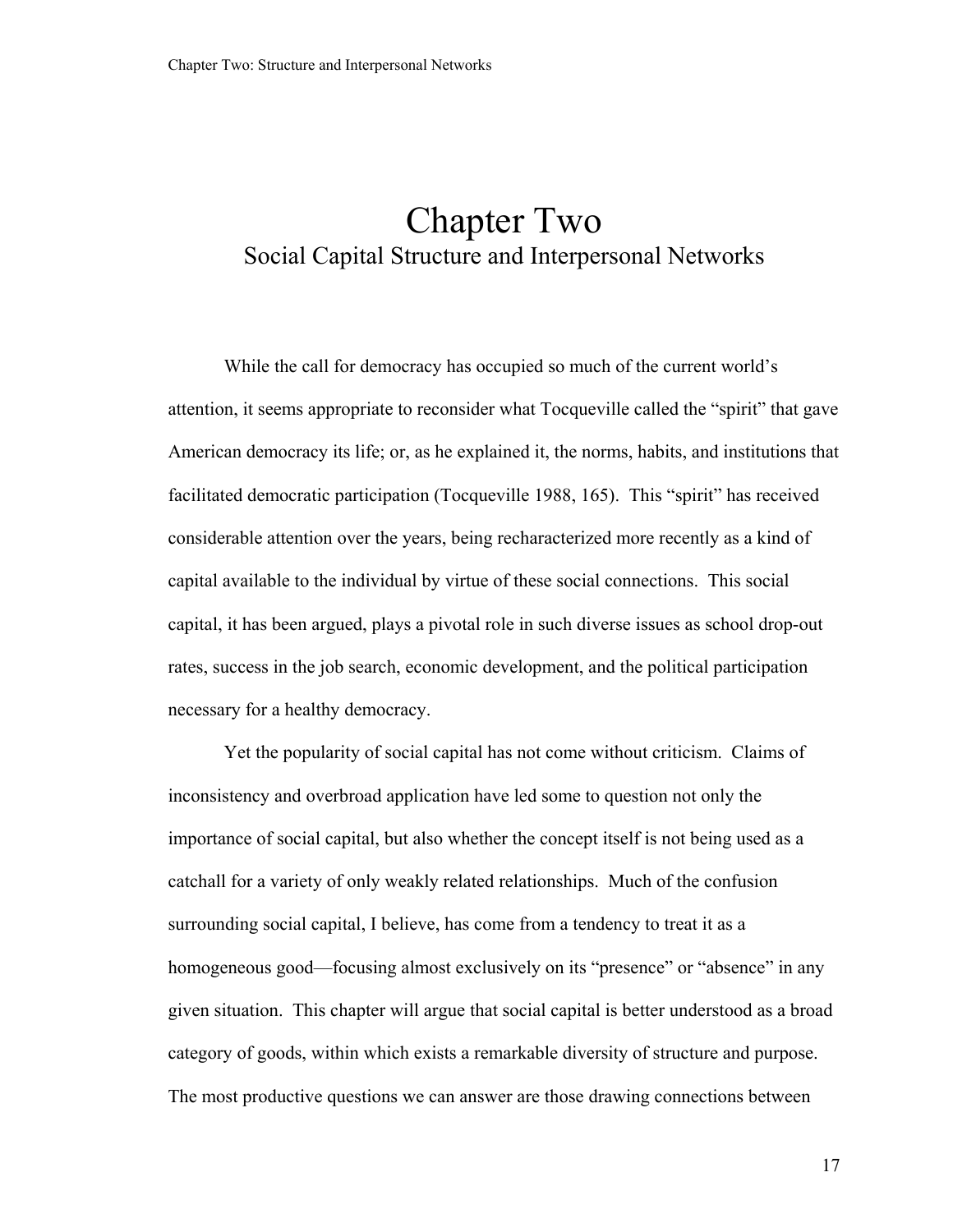structural characteristics and outcomes. Interpersonal networks, for example, are arguably the simplest forms of social connectedness we weave around ourselves. Yet even networks have at least seven distinct dimensions that will affect the kinds and quality of information they are able to transmit. Which of these dimensions is the most important for political participation: social distance, spatial distance, or the frequency of interaction, to name three? If we argue that social distance is the most important, then what distance grants more access to political information—in-group ties or ties that span groups? It is only as these kinds of questions are answered that the tautologies that have plagued social capital will disappear and a meaningful accumulation of knowledge can result.

Section I of this chapter will present an overview of social capital and the reasons scholars have connected it with the study of participation. Section II discusses capital more broadly and the reasons social capital should be considered as a category of capital distinct from financial or human capital. I will also argue for a definition of capital that can account for the causes and consequences of structural differences. Section III will look at how social capital can contribute to the theory of collective action. Finally, Section IV introduces the interpersonal network as an example of the importance of structure to social capital and presents seven "dimensions" along which the network structure can vary. It is precisely the particular mixture of these various features that determines a network's suitability for a given situation and, therefore, its usefulness.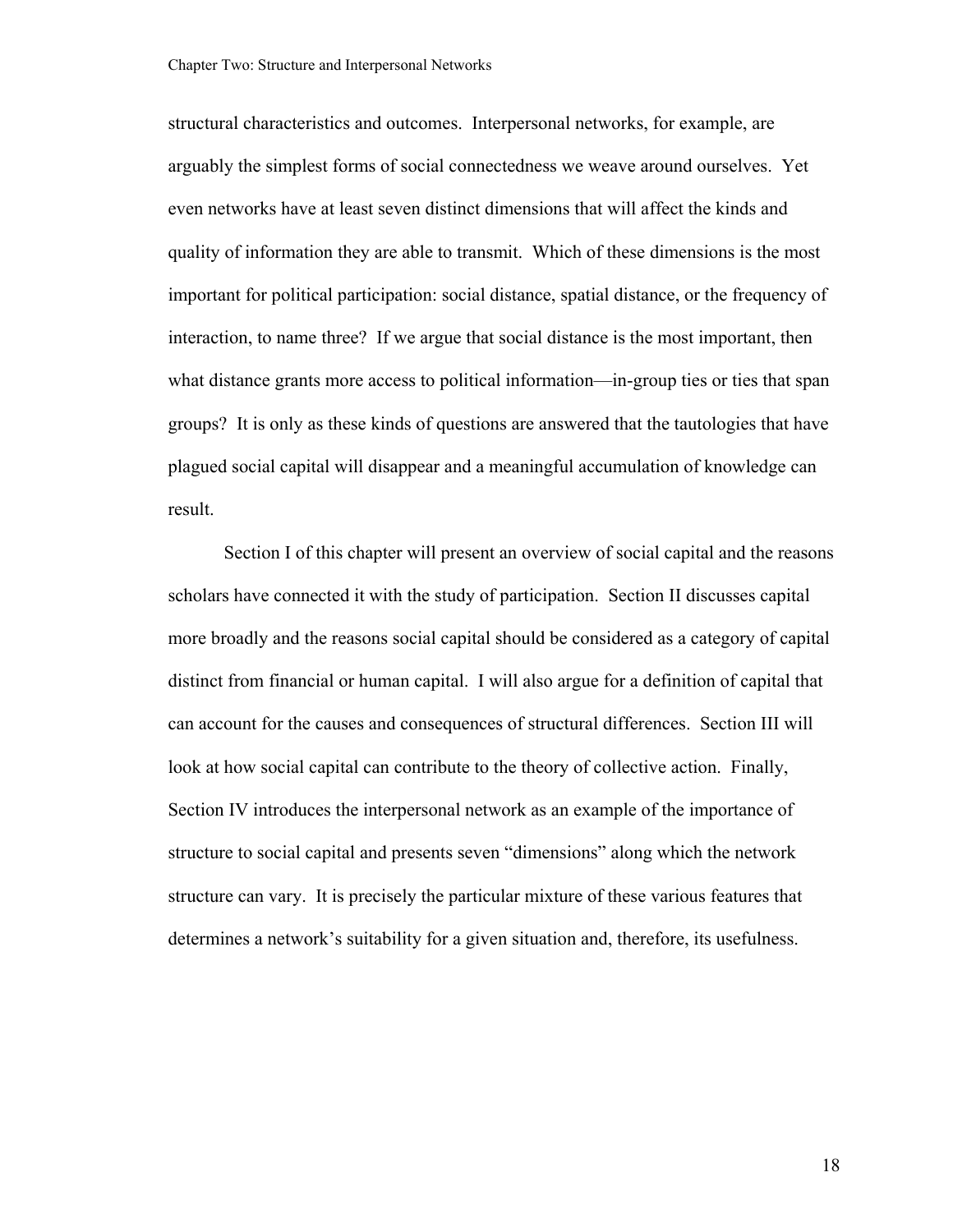#### *I-The Rise of Social Capital*

<span id="page-24-0"></span>Though the term is relatively new, the idea behind social capital is not.<sup>[2](#page-24-0)</sup> Key figures in the Scottish enlightenment, such as Adam Ferguson and Adam Smith, argued that the structure and resources found within the society—what Ferguson called the "civil society"—had important consequences for the political and economic health of the nation (Edwards, Foley, and Diani 2001, 2; Hont and Ignatieff 1985). James Madison acknowledged that the 1787 American Constitution needed to accord with the "genius," or social nature, of the American people (Federalist #[3](#page-24-0)9: Rossiter 1961, 240).<sup>3</sup> And, perhaps most famously, Alexis de Tocqueville contended that of the three principal causes for the success of American Democracy—the physical situation of the country, the laws, and the mores—the mores contributed the most (Tocqueville 1988, 277 and 308).

In America, Tocqueville explained, the individual is taught that he is free and thus "must rely on himself to combat the ills and trials of life" (1988, 189). While this poses a danger of extreme individualism and isolation, the American mores encouraged the people to use that freedom to associate in the pursuit of common interests, such that "use of this right [to associate] is now an accepted part of customs and of mores"  $(1988, 192)^4$  $(1988, 192)^4$ . Hence by the term "mores," Tocqueville had in mind not only the habits, opinions, and norms of the people, but also their patterns of interaction, networks of communication, and the associations that supported and transmitted those "habits of the heart."

 $\overline{a}$ 

 $2^2$  An economist, Glenn Loury (1977), has been cited as the first person to use the term in the current sense. See Lin (2001), chapter 2 and Edwards, Foley, and Diani (2001), chapter 1 for overviews of the concept's early development.

<sup>&</sup>lt;sup>3</sup> In Eighteenth century usage the term "genius" referred to the spirit, nature, or category of some idea or object—akin to our modern use of "genus" (Boorstin 1958).

<sup>&</sup>lt;sup>4</sup> In another place Tocqueville explains that this tendency to associate arises from embracing "communal" freedom." The associations themselves come to serve as the key check on government encroachment. However, "until communal freedom has come to form part of the mores, it can be easily destroyed, and it cannot enter mores without a long-recognized legal existence" (62).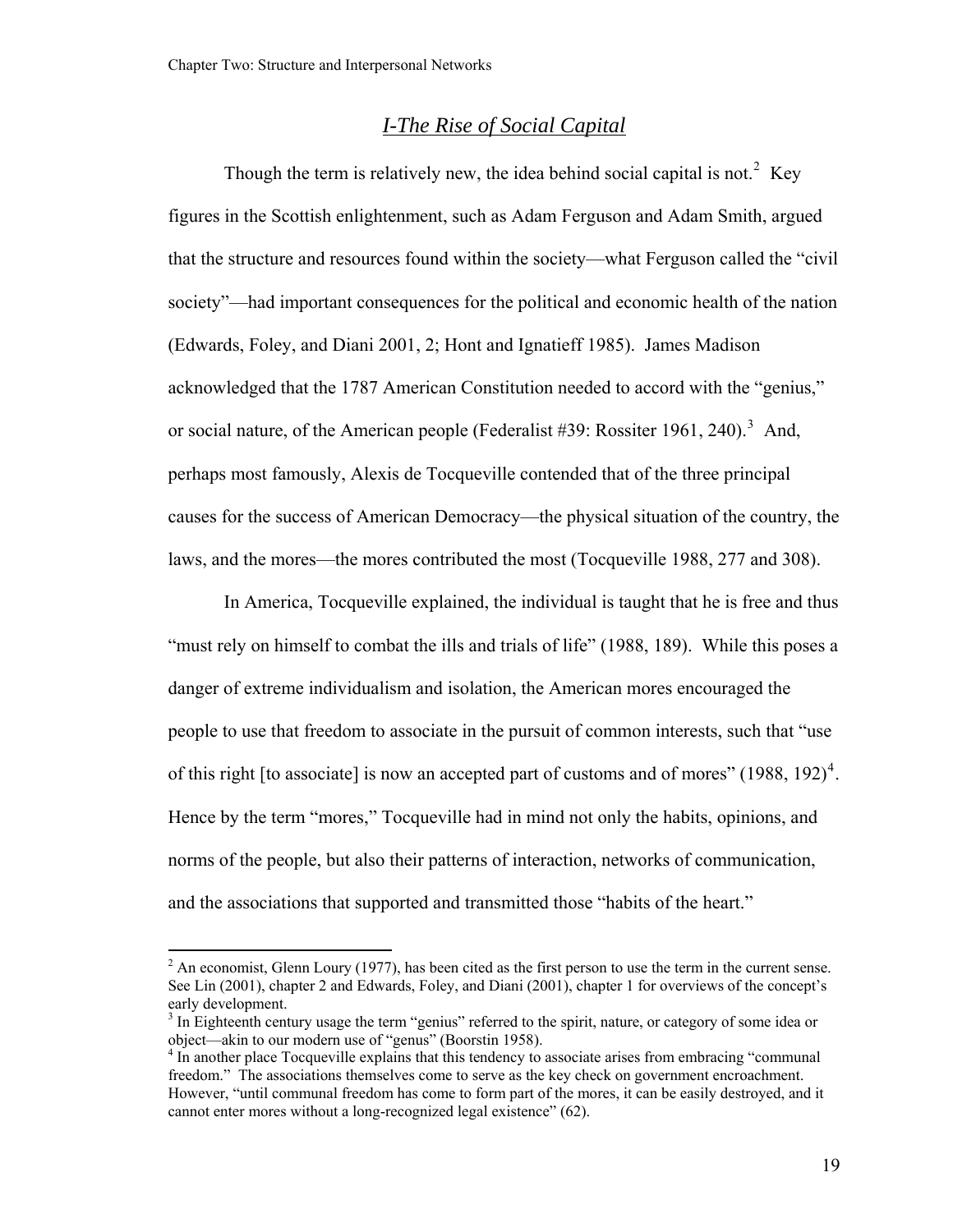This study of the extra-governmental structure of America was important, Tocqueville wrote, because it explained how the society could be "governed" when there appeared to be an "absence of what we would call government or administration" (1988, 72). Namely, he concluded, these habits and patterns of self-organizing behavior led individuals to try to address the problems on their own, in short, to self-govern. Hence, whereas, "at the head of any new undertaking, where in France you would find the government or in England some territorial magnate, in the United States you are sure to find an association" (Tocqueville 1988, 513).

In recent years questions about the viability and vulnerability of democracies have brought a renewed interest in why people are willing to cooperate with others and how the social structure within which they are embedded influences those decisions. Under the pioneering work of sociologists like Coleman (1988 and 1990), Bourdieu (1980 and 1986), and Lin (1982) a theory of social resources and structural access to those resources assumed the name of social capital. For Bourdieu and Lin that capital was found in the interpersonal networks of communication. Hence, the benefits of such connections to any one individual depended on the size of one's network and the resources available to each of the people with whom the individual was connected (see Bourdieu 1986, 249). For them the essence of social capital was an individual's ability to get at resources they would not normally have available to them.

Coleman, however, argued for a broader understanding of capital that included not only interpersonal networks, but also other forms of social relations that "facilitate certain actions of individuals who are within the structure" (Coleman 1990, 302). Hence social capital could include everything from networks to norms to voluntary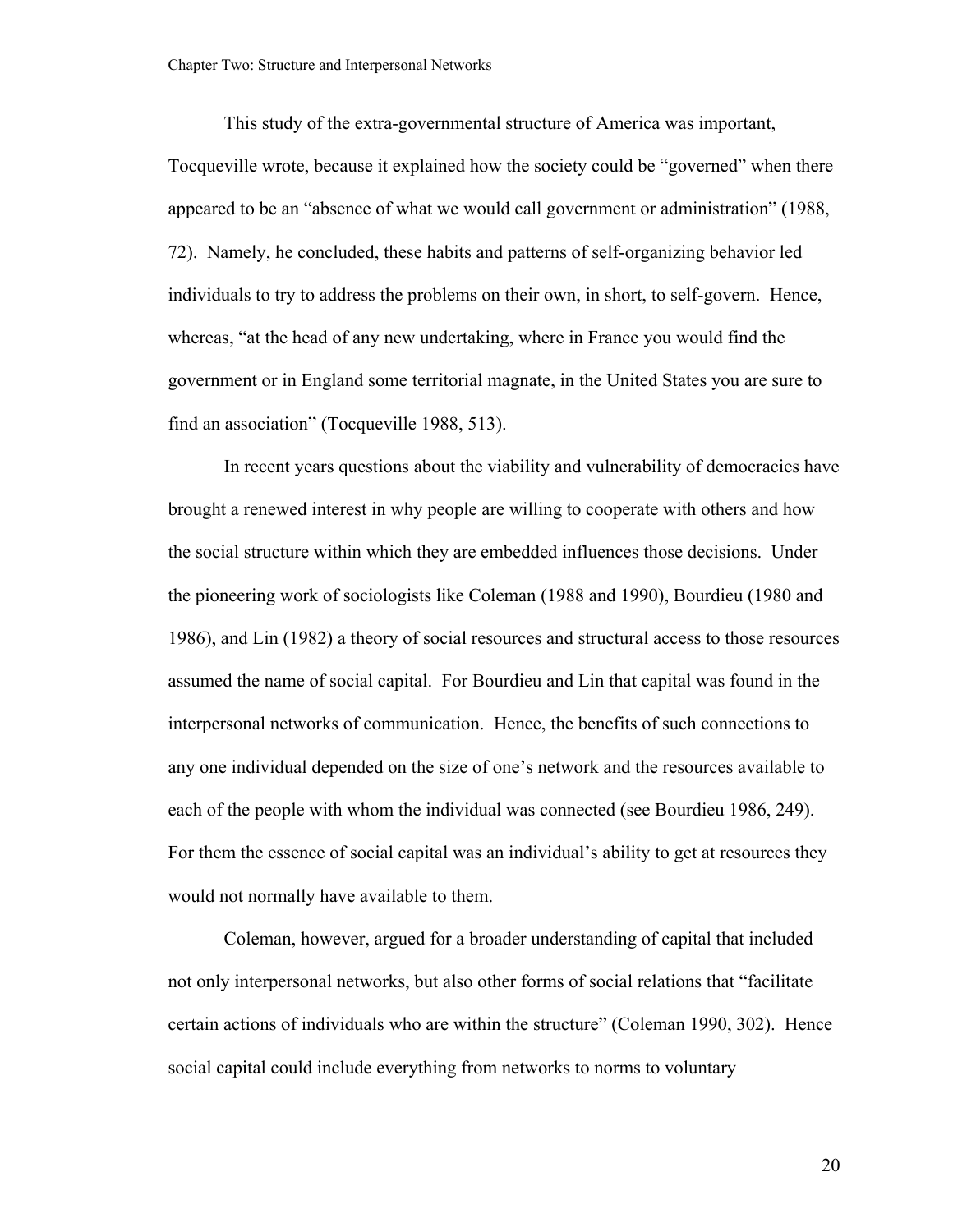organizations (Coleman 1990, 311; Coleman 1987), as long as the structure "[made] possible the achievement of certain ends that would not be attainable in its absence" (Coleman 1990, 302).

It was Robert Putnam's interest in Tocqueville, and his claim that certain social structures and habits sustained democracy, that finally pushed the concept into widespread use. Though Putnam had been studying social context and the role of associations for a number of years (see Putnam 1966), it was by applying Coleman's definition of social capital to explain why these associations mattered that Putnam bridged these previously unconnected strands of research. In particular, Putnam was willing to suggest that the falling political turnout rates of such concern to the participation literature and the less widely recognized decline in civic organizations were likely connected—and the connection was contextual.

To be sure, the weakness of strictly individualistic models to accurately explain economic development, cooperative action, or the failure of developmental policies had already given rise to calls to "embed" individuals back into their social context (Granovetter 1985). The New Institutionalism of political science and economics, for example, was seen as one such way of wedding powerful individualistic theories—such as rationality—with an environment of institutional constraints and pressures (see March and Olsen 1984; Shepsle 1989).

In 1993 Putnam published a work on Italy in which he argued that a history of vertical social relationships in Southern Italy had left the people with habits and networks that hampered voluntary cooperative action. By contrast, he claimed, Northern Italy's environment of horizontal interpersonal connections engendered the habits and resources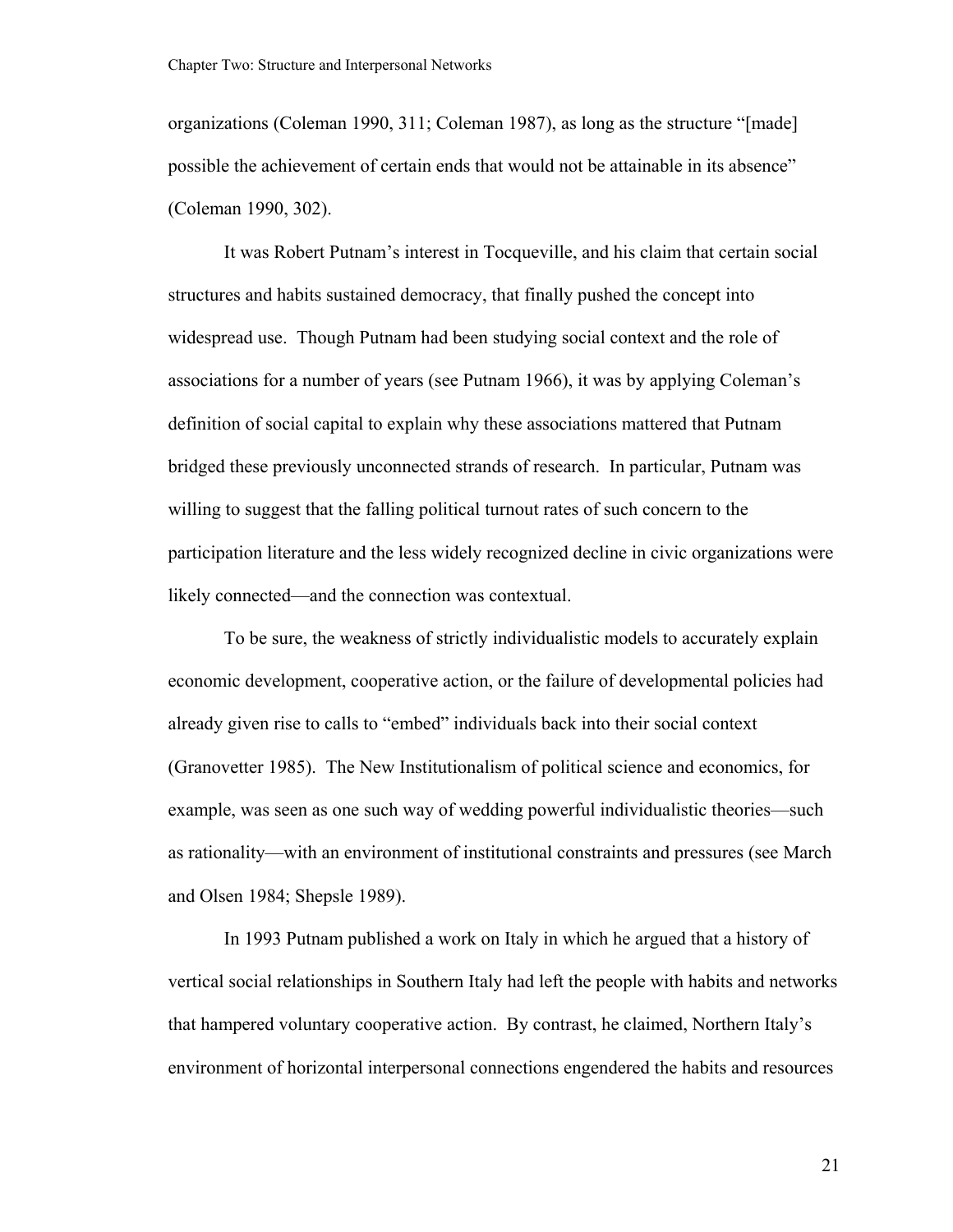necessary for effective democracy. This was followed by his now famous "Bowling Alone" paper on the state of associational life in America, in which it appeared that these linkages of which Tocqueville had written were declining—and with them, the heart of American democracy (1995).

By applying social capital to such broad and foundational issues, Putnam demonstrated that the concept was flexible enough to fill this conceptual gap between the individual and their environment in a variety of applications, while, at the same time, maintaining the coherent theory needed to facilitate communication across the disciplines. Interestingly, as has been pointed out, the appeal of social capital seems to reach across the ideological spectrum: addressing both the left's concern for community and the right's traditional distrust of big government (Harriss and De Renzio 1997).

The popularity of social capital, as recent literature reviews attest, has ballooned within the last few years—making it difficult to follow its evolution (see Foley and Edwards 1999; E. Ostrom and Ahn 2002). But, just a sample reveals that social capital has been applied to: development (Putnam 1993); interpersonal trust (Fukuyama 1995; Brehm and Rahn 1997), school choice (Schneider, Teske, Marschall, et al. 1997), family migration (Hagen et al. 1996); neighborhood associations (Portney and Berry 1997); household income (Robinson and Siles 1997); the internet (Riedel et al. 1998; Lin 2001, chap. 12); school dropout rates (Coleman 1988); fertility (Schoen et al. 1997); political participation (Lake and Huckfeldt 1998); corporate advancement (Burt 1992; Lin, Cook, and Burt 2001); public housing architecture (Bothwell, Gindroz, and Lang 1998); and the successful management of common-pool resources (see E. Ostrom and Ahn 2002).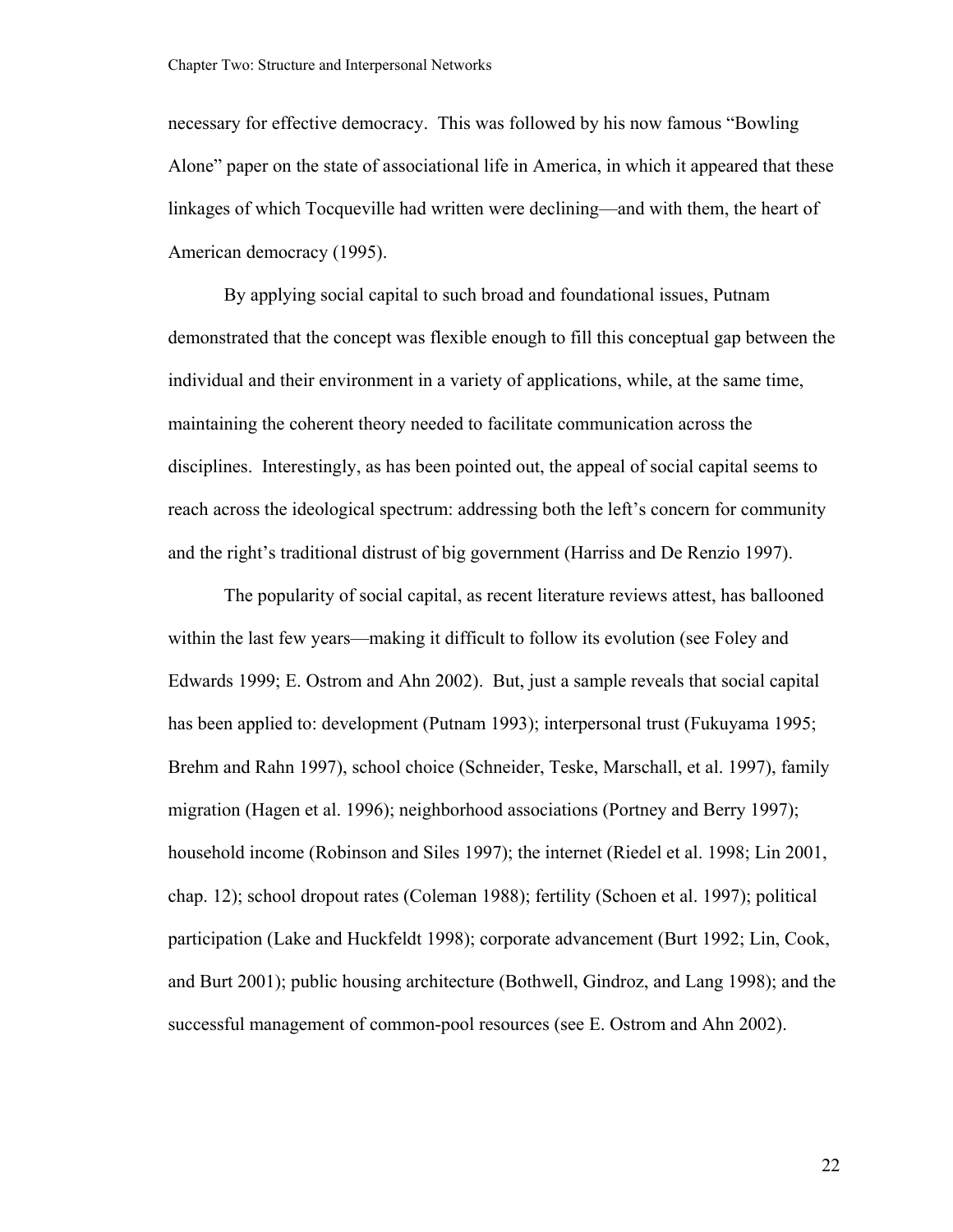Still, despite this widespread use, there remain important distinctions. As Foley and Edwards (1999) point out, sociologists still tend to define social capital as "primarily a social structure variable"—such as the number of network connections—that results in things like associations, safe neighborhoods, or job promotions. For much of political science, economics, and psychology, on the other hand, social capital is treated as a set of "attitudes, as measured by survey responses to items on social trust, norms of reciprocity and tolerance, and, occasionally, trust in institutions" (Foley and Edwards 1999, 148). This has led to criticism that the political science approach is but another name for the tautological political culture models of yesteryear (Jackman and Miller 1996), rather than a tool for the evaluation of contextual constraints on individual decisions. And though some differences should be expected as each discipline tailors the concept to address a different set of questions, it is also clear that there persists a wide disagreement about the fundamental nature and function of social capital. Should it be treated as an independent or a dependent variable, a collective or an individual good, an attitude or a structure, norms or associations (Portes 1998; Foley and Edwards 1999; Lin, Cook, and Burt 2001; E. Ostrom and Ahn 2002)?

The reconciliation of social capital into a flexible yet coherent framework is not only important to future scholarship, but also for the world in which we live as the concept has breached the boundary between theory and policy. A number of American think tanks and foundations, for example, have dedicated resources to investigating the public policy implications of social capital (see Lang and Hornburg 1998). Additionally, the World Bank has funded the Social Capital Initiative in an attempt to both understand the causes of poverty and to inform policy decisions.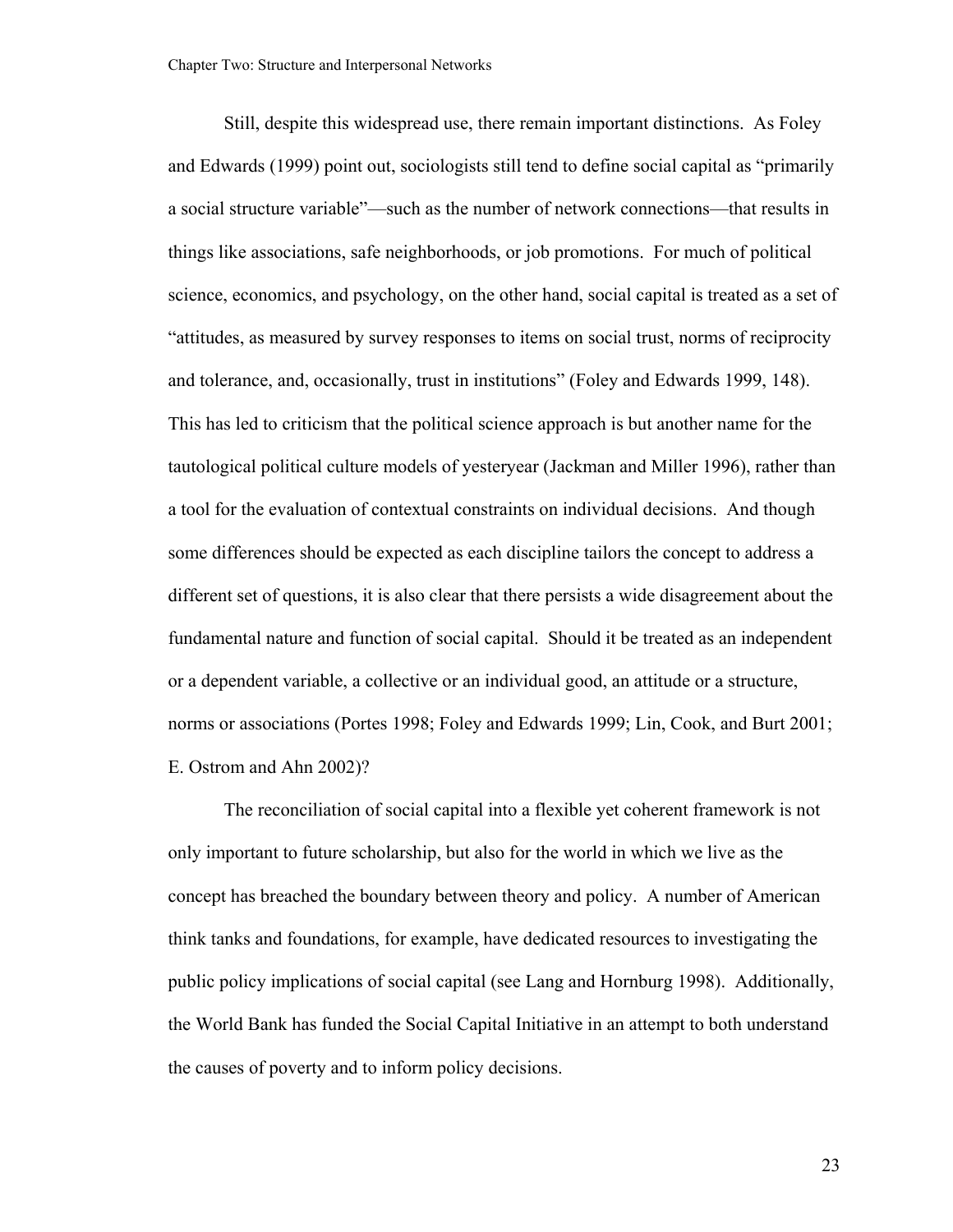### *II-The Basics of a Structural Theory of Capital*

<span id="page-29-0"></span>Conceptually, social capital holds great promise as a "common language" between the disciplines (Lin, Cook, and Burt 2001, vii). However, because of fundamental disagreement about the meaning of the parent term "capital," there continues to be some ambiguity about what a social form of that capital would be and how the two are related. Historically capital evolved as a term for property or possessions.<sup>[5](#page-29-0)</sup> However within political economy the term came to refer more broadly to the total of the accumulated wealth of a corporation, country, or even an individual, with emphasis on the utility of that wealth to generate more wealth or new production possibilities. This has led to two usages of the term: as a referent to the sum of wealth or resources of an individual or community and in reference to that creative capacity.<sup>[6](#page-29-0)</sup> Though the two usages are not mutually exclusive, I am using capital in the latter sense. Hence for my purposes capital is not an end, but rather a means of reaching some end. Capital will not be found in any one of the resources of which it is constituted, in an aggregation of those resources, nor can it be found in the outputs. Rather, capital is the combining of resources into certain patterns that create outputs, wealth, or opportunities otherwise unavailable.

 $\overline{a}$ 

<sup>&</sup>lt;sup>5</sup> The etymology of capital is the Latin *caput* or *capitulum* meaning the "head." It entered our economic vocabulary in two ways: referring to property granted from the King (held in *capite,* as in a "capital manor") and in reference to the original (the head) funds or principal of a corporation.

 $6$  Hernando de Soto (2000) provides a nice case study of this second meaning of capital, as well as confusion between the two terms, in his look at the developing world. In particular, places like Peru, he argues, have abundant resources (capital in the first sense) but the laws of contract and property hamper their usage (the second sense). If I cannot hold a clear and free title to my property, I can't use it for leverage in financing a business. Nor would having more houses fix the underlying problem as long as those barriers to generating wealth persist. De Soto struggles with what to call this situation of having one sense of capital without the other, alternatively using terms like "dead capital" (it is there, but unusable) and "undercapitalized."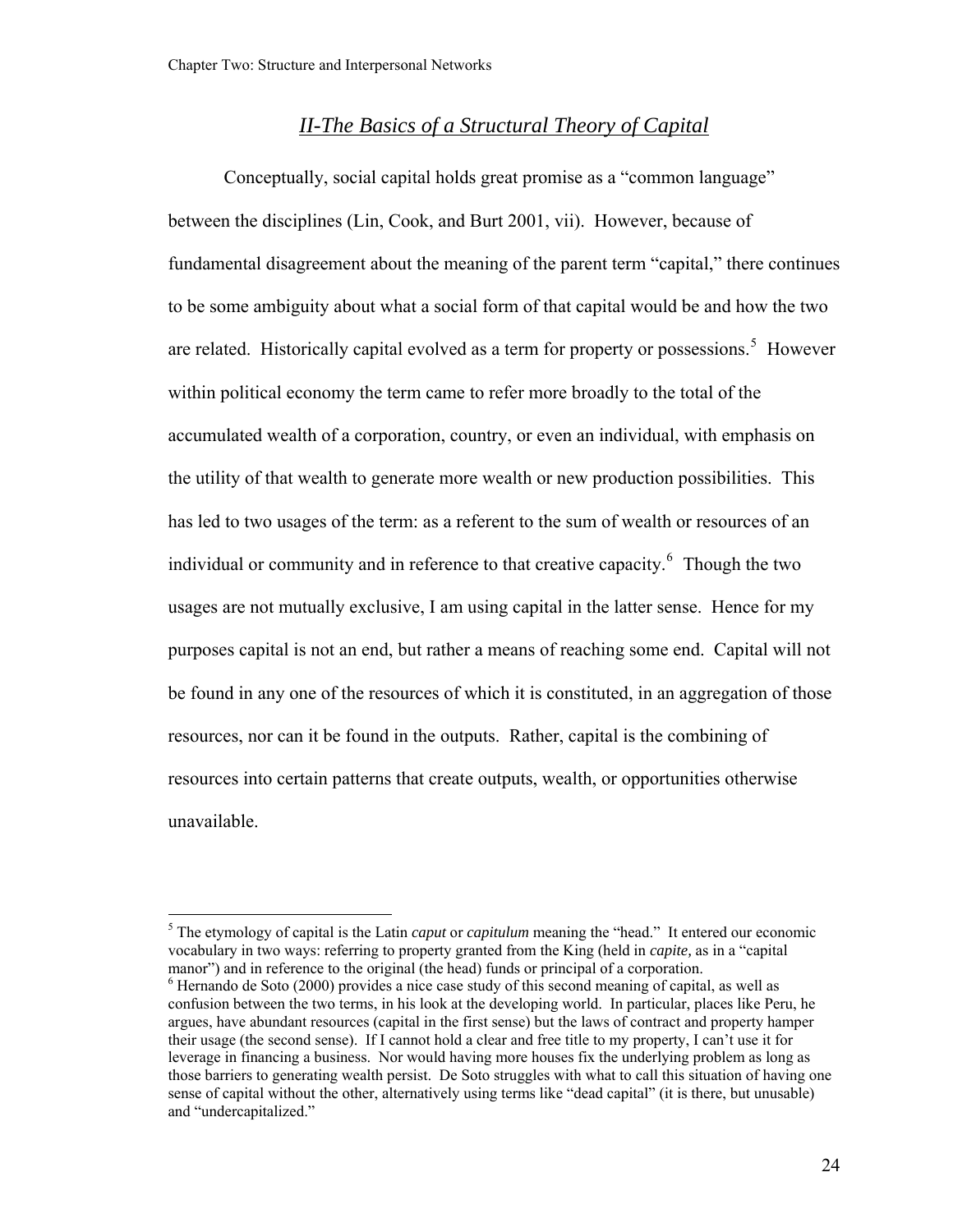This is problematic because almost all the work circulating today uses one of these elements—resources or outputs—as a blanket measure of capital, regardless of in which sense capital is being used. Rather, for this generative sense, the capital is better found in the "structural pattern" in which the constitutive resources are combined (Lachmann 1978, 4). The shift in emphasis is accordingly away from calculating totals of resources or outputs in favor of analyzing the patterns or structure that convert those resources into outputs. What form that pattern takes will be the result of historical pressures, current configurations of capital, and entrepreneurial initiative. Because resources are scarce, we must also recognize that incorporating them into one pattern may prevent them from being included in other configurations. For this reason, attempting to measure the amount of capital by calculating the total volume of resources available, while tempting, is inherently risky, as it is not their presence but their application that matters most from a capital perspective. In the sense that I am using capital, and here is perhaps the clearest distinction between the two senses of the term, an area rich in unused resources is just as capital-starved as an area with no resources (though their potential would obviously differ).

We are most familiar with capital in the context of economic processes, where financial or material resources are combined in order to enhance productive capabilities. As an example, and to illustrate certain common features of all the forms of capital, consider the case of a communications company that combines a variety of resources buried cables, machinery, and personnel—to offer a communications service to customers. Each of these resources is important in this configuration because of their "complementarity" with the other resources (Lachmann 1978, 3)—without cables to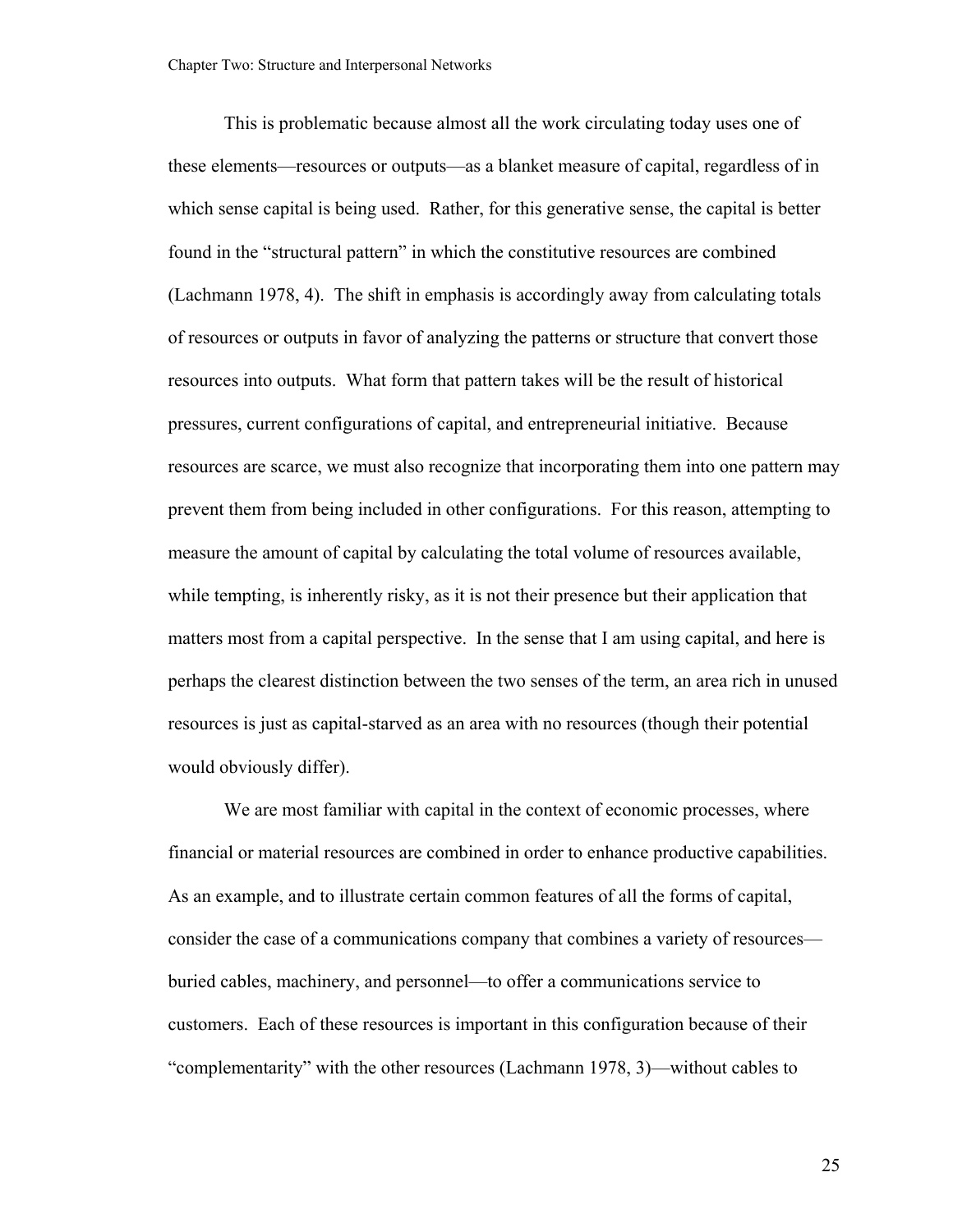carry the signals the machinery would be of little value; without trained personnel the system would sit idle. These combined resources constitute the company's capital, and though analysts might assign a financial value to that capital, we must be careful to recognize that its nature remains fundamentally that of a heterogeneous combination and not the homogeneous aggregation reflected in that monetary value (Hayek 1952, 294; Lachmann 1978, 4). Indeed, all of this equipment and personnel are valuable to the company primarily for their ability to work together in generating new possibilities (the ability to place calls or receive information), and the subsequent profits.

With advances in fiber optic technology there comes a day when this company needs to decide if investments in new technology might not be in their best interest. Or, in other words, is it worth the cost to alter one of the resources constituting this capital in order to take advantage of new possibilities. The growth of capital, then, does not always mean "a simple multiplication of the instruments," which would imply that "every addition is complete in itself and independent of what existed previously" (Hayek 1952, 10). Nor is this calculation simply whether the fiber optics would be of greater worth over time than the old cables, but how will this upgrade alter the complementarity of the resources? Will such a change also necessitate new machinery and personnel, or can some of these resources be easily adapted to this new configuration? Thus an additional concern when discussing capital is the "specificity" of those resources, or how dedicated are they to a specific application (Williamson 1985, 52-54).

What is more, there are different kinds of specificity: the old cables have great physical specificity and would likely have to be abandoned or sold; whereas, personnel, though also specialized, are inherently more flexible—much of their specificity has come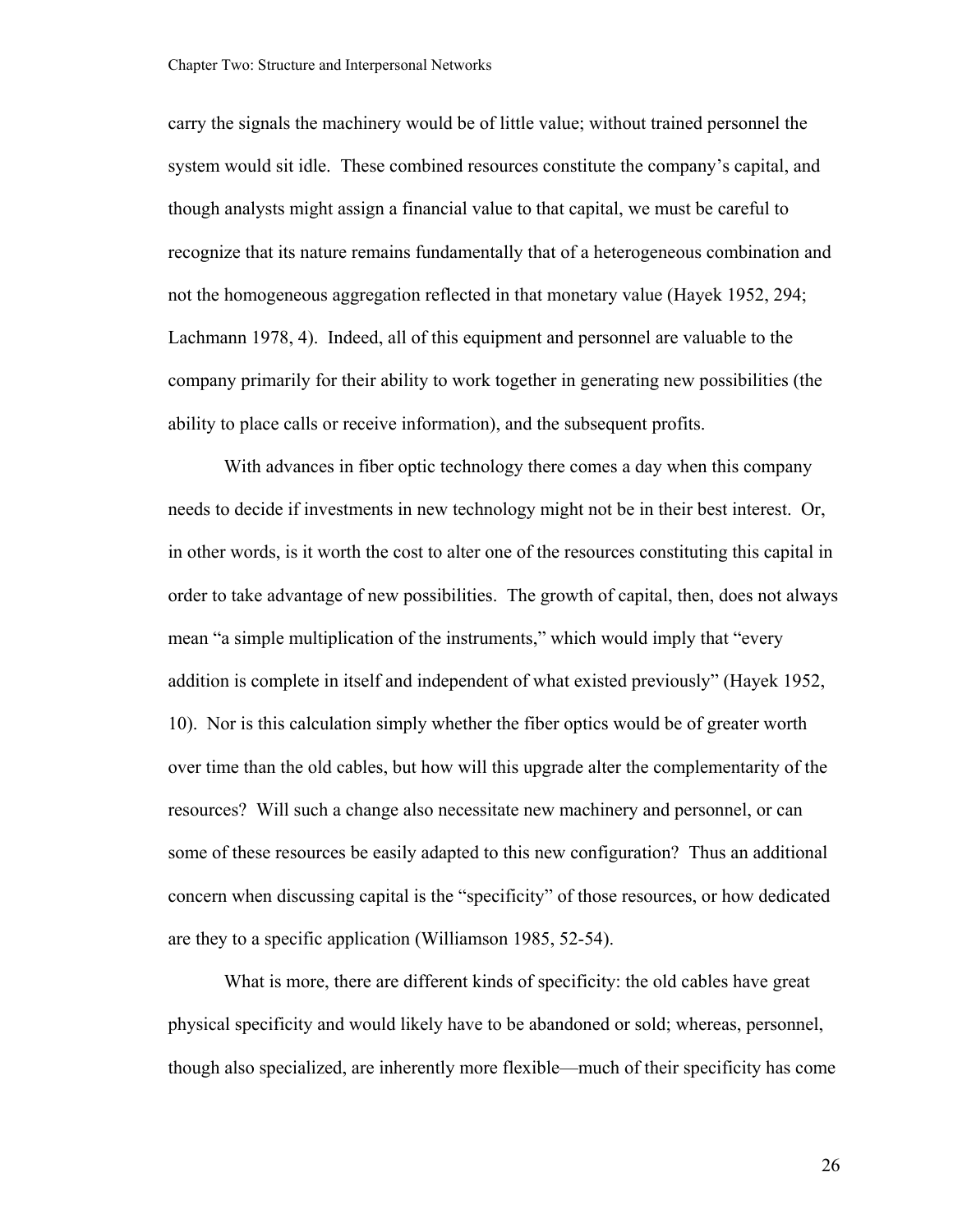through "learning-by-doing"—and thus could adapt to this new technology without a complete loss of their value. Indeed, high levels of human specificity are likely to become embedded within regularized institutional structures precisely in order to capture that value—in the case of economic processes these would be firms or "employment relations" (Williamson 1985, 96). This is also why we expect people to form regularized patterns of communication between themselves and those individuals with unique skills or knowledge rather than relying on random draws from the population at-large in order to satisfy their needs—interpersonal networks are a way of economizing on socializing costs.

For our communications company, then, their calculation of whether to purchase the new technology must weigh potential improvements against replacement costs for some of the resources, and minor adaptation or retraining costs for others. Note that the previous configuration of capital, in particular its specificity, is able to influence future possibilities. It may be that this company holds considerable advantages over a start-up company because of its ability to mix existing resources with new ones in the reconfiguration of its capital. Likewise, if the resource demands are general enough, and the company's capital is of a less specific nature, it may be able to adapt to a new situation without any reconstitution of its capital at all. Hence another interesting feature of capital is the ability of the structural form to adapt to the production of resources or outcomes other than those that were originally intended. The communications company might have a dramatic competitive advantage, for example, if it is able to convert some of its carrying capacity into the provision of Internet access.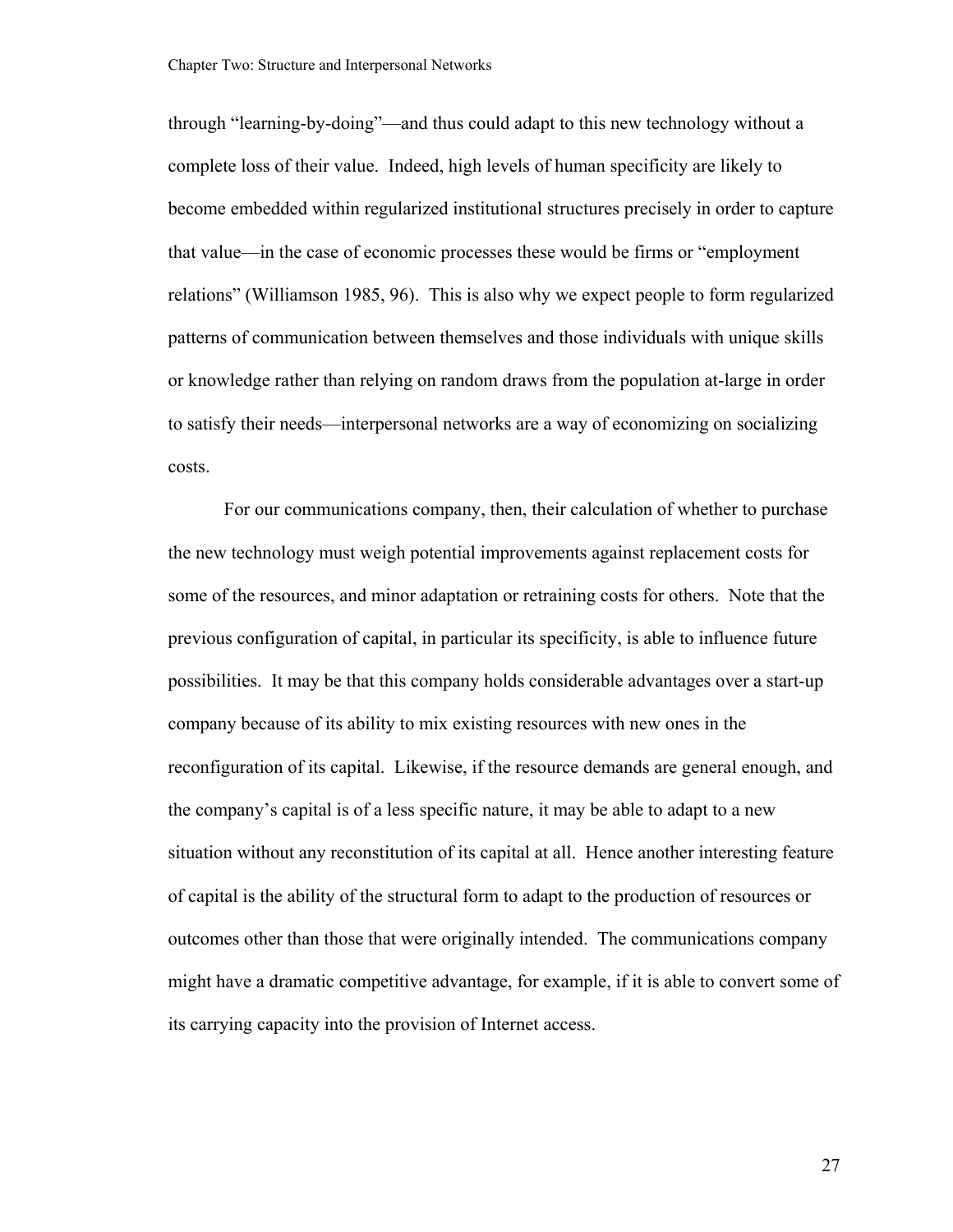<span id="page-33-0"></span>In general, however, asset specificity will decrease the fungibility of capital. Hence there is a trade-off, not captured in homogeneous portrayals of capital, between the flexibility of capital and its ability to meet exacting requirements. For example, configurations producing resources high in specificity will be of little use in situations outside of their area of specialization—regardless of the total amount of that capital present. Likewise, a situation requiring a great deal of specificity might starve though it was located among abundant investments in the wrong kinds of capital. What "works" in one situation might fail in another, though its organization remained the same in both situations. This is why capital—particularly the way in which it is structured—cannot be treated as a black box, of which some is good and more is better. It is precisely the configuration of that box that determines which resources can be combined and what outputs are possible.  $<sup>7</sup>$  $<sup>7</sup>$  $<sup>7</sup>$ </sup>

#### *Figure 2-1 about here*

Conceptually it is helpful to think of capital as being composed of three elements as represented in Figure 2-1: the inputs or resources being used, a structure or configuration that combines the resources in complementary ways, and an output or product. Resources are combined in complimentary ways according to the rules, institutions, or patterns and an output is created. While all three of these elements are necessary to satisfy the definition of capital, it is this middle section that is the heart. Hernando de Soto, for example, notes that in Peru, despite sufficient resources, there is a

 $\overline{a}$ 

 $7$  Friedrich Hayek argued that understanding the structure of capital was "much more important than [the capital's] aggregate 'quantity'" (1952, 6).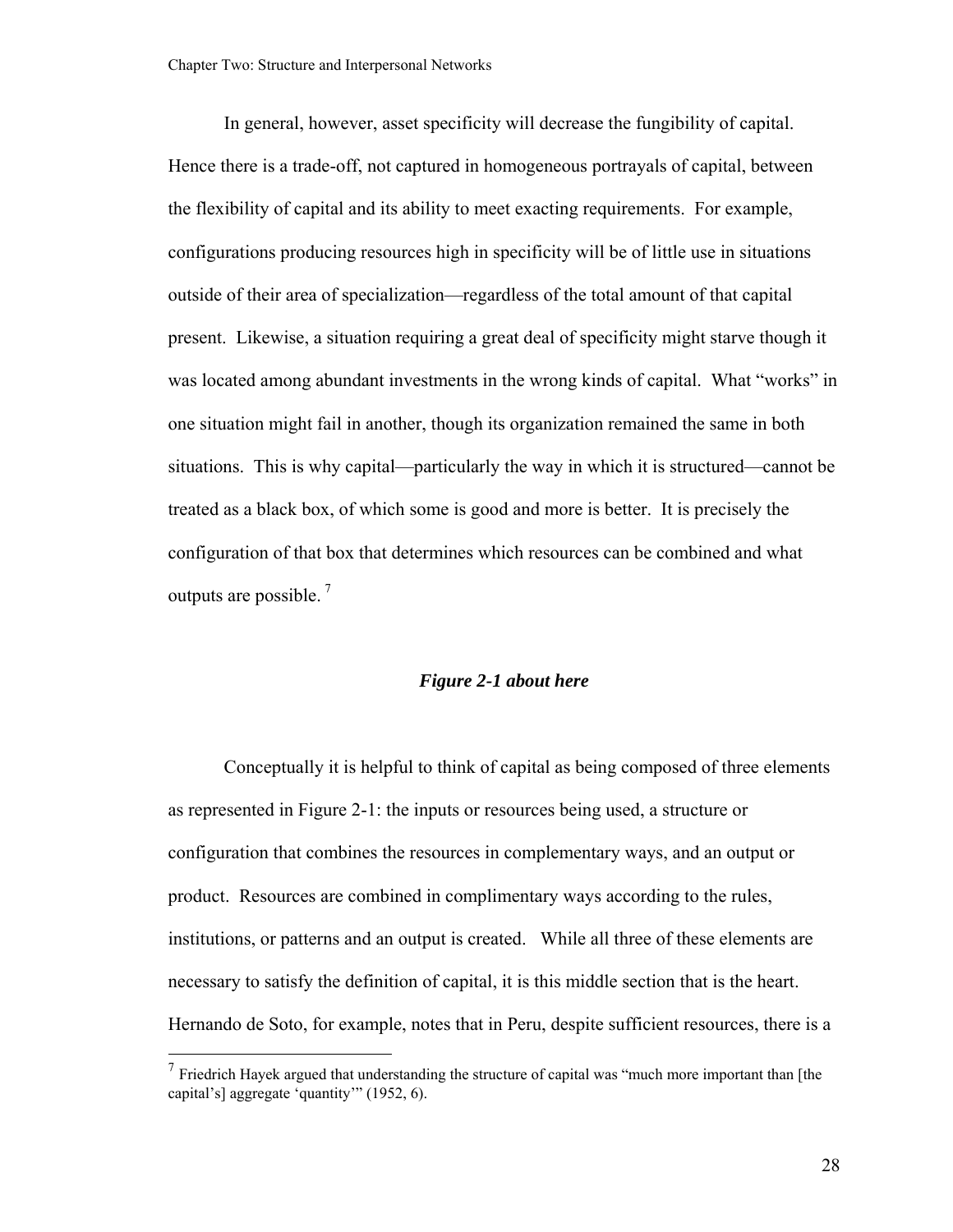lack of wealth creation or new production possibilities. The people have sufficient assets in developed properties, he argues, but they are unable to leverage those assets (convert them to useful outputs) precisely because the laws governing their combination make it difficult or impossible (De Soto 2000). When studying capital, especially social capital, there is a tendency to pay the most attention to one end of this diagram or the other, leaving the middle unexamined. We can measure outputs, but that sidesteps the question of why those outputs exist in one situation and not another similar one. Likewise if we focus on the availability of resources as evidence of capital we are unable to explain why one resource was used instead of another, or why, as in Peru, they remained unused.

Though my primary interest is in the social form of capital, I believe that it is important that this initial discussion be intentionally broad enough to illustrate the common elements that define capital in all its forms. What has often seemed as very disparate strands of research can only be combined and begin to build upon itself once we agree on the important questions and so recognize that much of the previous work has been focused on specific cases within that broad framework and are not, therefore, mutually exclusive. Capital has often been portrayed as something that was inherently good, and therefore having some was always beneficial and more was even better. That capital may be inefficiently configured for a desired output; that capital might actually be lost or decreased by reconfiguring it; or that capital might be used to further "bad" or harmful activities were not questions that fit well in this depiction. Yet by approaching it as a structural pattern, the framework is broad enough to accommodate capital configurations that are beneficial or harmful, precisely by focusing attention on those factors that would distinguish between the two.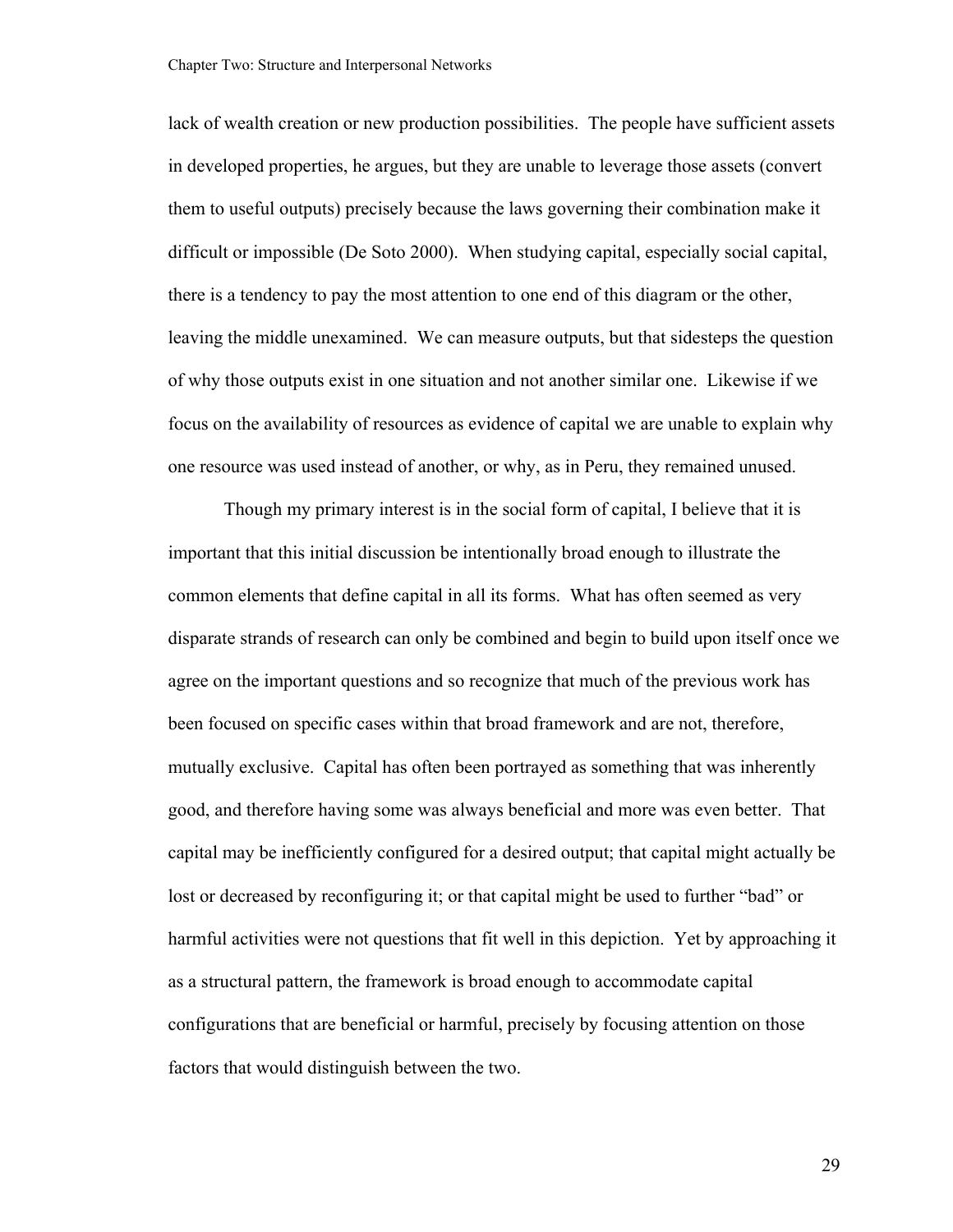Turning to the focus of this work, social capital refers to the combining of complimentary resources through social structures in order to make possible things that would have been otherwise unattainable. It is distinct from other forms of capital—or capital found in other venues—not so much for the kinds of resources involved, but because of the markedly social configuration of those resources. So, whereas physical capital would be configurations that could be attached to a physical object or place, and human capital would consist of configurations located within the individual, social capital is to be found in-between individuals—in their relationships, their associations, and their societies.

Because social capital exists between individuals, it requires the cooperation or consent of others. Hence, Lin argues, the costs and constraints imposed by these relationships often make social capital more costly than capital solely located within the individual (Lin 2001, 134). This does not mean that other forms of capital will be more important, for the social configuration is valuable—and costly—precisely because it addresses those types of issues ill-suited to other kinds of capital. Indeed, the level of one's human capital, for example, may be undervalued if it is socially isolated. Studies on social capital and employment have found that the skill levels of the individual (their human capital) are mediated by their social connectedness; "who-you-know" has been shown to be a crucial component of successful job searches (Granovetter 1974), and social "position" or contacts are important conduits to promotion and increases in pay (Lin 2001, 81-87).

Structurally, then, social capital is characterized by the social element. This means that its core must consist of the combining of resources through some form of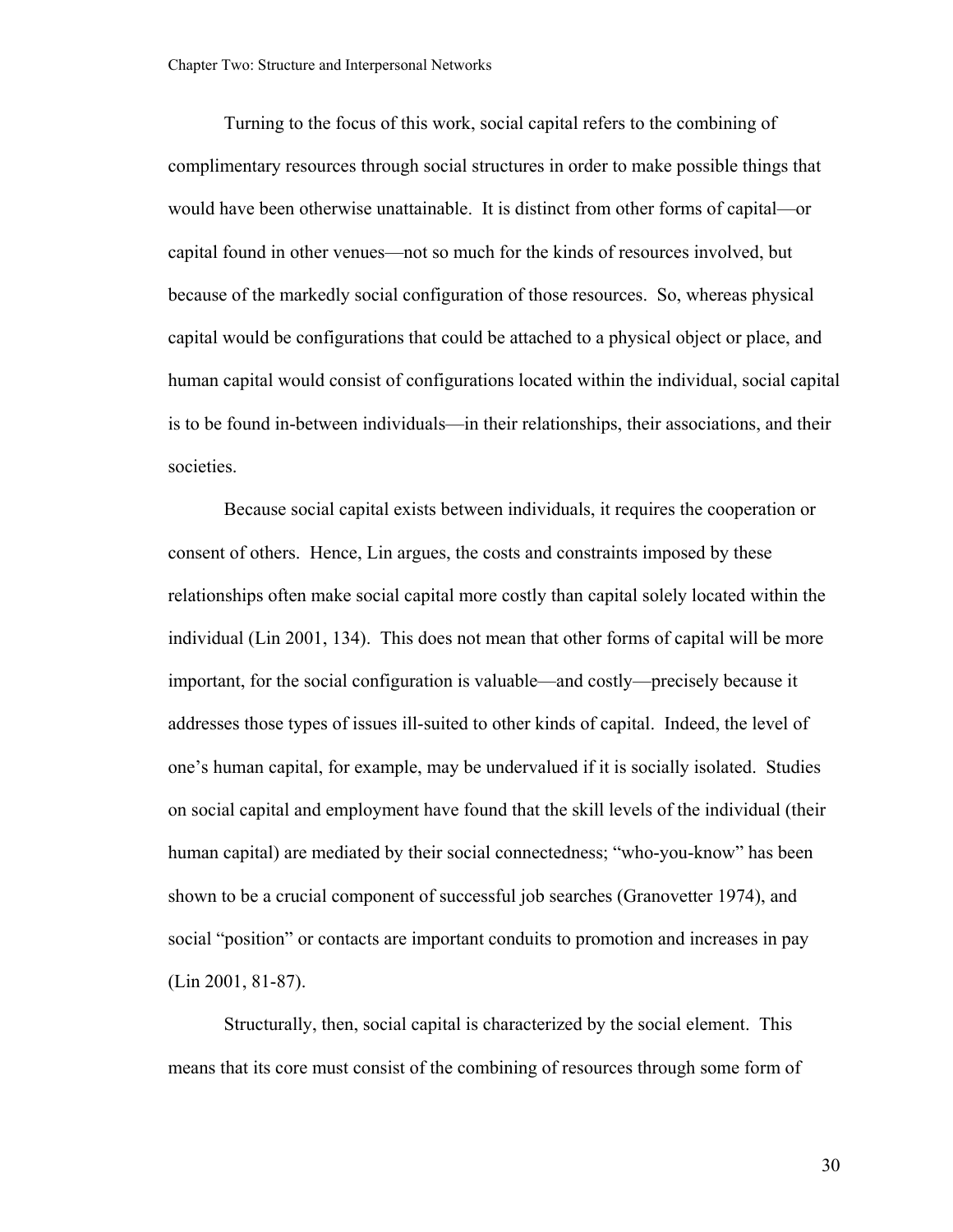interpersonal coordination. Typically, the strength of this form is precisely in producing or reinforcing a kind of human behavior. Hence social capital is particularly useful in addressing situations where cooperative human action would otherwise be discouraged such as the collective action dilemma (Olson 1971; Lichbach 1996). Ironically, a collective action dilemma can occur when the complementarity of individual resources are such that they would be benefited by combining them, voting in elections or contributing time and resources to the local P.T.A., yet because it is difficult to exclude people from those benefits, there are powerful incentives to "free ride" off of the efforts of others—preventing the very formation of social capital (Downs 1957; Olson 1971; Rich 1980).

#### *III-Can Social Capital Solve the Collective Action Dilemma?*

The emergence of the collective action dilemma as "*the* central subject of political science" (E. Ostrom 1998, 1) can be directly traced to Mancur Olson's 1971 work, *The Logic of Collective Action*. So persuasive was his argument, and so seemingly inescapable its logic, that many began to argue that the dilemma constituted a market failure—or a situation in which the "invisible hand" pushes us in wrong directions. This seeming inability of self-directed actions to benefit all undermined the traditional justification for the market, and by extension, self-government. The only viable solution, some suggested, was one of the sword: an "external" hand with sufficient power to coerce individuals toward the socially optimal outcome (see, for example, Hardin's seminal 1962 essay in *Science*).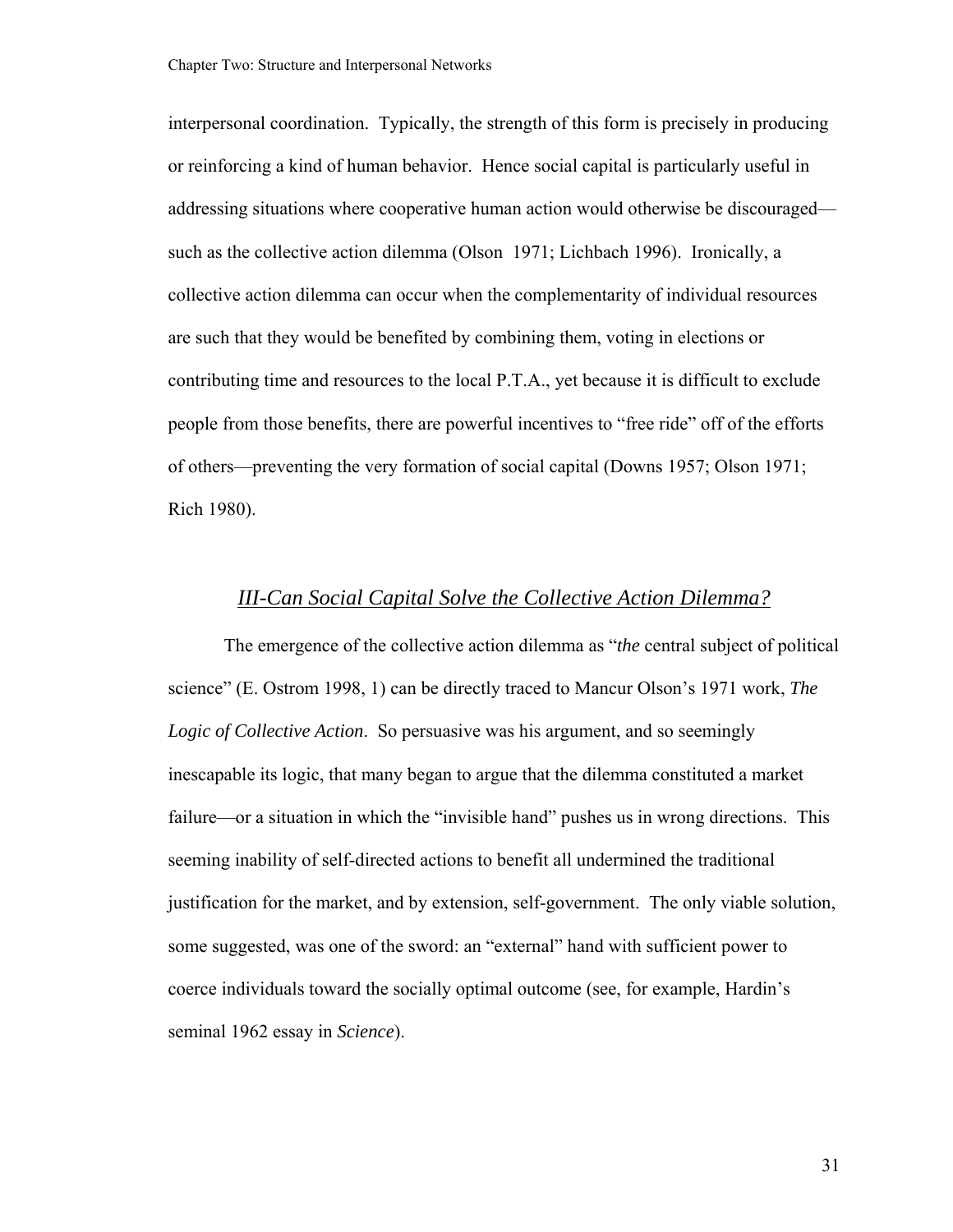This, however, was not Olson's argument, for while he acknowledged the formidable costs of collective action, the success of labor unions and lobby groups convinced him that cooperative collective action was a real possibility. In trying to understand why, he focused on factors such as group size or the use of selective incentives as key to altering the incentives of the individual (Olson 1971). Subsequent research has found that though some of Olson's claims need to be qualified, his fundamental position that "internal" solutions are both possible and viable seems to hold true (E. Ostrom, Walker, and Gardner 1992; Lichbach 1996). Of interest for our purpose here is the attention that social capital has received as one of these "internal" solutions to the collective action problem (E. Ostrom 1990; E. Ostrom and Ahn 2002, 14-18; Putnam 1993; and Putnam 2000).

 Potentially, social capital could shift incentives sufficiently to enable resolution by the very actors entwined in that dilemma. There are three ways that this might happen: first, the social capital can directly alter the cost-benefit calculation of the individual. This might happen because the resources produced by the capital ease the existing costs or magnify existing benefits. An intuitive example of this is found in the interpersonal networks people establish around themselves. If my friend knows a lot about a certain candidate and shares that information with me, then I have access to an informational "short-cut" that reduces the time and effort I would have otherwise had to expend. Downs notes that along this logic we should expect to see rational individuals seeking out informational "elites" as a way of reducing one's own costs (Downs 1957; Huckfeldt 2001).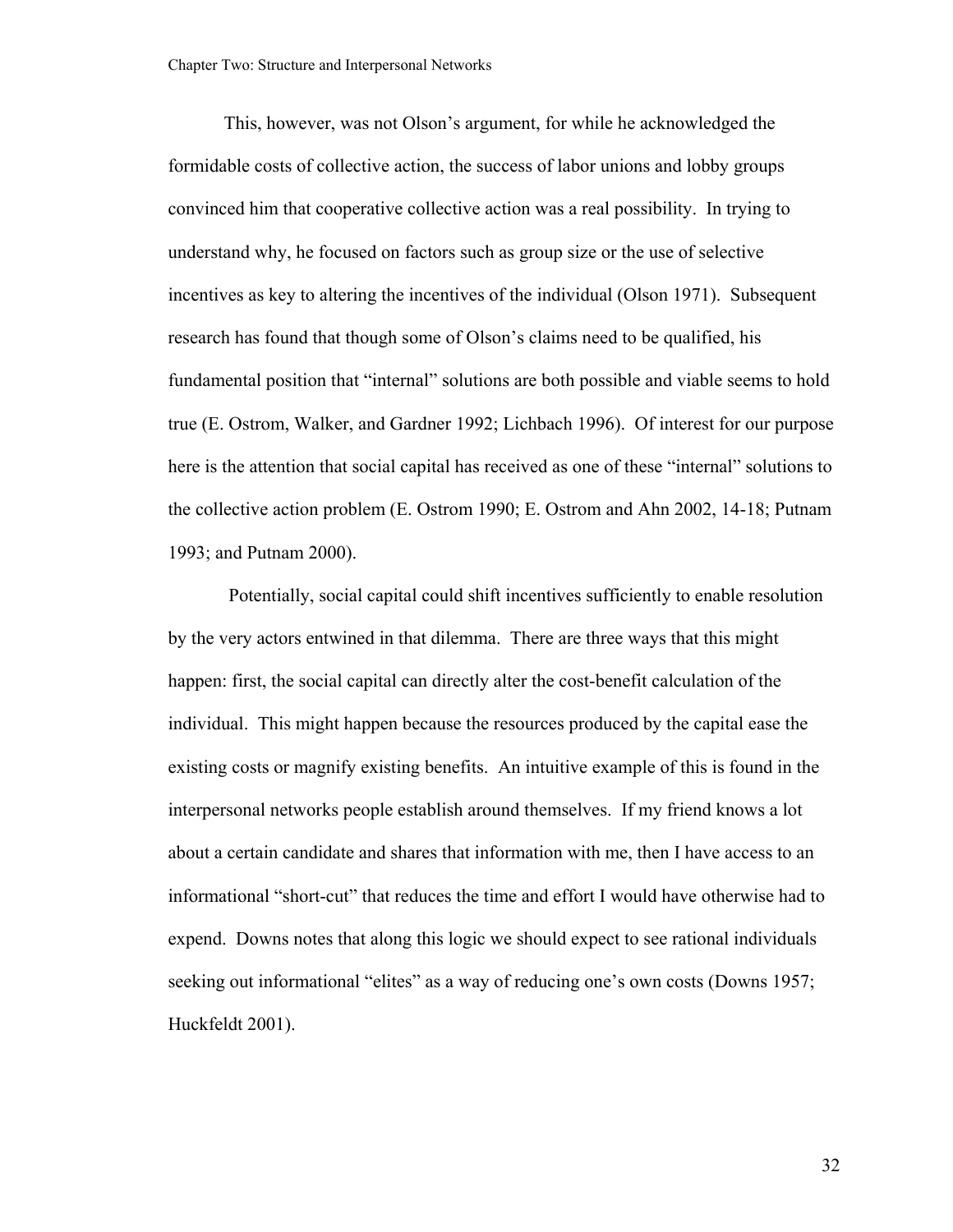Second, the capital might create additional benefits or impose additional costs unrelated to the key issue—Olson referred to these as selective incentives. For example, if I am embedded within a more complex form of social capital, such as a neighborhood association, and I know that compliance with the rules or norms of the group will bring goodwill, invitations to BBQs, and allow me to include my children in the local carpool, then that social capital is providing me a "selective benefit." Hence, though my core decision to join the association might center on the benefits to my property value from membership versus the expenses of membership, these other "side" benefits can influence that calculation. Likewise, if I know that a certain behavior on my part will bring sanctions (shunning, disapproval, or even exclusion from collective benefits), I will be subject to, what we might think of as, a "selective cost" created and imposed as a consequence of the social capital. As Olson explained, these "selective" benefits or costs are often separate from, and may even be unrelated to, the primary goal or product of the group. Selective incentives are useful precisely because they lack the non-excludability characteristic that leads to the dilemma in the first place (1971, 51).

And third, in addition to its product, the very structure of the capital within which the individual is embedded may prove important. It is both tricky and somewhat artificial to try to distinguish between these two things, as the product of capital is precisely that a "product" of the capital structure plus the initial resources—but there is sufficient evidence to suggest that structure can have an influence independent of or in addition to that of the capital product. Structure can establish patterns of responsibility; increase the ability to monitor others; or create opportunities for repeated play. Yamagishi and Cook's (1993) experiments on the Prisoner's Dilemma found that altering the internal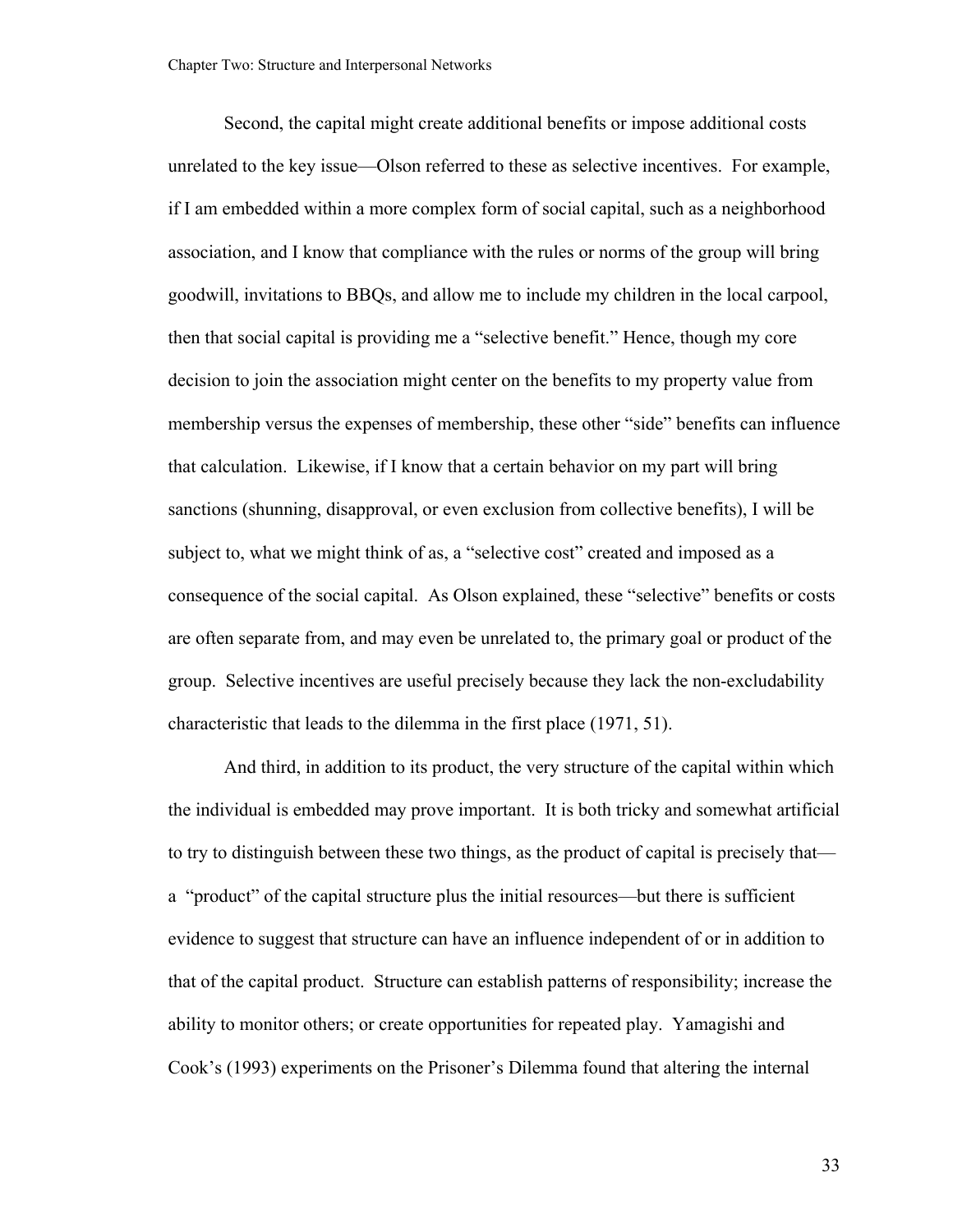<span id="page-39-0"></span>structure of the game had a significant impact on the levels of defection, despite the fact that payoffs were held constant across the various configurations. Hence even though the "product" of successful cooperation was always the same, they discovered that the use of network ties within certain configurations facilitated the formation of, what they called, "bonds of obligation." The implication of this finding, they wrote, is that the "social structure" of the group may be the missing piece to understanding differing rates of cooperation among similar groups (1993, 246).

The headline here is that social capital is strong at precisely the point that rational choice models have traditionally been weak—that is, in explaining why context matters. This is most evident in work on the prisoner's dilemma, where actual defection rates are seldom as chronic as the incentives would predict. Yet by introducing social connections, communication, bargaining, or even rules, the levels of cooperation increase (Orbell, Schwartz-Shea, and Simmons 1984; Yamagishi 1988; E. Ostrom, Walker, and Gardner 1992). $8$ 

But we need to be careful not to let social capital assume away the costs of collective action—even its own costs. For social capital itself faces a variety of costs—a kind of "second-order" collective action dilemma from which individuals may be similarly tempted to free-ride. Though frankly this may appear to be presenting a dilemma as a solution to a dilemma, there is increasing evidence from experiments (Dawes et al. 1986; Yamagishi 1988; E. Ostrom, Walker, and Gardner 1992) and real world cases (E. Ostrom 1990) that shows that the defection problem is not as chronic in

<sup>&</sup>lt;sup>8</sup> Norms, or "morality," probably constitutes another factor decreasing the actual defection rates in such free-riding situations. For example, students who were taught that such generalized norms of cooperation were "irrational" tended to cooperate less than other students in cooperation games (Marwell and Ames 1981; Frank, Gilovich, and Regan 1993).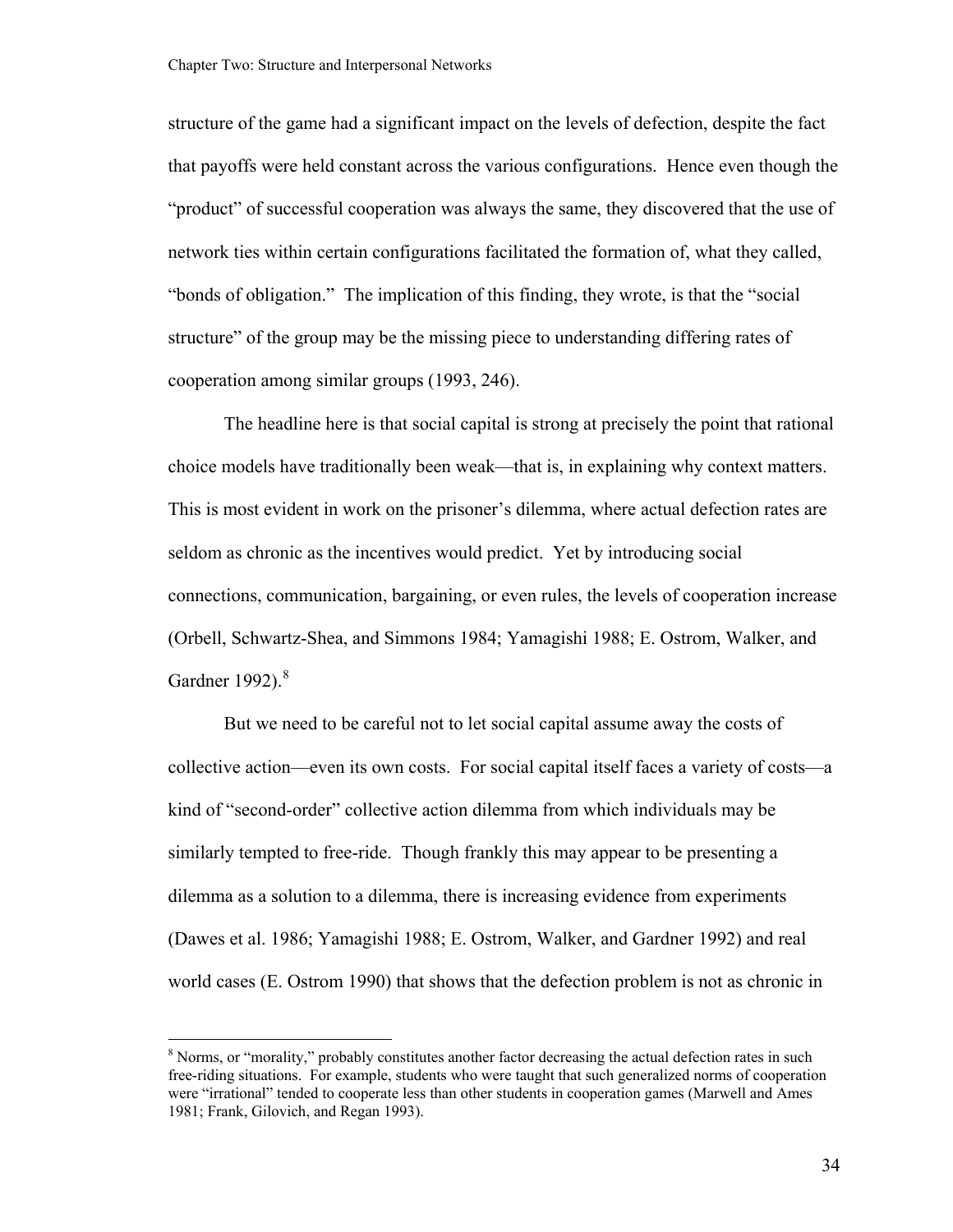<span id="page-40-0"></span>this second-order dilemma. Individuals appear to be more willing to invest resources in maintaining rules and sanctioning systems than investing in the broader dilemma if they see those rules as insuring fairness or enhancing future payoffs.<sup>[9](#page-40-0)</sup>

Unfortunately, there has not always been a clear distinction between the two levels of the dilemma in the social capital literature, leading to seemingly "circular" arguments (Portes 1998, 19-20). Overcoming the dilemma of capital formation may indeed result in the solving of the more general collective action dilemma—but this is not necessarily so. Overcoming the barriers to successful capital formation could still produce the wrong kinds of resources or inadequate resources for the solving of the more general dilemma. Hence, for example, we should not immediately assume that the successful formation of associations necessarily means the creation of a Tocquevillian democracy. Rather, we need to understand the design of the capital and its consequent product, before we can know what impact it will have on the broader dilemma it is designed to address.

In trying to pin down, then, what exactly should be considered social capital, authors have claimed a range of phenomena—from norms (Putnam 2000) to institutional structures (E. Ostrom and Ahn 2002); from interpersonal networks (Lin 2001) to transnational social movements (J. Smith 1998). And while there is a growing sentiment that not all that is called social capital should be so considered (Foley and Edwards 1999; Lin 2001), it is apparent that it can assume a remarkably diverse number of forms.

<sup>&</sup>lt;sup>9</sup> Interestingly, David Hume explained that the same "perception" problems that led us to free-ride ultimately provided a "remedy" for itself by leading us—when the issues are distant—to form rules or institutions that make it "in the interest even of bad men, to act for the common good" when their time is upon us. This is, he claimed, the very origin of government (Hume 1948, 99 and 296).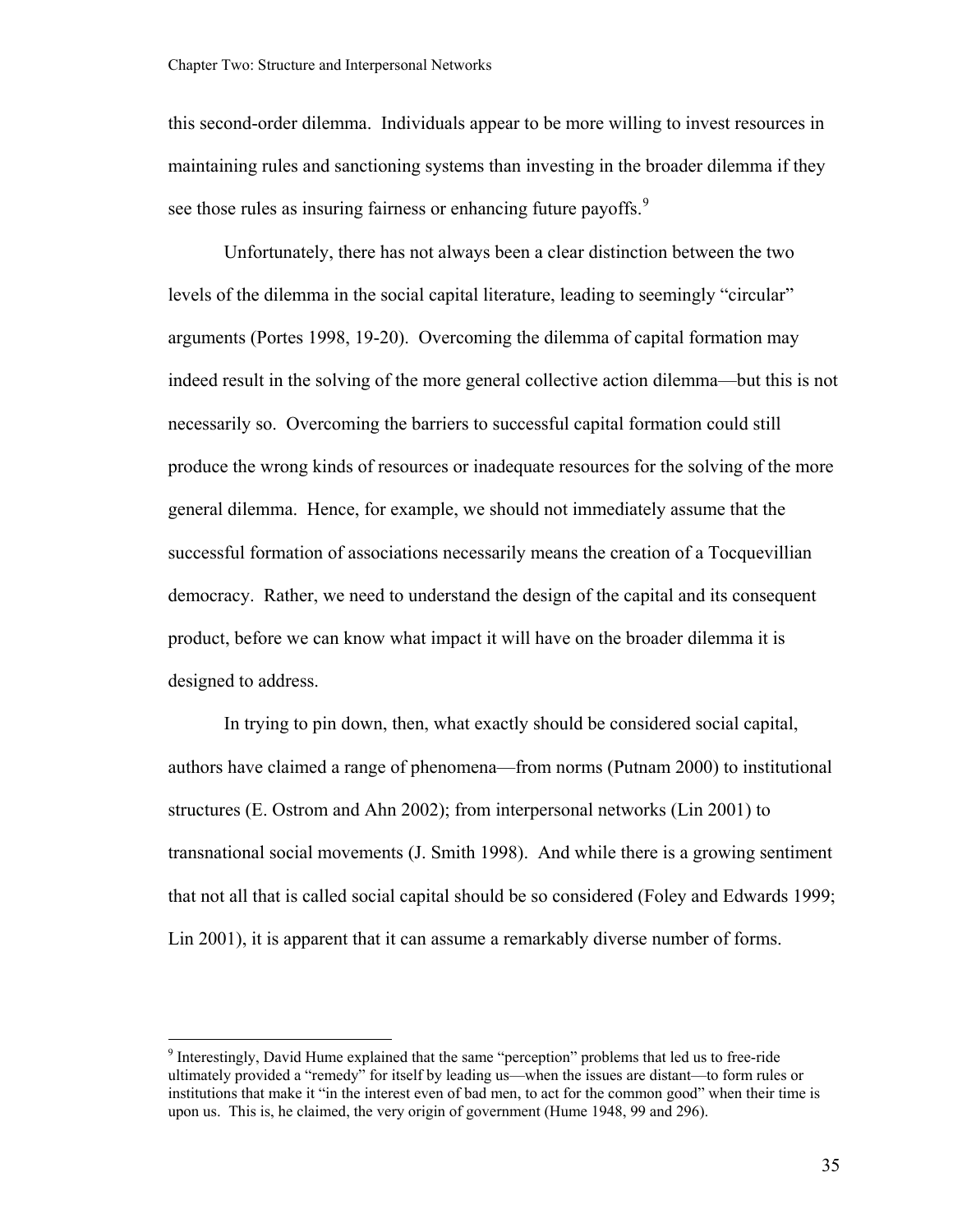<span id="page-41-0"></span>Nor do I believe that we need to discard any of this remarkable diversity in order to create a more rigorous definition of social capital. Indeed, the middle element of capital, the structural pattern, would dictate a great variety due to both the differences in the constitutive resources, but also the complexity with which those resources are combined. A useful approach to understanding organizational complexity is offered by Crawford and Ostrom's (1995) "grammar" of institutions. Crawford and Ostrom define institutions as "regularities of human action" within a structure of "rules, norms, and shared strategies." This structure is "constituted and reconstituted by human interaction in frequently occurring and repetitive situations" (1995, 582). Or, for our purposes here, capital formations that combine fairly specialized human assets will tend to assume a structural form defined as "institutions." The less the specificity required by the interaction, the more easily a random draw of people will do. Those interactions relying primarily on the complementarity of physical assets are defined as "industries."<sup>[10](#page-41-0)</sup>

Most broadly, then, the organizational form of social capital will center on some type of interpersonal coordination. At the least complex end of the spectrum these types of capital have been called things like shared strategies, focal points, conventions, or networks. Their similarity is that they consist of some agreed upon aim or outcome, and a set of instructions, or conditions, specifying what resources are to be used and how they are to be combined in order to reach that outcome (AIM in Crawford and Ostrom's 1995 grammar). Though such a capital configuration might appear simple in form, they are nonetheless effective. As mentioned earlier, there has been convincing evidence that

 $10$  The types of resources involved and their organization into capital forms defines the differences between firms and markets and lies at the heart of industrial organization (see Coase 1937; Williamson 1985).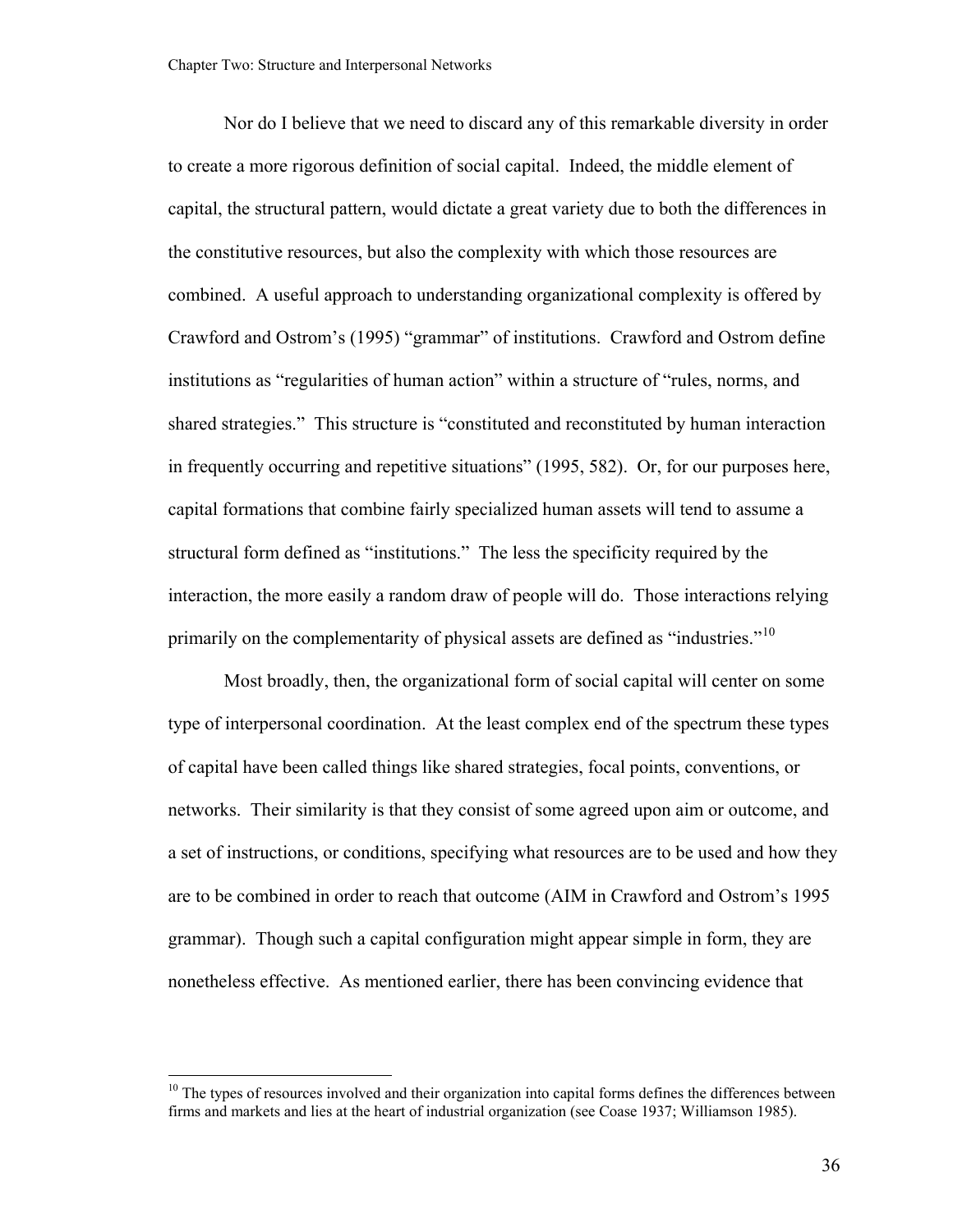<span id="page-42-0"></span>even simple communication aimed at coordinating outcomes can dramatically alter behavior (. E. Ostrom, Walker, and Gardner 1992).

Structure becomes more complex with the addition of "deontic" operators expectations or prescriptions that a strategy "must" be followed (Crawford and Ostrom1995, 584). Works that have looked at norms, identity groups, or communities have focused on this type of social capital. A final degree of institutional complexity can be added through the imposition of punishments or sanctions to a violation of the obligations. These include the "institutions" with which we are the most familiar, but, this also means that social capital can be found in the most complex social organizations within which we are embedded: religions, families, corporations, and even certain elements of government itself. Indeed, in this light, constitutional creation, which in James Buchanan's words is the selection of "constraints" within which politics will operate (Buchanan 1990), is the creation of a meta-social capital structure that will define what resources exist, who possesses them, and the permissible forms in which they might be combined.<sup>[11](#page-42-0)</sup> Wherever individuals begin to interact with others in regular patterns we can suspect that a type of capital formation has occurred in order to, in Coleman's words, "[make] possible the achievement of certain ends that would not be attainable in its absence" (1990, 302).

However, it is difficult to disentangle the importance of any one of these forms of social capital from the others. As Tocqueville implied, the resources produced by one

<sup>&</sup>lt;sup>11</sup> Buchanan has been a pioneer in bringing constitutional level analysis to the forefront of theoretical concerns. Of note here is his 1975 work entitled *The Limits of Liberty*. While most of economics have focused on the "postconstitutional stage" (2000, 38) of human interaction, Buchanan notes that the constitutional rules and laws are a kind of "capital" (2000, 156-160) that may help or hinder postconstitutional actions. Clearly decisions about the allocation of property rights, the violability of contract, and the permissibility of communication and association will place serious limitations on the forms subsequent capital structures can take.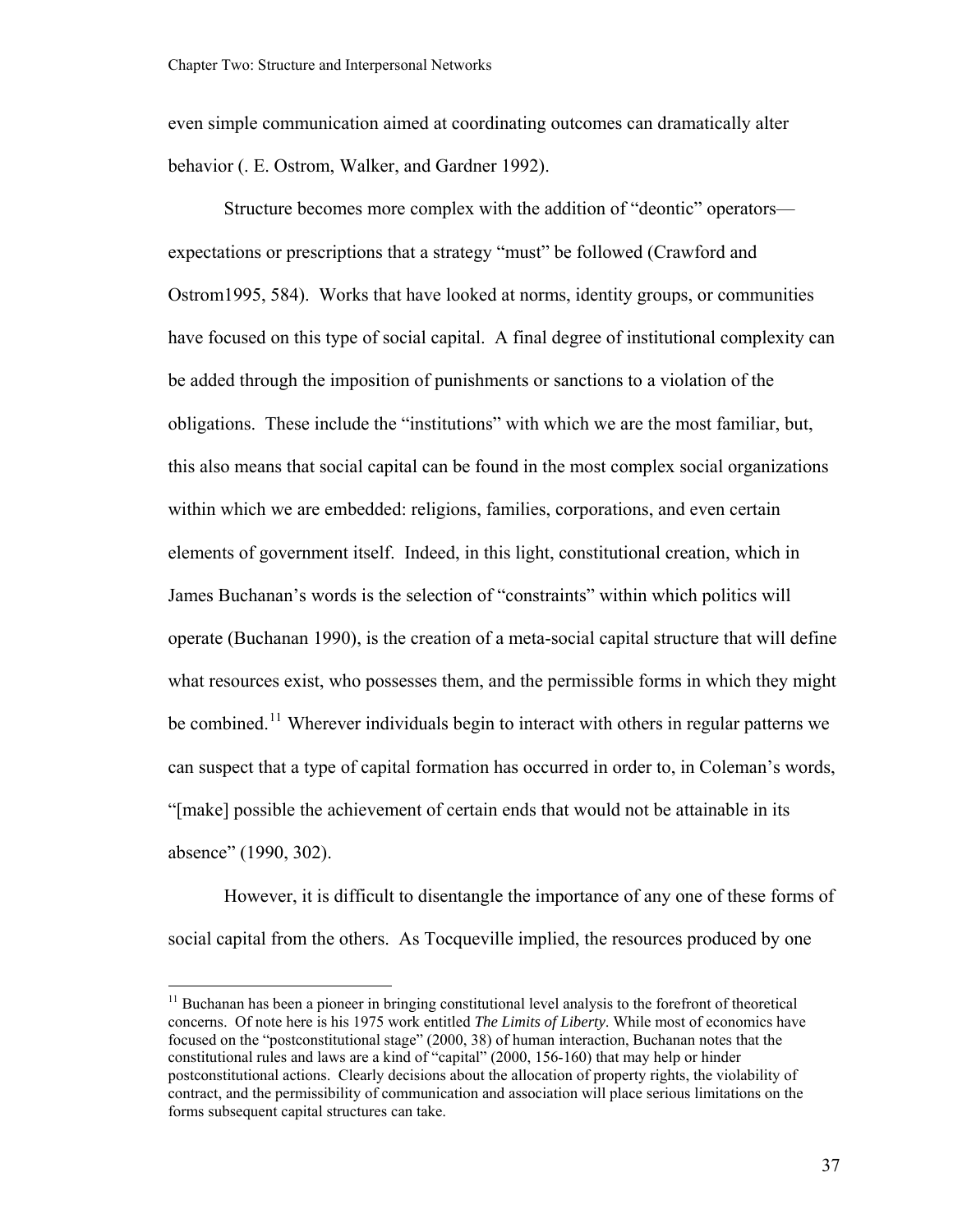<span id="page-43-0"></span>form of capital often became important components in other capital constructs. In other words, not only can the resources produced by social capital aid in general forms of collective action, but they may also be necessary for overcoming the second-order action problem involved in the formation of more complex capital itself. In the case of the compound republic, for example, the success that Tocqueville wrote about depended not only on a sophisticated meta-capital structure, or a properly designed constitution, but also on "much diverse knowledge and discernment" in the governed (Tocqueville 1988, 164). These essential "resources" were themselves produced by other kinds of social capital, such as associations. The resulting impression is of a complex web of mutual dependencies stretching throughout the society, where the ability to even create a compound republic is predicated on the presence of resources provided by pre-existing capital structures that are themselves depended on other forms of social capital.<sup>[12](#page-43-0)</sup> Associations, for example, rely upon the interpersonal networks of its members for recruitment (Booth and Babchuk 1969). So likewise, associations additionally benefit the society by giving individuals experience in this art of capital formation, so that "once they have met," Tocqueville explained, "they always know how to meet again" (1988, 521).

Trust should also probably be seen in this light (such as in Brehm and Rahn 1997). Trust appears to be an additional product of successful capital structures (Foley and Edwards 1999, 150) that can itself be used to "insure" a greater variety of activities (see Fukuyama 1995; Lin 2001, 147-149). Successful and repeated network interaction

 $12$  He continues that the problem is not that the theory is hard to understand, but that the "application" requires that people share certain understood limits, habits, and rules gained through experience. "Everything in such a government depends on artificially contrived conventions, and it is only suited to a people long accustom to manage its affairs, and one in which even the lowest ranks of society have an appreciation of political science" (Tocqueville 1988, 164-165).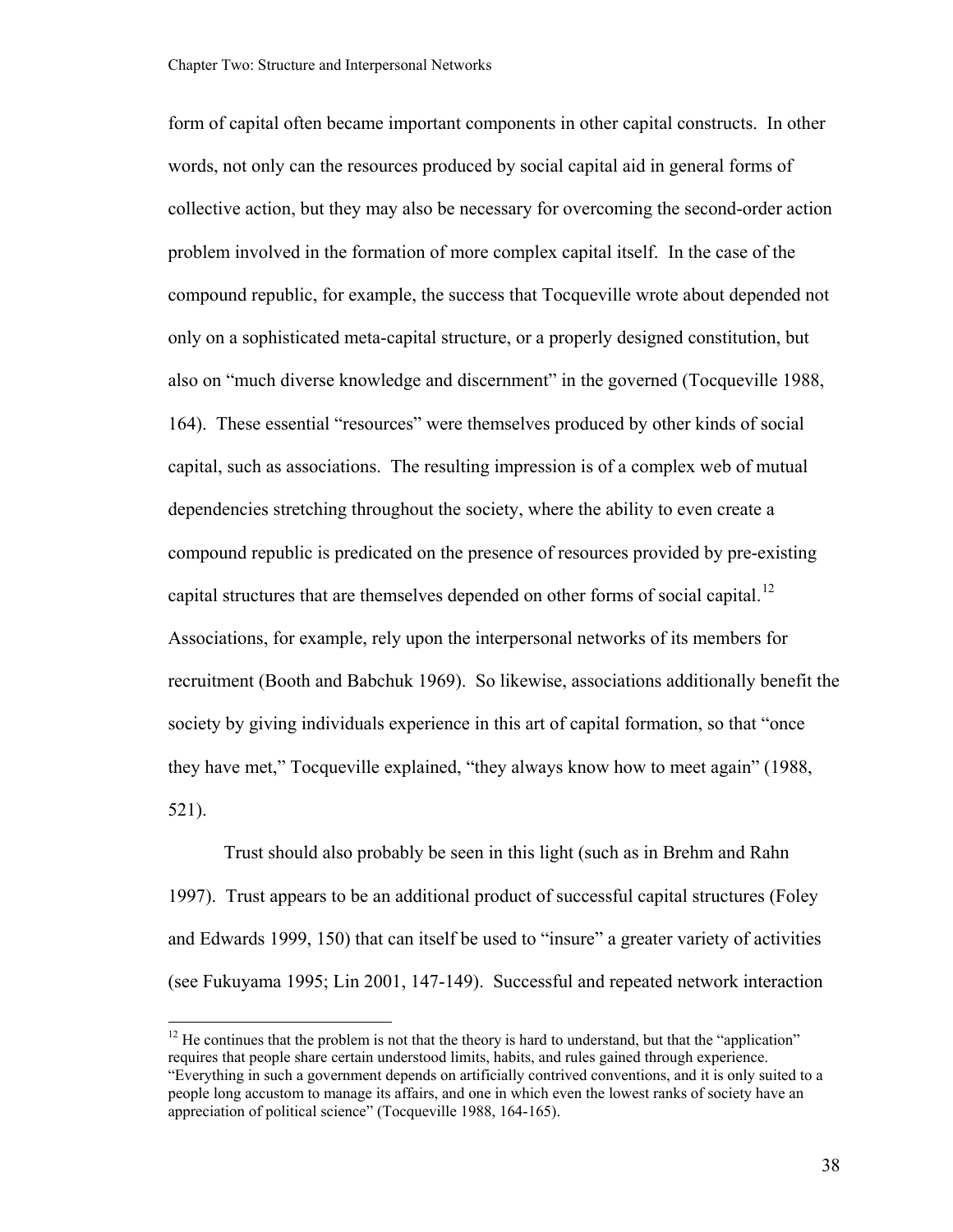in a neighborhood may result in a "trust" in one's neighbors that could serve as the basis for a neighborhood association—an activity that might otherwise have been too costly due to the uncertainty about whether the other people within the neighborhood were cooperating or defecting "types."

Yet in our studies of things like associations in America, we typically divorce the association from the environment that gives it life—and if guilty there, how much more so with something as complicated as democracy? Voting, for example, is often looked to as a sign of democracy. Yet given the importance of interpersonal networks for the communication of political information (Huckfeldt et al. 1995) and the value of "experts" within the network for informational short-cuts (Huckfeldt 2001), it seems unreasonable to expect people to be able to make consistent or informed political decisions in our age of information overkill without such supporting connections— regardless of how many elections people are allowed to participate in. Yet how often are such issues included in public discussions on voting or democratization?

To reiterate, despite its great diversity, there are sufficient similarities in some forms of capital to merit their classification as "social capital." Like all forms of capital, social capital contains the three recognizable elements: constitutive resources, a structure intended to combine those resources in complementary ways, and an output or product that would have been otherwise impossible. However, social capital differs from other forms of capital in the following characteristics:

• The resources are combined in social configurations. This means that the complementarity of the resources occurs between individuals. Any or all of the resources may be possessed by lone individuals, but the capital structure cannot. Hence, Robinson Crusoe may carry with him some resource gained from social capital—such as a habit of association—but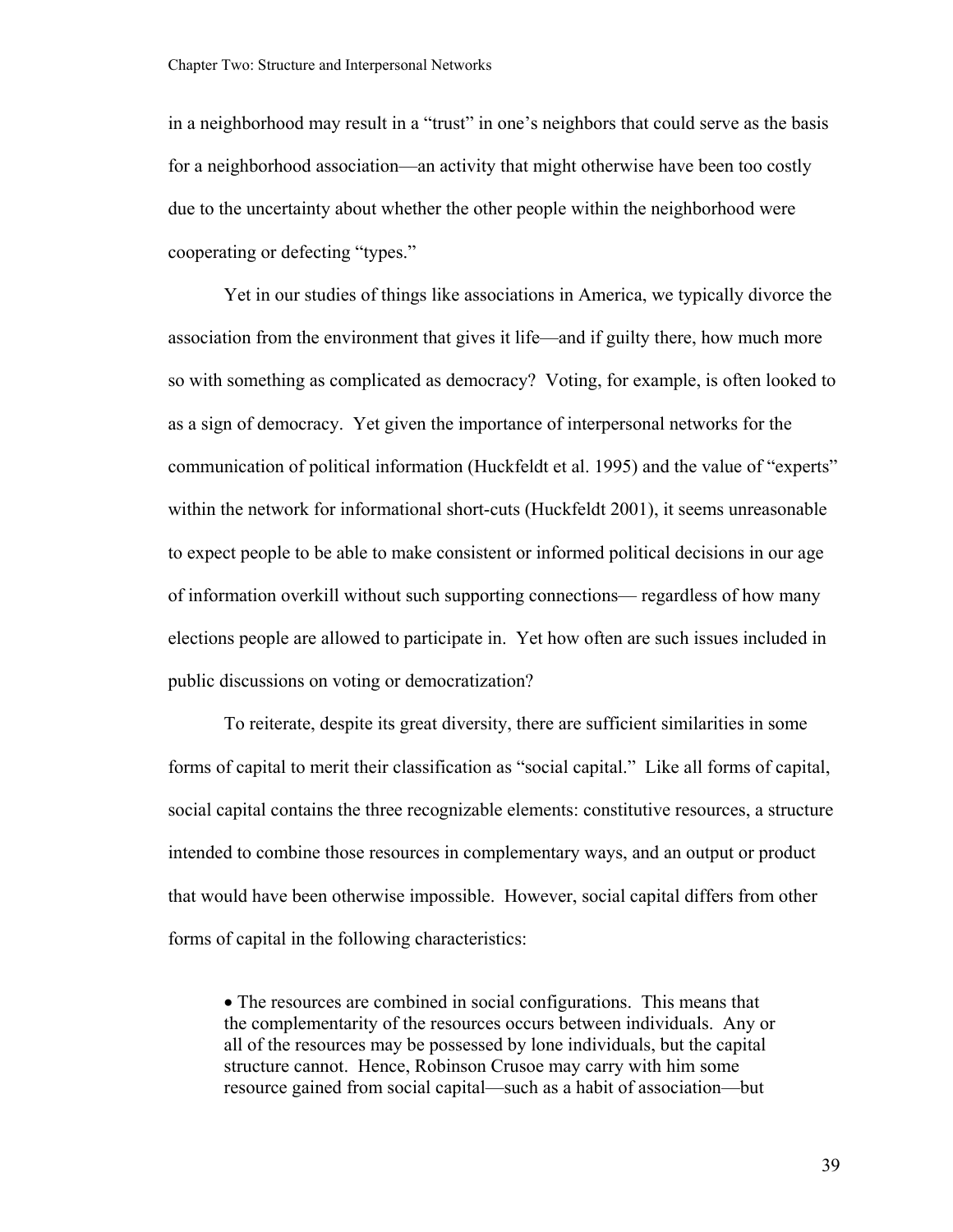he cannot devote that resource to the formation of social capital while he remains alone.

• Because the resources tend to be heavy in human asset specificity they are not consumed with use and will likely become regularized in institutional structures. The structure, however, may deteriorate with disuse or be destroyed by abuse (see E. Ostrom and Ahn 2002, 21).

• Because of their social nature, the configurations are often intended to produce human action either by reducing transaction costs or by opening future possibilities. Usually this is action that would not have otherwise occurred due to incentives to free-ride.

• Because of its location between individuals, the formation of capital faces a collective action problem of its own. Often the solution to these second-order dilemmas will require the resources produced by other social capital configurations.

• Because the structural pattern is designed primarily for one category of resources, and those resources tend to have the same form (communication in a network is always shaped by words and a language), it is easier to adapt to alternate uses than some other forms of capital (it is relatively easy within a sports discussion network to have a periodic political discussion).

• As those resources tend to be difficult to quantify, there is no easily accessible "information system" about the value of social capital configurations (note Hayek 1945). In other words, in the example of our communications company money served as an "information system" signaling the value or usefulness of that capital—there is no "market" for associations.

• With no easily accessible "price system," the formation of social capital faces a number of exceptional challenges. Specifically, like human capital it will often be undervalued (note Schultz 1961). Most of the available signaling mechanisms will tend to be local, or bound by time and place, and so growth will be likewise constrained. The very reason that the aforementioned "institutionalization" of these resources occurs with such frequency is precisely to economize on the formidable transaction costs information being chief among them. Thus information will tend to come from within the configurations themselves. Consequently, as E. Ostrom and Ahn (2002) point out, it will often be extremely difficult for some external agent to direct social capital because of this lack of accurate signals.

• Given that capital formation tends to be either indirectly driven by market forces or directly formed by entrepreneurs (see Lachmann , 53-55),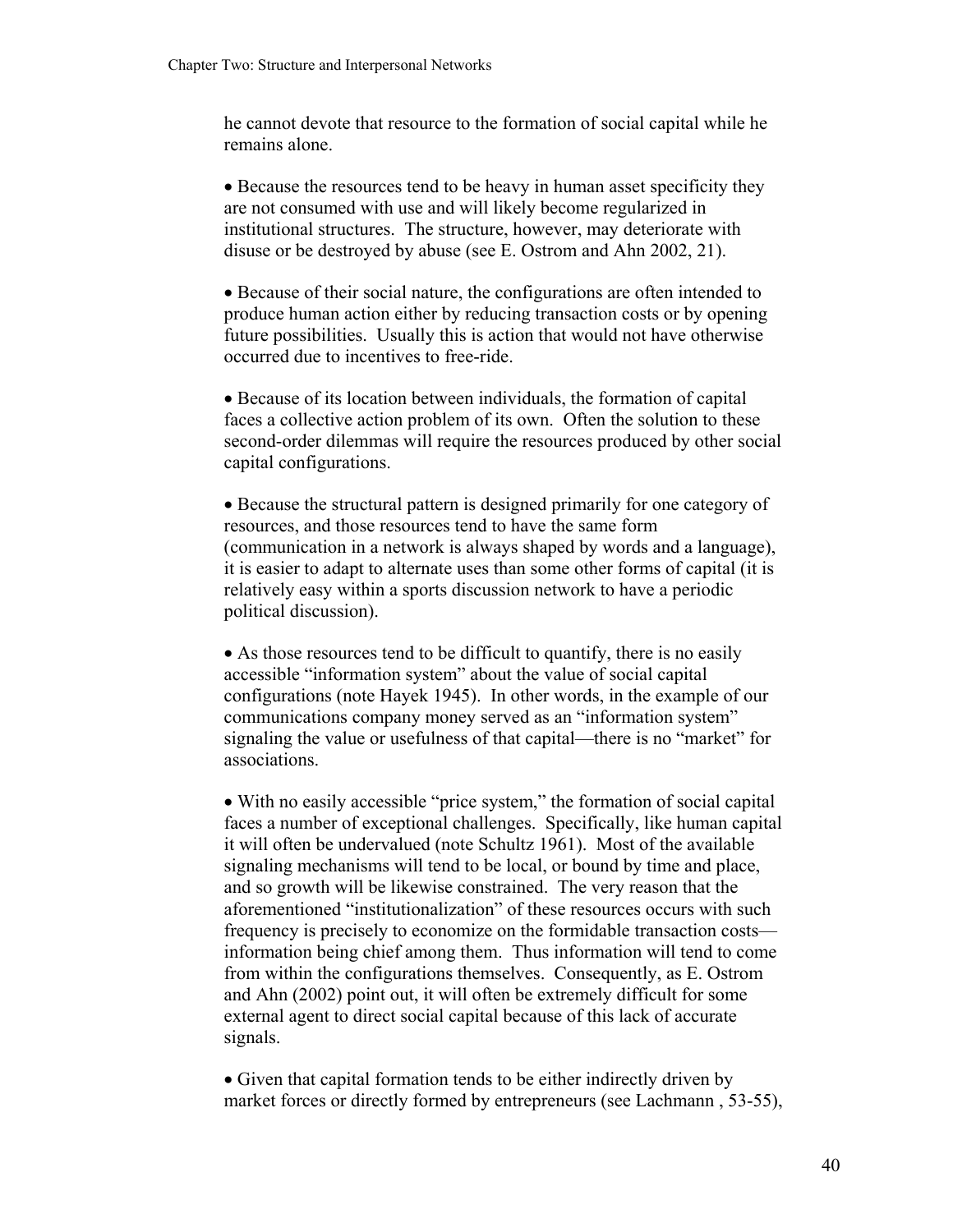social capital, with its informational difficulties, will tend toward the latter. Hence, especially for the least complex forms of capital, widespread knowledge of how to form capital and broad incentives to do so will be essential. Societies or governments may encourage this type of behavior by creating a space for individual initiative and by granting "rights" to association and communication. But the resulting web is fragile, and eliminating certain categories of capital may unravel the mutual dependencies. As Tocqueville noted, though the most complex forms of social capital—such as corporations, religions, or governments might not be immediately affected by the loss of widespread habits of association, the least formal will suffer the most. And the more resources are provided solely by those most complex forms, "the more will individuals lose the idea of forming associations and need the government to come to their help" (Tocqueville 1988, 515).

Because social capital is not an individual resource, but consists of the relationships, patterns, and institutions that we weave around ourselves, it has been especially difficult to measure—often forcing scholars to use either strictly individual measures, such as levels of trust in others or institutions (Brehm and Rahn 1997), or aggregated measures, such as levels of participation in bowling leagues or other associations (Putnam 2000). To be honest, as with other forms of capital, there may be no ideal indicator of the totality of the social capital available to an individual (see Lachmann 1978, xiv). Even so, one promising method for exploring the nature of social capital is found in the constructed patterns of interaction, influence, and communication, through which individuals link themselves. Though these interpersonal networks are probably the simplest form of social capital, their influence ripples out into the larger environment, both affecting more complex forms of social capital and the possibilities of self-governance itself.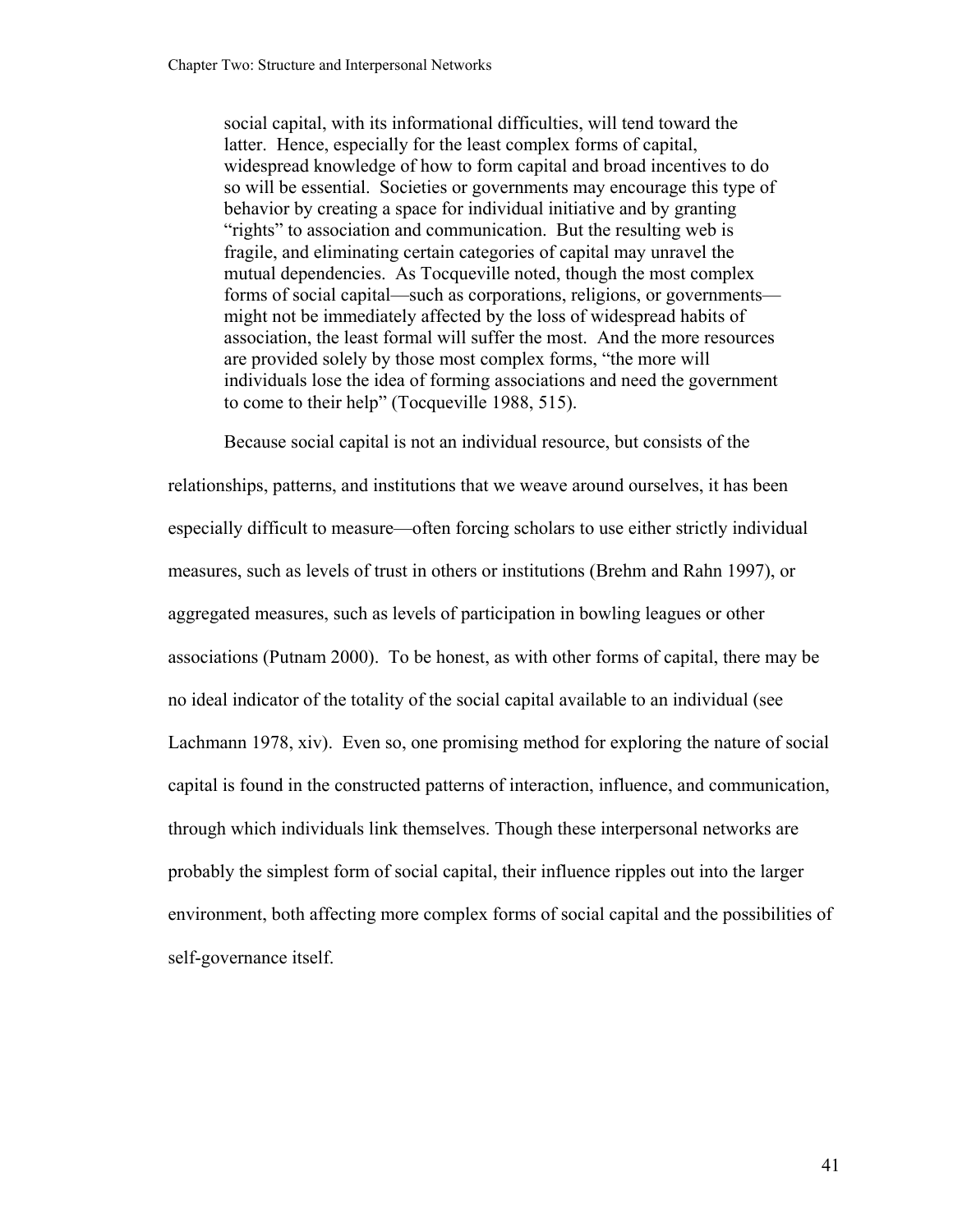## *IV-Interpersonal Networks as Social Capital*

 As an example of social capital, interpersonal networks serve as a good starting point for both their relative simplicity and their relevance for the collective action required by self-government. Thus though I will touch on more complex forms of social capital in later chapters, networks will provide a unifying theme throughout this work.

Because my focus is on the middle element from diagram 2-1—the structural pattern—it is helpful to both control the number of resources involved and the complexity with which they might be combined. I suspect that much of the current disagreement over social capital derives precisely from our choosing to focus on the most dramatic and complex examples available. Yet in highlighting the uniqueness and peculiarities of each of these complex cases, it is easy to miss the commonalities that stretch across the landscape and the patterns they reveal—hence creating the appearance of a conceptual "catch all" with little explanatory or predictive power beyond that specific instance.

Interpersonal networks are probably the most ubiquitous form of social capital, as they are simply sustained patterns of individual communication. Such a pattern between one individual and their discussant, or alter, is called a dyad. An individual may maintain a number of these communication relationships, or dyads, the totality of which would constitute their interpersonal communication network. I will generally refer to relationships as networks during the course of this analysis unless there is a specific need to distinguish between one-to-one structures and one-to-many structures.

 In terms of Crawford and Ostrom's grammar (1995) discussed earlier, these social ties consist of "attributes," or resources; an "aim," or product; and "conditions," or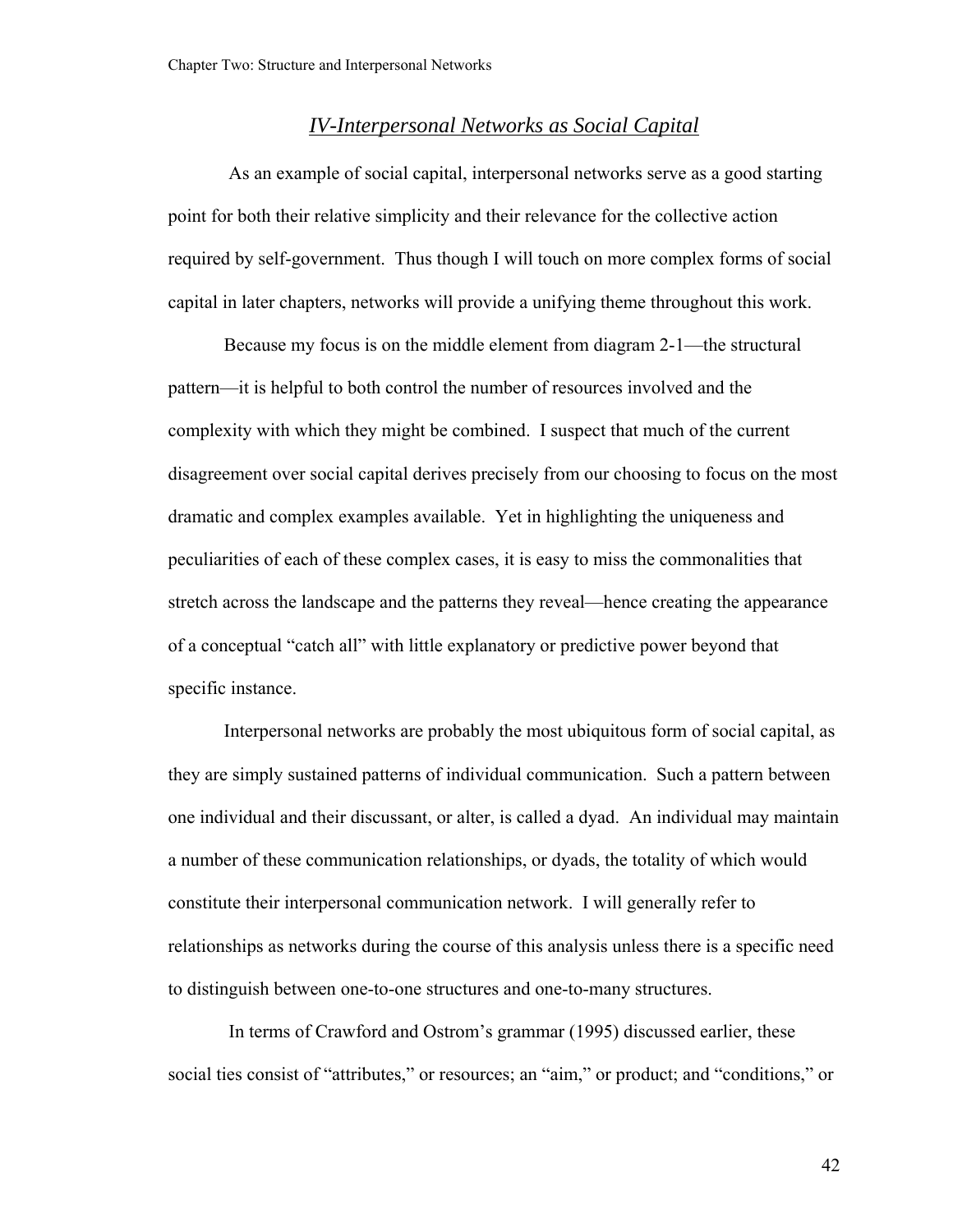mutually understood procedures. I called networks "simple" because they typically lack both the deontic component and the enforcement component. In other words, these are completely voluntary relationships that can be easily formed or discarded based solely upon their usefulness to the individual. In actuality a network is a compromise between environmental constraints and individual choice, but if a network persists we can assume that it is there for a purpose. Moreover, this absence of both rules and resources dedicated to monitoring the relationship and imposing sanctions simplify the analysis by allowing me to assume a direct link between structural differences in the networks and the produced resources. In other words, I am assuming that the network dedicates no resources to the resolution of the second order dilemma.

Yet this "simplicity" of network social capital enfolds a remarkable amount of structural diversity. For there are at least seven different dimensions along which the network structure can vary: two are at the network level and the remaining five define the dyad. These dimensions give the capital shape, thereby determining the resources it can use and its capacity for outputs. The two network level dimensions are:

Network Size. Size refers most basically to the number of people with whom an individual communicates—or the number of dyads that comprise one's network. All other things being equal, we can assume that the greater the number of connections to other people, the greater the likelihood that the individual will have access to diverse knowledge and resources. Though reported network size can be an artifact of the instrument used to solicit the information (Marsden 1990, 441-444), Campbell and Lee (1992) found that the better "integrated" the individual was into their community—the more closely their interest's coincided with those around them—the larger their network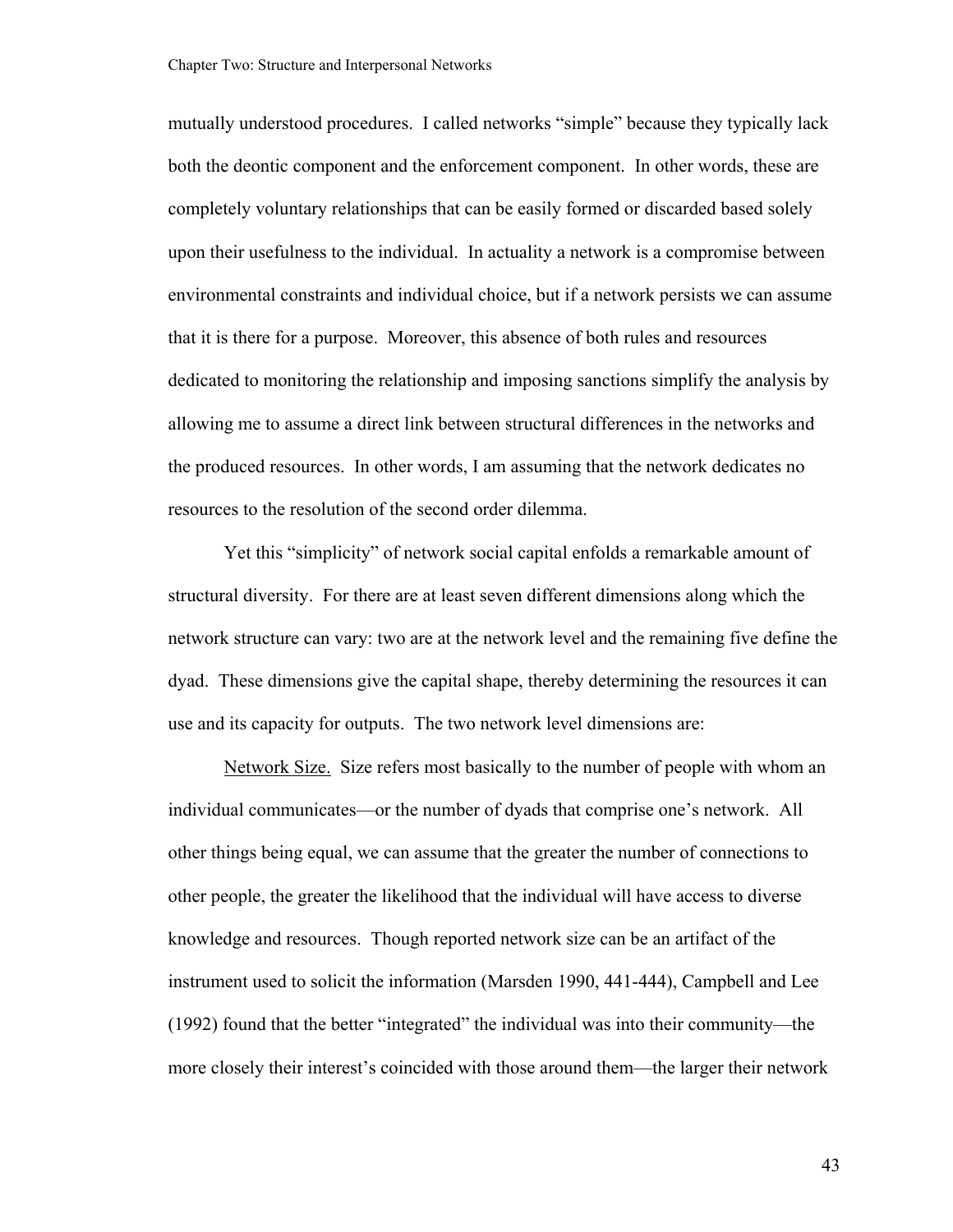tended to be. Likewise, one's available time (Campbell and Lee 1992, 1083), context (Finifter 1974), education, and age (Marsden 1987) all appear to be important constraints on network size.

Redundancy of the Network. Also called closure or density, redundancy refers to the degree to which ties within one's network interconnect with each other—are each of my friends connected with the same group of friends, or do they have their own unique networks? Coleman has speculated that the greater the redundancy of the network the easier it is to form norms through the mutual and overlapping obligations (1990 318- 320). Likewise Bourdieu (1986) and Lin note the advantage of closed networks for "preserving or maintaining resources" (Lin 2001, 26-17). This ability of redundant networks to establish norms, reduce the costs of monitoring, and increase interdependence suggest that they will be better able to discourage free riding than other configurations. We might expect greater levels of voluntary collective action in redundant networks because of their ability to offer additional rewards for cooperation, or to "amplify" the benefits of cooperation (Coleman 1990, 277). Indeed, experimental work on generalized social exchange found that by creating a network "loop" in which exchange was unidirectional, but actions affected others in a simple "circular chain," cooperation could be significantly increased (Yamagishi and Cook 1993). By the same token, however, this degree of closure may isolate the network from the surrounding context and make broader social mobility increasingly difficult (see, for example, Podolny and Baron 1997). Furthermore, such "closed" networks may present difficulties for individual freedom by limiting choice or facilitating coercion.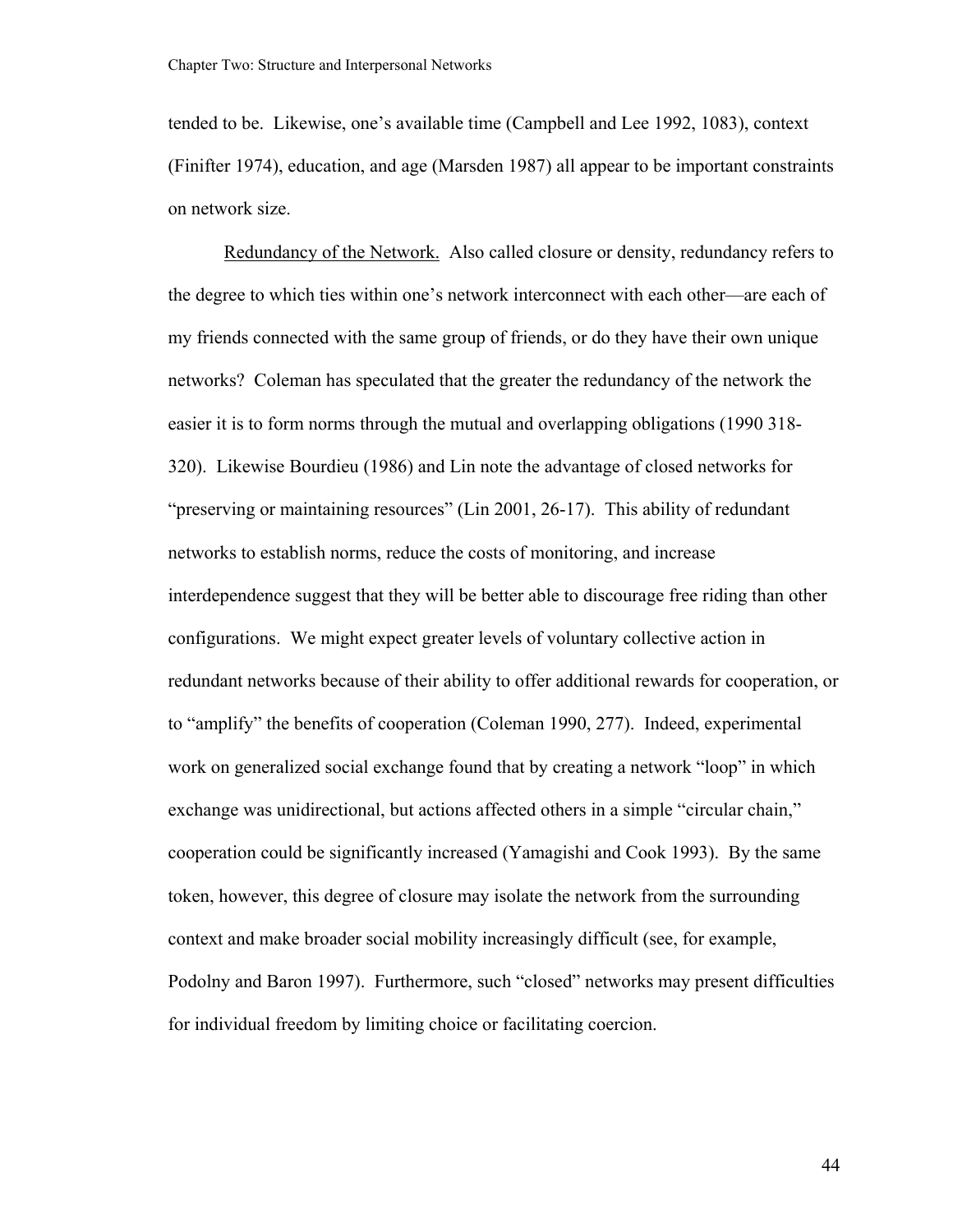<span id="page-50-0"></span>The five dimensions across which the dyad can vary are: the frequency of contact, duration, intensity, social location, and spatial location.

The Frequency of Contact. It is likely, all other things being equal, that the more frequently two people talk the greater the amount of information they can share with each other. Accordingly, frequency of contact has been one of the more commonly recognized aspects of the interpersonal network, though it is often combined with other structural features into a measurement of tie "strength" (see Granovetter 1973; Marsden and Campbell 1984; Marsden 1990). Frequency has been shown to influence issue agreement (Weatherford 1982), indicate "need" (Campbell and Lee 1992), and increase when talking with someone who is perceived to be an "expert" (Huckfeldt 2001). Marsden and Campbell (1984), however, caution that measurements of frequency tend to overemphasize the importance of kinship and neighbor ties. Lastly, it is likely in general that the less frequent the contact the more formalized the rules or institutions governing that interaction will need to be (Williamson 1985,  $60$ ,  $72-74$ ).<sup>[13](#page-50-0)</sup>

The Duration of the Tie. The longer a tie has existed the lower should be the uncertainty regarding the relationship. Hence, the greater the number of times that two individuals have had to interact, the more accurate their knowledge of their alter's "type," the reliability of the information they provide, and the benefits arising from ongoing cooperation. Duration, like frequency, has often been incorporated into measures of tie strength (Marsden 1990), most likely because it serves as a proxy for either the amount of trust existing between the individuals, the emotional "closeness" of the individuals, or

<sup>&</sup>lt;sup>13</sup> Williamson argues that the impact of frequency will vary with the specificity of the goods involved. Non-specific and mixed transactions may be able to survive with little to no formalization, even in the absence of frequent transactions (they could rely on a "reputation market" or rating service, for example). See Williamson 1985, 74-78.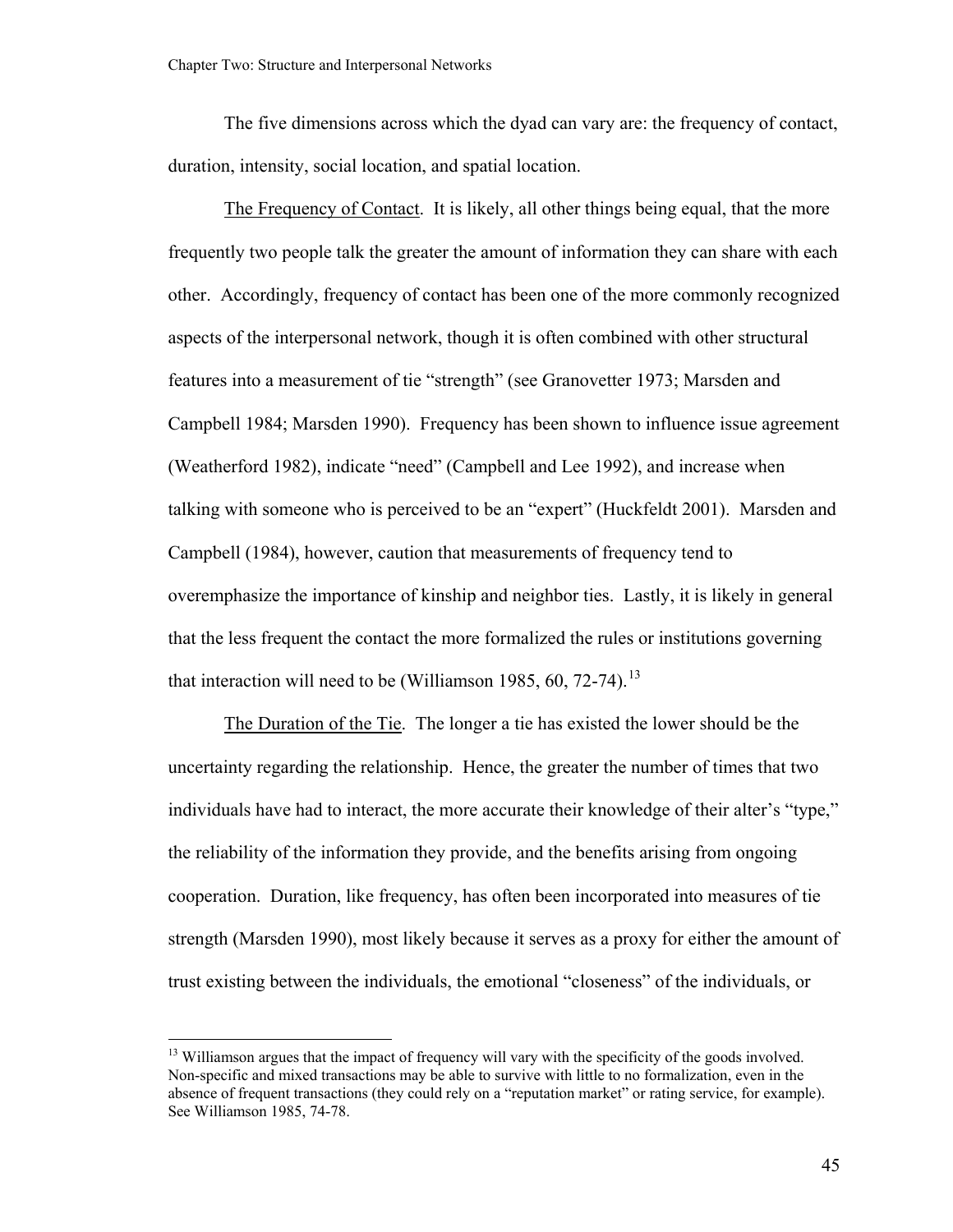because it is indicative of success—assuming that only useful ties would be maintained over long periods of time. Podolny and Baron (1997) further speculate that duration, or the opportunity for sustained interaction, is conducive to the formation and enforcement of norms. However, given that ties can be maintained for reasons other than just "usefulness," duration will also tend to overemphasize the importance of kin relationship ties (Marsden and Campbell 1984).

Bond Intensity. Some have contended that an important consideration is the weight given to any particular tie. This weight, or intensity, has been variously described as the amount of trust, emotional importance, or intimacy of the bond (see Granovetter 1973, 1361; Marsden 1990, 455). Thus it does not describe a unique way of constructing a bond, but rather, an attitude held by the participants toward that specific bond. Intensity has been an important theoretical underpinning of the political socialization models, accounting for the relative importance of family for the transmission of political attitudes. However, there has been some difficulty in disentangling the impact of intensity from other characteristics of the interpersonal tie. While Kenny (1998) finds evidence that intensity does enhance discussant effects, Huckfeldt and Sprague (1991) found that intensity was outweighed by other factors among nonrelative discussants, such as the similarity of social ties and social position, in determining vote choice (also see Levine 2005).

Much of the confusion surrounding intensity may stem from the lumping of both a structural feature and a capital product under this one heading. One may feel intensely about a relative precisely because they are a relative, and not as a reflection of the reliability of the person as a source of information. Simple trust, on the other hand,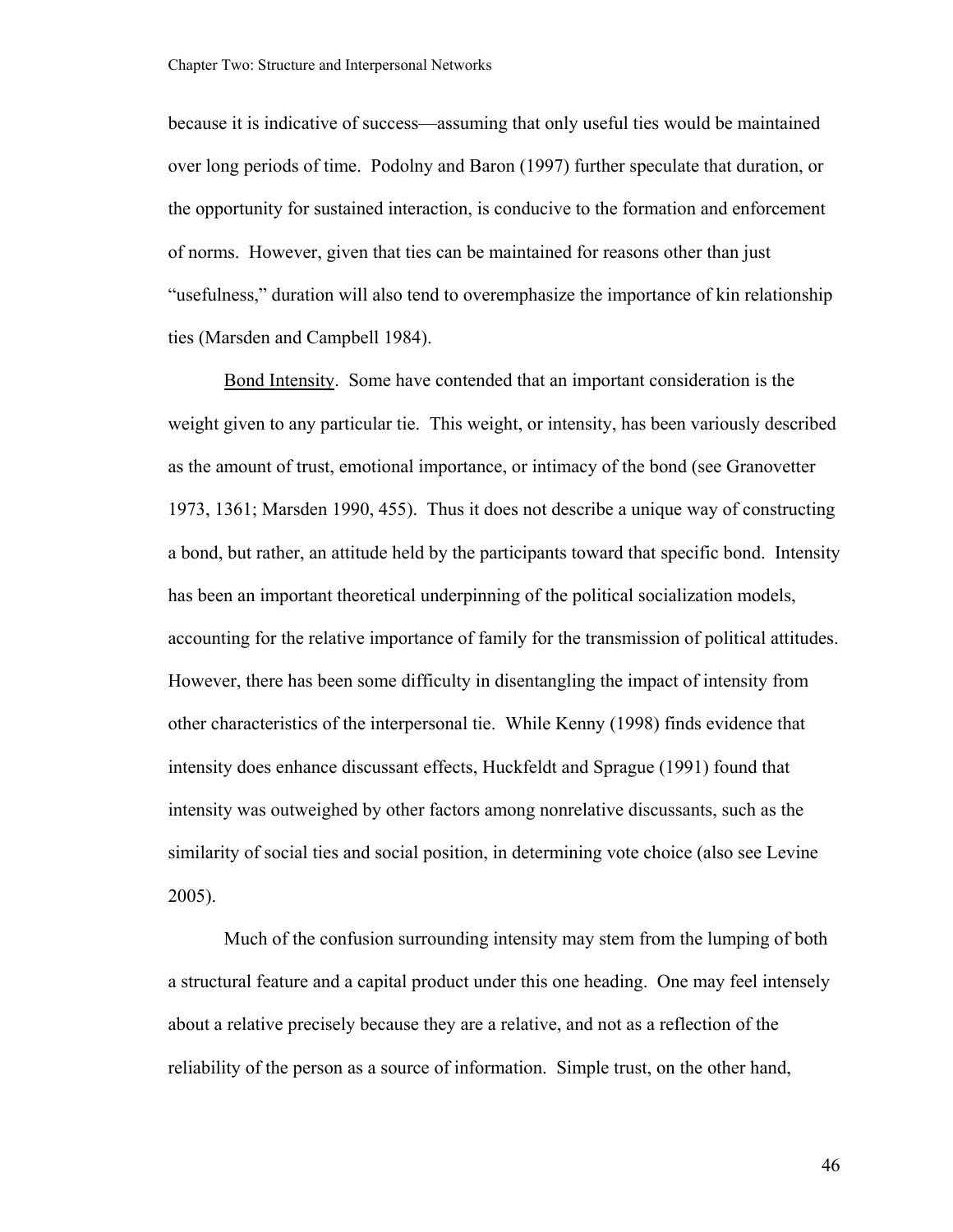should probably be seen more as the by-product of useful ties, "where cooperation succeeds, trust may be presumed to follow" (Foley and Edwards 1999, 162). Different kinds of associations, for example, have been found to generate different kinds of trust (Stolle and Rochon 1998). Thus equating trust, or other products of social capital, with the structure of the capital has the potential to create tautologies that obscure precisely why a particular tie merits more trust than another (Portes 1998, 5).

Social location. Sociology has focused much of its attention on the social location of interpersonal ties. For example, Granovetter's "Strength of Weak Ties" (1973), despite its title, is not so much an argument about tie strength as it is about tie location—strong ties that spanned the same social distance would be just as valuable for his argument, if not more so (see Burt 1992, 27-28). The central concept is that as socially similar individuals are likely to have access to the same kinds of information, ties that can reach into different social locations will give the individual greater access to new or unique information. Or, as Nan Lin explains, "Social interactions tend to take place among individuals with similar lifestyles and socioeconomic characteristics." Thus "homophily" is the norm, and hetrophilous interaction, or reaching outside of one's group, is a more costly and difficult relationship to form, but a potentially more fruitful one (Lin 2001, 39 and 47). However, we should be cautious not to assume that greater hetrophily is necessarily better or that uniqueness is necessarily more useful. Robert Putnam (1993), for example, found that horizontal ties in Italy, or those that stretched through the same social strata, encouraged a more useful kind of participation for democratic systems than did vertical, or hierarchical, ties.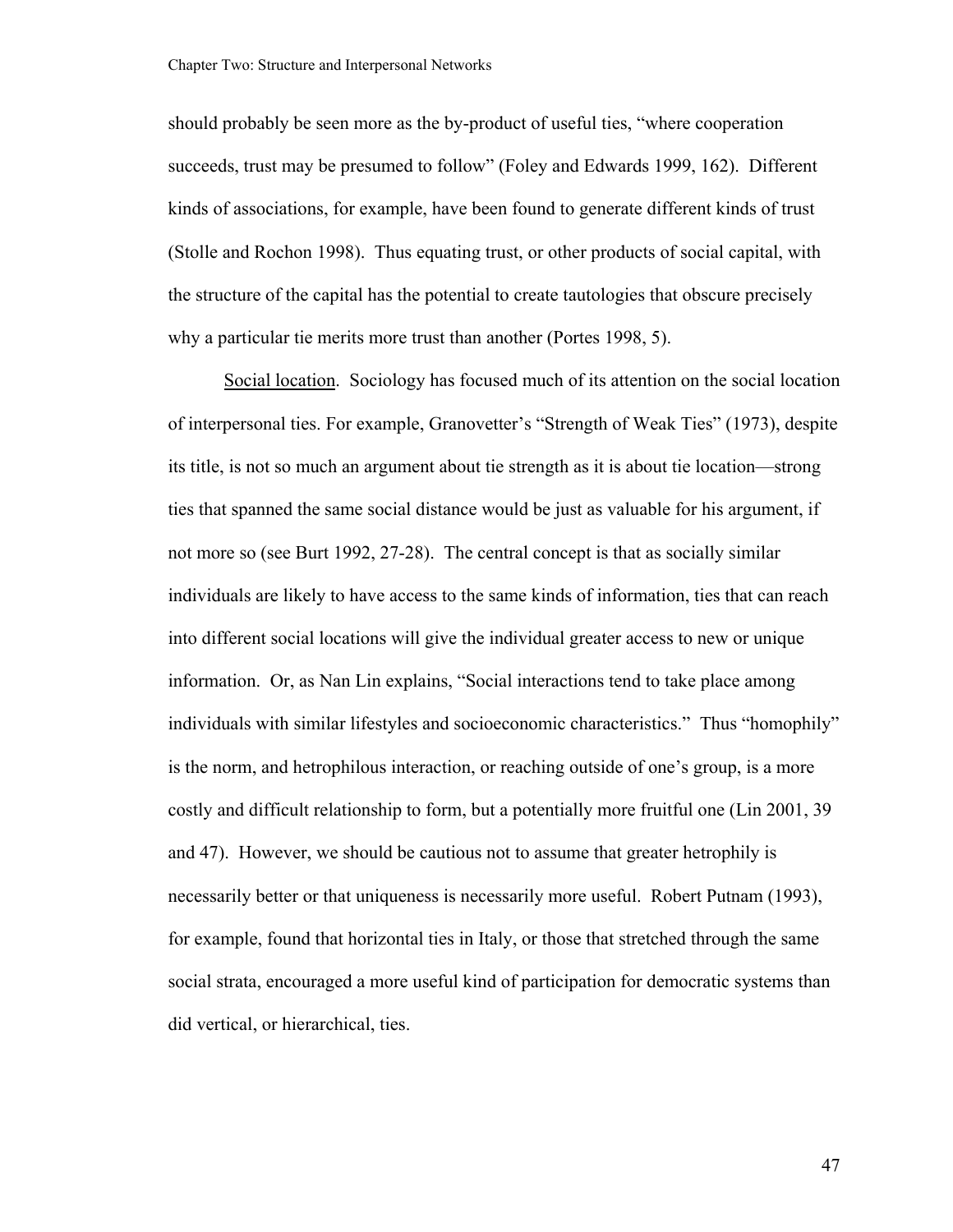Two notable areas of emphasis within the social location literature focus on ingroup versus out-group ties and ties that bridge social strata. It is worthwhile to say a word about each.

More commonly seen as the "strong tie" argument, in-group versus out-group research operates from the position that all the people in a group will tend to have very similar informational resources (which tends to be reinforced by the frequency of contact), whereas those ties that extend beyond the group, regardless of whether they reach across social strata or within, are more likely to bring new or "heterogeneous resources" (Lin 2001, 69). Granovetter (1973) calls such connections between groups "bridges," whereas Burt (1992) emphasizes the "holes," or the lack of contact between groups. In any case, individuals occupying social locations that give them access to farflung groups are strategically advantaged as long as the other groups truly have complementary resources, or as Nan Lin explains, "the strength of a location…is contingent on the resource differential across the bridge" (Lin 2001, 72 original in italics). Thus out-group ties were found to be significant in the job search (Granovetter 1974); in determining the turnover of group membership (McPherson et al. 1992); and, the isolation or integration of individuals into the larger environment of public opinion (Huckfeldt, Beck, et al. 1995).

The second focus of social location has been upon the ability of ties to bridge social strata. Much of this research has concentrated on the ability of one's contacts to higher social levels to bring better jobs, promotions, or occupational prestige (see Lin 2001, 83-87 for a review). The power of these locational effects, however, vary with the number of strata in the society, the relative size of each level, the resource differential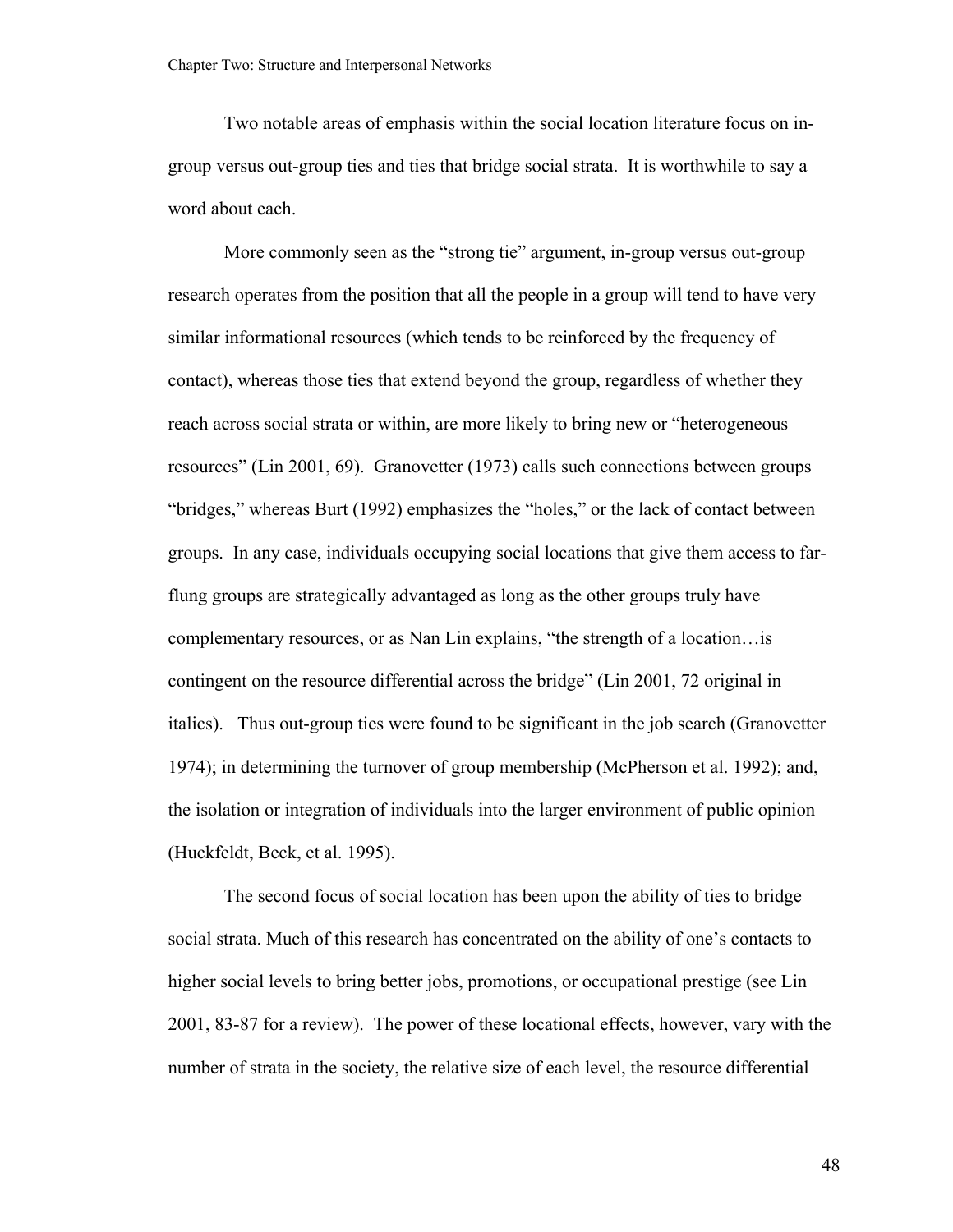<span id="page-54-0"></span>between them, and one's own position within the hierarchy—great for someone at the bottom, as all ties must go up, less useful for someone at the top, as all must go down (Lin 2001, chapter 10). V. O. Key suggests that there is also a kind of political stratification within the society, which, interestingly enough does not necessarily coincide with other kinds of social stratification. Rather, political stratification is based upon political knowledge, opinions, and activity (Key 1961, 197-199).

For my purposes here social location will refer to a tie's ability to bridge political strata, placing the individual in contact with political or policy elites. Such vertical connections may be valuable for their ability to lower the costs of gathering political information or mobilizing for collective action (see Lazarsfeld, et al. 1948; Dahl 1961; Robinson 1976; Huckfeldt 2001). A contrary argument is presented by Robert Putnam's study of Italy (1993). Though some of his conclusions have been questioned (Jackman and Miller 1996), Putnam's exploration of the impact of social location on democracy argues that horizontal ties—those that bridged groups but not strata—were more useful for a democracy than were vertical ties—which tended to embed individuals into narrow patronage relationships.<sup>[14](#page-54-0)</sup> Though it should be noted that our divergent hypothesis may be the result of differing definitions of social distance—I am concerned with ties that only breach political strata whereas Putnam was focused more on socio-economic strata

While each of these six dimensions of the network has been acknowledged in the literature to one degree or another, there is one additional characteristic of the network

<sup>&</sup>lt;sup>14</sup> Much of Putnam's work seems to have been influenced by Tocqueville's *Democracy in America* (see Putnam 1966, page 654 or Putnam 2000, pages 292-294, for example). On this issue of bridging ties, Tocqueville explained: "In aristocratic [or hierarchical] societies men have no need to unite for action, since they are held firmly together [by "very rich and powerful men" that can carry out great undertakings on their own]. But among democratic peoples all the citizens are independent and weak. They can hardly do anything for themselves, and none of them is in a position to force his fellows to help him." If democratic peoples didn't have the "right nor the taste for uniting" into groups and intergroups, such an order would be both vain and powerless (Tocqueville 1988, 514).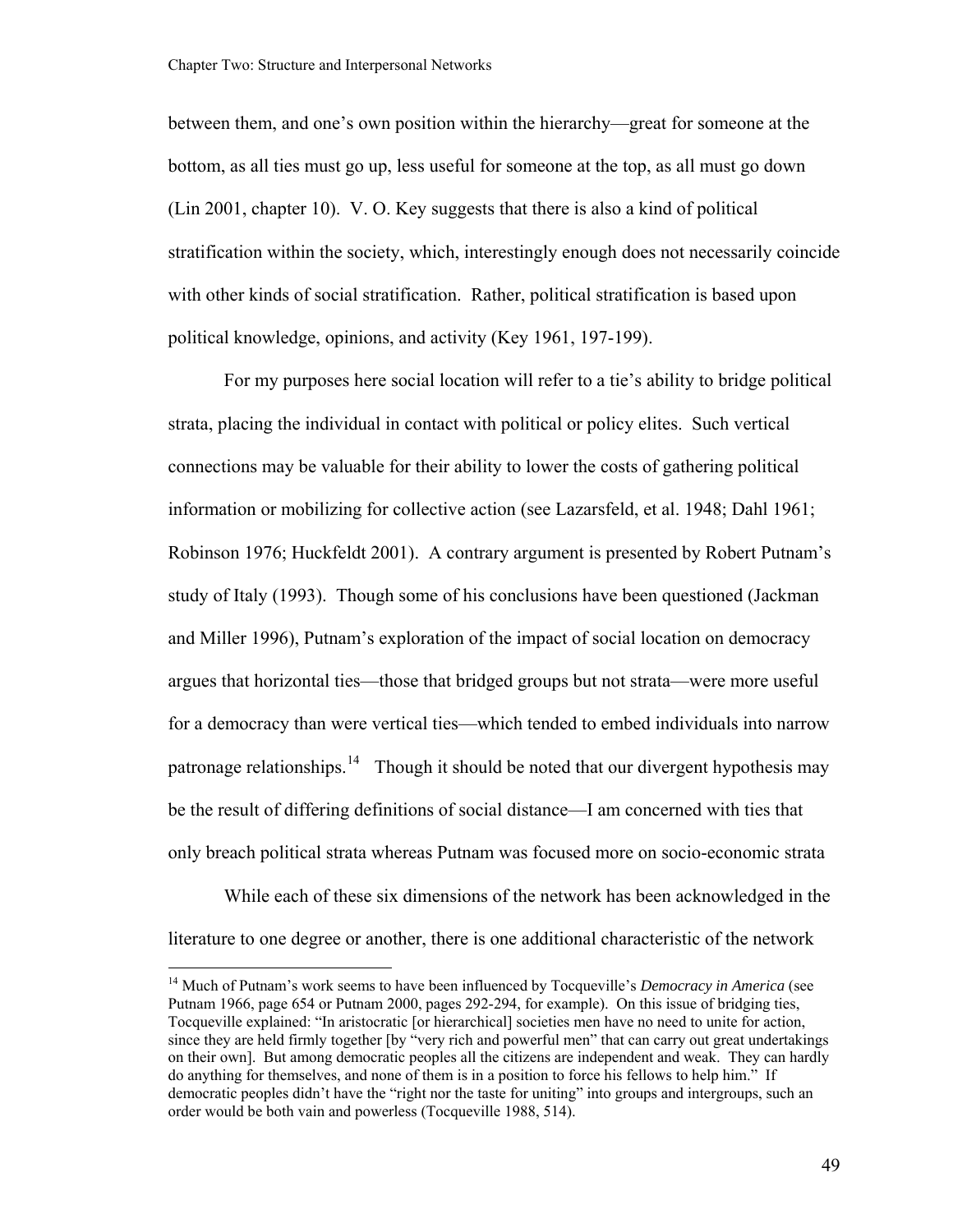<span id="page-55-0"></span>that has not. Indeed, since much of the network research has focused on the purely social impact of these relationships, there has been less focus on the physical or policy implications of the network, and therefore its geographical aspects. Thus I include one last dimension that will play a prominent role throughout the remainder of this work:

 Spatial location. Including space as a dimension of interpersonal networks can be justified on two different grounds. First, space can serve as a barrier to communication. Both the likelihood of contact and the frequency of contact are decreased the further away someone lives from you. This would also seem to imply that we should expect geographical areas to have "clusters" of similar information just as we see among social groups or social strata due to difficulty in diffusion. Likewise, it would not be surprising to find physical barriers such as mountains, rivers, or oceans affecting the disposition and character of network ties. That being said, given the advances in communication technology, it is likely that space as a barrier to communication has decreased in significance in our modern world. So, whereas two neighbors talking over the fence may have been the most productive relationship at one time, telephones, email, and instant messaging now enable far-reaching network ties to survive and even thrive.<sup>[15](#page-55-0)</sup>

The second justification is found in the nature of the environment itself. Rather than a featureless plain, individuals inhabit a geography with both shared characteristics and variety. Mancur Olson (1969), for example, has emphasized that because goods tend to have boundaries, people are faced with problems of differing size and scope.

<sup>&</sup>lt;sup>15</sup> The impact of the internet on communication and social capital in general is still unclear (see, for example, Putnam 2000, chapter 9). Kraut, Patterson, et al. (1998) found that internet use constituted a kind of "paradox" as the increased opportunities for communication resulted in greater isolation, decreased network ties, and feelings of loneliness among the participants. A follow-up study (Kraut, Kiesler, et al. 2002) found that the negative effects tended to dissipate over time and that the effects on social involvement, communication, and well-being were generally positive. Cummings, Butler, and Kraut (2002) note that in general on-line ties are less valuable to the individual than offline ones. The impact varies, however, depending on whether the ties supplement or substitute for offline relationships.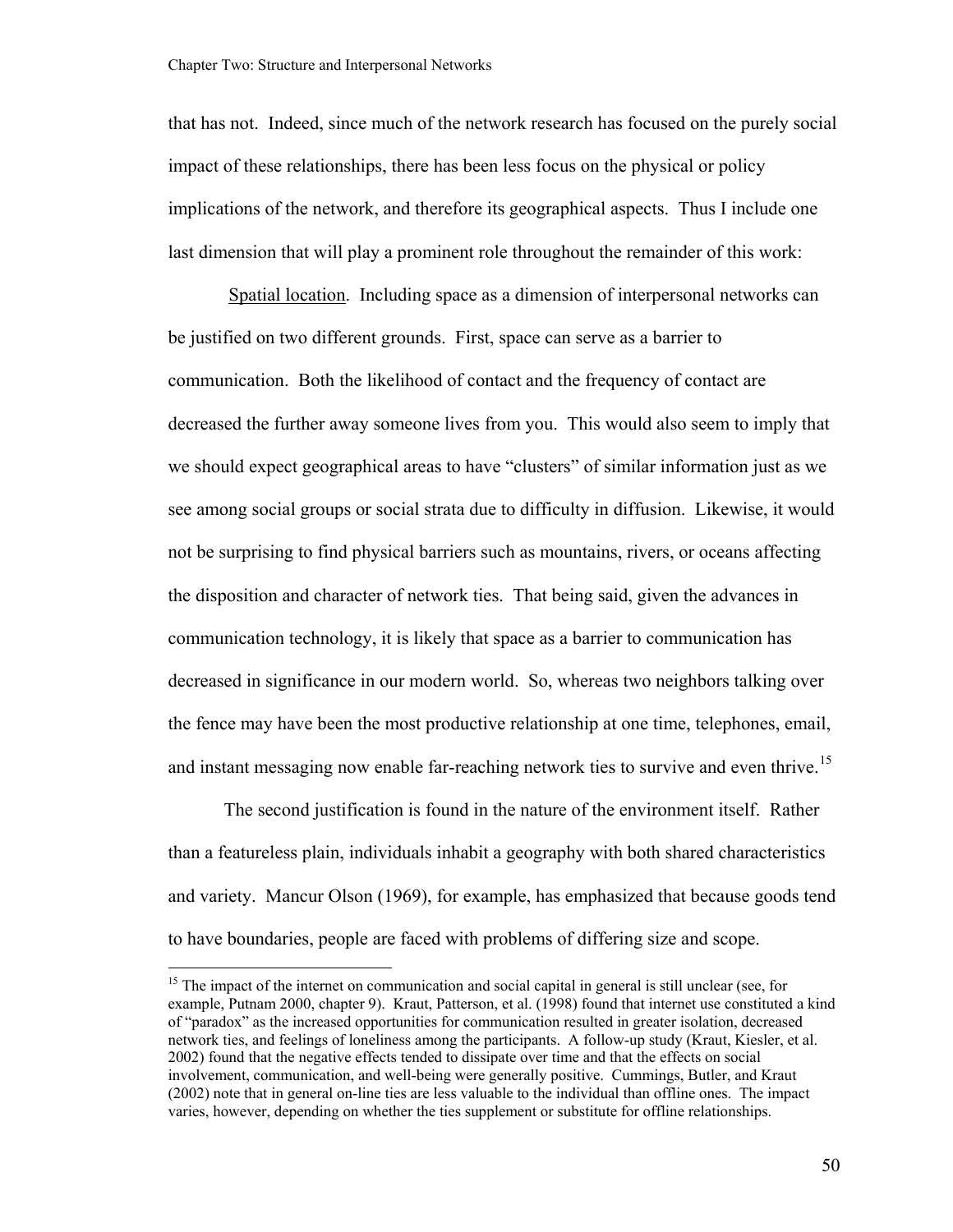<span id="page-56-0"></span>Moreover, much of the information regarding these specific time or place locations cannot be removed from its context or aggregated without destroying its usefulness (Hayek 1945). Space matters, then, because the network rests upon a landscape of valleys and hills where problems, needs, and solutions vary with that topography.

A group of people living on a flood plain might find their needs best addressed by networks that emphasized local ties within the physical boundaries of the flood plain in order to reduce barriers to collective action and create norms of reciprocity—"we'll help sandbag your house, because you helped us do ours." Yet this same configuration of social capital, namely a high concentration of ties located in the flood plain, would probably be less fruitful for someone located outside the plain and thus not sharing in the danger. Nor should we expect the person who moves into a neighborhood, yet maintains all their ties to their old neighborhood, to be as likely to become involved in that neighborhood's concerns or activities, regardless of their overall network size or "strength." Hence, in-neighborhood ties have been correlated with both the presence of neighborhood associations and individual activity in those associations (Crenson 1978; Oropesa 1987; Lake and Smith 1999).<sup>[16](#page-56-0)</sup>

We should be careful to recognize that this does not mean that local or immediate ties are inherently preferable to far-reaching ties. As the literature on the job search, social mobility, and political participation have made clear, having diverse or far-flung networks can be beneficial for the transmission of "new" information. How likely, for example, is someone to exit from one neighborhood to another in search of better public services if they have no alternatives with which to compare? Rather, the important point is that the value of spatial location, as with each of these dimensions of the network, and

 $16$  Compare with Swindell 1997, 108-110 who finds the opposite true in minority neighborhoods.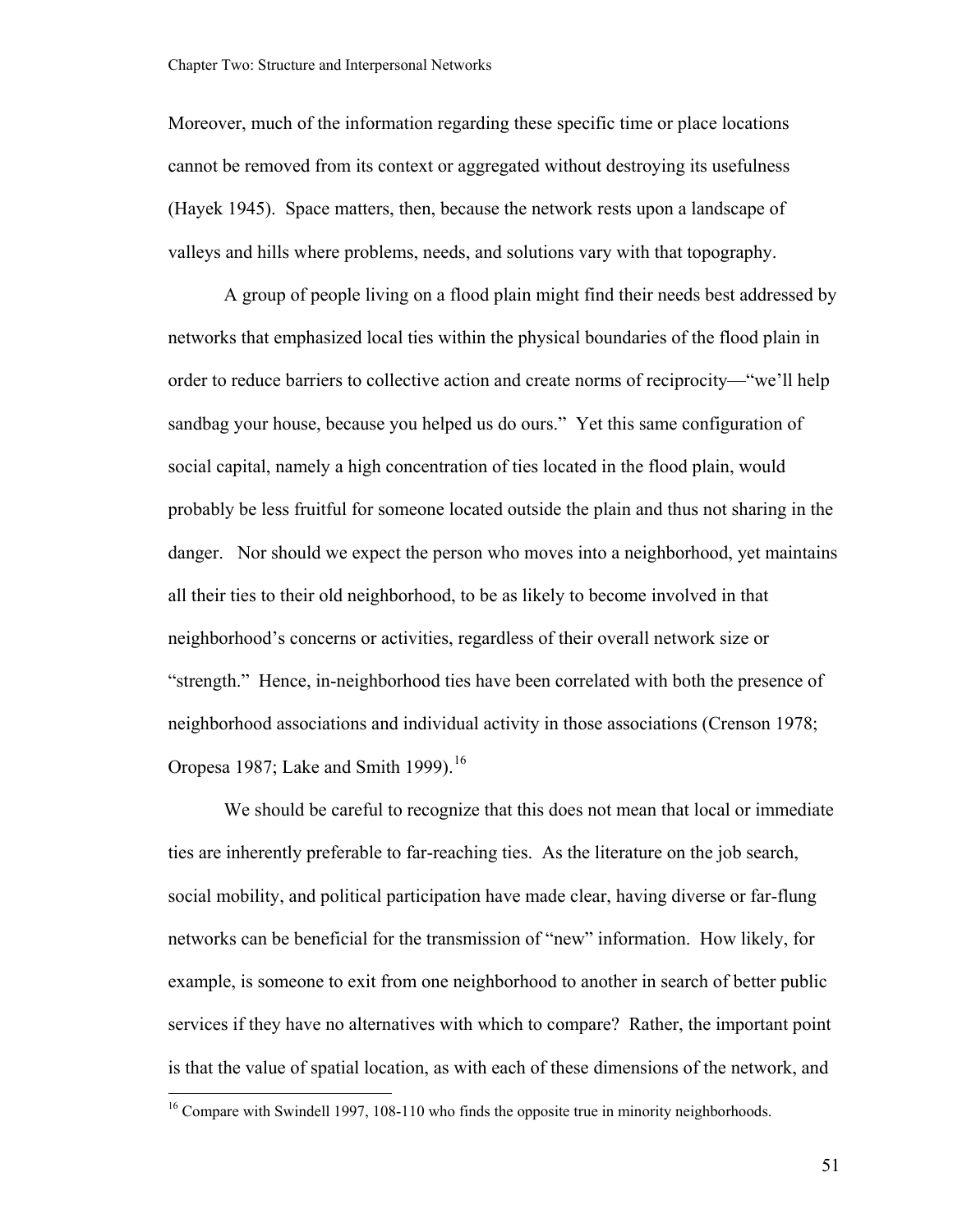<span id="page-57-0"></span>indeed, the structure of any kind of capital, is found in the ability of those combinations of features to address the specific needs or requirements of the place. Or as Hayek noted, it is not the "quantity" of capital that is important for our study, but the "interrelationships between the different parts of the elaborate structure of productive [instruments] which man has built to serve his needs" (Hayek 1952, 6).<sup>[17](#page-57-0)</sup>

My subject matter in this work is American democracy; therefore I am most concerned with capital structures that can, in some way, contribute to meaningful participation. Hence, in addition to their relative structural simplicity, networks are also useful for this study because of their theoretical connection to collective action. Though interpersonal networks can accommodate many different kinds of initial resources, the most obvious are informational resources. Intuitively, it is easy to see that the ability to successfully form this kind of social capital is not trivial. An individual has a network of friends with whom he talks. He wishes to find a new job, or to vote, or to make a meaningful impact in his community, but lacks crucial information about who is hiring, the positions of the candidates, or associations that advocate his positions. While talking with his network he is presented with decisive information, and new possibilities are opened to him.

In the case of interpersonal networks the benefits, or outputs, will usually take the form themselves of informational resources. Information is important to collective action both as a barrier (or cost), and as a facilitator (or coordinating agent), for successful action. But the information provided by networks should be distinguished from other

<sup>&</sup>lt;sup>17</sup> Hayek is dealing with physical capital in this work, and so I altered his "equipment" to the more general "instrument." He further warns, in terms particularly relevant to the current study of social capital, that "all the essential differences between these parts were obscured by the general endeavor to subsume them under one comprehensive definition of the stock of capital" (Hayek 1952, 6)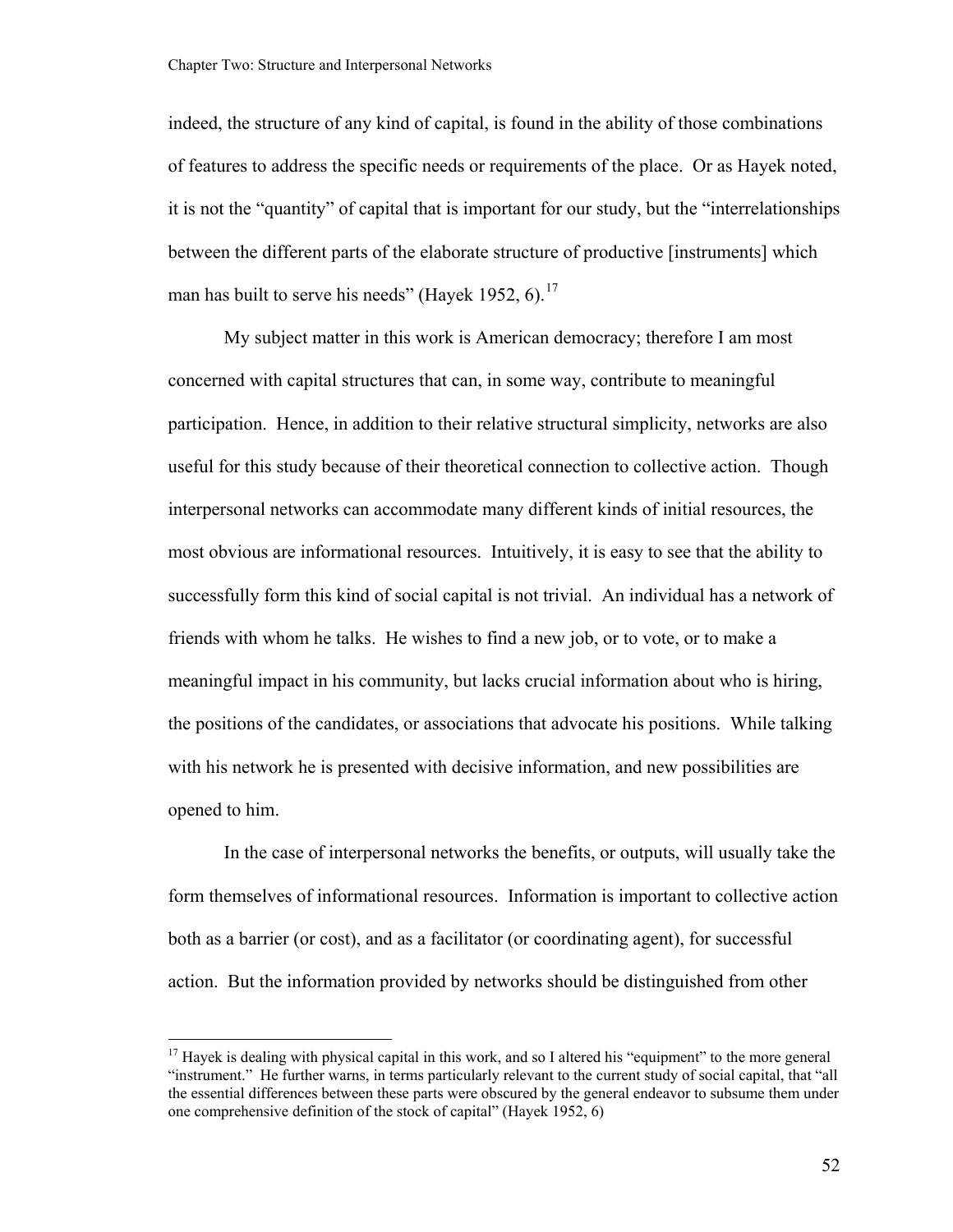forms of information precisely in that it is the product of a mixing or combining of complimentary pieces of information within that capital structure. Thus it can be either wholly new information or an update to information or attitudes that the individual already possessed. The crucial feature here, and the reason this should be considered as "capital," is that the structure accommodated the transfer or the updating of that information in a way that would not otherwise have been possible. A nice example of this, as already mentioned, is the ability of networks stretching across social space to aid in the job search (Granovetter 1974). Interestingly, this also seems to imply that the interpersonal network is particularly well suited to the transfer of that elusive time and place specific information so crucial to markets and other kinds of self-directed action (see Hayek 1945).

I am sympathetic to those works that have used participation rates or associational habits as evidence of social capital, however feel it important to make it clear that these, in and of themselves, are not social capital. These are, at best, the consequences of the outputs of social capital and hence an indirect measure. If these distinctions between initial resources, structure, and outputs are not made clear our analytics become even more muddied when we realize that an association—which may be the result of a simple form of social capital's ability to lower transaction costs—is itself a more complex form of social capital that can create even more new possibilities—say, mobilizing members to vote. Hence, instead of focusing on how structural differences in combining resources enhance or deter collective action, we are left with the unsatisfying claim that an area with many associations is "rich" in social capital, and they are rich because they have many associations. Why they have those associations while another area does not or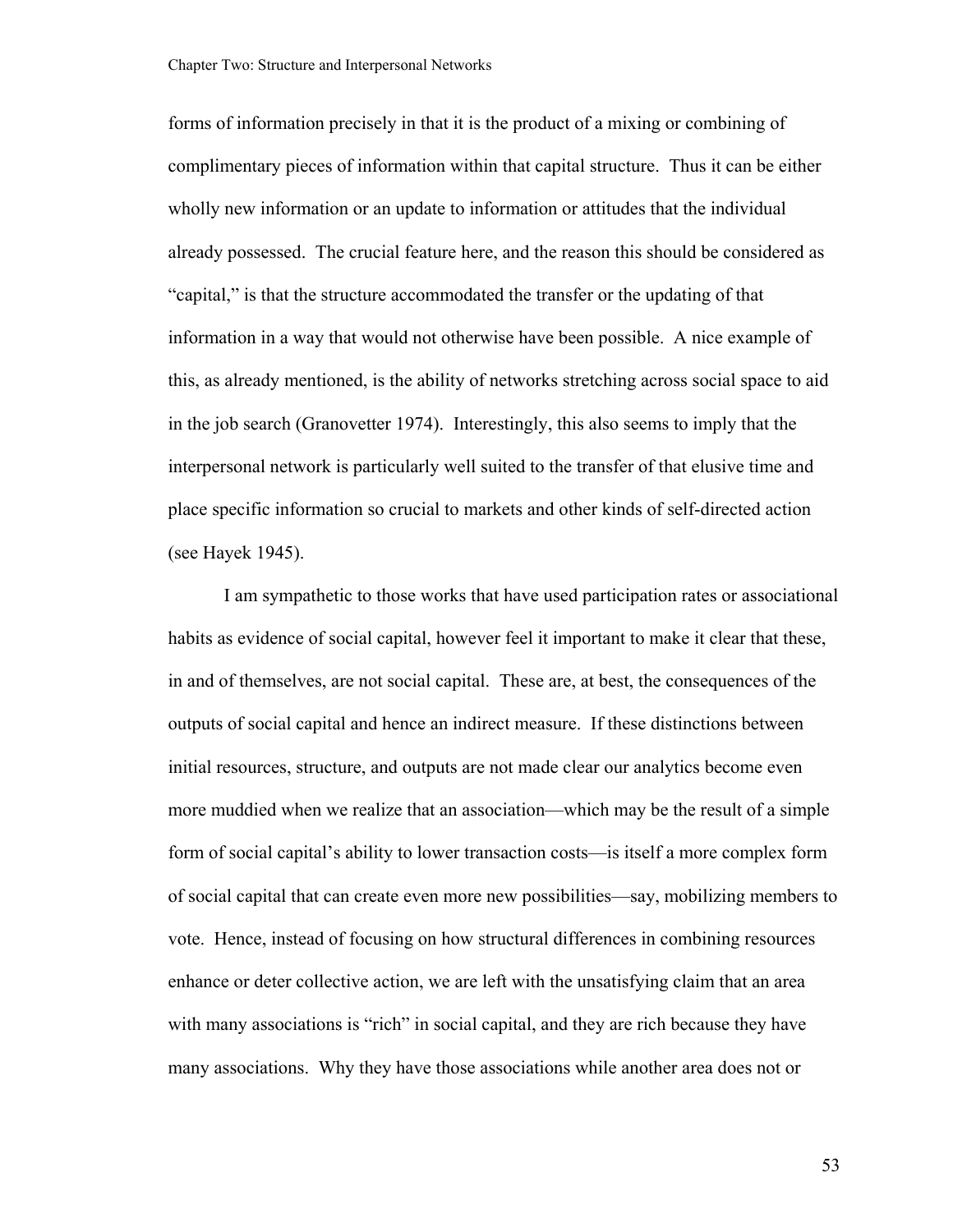<span id="page-59-0"></span>even why those particular associations are helpful are simply beyond the scope of that kind of approach.

There is one last consideration when talking about collective action that needs to be addressed. Namely, not all forms of mass behavior need be thought of as evidence of social capital. Some outcomes that appear to have been coordinated through rules or institutions may, in reality, lack that element of interpersonal coordination, and instead be individual responses to similar situational incentives. Hence the surge and ebb of a crowd, booing a speaker, doing the "wave" at a sporting event, or even mob behavior may all have elements of coordination, but are more remarkable for being fundamentally driven by the culmination of individual decisions rather than collective ones (Berk 1974; Granovetter 1978; McPhail and Wohlstein 1986).

Thus the interesting feature of social capital, and the reason it deserves to be distinguished from such individually arrived at forms of collective action, is precisely that it captures the possibility of cooperative "interior" solutions to collective action dilemmas rather than mechanical responses to external stimuli. Or, more concisely, individuals can cooperatively alter the situational incentives in which they are located through the introduction of additional resources, the use of rules, or the creation of institutions to reconfigure how those resources are combined. This is why social capital seems especially important in discussions of self-government.<sup>[18](#page-59-0)</sup>

This opportunity for "interior" solutions also forces us to distinguish between, what has been called, environmental and contextual effects. Here environment will refer

<sup>&</sup>lt;sup>18</sup> Coleman notes that the standard approach to rational choice theory has been unable to properly incorporate or account for this ability to restrain one's actions through "precommitment" (Coleman 1990, 62). Likewise, Elinor Ostrom has called for second-generation models better able to account for institutions and the possibility of "interior" solutions to collective action problems (E. Ostrom 1998).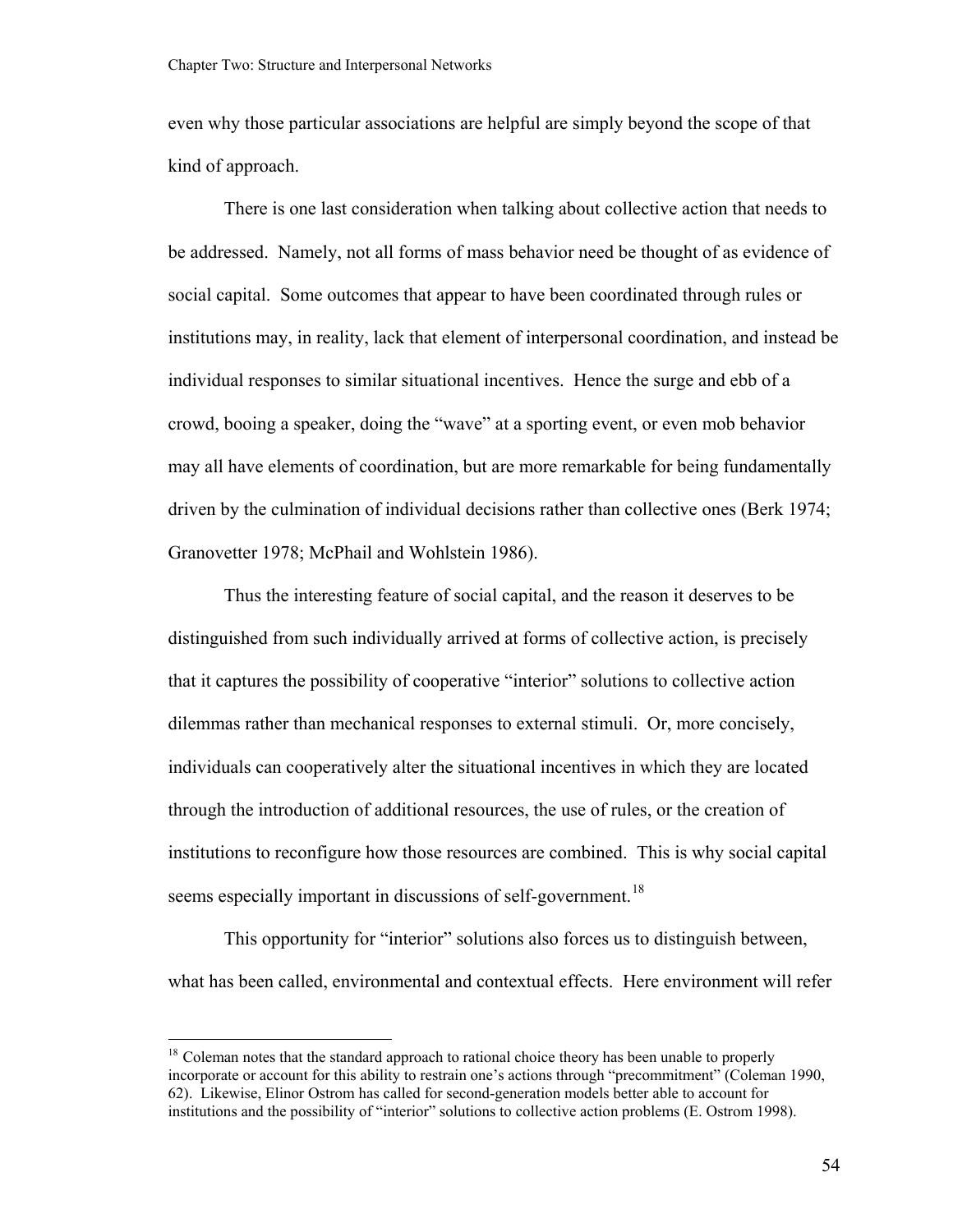<span id="page-60-0"></span>to those "extra-individual" factors that influence individual behavior. Context, however, will indicate those influences arising from "social interaction within an environment" (Huckfeldt and Sprague 1993, 289). Individuals may have little control over the broad context within which they are located, the family into which they are born, the partisan leanings of their fellow employees, or the general attitudes of public opinion where they live. Yet social capital offers them a way to modify, or filter, the more immediate contextual influences through the crafting of institutions.<sup>[19](#page-60-0)</sup> Ada Finifter (1974), for example, found that Republican employees in a predominantly Democratic auto plant crafted protective friendship groups from among their fellow workers that emphasized ties with like-minded workers and thus isolated them from the conflicting context. We might, therefore, characterize these networks as voluntary relationships created and maintained within the broader contextual constraints (see Huckfeldt, Sprague, and Kuklinski 1995, 124-128).<sup>[20](#page-60-0)</sup> But this is not all, for social capital provides a way to not only modify one's context, but also a way of reaching back out to that environment within which an individual is located. A land trust association, for example, aims not just to address social behaviors, but the needs of an environmentally sensitive area as well.

Though each of these seven dimensions of the network I have mentioned likely has an important story to tell about collective action, a detailed analysis of their relative impacts would be far more complex than this present work would allow. Accordingly,

 $19$  Herbert Simon draws a distinction between the science of the "natural"—objects and phenomena as they exist in nature—and the science of the "artificial"—those objects and phenomena arising from human interaction with the environment. Social capital is thus an "artifact" or an "interface," in Simon's terminology, between internal preferences and the external world (Simon 1996, see chapter 1).<br><sup>20</sup> Huckfeldt and Sprague elsewhere note that "associational choice is probabilistic" due to 1) "the

constraints imposed by a context," such as the number of Republicans located in the factory, and 2) those choices must "[respond] to multiple preferences, with different weights," meaning that in a world of limited resources and limited time every choice may exclude other choices or possibilities. A Republican could form a tie with another Republican based on their ideological similarities, but that may preclude ties with shared interests of other kinds (1993, 290)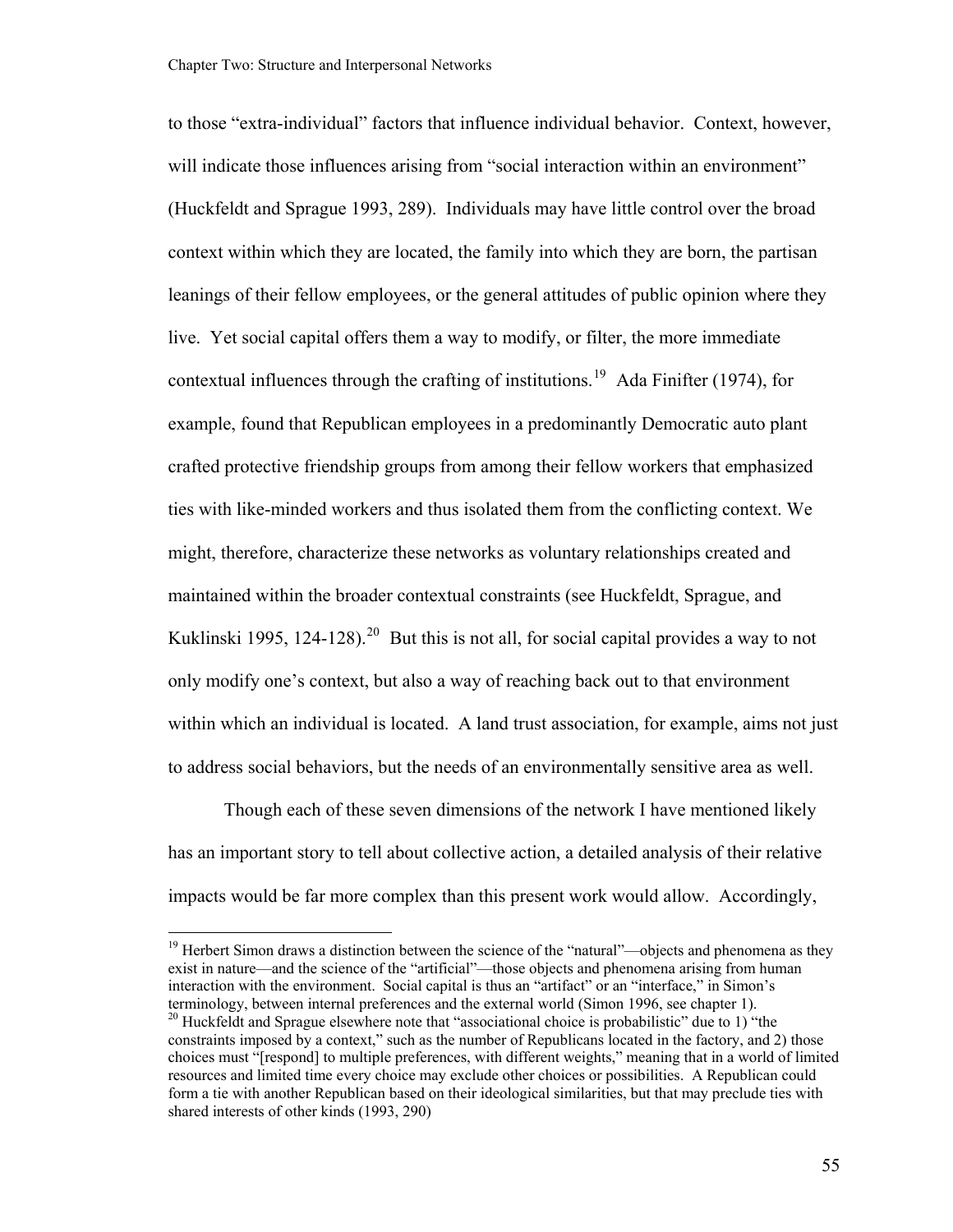my focus in the following chapters will be on a couple of specific outputs and how certain variables of theoretical interest play out in the data.

In particular, I will argue that spatial location is a crucial dimension in the ability to transmit the local knowledge needed for civic or neighborhood types of activities. Individuals with more ties to the neighborhood should be more likely to be involved in local activities, all other factors being held constant. Likewise, I contend that ties stretching across social space are the most important for "political" activity, such as voting or participating in a campaign. The more connected one is to quality political information, the lower the costs to involvement in those politics. A final kind of activity I will look at is exit. Though exit should probably be better thought of as an individual response to situational incentives than a coordinated action, it presents an alternative to cooperative action that can serve as an important source of information about individual preferences. Social distance may be an important factor in the decision to move precisely because it can bring "new" information about tax and spend policies in other areas. For this same reason, spatial ties reaching outside of the neighborhood may be important for their ability to contrast conditions between alternate neighborhoods. However, ties within one's neighborhood may discourage movement not only because of their inability to transmit information about alternate neighborhoods, but because of their tendency to encourage local involvement. Investments in the local neighborhood increase the costs of moving. Moreover, those investments may internally resolve the very conditions pressuring the individual to move.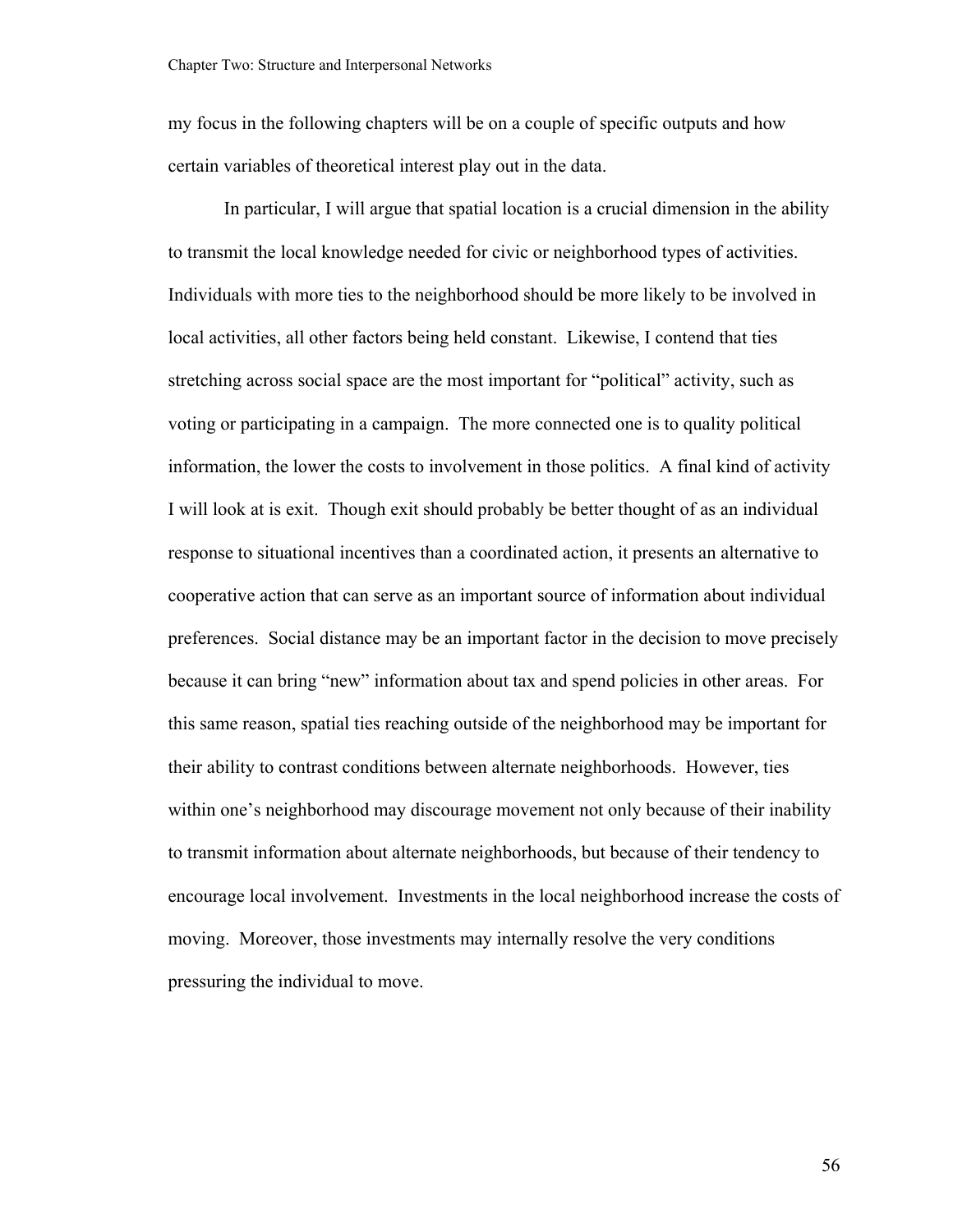### *Conclusion*

Clearly social capital has been a concept that has caught the imagination of a rich spectrum of scholars, spreading through sociology, psychology, economics and political science. Indeed, social capital holds promise of providing a much-needed theoretical bridge between the individual and the environment within which they are embedded. As such, the concept would play an important part in the development of second-generation rationality models that are better able to account for context and choice. However, the wide use of social capital has led to confusion and even self-contradictory portrayals of what the concept is exactly trying to capture. This has led to some frustration with tautological definitions, "catch all" applications, and empty policy predictions.

This chapter returned to the roots of capital theory to reestablish a broad definition of capital that emphasizes both its heterogeneous nature and the distinction between the structure of the capital and the capital outputs. One kind of capital, social capital, is defined as capital located primarily in social structures. As such, social capital itself is not found in any one individual, but in the connections we establish between ourselves. Hence, though an individual may be the sole possessor of constitutive resources or capital outputs, the social capital structure is found in those patterns, institutions, and rules that combine the resources from different individuals in order to create some output. By shifting our attention from homogenous portrayals of capital, and their preoccupation with aggregate amounts, we can begin to examine the organizational patterns that emerge in the combining of resources and how they are able to target specific problems. Moreover, such a depiction of capital opens up the possibility that capital may be lost through reconfiguration, used for "bad" purposes, or be ill suited for a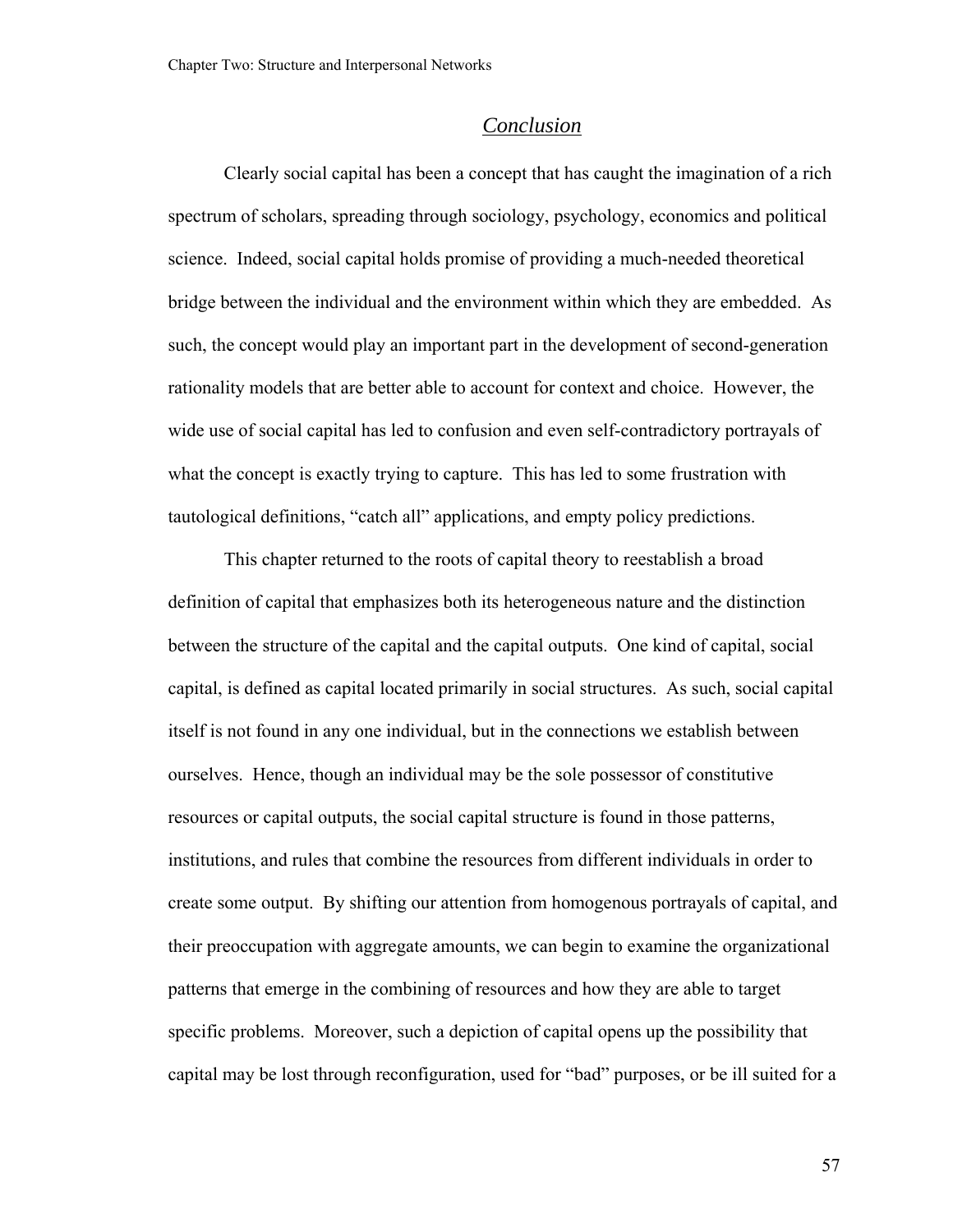particular application. Thus the important questions are not "is there social capital present," but rather, "how is it organized," "does it fit the problem," "and why is it organized in a particular way."

Lastly, the interpersonal network was presented as a simple example of social capital and seven structural dimensions were discussed. Because networks can be used for different purposes, their usefulness must be understood in terms of how a given structural pattern relates to a particular outcome. This work will focus on how combinations of just a few of these dimensions impact various kinds of participation: civic, political, and "voting with the feet."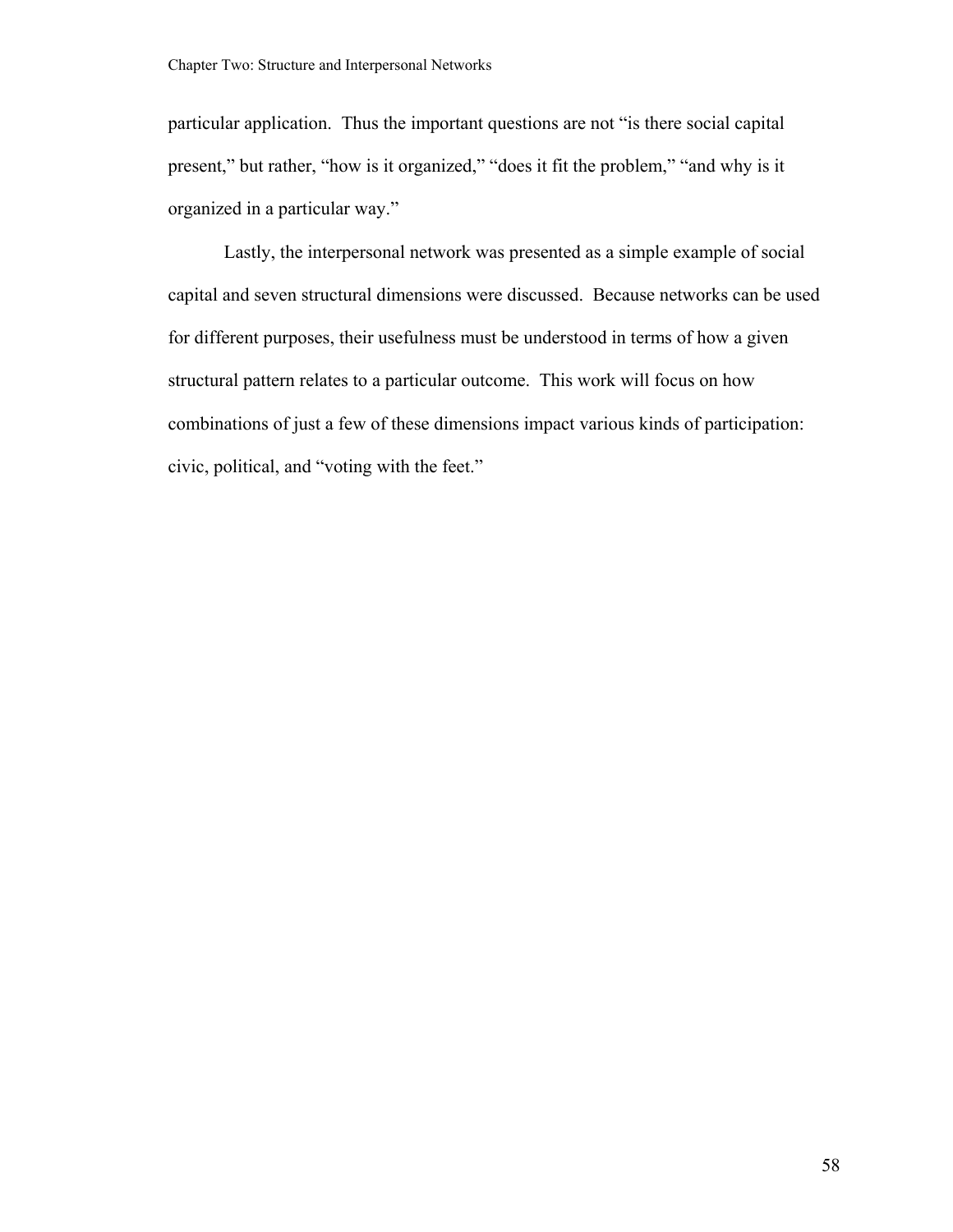Figure 2-1: A Dissection of Capital into Three Elements

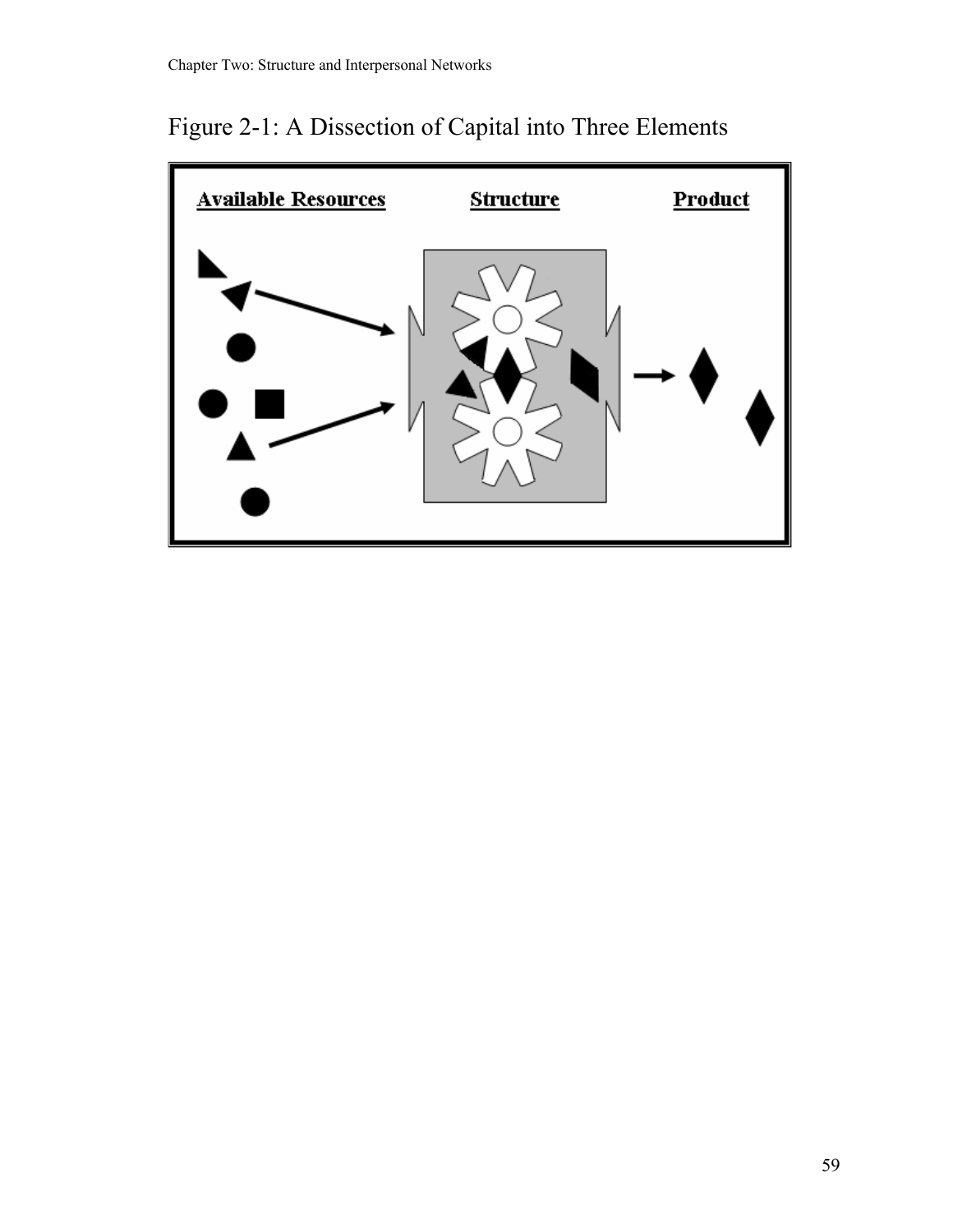# <span id="page-65-0"></span>Chapter Three Network influence on Participation<sup>[21](#page-65-0)</sup>

Central to American government was Madison's challenge to rest the "experiment" upon the "capacity of mankind for self-government" (Federalist #39: Rossiter 1961, 240). Most recognizably this means that individuals should have opportunities to participate in free, contested elections. However, a growing body of literature has also made it clear that meaningful self-government entails more than just voting, but also knowledge about and involvement in a broad array of activities. Social capital provides a tool for addressing the costs associated with participation, and as such becomes important in understanding individual decisions to participate in both the overtly "political" forms, such as voting, and the complementary civic activities.

However, within the social capital literature there is a common assumption that increasing amounts of social capital benefits both political and civic forms of participation equally. I have earlier made the argument that capital consists of the combining of resources in complementary ways. Hence, rather than treating it as a homogenous good, our focus needs to be on the structural pattern of capital and the relationship of that pattern to different kinds of collective action. This chapter, then, will explore the proposition that certain configurations of capital will be better able to facilitate or encourage some kinds of action than will others. Specifically, using network

<sup>&</sup>lt;sup>21</sup> Portions of this chapter were previously published as "Freedom and the Tragedy of the Commons" *Humane Studies Review* Vol. 14 No. 2 (Spring) 2002. Statistical analysis in this chapter was performed on STATA 6.0.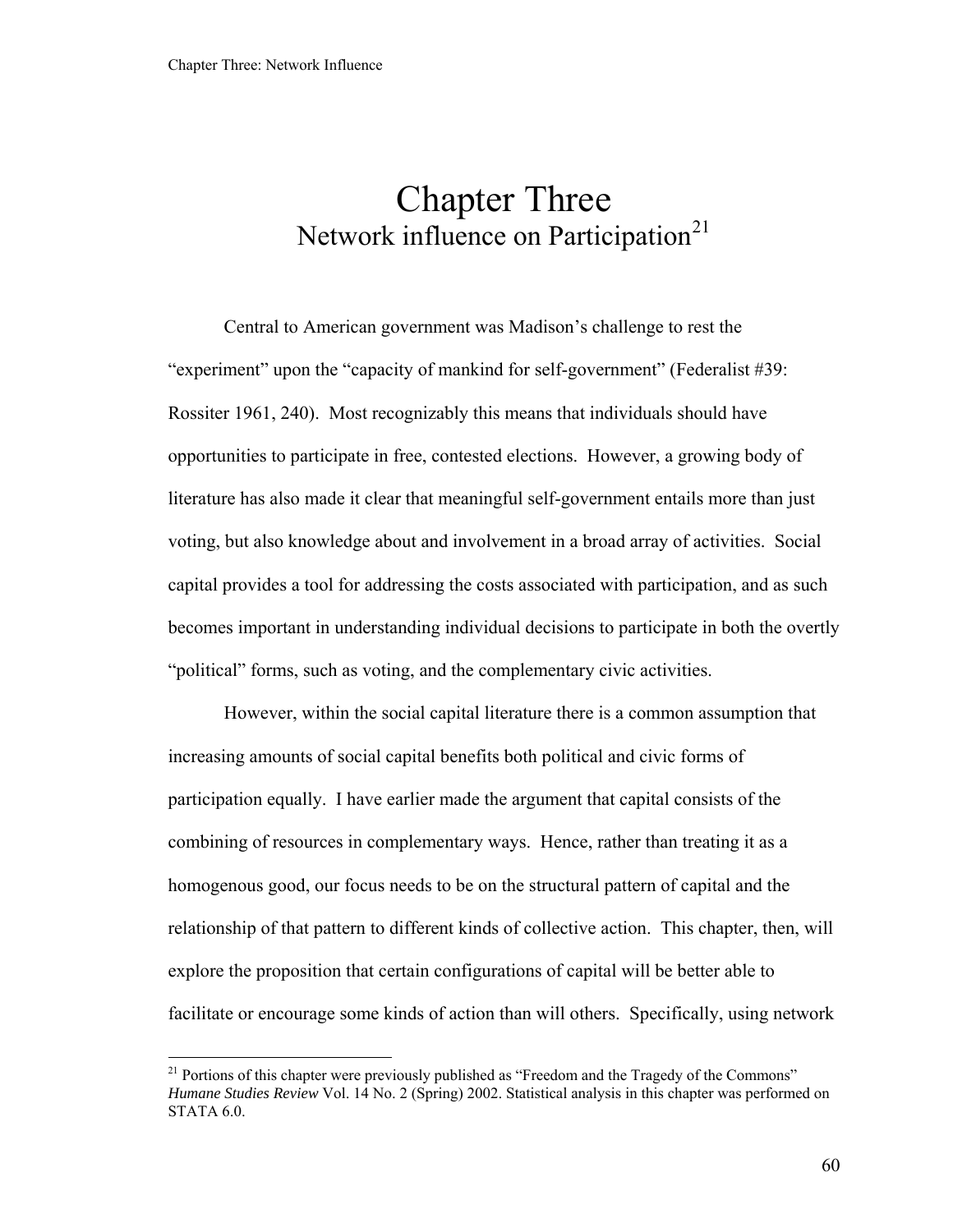<span id="page-66-0"></span>data from South Bend, Indiana, I will show that the dimensions of spatial location and social location have differing relative impacts on participation in political and local civic activities.

The first section of this chapter will consider the place of participation within a system of self-government and why a broad reading of participation to include civic and local forms of action is appropriate. Section II examines the interpersonal network as a form of social capital and discusses the South Bend study. Social capital is shown to have explanatory power beyond SES models by capturing social resources, not just those of the individual. Moreover, the specificities of the network are shown to matter for different kinds of action: political communication is more important for political action while neighborhood connections play a bigger role in local civic activities. Section III places the network as a conduit to the surrounding context. Hence, even in neighborhoods rich in civic activity, network ties mediate individual access to the surrounding resources. A conclusion discusses the implications of these findings for participation within a system of self-government.

## *I-The Kinds of Participation Useful to a Democracy*

Most work on the role of citizenship in a democracy comes from the political participation literature, with particular emphasis on the act of voting.<sup>[22](#page-66-0)</sup> Though voting is indeed a critical feature of self-government, the disproportionate attention it has received reflects a common misperception that meaningful participation is only a periodic or occasional event. Jean Jacques Rousseau, for example, contended that people were

 $22$  See Conway 1991 for an overview. Also Miller and Shanks 1996. Dahl (1967) sees this emphasis on voting as the consequence of shifting politics from local levels—such as cities—to the nation-state, where size restricts one's ability to participate in more personal ways.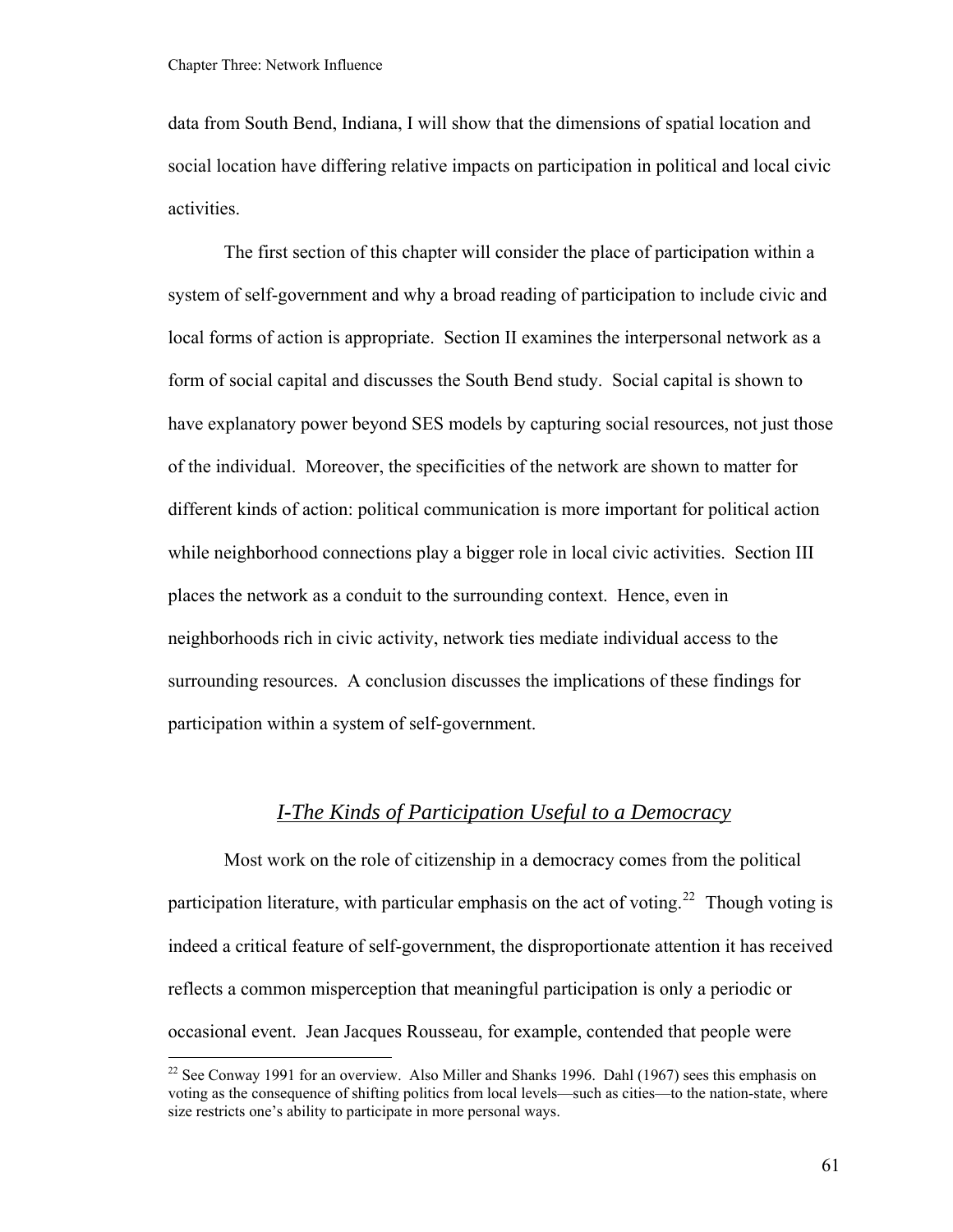<span id="page-67-0"></span>citizens only when they acted in some corporate capacity as the sovereign—as when voting—at all other times they were to be passive "subjects" of the state.<sup>[23](#page-67-0)</sup> However, this compartmentalization of citizenship conceals what Tocqueville called, "the strangest paradoxes": individuals were excluded from the small decisions that most directly impacted their lives, yet were expected to make wise decisions regarding the "government of the whole state." "I should be inclined to think," Tocqueville mused, "that liberty is less necessary in great matters than in tiny ones," and that "liberal, energetic, and wise government" could never originate from a people unaccustomed to active participation in the government of small affairs (Tocqueville 1988, 694).

 Indeed, it was precisely the magnitude of individual participation that struck Tocqueville in his study of the causes of democracy in America. For rather than compartmentalizing participation, the "complicated theory" employed in America "demands that the governed should use the lights of their reason every day" (Tocqueville 1988, 164). All people, from the halls of power to the loneliest backwoods cabin, felt the need to be informed about and involved, to some degree, in political discussions. Much of this arose, he speculated, from the administrative decentralization maintained by the federal form. Townships, counties, and states all exercised meaningful power, and in so doing invigorated the "civic spirit" of the people (Tocqueville 1988, 87-89). For, while it

<sup>&</sup>lt;sup>23</sup> See Chapter 6 "The Social Compact" of his work "The Social Contract." Rousseau explains that individuals unite into political bodies called "S*tates* when passive. *Sovereign* when active, and *Power* when compared with others like itself." Individuals likewise occupy different roles. When exercising the General Will to issue directives to the "state" they are "citizens" and collectively form the "sovereign." As such they are the supreme power and have no limitations. However, once those pronouncements have been issued, the individuals revert to being "subjects." Subjects are bound by the laws and directives of the state. Subjects are passive, and leave the business of government to the state, until they next time they actively congregate together as the sovereign. Rousseau saw England as a practical example of this concept. The English were only "free," or active, "during the election of members of Parliament; as soon as they are elected, it is enslaved [the people become passive subjects] and counts for nothing. The use which it makes of the brief moments of freedom renders the loss of liberty well-deserved" (Rousseau 1967, 99-100)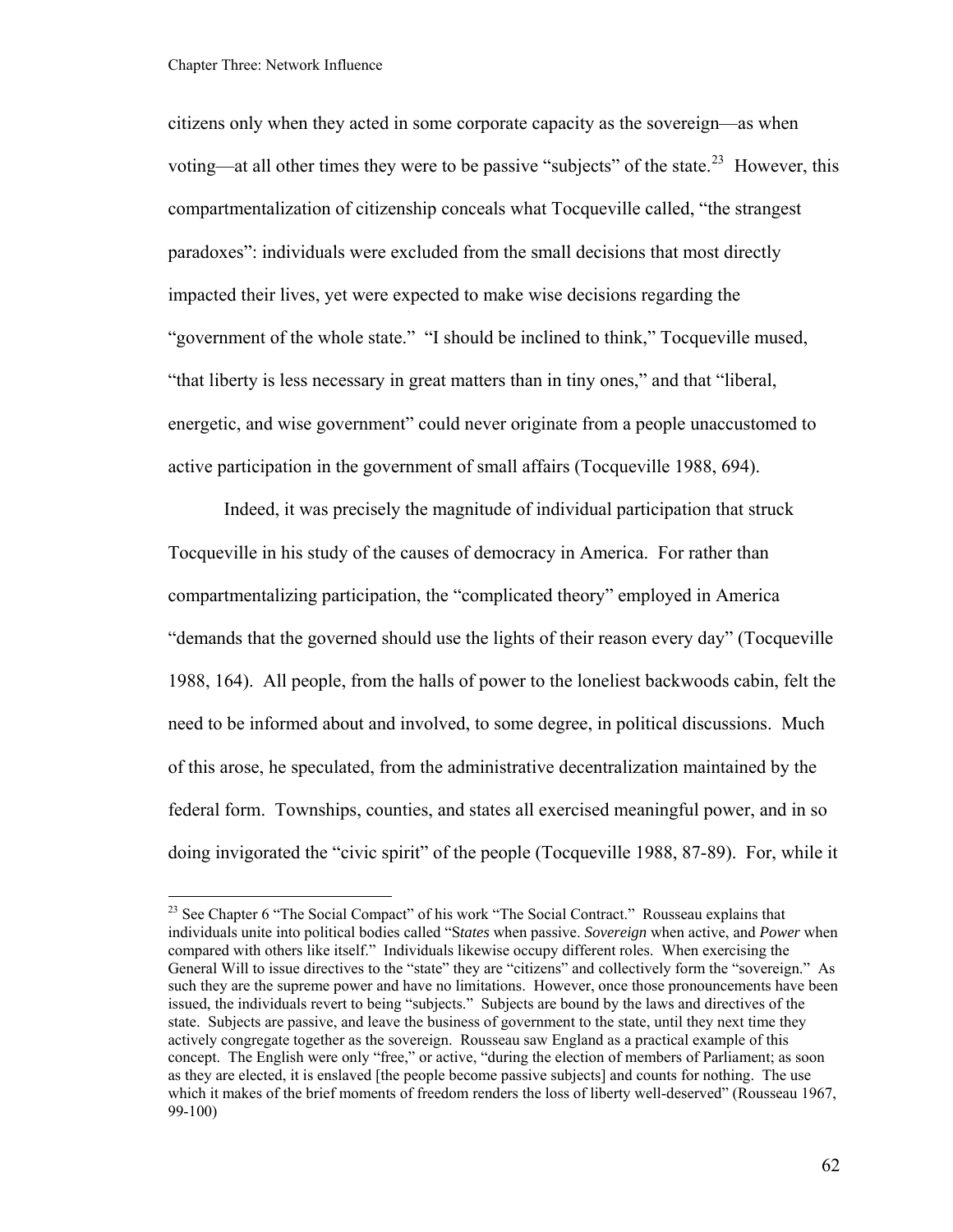<span id="page-68-0"></span>might be difficult to get people interested and informed about questions of national policy, by giving them an "infinite number of occasions" to act upon questions related to their immediate interests they were naturally drawn into public affairs. In short,

Far more may be done by entrusting citizens with the management of minor affairs than by handing over control of great matters, toward interesting them in the public welfare and convincing them that they constantly stand in need of one another to provide for it (Tocqueville 1988, 511).

Perhaps the most noticeable sign of this vigor was the willingness of people to act cooperatively in the pursuit of shared ideas or goals through the formation of associations. "Americans of all ages, all stations in life, and all types of disposition are forever forming associations," he observed. "In every case, at the head of any new undertaking, where in France you would find the government or in England some territorial magnate, in the United States you are sure to find an association" (Tocqueville 1988, 513).

 Historically, the great desideratum of popular government has been to tie the guidance of the state to the will of the people. However, as experience has shown, it was no great leap from the protection offered by majority rule to the oppression of minorities. How, then, could the former be preserved without inviting the latter feature of majoritarian politics? The compartmentalization of citizenship advocated by theorists such as Rousseau seemed to offer a partial answer by focusing citizen participation on general issues rather than the specific day-to-day decisions that would likely excite factionalism.<sup>[24](#page-68-0)</sup> Yet "great improvements" in the "science of politics," led the 1787 American Constitution in a different direction (Federalist #9: Rossiter 1961, 72).

 $24$  For someone like Rousseau this meant that specific policies or judgments should not be the province of the sovereign (1967, 33-34), but of a neutral state apparatus comprised of individuals of "superior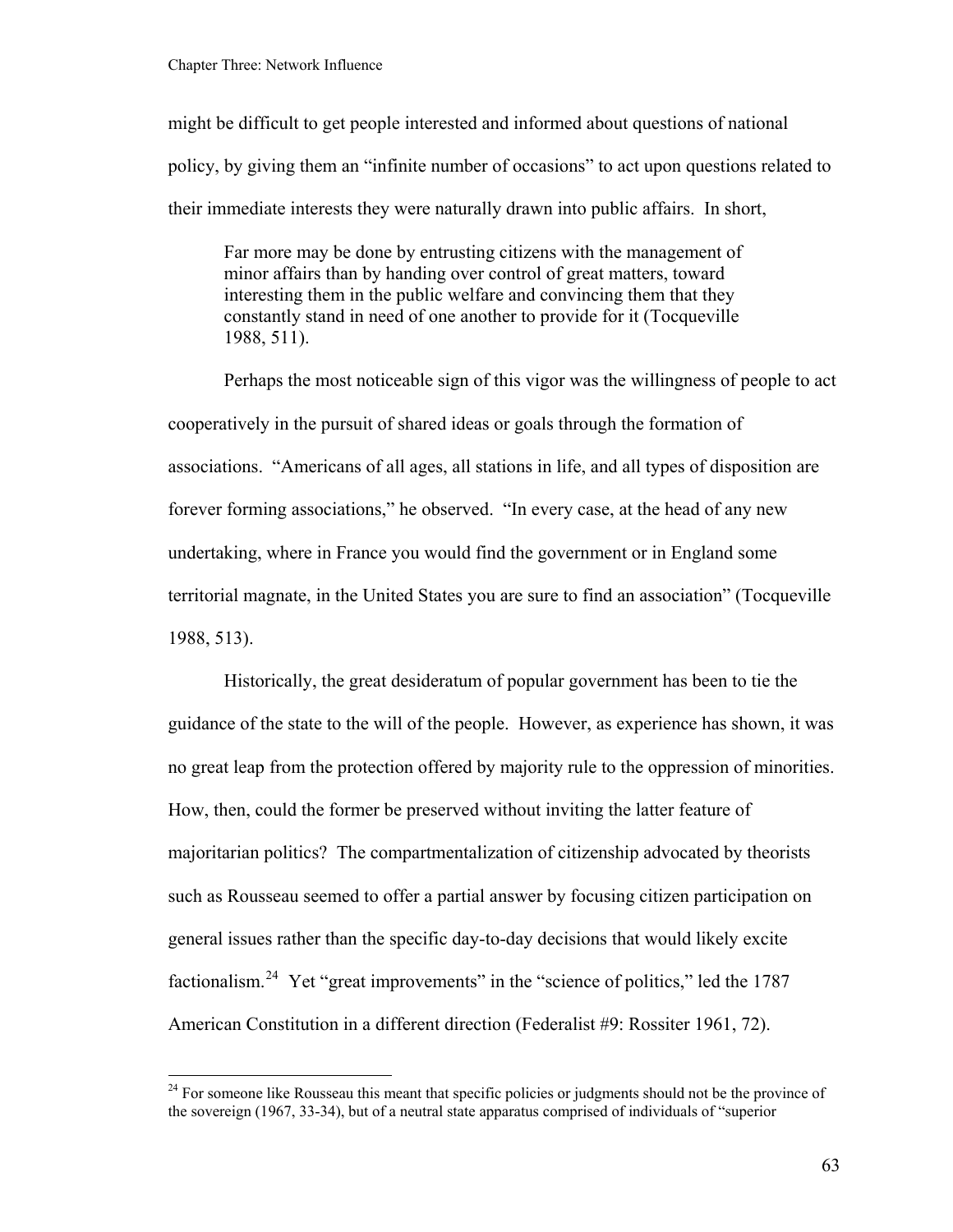<span id="page-69-0"></span>Rather than seeing self-government in the consensus of public opinion especially on the national level—"sovereignty of the people" was understood much more comprehensively as "every person is presumed to be the best judge of that person's own interest" (see Tocqueville 1988, 66-68 and 82; V. Ostrom 1987, 77). And while both the compartmentalized and comprehensive perspectives on participation value voting as important components within a democratic system, they value it for different reasons. As already noted, voting in the first case is seen as the embodiment of sovereignty and the method for revealing the will of the people. This logically means that any other kind of activity, or alternate form of participation, is suspect both because of its tendency to foment faction but also its basic inequality. Whereas, following the Scottish enlightenment, the more comprehensive understanding of participation understands voting as a method of constraining public power and thus a compliment to, and indeed, necessary condition for, the survival of alternate forms of participation. Factions were to be tolerated, and even encouraged, because they allowed people to define and pursue their own interests through joint action. This appears to be the unacknowledged assumption behind James Madison's innovations in *Federalist #10* (See Adair 1957; Branson 1979, 246-248).<sup>[25](#page-69-0)</sup>

The decidedly individualistic emphasis of this comprehensive approach to participation was appealing for a number of reasons. As the American experience with

intelligence" able to "see all the passions of men without experiencing any of them" (42). Above all, the formation of factions should be avoided. It is important," he warns, "in order to have clear declaration of the general will, that there should be no partial association in the state" (31).

<sup>&</sup>lt;sup>25</sup> Madison emphasize that there existed a "gradation" within the social order "from the smallest corporation, with the most limited powers, to the largest empire with the most perfect sovereignty" (Ketcham 1986, 96). Each level had necessary, and often unique, duties to which it was best suited. Interestingly, he also said that voluntary associations were the "best agents" of them all (Branson 1979, 242).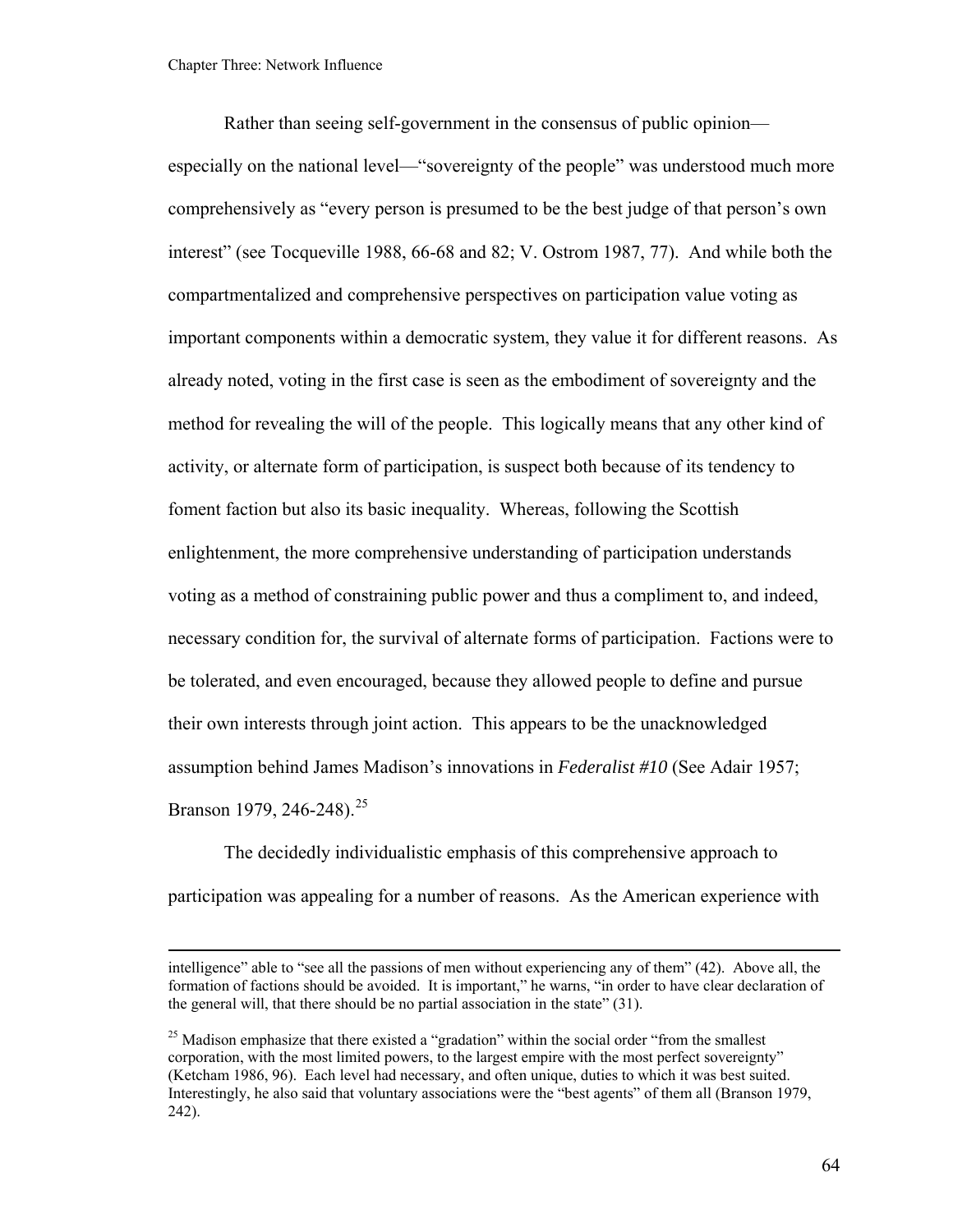<span id="page-70-0"></span>the Articles of Confederation had made clear, an excessive reliance on methods of preference aggregation—such as majority rule—created ill-fitting solutions, instability and intrigue.<sup>[26](#page-70-0)</sup> Yet by limiting the decision-making authority of government to only certain kinds of necessary activities the potential for abuse could be minimized. Moreover, by relying on individuals to address the remaining social problems, or form groups to do so, decision-making would be placed in the location best suited to understanding those individual preferences as well as acting on the time and place information contained therein (Hayek 1945). Such decision-making by individuals also "strengthens" decision-making skills throughout the society (Tocqueville 1988, 701). Moreover, it allows, and even encourages, solutions to be tailored to the size and scope of the problem, thus decreasing problems with externalities on the one hand and rentseeking on the other (See Olson 1969). It increases what Polanyi has called the "span of control" (Polanyi 1998, 142) thus allowing people a more substantial control over those decisions that touch on their lives. And lastly, by leaving people free to experiment, and thus for diversity to persist and mistakes to be made and corrected, it provides the best response to an uncertain future (Tocqueville 1988, 225; Hayek 1960).

<sup>&</sup>lt;sup>26</sup> The use of aggregated individual data to evaluate social outcomes is the province of welfare economics and social choice. Important insights from these fields reveal that: the social welfare criterion presupposes centralized administration (Samuelson 1954, 388); it typically rests upon an assumption of "collective rationality," or, in other words, an assumption that the collective is an entity with preferences and orderings as consistent as those of an individual (Chipman and Moore 1978, 580-582); the process of aggregation itself faces a tradeoff between logicality and fairness, one of which must be sacrificed (Arrow 1951); the process of aggregation loses information necessary for the conclusions to make sense in an individual context (Sen 1979); and, the construction of a social welfare criterion, especially upon the basis of Pareto optimality, can be inconsistent with a system that values individual rights or freedoms (Nozick 1974, 164- 167; Sen 1970; Sen 1976)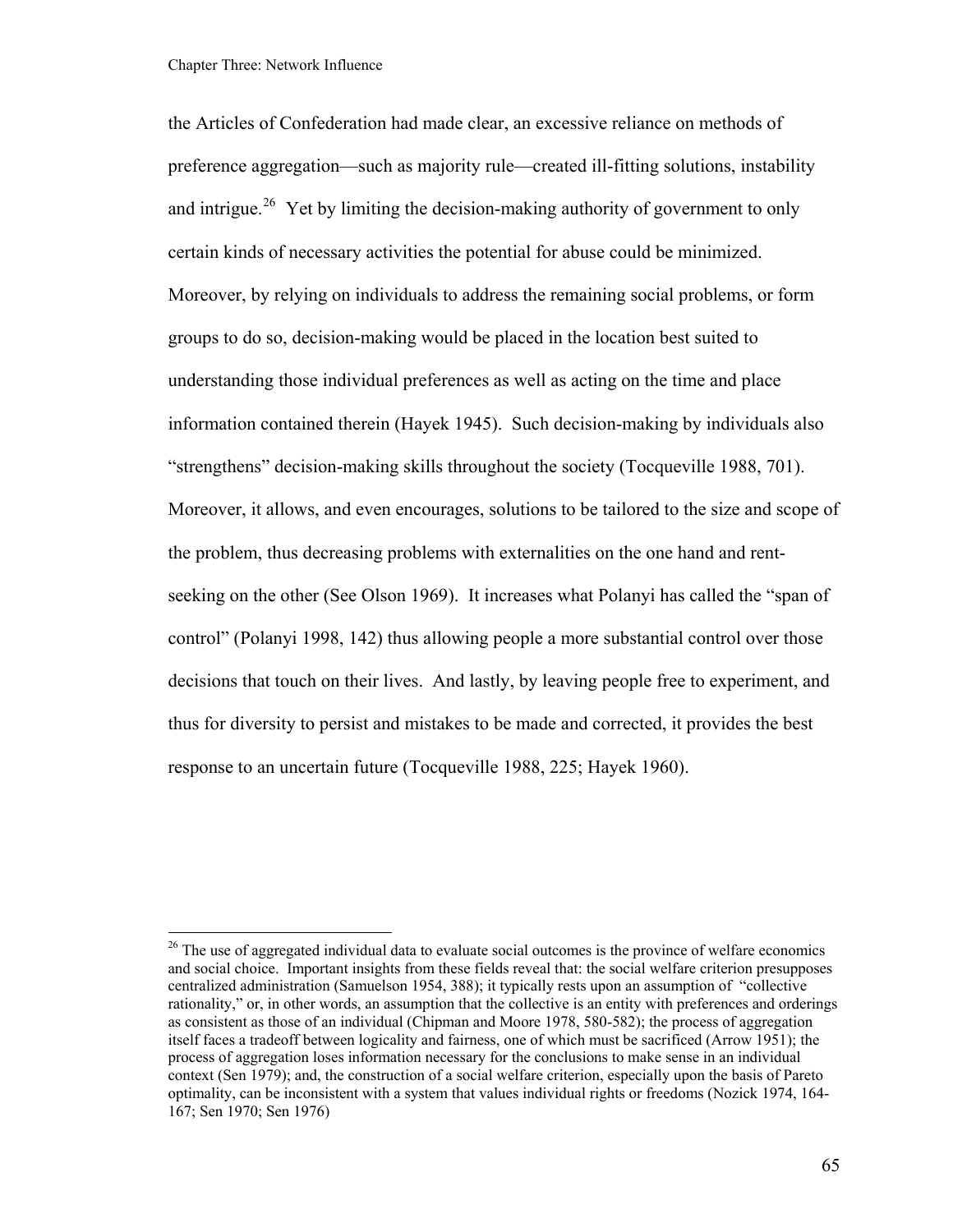1

<span id="page-71-0"></span>Participation in America, then, far from being compartamentalized, demands daily individual involvement.<sup>[27](#page-71-0)</sup> So comprehensive did this involvement appear to an outsider that Tocqueville was led to wonder, "What political power could ever carry on the vast multitude of lesser undertakings which associations daily enable American citizens to control?"(1988, 515). Even so, it can be difficult to comprehend the centrality of selforganizing solutions and institutions to American government. After all, most of the associations found in American social life are concerned with minor, or even trivial, matters and only occasionally touch on what might be broadly recognized as "political" matters. Nonetheless, even these forms of collective action are necessary because of the web of interdependencies created by social capital. By combining some resources in complimentary ways it may be possible to create a new resource or potentialities that can then be combined with other resources to create even further opportunities. The existence of national organizations, for example, may depend on the viability of local feeder organizations that, in turn, depend on patterns of local network communication to mobilize and inform a constituency. To pull any particular strand out of this construct would unravel the remainder. Though these linkages make it difficult to disentangle causality, they also explain why Tocqueville considered seemingly "nonpolitical" activities to be the "first of their political institutions" (Tocqueville 1988, 292).  $^{28}$  $^{28}$  $^{28}$ 

<sup>&</sup>lt;sup>27</sup> Rather than being passive subjects, Tocqueville notes, Americans have "more varied social obligations" imposed upon them than anywhere else. Yet this sharing of power throughout the society can be perplexing to the visitor. "Everything is in motion around you, but the motive force is nowhere apparent. The hand directing the social machine constantly slips from notice" (1988, 72).<br><sup>28</sup> Tocqueville is here specifically referring to religion. However, religion presents an ideal example of how

these associations create outputs that are necessary for the success of the state—in this case by teaching the citizenry the value of self-control and cooperation were excessive selfishness or individualism would otherwise destroy the cooperation needed for limited government to work.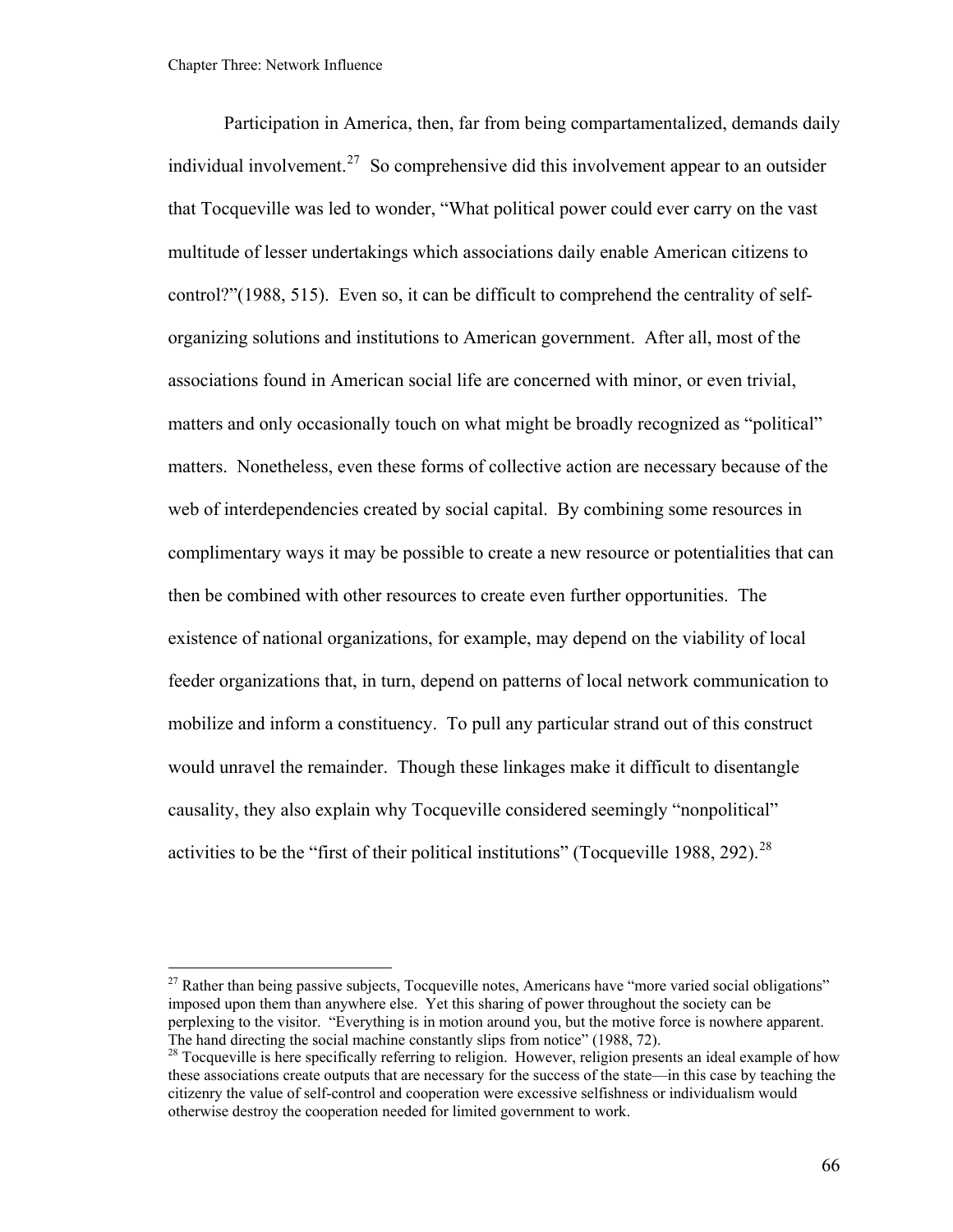<span id="page-72-0"></span>Recent years have shown an increasing appreciation of the breadth and depth of this participatory canvas in America,<sup>[29](#page-72-0)</sup> as perhaps best attested to by the attention Robert Putnam's work has received. Even a cursory glance at current scholarship reveals surprising perspectives on why people participate and how such an active citizenry can influence the world around us. Works have looked at correlations between religious involvement and political participation (Rosenstone and Hansen 1993; Verba, Schlozman, and Brady 1995); the impact of personal networks on various forms of participation (Huckfeldt and Sprague 1993; Lake and Huckfeldt 1998); the selforganizing capabilities and services provided by fraternal and voluntary groups (Beito 2000; Sckopal, Ganz, and Munson 2000); the robustness of self-organizing solutions to common-pool dilemmas, such as groundwater in California (V. Ostrom 1971; E. Ostrom 1990); a recognition of citizens as "coproducers" of public services, such as policing (Whitaker 1980; Steinberg 1989; Reid 1997b; Parks et al. 1999); that parents will use "exit" strategies to get their children into better schools (Schneider et al. 1998); the often complex relationship between "voice" and "exit" in neighborhoods (Hirschman 1970; Orbell and Uno 1972; Temkin and Rohe 1998); and the use of "informal law" to regulate natural resources or coordinate collective action (Ellickson 1991; Reid 1997a).

This is not to say, however, that such comprehensive participation is inevitable. Verba and Nie, for example, found that "upper-status" actors were overrepresented in the more demanding communal and partisan types of action. "Thus the more difficult

<sup>&</sup>lt;sup>29</sup> Schudson offers a provocative counter to this "comprehensive" view of participation. He notes that the U.S. seems to have gone through a series of "transformations" in our expectations of just what the good citizen should do. The "comprehensive" view that involvement in associations is necessary for a viable democracy—such as is argued in Putnam's work—is almost a romantic yearning for the past. Today citizenship is best thought of, he argues, as a "rights-bearing citizenship." The convergence of expanding government, the "proliferation of rights, and the intensification of private social life" has moved the struggle to influence the world around us into the courts (Schudson 1998, 241-242).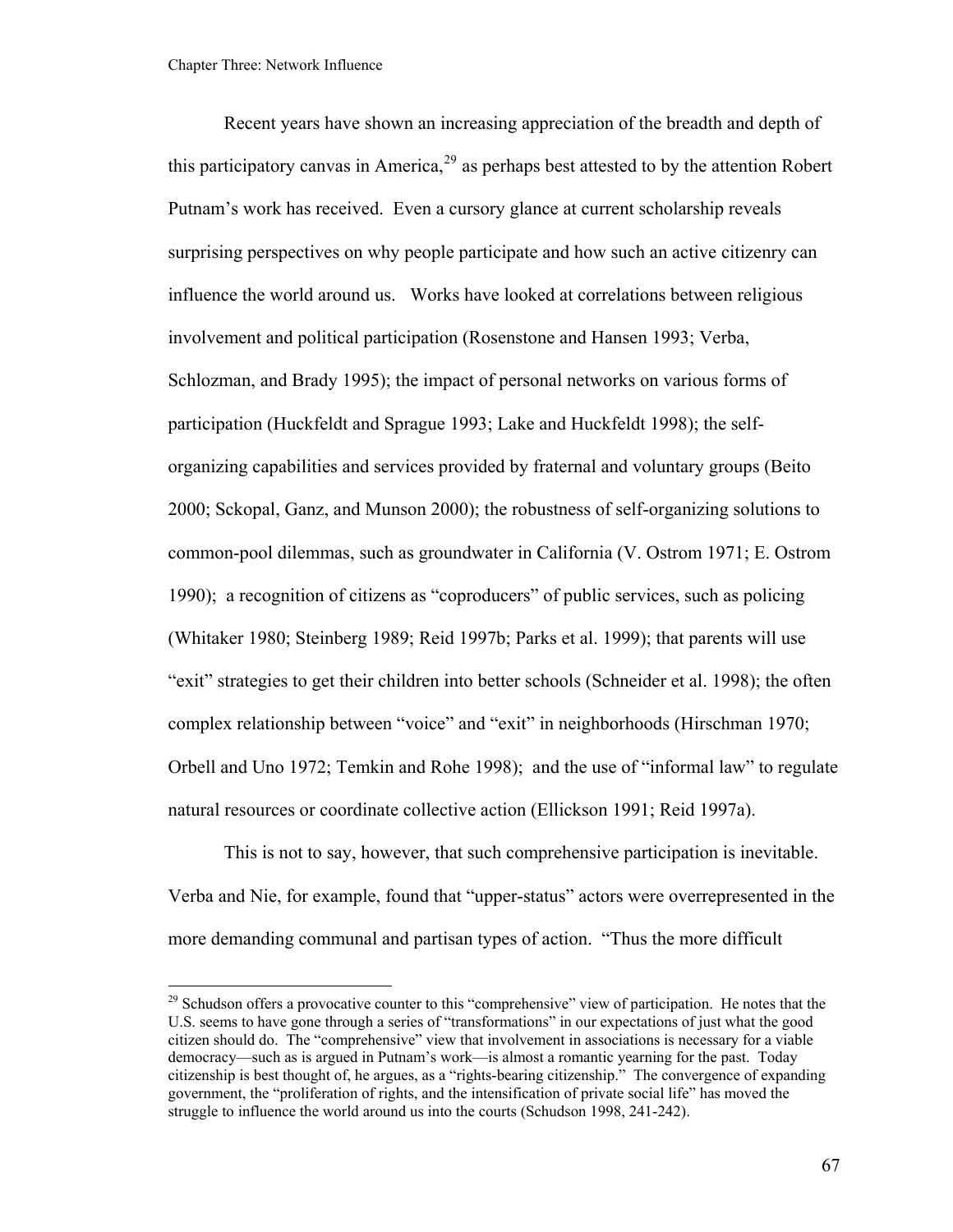Chapter Three: Network Influence

activities are engaged in heavily by upper-status citizens." By contrast, "those who limit their activity to voting come disproportionately from lower-status groups" (1972, 100-101). The reason for this disparity is likely the increasing costs associated with these extra-voting forms of cooperation. "Upper-status" actors have a resource advantage when confronted with these transaction costs. Yet, it is precisely for its ability to ease these same costs that social capital is of interest. Anthony Downs (1957) has argued that one of these costs—the cost of gathering needed information—can be eased through political communication. We should expect a rational citizen, he explains, to seek to decrease their own information costs by seeking out informed acquaintances with sympathetic views. Indeed, this use of "experts" might be characterized as the natural result of the specialization and division-of-labor resulting from the free flow of information. But, while such informational short cuts may ease the immediate burden upon any one individual, the success of this technique is qualified by that individual's ability to accurately recognize experts and then to effectively communicate with them (see Huckfeldt and Sprague 1993; Huckfeldt, Sprague, and Kuklinski 1995; Huckfeldt 2001)—or in other words, their success in forming social capital.

The remainder of this chapter will concentrate on two different kinds of participation important to democracy and how different configurations of social capital, as seen in the interpersonal network, are able to address the informational costs of each. The first is the recognizably "political" form of participation, such as voting, attending political rallies, contributing time to a political campaign, or posting political signs or buttons. The second area consists of "civic" types of activities, such as involvement in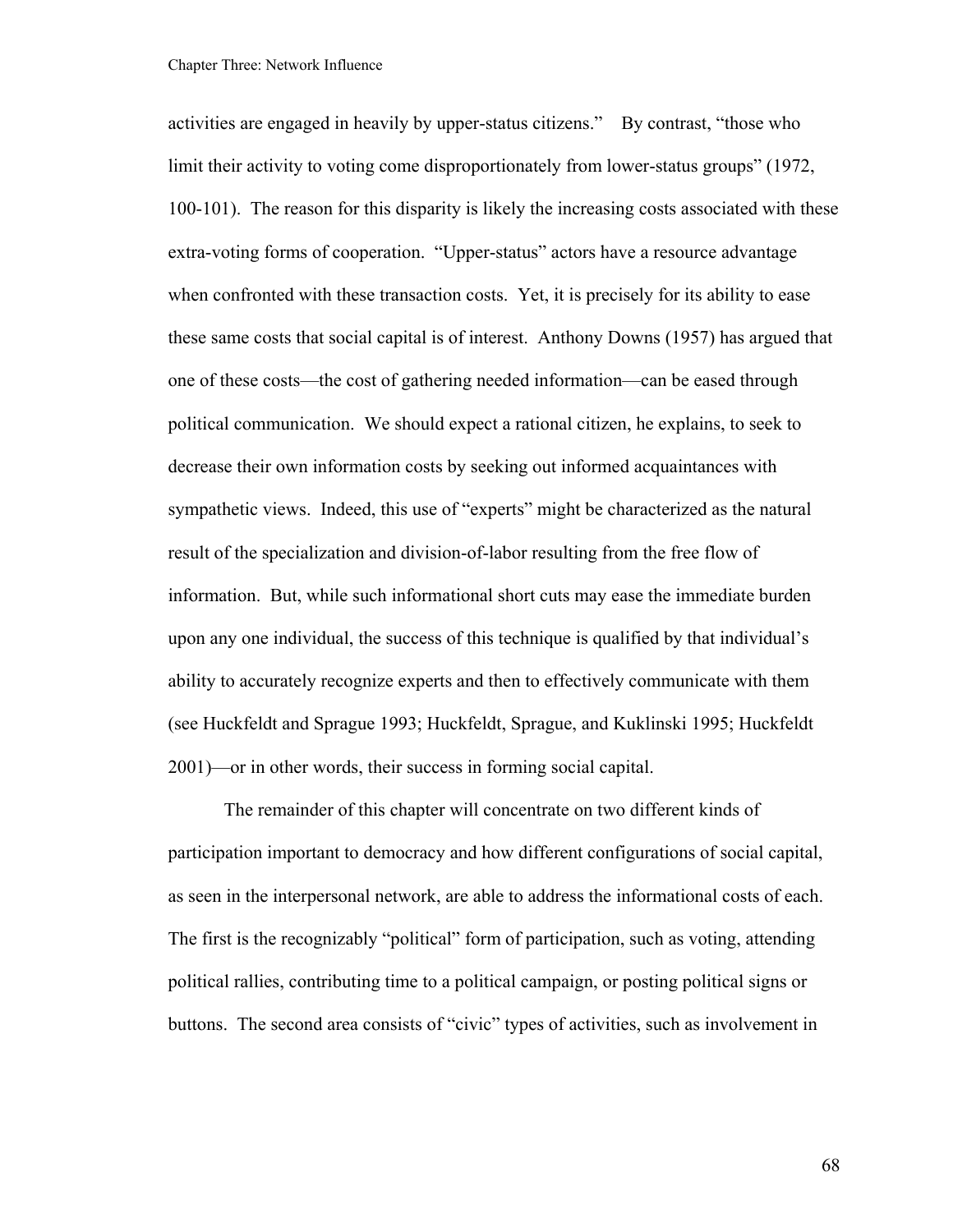<span id="page-74-0"></span>homeowners' associations, parent teacher organizations, or service clubs.<sup>[30](#page-74-0)</sup> Lastly, due to the overly complex analysis that must result in trying to gauge the relative impacts of each of these seven dimensions of interpersonal networks on these two activities, I will instead concentrate on just two of these dimensions that are of special theoretical interest—spatial distance and social distance.

### *II-The Differing Impact of Networks on Civic and Political Participation*

Data for this chapter are drawn from a 1984 election survey conducted in South Bend, Indiana. This data set is notable for its combination of both traditional network measures and spatial data. Respondents were selected for the survey randomly from within sixteen neighborhoods for a total of fifteen hundred respondents across a threewave panel. These neighborhoods were selected to maximize variation between neighborhoods while minimizing the social variation within each. The result is at least 90 interviews per neighborhood such that responses may be used as an individual measure or aggregated to provide neighborhood measures (see Huckfeldt and Sprague 1992).

Respondents were probed for the names of up to three other individuals that they "talked with the most about the events of the past election year."<sup>[31](#page-74-0)</sup> The respondent was then asked a battery of questions concerning each of these discussants in order to map the

 $30$  I recognize that this distinction between "political" and "civic" is an uncomfortable one at best, especially since it seems counter to my point that "civic" types of involvement are necessary components of a healthy polity (Verba and Nie also include activity in community organizations and work on attempting to solve community problems as "political participation" (1972, 31)). However, a distinction is useful for demonstrating that network specificities matter.

 $31$  The name generator read: "Can you give me the FIRST names of the three people you talked with most about the events of the past election year? These might be people from your family, from work, from the neighborhood, from church, from some other organization you belong to, or they might be from somewhere else."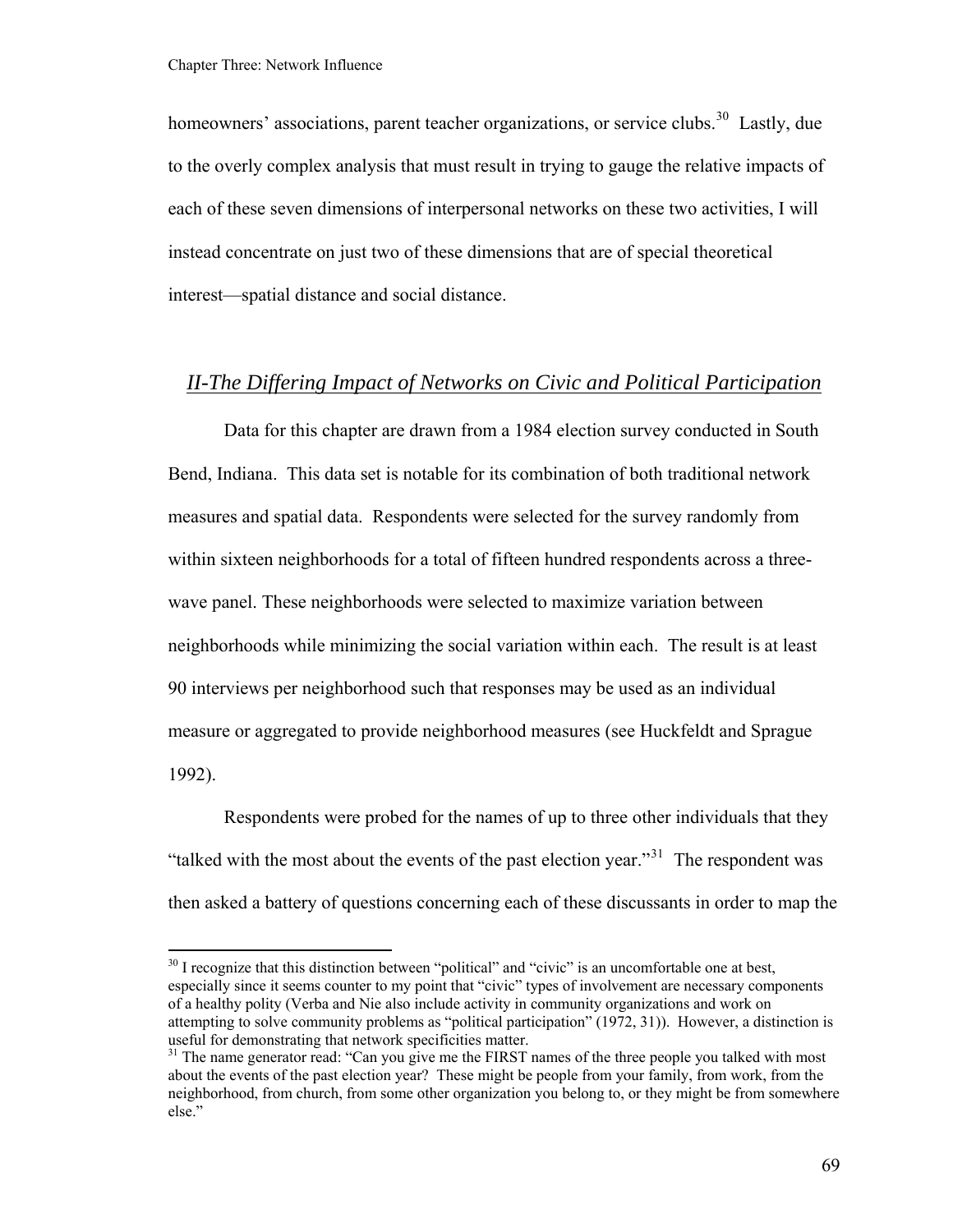specificities of the tie, such as the frequency of contact, how the respondent came to know the discussant, and the residence of the discussant. As an introduction to networks, Tables 3-1 and 2 present some basic characteristics regarding these ties. Respondents were asked how they became acquainted with each of their discussants.

#### *Table 3-1 about here*

Table 3-1 presents the largest seven categories as a percentage of the total ties reported by the respondents. Not surprisingly, "Relatives" comprised the most frequently reported origin of interpersonal ties (spouse, sibling, cousin, parent, child, etc) with work and neighborhood coming next in order (compare with Marsden 1987). However, as I noted in the last chapter, we should not assume that all ties are of equal value to the respondent. Thus, also included is the average frequency of discussion with each category. Discussion is a scale of  $0=$  "less than once a month" to  $3=$  "every day" with 2.28, or slightly more than "Once or twice a week" being the average for the total sample. Note that though "Relatives" is the largest category, there is actually more discussion on average with those ties formed from "Work." Also worth noting is that while those ties originating from "Children in School Together" comprise a small number of the total ties, the discussion is more intense than in most of the other categories. And though there are likely a number of factors that influence the frequency of discussion, and thus it should not be taken as a strict measure of the quality of the tie, frequency is generally a good thing. The more frequent the contact the more likely the transmission of information, all other factors held constant.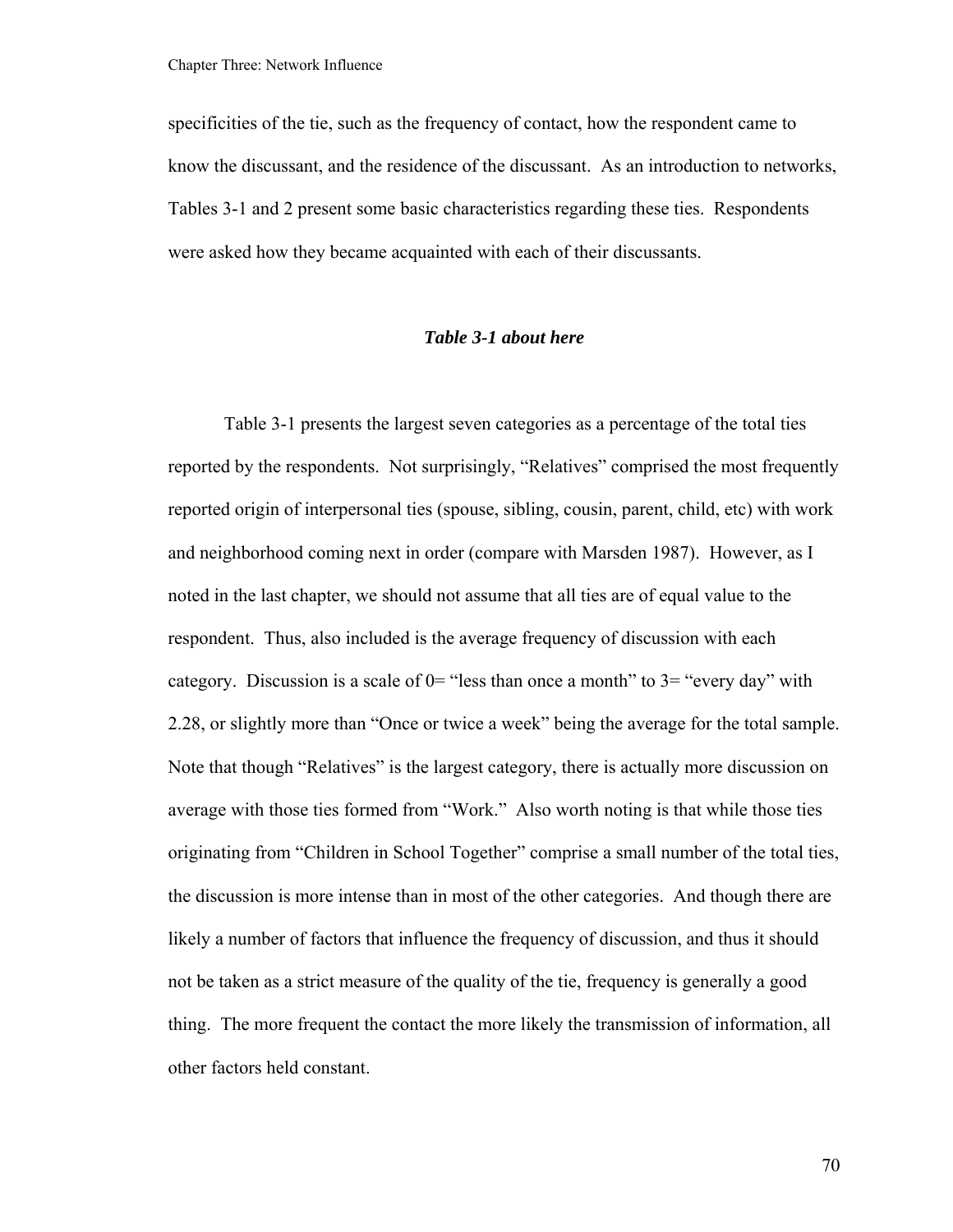I have argued that spatial location is an important factor that we need to account for both because of its access to local time and place information, but also because the very proximity makes frequent contact more likely. Table 3-1 included a "Neighborhood" category for ties, but that represented ties that were *formed* primarily through neighborhood contact and not a geographical rendering of tie locations. Clearly I could consider a tie with my neighbor to have originated through common church attendance without invalidating the fact that we were also geographical neighbors. Thus, Table 3-2 again presents the ties but this time based solely on neighborhood location. Interestingly, though the majority of ties (55%) reach outside of one's own neighborhood, the average discussion tends to be more intense, or frequent, within that portion of the network that lives physically closer to the respondent. If the social context matters and if the transmission of the right kinds of information is indeed important to successful collective action, then this pattern of capital would seem to suggest that individuals with more of their network located within their own neighborhoods should be more likely to get the information necessary to engage in local civic participation.

#### *Table 3-2 about here*

However, before exploring the details of the social context, let us look at the impact of those resources and capital available to the individual absent of current social connections. Table 3-3 presents an ordered logit model of the impact of respondent's income, their years of schooling, race, and age on civic participation. Civic participation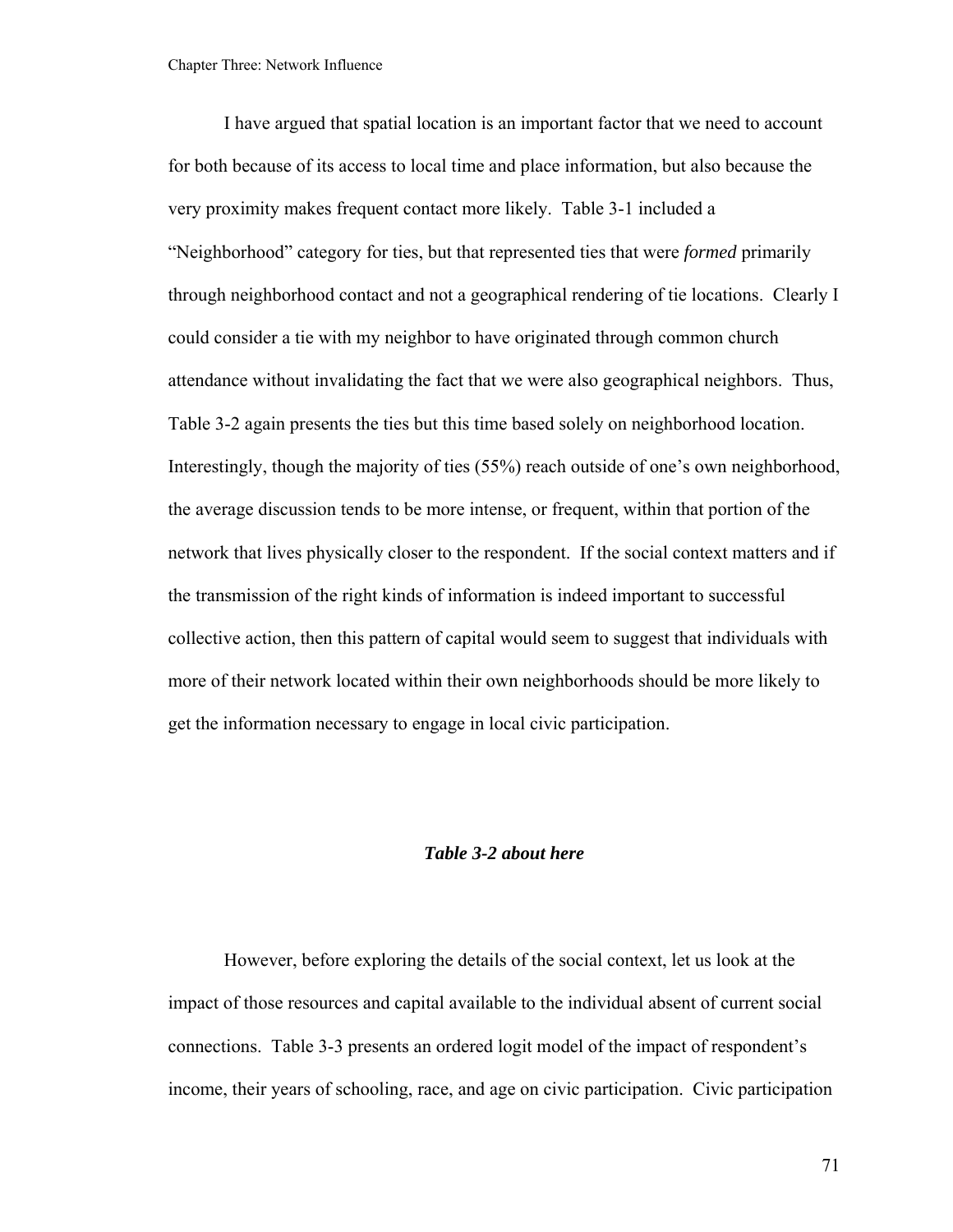<span id="page-77-0"></span>is a composite measurement of three survey questions regarding involvement in local neighborhood, civic, service, and school groups (such as parent-teacher associations) resulting in a scale of ascending activity from 0-6. Traditionally, Socio-Economic Status (SES) variables, such as schooling and income, have proven powerful in explaining who participates. Age and race are included as control variables. $32$ 

#### *Table 3-3 about here*

As expected, income and schooling are both statistically discernable and exercise a positive influence on local civic involvement as has been contended by the SES literature (Verba and Nie 1972; Rosenstone and Hansen 1993; Brady, Verba, and Schlozman 1995; Verba, Schlozman, and Brady 1995). Because Table 3-3 was estimated using a nonlinear logit model, the substantive interpretation is not as straightforward as with OLS regression. The effect of any one of the independent variables is a multiplicative function of its own coefficient as well as the coefficients and given levels of all the other independent variables included in the model. Though there are a number of ways of trying to present this information, perhaps the most intuitively accessible is to plot the predicted probabilities of the variable of interest as calculated with the estimated model while holding all other explanatory variables constant at some value (see Long 1997, chapter 3). Graph 3-1a plots the impact of schooling and Graph 3-1b of income on

 $32$  Age is here both significant, and surprisingly, negatively correlated with civic participation. This seemingly runs counter to well established works (see , Verba and Nie 1972; Jennings 1979) that demonstrate increasing civic participation as individuals enter adulthood with a general tapering off in old age. My dramatically negative finding, however, is an artifact of the way the dependent variable is constructed. Namely, the dramatic variation in participation in Parent-Teacher organizations swamps the impact of the other measures of civic participation. And, unlike the others, activity in the PTA or PTO does not continue increasing with age, but, predictably drops off after one moves beyond the childrearing years.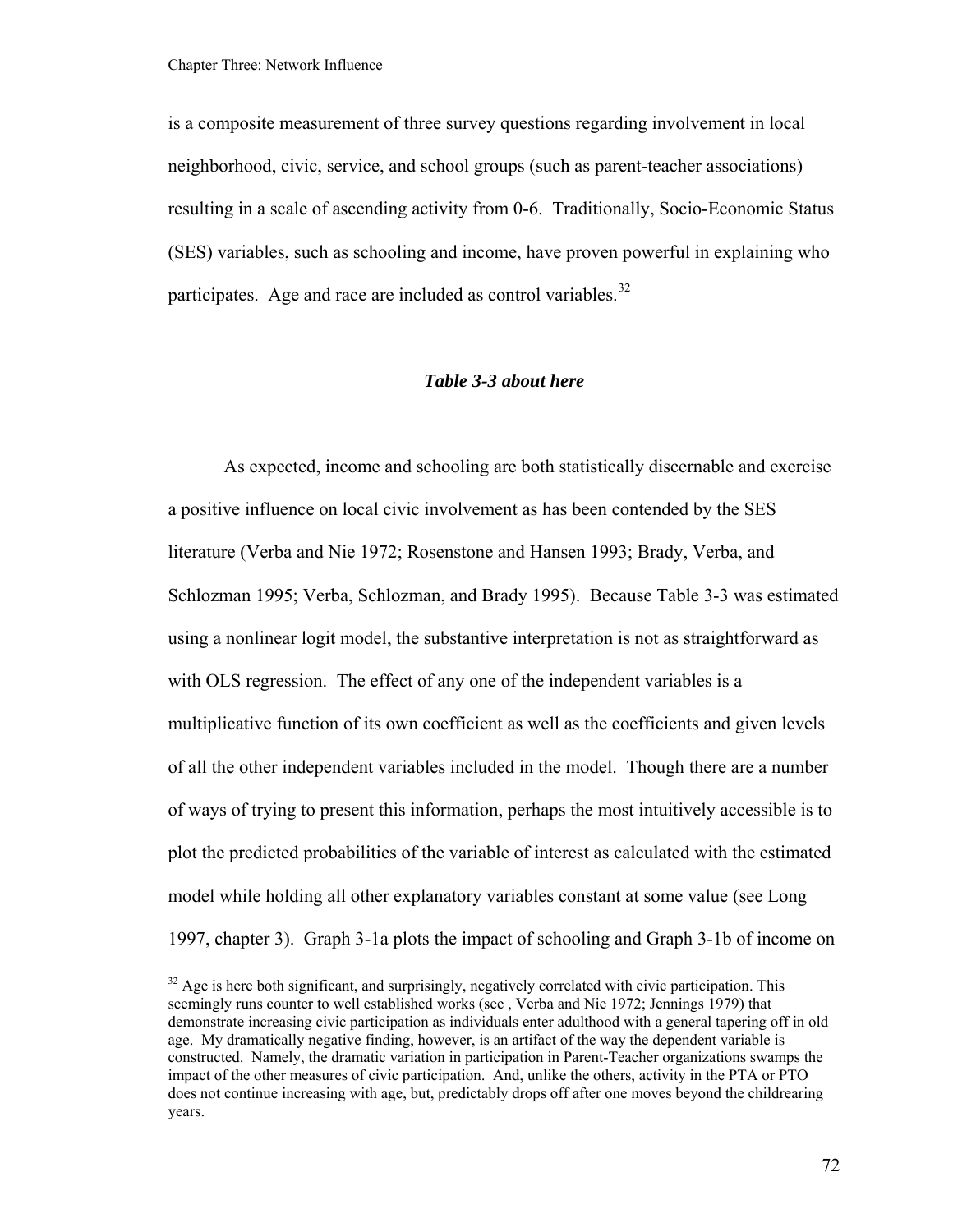Chapter Three: Network Influence

civic participation while holding all other variables constant at their mean values. With less than a high school education the likelihood of civic involvement of any kind is about 30% holding all other influences constant at their mean. This dramatically climbs to over 62% if one has completed some post-graduate work. Likewise income accounts for over a 30% change in probability from those making less than \$5,000 to those making over \$50,000. Among other things, education is an important method for developing necessary skills, such as information gathering, processing, and evaluation, which can reduce some of the costs of participation. Similarly, the measure of income may indicate those individuals with more disposable resources or time that can be dedicated to collective action.

#### *Graph 3-1 about here*

However, if this is the essence of participation in America—that only the educated and the wealthy are able to confront the costs of participation—then the claim that "popular sovereignty" means that each person is to be the judge of their own interests is suspect. For only certain classes of people are able to accurately recognize their interests and act appropriately.

Theodore Schultz, however, has argued that rather than seeing schooling and income as simply representative of status, they too might be best understood as a form of capital, or what he termed Human Capital (Schultz 1961). As capital they can be created, or destroyed, and are thus not limited to only certain classes of individuals. Indeed, he estimates that 36% to 70% of the rise in the earnings of labor between 1929 and 1956 came from investment that expanded human capital. Though he also saw that the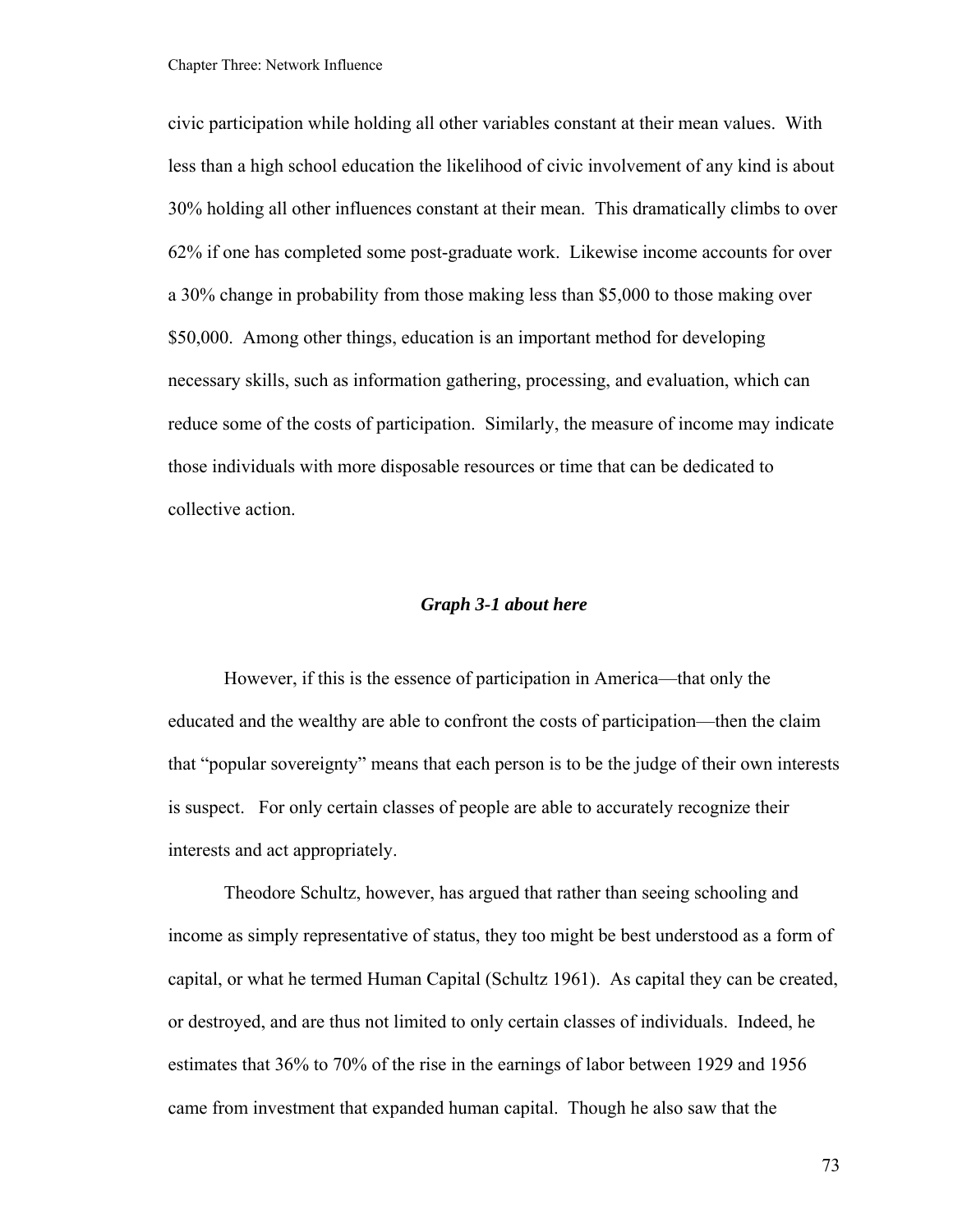development of this capital was kept "substantially below its optimum" by government barriers and underinvestment in education and similar types of training (13-14). Still, the picture is not quite as bleak as it first appears; through education and training greater portions of the population can be given access to the resources they need to be effective participants in the political process.

Still, the task of developing human capital resources within each individual to the point where they could unilaterally overcome barriers to action is unrealistic—the problems to be confronted are too broad, the skills too diverse, and the knowledge needed too diffuse. The alternative then is to strengthen the connections between individuals, allowing them to draw on the strengths, knowledge, and skills of others. This compounding of resources is the essence of the social capital argument, yet it is oddly absent from the simple SES explanation of participation.

How then will investments in the social context influence participation above and beyond the influence of human capital? One likely impact is indicated by the experimental work on collective action, which has found that simply allowing communication can increase cooperation rates. Thus I expect that the frequency of interaction within the network will likewise prove important for participation. The more frequent the contacts the greater the opportunities for the exchange of information, the shaping of ideas, and the mutual strengthening for collective action.

However, the effectiveness of social capital will depend upon the particular configuration being used and its appropriateness for the problem at hand. Thus, it is not just the amount of contact within the network that should be noted, but whether those contacts can transmit the right *kinds* of information. For political participation this may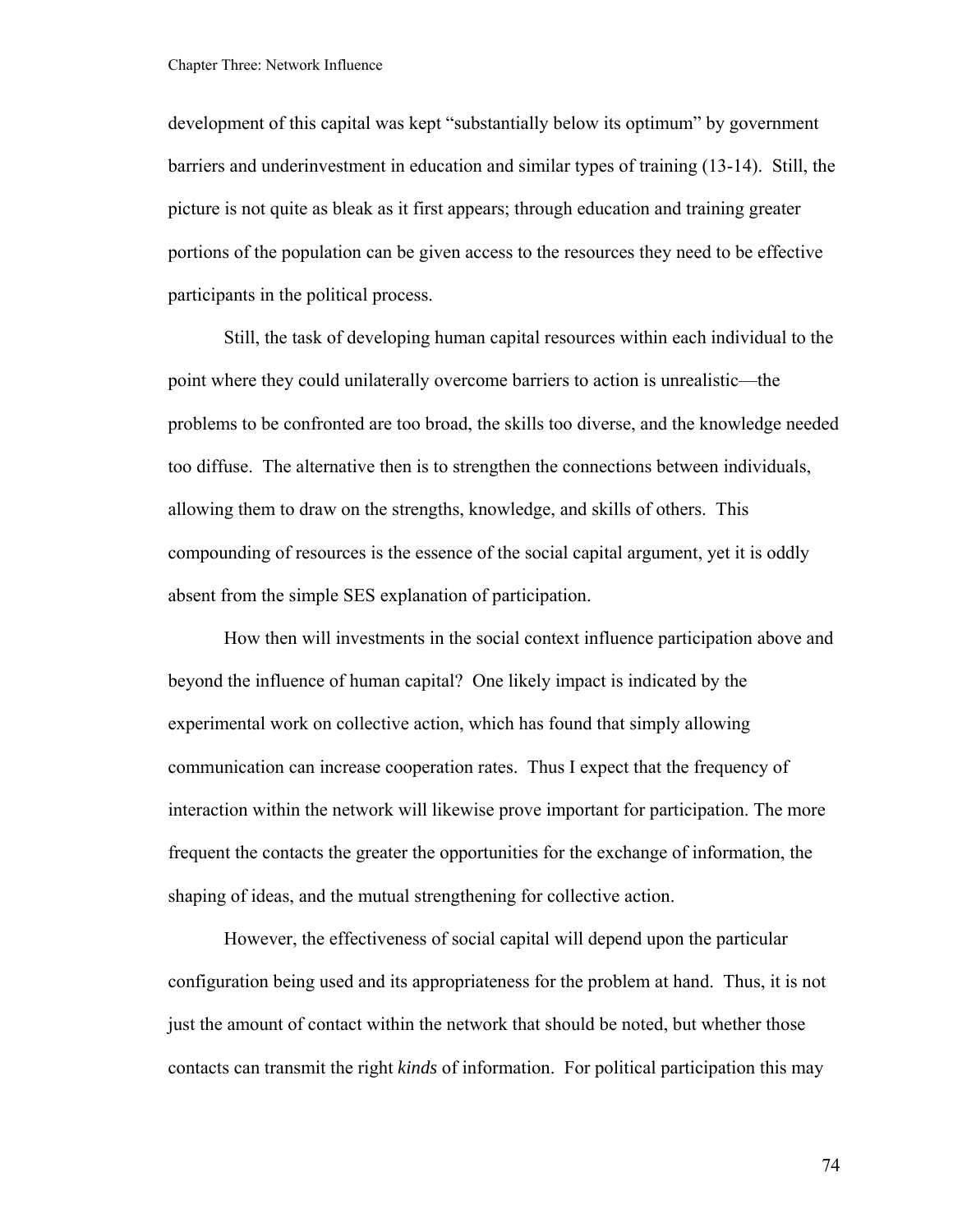be information on issues or candidates or election times. Weatherford speculates that the networks most effective at communicating political information will be those characterized by far-reaching ties, and thus a preoccupation with neighborhood ties would miss "a substantial portion of politically relevant social interaction (1982, 132). The reason for this may be that because political offices stretch across neighborhoods, and represent aggregations, the important kinds of knowledge are less likely to be concentrated in one's own neighborhood. Rather, the specialized nature of political knowledge is most likely to be held by experts, insiders, or elites. Thus ties that stretch across social boundaries will be the most valuable sources of political information.

On the other hand, civic action tends to be concerned with issues of a more narrow time or place—vandalism in a particular neighborhood or parent-teacher relations at a specific school. So while "political" issues, or elections, tend toward broad problems (aggregations or means), civic issues tend toward the specific or unique. Hence it seems likely that the network structure best attuned to this tacit knowledge (see Hayek 1945) would be one whose ties were concentrated within the local neighborhood. The South Bend study, by coding discussants by neighborhood, gives me the ability to compare the relative impacts of spatial and social distance on political and civic activity.

Table 3-4 presents an ordered logistical regression of the previous model of human capital with the addition of variables representing the degree of discussion with that portion of the network found within one's own neighborhood, the portion outside of one's own neighborhood (the dimension of spatial distance), a variable representing the quality of political discussion found in the network (the degree of expertise or social distance), and the respondent's reported political participation.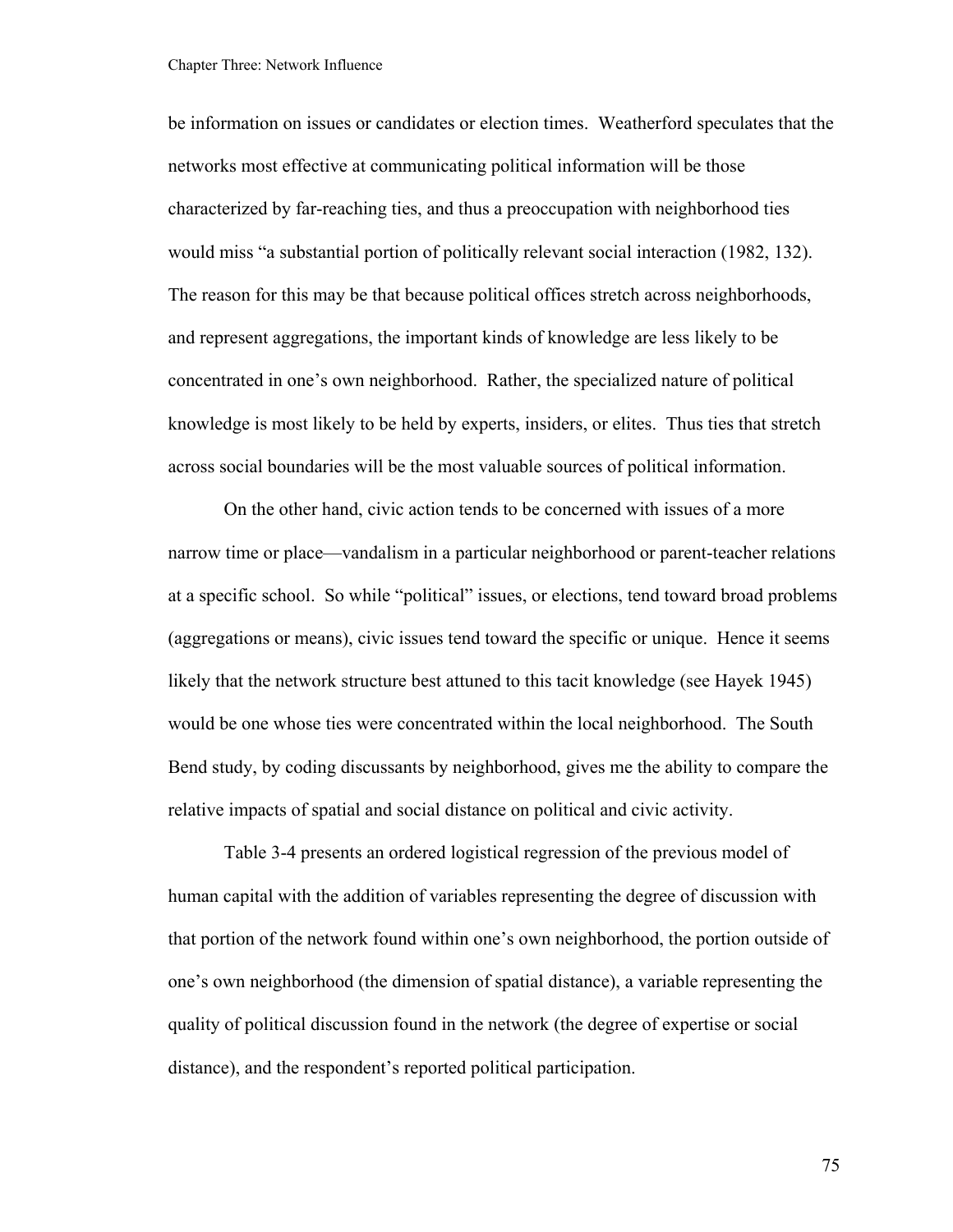#### *Table 3-4 about here*

Schooling, income, and age remain significant as in the previous model. Notice, however, the impact of the network factors: the amount of "political" knowledge being transmitted through the network—which might be thought of as the number of contacts with political elites—has no statistically discernable impact on local activity. This is intriguing, especially given the claims that it is political elites who drive local involvement and policy (Agger et al. 1964; M. Smith 1974). But it also should cause us to step back from the common assumption found within the social capital literature that equates declining rates of political participation and civic participation. For, if access to political experts is important for political participation, then its lack of significance for local civic participation is particularly noteworthy.

Table 3-4 also indicates that the amount of contact with discussants outside of one's own neighborhood has no discernable impact. Yet, in harmony with previous findings (Crensen 1978; Oropesa 1987; Lake and Smith 1999), the frequency of discussion with those discussants within one's own neighborhood does have a significant and positive influence on local involvement. Intuitively this makes sense. The person who moves into a neighborhood and talks with their neighbors has a greater likelihood of creating networks that can transmit useful local knowledge than one who moves in and maintains their social ties elsewhere. Hence, we shouldn't read too much into physical location as a variable until we know the degree of integration or interaction with those around them.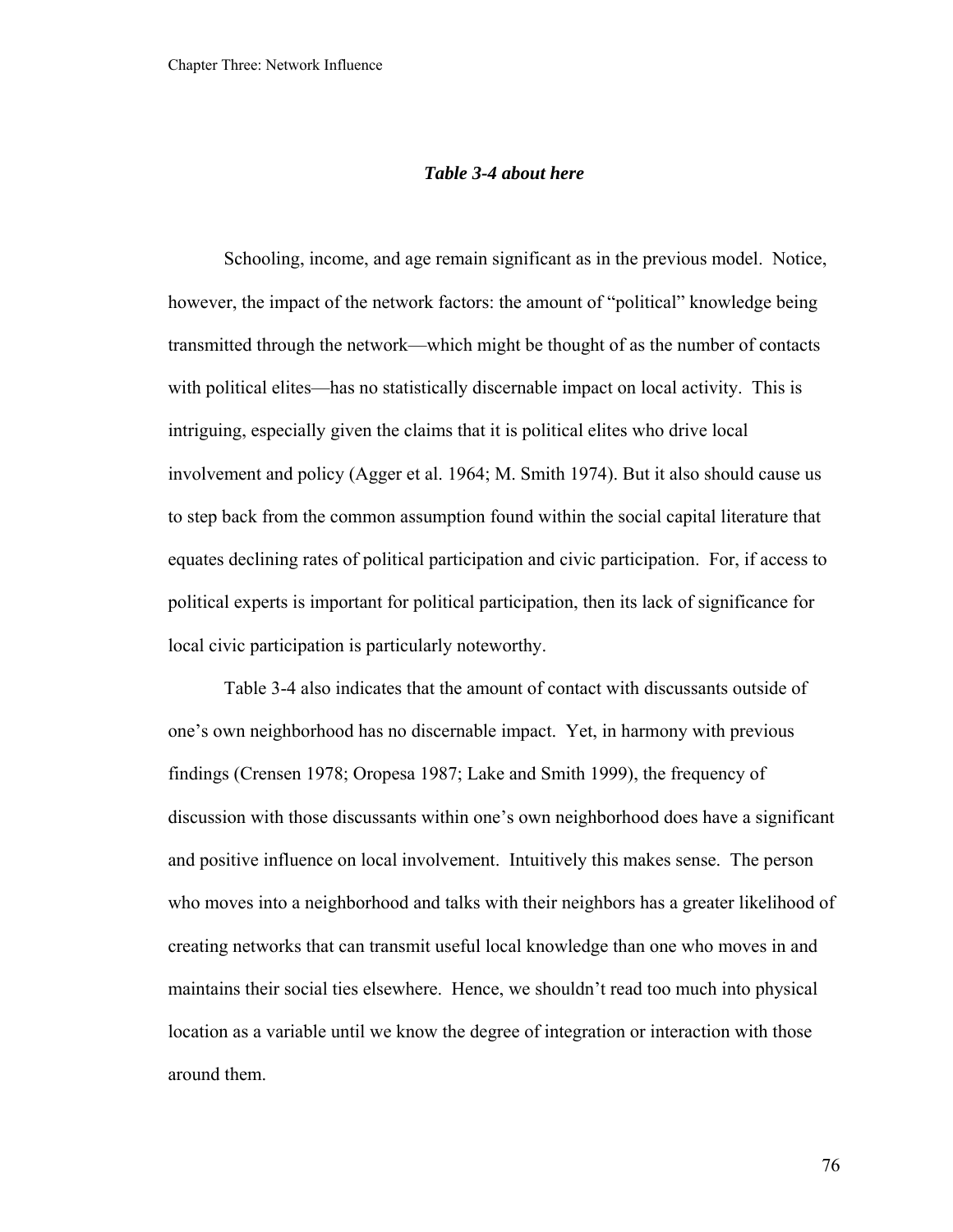However, this finding also taps into an ever-present problem with this type of analysis—causality. Do associations arise in an area when investments reach a point sufficient to overcome transaction costs or do associations arise because an area is rich in people who "like" to associate? Though I cannot resolve this, I think it important to take special notice of the relationship between communication and collective action in these South Bend neighborhoods. If the driving mechanism of collective action were "types" of actors—in other words, people who are predisposed to communicate with others are also the kind of people who involve themselves in collective action—then civic participation should have been correlated with discussion *both* inside and outside of one's own neighborhood. Yet the frequency of discussion with elements of the respondent's network that extended beyond the local neighborhood had no statistically discernable influence. In short, this seems to support context over type (La Due Lake and Smith 1999). Interestingly, while past policy debates have often singled out the "flight" of certain types of individuals (educated, wealthy, or white) from the inner cities as the cause of rising civic apathy in these areas, this finding seems to suggest that inadequate interpersonal links within the neighborhoods may be the more fundamental problem in getting people involved in their local affairs.

#### *Graph 3-2 about here*

Graph 3-2a and 3-2b presents the predicted probabilities of introducing social capital measures into the model of Table 3-3.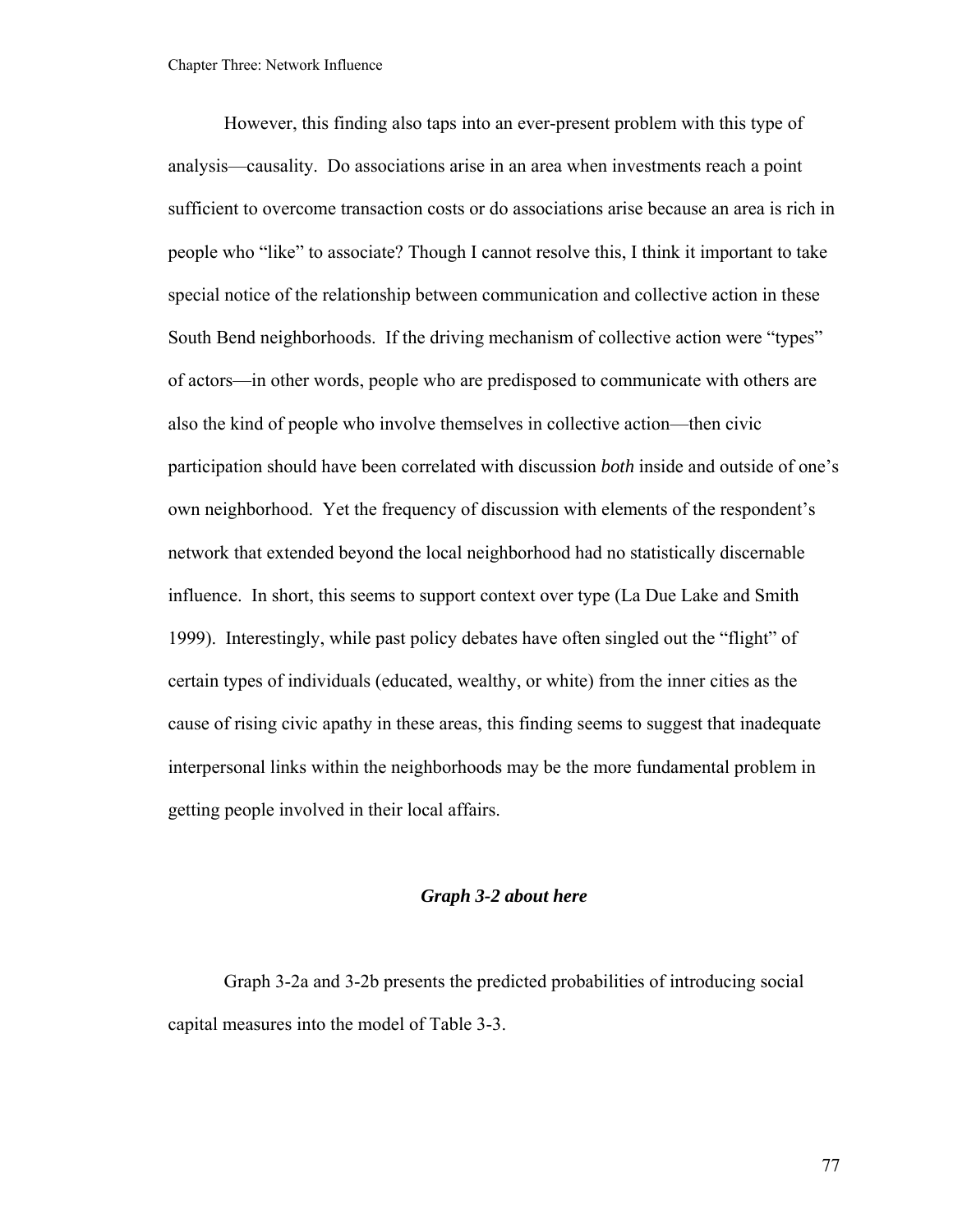<span id="page-83-0"></span>Substantively political activity is responsible for the greatest change in likelihood—all other variables held constant at their mean. This seems reminiscent of Tocqueville's observation that people involved in political associations gained a "taste" for associating:

A political association draws a lot of people at the same time out of their own circle; however much differences in age, intelligence, or wealth may naturally keep them apart, it brings them together and puts them in contact. Once they have met, they always know how to meet again (Tocqueville 1988, 521).

However, in-neighborhood communication accounts for a 25% change in probability between someone with no contact with others within the neighborhood to someone who lives next to their entire network and communicates with them daily.

How, then, do these same network elements relate to political participation? Past work has emphasized the importance of political communication, or political expertise, within the network for overcoming the considerable costs of collective action (Huckfeldt 2001). Accordingly, I would expect social distance, in this case, to be more important than spatial distance. Table 3-5 presents an OLS model of the influence of human capital and our same network characteristics on political participation. Political participation is a composite measure of eight survey questions regarding involvement in voting, campaigning, political meetings, contributions, and letter writing resulting in a scale of ascending activity from 0-24.[33](#page-83-0)

 $33$  All questions were coded so that 0=never, 1=rarely, 2=sometimes, and 3=regularly. The eight questions were: "vote in elections," "give money to help a party or candidate," "work for candidates in an election," "work for a party," "contact public officials about problems here in the South Bend/Mishawaka area," "write letters to the editors of newspapers," "wear campaign buttons," "put political bumper stickers on your car," "put campaign signs in your yard or window."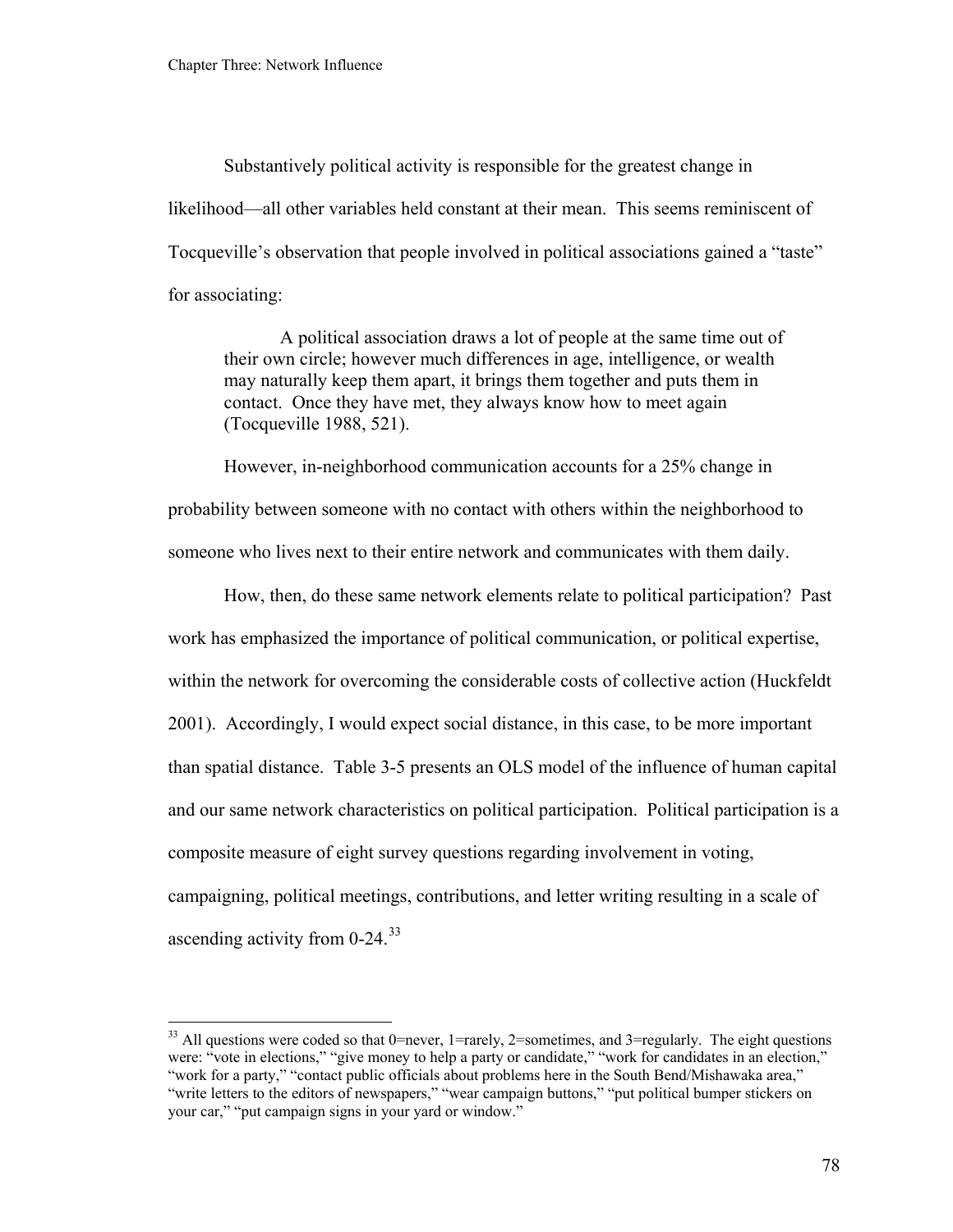#### *Table 3-5 about here*

<span id="page-84-0"></span>Whereas in-neighborhood communication was important for neighborhood level action, here it is not statistically discernable. Interestingly, neither is out-of neighborhood communication discernable. What does matter is the amount of political information found within the network. Political expertise is both statistically discernable and substantive. I am more likely to vote, to participate in campaigns, or attend political meetings when I have political "experts" that I regularly talk with.<sup>[34](#page-84-0)</sup> Each additional friend that I perceive as having access to quality political information increases my reported political activity by one and a third additional activities (such as voting or posting a campaign sign in my yard). This certainly seems to support Weatherford's speculation that political discussion networks would tend to be characterized by "weak ties" or ties that were able to breach social distance in order to reach those experts (1982, 130). The importance of these kinds of ties for political participation may be two-fold: first, I can use this expert as a heuristic or informational short cut. They have paid the price to gather and analyze information, thus saving me the costs of doing so myself. Second, having people with whom I interact that are politically active may subject me to pressures, norms, or expectations to also be involved.

Civic activity is also significant, though none of the human capital measures are.[35](#page-85-0) Given the previous model and the importance of income and schooling for civic

<sup>&</sup>lt;sup>34</sup> Political expertise is the sum of three dummy variables, each indicating the respondent's perception that each of their discussants "knew a great deal" about politics (with 0=no and 1=yes).

 $35$  Civic activity is the sum of three measures of civic participation (activity in service clubs/civic groups/business groups, school service groups/parent-teacher associations, and neighborhood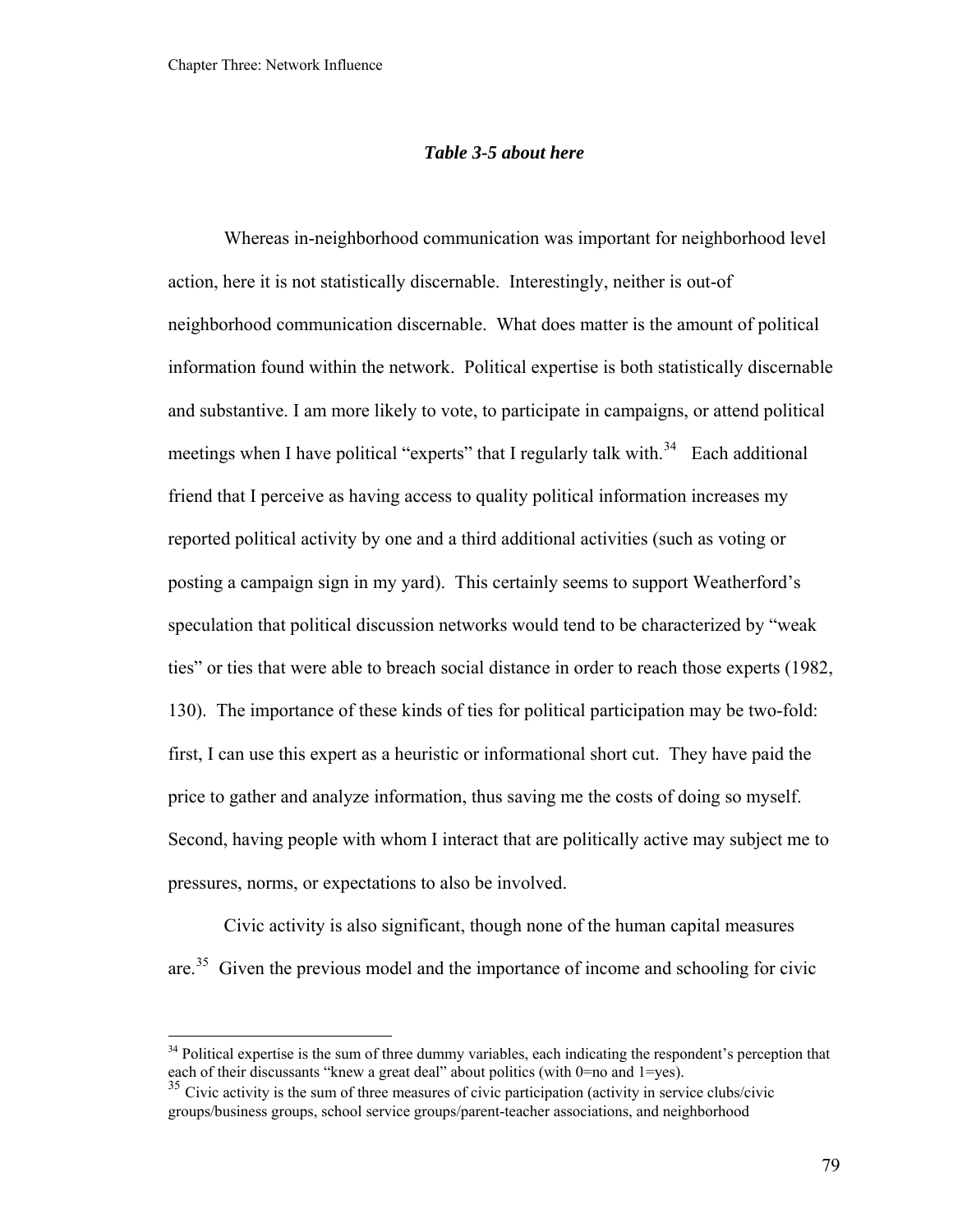<span id="page-85-0"></span>activity, it is likely that these human capital factors are loading through the civic activity variable.

The importance of this civic activity variable deserves a bit more attention. One of the assumptions driving the growing interest in social capital, and its possible decline, has been precisely these kinds of spillover effects (see Putnam 2000). Just as the trust engendered by repeated interaction within community associations radiated out into a greater generalized trust (Stolle and Rochon 1998), so likewise civic involvement appears to make people more willing to participate in formal political participation—or at least be more aware of political issues (see Putnam 1966). Part of this may be that involvement in civic activity gives people a "stake" in their community. They become involved in politics because they have both learned how to act collectively with others and because they wish to protect those civic projects they have created—it personalizes politics.<sup>[36](#page-85-0)</sup> Here we see that if I join and become involved in an additional civic activity (increase my civic score by 2) I will report engaging in one additional political activity (and am almost half way to reporting another).

The most striking contrast between these last two models is that though both rely on social capital to explain participation—and it is a positive correlation in both cases—

organizations) each scaled so that 0=does not belong, 1=belongs, but is not active, and 2=belongs and is active, for a range of 0-6.

<sup>&</sup>lt;sup>36</sup> Similarly, Tocqueville expressed admiration for the American emphasis on local government precisely for its ability to draw people into active participation by personalizing the activities of the state: "It is difficult to force a man out of himself and get him to take an interest in the affairs of the whole state, for he has little understanding of the way in which the fate of the state can influence his own lot. But if it is a question of taking a road past his property, he sees at once that this small public matter has a bearing on his greatest private interests, and there is no need to point out to him the close connection between his private profit and the general interest…the free institutions of the United States and the political rights enjoyed there provide a thousand continual reminders to every citizen that he lives in a society (Tocqueville 1988, 511-512).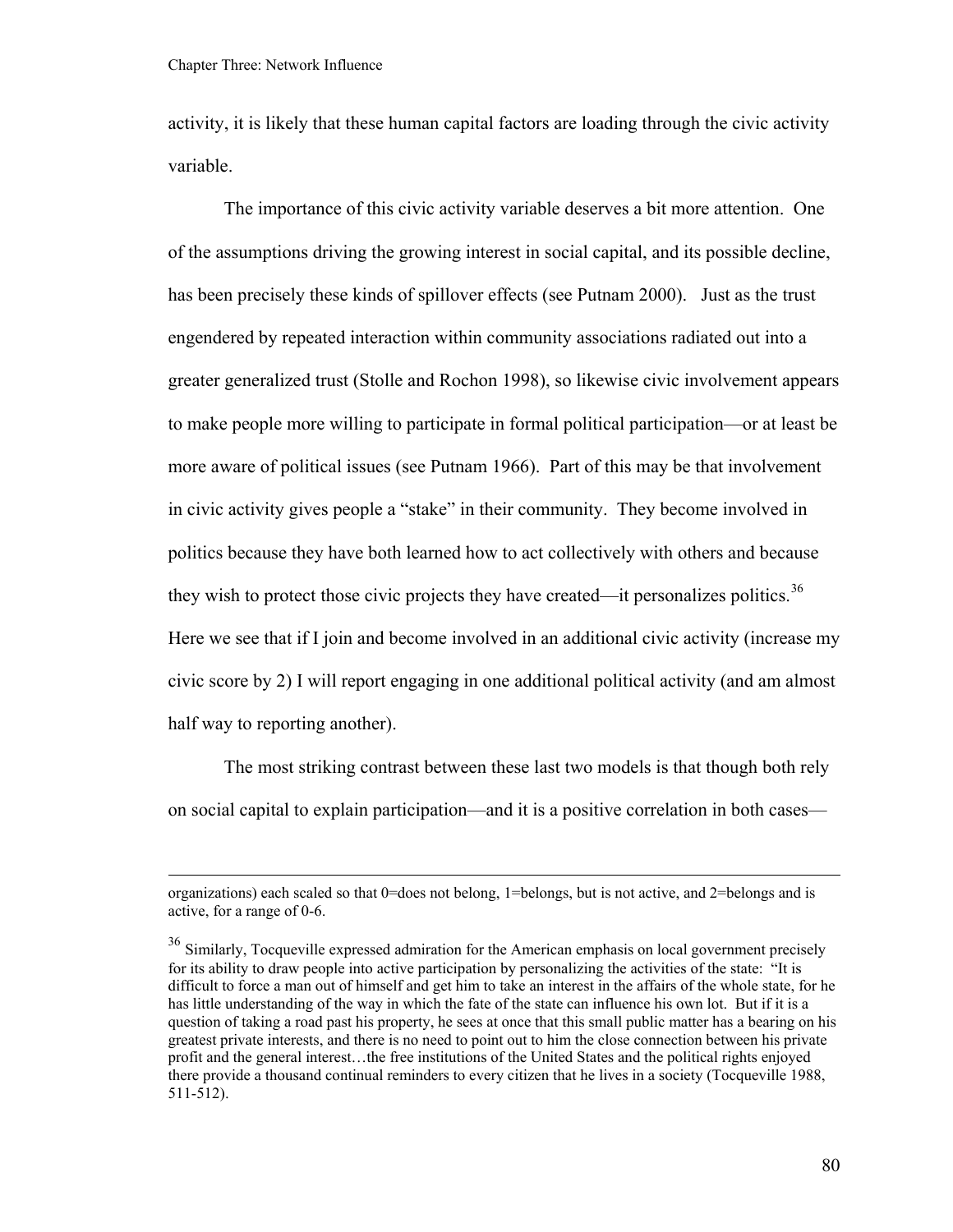they rely on different **kinds,** or configurations**,** of that capital. Simply saying that "social capital" is an important component of participation or that the failure of collective action somewhere is due to a lack of "social capital" is to miss the very reason that a particular configuration of resources was effective or ineffective in each situation.

## *III-Neighborhood Ties as a Conduit to Neighborhood Resources*

 To this point I have stressed the importance of tie location for different kinds of participation. In particular, I demonstrated that the individual "connected" with their own neighborhood through interpersonal ties is more likely to be involved in neighborhood level civic activities than one lacking that access. This view, however, needs to be qualified. Ties to the neighborhood can be beneficial for a number of reasons. Repeated interaction, for example, can lead to norms of reciprocity or obligation. Also, with regards to information, local ties are valuable for their ability to transmit the tacit information so difficult to capture by other means. Yet the value of these neighborhood connections is limited not just by the number of ties, or the frequency of contact, but also by resource availability. In short, even the best pipeline will be of little value if there is nothing to pump through it.

 How, then, does neighborhood context mediate the value of in-neighborhood connections. Or, how is the value of an individual's network related to neighborhood dynamics? Granovetter (1973) and Burt (1995) have both stressed that the value of any configuration, such as "weak ties," depends on the resources into which it taps. Thus I expect networks rich with in-neighborhood communication to be of less value in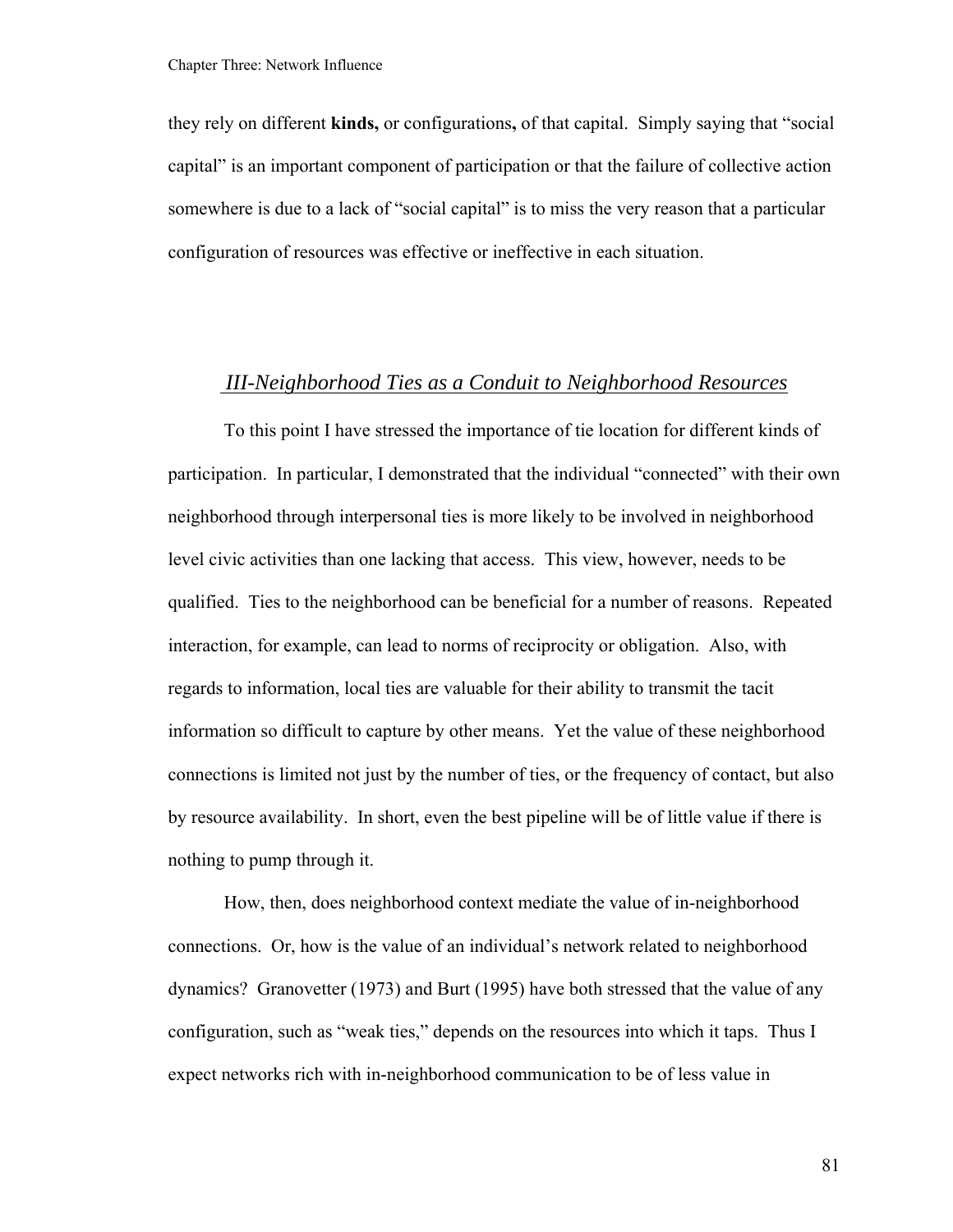<span id="page-87-0"></span>neighborhoods lacking resources and activity than in those neighborhoods buzzing with discussion and participation.

Table 3-6 presents an ordered Logit model of how network ties relate to the larger context of neighborhood participation. The contextual measure, "mean neighborhood activity," is the mean of my previous measure of civic participation for all respondents located within a particular neighborhood.<sup>[37](#page-87-0)</sup>

#### *Table 3-6 about here*

 The contextual variable is significant and positive. Living in a neighborhood that is active in civic activities—homeowner's associations, PTA, civic groups—increases the individual's likelihood of also being involved in similar activities. However, the inneighborhood communication also remains significant and positive. In short, simply living in an active neighborhood does not completely explain the individual proclivity to be involved. Graph 3-4 presents the predicted probabilities for civic involvement given mean neighborhood activity and tie strength.

#### *Graph 3- 2 about here*

 With no in-neighborhood ties in their network, the individual likelihood of civic involvement increases from 28% to 47% as the neighborhood shifts from a mean of no surrounding involvement to one where your neighbors are actively engaged in multiple

 $37$  To avoid biasing the contextual measure, the respondent's value of civic participation was excluded when calculating the neighborhood mean for that respondent.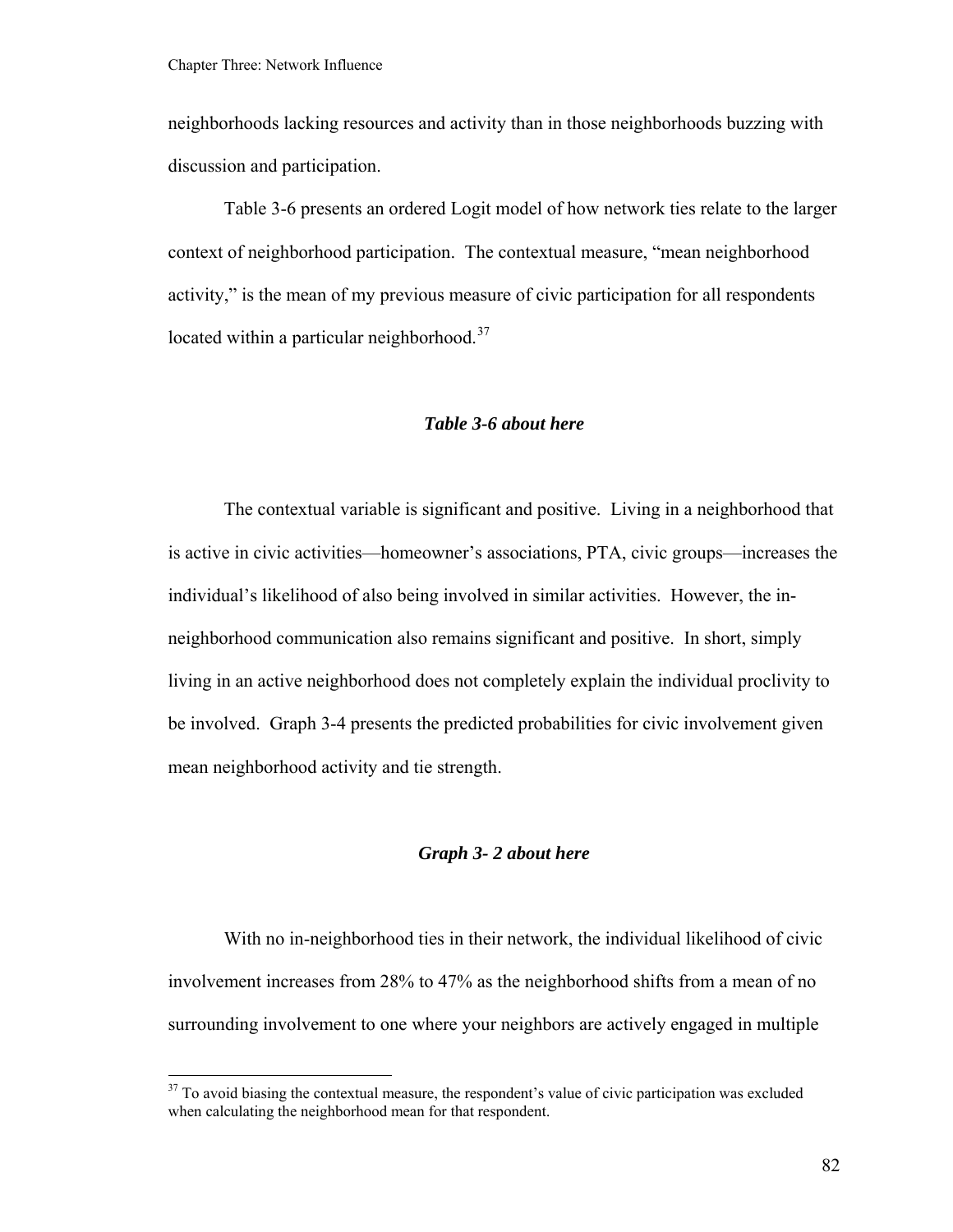kinds of activities. Note that with a large number of connections to the neighborhood the individual likelihood to become involved still increases as the neighborhood mean increases, but it is higher for all positions. In other words, with a large number of neighborhood ties to an inactive neighborhood the individual likelihood of involvement is about 47%. This climbs the more involved the surrounding neighborhood becomes until an individual with strong connections to a mobilized neighborhood has a 70% likelihood of being involved in those activities. Thus, though it is clear that the context is important, it can be amplified or suppressed depending on the individual's level of connection to the neighborhood. This finding certainly falls within the scope of previous work, such as Huckfeldt, Beck, et al 1995, that has found the network to serve as a filter to the larger macro environment within which the individual is located. However, it also reemphasizes the importance of embedding the individual within a context through individual level factors.

## *Conclusion*

A theory of collective action has been called "*the* central subject of political science" (E. Ostrom 1998, 1). This claim is no more obvious than when discussing systems of democratic government, whose very foundation is one of citizen participation. Yet why do some citizens become involved in their communities or the political issues of the day, while others seem isolated, powerless, and apathetic? Of late, social capital has become an important part of these discussions for its ability to embed the individual actor within an environment of resources, institutions, and opportunities. However, despite the warnings of Coleman (1990) that social capital is not perfectly fungible across settings,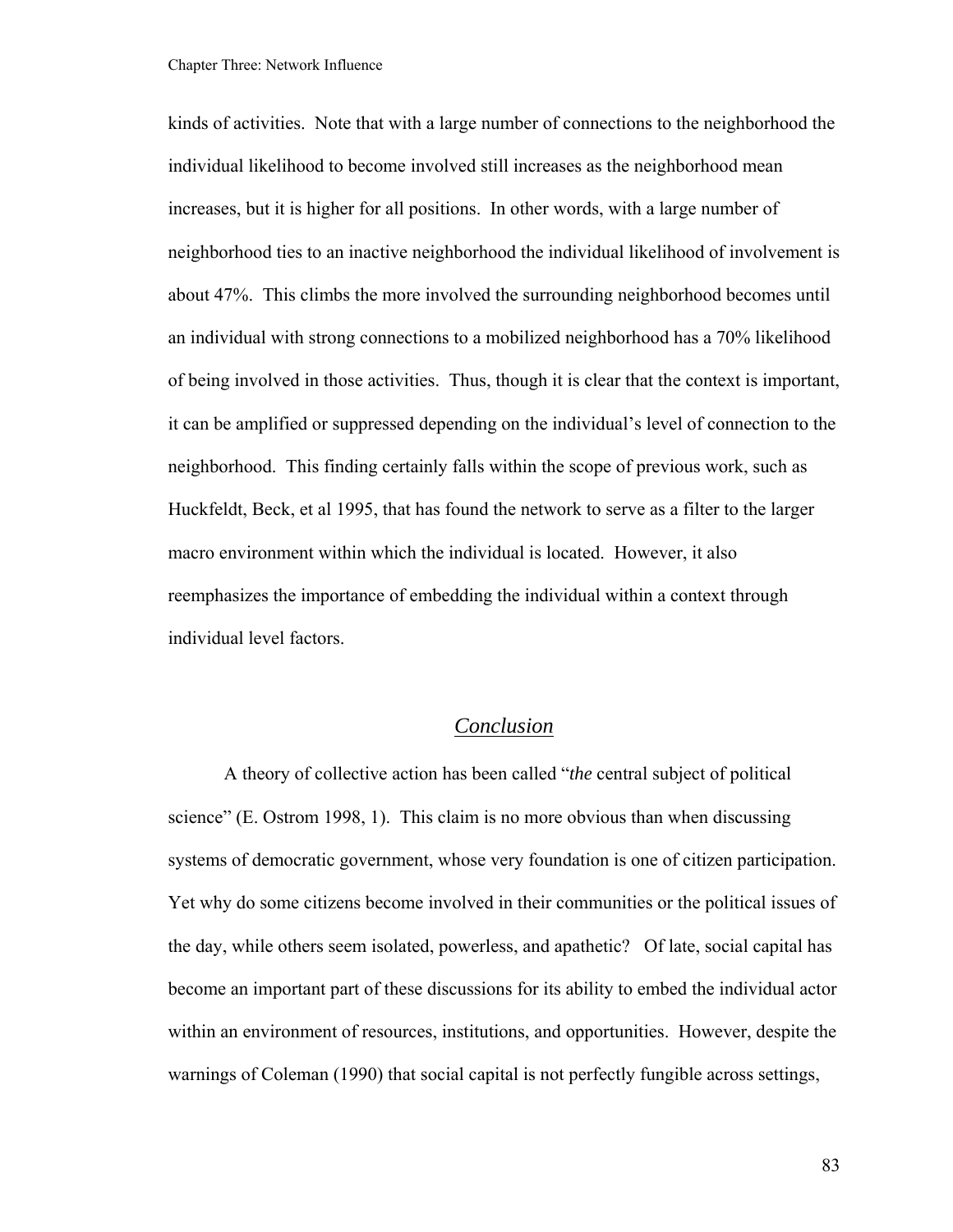there has been a tendency to portray social capital as a panacea for what ails democracy. Such a simplistic portrayal of the concept both sacrifices the explanatory value for why social capital should matter and also flirts dangerously with the tautology that successful communities are successful because they have social capital, and they have more social capital because they are successful.

This chapter has argued that the important questions that need to be asked of social capital are what types of resources are involved, how are those resources combined in complementary ways, and what are the outputs, or created resources and opportunities, that are created by each configuration? As a particular example, the political system of the United States requires a comprehensive participation, one not just overtly "political"—such as through the communication of political expertise and voting—but also consisting of civic and communal types of collective action. We should not expect both of these types of action to be equally influenced by "social capital," but rather, should expect certain configurations of that capital to be more useful for one or the other. Using interpersonal network data from South Bend, Indiana, I have demonstrated that configurations that emphasize the communication of political information are more useful for "political" action, and configurations that emphasize the transmission of localized knowledge are more useful for community or civic types of activities, holding other factors constant.

Moreover, I have also shown that aggregated measures of social capital, such as that present in a neighborhood, can be misleading if we cannot account for the individual ties to that location. Hence, individuals located in neighborhoods rich in civic activity or important information receive few advantages if they can not access those resources.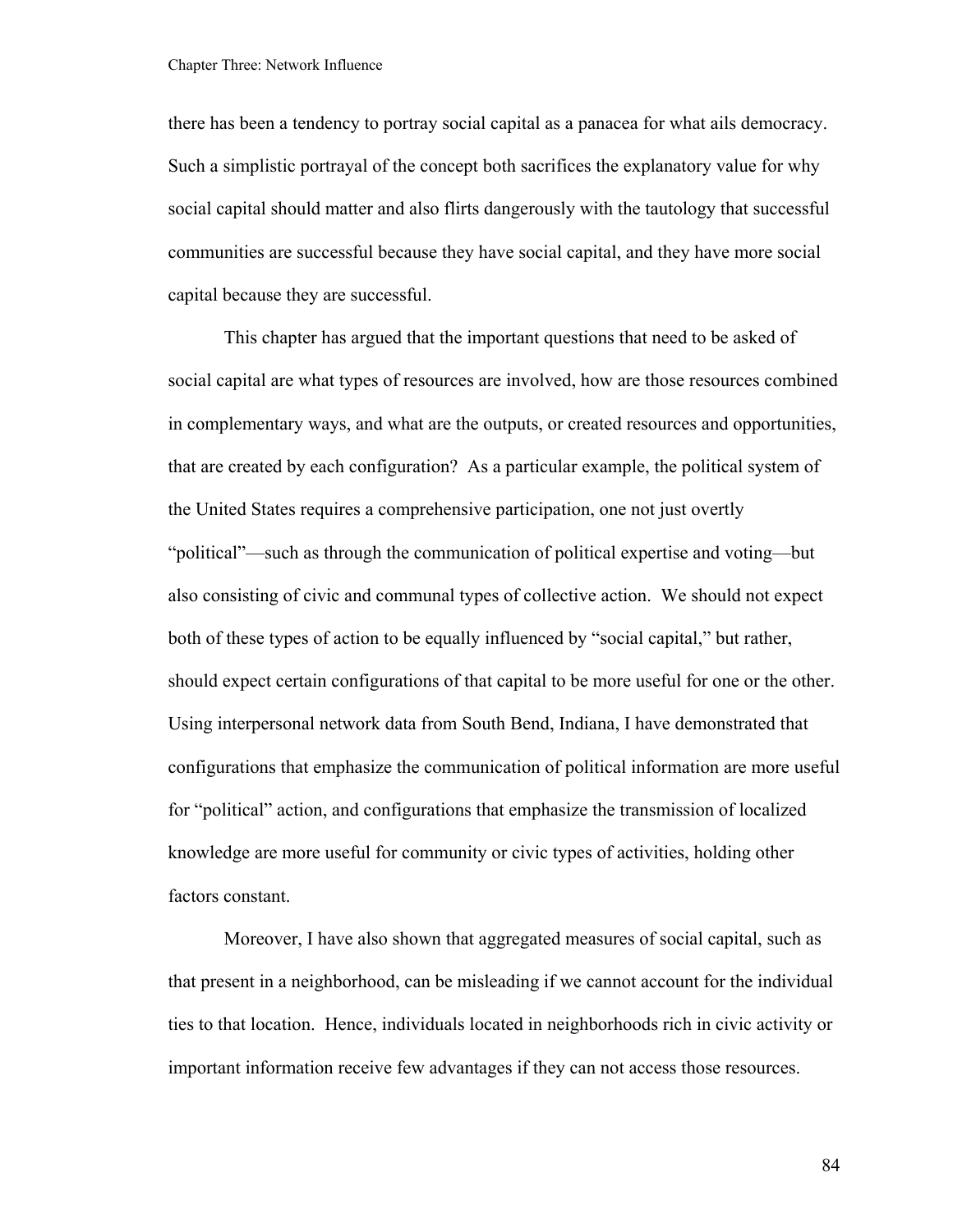Networks, then, might be considered the most basic form of social capital for they provide access to or isolation from the surrounding context (see Huckfeldt, Beck, et al. 1995).

 Lastly, these findings seem to underscore Tocqueville's argument that democratic citizenship was not one of compartmentalized participation, but one where people were expected to exercise their "reason" every day in a variety of ways (1988, 164). Ultimately, he argued, the necessary support for a limited government was an active citizenry and the key to an active citizenry was to be found in the "primary schools" of local activity (1988, 63). To this we might add that the prerequisite for local activity is an appropriately configured social network.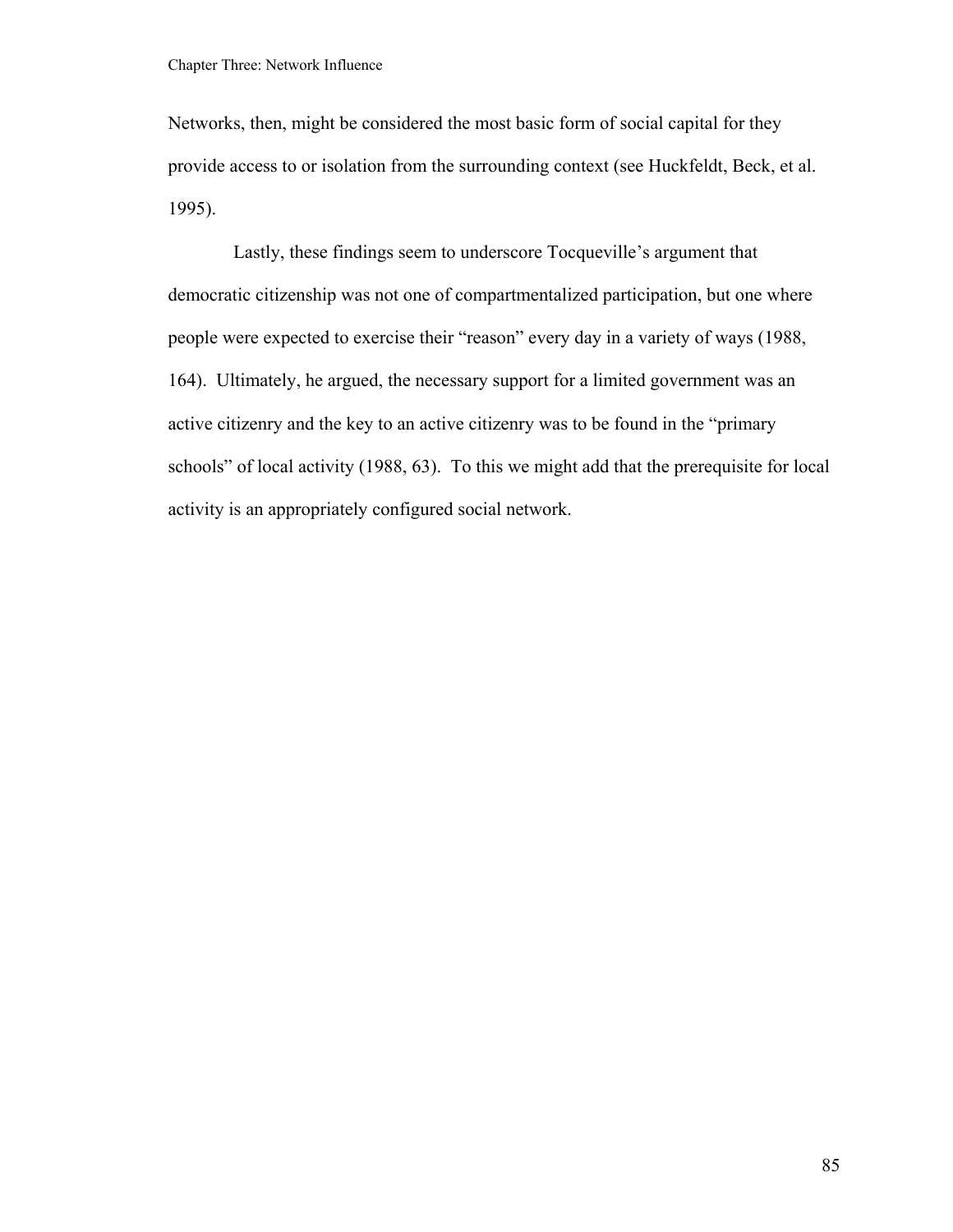<span id="page-91-0"></span>

| Table 3-1<br><b>Origin of Network Ties and Average Amount of</b><br><b>Discussion by Type</b> |            |                           |  |
|-----------------------------------------------------------------------------------------------|------------|---------------------------|--|
| Tie Origin <sup>38</sup>                                                                      | % Of Total | <b>Average Discussion</b> |  |
| Relatives                                                                                     | 47%        | 2.387                     |  |
| Through Work                                                                                  | 25%        | 2.469                     |  |
| Neighborhood                                                                                  | 10%        | 1.93                      |  |
| <b>Casual Social Situation</b>                                                                | $5\%$      | 1.92                      |  |
| Through Church                                                                                | 4.8%       | 1.89                      |  |
| Friend of a Relative                                                                          | 4.7%       | 1.89                      |  |
| Children in School Together                                                                   | $2\%$      | 2.11                      |  |
|                                                                                               | $N = 2589$ | Average $= 2.28$          |  |

Discussion is calculated as 0=less than once a month, 1=once or twice a month, 2=once or twice a week, and 3=every day.

<sup>&</sup>lt;sup>38</sup> Other categories not included in this table were "Republican party/organization," "Democratic party/organization," "Politics (in general)," "School," and "Other organization" (each of which accounted for less than 1% of the total number of ties).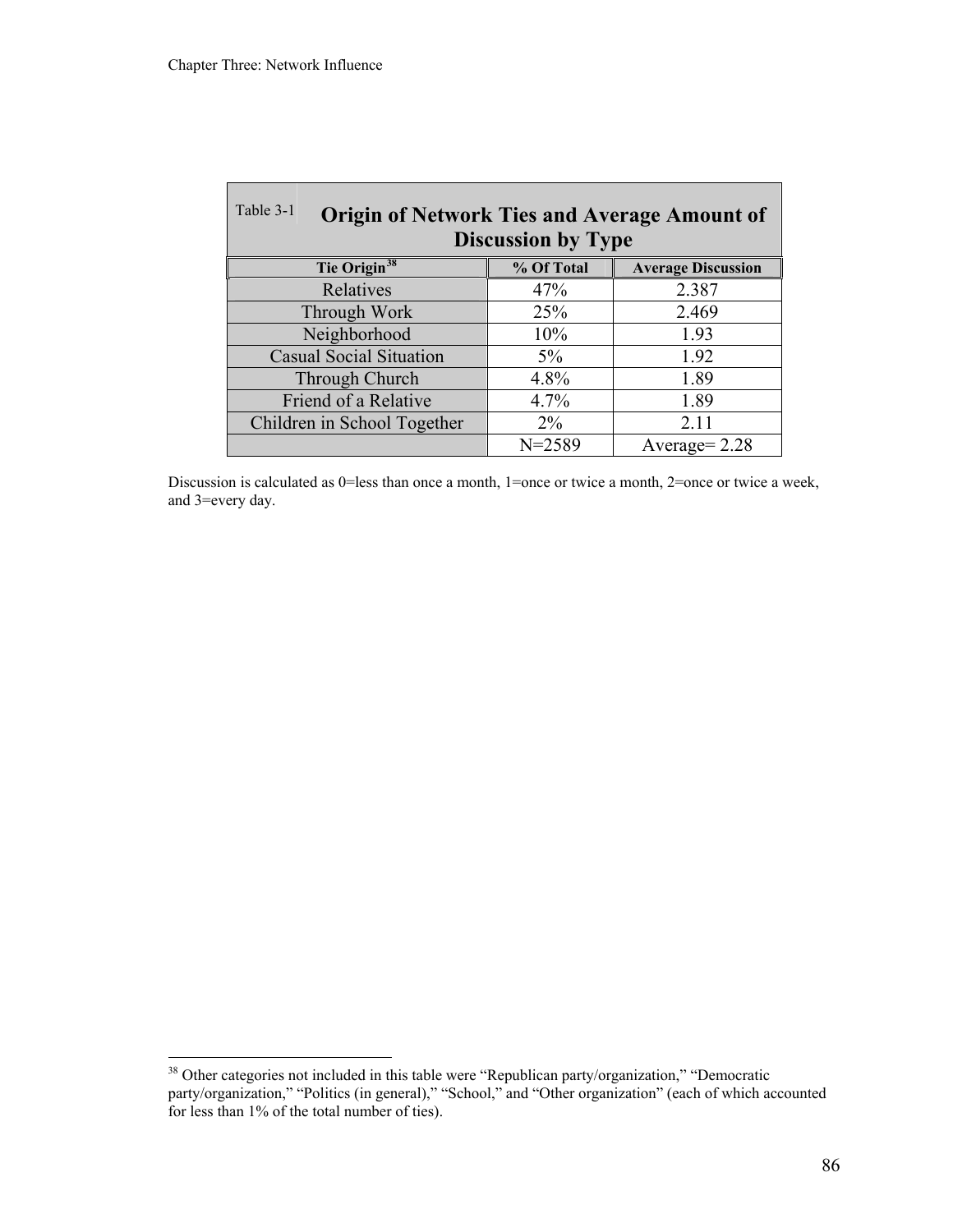| Table 3-2                | <b>Network Size and Average Discussion Amount Relative to Respondent's</b> |                           |  |
|--------------------------|----------------------------------------------------------------------------|---------------------------|--|
| <b>Own Neighborhood</b>  |                                                                            |                           |  |
| <b>Network location:</b> | % Of Total                                                                 | <b>Average Discussion</b> |  |
| Inside own neighborhood  | 44.9%                                                                      | 2.52                      |  |
| Outside own neighborhood | 55.1%                                                                      | 2.08                      |  |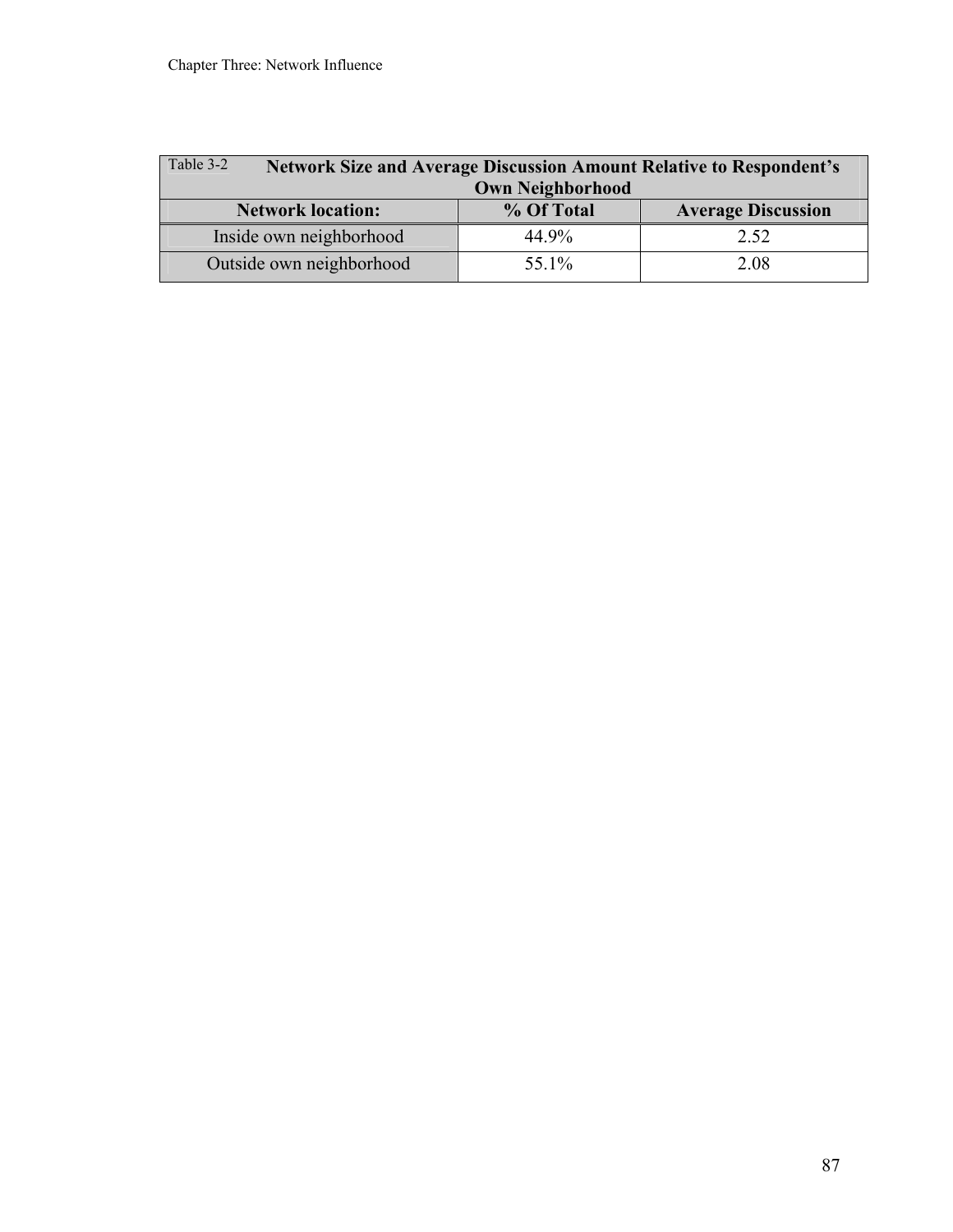| Table 3-3 The Influence of Human and Fiscal Capital on Civic Participation |              |                       |                                   |
|----------------------------------------------------------------------------|--------------|-----------------------|-----------------------------------|
| Variable                                                                   | Coefficient  | <b>Standard Error</b> | $\mathsf{P}\!\!>\!\! _\mathsf{Z}$ |
| Income                                                                     | 0.1819152    | 0.0390224             | 0.000                             |
| Schooling                                                                  | 0.2042284    | 0.0316702             | 0.000                             |
| Race                                                                       | $-0.3302055$ | 0.2778354             | 0.235                             |
| Age                                                                        | $-0.011722$  | 0.0044709             | 0.009                             |
| Ordered logit. $N=987$ Pseudo $R^2=0.0608$                                 |              |                       |                                   |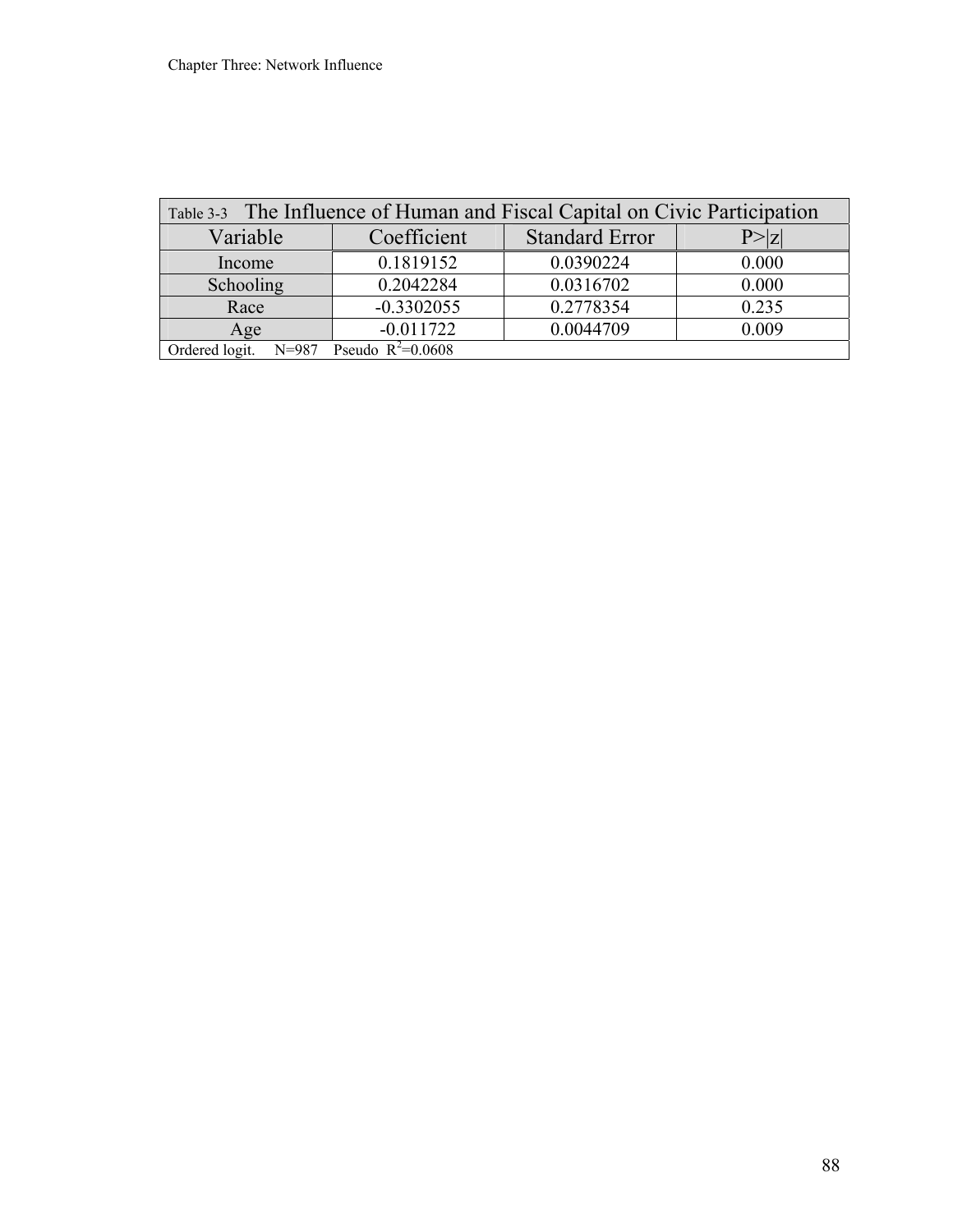# Graph 3-1 Influence of Human Capital Measures on Civic Participation



Graph 3-1a: Predicted Probabilities of Civic Involvement for Schooling

Graph 3-1b: Predicted Probabilities of Civic Involvement for Income

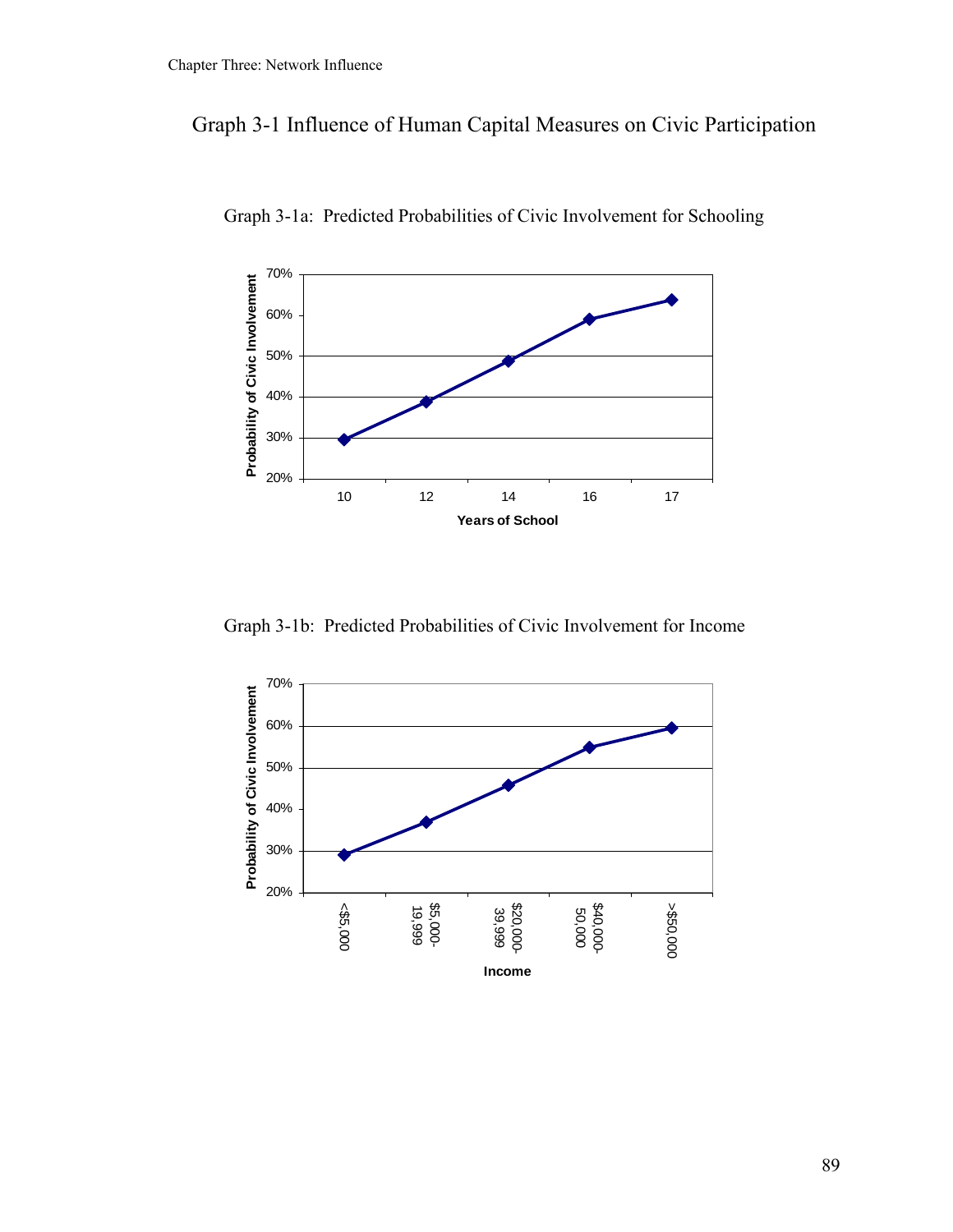| Table 3-4<br>The Influence of Social Capital on Civic Participation |              |                       |       |
|---------------------------------------------------------------------|--------------|-----------------------|-------|
| Variable                                                            | Coefficient  | <b>Standard Error</b> | P>z   |
| Outside frequency                                                   | 0.0638841    | 0.0511761             | 0.212 |
| Inside Frequency                                                    | 0.1081427    | 0.0513263             | 0.035 |
| Political expertise                                                 | $-0.0479066$ | 0.076275              | 0.530 |
| Political activity                                                  | 0.0877904    | 0.0159013             | 0.000 |
| Schooling                                                           | 0.2306245    | 0.0367056             | 0.000 |
| Income                                                              | 0.161014     | 0.0455642             | 0.000 |
| Race                                                                | $-0.6026712$ | 0.3168507             | 0.057 |
| Age                                                                 | $-0.0151083$ | 0.0053502             | 0.005 |
| Pseudo $R^2=0.0797$<br>Ordered logit.<br>$N = 761$                  |              |                       |       |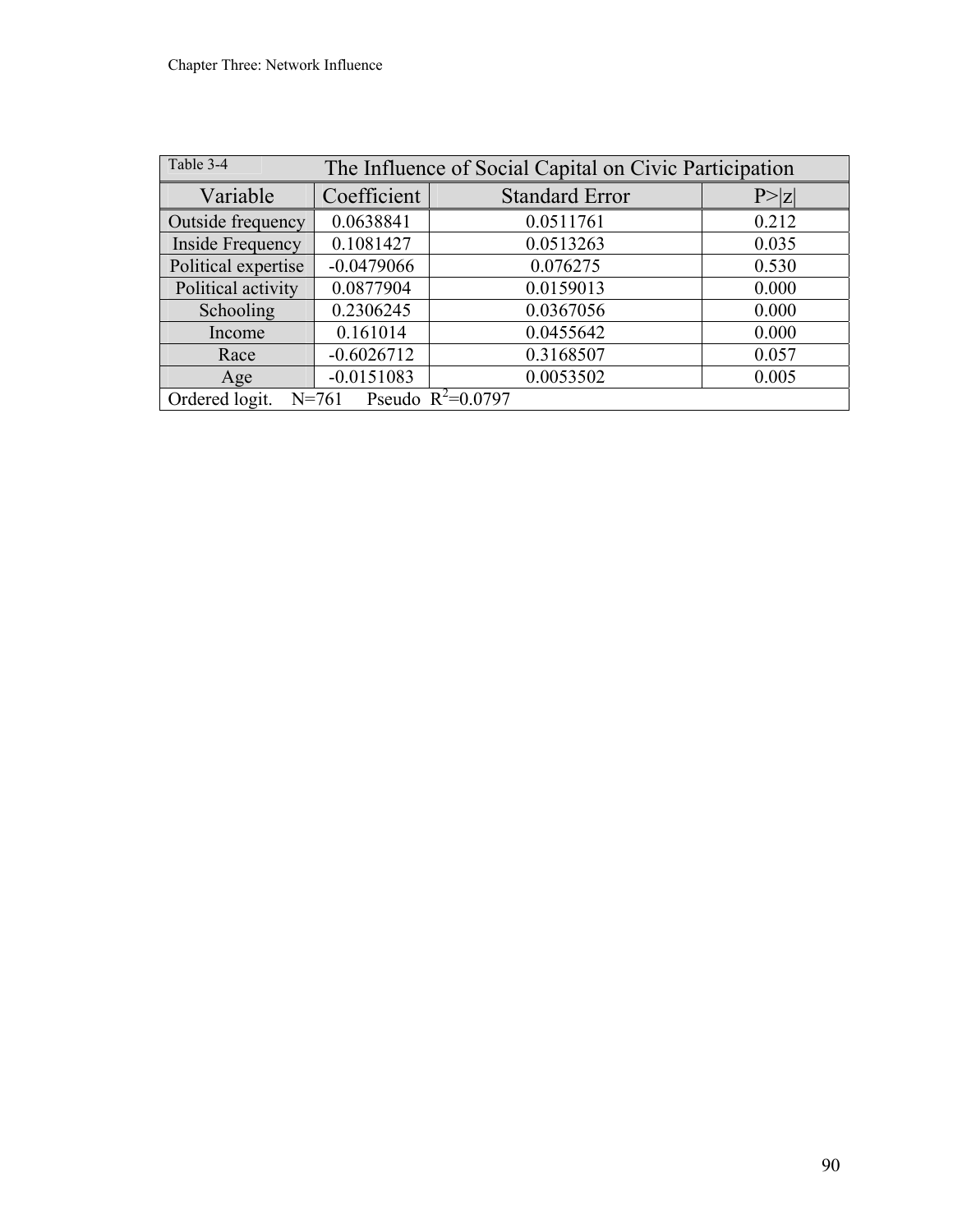# Graph 3-2 Influence of Social Capital Measures on Civic Participation



Graph3-2a: Predicted Probabilities of Civic Activity given Political Activity

Political activity represents the sum of eight variables of political involvement each with 0=never, 1=rarely, 2=sometimes, and 3=regularly for a range of 0-24



Graph 3-2b: Predicted Probabilities of Civic Activity for In-Neighborhood Discussions

In-neighborhood frequency of contact represents the sum of intensity of contact measures for in-neighborhood discussants in the respondent's network. Each discussant could have values of 0=less than once a month, 1=once or twice a month, 2=once or twice a week, and 3=every day, for a range of 0-9 if all three discussants were in-neighborhood.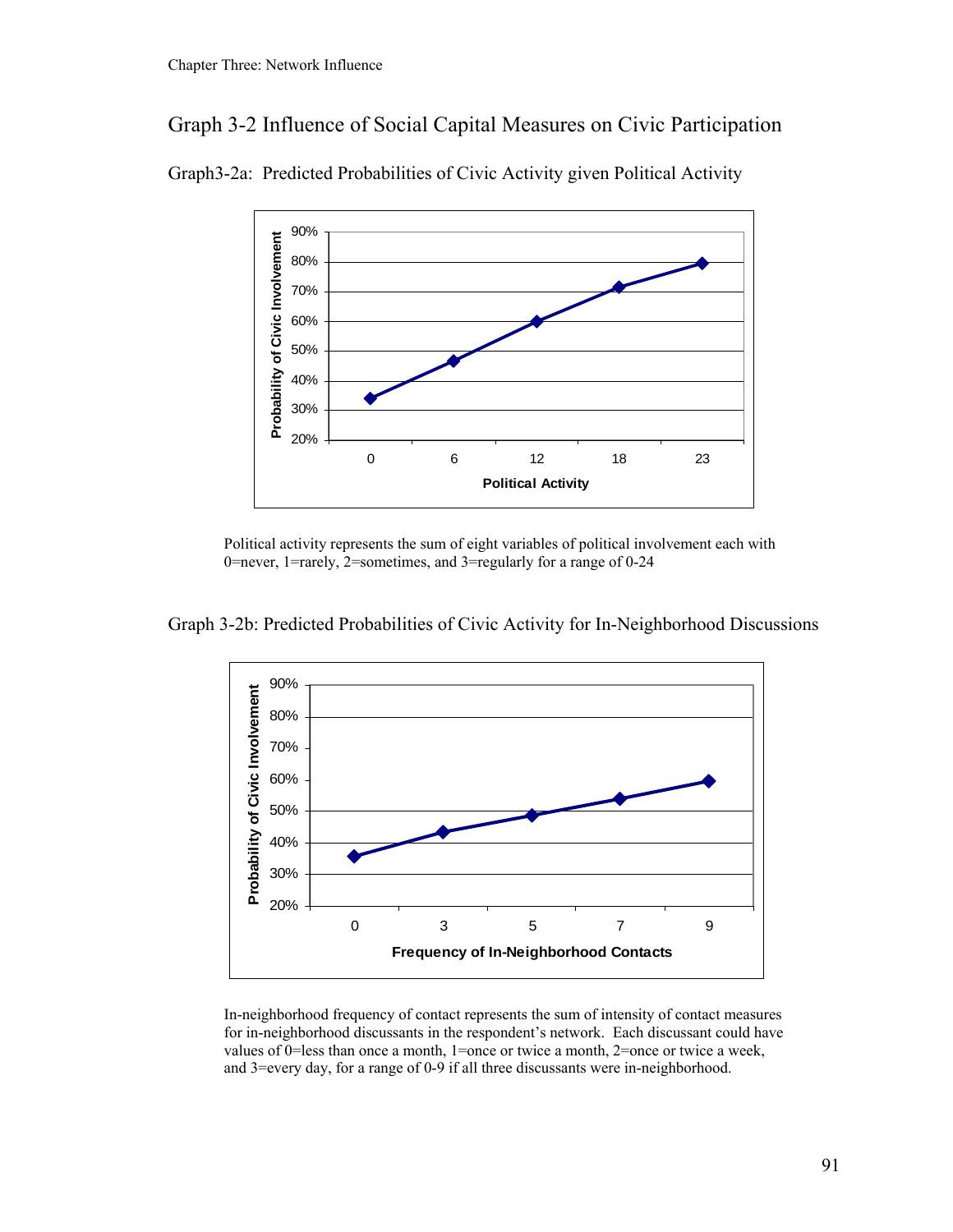| The Influence of Social Capital on Political Participation<br>Table 3-5 |             |                       |        |
|-------------------------------------------------------------------------|-------------|-----------------------|--------|
| Variable                                                                | Coefficient | <b>Standard Error</b> | P >  Z |
| Constant                                                                | 2.95599     | 1.56656               | 0.060  |
| Outside frequency                                                       | 0.048126    | 0.11157               | 0.666  |
| <b>Inside Frequency</b>                                                 | $-0.063932$ | 0.11185               | 0.568  |
| Political expertise                                                     | 1.33792     | 0.16228               | 0.000  |
| Civic activity                                                          | 0.70766     | 0.12975               | 0.000  |
| Schooling                                                               | 0.092097    | 0.08191               | 0.261  |
| Income                                                                  | $-0.198478$ | 0.10193               | 0.052  |
| Race                                                                    | $-0.562542$ | 0.71026               | 0.429  |
| Age                                                                     | 0.012944    | 0.01197               | 0.280  |
| Ordinary Least Squares.                                                 | $N = 761$   | $R^2 = 0.1294$        |        |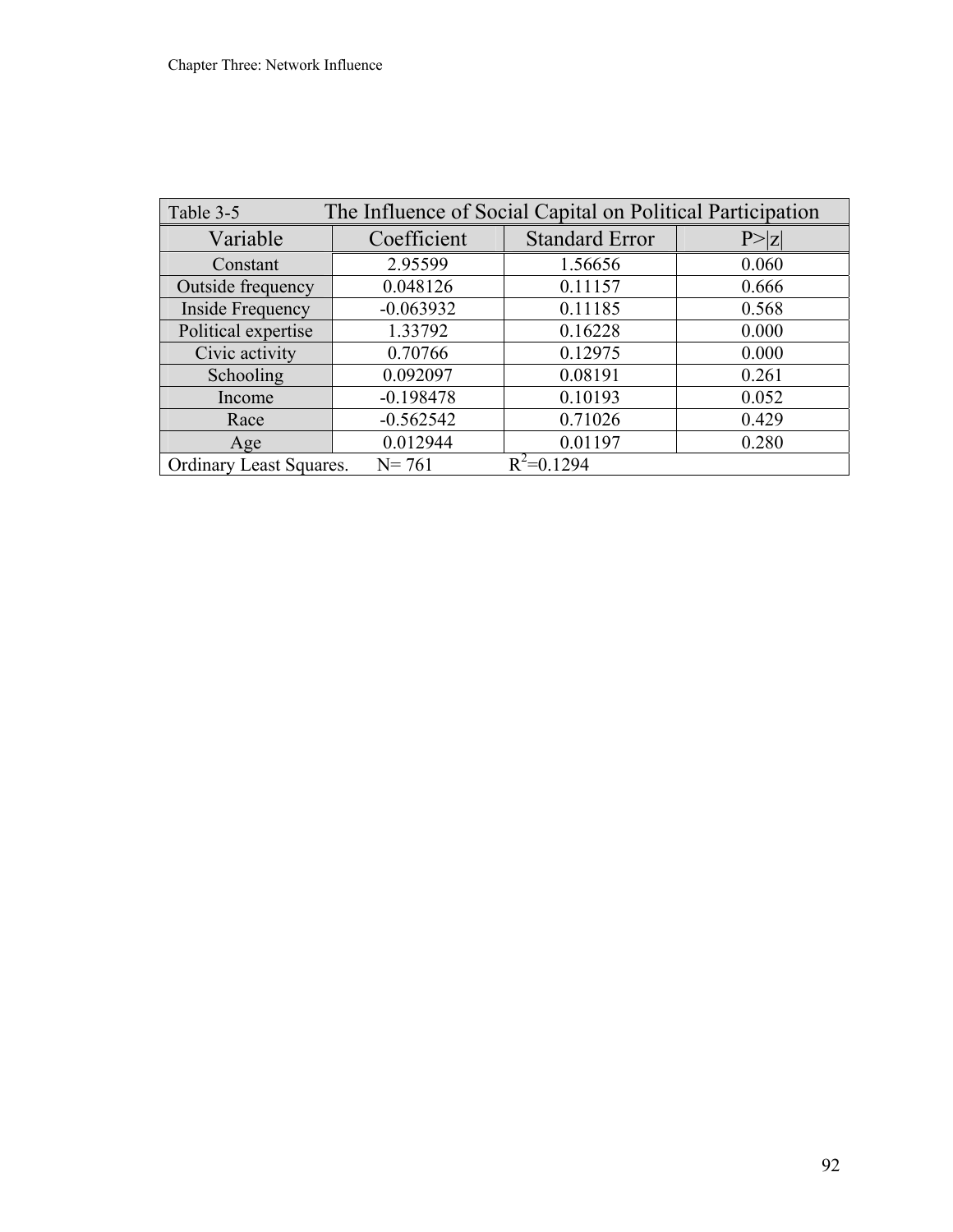| Table 3-6<br>How Neighborhood Context is Mediated by Ties to the<br>Neighborhood |              |                       |        |
|----------------------------------------------------------------------------------|--------------|-----------------------|--------|
| Variable                                                                         | Coefficient  | <b>Standard Error</b> | P >  Z |
| Outside frequency                                                                | 0.0541295    | 0.0498216             | 0.277  |
| Inside Frequency                                                                 | 0.1009031    | 0.0502538             | 0.045  |
| Mean Neighborhood<br>Civic Activity                                              | 0.5109256    | 0.2254474             | 0.023  |
| Political activity                                                               | 0.0846913    | 0.015121              | 0.000  |
| Schooling                                                                        | 0.1975238    | 0.0361486             | 0.000  |
| Income                                                                           | 0.1135299    | 0.0485833             | 0.019  |
| Race                                                                             | $-0.5671813$ | 0.3145108             | 0.071  |
| Age                                                                              | $-0.0159201$ | 0.3145108             | 0.003  |
| Pseudo $R^2$ =0.0767<br>Ordered Logit<br>$N = 778$                               |              |                       |        |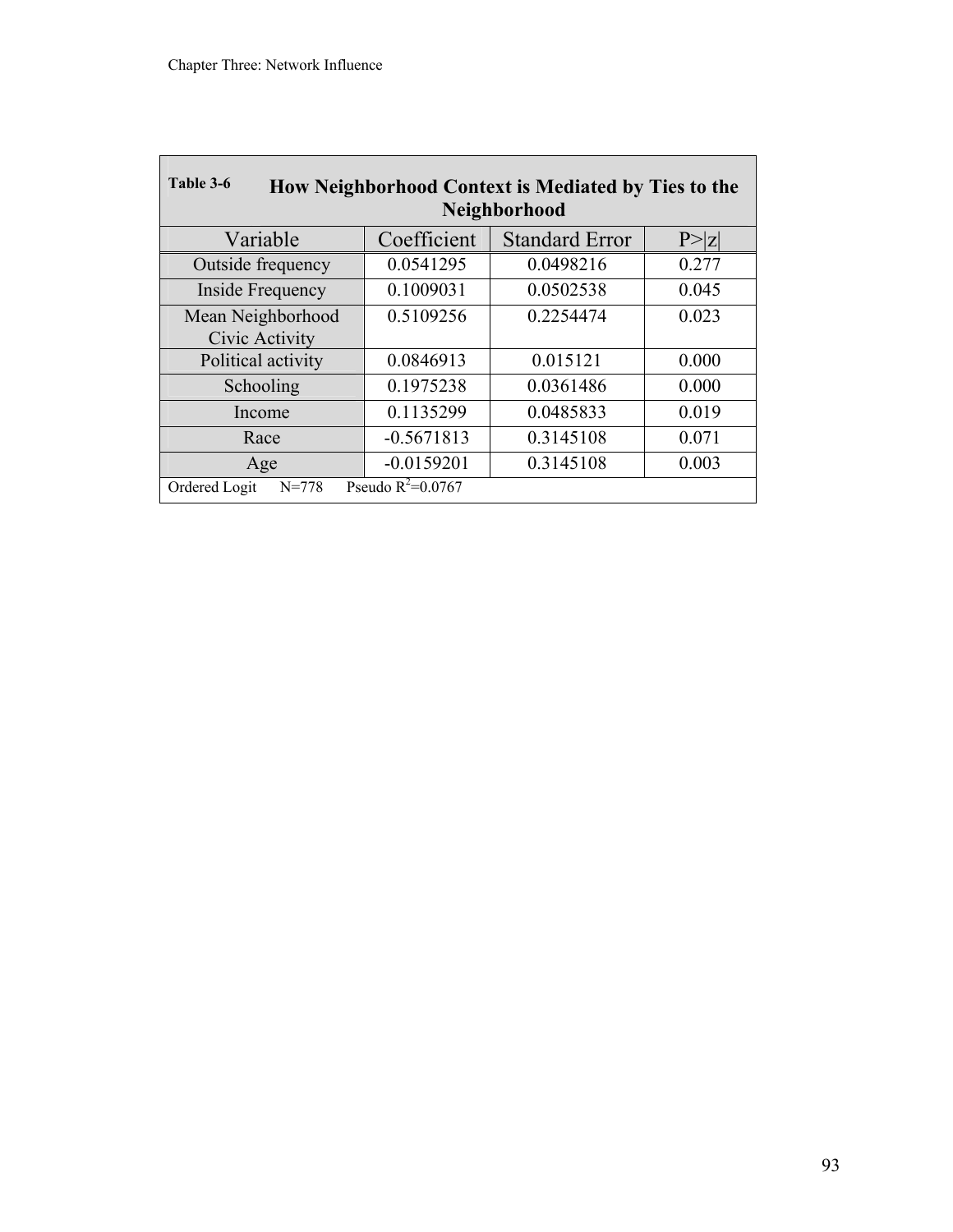



Mean of neighborhood civic involvement is a measure of the civic activity of a neighborhood (calculated as the mean of the respondent civic activity scores for all respondents living within the neighborhood boundaries. As with Graph 3-3a civic activity is the sum of three activities scaled as 0=does not belong, 1=belongs, but is not active, and 2=belongs and is active, for a possible range of 0-6). Neighborhood averages ranged from 0.143 to 1.840, where a 1 would indicate that, on average, residents belonged to but were not active in one of the possible civic activities.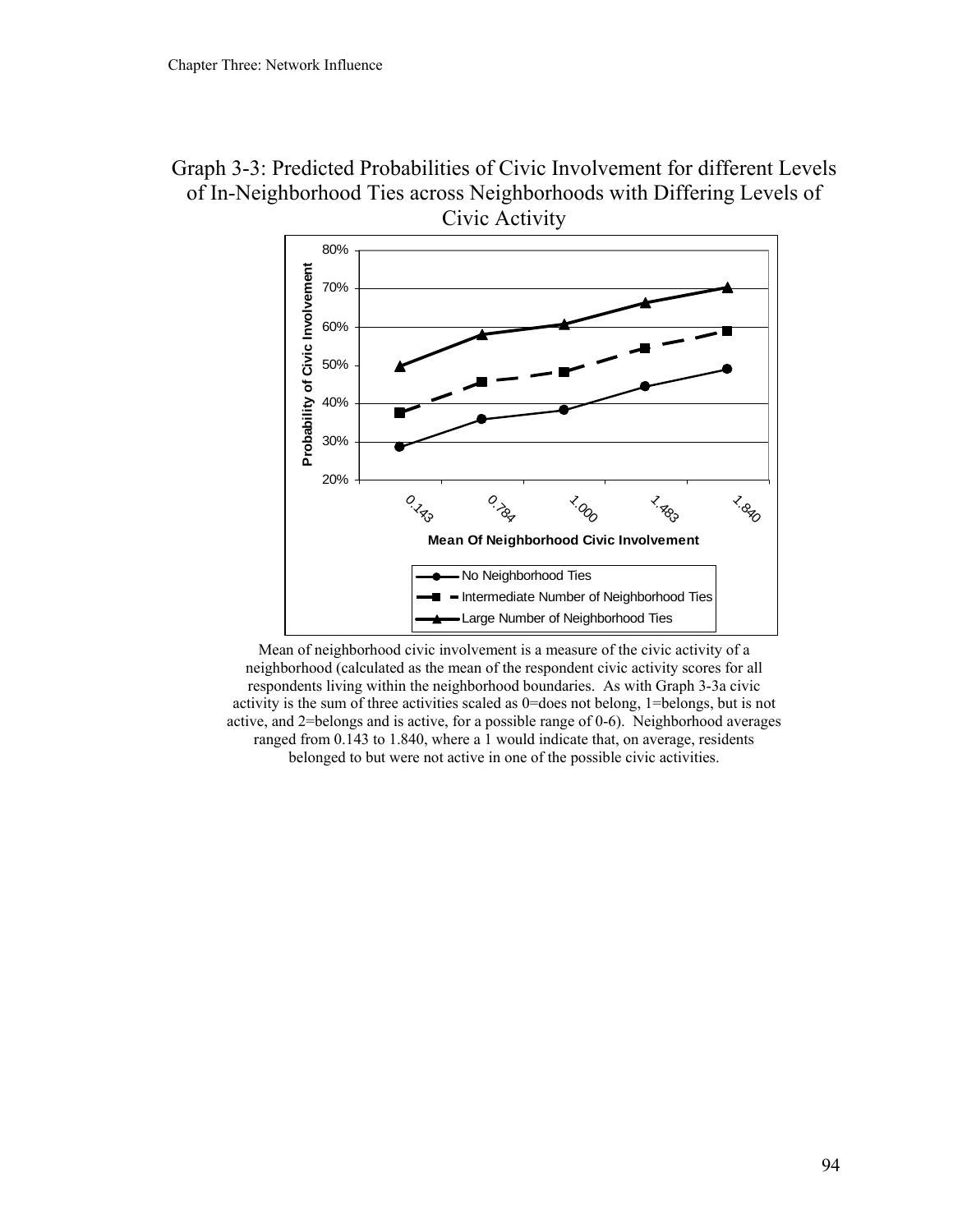# <span id="page-100-0"></span>Chapter Four Capital Complexity: Neighborhood Associations<sup>[39](#page-100-0)</sup>

Social capital, I have argued, should be understood as the use of social structures to combine a variety of resources in complementary ways. Implicit in this definition is the role of interpersonal cooperation: for while an individual might be able to sustain some degree of human or financial capital in isolation, with social capital this is impossible. It is precisely in the way that individuals are connected to each other and the way that those connections allow different resources to be combined that new possibilities are opened or additional resources are created. In short, it is the structure of capital, and not just its presence, that matters.

What is striking, then, as one considers the ways in which we weave social capital around ourselves is just how many different forms it can take. The interpersonal networks on which I've focused appear to be near ubiquitous. But the United States has also been long known for another form of social capital—the association. Alexis de Tocqueville, one of the first to explain the importance of associations to American democracy, observed that the people appeared to form associations "for no matter how small a matter." Whereas people in other countries might find associations to be a powerful tool, in America, they "seem to think of it as the only one" (1988, 514).

<sup>&</sup>lt;sup>39</sup> The 1993 Marion County Community Organization Leadership Survey was graciously provided by the project's coordinator, David Swindell. Statistical analysis in this chapter performed on SPSS 11.0 for Windows.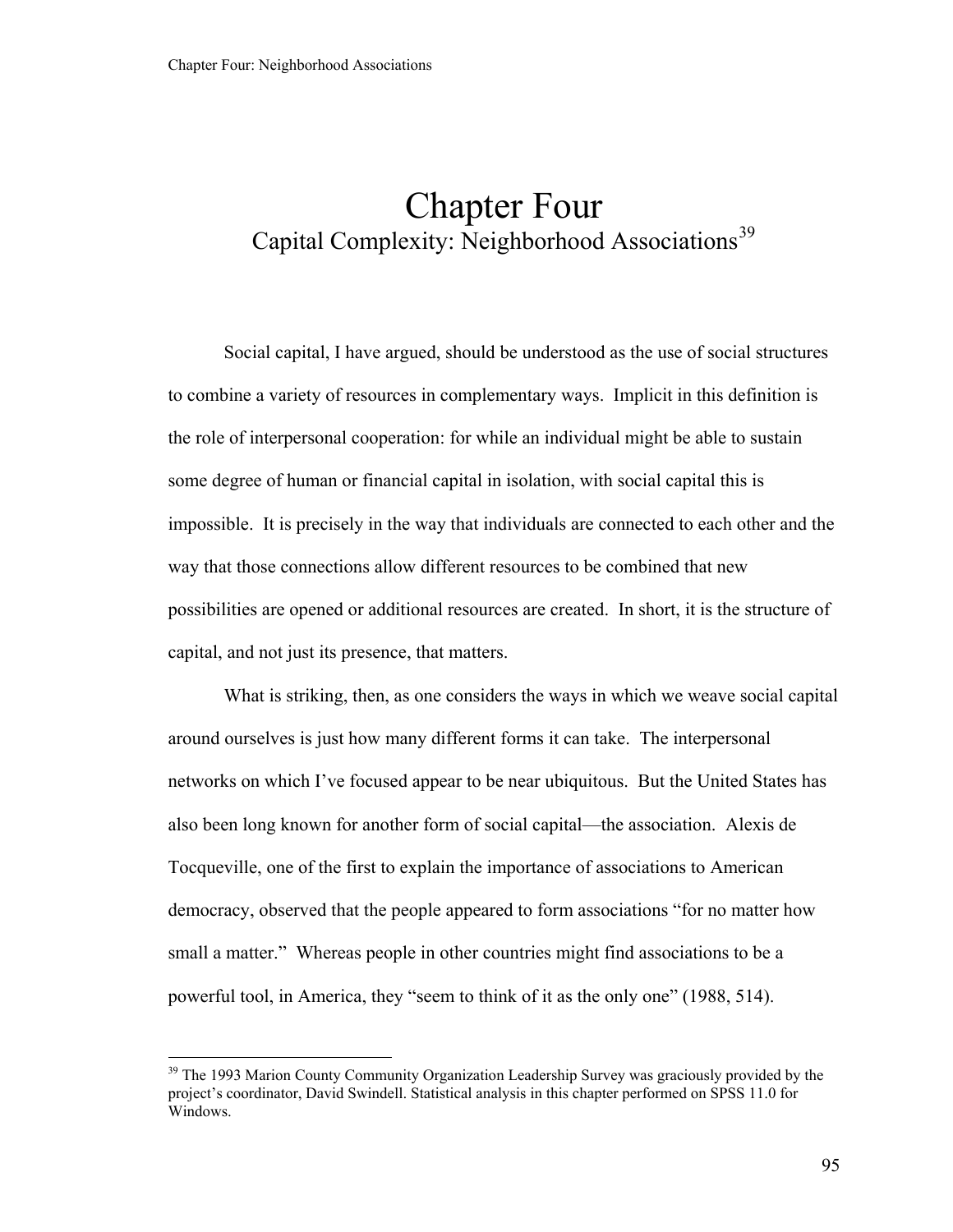Associations were attractive because they both upheld the American ethic that each man should be "the best judge of his own interests" (Tocqueville 1988, 82) while, at the same time, offering each individual an apparatus for coordinating collective action. Hence associations represent a form of social capital that often involves more people, rules, and resources than do interpersonal networks. The benefit of all this additional "complexity" is to create a system of mass communication, coordination, and enforcement beyond what networks alone could provide, and, which are desperately needed in a country with a relatively equal and unorganized populace. Yet, just as with networks, the way in which the participants are combined or connected within these associations has profound consequences for the effectiveness and the viability of the association. This chapter examines the relationship between the morphology of neighborhood associations in Indianapolis, Indiana, and their capital product. This chapter will also provide the necessary foundation for the following chapters in which I'll examine the relationship between these more "complex" associations and the underlying context of interpersonal networks within which they are found.

 In the first section I'll argue that social capital offers a way for individuals to internally alter the situation in which they find themselves. The more costly it is to alter that context the more sophisticated the capital structure needs to be. I'll also briefly discuss why this attention to capital structure offers the scholar greater analytical clarity than would a focus on the capital product. Section II presents associations as a response to formidable collective action costs with particular focus on neighborhood associations and structural issues of importance to them. Section III presents the Marion County Community Leadership Survey. Based on information drawn from this survey I'll show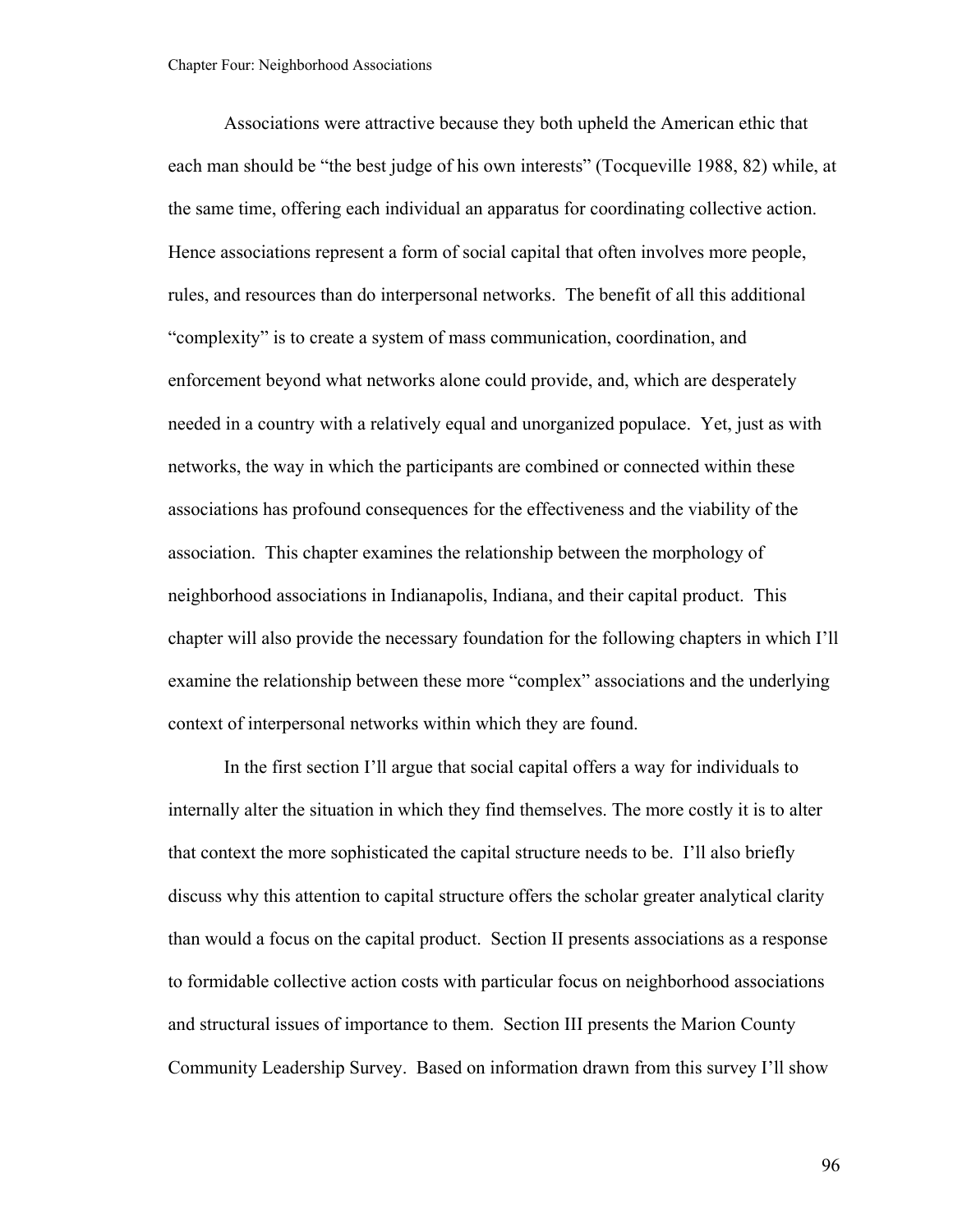that capital structure does indeed have a strong relationship to the capital product of an association. For example, costly activities, such as the voluntary provision of public goods, are shown to be associated with coercive powers and a strong executive within the association.

# *I-Levels of Complexity within Social Capital*

Much of the promise of social capital is found in its ability to explain why internal solutions to the collective action dilemma succeed or fail; why people at one time or location are able to mobilize themselves in the face of considerable costs; and why they are unable to do so at another time or place. Though there are likely a number of different ways, both direct and indirect, that social capital is able to influence collective action, the most recognizable is through the capital's creation of a product that can enhance the benefits or reduce the costs of the particular situation. A network rich in political information, for instance, makes it easier for me to recognize those candidates I'd like to support in the next election. Though I might still be politically active even if I couldn't draw on this informational resource, it would admittedly require more time and effort on my part—and possibly be of enough consequence to discourage my participation in this collective activity. Hence, given the importance placed on communication within a democracy, such a simple thing as a political discussion network turns out to have further reaching consequences than might first be apparent.

Yet social capital itself faces a kind of collective action dilemma—or, what has been termed, a "second order dilemma." This means that not all of what we see when we look at social capital is necessarily directed at the larger social dilemma, but may be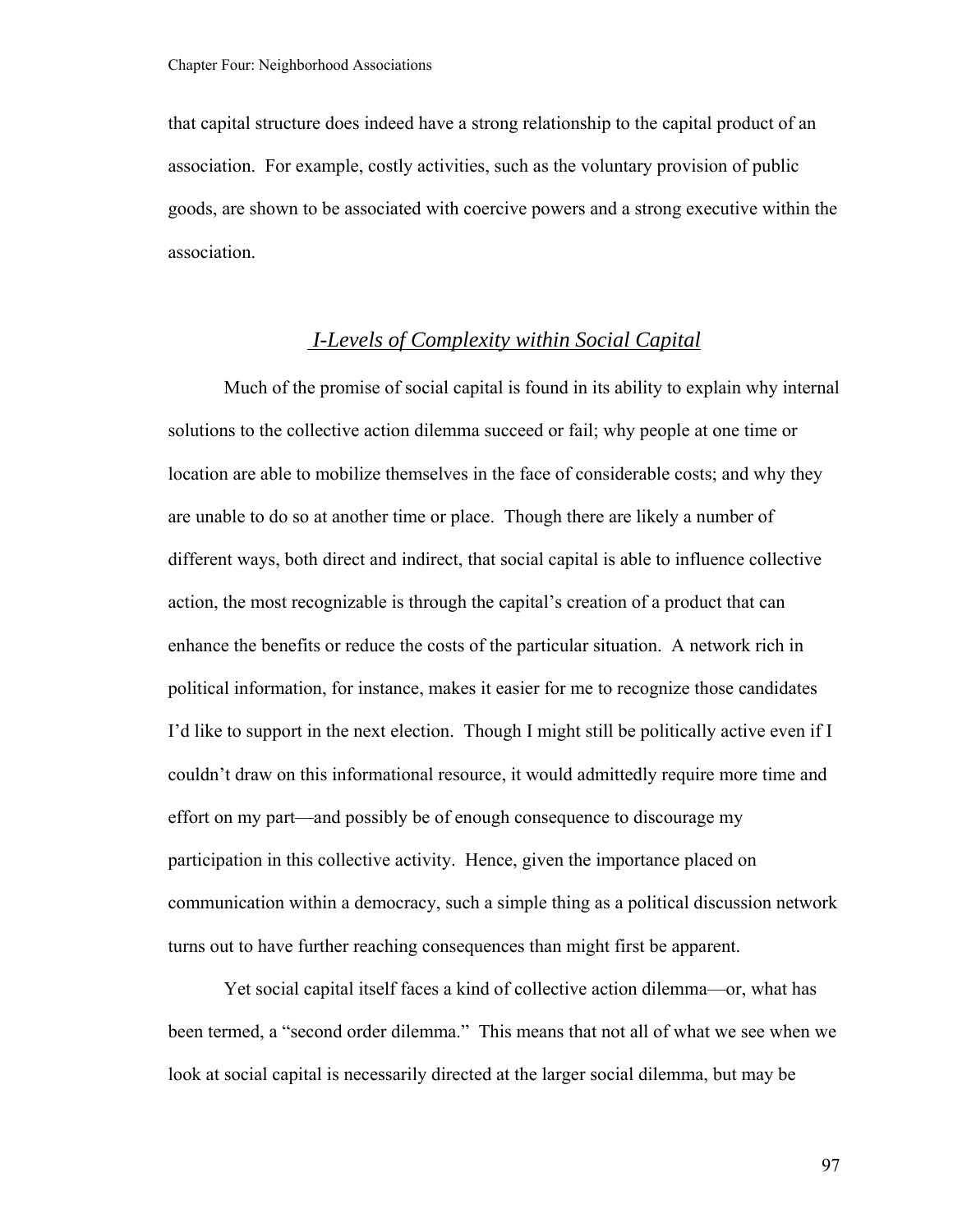intended to resolve its own internal problems—such as through the provision of selective incentives or the creation of a more formal social structure. Both of these are already evident to some degree in the interpersonal network. A simple form of selective incentives is found in the fungibility of the network—a political discussion network can easily be adapted to a sports discussion network or even a support network (exchanging tools, babysitting, or carpooling). Hence though the main purpose of this capital may be the transmission of political information, these additional, and often-unrelated functions, help increase the likelihood of further investments in maintaining the network. Indeed, as Olson indicates regarding selective incentives, their true utility is the introduction of excludable benefits to a situation vulnerable to free-riding (1971, 132-134).

Likewise the structure of the network is important not only for the kind of product it enables the capital to produce—as we've already seen—but also for its ability to encourage collective action by establishing patterns of responsibility, easing monitoring costs, or even changing the likelihood of repeated play. Hence, it seems reasonable to expect a political discussion network that interacts frequently to have a better chance of long-term survival than one that does not; or for a network focused on local information to be more durable if the discussants live next to each other than if they lived blocks apart.

I've concentrated on interpersonal networks to this point precisely because of their structural simplicity. This allowed me to demonstrate a clear relationship between certain structural characteristics and the products that resulted. Plainly, however, that simplicity limits the ability of the capital to address the second order dilemma and consequently the kinds of resources it can produce—or, perhaps more correctly, it limits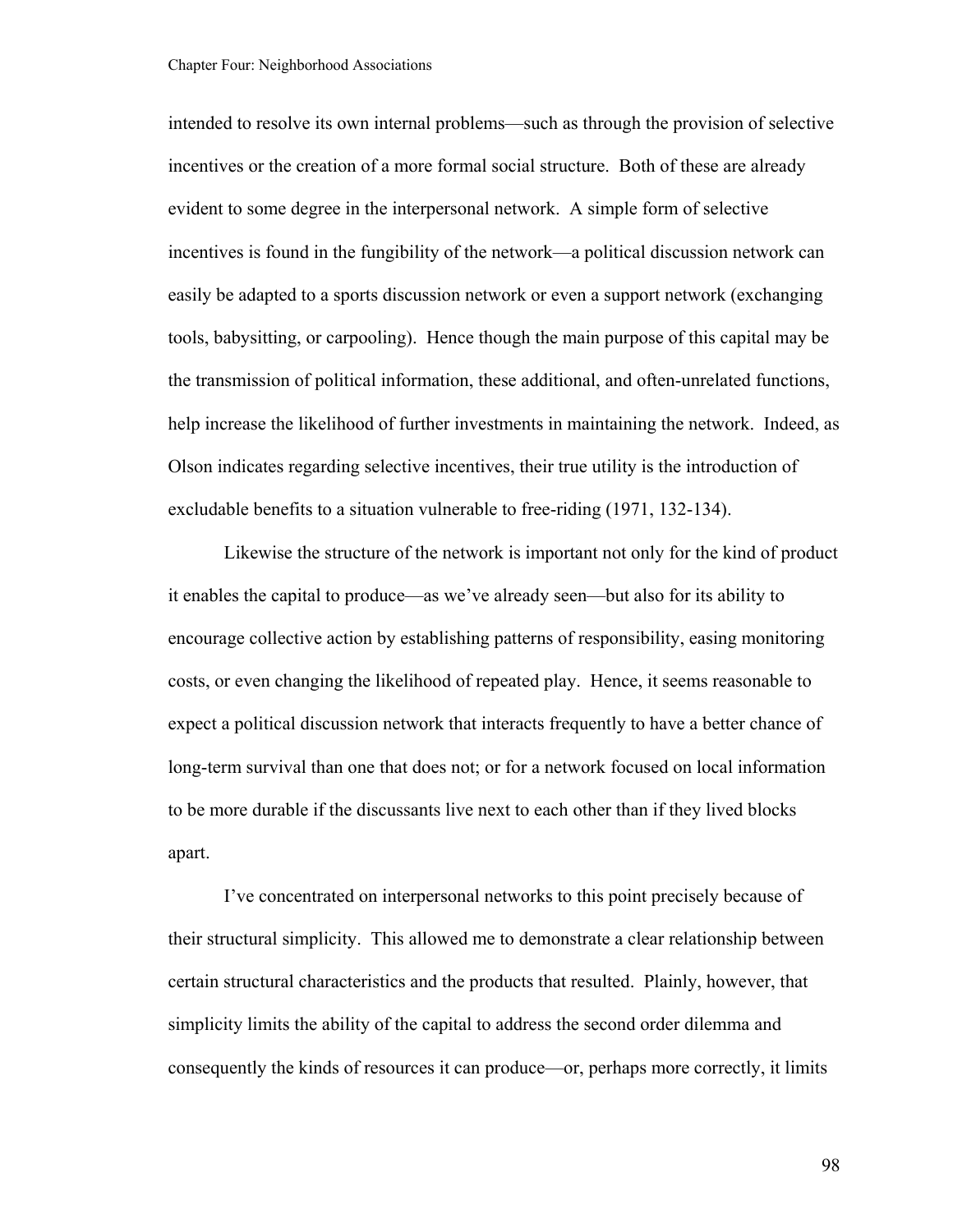the degree to which certain resources can be produced. In order for an interpersonal network to overcome these more serious free-riding problems it would have to alter its "grammar" through the creation of deontic operators and the imposition of sanctions upon its constituent parts (see Crawford and Ostrom 1995). These structural changes would provide greater means for solving the dilemma, but in so doing the communication network would evolve into something different—an organization or association. Not surprisingly, when people talk about social capital they often have in mind the more structurally sophisticated forms, such as associations, because these are both easier to recognize and because their formalization empowers them to produce increasingly costly kinds of resources.

It follows that firms, hierarchy, and even government, are attractive for their ability to stimulate greater levels of compliance than could a simple communication network. Regularized structures of responsibility and interaction, such as firms, Coase explains, are a calculated response to situations where a long-term contract ensuring repeated play is less costly than repeated negotiations of very short-term contracts (Coase 1988, 40; Miller 1992). By implication, then, the more chronic the second-order problem, the greater the potential benefits offered by an increasingly sophisticated structure within the social capital. Most specifically, structural complexity is a response to the frequency of a problem, its asset specificity, its uncertainty, or a combination of the three (Williamson1985, 52).

The creation of social structures of greater complexity, however, should not be understood to mean that the former capital structures or patterns of interaction have been abandoned. Rather than razing the structure and beginning anew, the formation of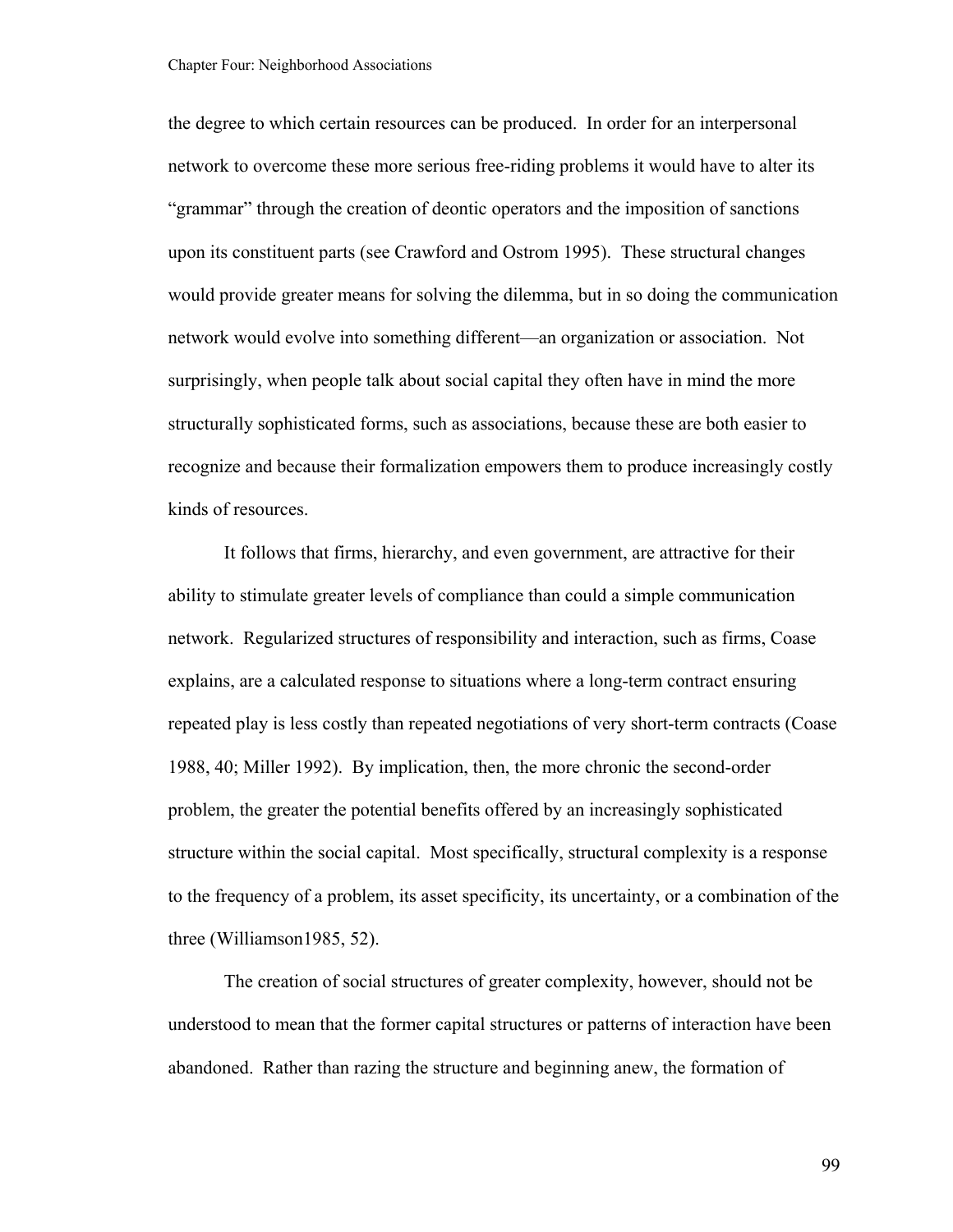something like an association is better understood as building upon that which already exists. This means, of course, that these less sophisticated forms of capital still have a role to play. Indeed, part of that role may be the provision of resources that associations need in order to function properly.

In trying to understand how humans use their creative potential to alter the situations in which they are embedded it is important to recognize the interdependence of these various levels of social capital. Continuing to focus on that social capital which is closest to the individual, there are at least three distinct levels where structural differences will be important:

#### *Figure 4-1 about here*

• The interpersonal network: this is the most elementary form of social capital available, as seen in Figure 4-1a. Patterns of repeated interaction between individuals enable the transmission and exchange of information and influence. Though control over this network is not absolute, the individual exercises considerable discretion in determining with whom and how often they will interact and to what degree that network will filter the larger environment (Huckfeldt, Beck, et al. 1995). As we've seen, the structural configuration can vary across a variety of dimensions. The particular mixture of those dimensions explains why one network transmits quality political information while another motivates civic action.

•The Context of networks: an individual's network doesn't survive in isolation, but overlaps with and is intertwined with the networks of others, as seen in Figure 4-1b.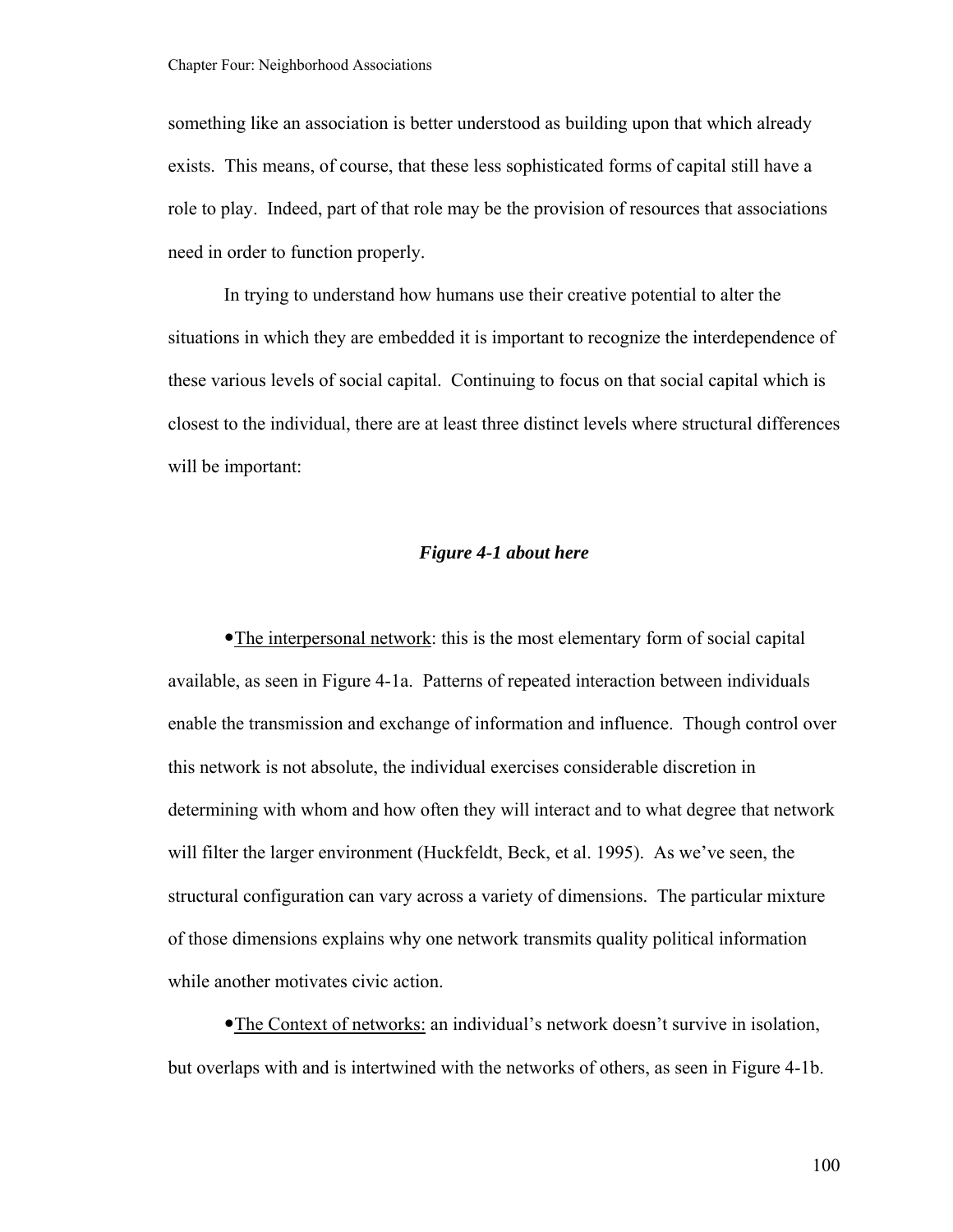How those surrounding networks are structured will impact any single network within their influence. In short, when aggregated those networks create a context within which each network must operate. Looking across the seven dimensions of the interpersonal network presented earlier it becomes obvious that some are more dependent on this context of surrounding networks than are others. The effectiveness of frequency of contact within one's network, for example, is relatively independent of the size and disposition of the surrounding networks. Social distance, on the other hand, is valuable for its ability to bring new or fresh information, and hence could not function if the surrounding networks failed to provide useful, or complimentary, information.

• The context of associations: the greater structural sophistication of networks empowers them to confront more serious dilemmas than could a simple network. Yet at the same time these associations are providing a forum within which the networks thrive and magnify their potential. Consider Figure 4-1c: in the lower left-hand corner was a network previously isolated from the main network, but now connected through the medium of a common church. The potential of the core network is obviously greater with some branches extending into that church than without it. Or, similarly, how seriously would the communication of political information be damaged if political networks continued but political parties were suddenly eliminated? The circulatory system might still exist, but the heart, so to speak, would be gone. Hence the configuration of associations should have an important bearing on the networks with which they coincide.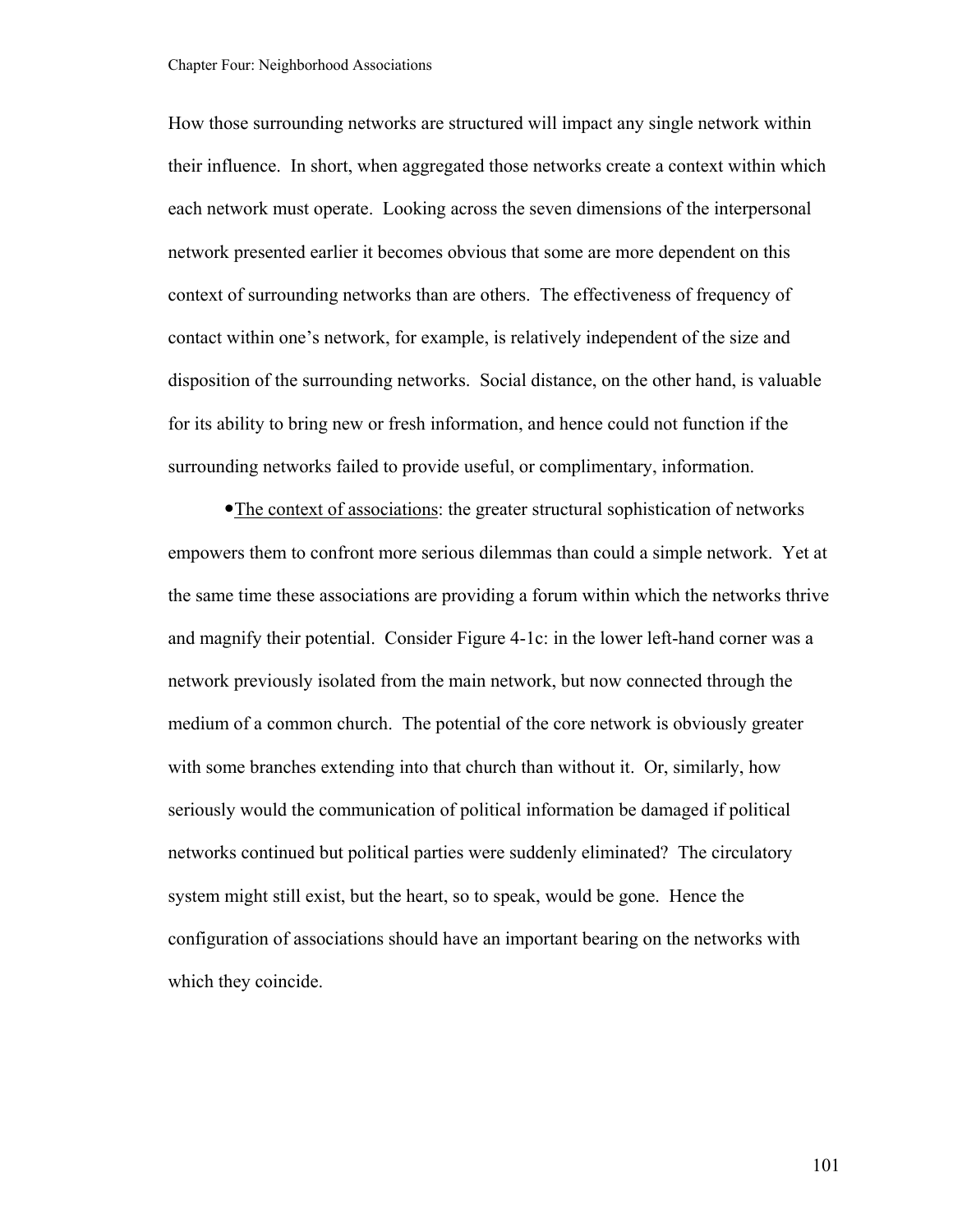I would also argue, however, that this dependence extends both ways. As we'll see in the next chapter the networks provide certain characteristics or resources, such as time and place specific information, which associations may require to survive.

# *II-Associations as Social Capital*

Since at least Alexis de Tocqueville, students of American democracy have commented on the importance of associations to American political life. Tocqueville contrasted the use of associations in America with the aristocratic social order with which he was familiar. It seemed to him as if "Americans of all ages, all stations in life, and all types of disposition are forever forming associations" (1988, 513). For "in aristocratic societies, while there is a multitude of individuals who can do nothing on their own, there is also a small number of very rich and powerful men, each of whom can carry out great undertakings on his own" (1988, 514). But in America, without such a formalized hierarchy of social order, "all the citizens are independent and weak." They must therefore "voluntarily" form social institutions capable of meeting the same social needs (1988, 514). And while the actions of government for this purpose may be more visible than those of associations, the latter are both more numerous and comprehensive. "What political power," he asks, "could ever carry on the vast multitude of lesser undertakings which associations daily enable American citizens to control?" (1988, 515). Indeed, so impressed is Tocqueville with both the democratic accessibility of these associations and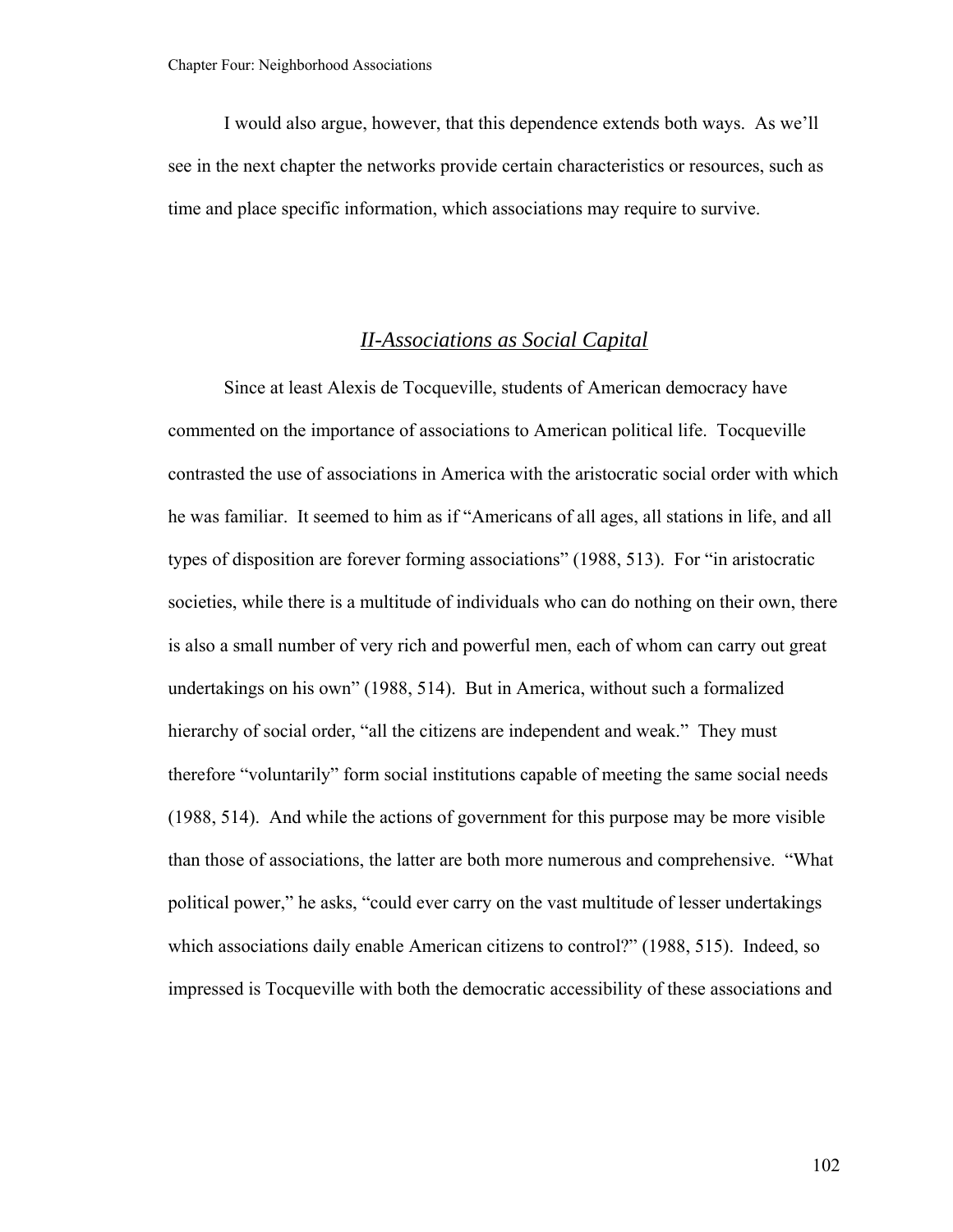<span id="page-108-0"></span>their ability to successfully confront the collective action dilemma inherent in society, that he wonders if they aren't a prerequisite of democratic order.<sup>[40](#page-108-0)</sup>

Associations in America have undergone a number of successive changes—from the fraternal aid societies of the late 1800s and early 1900s to the service organizations of the mid twentieth century to the increasingly important neighborhood associations of today (McKenzie 1994; Gamm and Putnam 1999; Beito 2000; Putnam 2000). Through these changes, however, their impact on democracy has remained considerable. Of particular interest to us is this latter example of association—the community association.

Most broadly, community associations are groups of people who contribute time, efforts, or resources to some aspect of community well being. Though remarkably widespread across the spectrum of neighborhood socioeconomics, they are distinguished by their voluntary nature, degree of organization, and geographically limited focus. A large proportion of community associations are actually involved in some aspect of governing the community—representing neighborhood concerns, pushing for street maintenance, or seeking better schools. Some associations even provide collective benefits such as snow removal, garbage collection, or rules governing land use. Such has been their expansion into areas commonly reserved to government that these "private

 $40$  Tocqueville seems to see a two-fold reason for this: 1) associations empower individuals to act collectively. Without associations some other entity—such as government or an aristocracy—would be required to meet every call for collective goods. And, 2) associations maintain a kind of democratic equality (see 514-515). By being involved in associations individuals are taught to see how public affairs touch on them and likewise pressured to be involved. This perpetuates a kind of perception of equality and a jealousy of concentrated power. Activity in these groups teaches one how to associate and makes them constantly wary of those who would pull this power from their reach. Tocqueville concludes that inculcating these "self-interests" into the citizenry is essential in a place predicated upon the idea of citizen self-rule. "No countries need associations more—to prevent either despotism of parties or the arbitrary rule of a prince—than those with a democratic social state" (192). Whereas, "the more government [or aristocracy] takes the place of association, the more will individuals lose the idea of forming associations and need the government to come to their help" (515. bracketed comment added for clarity).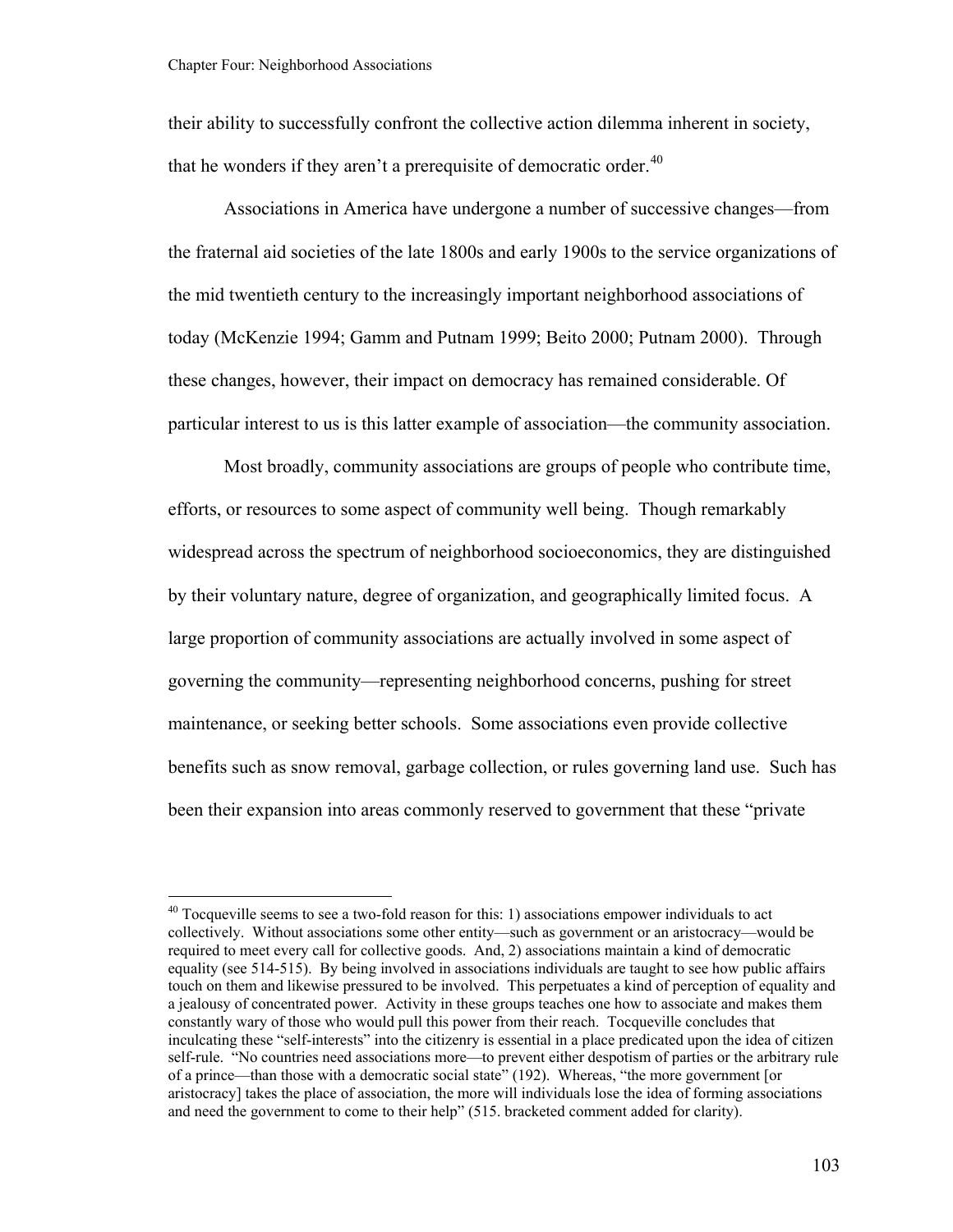<span id="page-109-0"></span>governments" are said to have initiated a "quiet revolution" at the local level (Barton and Silverman. 1994, ix).

According to the Community Associations Institute, by the end of 2003 there were an estimated 249,000 community associations operating in America with total revenue placed between \$30 and \$35 billion dollars. These associations served an estimated 50 million people with a property value of about \$2 trillion dollars—or 15% of the total value of real estate in the United States (CAI 2004). A rising proportion of the associations are legally chartered corporations known as Residential Community Associations  $(RCAs)^{41}$  $(RCAs)^{41}$  $(RCAs)^{41}$ , which manage or own residential or commercial properties. The most recognizable of these would be condominium associations, where the association manages a common area or service. But the associations may also own the common property, as is often the case with homeowners' associations, or own all property and lease it to the residents (see Treese 1999, 3-4; Foldvary 2003, 273).

The effectiveness of these associations is mixed. Concerns have been raised about the dictatorial style employed by some of these groups and the broader impact of having a segment of the population ensconce itself within a "gated community" (McKenzie 1994; Nelson 2002). A recent New Jersey case, *Committee for a Better Twin Rivers v. Twin Rivers Homeowners Association,* highlights this ambiguous space associations have come to occupy. The ACLU in cooperation with a group of dissatisfied

<sup>&</sup>lt;sup>41</sup> The Community Associations Institute classifies community associations (CAs—also called RCAs by the Advisory Commission on Intergovernmental Relations) into three categories: planned community, condominium, and cooperative. Planned communities hold title to the common area; condominium is where the residents hold interest in the common areas, which are managed by the association; and a cooperative owns the entire project. They note "most CAs are nonprofit corporations under state business corporation laws, but not under federal tax laws." Lastly, "all CAs have three basic characteristics: All owners automatically become members of the association. Governing documents bind all owners to the community association and require mutual obligations. All owners pay mandatory lien-based assessments to fund the operation of the association and maintain the common elements" (Treese 1999, 3. Also see Dilger 1992).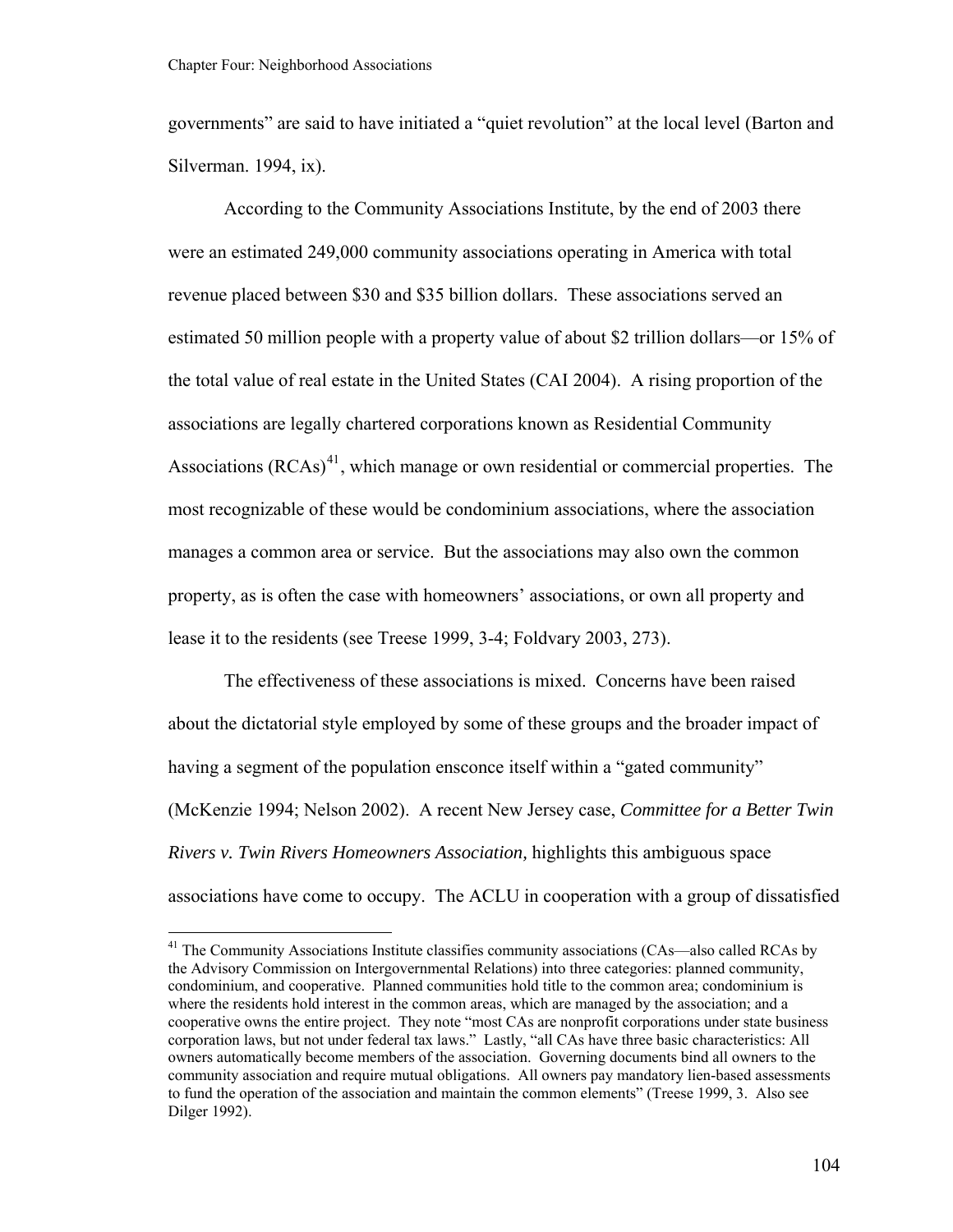<span id="page-110-0"></span>neighborhood residents argued that if an association has assumed the mantle of government through such things as the provision of public services, then it should be legally defined as a quasi-municipal agency subject to the same rules of public disclosure and accountability as other governmental bodies. The ruling issued by the Superior Court held that though the association did have a "considerable impact on the lives of residents," it differed from government in that it was a voluntary contractual relationship—one whose "burdens come with concomitant beliefs" (*New York Times*, February 22, 2004).  $42$ 

Though a reexamination of the place of associations within our modern constitutional order is probably long overdue, this case should interest us because of its reemphasis on the distinctively voluntary nature of these associations. Setting aside for the moment any evaluation of whether such groups are "good" or "bad," they should be seen as a sophisticated form of social capital worthy of a second look precisely for their ability to provide collective benefits in the face of strong incentives for defection. And for this chapter, they provide a fruitful way to examine the importance of capital design to their success.

In an effort to lay a theoretical foundation for understanding why certain kinds of associations form in one area and not another, Richard Rich likewise emphasized the importance of capital structure. In particular, when constructing an association, members must engage in constitutional level deliberations centered on the "rules of the game" within which collective action will subsequently occur. Of import is the degree of

<sup>&</sup>lt;sup>42</sup> The court's ruling follows general precedent regarding housing covenants. See McKenzie 1994, 51-55 for an overview of important cases. A notable exception is *Shelly v. Kraemer* (1948) in which the U.S. Supreme Court refused to allow state action on behalf of the co-covenantors trying to enforce the rules against non-Caucasians owning any part of the covenanted properties (See Siegel 1998, 490-491).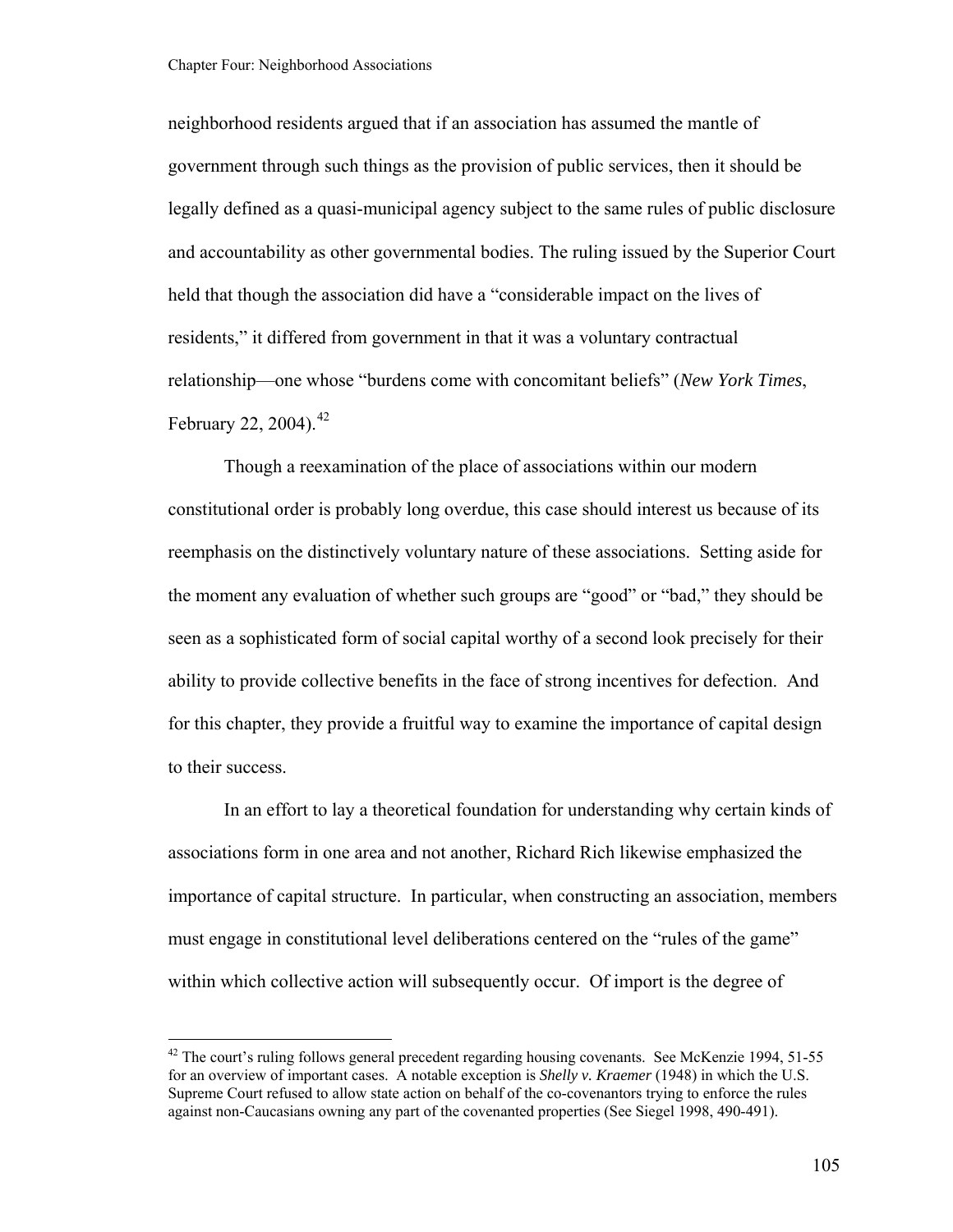<span id="page-111-0"></span>coercion the group will be empowered with and the decision-making mechanism that will be used to wield that power. Conceptually we might understand this as a trade-off between two kinds of costs—decision-making costs and deprivation costs (Rich 1980,  $565$ ).<sup>[43](#page-111-0)</sup> The time, effort, and opportunity costs of decisions increase with the number of individuals included in the process—hence, as Buchanan and Tullock observe, "this provides the element of truth in the idea that dictatorial governments are more 'efficient' than democratically organized governments" (1962, 99). However, trying to control these decision-making costs by limiting decisions to as small a group as possible brings a new set of dangers: as coercive powers are increased the ability of others to impose upon or "deprive" the individual are likewise increased—hence the counter cost.

It would be tempting, then, to structure organizations so that greater coercive powers are always safeguarded by increasingly inclusive decision-making processes. The reality, however, is that at some point that inclusiveness will negate the coercive powers. At the extreme of unanimity, for example, all must agree for an action to occur. Yet if all could agree, no coercion would be necessary; nor could it ever be employed as each potential target has an effective veto. Thus every group must make a series of decisions regarding the inclusiveness of the decision-making process and the degree of coercive powers to be incorporated in the capital structure. Rich posited that a combination of factors, such as the kinds of goods or services offered by the group, the availability of selective incentives, the relative resource/demand ratio of the area, and the

<sup>43</sup> Rich is here combining Olson's theory of Collective Action with Buchanan and Tullock's *Calculus of Consent*. Buchanan and Tullock characterize the costs as decision-making costs and "external" costs—or those imposed upon the individual by the actions of other individuals or groups. The sum of these two costs is the "interdependence cost" and the "rational individual should try to reduce these interdependence costs to the lowest possible figure when he considers the problem of making institutional and constitutional change" (Buchanan and Tullock 1962, 46).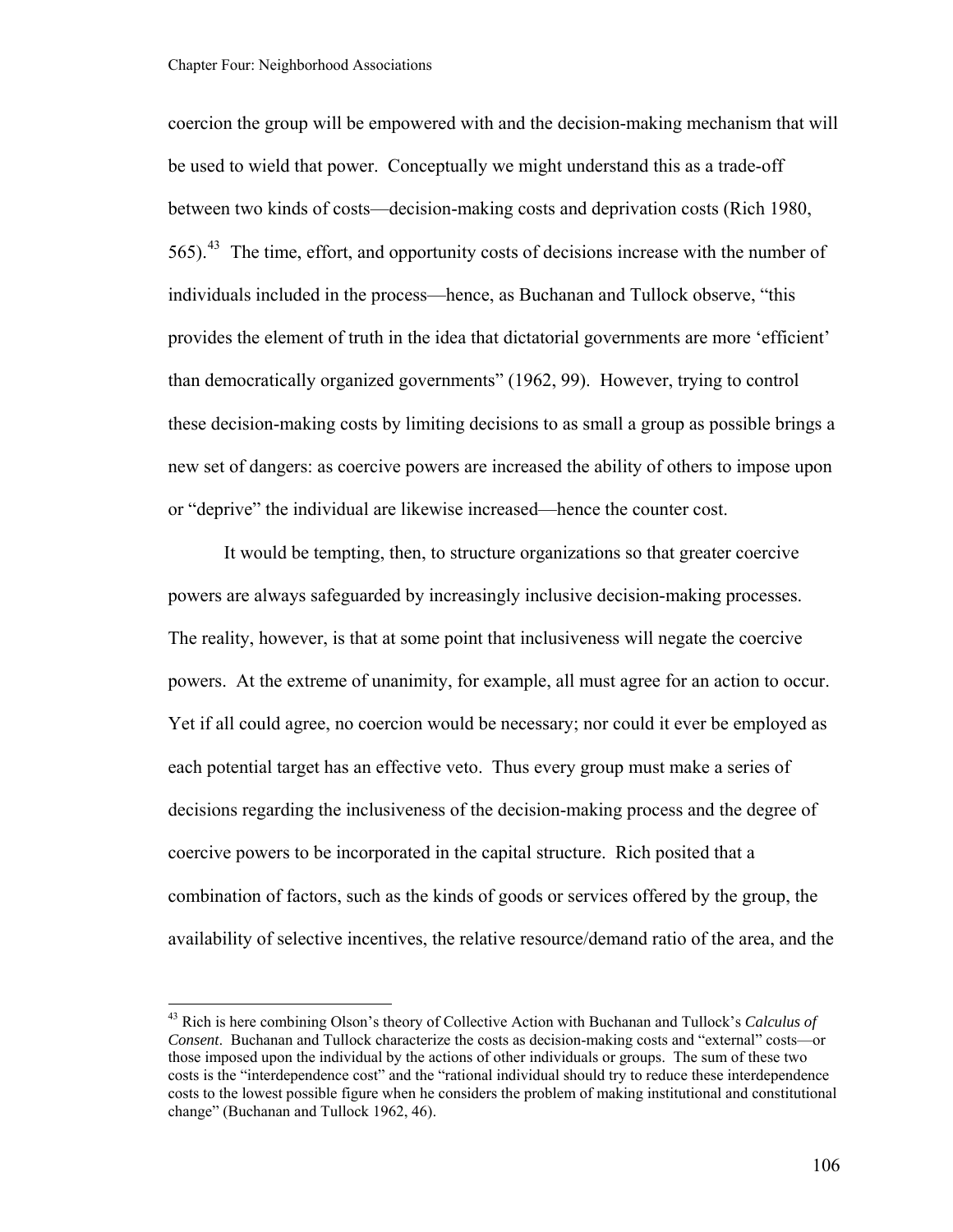availability of leadership could account for the different kinds of constitutional choices each group made. Those choices would then have significant influence on the success of the groups. Most notably, he found that the more formally organized groups, that is, those with a greater degree of coercive powers and streamlined leadership, were the more successful in combating the free-riding endemic to public goods problems. Or, as he measured success, "more formally powerful associations tend to spend more money per collective project, per resident than do voluntary organizations, regardless of economic status" (Rich 1980, 584).

## *III-Structural Differences Among Indianapolis Associations*

Information on neighborhood associations is provided by the 1993-1994 Marion County Community Organization Leadership survey (MCCOL). Mail surveys were sent in 1993 to 232 Indianapolis neighborhood associations soliciting information about their structure, function, location, size, and success. This was not a random sample of associations, but a comprehensive attempt to contact all associations meeting the target criteria. The list of associations was compiled from city records, personal contacts by the survey coordinator, and identification by other associations. 123 surveys were returned (53%) with 6 of those being excluded from the final dataset due to incompleteness, failure to meet the target criteria, or a location outside of the study area (see Swindell 1997, 246-250 and 264-279).

More select than a typical RCA, the kinds of associations targeted by this survey were "neighborhood organizations" as defined by five criteria: 1) The group is "structured around shared concerns grounded in issues that can affect the quality of life in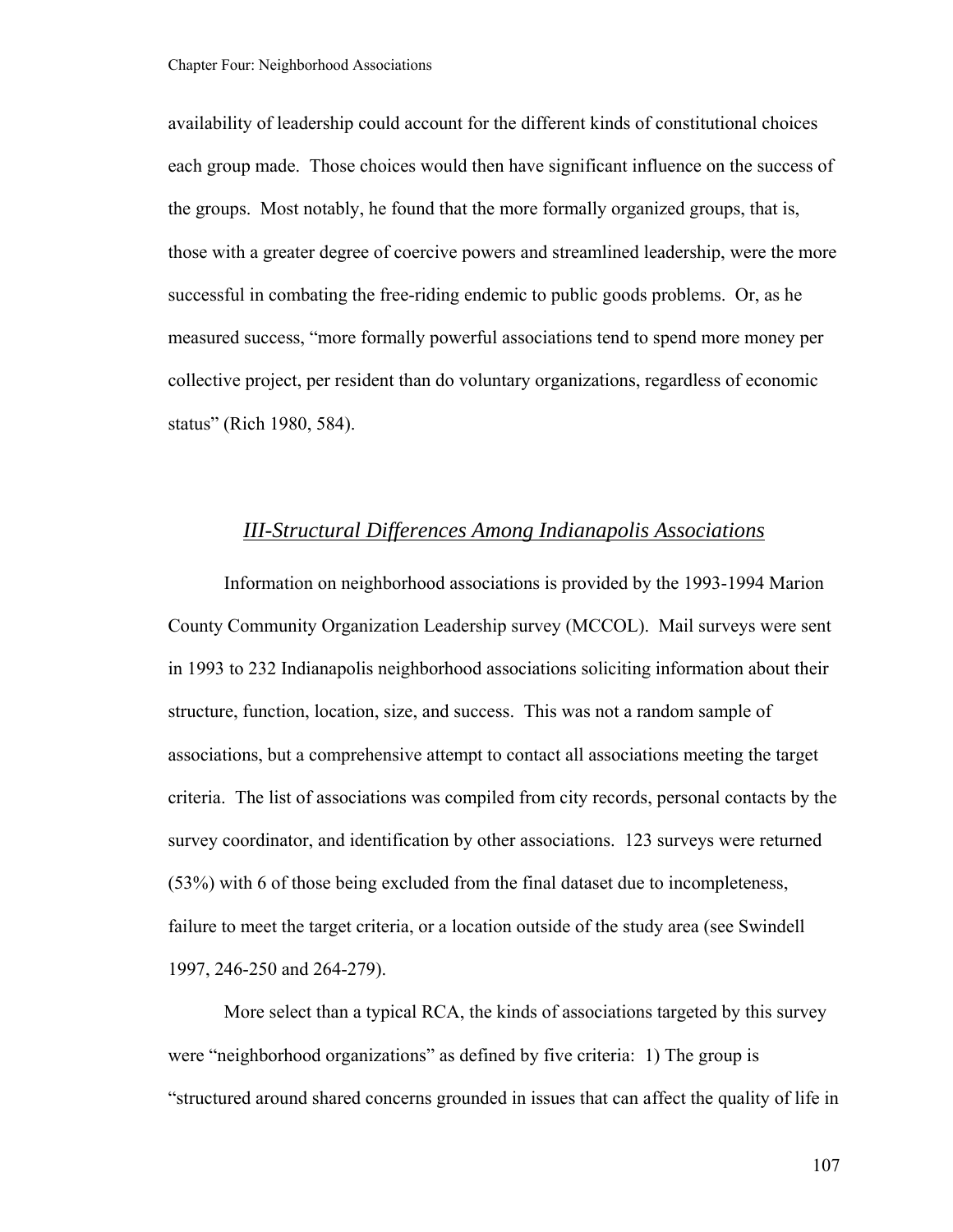<span id="page-113-0"></span>the neighborhood"; 2) The groups have small self-defined geographic boundaries; 3) they "are governed by resident/members on a volunteer basis"; 4) membership is open to residents within the group's boundaries; and 5) the group must hold regular meetings (Swindell 1997, 43-44). The pool of associations from which this survey was conducted, therefore, is much more restrictive than what many would consider to be "community associations." Most of the larger associations spanning multiple neighborhoods and offering generalized benefits are excluded. Likewise dormant associations, associations that function as businesses, or city sponsored/governed associations do not qualify. Rather, the emphasis for this survey was on associations that were fundamentally selfgoverning and localized in their purpose. Or, what we might think of as the organizations with solid benefits to offer to their participants but considerable collective action costs.

To begin with, it's helpful to differentiate among the neighborhood associations. Perhaps the most visible distinction would be the purpose of the association.

Associations were asked in the MCCOL survey to identify on a four-point scale the organization's level of activity in six categories: advocating, fostering awareness, nurturing economic health, delivering services, addressing specific problems, and serving lower income individuals.<sup>[44](#page-113-0)</sup> I've used this system of self-rating to sort the associations into five categories. "Specific problem" is dropped as a separate category due to its

<sup>&</sup>lt;sup>44</sup> Ouestion 68: "Below are several general types of activities sometimes performed by organizations such as yours. Please evaluate your organization's level of activity in each…please use the codes below to indicate levels of activity…" Where "1=very active, 2=somewhat active, 3=a little active, 4=not at all active, and 9=don't know." The categories were then listed as: "a) Advocating on behalf of the neighborhood (e.g., for/against a zoning change, to improve city services, etc.); b) Fostering a neighborhood awareness (e.g., establishing block clubs, communication, social activities); c) Nurture the economic health of the neighborhood (e.g., economic development initiatives, asset creation); d) Delivering services to residents (e.g., private contracting for snow removal, security guards, etc.); e) Addressing specific problems if/when they arise (e.g., anti-crime programs, location of undesired elements in the neighborhood, etc.); f) Addressing needs of lower income individuals in the neighborhood (e.g., providing housing and other social service information, etc.)" (See Swindell 1997, Appendix B, page 276).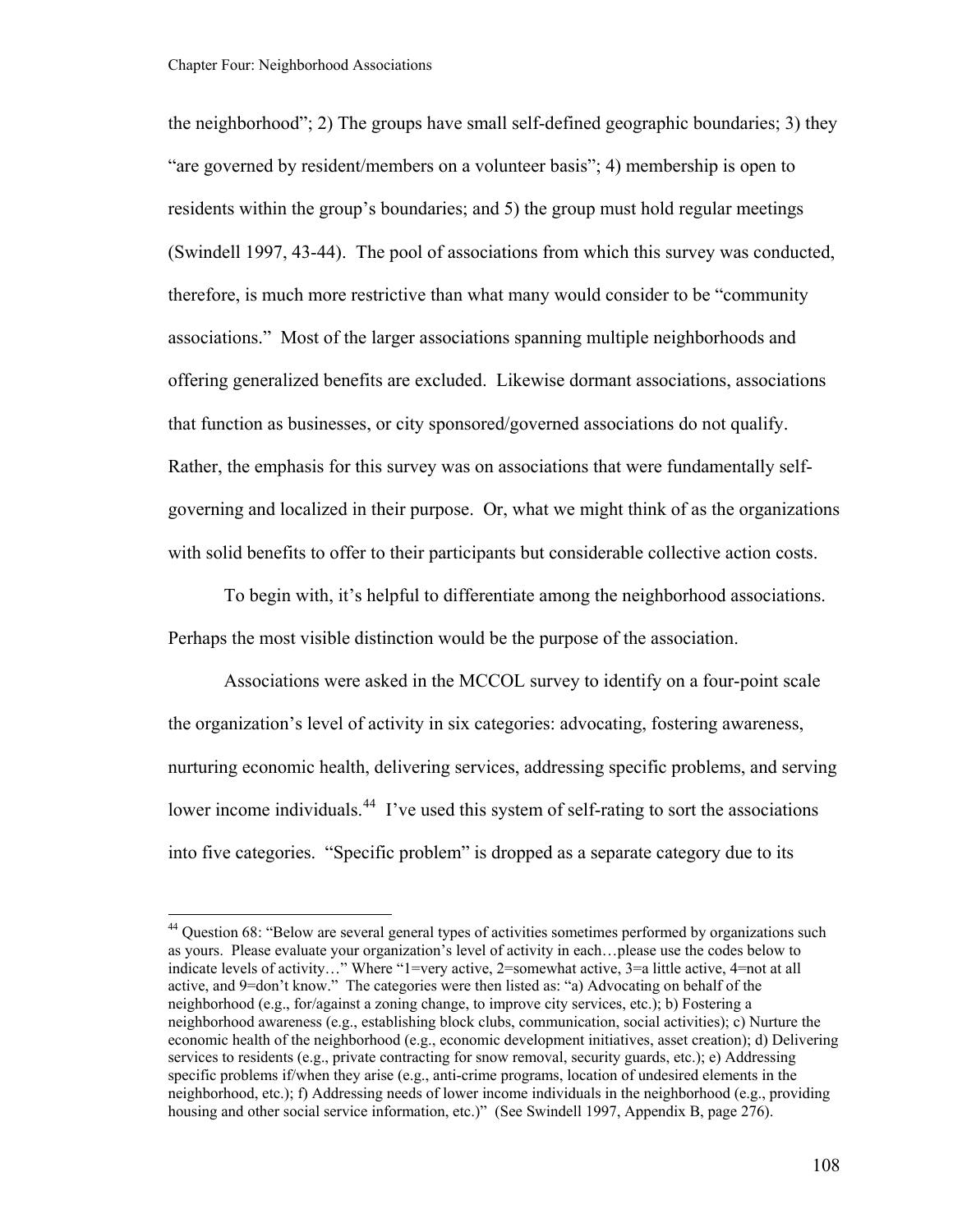<span id="page-114-0"></span>overlap with the other categories (it could easily be a "specific problem" with lower income individuals, housing, crime, or economic health, for example). Making such a clear distinction between organizations, while useful for this analysis, is somewhat problematic as most all groups were active in more than just one category and many had multiple categories with the same score assigned. In the case of such ties two additional questions were consulted: one asked the respondent to identify "the current mission or purpose of your organization" and the other asked them to rate the "level of success" in each of the activities.<sup>[45](#page-114-0)</sup>

It should be kept in mind that though this categorization is attempting to identify the association's primary product or purpose, other products, byproducts, and even the organizational structure of the association may be of consequence. Focusing on the selfavowed purpose of the association as if it were the only impact of that association is both incomplete and necessarily preliminary. What it does do, however, is give us a first cut at trying to understand the interconnectedness and complimentarity of different configurations of social capital.

As Graph 4-1 shows, "advocating" was the most commonly marked purpose, with 44 of the neighborhood associations ranking it as their highest activity. "Economic development" and "Low-income/housing" were tied for the smallest category with 11

<sup>&</sup>lt;sup>45</sup> Question #9 gave 9 categories for the "current mission or purpose" of the organization: "foster neighborhood awareness and communication", "encourage economic development," "advocate on behalf of neighborhood residents," "to provide neighborhood services," "to address some specific purpose," "to assist low income residents in area," "to address housing concerns," "deal with crime" and "other." The housing category was grouped with the low income question and crime with the services category. Question 68 was used as the first criteria rather than question 9 because I felt that the former asked for actual activity whereas question 9 might be more vulnerable to proclaiming ideal activities or socially expected activities. The "level of success" evaluation was asked as part of question 68 and included the same four-point scale as the "level of activity" portion of the question. Lastly in the case of persistent ties I made a judgment call as to which activity was probably the primary one based on activity type, size of the group, or the group budget. Typically I selected more active or costly activities as primary activities. Hence, for example, the "provision of services" would be selected over "fostering awareness."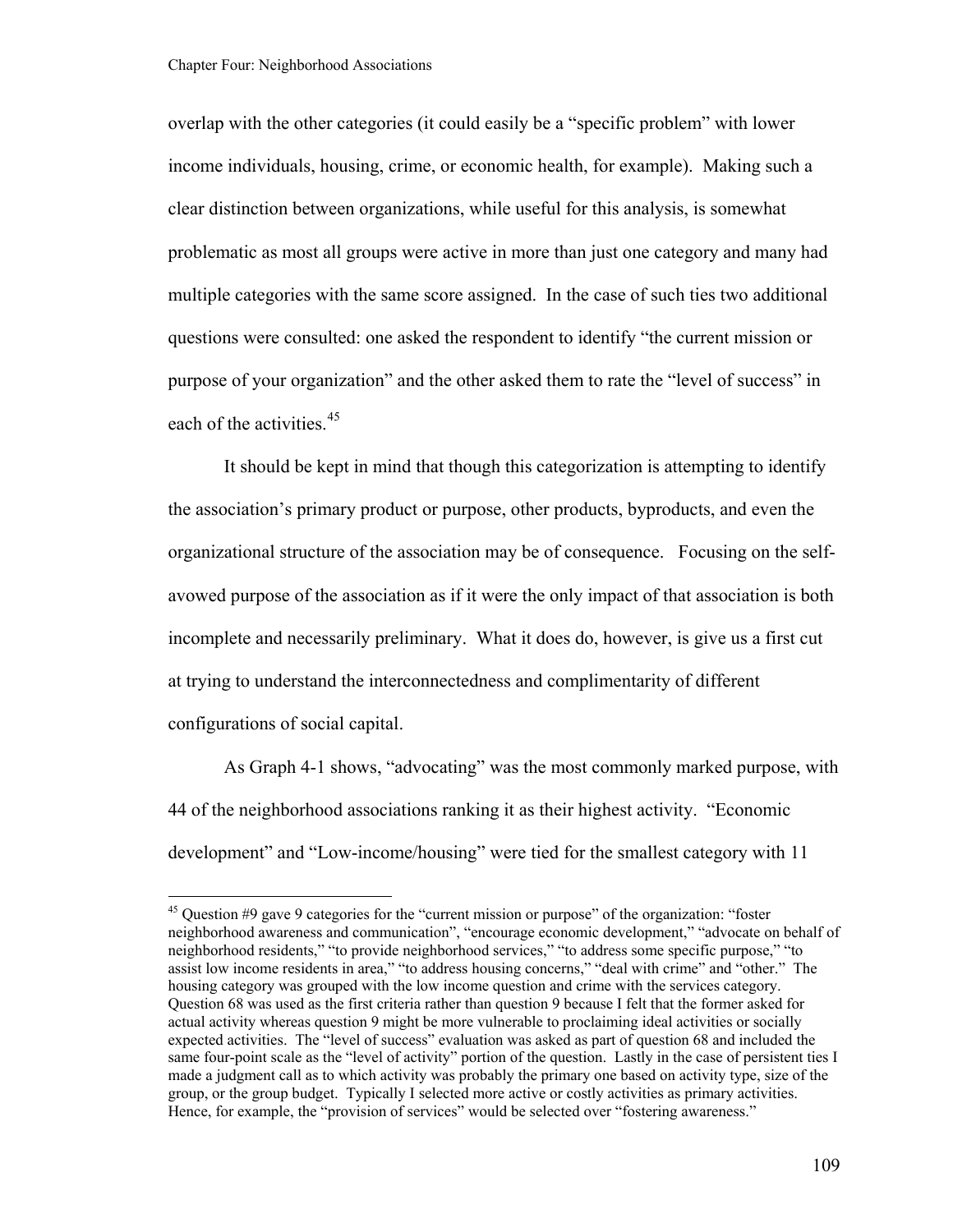associations each. Economic development and service associations accounted for 18 and 27 respectively.

## *Graph 4-3 about here.*

If capital structure does indeed matter in confronting the costs of collective action, then we should expect different kinds of structural characteristics to exist among these categories. An association dedicated to providing public services to its members, for example, will face a different mixture of costs than would an association intended to distribute information. This is partially because of the excludability problems endemic to service provision, and partially because of the asset specificity of the investments needed for the good to be produced. Namely, service provision has very specific needs—such as money—and the more dedicated investments are to a unique form, time, place, or action, the greater the costs facing the group—for substitutes won't do. Consequently, we might posit that the greater the asset specificity the more likely vertical integration and coercive powers will be needed to cope with those costs (Williamson 1985, 53-54). Rich found that among associations in Indianapolis "coercively empowered" groups were indeed more likely to provide services or public goods than were purely voluntary associations (Rich 1980, 580-582).

To see if categorizing the associations by purpose reflects any meaningful difference in the associations, or whether all voluntary neighborhood associations are the same regardless of avowed purpose, Table 4-1 presents the relationship between structural characteristics and each category of association. These correlations also allow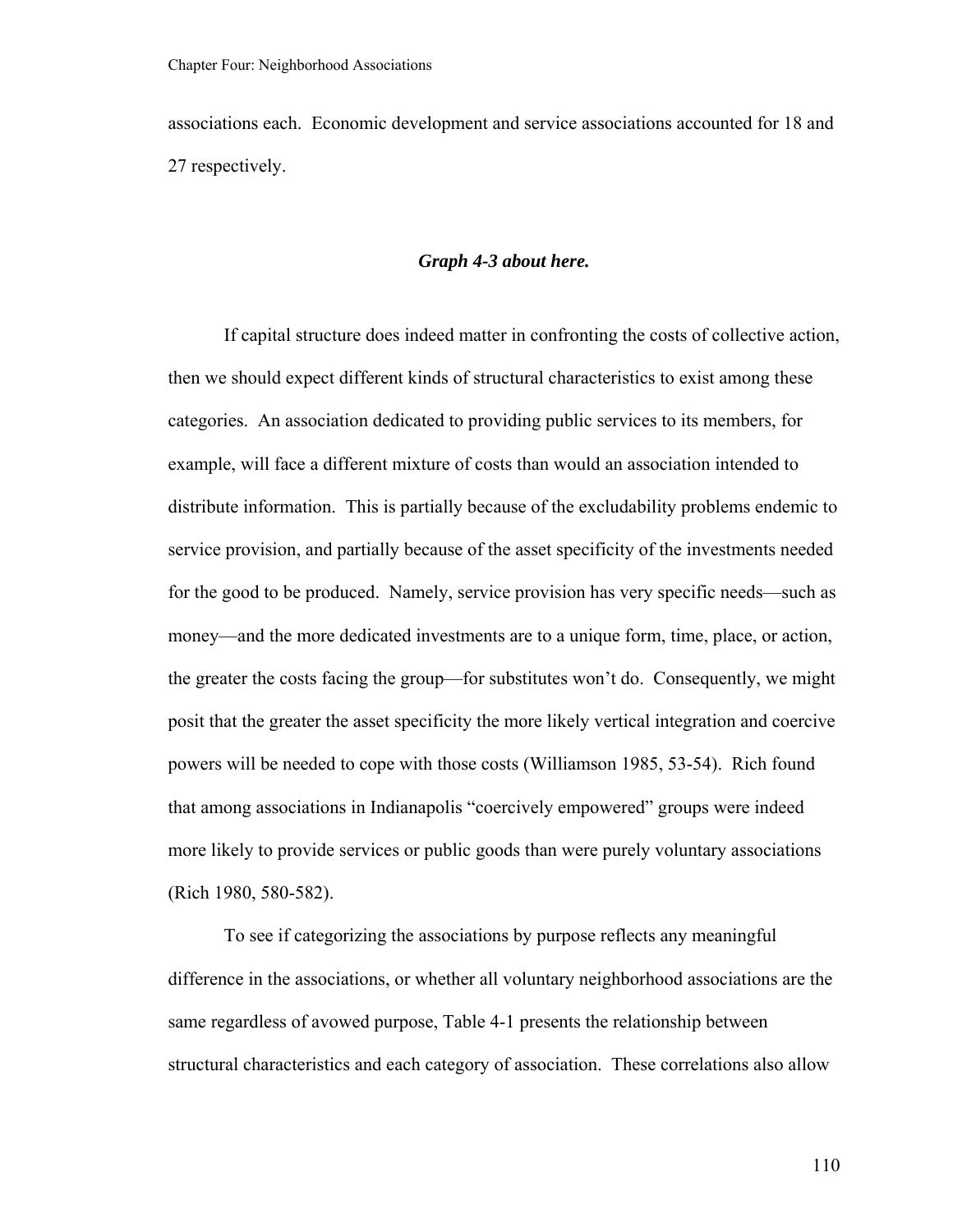<span id="page-116-0"></span>us to check the posited connections between structure and the primary product of the group.

Briefly, each associational category was coded as a dummy variable and regressed on each structural feature. Because including all the associations in such an equation would result in perfect multicollinearity, one type of association (typically the one with the lowest value) is excluded. This excluded association becomes the baseline against which all the other associations are being tested for statistical significance. The structural features are the self-reported membership size of the association in the MCCOL , enforceable mandatory membership<sup>[46](#page-116-0)</sup>, the annual number of meetings, the percentage of the group's membership attending meetings<sup>[47](#page-116-0)</sup>, the group's activity level<sup>[48](#page-116-0)</sup>, whether the association had a strong executive leadership structure or not<sup>[49](#page-116-0)</sup>, and the dollar value of the annual dues for membership. What is clearly evident from the table is that neighborhood associations, even such a limited slice of associations as those surveyed in the MCCOL, are not the homogeneous, easily inter-changeable groups we might believe—but differ in significant ways.

### *Table 4-1 about here*

<sup>&</sup>lt;sup>46</sup> Mandatory membership was not a question included in the MCCOL survey, but was coded based upon the organizational by-laws. Personal contact by the coder was used in those cases where the by-laws were not clear on the matter (see Swindell 1997, Appendix F, page 343). Where 0=no mandatory membership and 1=mandatory membership.

<sup>&</sup>lt;sup>47</sup> Self reported attendance at meetings divided by the number of members each association reported. 48 Associations were asked to identify up to 9 activities and rate them on a 4 point scale of level of activity, where 1=very active,  $2$ =somewhat,  $3$ =a little active, and  $4$ =not at all (possible range of 0-36).

 $49$  The variable "strong executive" is based upon an MCCOL question asking the association leader to identify whether decisions tended to be made in "leadership meetings," "general meetings," or a "combination" of the two. This was coded as a dummy variable with "leadership meetings" being "1" and the other's as "0."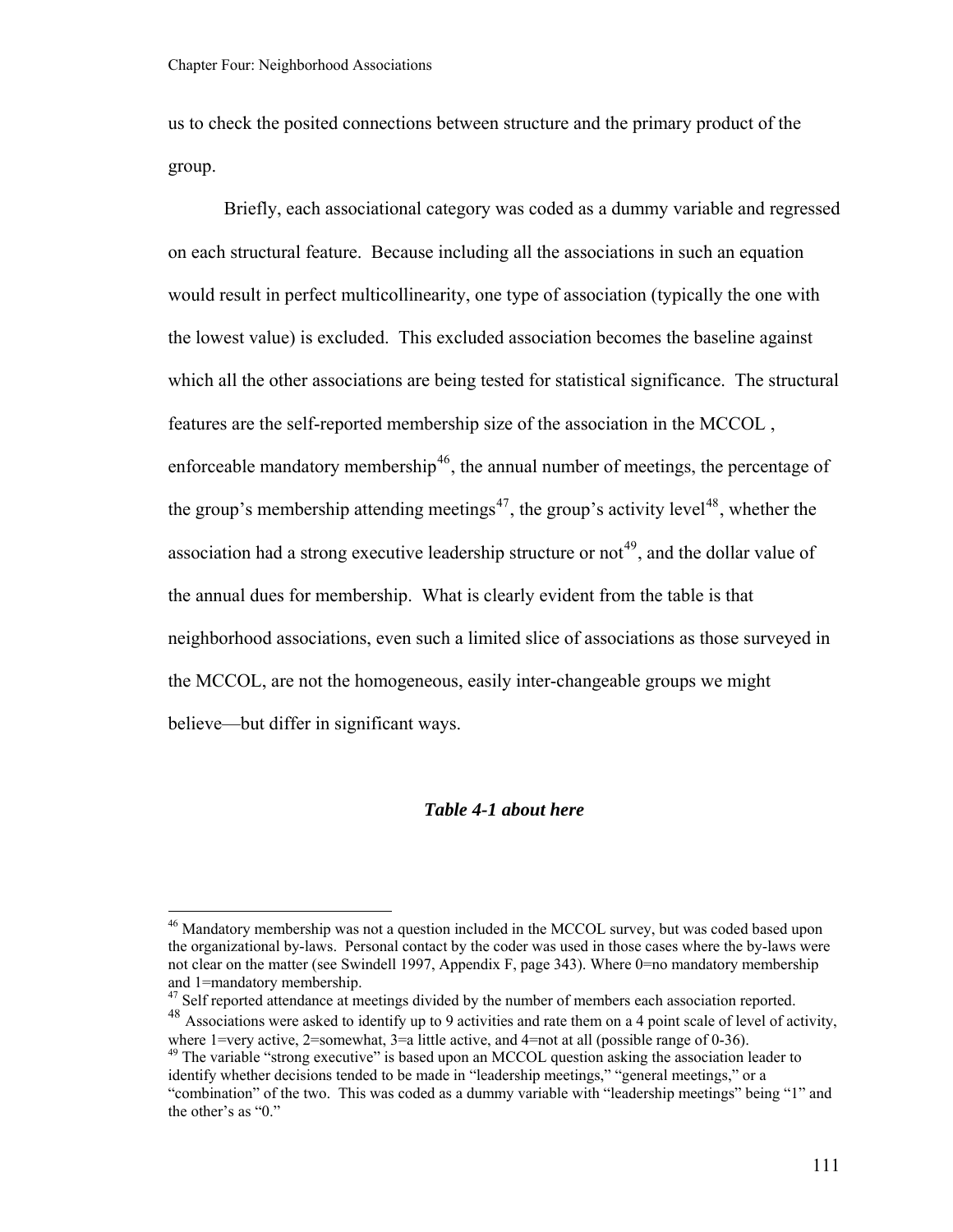Information associations, for example, tend not to rely on as strong an executive decision-making apparatus as do service associations, but on general meetings of all the members. Substantively this can be seen in Table 4-2, where the probability of having a strong executive climbs from 16.67% with information associations to 66.69% with service associations. Relying on more general meetings of the membership invariably involves higher decision-making costs, but makes sense given that the purpose of the association is precisely to encourage the sharing of information and communication among its members. Not only would a strong leadership of necessity formalize the flow of information into certain regularized paths—which is contrary to the group's purpose but it would also unnecessarily raise the risk of coercion (in this case it would likely be informational coercion). Likewise, information associations require significantly less money for their operation—as seen in the significant contrast with service associations in their annual dues (averages of \$7 versus \$64). Because the group has no aim beyond letting people associate and form connections, the danger of free-riding is low, and the coercive powers granted to the association reflect this.

## *Table 4-2 about here*

There are also notable differences between the two largest categories of associations: advocacy and service groups. Advocacy associations are those that advocate or represent member interests with regards to things like zoning laws and city services. Advocacy groups often appear to play a "compensatory role" in political participation; magnifying the voice of the less well-educated, the poor, and minorities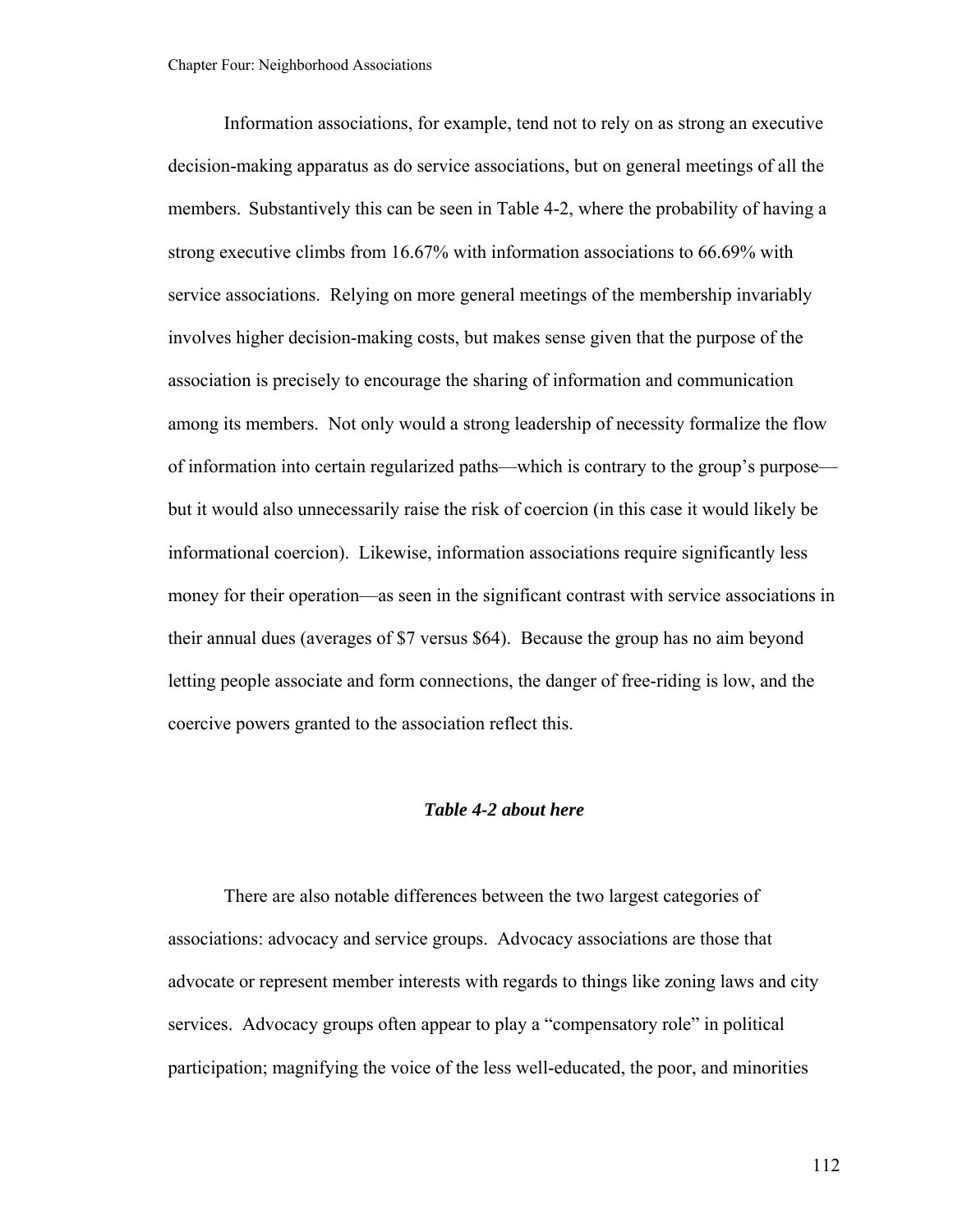(Sharp 1980). Service groups, as already discussed, focus on the provision of services: such as snow or trash removal, security, or the management of common areas.

 In particular, advocacy associations have more frequent meetings than do service associations and they get a greater percentage of their membership to those meetings (12.4% versus 27.1%). Members want to influence the kinds of positions the association will advocate, and the association, given the uncertainties of consistent participation in the absence of coercion, wants to minimize its dependence on any given member. A broad "soaking" in the membership helps to achieve both of these goals—though the downside is that advocacy associations were also significantly less involved in other kinds of activities than were low-income/housing associations.

Service associations, on the other hand, appear to rely more on coercion, as seen in the mandatory membership, than do advocacy associations. Though it might seem contradictory to talk of mandatory membership among voluntary organizations, condominiums, cooperative corporations and restrictive covenants all involve just such conditions—and were the issue at heart in the *Twin Rivers* case. Restrictive covenants, often used in Homeowners' Associations, offer an illustrative example. Typically the covenants are established by the builder or developer of a project and are intended to enforce a certain vision or purpose for the community. The covenant, or rules and restrictions, are included in the deed as conditions of the exchange. Because they "run with the land" through all subsequent sales of the property, to purchase the property is to consent to the covenant. In this way membership in an association may be mandatory if the purchased real property is restricted by covenants.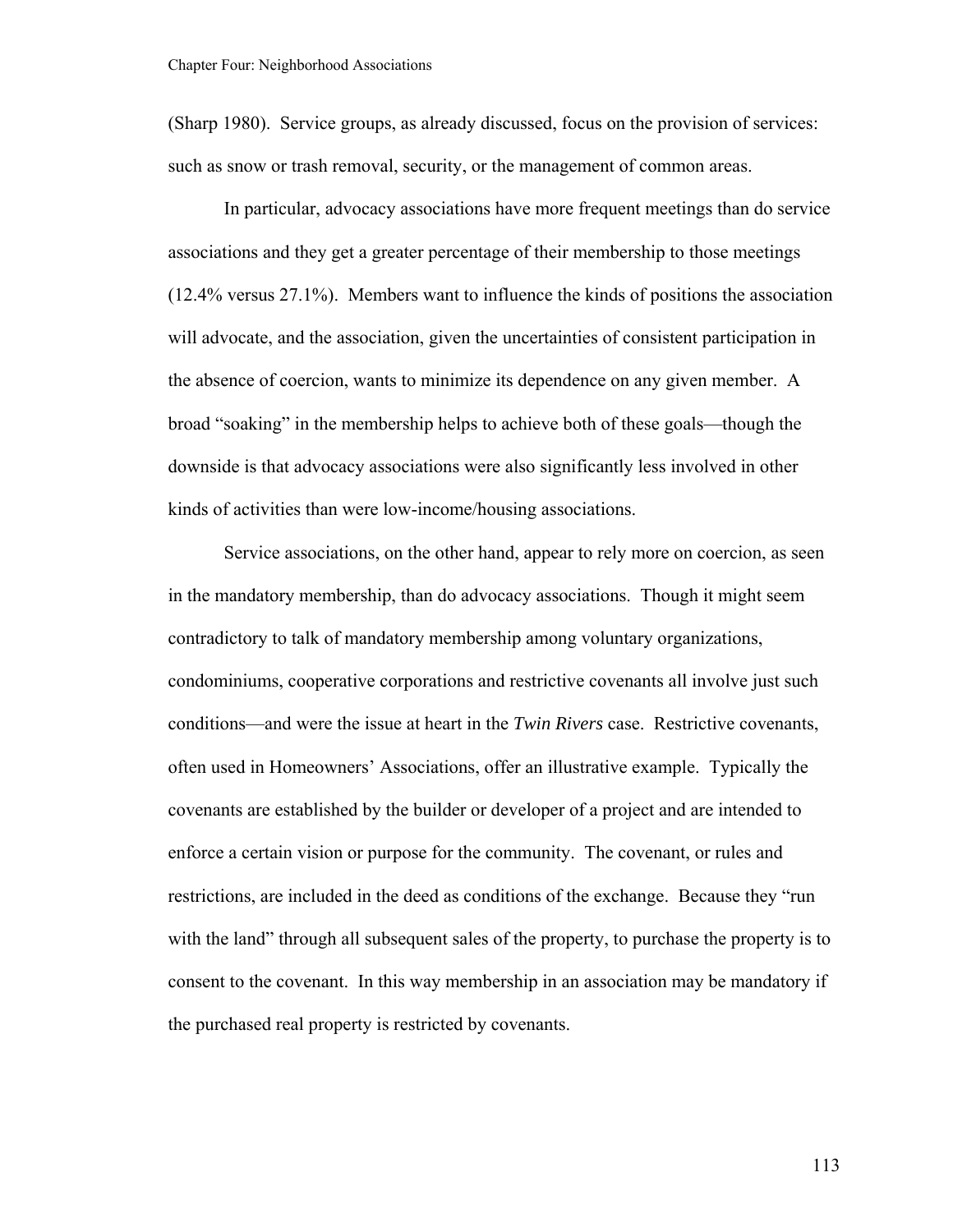The use of such restrictive covenants within the common law system appears to have arisen during the 1800's as a response to the increasing conversion of common pastures and meadows into private property. Though privately held, these properties still retained many of their commons characteristics—such as excludability problems and rivalrousness—and could therefore benefit from the degree of coordination that the covenants offered while still retaining their private nature (McKenzie 1994, chapter 2). . While the individual may face increased "deprivation" costs under this type of an arrangement, the voluntary nature of the agreement preserves an effective "veto" at the constitutional level, or the level at which those structural rules are agreed upon, as seen in the individual's ability to move from the area or sell the property. The essence of this arrangement is to force compliance where incentives might otherwise encourage freeriding—while still preserving some element of individual choice.

As posited, those neighborhood associations listing "service delivery" as their primary activity do have a statistically discernable tendency to use mandatory membership more than advocacy organizations (as seen in Table 4-2, climbing from 9.09% for advocacy associations to 44.42% for service associations). Moreover, given the close connection between increased coercive powers and the administrative centralization needed to control it, there is no surprise that service associations were also positively correlated with the use of a strong executive—as seen in their comparison with information associations. This is even more striking when it is remembered that these are self-governing associations; associations employing a paid or professional management structure are not included in this analysis.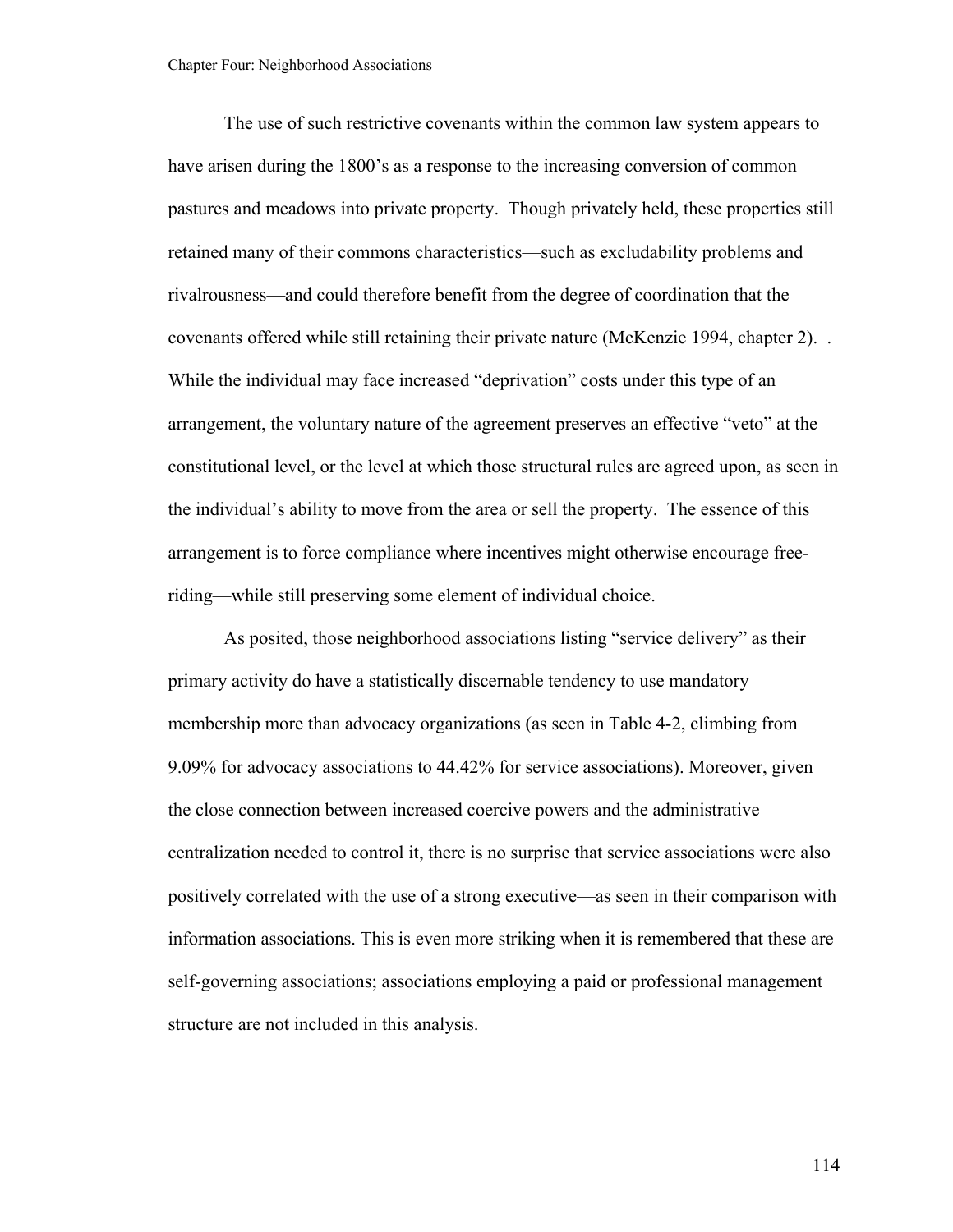However, as mentioned, service associations also appear significantly lower than many of the other associations in how frequently they hold meetings and the percentage of the membership that regularly attend those meetings. Though some of this is undoubtedly explained by the fact that providing services is not an activity that requires a great number of meetings—that explanation alone is insufficient to account for the lower turnout. Indeed, fewer meetings would seem to encourage greater turnout. One plausible explanation is that what we are seeing is the byproduct of the coercive powers and leadership design. As mentioned earlier, a streamlined decision-making process lowers decision-making costs—this is the advantage of a strong executive: they can act fast and decisively with a minimum of resistance. Yet the downside of those same efficiency gains is that the voice of any given member becomes proportionally smaller. And many members, recognizing that their input will have only a weak influence on the final decision, find that attendance is just is not worth the effort.

So do coercive powers actually matter? Swindell found weak evidence that mandatory membership among neighborhood associations resulted in increased participation in the association (1997, 132). Coercive powers have also been tied to increased aggregate revenue for the association (Rich 1980, 580-582; Swindell 1997, 132-133). This seems to be corroborated here by the significantly higher annual dues of service associations than information associations. However, it could also be that service associations tend to occur in wealthier neighborhoods, and that wealth is a better explanation for hefty dues than is institutional design. Accordingly, table 4-3 presents the impact of a variety of factors on due payment for all associations.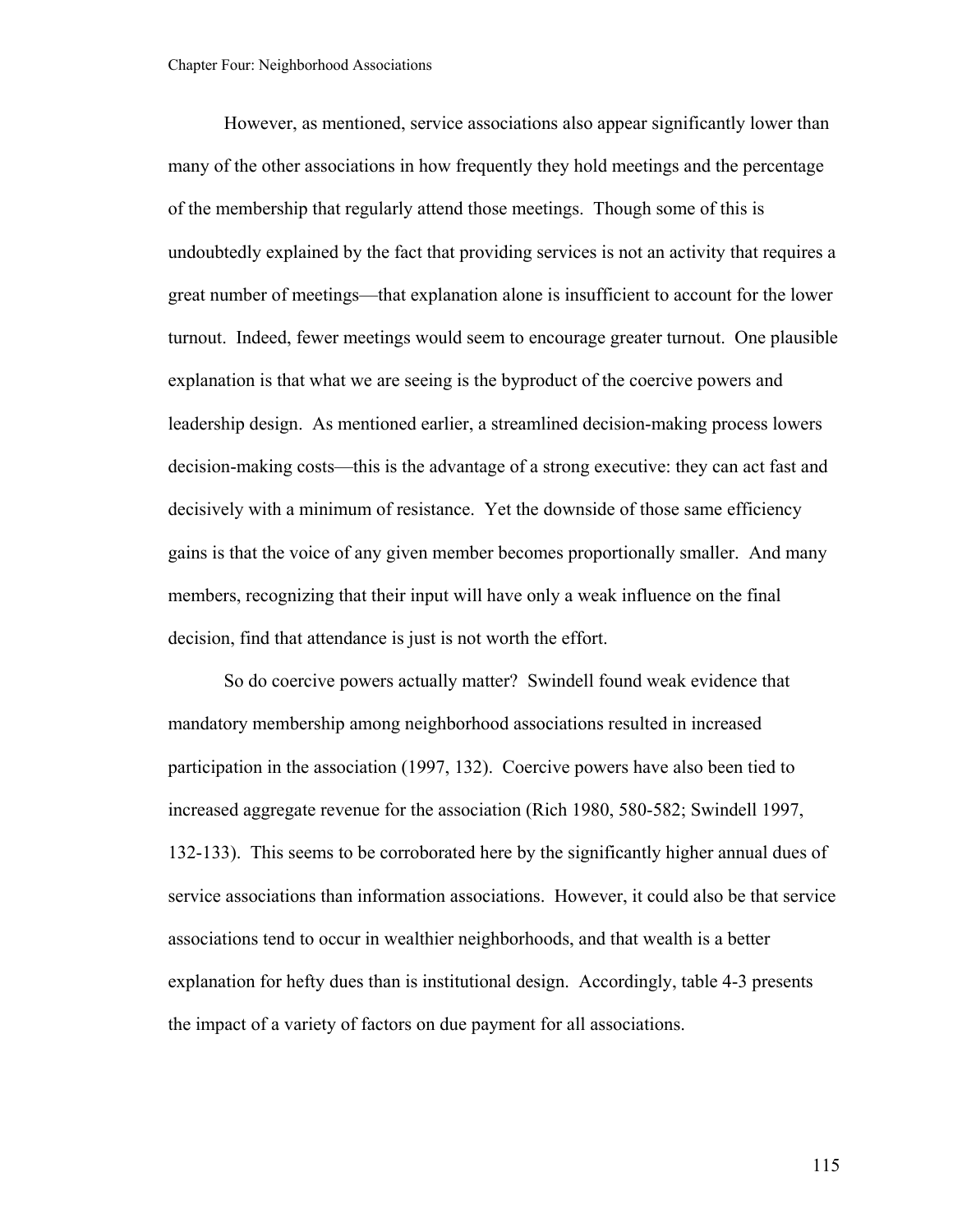### *Table 4-3 about here*

Interestingly, for those associations trying to provide collective goods, such as service associations, structural features like mandatory membership and a strong executive do appear to support higher due amounts. Other plausible explanations for higher dues, such as wealthier neighborhoods, more active associations, or even larger associations have no statistically discernable correlation with due amounts when controlling for those structural features. Moreover, by comparing the standardized coefficients, we can see that the impact of mandatory membership on due amounts per year is just over double that of a strong executive structure. As Olson argued, mandatory membership is an effective response to the incentives to free-ride—if you can require it (Olson 1971).

Table 4-1 isn't a complete map of the capital morphology of neighborhood associations, but it does make evident that certain structural patterns do appear to correlate with certain functions. As complex examples of social capital, beneficial associations have often been lauded for their ability to meet social needs in ways that incorporate both the preferences and resources of the parties involved—or, as Tocqueville might have pointed out, the social compliment to democratic government. But this still leaves us with the more basic question of why these associations, or these structural differences, were able to form in the first place. Though undoubtedly the particular historical circumstances for each association are unique, there would seem to be certain commonalities such as the driving personality of a leader or political entrepreneur (Kuhnert 2001); sufficient need (Sharp 1984); adequate socioeconomic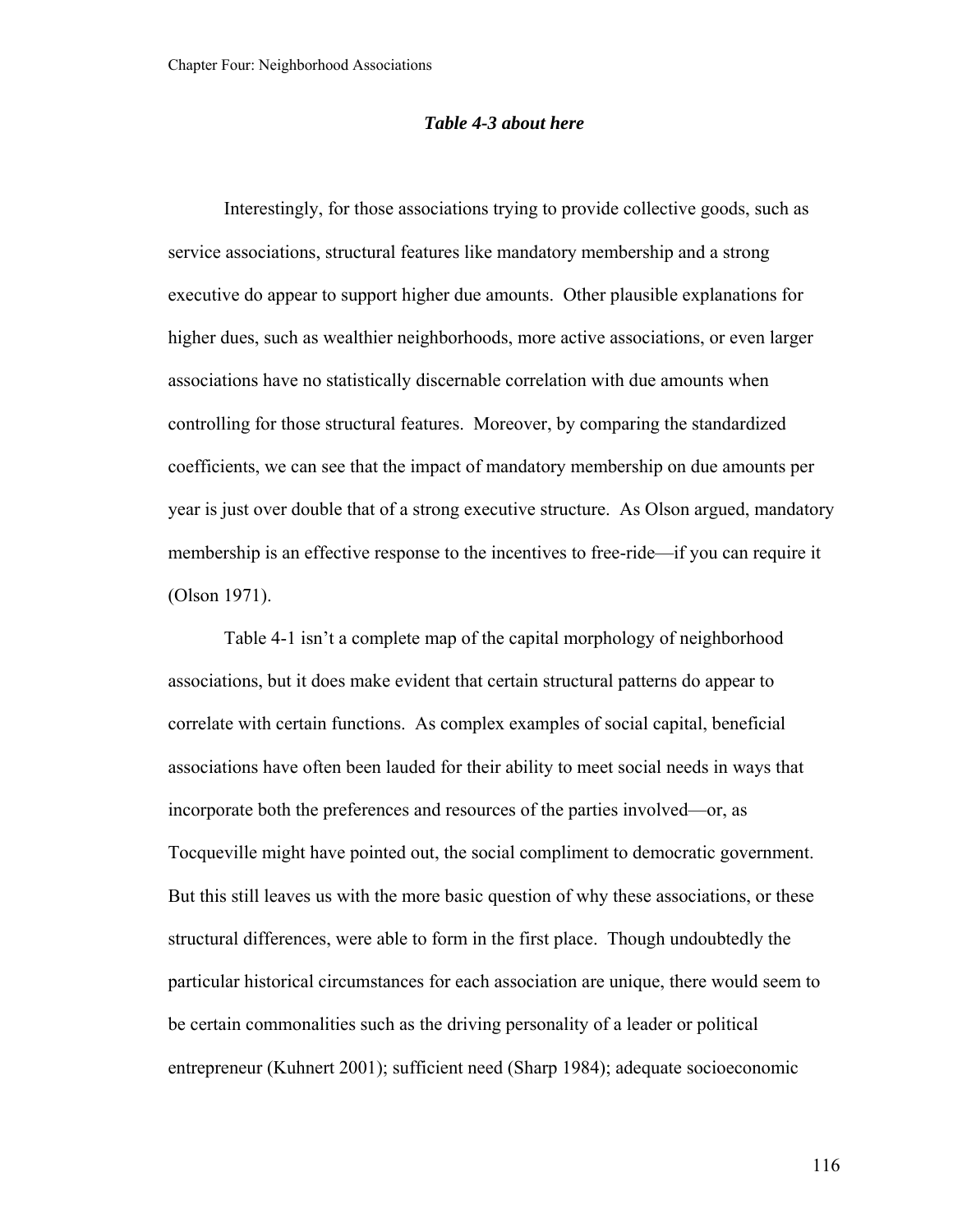resources (Verba and Nie 1972); and interpersonal trust (Brehm and Rahn 1997). With the possible exception of trust, each of these emphasizes individual-level components of the collective action dilemma. Granovetter's challenge to "embed" the individual back into a social context is unrealized unless we can include elements of interconnectedness, such as multiple layers of social capital, into the mixture (Granovetter 1985). In the next chapter I'll address this issue by looking at how the interpersonal networks in a neighborhood provide a capital context upon which the associations rest.

## *Conclusion*

Social capital represents a way in which people can cooperatively attempt to alter their social context and thereby lesson the seeming determinism of one's environment. Indeed, such a capacity might arguably be the prerequisite to viable democracy, as otherwise we could quickly disqualify most individuals from exercising any meaningful form of self-government due to their own deficiencies in knowledge, training, resources, and so on. Yet social capital's ability to provide the required resources depends on a number of factors, one of the most important being the design of that capital itself. The costs of collective action vary, and can be so high as to require additional incentives to ensure adequate cooperation. An increasingly sophisticated or complex design may enable the capital to provide those incentives or in other ways ensure the necessary levels of cooperation. Consequently, one indication of the severity of the dilemma may then be reflected in the kinds and complexities of capital that we find in an area—assuming people are free to form the capital. In this chapter I looked beyond interpersonal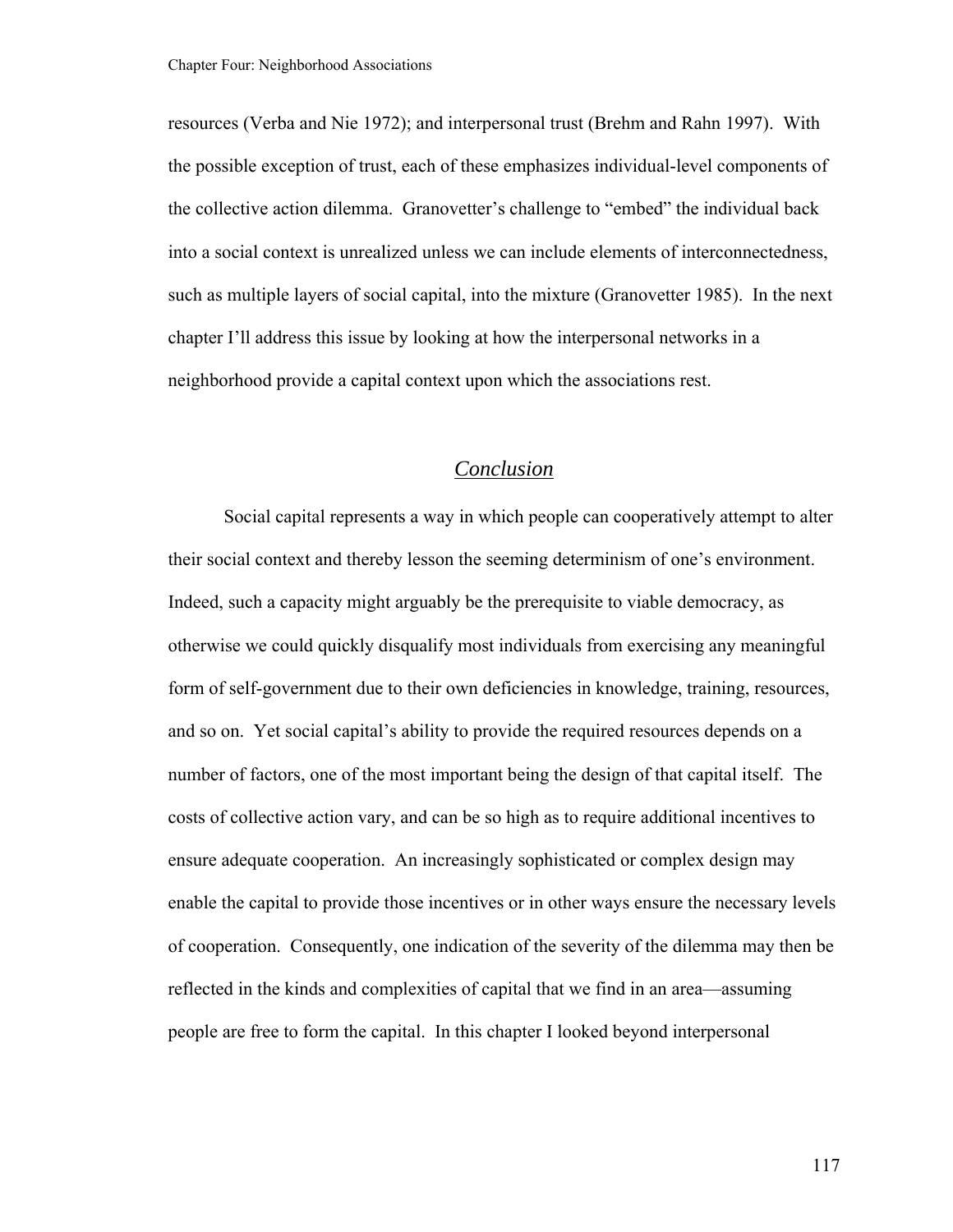networks to the larger and more complex forms of social capital embodied in neighborhood associations.

Evidence of this relationship between the capital structure and the capital product was confirmed in the neighborhood associations. Those associations primarily concerned with providing public goods to their members—such as Homeowners' associations tended to need more coercive powers and a more formalized leadership structure. Such provisions, however, present a kind of a paradox in that sufficient coercion to ensure cooperation on beneficial projects can also mean sufficient coercion to harm the individual. Why would individuals be willing to voluntarily agree to such conditions? And, even more perplexing, if people are willing to cooperate to such a degree in the creation of capital, why didn't they just cooperate in addressing the larger collective dilemma and skip the capital altogether?

I think that one of the explanatory strengths of social capital is precisely that it offers an intermediate step in the resolution of collective dilemmas. Cooperating in an association may indeed be costly, but less costly than tackling the larger dilemma headon. Moreover, by reducing risk and combining diverse resources in complimentary ways the capital may be able to provide greater resources than could the same the same number of people acting separately. Hence people are willing to cooperate in an association because it provides a low-cost, low-risk alternative to the resolution of collective dilemmas. What's more, this same principle may apply to the capital itself. Some people are willing to join associations—and the risk of coercion they bring—because they have other social capital resources that help to moderate that cost. In short, social capital can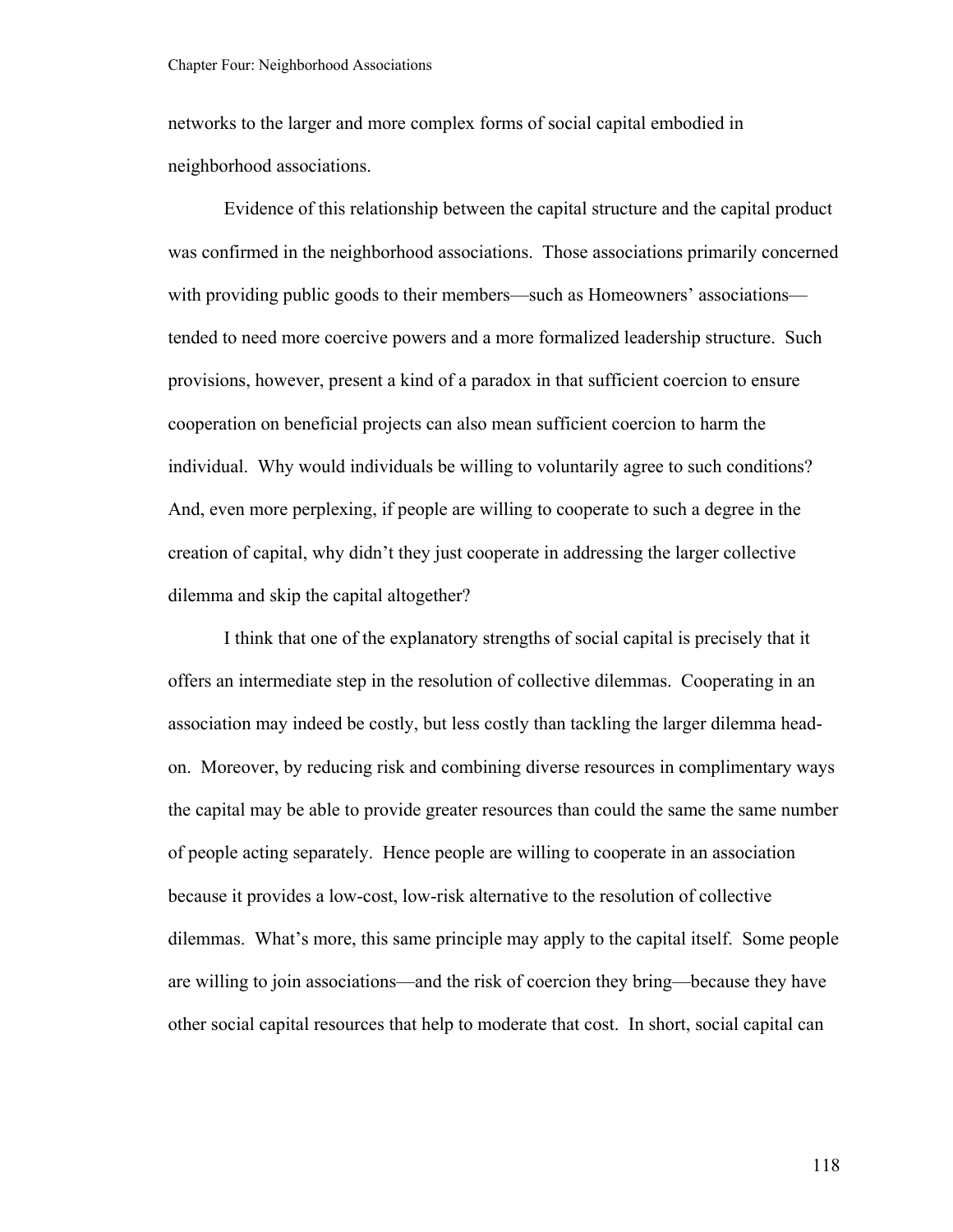build upon itself in what might be most appropriately termed, to borrow a phrase from economics, an agglomerative economy.

I'll address this issue in the next chapter by looking at how the interpersonal network might serve as a kind of intermediate step between the individual and the association. And more specifically, how can various dimensions of the network context, such as the number of in-neighborhood connections, ease the costs of forming and maintaining the different kinds of neighborhood associations presented here?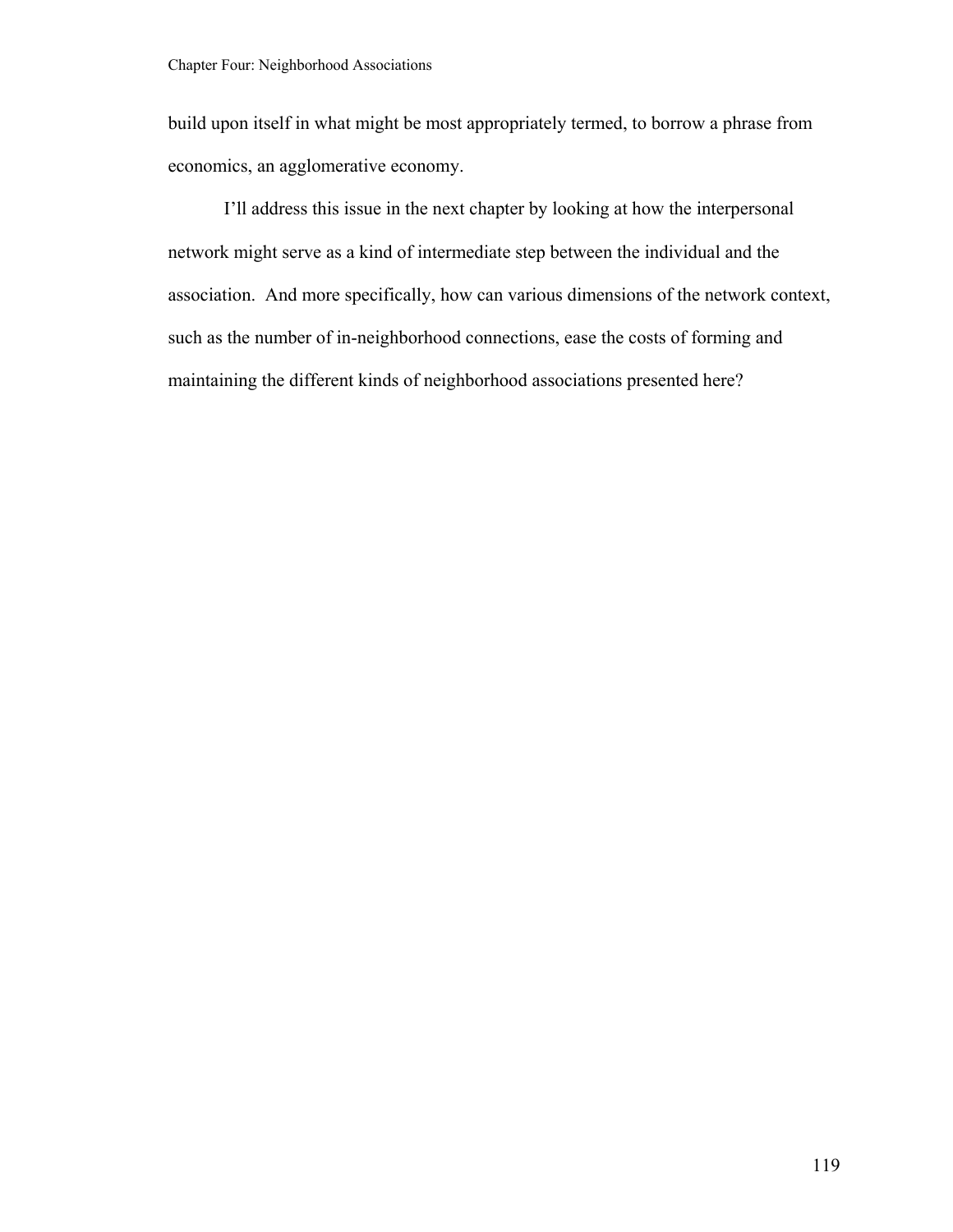

Figure 4-1a









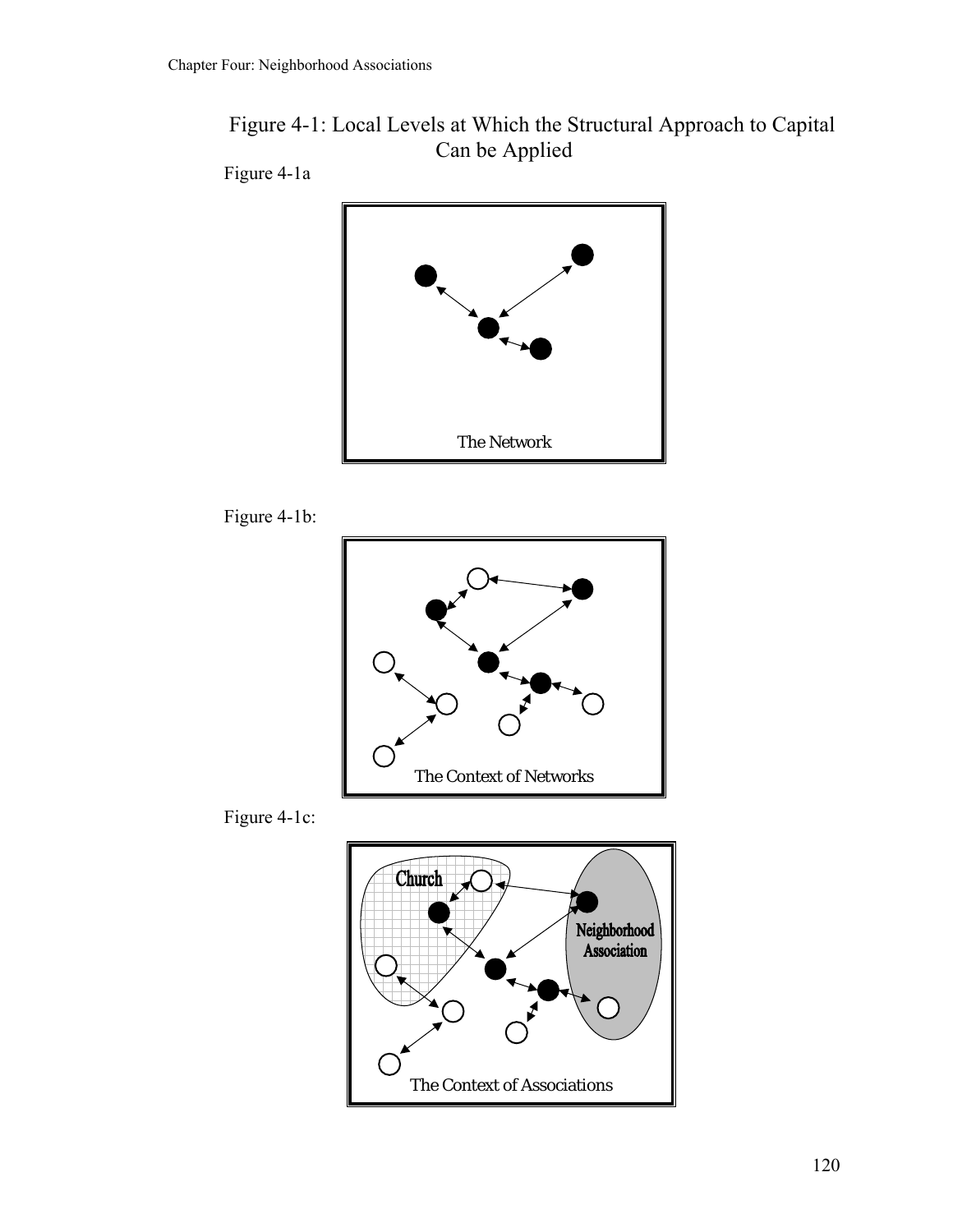**Graph 4-1** 

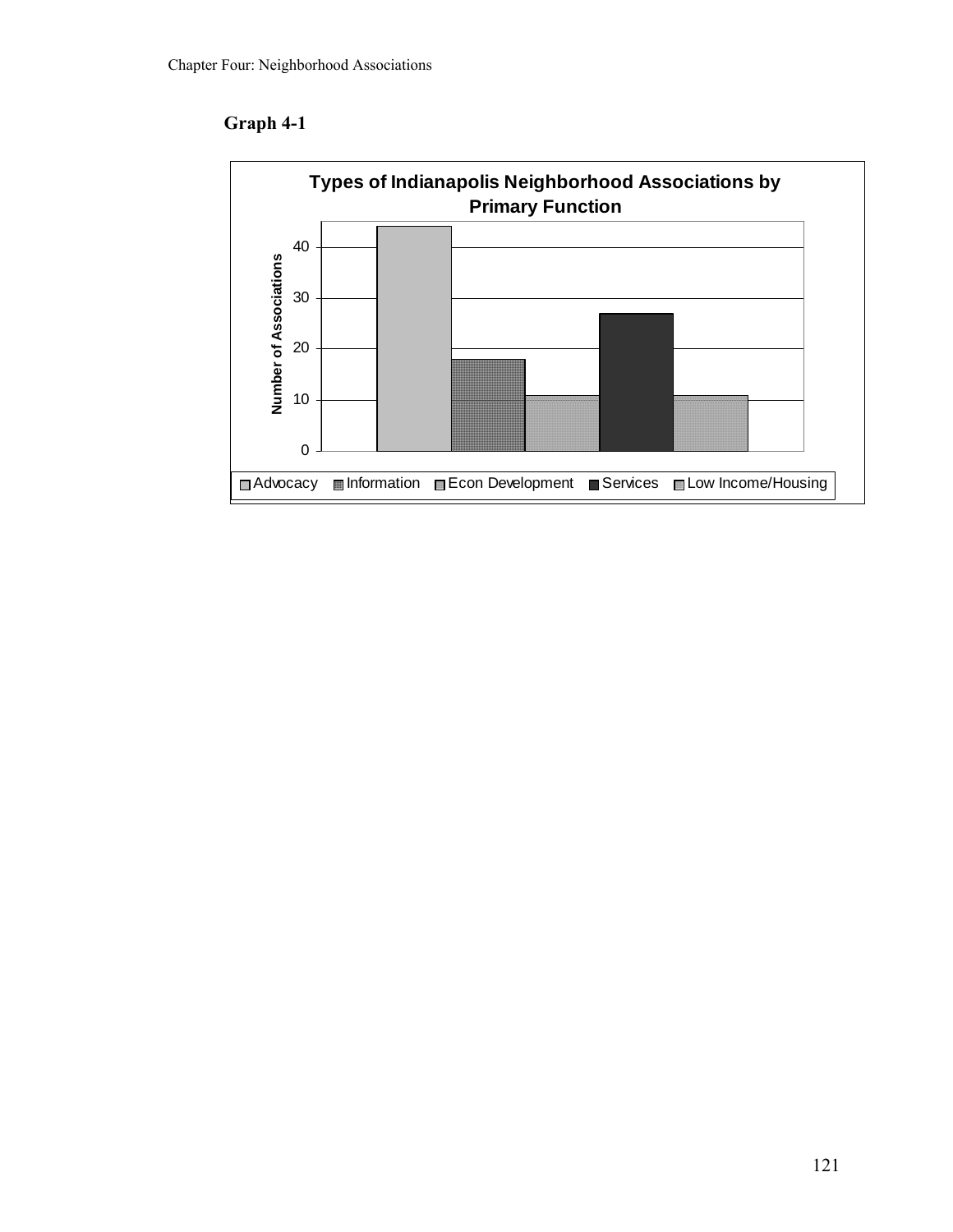| Table: 4-1                                                                                                                         | Variation of Structural Characteristics Across |                                      |                       |                                     |                       |                                         |                  |  |
|------------------------------------------------------------------------------------------------------------------------------------|------------------------------------------------|--------------------------------------|-----------------------|-------------------------------------|-----------------------|-----------------------------------------|------------------|--|
|                                                                                                                                    | <b>Neighborhood Associations</b>               |                                      |                       |                                     |                       |                                         |                  |  |
| Association                                                                                                                        | Number of<br>members                           | Mandatory<br>membership <sup>†</sup> | Number of<br>meetings | Percentage<br>attending<br>meetings | Level of<br>activity  | <b>Strong</b><br>executive <sup>†</sup> | Annual<br>Dues   |  |
| <b>Baseline</b><br>Association<br>(Constant)                                                                                       | 159.1<br>(139.3)                               | $-2.303***$<br>(0.524)               | $1.963**$<br>(0.826)  | $0.124**$<br>(0.039)                | $9.409***$<br>(0.538) | $-1.609**$<br>(0.632)                   | 7.111<br>(17.58) |  |
| Advocacy                                                                                                                           | 220.3<br>(155.8)                               |                                      | $3.637***$<br>(1.050) | $0.147**$<br>(0.049)                |                       | 1.05<br>(0.706)                         | 6.912<br>(20.86) |  |
| Information                                                                                                                        | 117.3<br>(176.8)                               | 0.693<br>(0.822)                     | $4.481***$<br>(1.307) | $0.125**$<br>(0.061)                | 1.424<br>(0.999)      | --                                      |                  |  |
| Economic                                                                                                                           | 153.8                                          | 0.799                                | 4.037**               | 0.113                               | 1.136                 | 1.427                                   | 9.071            |  |
| Development                                                                                                                        | (197)                                          | (0.941)                              | (1.536)               | (0.072)                             | (1.204)               | (0.876)                                 | (28.54)          |  |
| <b>Services</b>                                                                                                                    | 166.4                                          | $2.079***$                           |                       |                                     | 0.665                 | $2.303**$                               | $57.0**$         |  |
|                                                                                                                                    | (165.3)                                        | (0.652)                              |                       |                                     | (0.873)               | (0.753)                                 | (22.86)          |  |
| Low Income/                                                                                                                        |                                                | İ                                    | 9.492***              | $0.283***$                          | $2.591**$             | ţ                                       | 0.253            |  |
| Housing                                                                                                                            |                                                |                                      | (1.536)               | (0.072)                             | (1.204)               |                                         | (28.54)          |  |
| $R^2$                                                                                                                              | 0.021                                          | $0.230^{\$}$                         | 0.277                 | 0.143                               | 0.051                 | $0.263^{\S}$                            | 0.086            |  |
| N                                                                                                                                  | 110                                            | 111                                  | 110                   | 110                                 | 110                   | 111                                     | $109^{88}$       |  |
| Standard errors in parentheses, all models OLS except where indicated: significance *<0.1 **<0.05 *** $\leq 0.001$                 |                                                |                                      |                       |                                     |                       |                                         |                  |  |
| <sup>†</sup> Logit analysis                                                                                                        |                                                |                                      |                       |                                     |                       |                                         |                  |  |
| <sup>‡</sup> Reported no instances of mandatory membership or a strong executive.                                                  |                                                |                                      |                       |                                     |                       |                                         |                  |  |
| <sup>§</sup> Pseudo $R^2$ (Nagelkerke)                                                                                             |                                                |                                      |                       |                                     |                       |                                         |                  |  |
| <sup>§§</sup> One service association was excluded as an outlier (reported dues of \$1870/year. No other association had more than |                                                |                                      |                       |                                     |                       |                                         |                  |  |
| \$500/year).                                                                                                                       |                                                |                                      |                       |                                     |                       |                                         |                  |  |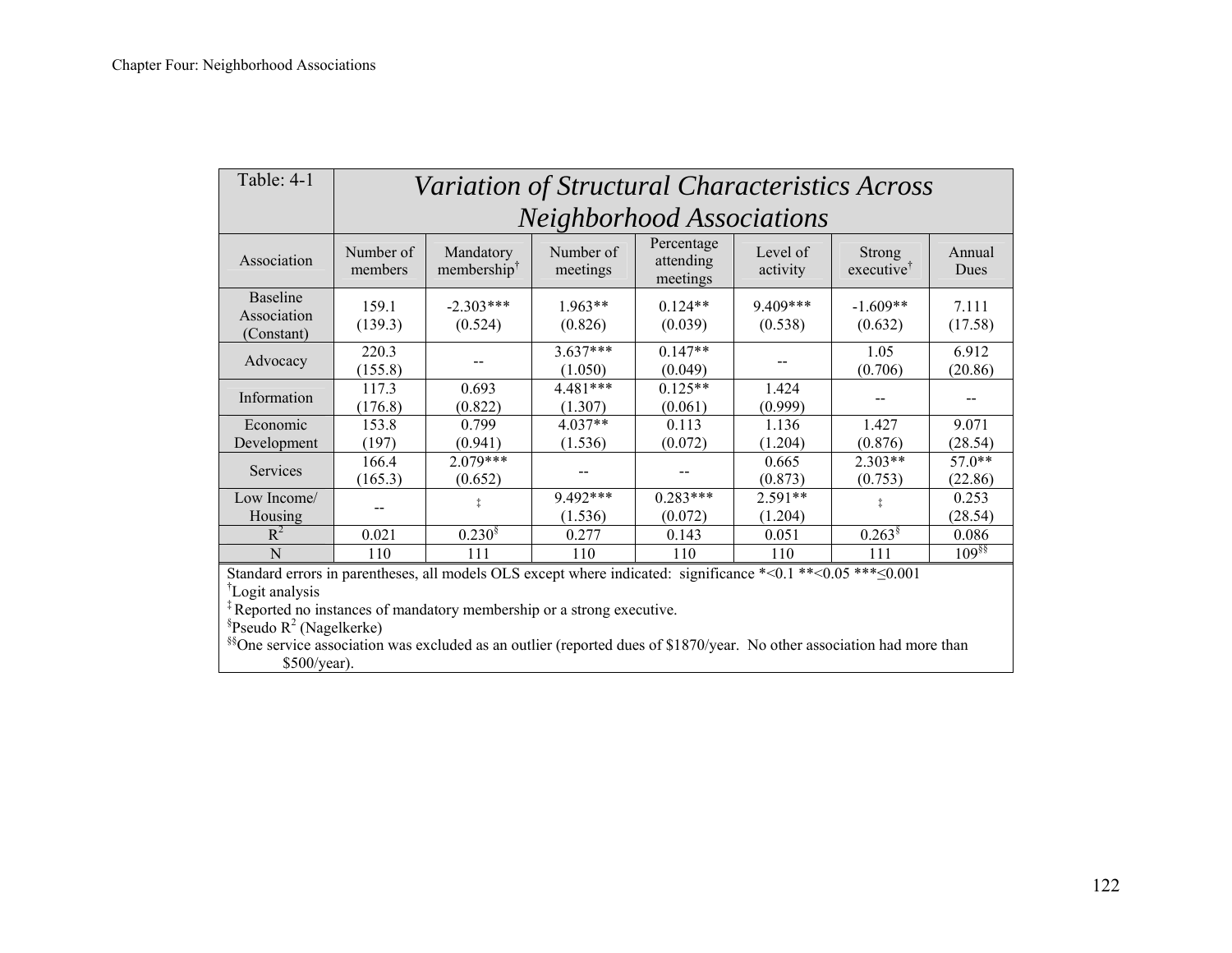| Table: $4-2$                                                         | Probability that the Associations will Have |                         |  |  |  |  |
|----------------------------------------------------------------------|---------------------------------------------|-------------------------|--|--|--|--|
|                                                                      | Mandatory Membership, Strong Executive      |                         |  |  |  |  |
|                                                                      | Mandatory Membership                        | <b>Strong Executive</b> |  |  |  |  |
| Advocacy                                                             | 9.09%                                       | 36.38%                  |  |  |  |  |
| Information                                                          | 16.66%                                      | 16.67%                  |  |  |  |  |
| Economic Development                                                 | 18.18%                                      | 45.46%                  |  |  |  |  |
| Services                                                             | 44.42%                                      | 66.69%                  |  |  |  |  |
| Low Income/Housing                                                   | $0\%$ <sup>T</sup>                          | $0\%$ <sup>†</sup>      |  |  |  |  |
| Reported no instances of mandatory membership or a strong executive. |                                             |                         |  |  |  |  |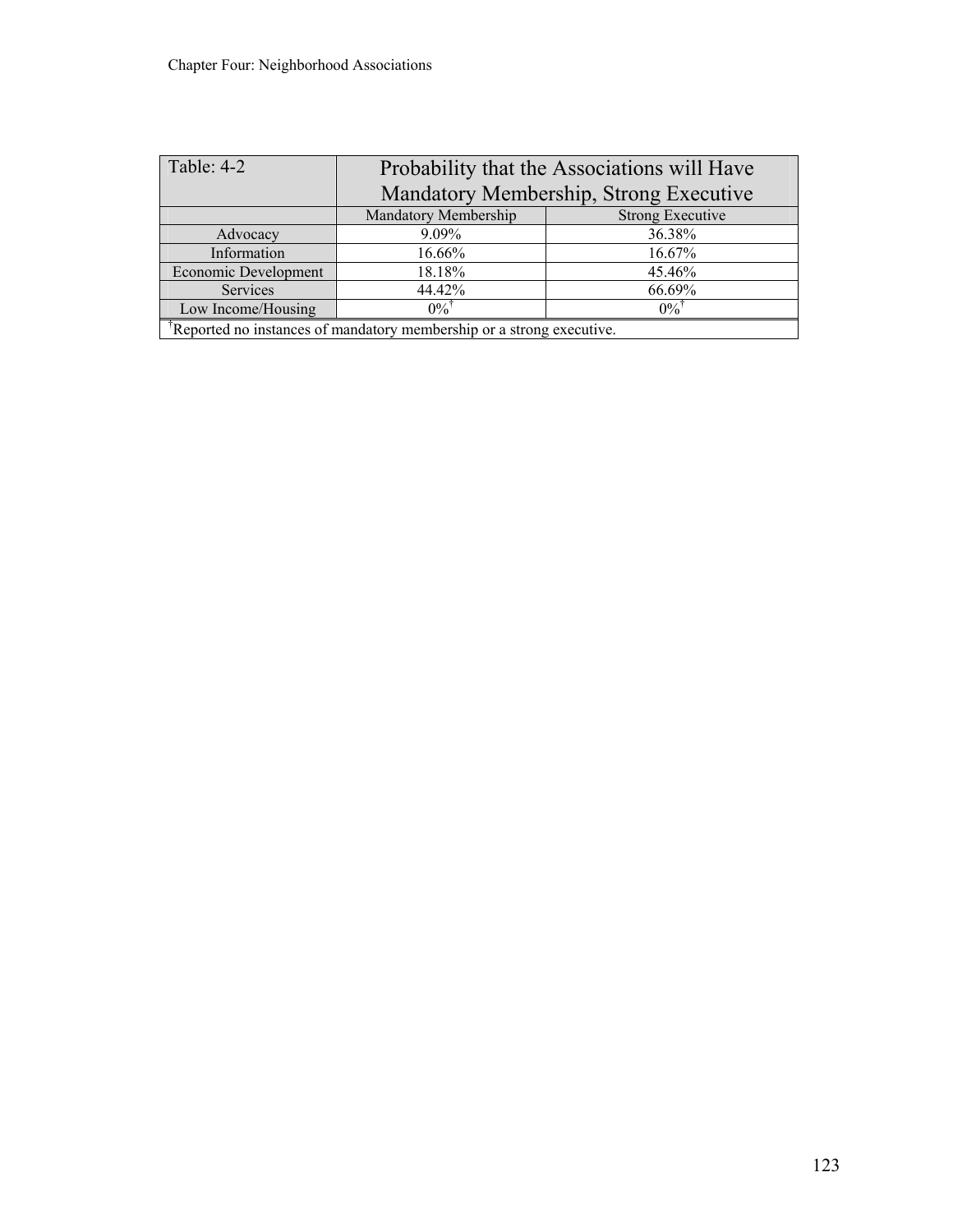| Table 4-3                                                               | Factors Influencing Annual Due Amounts for |                       |                                    |  |  |  |  |
|-------------------------------------------------------------------------|--------------------------------------------|-----------------------|------------------------------------|--|--|--|--|
|                                                                         | all Association Types                      |                       |                                    |  |  |  |  |
| Variable                                                                | Coefficient                                | <b>Standard Error</b> | Standardized<br>Coefficient (Beta) |  |  |  |  |
| Constant                                                                | $-30.66$                                   | 29.3                  |                                    |  |  |  |  |
| Mandatory Membership                                                    | $79.89***$<br>17.79                        |                       | 0.406                              |  |  |  |  |
| <b>Strong Executive</b>                                                 | 28.14*                                     | 14.33                 | 0.183                              |  |  |  |  |
| Activity                                                                | 2.27                                       | 1.80                  | 0.108                              |  |  |  |  |
| Number of Members                                                       | $-0.01$                                    | 0.02                  | $-0.065$                           |  |  |  |  |
| Neighborhood<br>Percentage Black                                        | 0.102                                      | 0.238                 | 0.042                              |  |  |  |  |
| Neighborhood<br>Household Income                                        | 0.0002                                     | 0.001                 | 0.044                              |  |  |  |  |
| Ordinary Least Squares: significance *< 0.1 ** < 0.05 *** $\leq 0.001$  |                                            |                       |                                    |  |  |  |  |
| $R^2 = 0.252$                                                           |                                            |                       |                                    |  |  |  |  |
| N=115 (one association was excluded as an outlier. See note Table 4-1). |                                            |                       |                                    |  |  |  |  |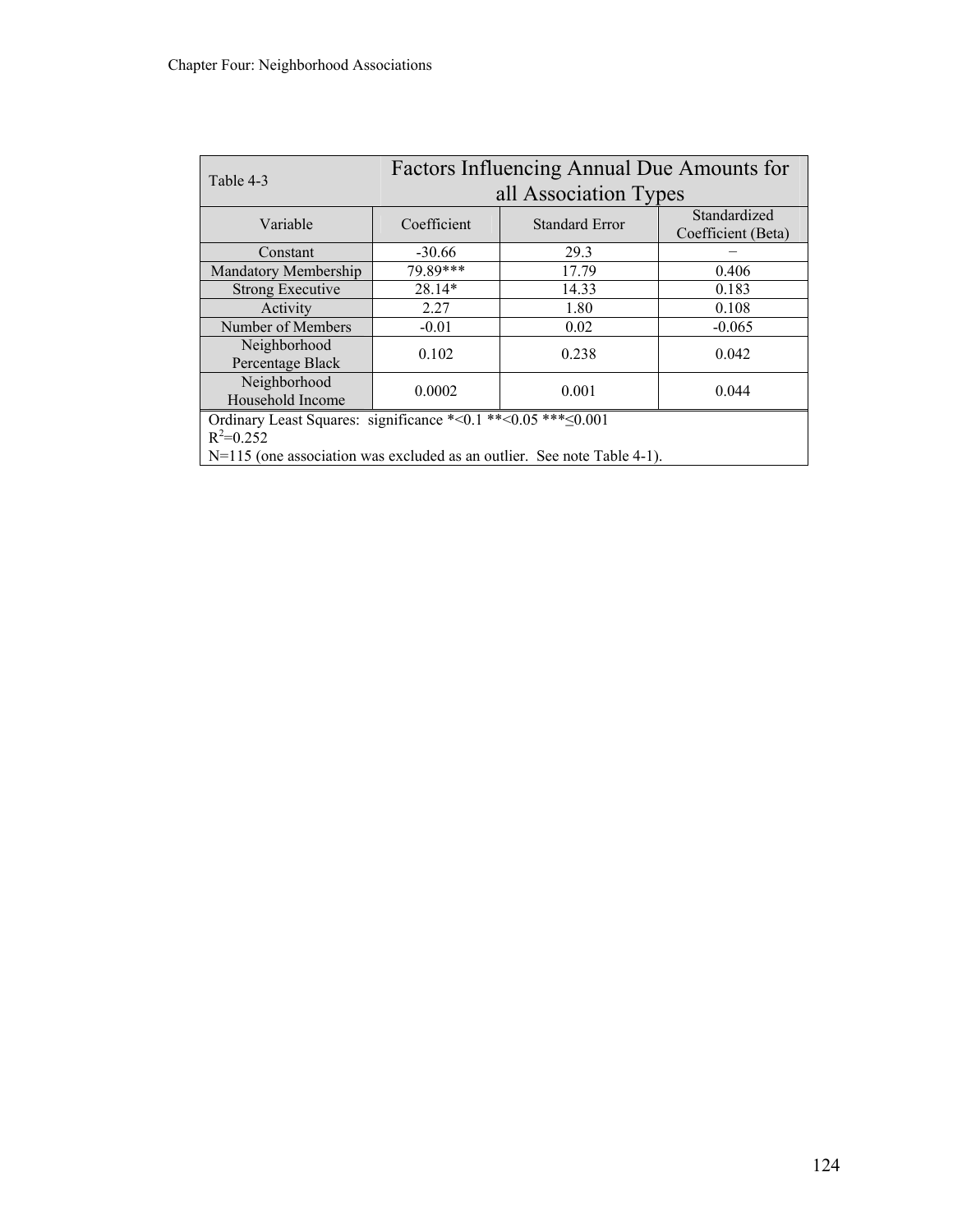# <span id="page-130-0"></span>Chapter Five Network Influence on Neighborhood Associations<sup>[50](#page-130-0)</sup>

 For any society to long survive it must discover ways of organizing the disparate resources of individuals in productive ways. Those patterns of organization and the resources they produce can be termed social capital—and serve as an intermediate step between the individual and the broad collective dilemmas facing society. By coordinating action and combining the resources of individuals in complimentary ways, a particular capital structure may be able to solve collective dilemmas that were otherwise untouchable. However, the mere fact of organization is no guarantee of success—failure is always a real possibility. Because of this I have argued that the most important questions regarding social capital are not whether it exists in a given context or not, but rather how is it organized and are the resources it produces adequate to the problems that need to be solved.

 In the last chapter I noted that as the costs of collective action increased, increasingly sophisticated forms of social capital were needed to ensure cooperation. The production of public goods by neighborhood associations, for example, was associated with mandatory membership and a more formalized executive structure.

 $\overline{a}$ 

 $<sup>50</sup>$  I am indebted to Robert Huckfeldt for the use of the 1996 Indianapolis-St. Louis Political Network</sup> Election Study and a special thanks to David Swindell for the use of the 1993 Marion County Community Organization Leadership Survey. Statistical analysis in this chapter performed on SPSS 11.0 for Windows.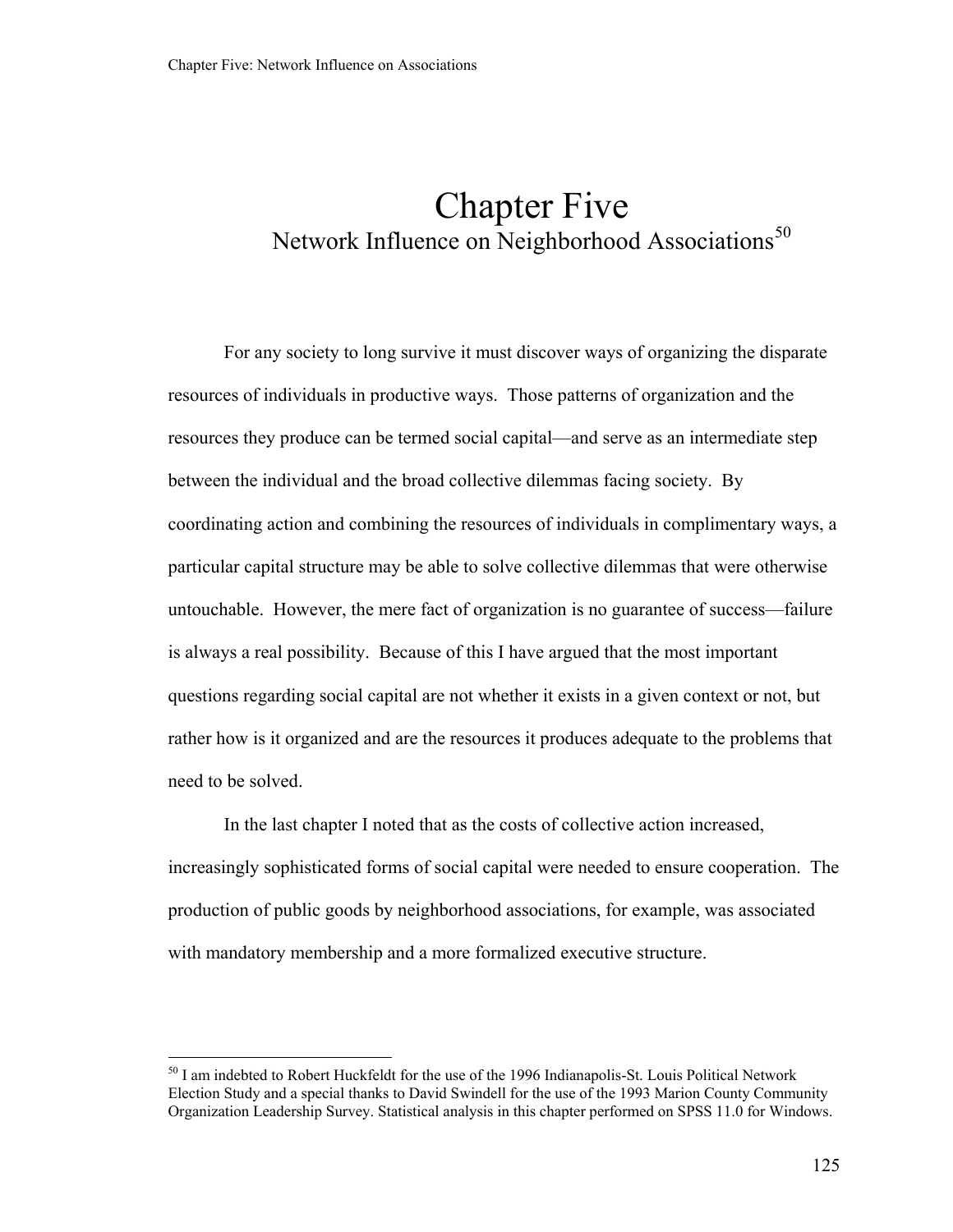Yet, from a larger perspective, this ability to organize more complex structures of social capital presents a puzzle: for how can we expect people to overcome the costs of associating if it was their inability to meet the costs of collective action that necessitated the association in the first place? Part of the explanation could clearly be that the association, while costly, is less costly than would be collective action in its absence. However, I believe that there is an additional reason worth noting. Just as an association can provide an intermediate step in the resolution of larger dilemmas, so likewise other forms or layers of social capital may provide steps upon which the association can stand. To this end I will show in this chapter that different dimensions of the interpersonal network relate to different kinds of neighborhood associations in Indianapolis.

Section I of this chapter discusses in what ways the network should matter to neighborhood associations. The dataset is also introduced—a combination of interpersonal network survey questions from the 1996 Indianapolis-St. Louis Study, Census data, and the neighborhood associations of the 1993 Marion County Community Organization Leadership Survey (abbreviated here as MCCOLS). Section II focuses on correlations between spatial distance in the network and different neighborhood associations within which those networks are located in Indianapolis. Section III examines how associations relate to a context of frequent contact within the network. Section IV concludes the comparison looking at a third dimension of network structure: social distance. Though this analysis is but a first step, what begins to emerge is a kind of topographical map of how different features of networks relate to a larger picture of social capital.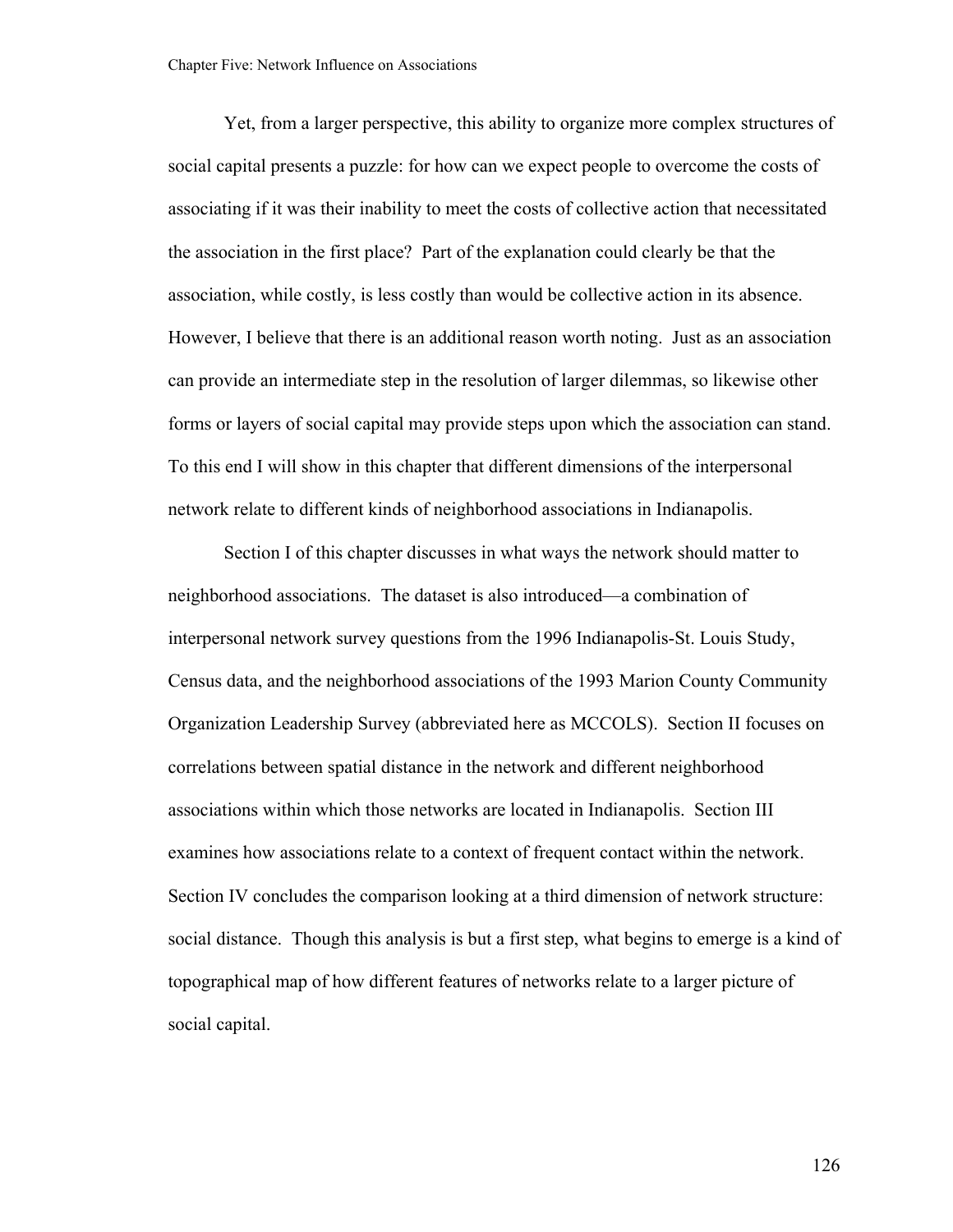## *I-Why Networks Should Matter to Neighborhood Associations*

 In forming associations there are constitutional level choices that must be made regarding what powers will be granted to the association by its members and what kinds of safeguards will be placed upon them—the trade-off between deprivation costs and decision-making costs discussed in the previous chapter. Greater powers to coerce allow the association to ensure greater cooperation in confronting costly activities, such as the provision of public goods. Service associations, for example, were found to be associated with more coercive features.

Though intuitively it makes sense that organizational sophistication, and especially the inclusion of coercive powers, would help to solve the collective action dilemma—hearkening back to Hardin's call for government intervention in the commons—it in reality masks a more fundamental dilemma discussed in earlier chapters. Why are individuals willing to assent to such a constitutional order in the first place? And given the potential for abuse such power brings with it, why do they continue to sustain it if it remains a voluntary association at its heart? In other words, if individuals are incapable of resolving the collective action dilemma associated with public goods without the aid of associations, how can they possibly overcome the second-order dilemma of forming and monitoring the association itself?

It is at this point that interpersonal networks might be reintroduced into the picture. For the presence of sophisticated forms of social capital in an area, such as neighborhood associations, do not mean that the more basic forms of social capital are not necessary or that the more sophisticated forms of capital have in some way replaced them—as the correlations between spatial distance and civic participation earlier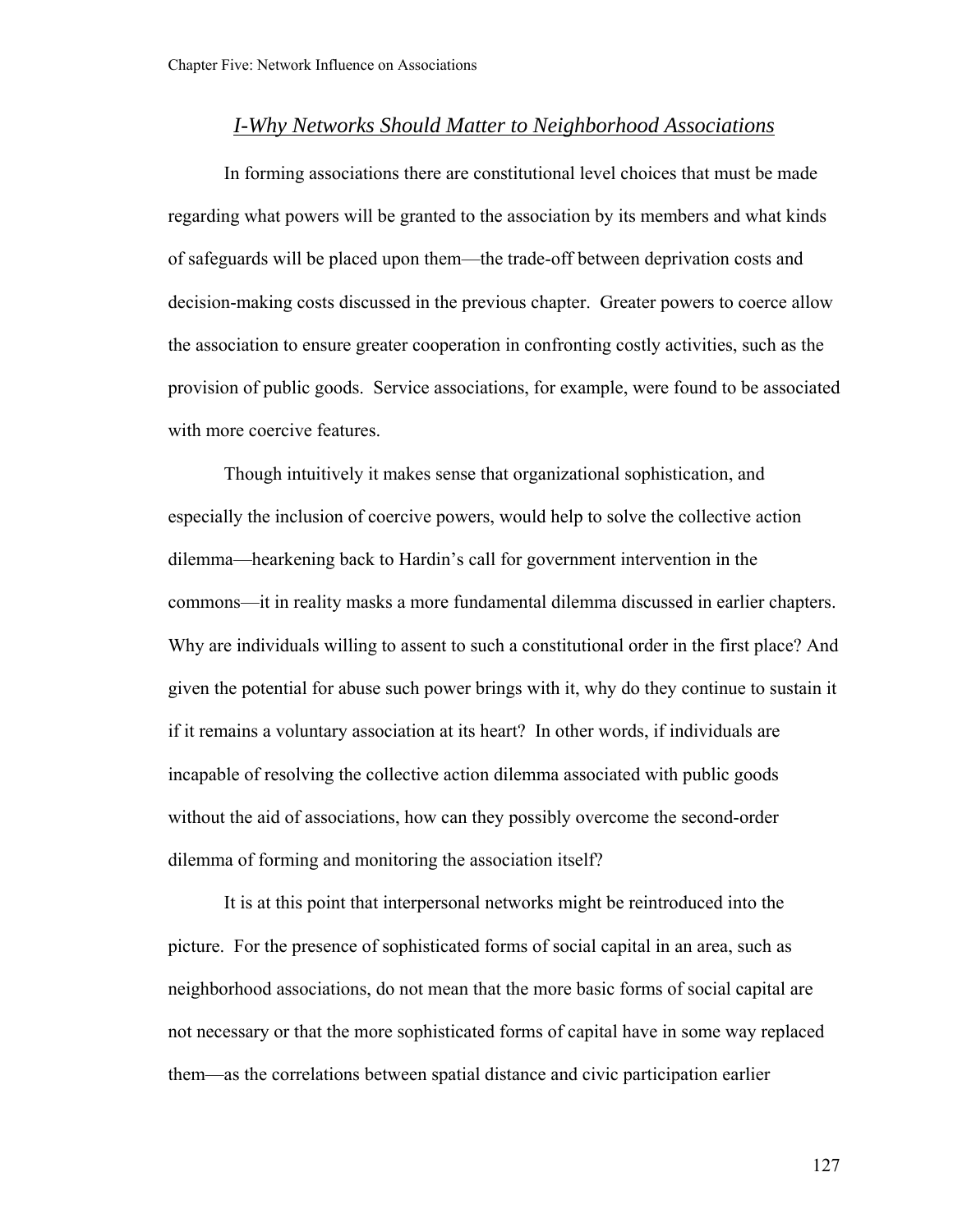demonstrated. But rather, the presence of these more sophisticated forms of social capital are possible precisely because of the ability of these less sophisticated forms of capital such as communication networks—to overcome the organizational and coordination costs found in this second-order dilemma. Hence my earlier claim that sophisticated forms of social capital thrive in agglomerative economies of capital, where they can take advantage of the products and resources of other, often less sophisticated, configurations. Even social capital needs social capital, at times.

A practical example of this may be these formalized neighborhood associations. Consolidating leadership is beneficial because it decreases decision-making costs. Granting coercive powers is beneficial because it allows that leadership to credibly commit the association to the provision of some collective good. The combination of the two, however, is costly because it increases the potential for abuse—or the risk that the individual will be imposed upon (deprived) by that leadership. If the risk is substantial enough, it can smother an individual's or group's willingness to contribute to collective action—which we might think of as another kind of transaction cost (see Arrow 1971).

On the other hand, the risk of abuse of those coercive powers may be moderated if the powers and decision-makers are circumscribed within an environment of active monitoring and individual participation. Thus though the leadership of the association may be small, and they may be granted considerable powers to collect fees or force compliance, if interpersonal networks inform association members of the leadership's actions and if the members are willing to act accordingly—such as by voting association officers out of office or even by "voting with the feet"—then the risk of abuse is decreased. We might posit, then, that the lower these individual costs of monitoring and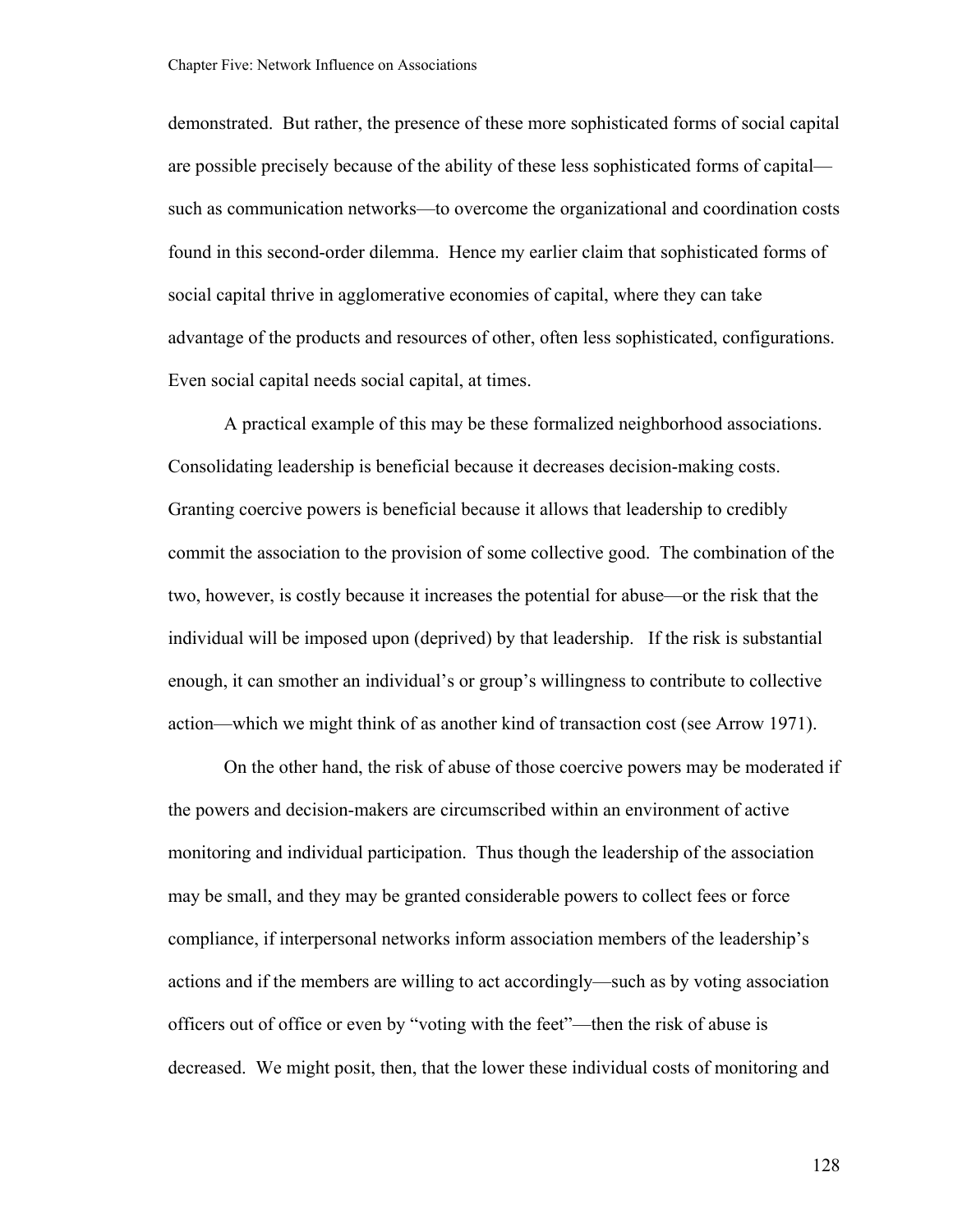participating, the more willing individuals should be to tolerate the dangers of formalized associations. And, conversely, the more difficult it is to monitor leadership or to have one's voice heard, the more dangerous a formalized association becomes.

Interpersonal networks, we've seen, are particularly potent at communicating information and thereby lowering the costs of participation. How then does the configuration of the interpersonal network—and the kind of information it conveys influence the degree of formalization people are willing to tolerate in their community associations? Based upon the earlier finding that geographical space was correlated with neighborhood associations and that social space (or the transfer of political information through political elites) was important for political participation, we might conjecture some possible relationships.

Most obviously, the more formalized an association the more it can benefit from in-neighborhood network ties among its membership. But beyond this, the more formalized an association the more it will have specialized in goods from which nonmembers can be excluded. Thus we might expect to see network connections spanning social space—or weak ties—to be less important. Likewise, associations providing broad benefits or overtly "political" benefits would be aided by connections that span social distance. It stands that a neighborhood association designed to advocate local concerns or to lobby government on the neighborhood's behalf would find its effectiveness enhanced the more its membership was already "connected" to the politicians and political elites of the city. Lastly, associations franchised to a neighborhood—these would be associations formed or financed from some location outside the neighborhood—would likely not benefit as much from in-neighborhood ties, but could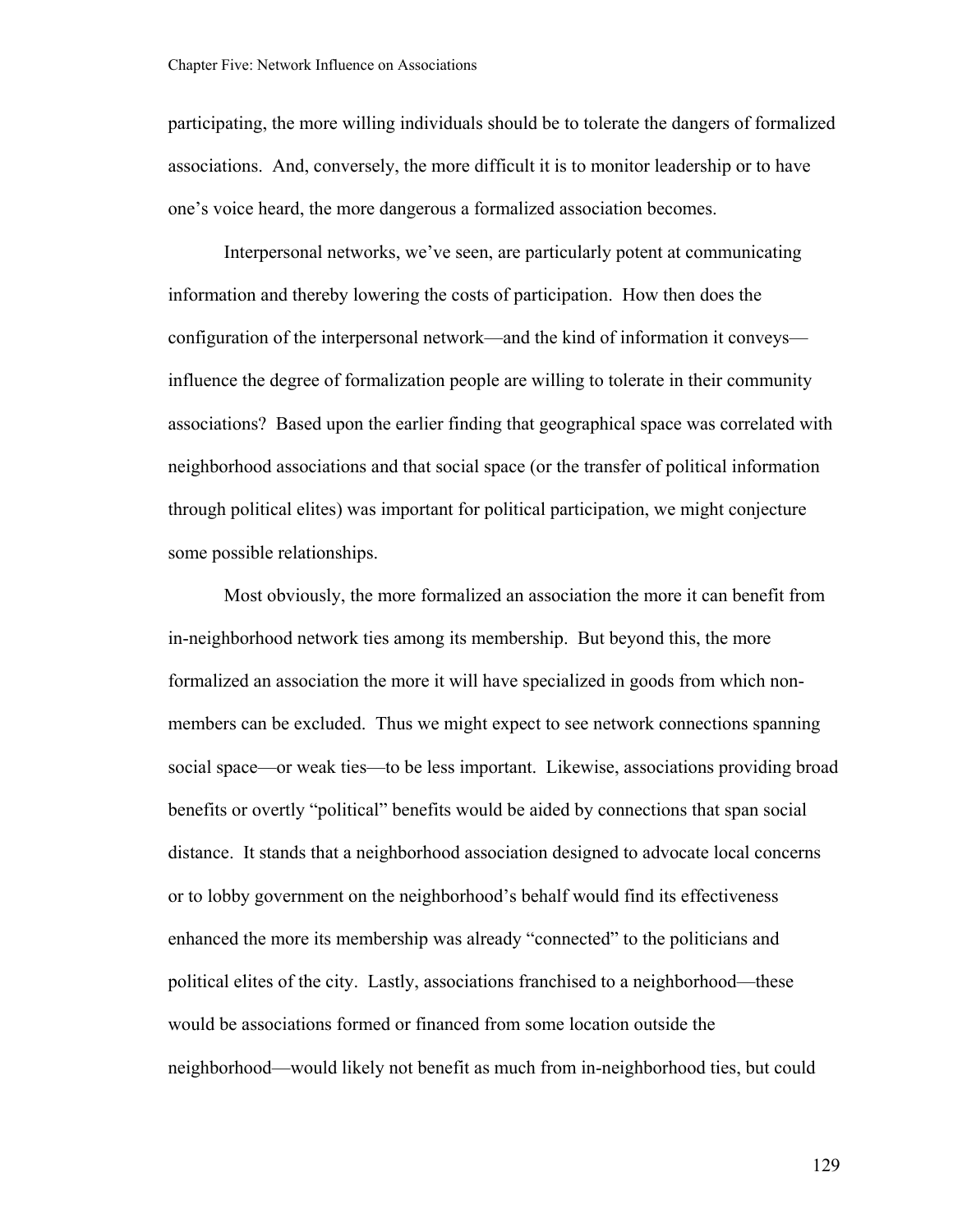<span id="page-135-0"></span>again benefit from the communication of political information that ties to political elites—or sources of funding—could bring.

In order to take a closer look at these questions three distinct data sets are combined in this chapter: the 1993-1994 Marion County Community Organization Leadership Survey coordinated by David Swindell (MCCOLS) as introduced in the previous chapter will define the associational categories used here. The 1996 Political Network Election Study conducted by the Indiana University Center for Survey Research provides network measures for Indianapolis, and lastly the 1990 U.S. Census provides a framework within which the other two sources can be integrated.

The 1996 Indianapolis-St.Louis study consists of four waves of phone interviews in St. Louis and Indianapolis conducted at various times over the course of the 1996 election cycle, with main respondents being randomly drawn from voter registration lists in the two cities. I will be using only the Indianapolis main respondents, of which 2378 individuals were targeted with 1283 completing the survey (53%). The two advantages of this study for my purposes are: 1) respondents were asked to identify people (up to five) with whom they had discussed "important matters" over the past few months.<sup>[51](#page-135-0)</sup> Specificities of the network, such as duration, span, and strength were then gathered from the respondents. And, 2) main respondents were also coded geographically by census tract. This allows me to use the network data at the individual level, but also, by matching geographically proximate respondents, to use this data for neighborhood level analysis as well.

 $\overline{a}$ 

<sup>&</sup>lt;sup>51</sup> The initial probe asked: "Now let's shift our attention to another area. From time to time, people discuss important matters with other people. Looking back over the last few months, I'd like to know the people you talked with about matters that are important to you. These people might or might not be relatives. Can you think of anyone?" The respondent was then asked "Is there anyone else you talk with about these matters?" up to four more times.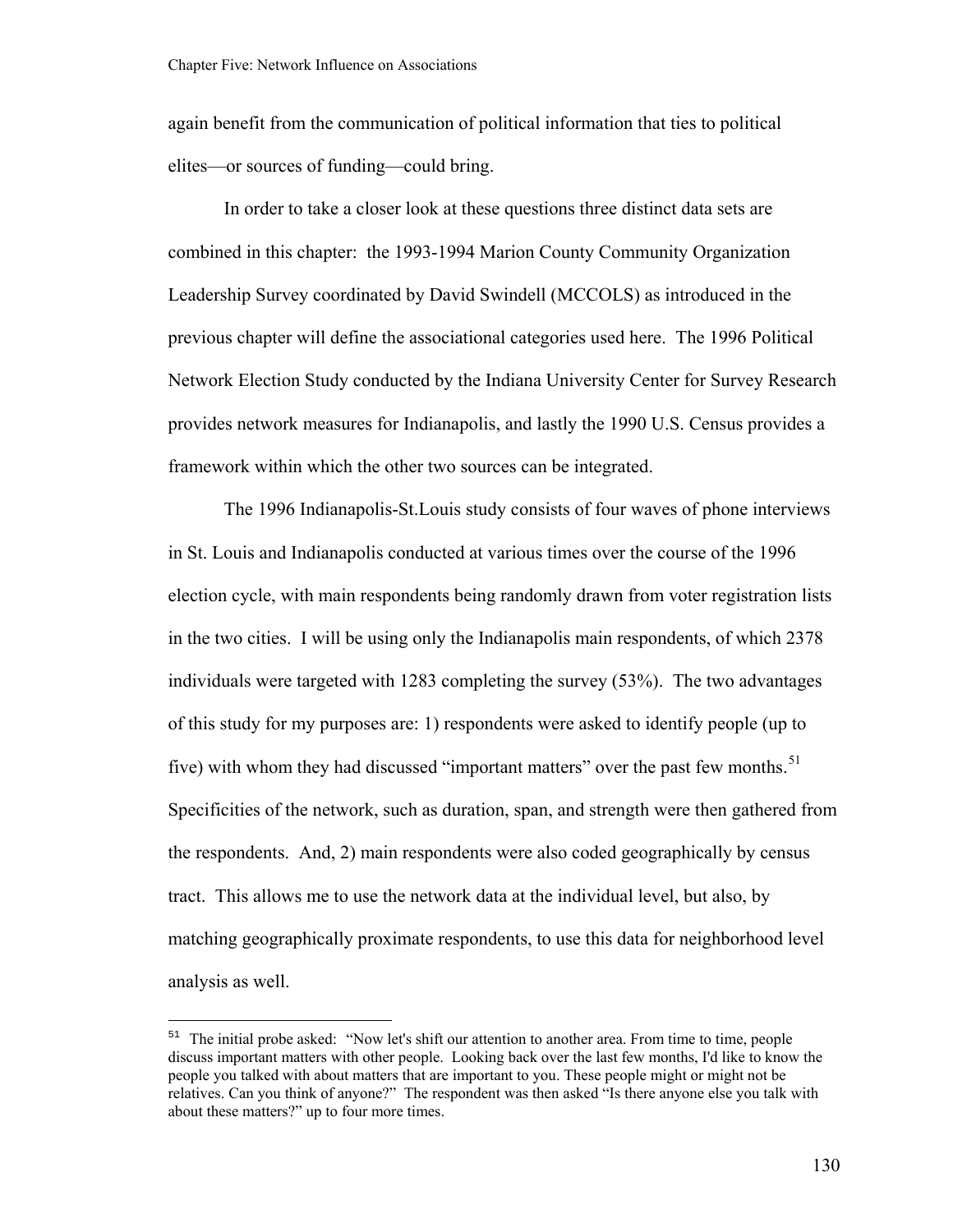Information from these three sources is combined in two different ways. Firstly, a map of associational characteristics can be created based on the location and characteristics of those associations responding to the MCCOL. Individuals are then assigned this information based upon their unique position upon this associational topography. Hence an individual might not live within the boundaries of any associations; or they might live within the boundaries of multiple associations. As can be seen in Table 5-1, the coverage of the associations is actually quite comprehensive and there is a considerable degree of overlap between them. Of the 1273 respondents to the Indianapolis portion of the 1996 Indianapolis-St. Louis survey with geographical locations available, only 33 did not live within the boundaries of any of the MCCOL associations. Whereas the average respondent lived within the boundaries of three associations; the most commonly occurring number of associations was a surprising four; and the maximum number of overlapping boundaries was eight. Based on this information I can then assign values to each respondent's location for things like the surrounding associational activity, types of services provided, or organizational structure.

## **Table 5-1 about here**

It should be noted that this is not an attempt to define the characteristics of the associations to which the respondent actually belongs. For though it is likely that some of the respondents do belong to these associations, there is no way given the data constraints to verify this—nor would it be particularly beneficial for my questions. For though this is a kind of cross-level analysis, what I wish to identify is the associational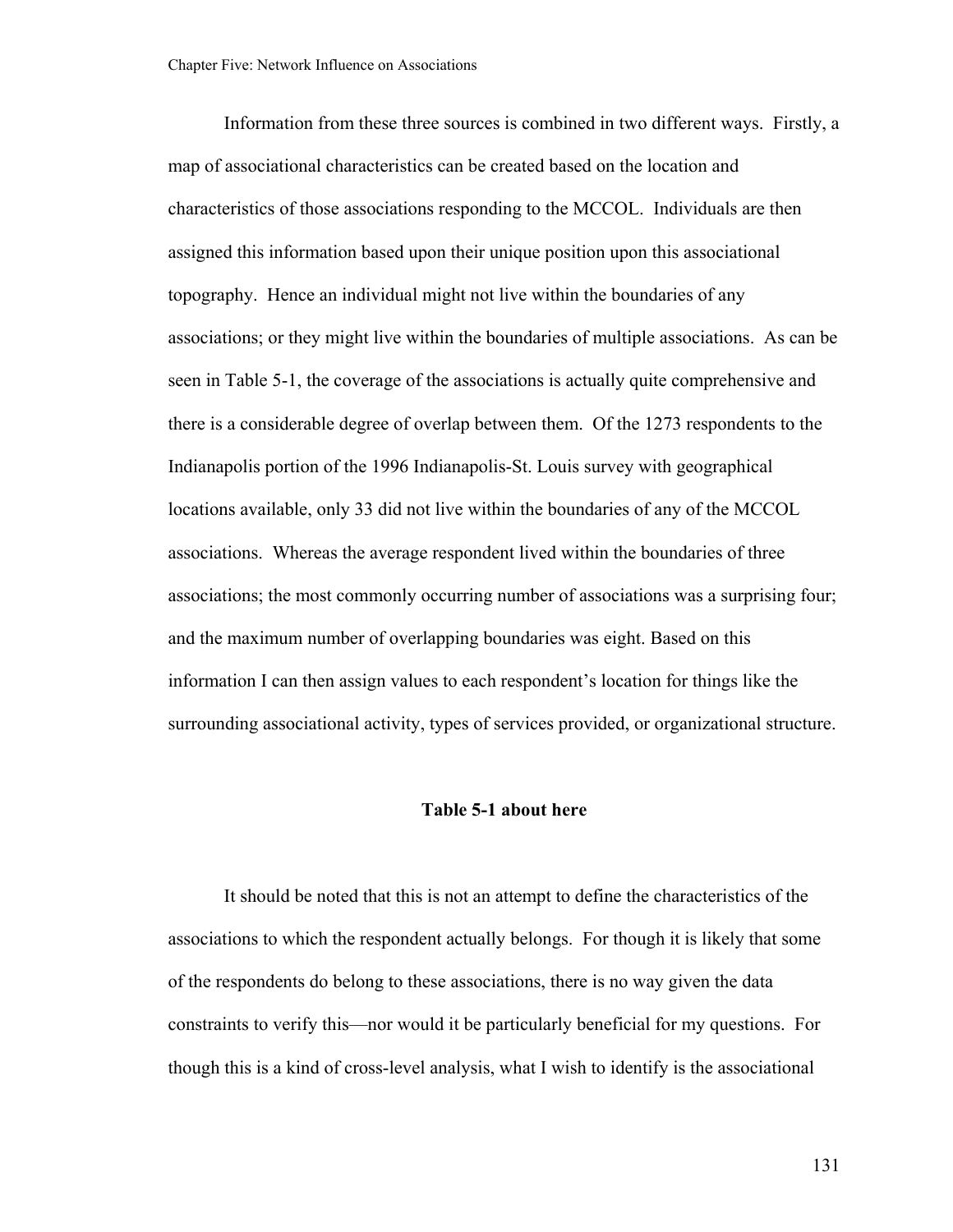<span id="page-137-0"></span>*context* within which the respondent lives. This is notable because, as was shown in chapter three, people are more benefited from a context rich in social capital than an anemic one—and that benefit was at least partially independent of their actual participation in that capital.

Secondly all the individual level network data within an association's boundaries can be aggregated to provide a picture of the network environment upon which each association rests. Again, this should not be interpreted as the actual characteristics of the association's membership, but rather the context within which it exists. Because associations could vary widely in size and the distribution of respondents was not geographically uniform, there were some associations that had no respondents living within their boundaries or too few to create a network environment with a sufficient degree of confidence. In all, six more associations had to be excluded because of insufficient data to create a representative network context.<sup>[52](#page-137-0)</sup>

While looking at the impact of social capital in both of these directions offers some interesting insights, I will begin here with the consequences of the structure of more basic forms of capital (interpersonal networks) on more complex forms (neighborhood associations). I will then address the other direction (how does the topography of associational characteristics influence individual decisions to participate) in the following chapter.

 $52$  The number of respondents located within an association's boundaries varied from a low of 0 to a high of 246 with a mean of 37 respondents per association (median 26). The distribution of respondents was assumed to be random and associations with less than 4 respondents falling within their boundaries were excluded from the analysis due to the potential for bias (the six associations being: #16, 41, 58, 59, 63, and 84).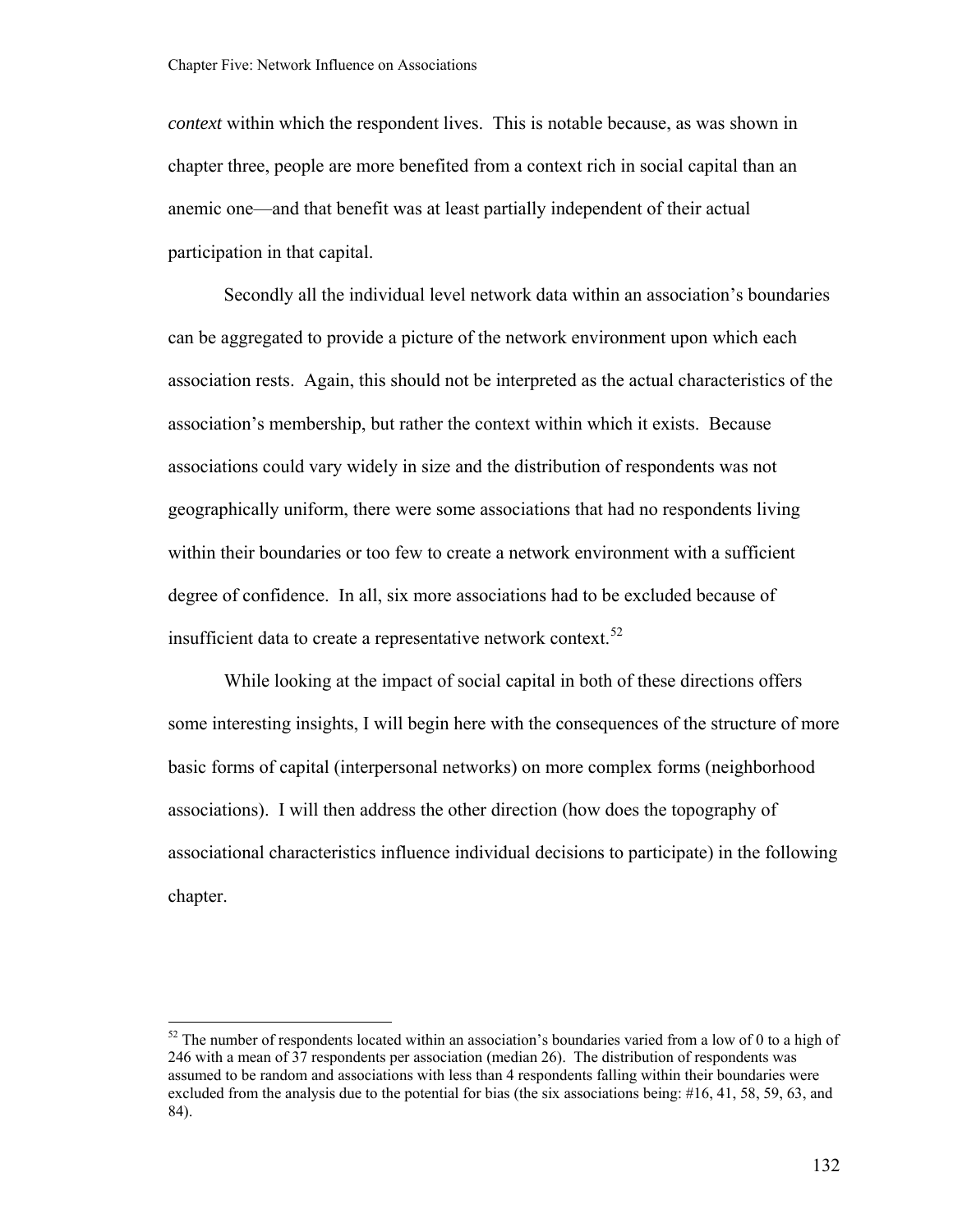# *II-A Context of In-Neighborhood Communication*

An environment of resources and opportunities surrounds each individual. Typically, there are elements over which the individual has little or no control—such as the selection of parents—while others, especially those created though ingenuity and maintained by choice, are much more malleable. Following the usage of others, I draw a distinction between the general environment and contextual effects—which might be thought of as "any effect on individual behavior that arises due to social interaction within an environment" (Huckfeldt and Sprague 1993, 289). Social capital represents one such way in which individuals might take resources and combine them through social structures in order to augment or even replace that environment.

The neighborhood associations in Indianapolis offer a variety of benefits to their members above and beyond those offered by their environment: increased representation, additional public services, or improved housing, for example. Yet how are these neighborhood associations influenced by their own underlying network context? For, just as interpersonal networks located in those South Bend neighborhoods rich in social capital functioned differently than those located in other contexts, we might expect the network context in Indianapolis neighborhoods to influence the functioning or structures of these associations.

The two network specificities I concentrated on most closely to this point were spatial distance and social distance. Spatial distance is a structural feature associated with the transmission of localized time and place information, and was thus seen earlier to be most beneficial to local civic involvement. Social distance, on the other hand, is valuable for its ability to bring new or "heterogeneous" information or resources (Lin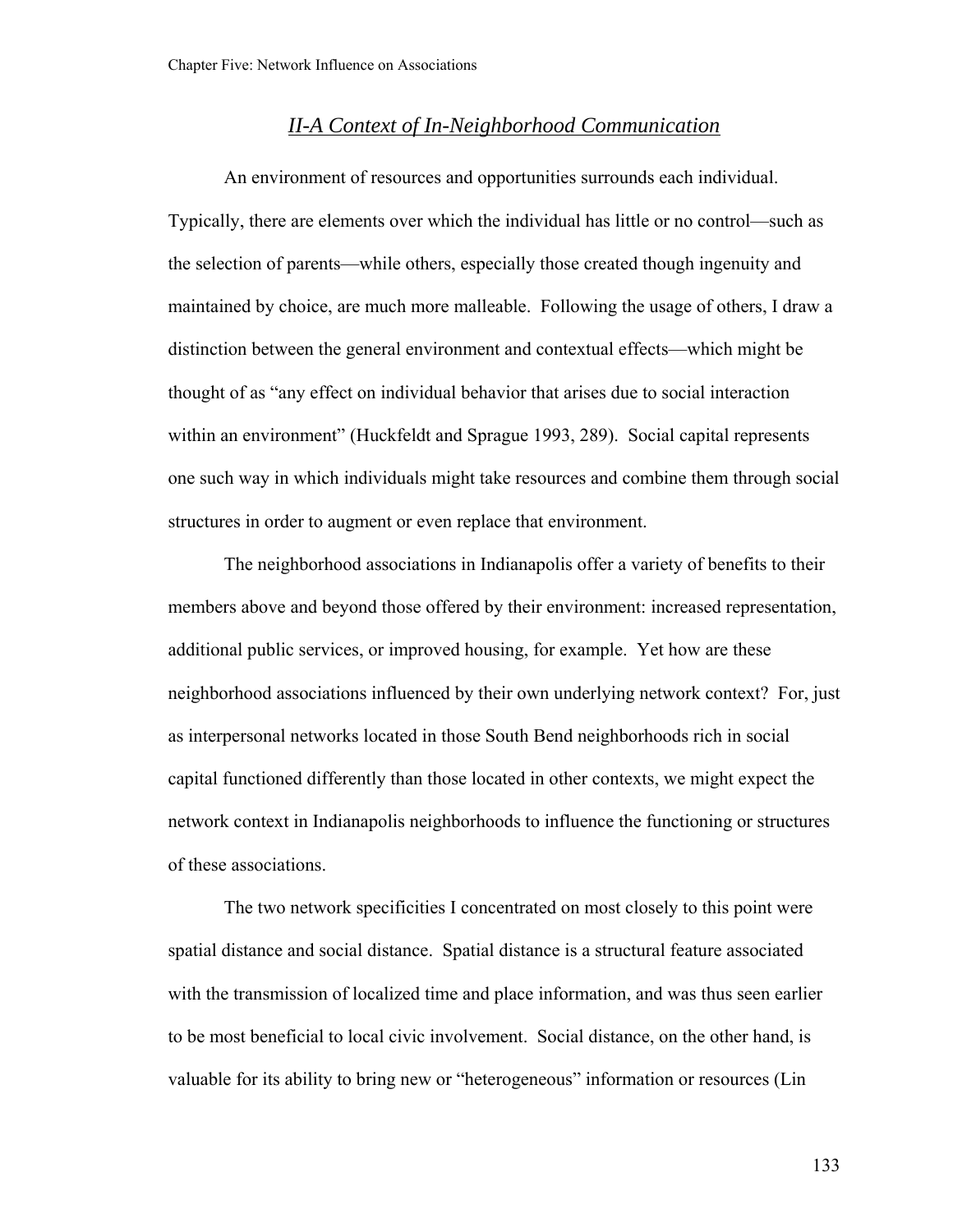<span id="page-139-0"></span>2001, 69). In political terms these ties bridging social strata can be beneficial for their ability to connect the individual to political elites and thereby reduce the costs of political information. Consequently, in South Bend we saw that individuals that could draw on networks with more political elites appeared to be more likely to participate in explicitly political activities, such as voting or campaigning.

I will continue to use these two dimensions of the network structure, as well as a third dimension—the frequency of contact, to map the unique network context within which each association resides. By aggregating individual network measurements from the Indianapolis portion of the 1996 Indianapolis-St.Louis study for all respondents located within an association's boundaries I have created unique mean scores for each association. Associations are then grouped according to the purpose categories of the previous chapter and the means for each category are computed. Again, these should not be understood to represent network characteristics of the associational membership, but rather the network context within which the association rests. Graph 5-1 presents the inneighborhood communication means for each of the five neighborhood association categories.

In-neighborhood communication for an association is calculated by identifying respondents living within the association's boundaries and then calculating the total number of their identified discussants living within a short distance.<sup>[53](#page-139-0)</sup> Two issues of note with this measure: 1) the 1996 Indianapolis-St. Louis study only collected geographical information for those discussants identified as non-relatives. Thus this in-neighborhood measure only represents the non-relative portion of the respondent's network, and thereby

 $\overline{a}$ 

 $53$  Respondents were asked to estimate the distance in time their discussants lived from them. For my purposes all respondents within less than a 15 minute drive are considered to be living in the same broad "neighborhood."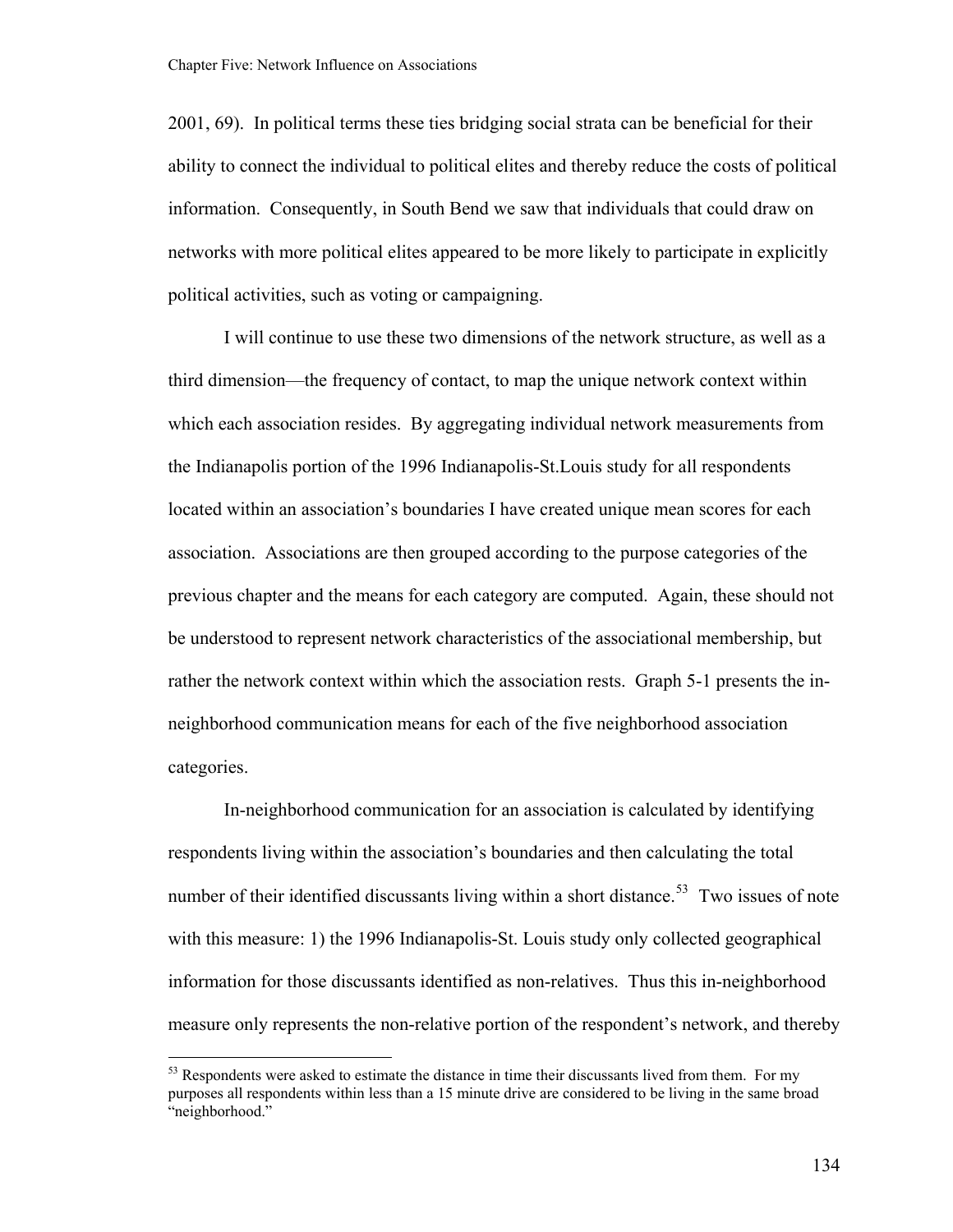<span id="page-140-0"></span>understates the importance of in-neighborhood communication. On average, respondents listed relatives as a sizable portion of their network  $(42\%)$ .<sup>[54](#page-140-0)</sup> By excluding relatives from this analysis the issue of selection bias must be recognized. However, as the argument is that in-neighborhood connections matter, and as the bias should weaken that finding, the danger lies not in exaggerating results but in muting them. Thus if in-neighborhood communication appears significant in spite of the exclusion we can be fairly confident in the results.

Yet even more important than the potential for bias is the precise question at hand. As mentioned, I am most interested in network context—or the voluntary crafting of connections. In-neighborhood network connections are valuable because of their ability to carry time and place bound information. Network ties with relatives, however, may exist for a variety of reasons, of which such a local utility is one possible benefit but not the only one. In other words, a network tie with an in-neighborhood relative obscures the nature of the relationship. Is the tie maintained because of its usefulness in transmitting time and place information or is it maintained because the discussant is a relative? Given the frequency with which relatives live close to each other (spouses for example), excluding them clarifies this confusion and thereby strengthens the conclusions that can be made.

<sup>&</sup>lt;sup>54</sup> 1311 ties out of 3119. The in-network communication variable should be understood only as the number of in-neighborhood contacts and not as the proportion of ties falling within the neighborhood. The reason for this is that in aggregating a respondent's network it was necessary to treat the answer "no discussant" as a discussant outside of one's own neighborhood. Thus the total number of cases available is increased to 6277. In-neighborhood ties remain roughly the same at 1675 (133 are lost due to refusal to give discussant location) while the null position of the dummy variable is inflated to 4602 and now encompasses three categories: ties outside the neighborhood, ties with relatives, and nonexistent ties. Again, this will likely introduce bias, but that bias should be against in-neighborhood discussion—thus potentially weakening my findings.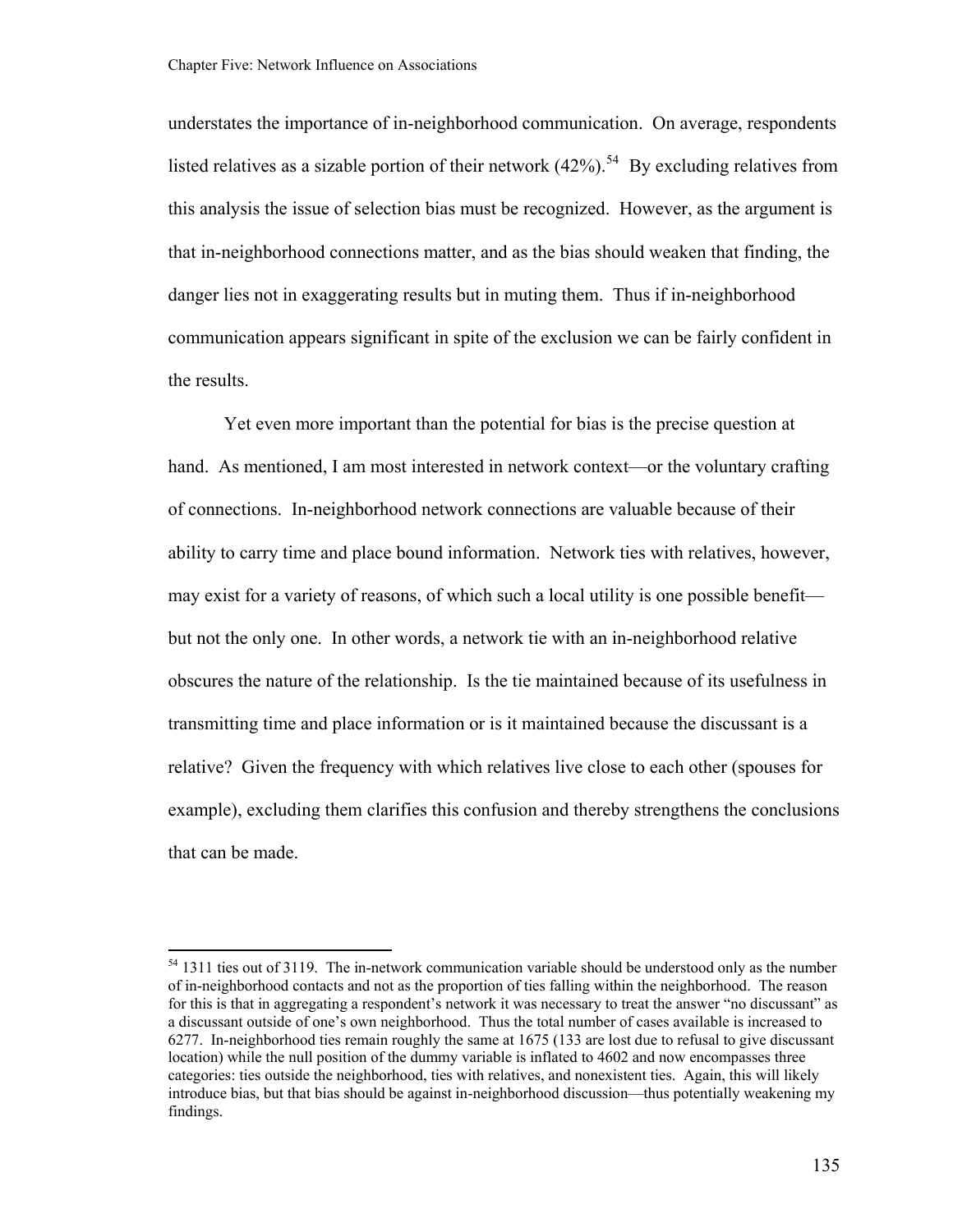<span id="page-141-0"></span>2) I am calculating In-neighborhood ties as the number of discussants living within the respondent's neighborhood, and not as the proportion of the network living in the neighborhood. There appears to me to be a significant difference in local access between the respondent with two discussants, of which one lives in-neighborhood, and the respondent with six discussants, of which three live in-neighborhood. Both respondents proportionally have 50% of their network located in-neighborhood, but, assuming the frequency of contact is roughly the same for the two networks, the latter has two more sources from which to learn about local conditions and concerns.

## **Graph 5-1 about here**

Given these caveats, Graph 5-1shows the average number of in-neighborhood ties maintained by respondents living within the boundaries of the different kinds of associations. However, given that residents of a neighborhood are not randomly distributed across all neighborhoods, graph 5-1 has been adjusted to try and control for alternate explanations for the variation—in this case I am using race as the covariate (where race is measured as the percentage of blacks within the neighborhood population). "Advocacy" and "service" associations tend to encompass the networks with the highest in-neighborhood discussant means. The analysis of covariance (ANCOVA) is presented in Tables 5-2 and  $5-3$ .<sup>[55](#page-141-0)</sup>

 $\overline{a}$ 

<sup>&</sup>lt;sup>55</sup> ANCOVA is preferred in this case over alternate methods of comparing means (such as regression) for two reasons: 1) ANCOVA allows me to look at significance between all the associations as opposed to dummy regression, which evaluates significance between one association (the intercept) and all others. And, 2) Unlike ANOVA, ANCOVA allows me to include covariates to try and control for other possible explanations for the variation. In this case race is included as the covariate.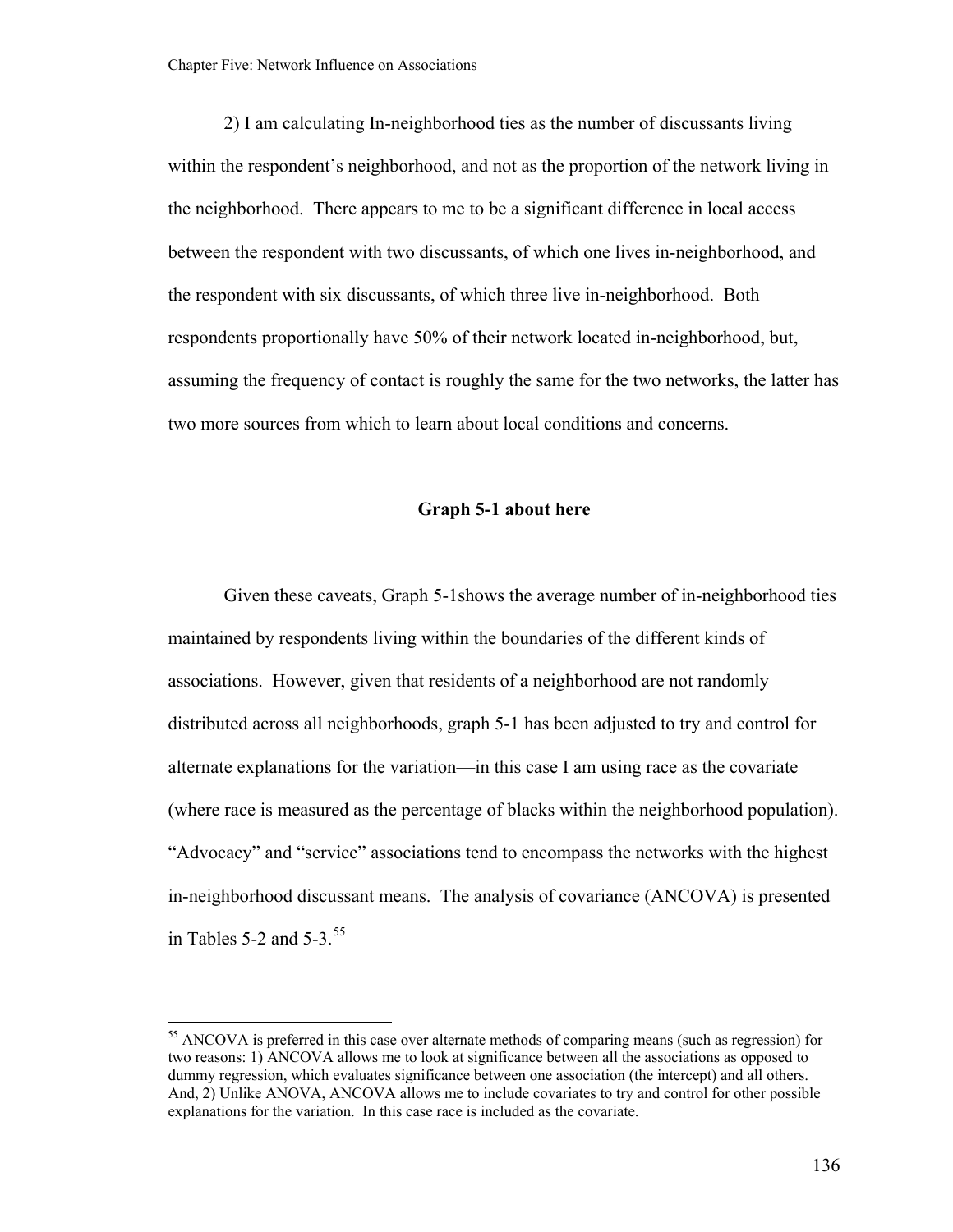### **Tables 5-2 and 5-3 about here**

A number of differences are significant at the 5% level or better. The way the ANCOVA table should be read is that the effect of the covariate is first examined (race, it turns out, is significantly related to the number of in-neighborhood ties), and then the global F-score in Table 5-2 establishes that while controlling for the effect of race there is at least one significant difference between group means in the population (where the statistic is comparing variances within each group against those between each group). Table 5-3 presents the post-hoc analysis of each possible combination to identify which difference(s) were significantly discernable.

While earlier works have found a correlation between neighborhood associations in general and in-neighborhood ties (Crensen 1978; Lake and Smith 1999), here we see that a variation exists among those associations as well. Though not one of these differences is impressively large (all are less than one contact on average), that a statistically significant difference even emerges among a category already high in inneighborhood contacts is notable. It should also be remembered that this is not a measure of the connections of association members, but of respondents who live within the boundaries of those associations and thus is more precisely a measure of the context within which the association rests. Hence, respondents within the boundaries of service associations tend to have 0.243 more in-neighborhood ties than do those within information associations and 0.293 more than those within the boundaries of lowincome/housing associations. Likewise, the context of advocacy associations has more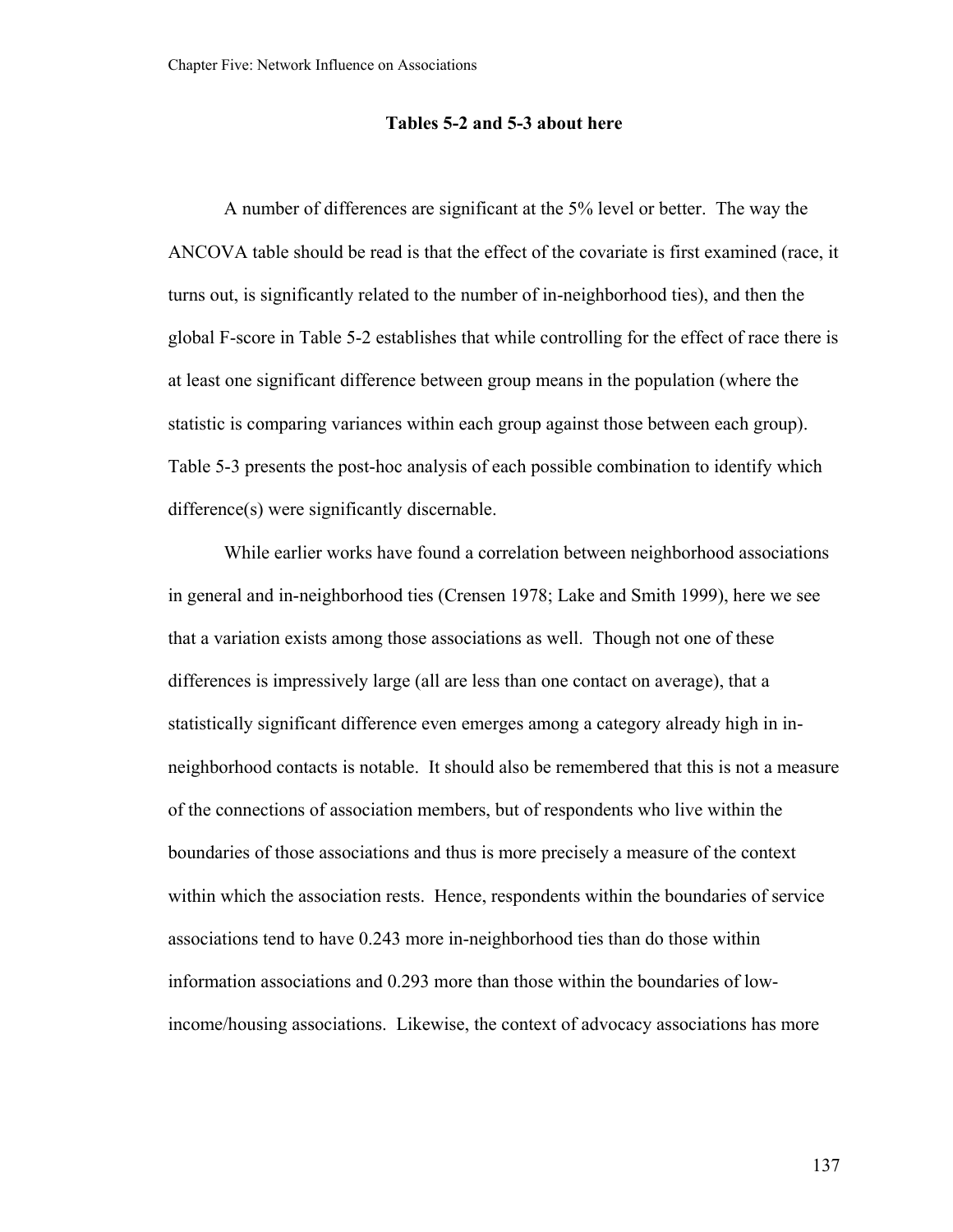in-neighborhood ties than information, economic development, or low-income/housing associations.

As an association acquires coercive powers the risk of abuse grows. Greater member participation can control that risk, but, unfortunately, can only do so if some way of resolving the second-order dilemma is found. I suggested that part of the answer might be found in the social capital available to the participants. This is an almost nonsensical explanation if we understand social capital as a homogeneous good; I'd be saying that social capital explained social capital. But if we can conceive of social capital as differing in terms of structure, resources, and intent, then there is an interesting story to be told in Table 5-3.

I also posited that a neighborhood rich in in-neighborhood communication would be more tolerant of the formally powerful associations. We saw that service associations were the types most likely to possess coercive powers (mandatory membership) and a powerful executive. Table 5-3, then, allows us to test this, and does confirm that service associations do tend to reside in areas with more in-neighborhood network ties than some of the other types of associations. Though there are probably multiple reasons why these features compliment each other, the easiest to understand may be that of risk. Take the case that I have a number of in-neighborhood ties in my network and that I belong to a homeowners' association that provides a variety of services, such as trash collection, security, or management of a common area. Those ties with my neighbors allow me to pool my knowledge with that of my discussants. I will be much more likely to act the more I know about the leadership's actions and the reactions of my fellow residents. I'm willing to tolerate a relatively powerful leadership because I feel that between us we have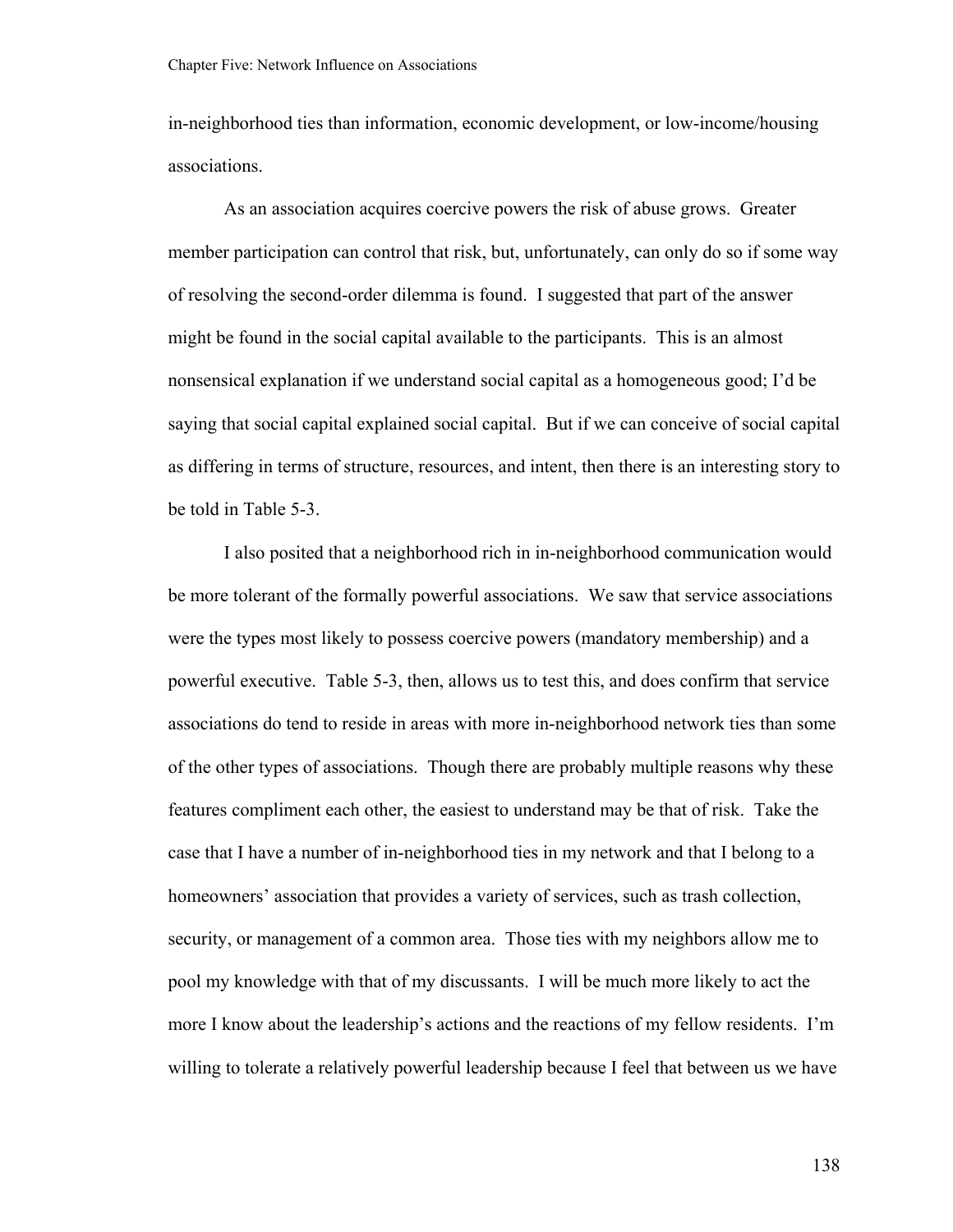the management under pretty close scrutiny. Abuse of that power can be promptly recognized and met with voice or exit, if necessary. And likewise, the leadership knowing of this tight rein is reluctant to do things that would abuse that trust.

Contrast that with the situation where I still have frequent discussions within my network, but the ties all extend outside of the associational boundaries. I am not excluded from local time and place information about the association, but to gather it I must personally attend the meetings, read the reports, or inquire about surrounding sentiment. The point is that while monitoring is still possible for me, it has become prohibitively costly. My reaction can be to either tolerate the increased risk or I can decide that the risks are too high and decline to be part of such an association. Unfortunately, Table 5-3 is not able to tell us whether formally powerful associations emerge in areas already rich in in-neighborhood communication or whether the presence of such an association induces people within their boundaries to focus on inneighborhood ties. All we can say for sure is that these formally powerful associations do have a significant correlation with network proximity among non-relatives when compared to other types of associations.

Likewise, it is not surprising given their "representative" function that advocacy associations also flourish in a setting of local communication. After all, the less agreement, or even knowledge, individuals have about their neighborhood, the more difficult an advocacy association would find it to articulate a clear and consistent position on their behalf. In-neighborhood network ties provide a nice compliment to these associations by facilitating the sharing of local information and, consequently, the discovery of common interests.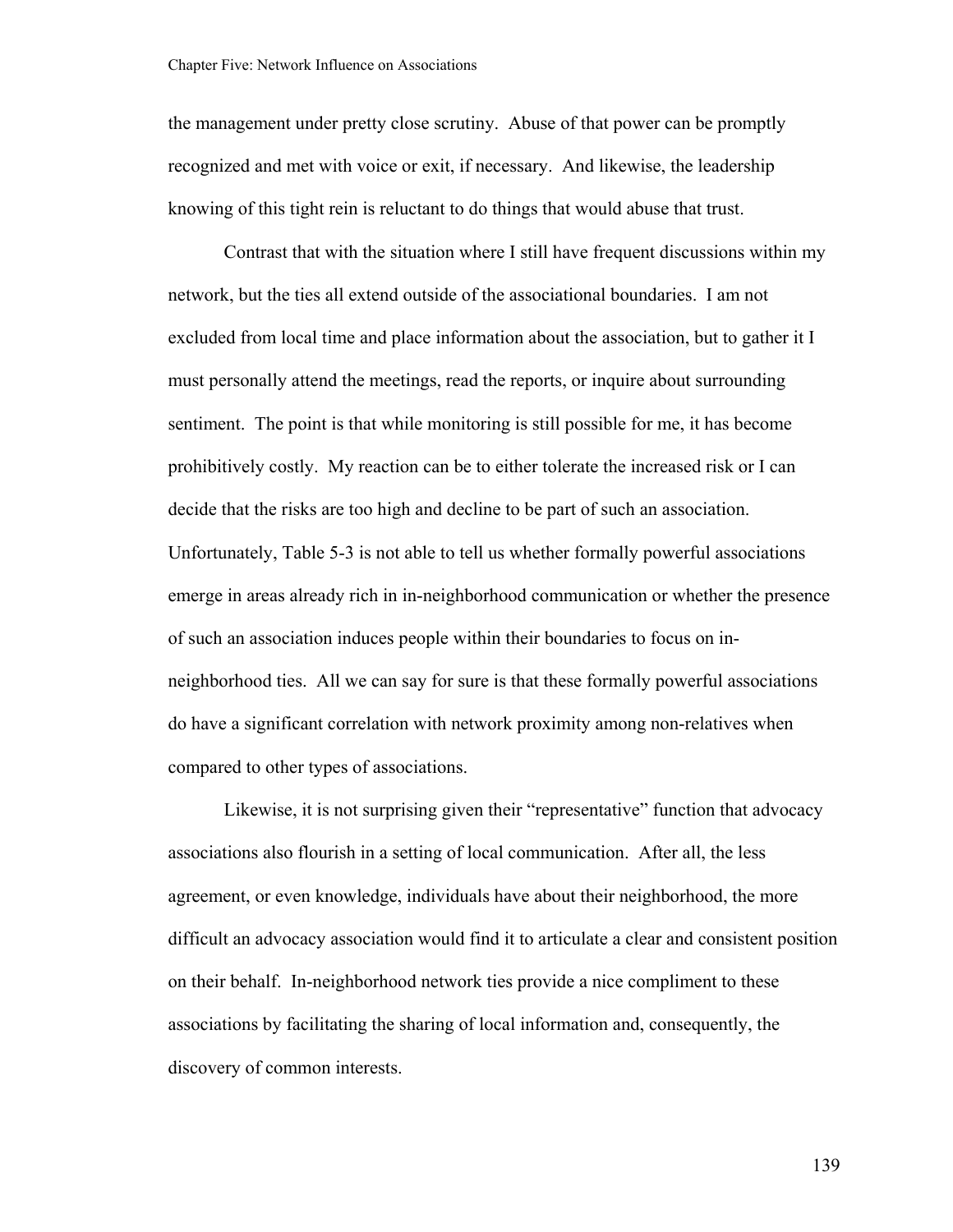That information associations tend to reside in areas with less in-neighborhood communication than some of the other associations is intriguing. These groups focus on "fostering neighborhood awareness, establishing block clubs, communication, and social activities," which would at first glance seem to mesh well with in-neighborhood communication. Yet why are they located in areas with less in-neighborhood ties? This might suggest that information associations serve as substitutes for in-neighborhood ties. In other words, the reason a neighborhood needs an information group to foster communication is precisely because there is not enough communication through the interpersonal networks. If this is true it would explain why many have noted that "neighborhood associations tend to become the inverse images of the neighborhoods they represent" (Crenson 1978, 589). So not only can the resources produced by social capital substitute for resources from other sources (such as human or physical capital) but apparently they can also substitute for other forms of social capital. Furthermore, this lack of a local monitoring capacity may explain why informational associations were significantly correlated in the last chapter with the absence of a strong leadership structure.

If true, this attempt to compensate for a network level deficiency through the creation of group level associations would be an example of the ability of individuals to "internally" solve problems or address weaknesses through the formation of social capital. As the information group organizes social activities in which neighbors meet, talk, and discover mutual interests, they will begin to form acquaintances that then could blossom into networks—erasing that initial deficiency. In other words, the necessary network connections are being encouraged top-down. Whether such a process is at work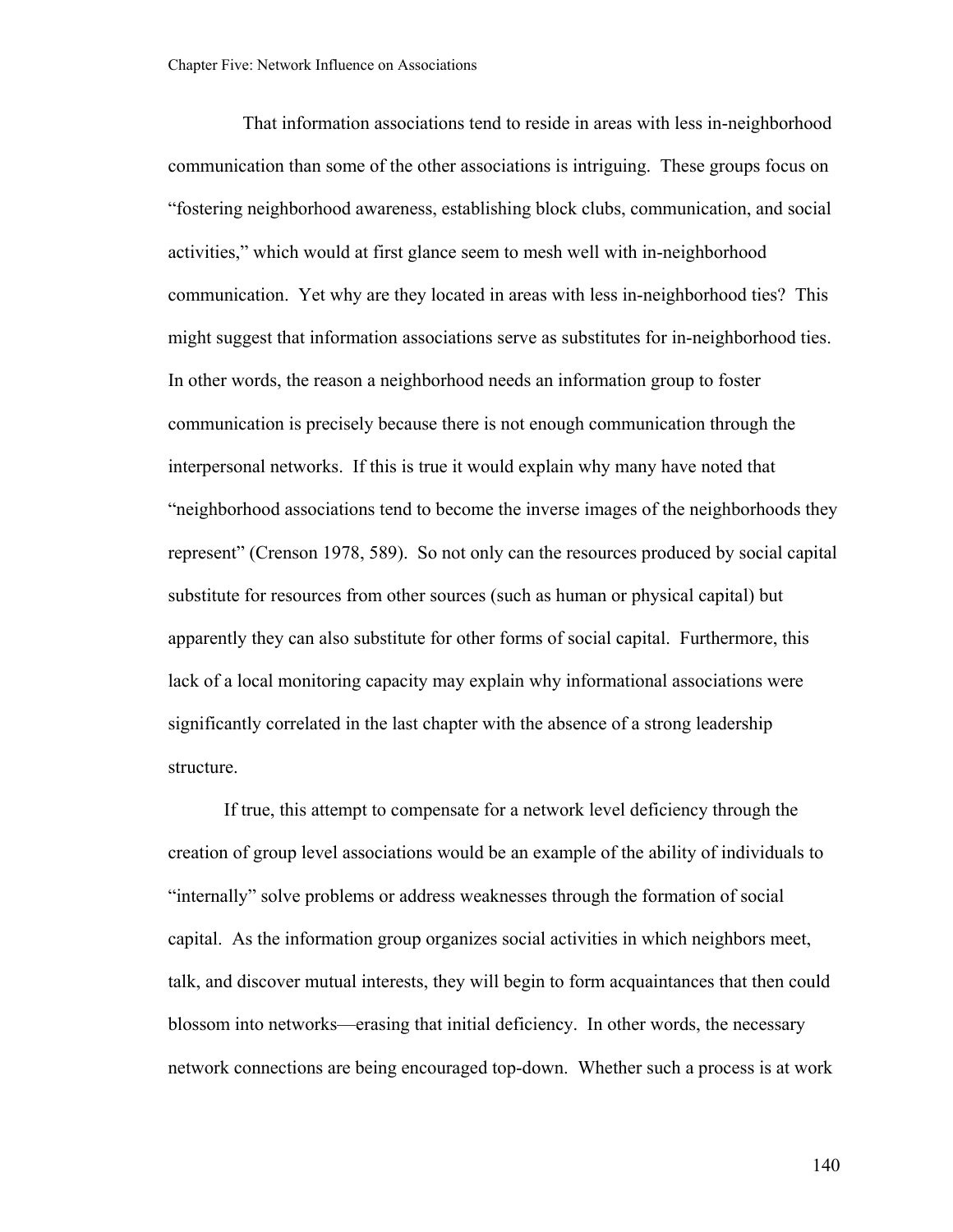$\overline{a}$ 

<span id="page-146-0"></span>is difficult to verify,<sup>[56](#page-146-0)</sup> but the very possibility supports the idea that though specific types of social capital cannot be "formed" from the outside—the association cannot force two people to be friends—by changing the context within which individuals interact, it can still be encouraged (see Sirianni 1995; E. Ostrom and Ahn 2002, 23-24).

It is also notable that both service associations and advocacy associations were statistically discernable from low-income/housing associations. These are associations that identified themselves as focusing on the "providing of housing and other social services" to low-income individuals within the neighborhood. These groups tended to rest upon networks with fewer in-neighborhood ties than did advocacy associations. A likely explanation is the "outward-looking" orientation of these associations. Or, in other words, these associations are designed to marshal resources from outside of the neighborhood in order to improve conditions within the neighborhood. This is most evident when comparing the willingness of each of these groups to reach out and form links with other nongovernmental groups or organizations, as seen in the cross-tabulation in table 5-4. Service associations tend to not coordinate their activities or maintain formal ties to other groups, whereas more than 80% of the low-income/housing groups do.

<sup>&</sup>lt;sup>56</sup> Briggs and Mueller (1997) found that CDCs in their study appeared to encourage acquaintances but couldn't find evidence of "friendships" emerging. Ultimately the small number of groups available for study and the lack of longitudinal data make it too difficult for me to control for alternate explanations. There does, for example, appear to be more in-neighborhood ties in neighborhoods with older information associations, yet there are insufficient degrees of freedom to control for factors such as the age of the neighborhood, age of the respondent, or socioeconomic causes. Likewise, if information associations were becoming unnecessary as the number of in-neighborhood network ties increased, then we should expect to see them skewed toward younger or newer associations. Yet they do not appear to be any younger or older than other types of neighborhood associations. Should that be interpreted as a reflection of their ineffectiveness at fostering in-neighborhood ties or is the result hidden by some other process (such as established associations shifting in purpose to information provision)?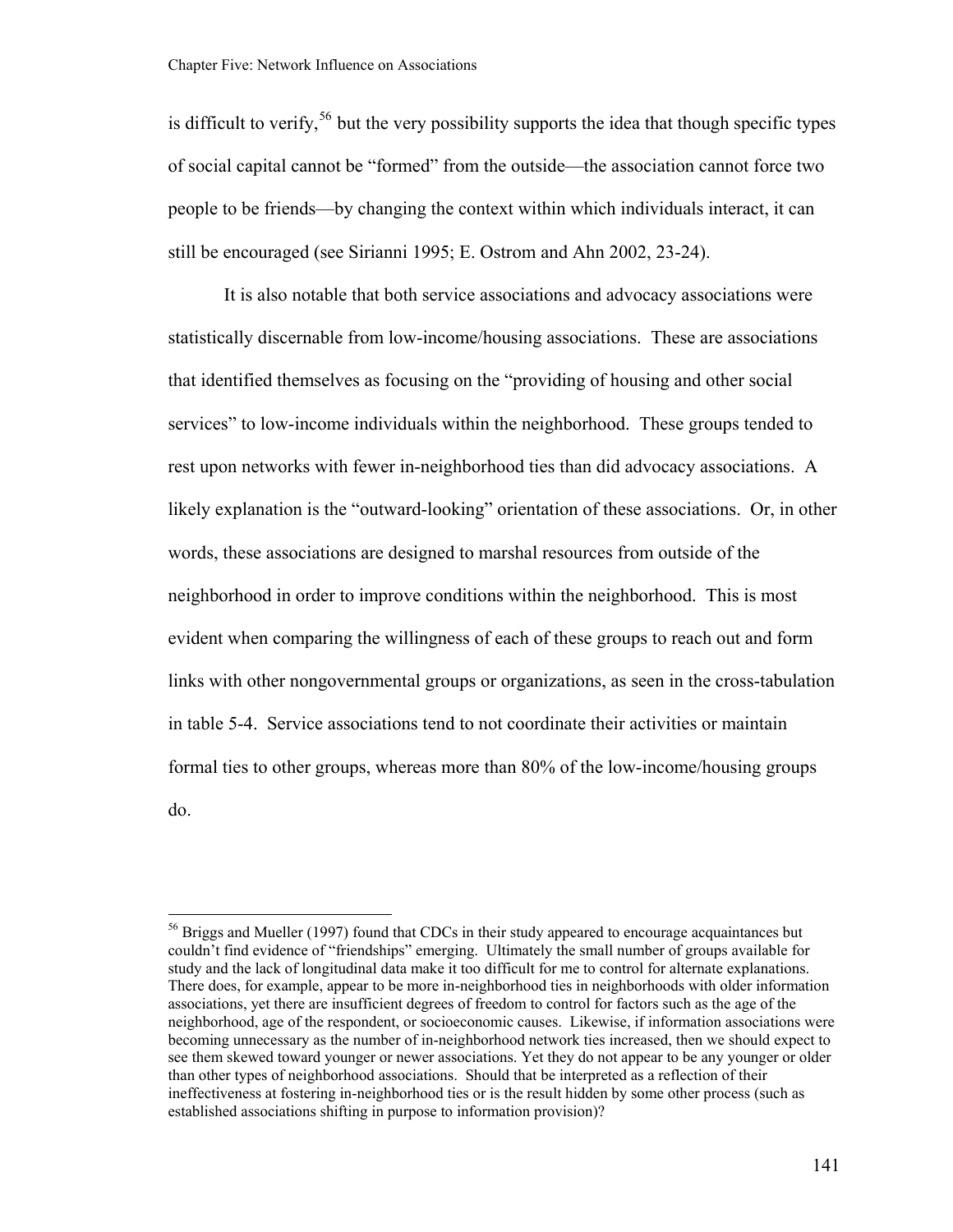### **Table 5-4 about here**

In Indianapolis many of these inter-group linkages are between the neighborhood associations and umbrella organizations, such as the Community Development Corporations (CDCs). Gaining prominence in the mid 1970s, these umbrella groups have been an important player in Indianapolis efforts to revitalize local neighborhoods. Unfortunately these CDCs were excluded from the MCCOL survey due to both their use of a professional management and the presence of government officials on some of their boards. Still, they should be recognized as an additional layer of social capital with whom neighborhood associations might want to forge links in order to coordinate associational activities, provide training, or bring other forms of capital into the neighborhood (Peirce and Steinbach 1987; Bodenhamer and Barrows 1994, 140).

Given the degree of inter-group activity that the low-income/housing associations engage in and the importance of umbrella organizations to Indianapolis neighborhoods, ties within the neighborhood will be secondary to those extending upwards for success in generating funding.

Though we are often quick to consider local civic groups, and especially voluntary neighborhood associations, as interchangeable, there is clearly a specialization beneath that veneer. And, indeed, this brings me back to the central question regarding the relationship between the structure of the interpersonal networks and neighborhood associations. The spatial dimension of networks has here appeared to be important for those associations whose organization or monitoring relies on time and place specific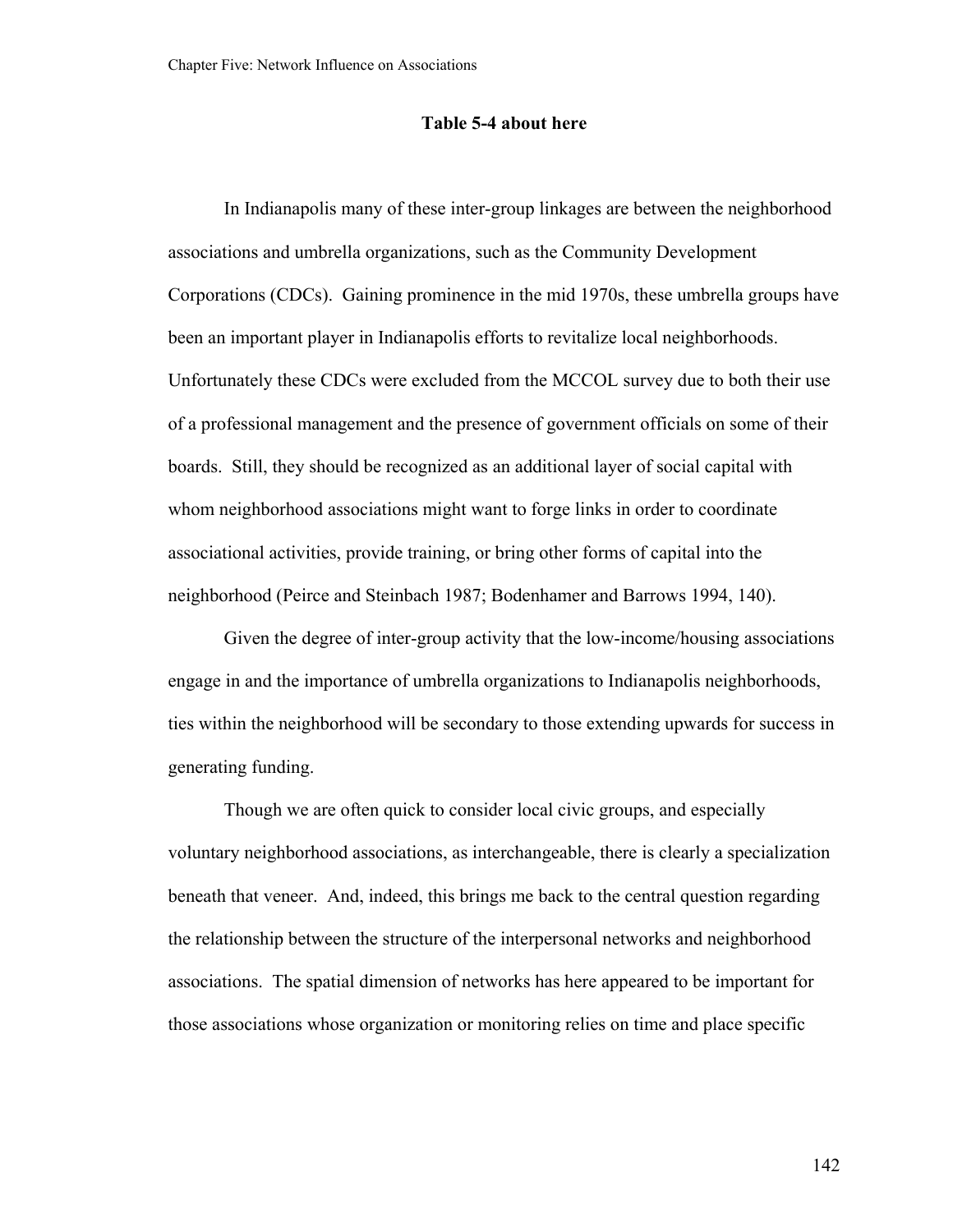<span id="page-148-0"></span>information. How will other dimensions of the network, such as the frequency of contact or the social distance, relate to these same associations?

# *III-A Context of Frequent Network Contact*

Frequency of contact provides us with a second dimension of network structure with which to contrast spatial distance. As discussed earlier in the second chapter, the frequency of contact is often combined with other aspects of network structure in order to gauge the strength of the connections between discussants. Yet frequency, I have argued, should itself be considered a dimension of network structure. The more frequent the contact between discussants, all other factors being held constant, the more likely information will be shared. Frequency has been shown to influence issue agreement (Weatherford 1982), and to serve as an indication of "need" (Campbell and Lee 1992). Interestingly, Marsden and Campbell (1984) caution that the measurement of frequency tends to overemphasize the importance of kinship and neighbor ties.

Graph 5-2 presents the mean frequency of network communication within the boundaries of each category of our neighborhood associations, adjusted for race.

## **Graph 5-2 about here[57](#page-148-0)**

 $\overline{a}$ 

 $57$  The high score for a respondent was indeed a 35 and the low a zero with the mean being 7.889. Upon aggregating to associations (before controlling for race), the mean frequency for all the associations was 7.6778 with the low mean being a 3.667 (an information association) and the high a 13 (a service association).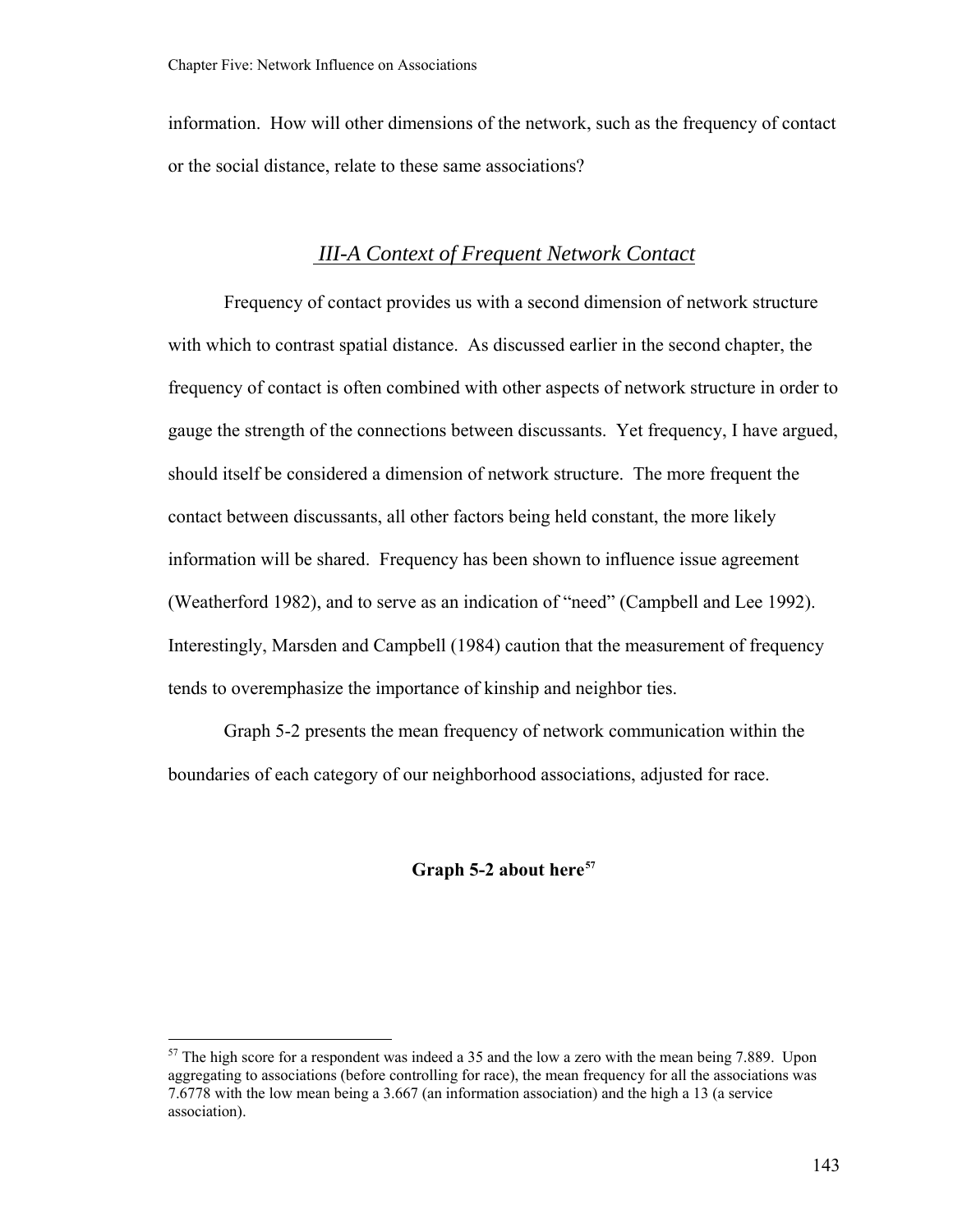Advocacy associations have the highest frequency of network contact (8.1 contacts within the network per week), while service associations have the lowest (an average of 7.2 contacts per week)—though this difference is substantively not that great.

Tables 5-5 and 5-6 present the analysis of covariance (ANCOVA). The percentage of blacks in the neighborhood is significantly related to the frequency of contact, and while controlling for the effects of that covariate, 5-5 also establishes that despite the lack of dramatic variation between group means there is at least one statistically significant difference. Table 5-6 confirms that the difference in means between the advocacy and the service associations is indeed statistically significant.

### **Tables 5-5 and 5-6 about here.**

This finding is striking because in the first network dimension we looked at spatial distance—these two categories of associations appeared similar. Both relied on more in-neighborhood ties than some of the other associations. Yet despite that similarity in the spatial disposition of the tie, they are invoked at different rates. This is particularly interesting because of Marsden and Campbell's (1984) contention that neighbor ties are often strongly correlated with frequency. Yet here service associations are the lowest scoring in terms of frequency.

That these two associations appeared similar along the spatial dimension is not unexpected, as service associations tend to be located close to advocacy associations. As was seen in Table 5-1, there is a considerable saturation and overlapping of associations in Indianapolis. Comparing the location of the respondents with the associational boundaries reveals that 91% of all the respondents to the survey lived within the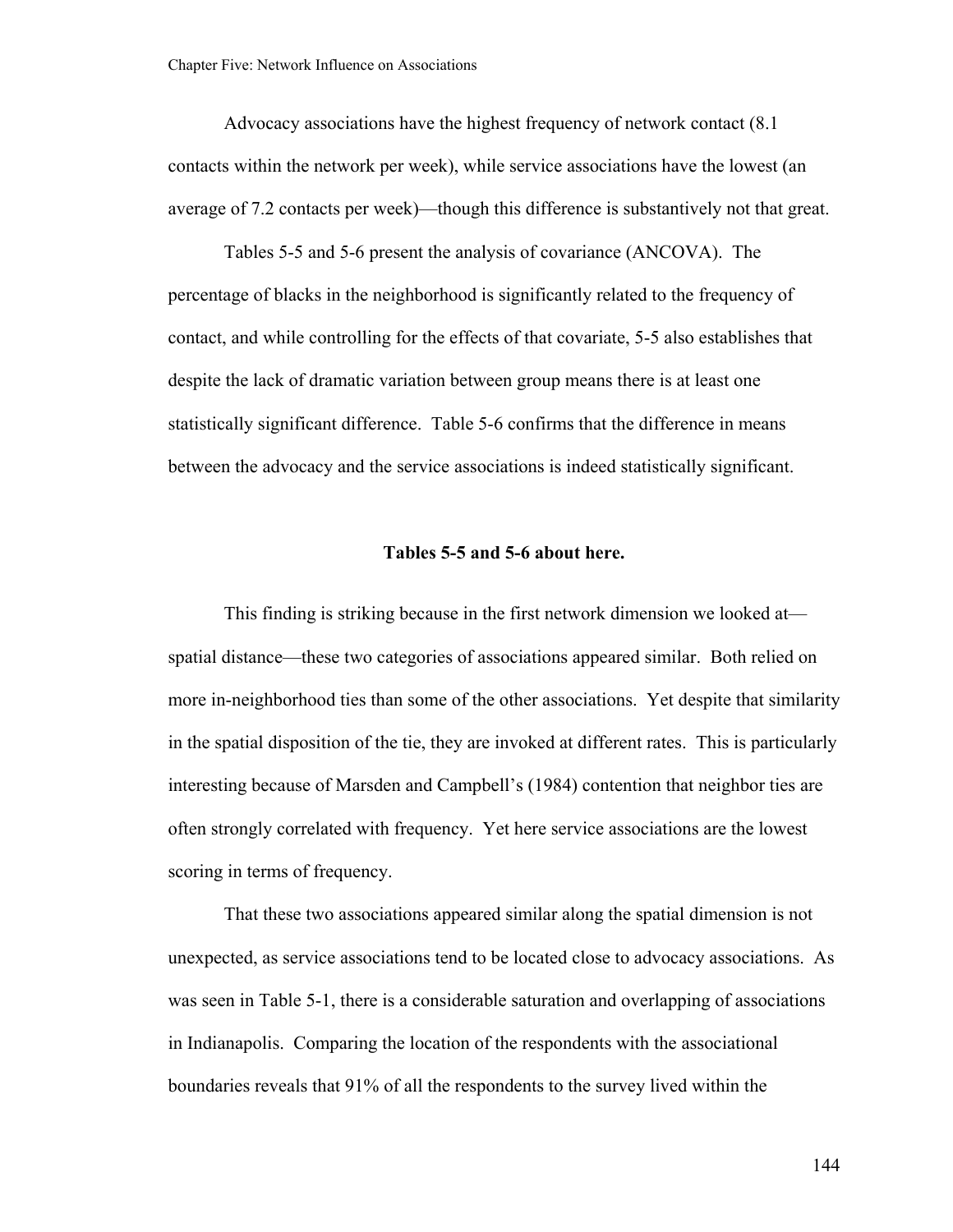boundaries of one of these two types of associations. 84% of the respondents lived within the boundaries of at least one advocacy association and 35% a service association. Graph 5-3 gives a glimpse inside these proportions. Note that 28% of those that lived within the boundaries of a service association also lived within the boundaries of an advocacy association. In fact, only 7% of the respondents lived in an area covered only by a service association and not an advocacy association. By contrast 56% of the respondents lived in an area covered only by an advocacy association. And while we should expect the absolute numbers to exaggerate the advocacy associations, as they were both more numerous and larger, in relative terms, 67% of the advocacy respondents had advocacy associations only in their neighborhoods and no service associations. Whereas only 21% of those within service association boundaries could make the contrary claim.

#### **Graph 5-3 about here.**

One implication of this is that contextual measures for service associations should tend to look like those for advocacy associations. That there is a statistically significant difference across frequency is intriguing, but then again, may not be unexpected. Williamson posited that capital structures with great specificity would have to rely on greater formalization the less frequent the interaction (Williamson 1985, 72-79). Service associations were the most formalized of the neighborhood associations we looked at and as they require quite specific resources this lower frequency may be seen as supporting his supposition.

Still, I do not see an obvious reason for the difference in frequency between these two associations. That an advocacy association could benefit from an environment where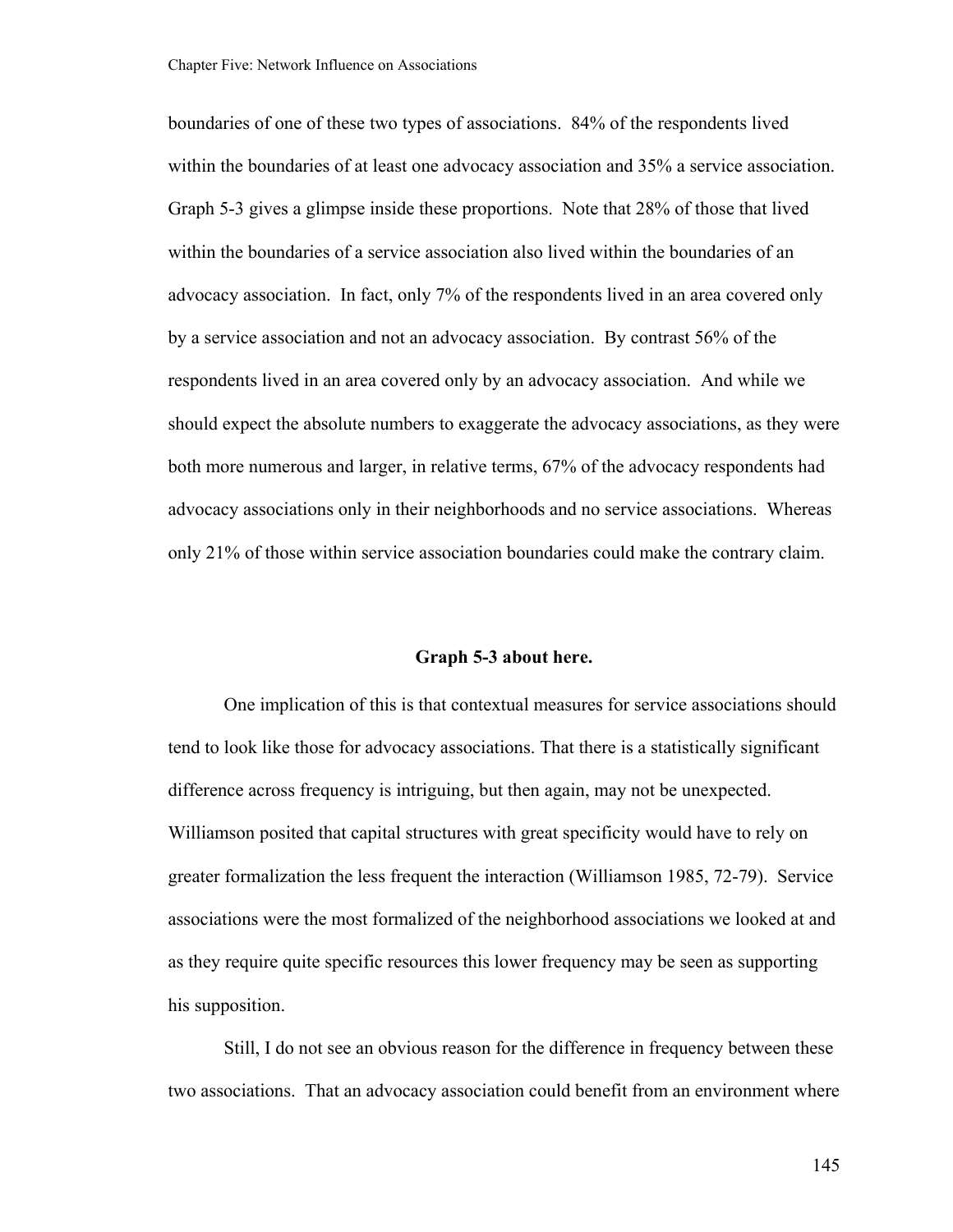information is readily available seems evident, but that service associations would not tend to seek out the same feature does not. That is, unless this difference in network communication is an artifact of these service associations themselves. In short, as we saw earlier, service associations tend to have a strong executive structure with clearly defined lines of communication. Might it be that less communication or political discussion is needed precisely because the association is able to speak with such an authoritative voice? Or, as Miller argues, hierarchy reduces the costs of collective action by serving as a clearinghouse for information, providing regularized channels of interaction, credible commitments, and leadership (1992). The lower rates of network communication in areas with service associations might then be understood to reflect the reduced decision-making costs that such an institutional design offers to the area. Neighborhoods with service associations in them are consequently able to arrive at decisions more efficiently than other neighborhoods that must rely solely on interpersonal networks to facilitate debate.

However, without better information from the neighborhoods, I cannot be sure that it is the association causing the decrease in frequency instead of associations purposefully seeking out neighborhoods with lower frequencies. Still, it is also worth noting that despite the frequency of communication found within the advocacy association boundaries, the previous chapter found that advocacy associations, unlike service associations, had discernable difficulty in acting—or in dealing with the costs of collective action. This would suggest a more serious look at service associations as lower cost actors.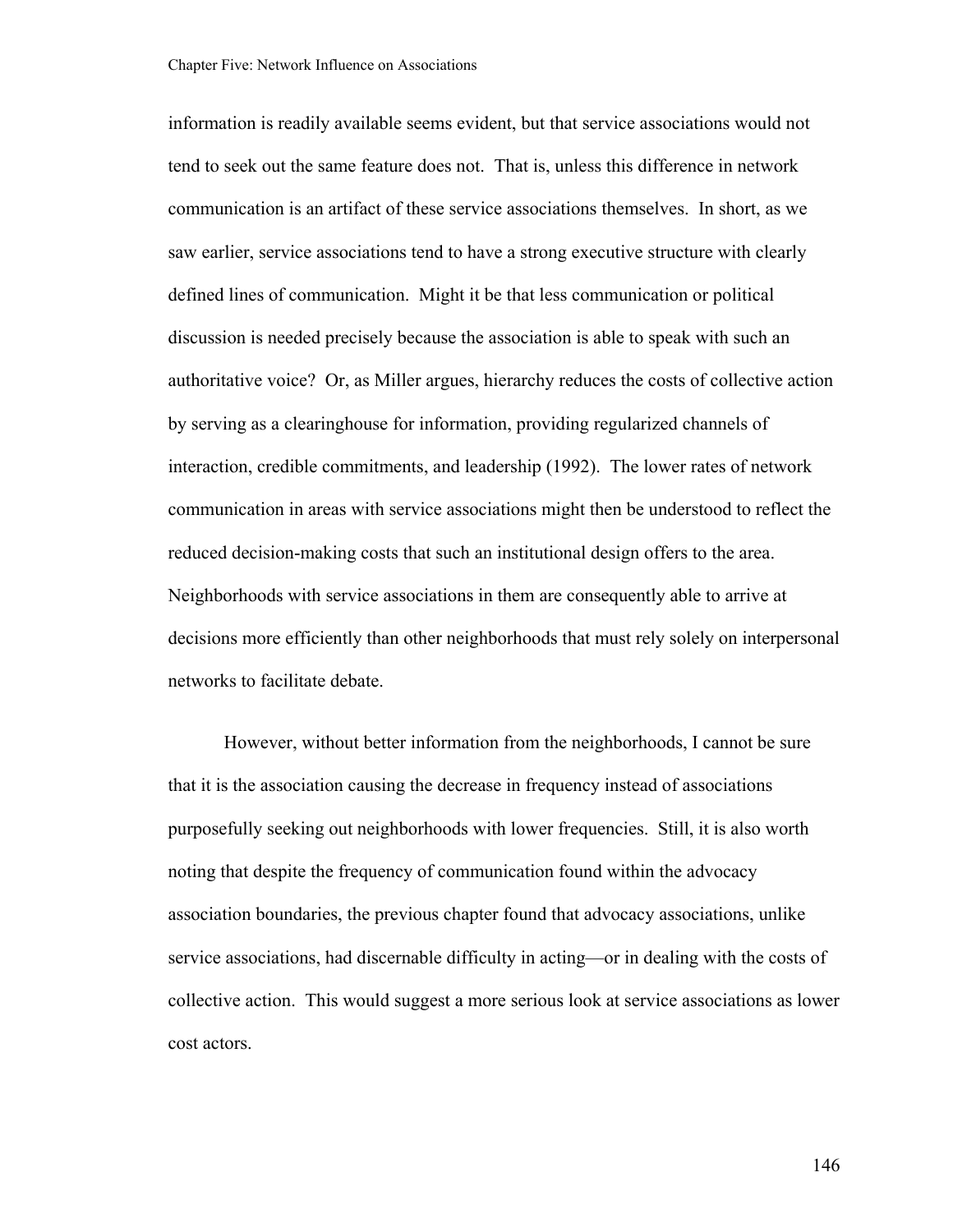However, there is also a downside to the more formalized leadership structure of the service associations. Hierarchy and increased coercive powers can increase the likelihood of deprivation costs (Rich 1980), as evidenced by the claimants in the aforementioned *Twin Rivers* case. Moreover, the solidarity that such institutional features encourage within the association has generated concerns regarding their effects on those that reside outside of the association. In particular, that there arises a kind of political orthodoxy within the association which is then enforced on the surrounding area by virtue of its superior numbers and organization. Interpersonal networks offer us an opportunity to examine this claim.

# *IV-A Context of Access to Political Information*

The final aspect of the institutional design of networks that I will examine here is the role of social distance—or more specifically for my purposes, the role of access to political information within the network. Most obviously, we should expect those associations with more recognizably "political" purposes to profit from the flow of political information through the network. But what about something like the service associations? These associations do not necessarily tap into the political process like an advocacy association would. Yet they also are clearly involved in political activities indeed, by providing public services they often appear as types of governments. Does this "hands-on" experience in governing "charge" the networks—making them more interested in political information? Do they serve as "primary schools" of political behavior? (Tocqueville 1988, 63). Or does that ability to satisfy basic public services without reaching beyond one's neighborhood actually insulate them from the surrounding political context and encourage uniform political views within its shadow?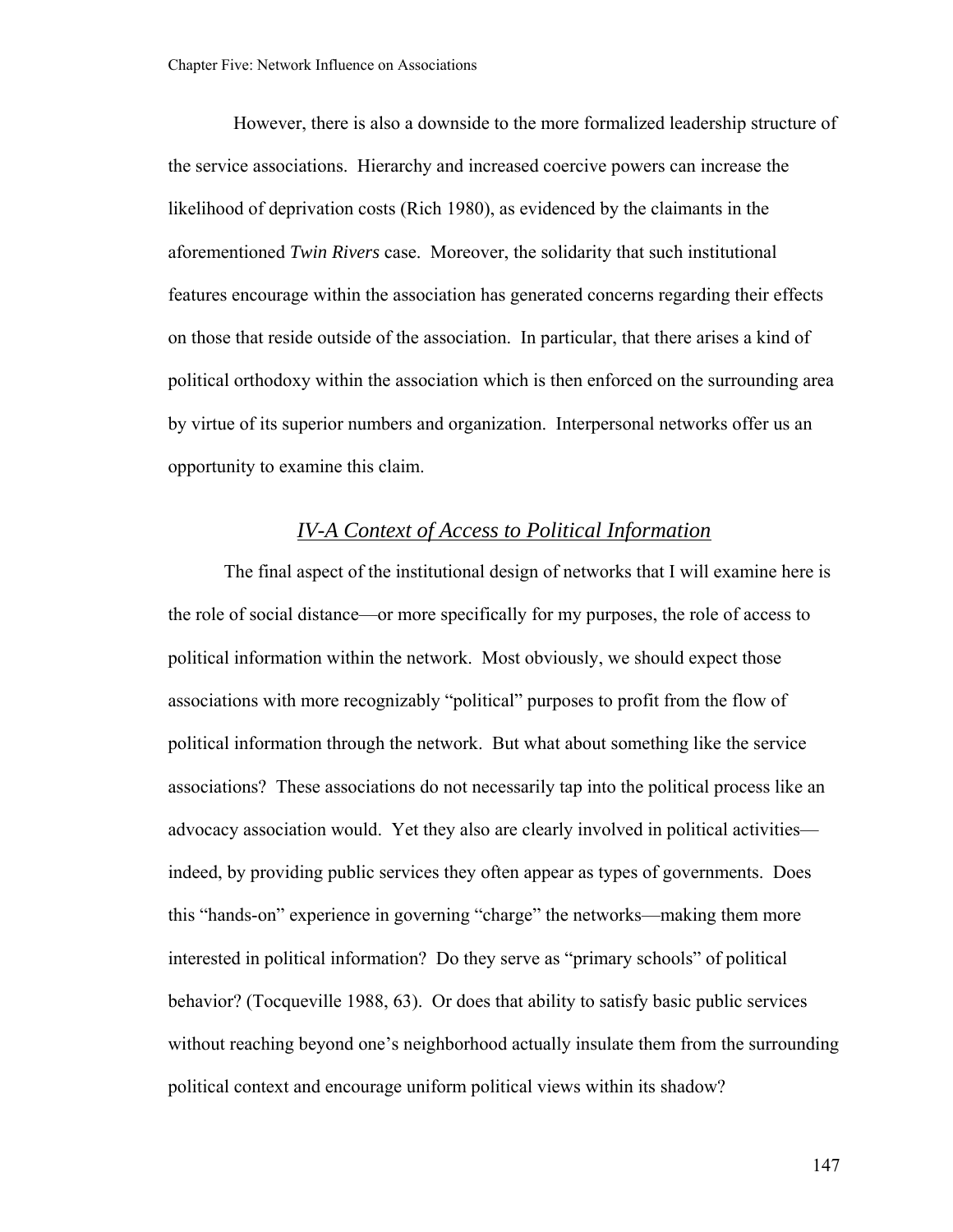As with the South Bend data used earlier, this measure of social distance is an indication of the degree to which the respondent's network is able to access political elites—or quality information. Contrasted with spatial distance, such networks are valuable for their ability to bridge social strata, and thus grant access to new or unique information. Granovetter's "strength of weak ties" argument, for instance, is essentially recognition of the value of socially dispersed ties (1973).

I use the respondent's evaluation of the quality of political discussion with their discussants as the metric for this variable. The easier it is for a network to access information about the intent of government officials, the strategies of competing neighborhoods, or the direction public policy is blowing, the easier it will be for an association representing those local interests to act accordingly. Advocacy associations and low-income/housing associations would seem to be the most enmeshed within local politics and thus the most likely to benefit from the presence of networks rich in political information. Both these associations live or die by their ability to successfully contrast the needs of their neighborhood against those of other neighborhoods in the competition for outside funding. Hence, readily accessible knowledge about an upcoming grant opportunity, a change in zoning laws, or the local leanings of a political candidate, serve to ease the information costs faced by these associations and thereby make action that much more likely.

Graph 5-4 presents the mean levels of political quality within the networks across the neighborhood association categories, adjusted for race. Advocacy associations do indeed tend to occur in areas richer in access to quality information than some of the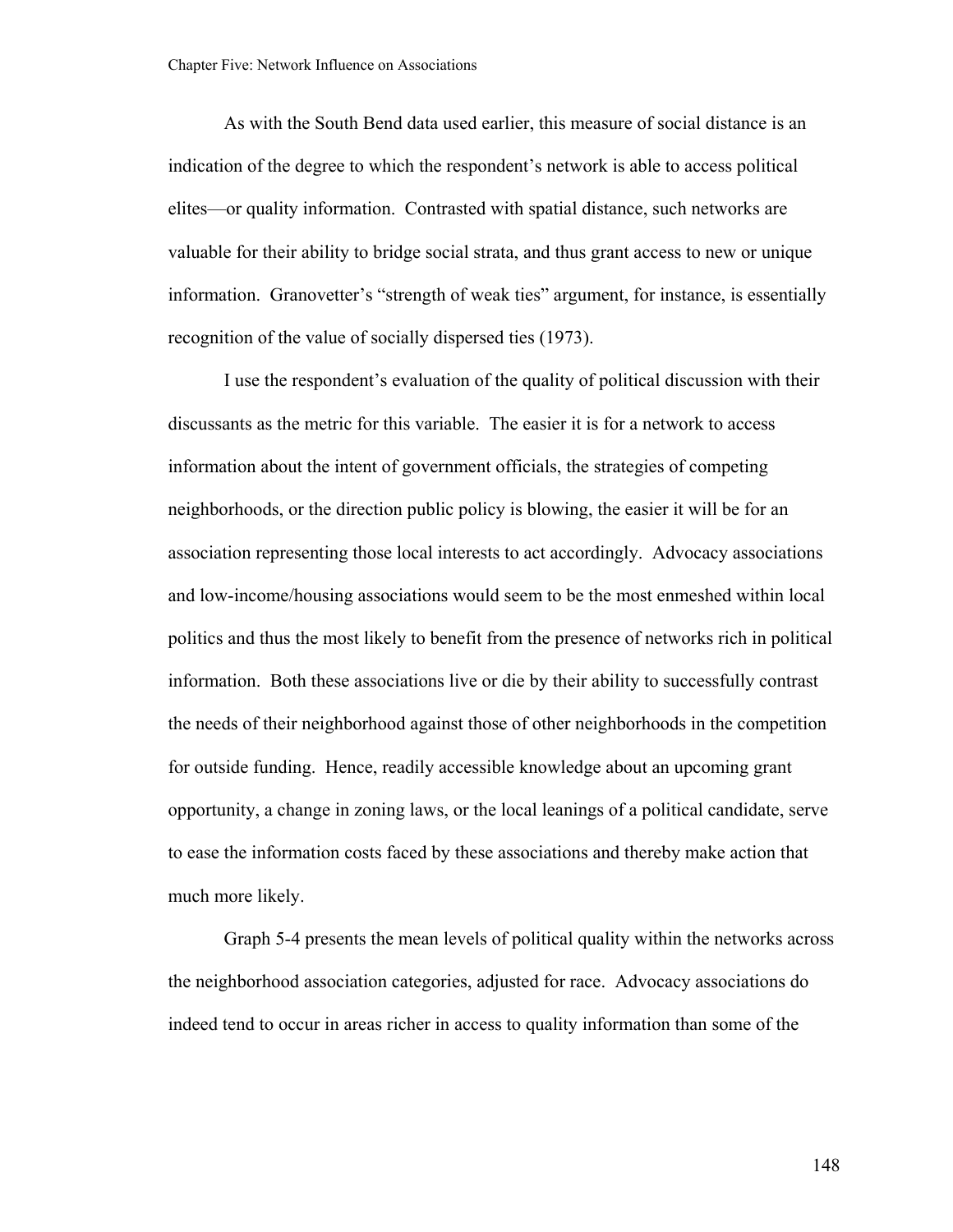other associations. The low income/housing associations, however, had the lowest mean of the five categories.

## **Graph 5-4 about here**

Tables 5-7 and 5-8 present the analysis of covariance (ANCOVA). Though the covariate does not appear to be significantly related to the quality of the network, 5-7 establishes that while controlling for race there is at least one significant difference between the association means. Table 5-8 indicates that there is more than one of the differences that is statistically significant: advocacy associations tend to reside in areas with at least one person one category higher on the evaluation of political quality than do low-income/housing associations. Likewise service associations tend to encompass areas where at least one discussant was one category higher in the evaluation of political quality than information association areas. Service associations also have the largest contrast between association areas; their networks have at least one discussant almost one and a half categories higher than do low-income/housing associations.

## **Tables 5-7 and 5-8 about here**

That the Low-income/housing associations have the lowest mean is puzzling, for the very nature of such associations would seem to require vertical patronage type relationships that could breach social distance—a view somewhat supported by Graph 5- 2, which indicated that low-income/housing associations tended to rest upon a network context of ties that stretched outside of their immediate neighborhood. How do we explain the low mean? At least part of the explanation has to be found in the difference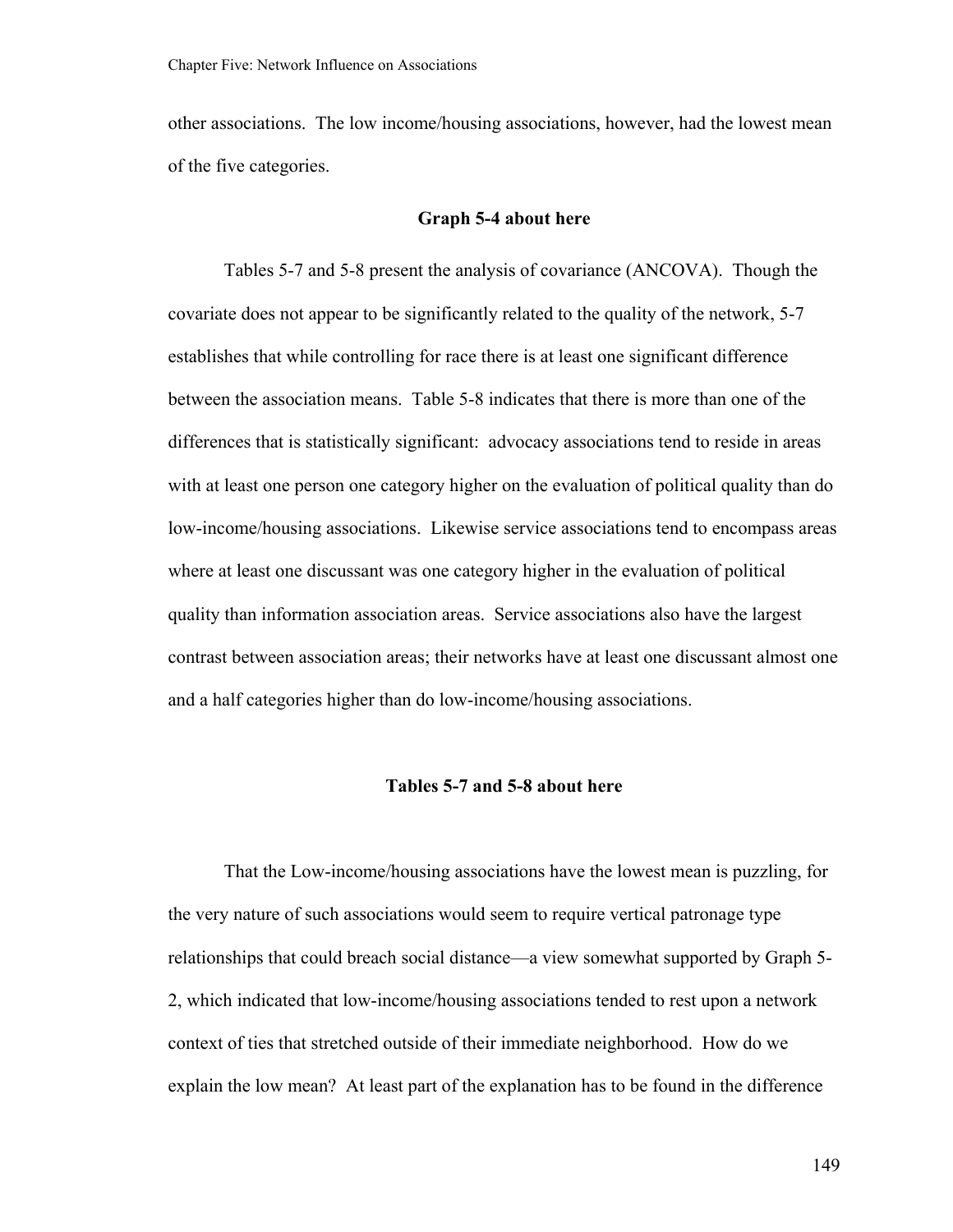here between the network context of the associations and the networks of individuals that actually belong to the association. The network context represents the total network resources available in an area. That context includes the networks of members of the association, but is not limited to them. So, while the actual network configurations of those belonging to the low-income/housing associations might indeed include many contacts with elites, if the surrounding networks are sufficiently devoid of similar contacts they could swamp the contextual measure.

Without information beyond that provided by either the 1996 Indianapolis-St. Louis study or the MCCLS the cross-level inference problem limits the conclusions that we can draw (Achen and Shively 1995). However, if it is true that the networks of the members of low-income/housing associations tend to differ dramatically from those of the surrounding neighborhood, then this is an important feature. Consider, for example, that advocacy associations take the existing concerns of the neighborhood and seek to magnify them. To borrow from Tocqueville, by associating they aim to "show their numbers" and thereby boost their moral and political authority relative to the rest of the population (1988, 193). Hence an advocacy association is essentially reflective or representative of its context. Low-income/housing associations, on the other hand, would appear to lack this representative character, but to be more "franchised" in nature bringing ideas or resources from outside of the neighborhood. As table 5-4 illustrated, low-income/housing associations maintained high levels of contacts with umbrella and funding organizations. In some sense, then, these associations must be considered more top-down in nature than some of the other neighborhood association categories.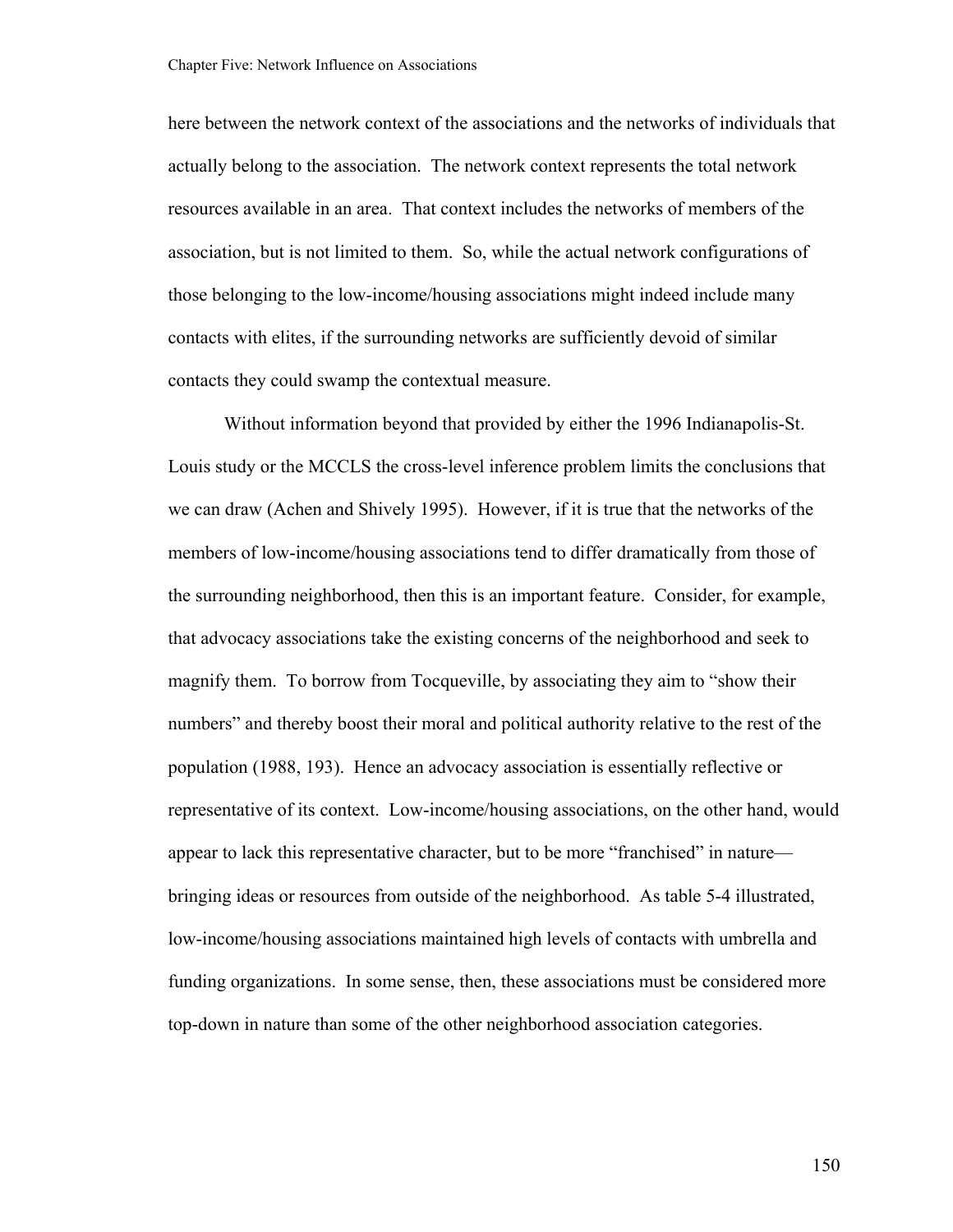<span id="page-156-0"></span>These could be useful distinctions from a policy standpoint. If, for example, it was believed that a low-income/housing association was needed in a particular neighborhood, a superficial analysis might be that more "social capital" was needed in order to empower those within the neighborhood to act accordingly. Yet what exactly is meant by "social capital"? Some could well interpret this to mean that if people talked with each other more within the neighborhood, then this kind of an association would be more likely to appear. While not discounting the potential benefits from such communication, it appears that efforts to channel financial or leadership resources into these neighborhoods would be more productive.

Turning to the other significant differences, information associations also had relatively fewer ties to political elites. This seems in character with what we saw earlier. Information associations appear to serve as a kind of substitute for the network within the neighborhood, forming in areas that lacked efficient means for transmitting information. So, just as those neighborhoods low in in-neighborhood communication could benefit from an association designed to encourage neighborhood "communication and social activity," so might the information associations be attractive to areas lacking quality political information.

The final relationship of interest here is that the service associations tended to occur in areas with significantly more ties to quality information—having the highest mean of all the categories. One concern has been that RCAs, such as these service associations, have acquired a "new dimension" in their operation: namely, that of "actively organizing... residents for mass political action" (McKenzie 1994, 192).<sup>[58](#page-156-0)</sup>

<sup>&</sup>lt;sup>58</sup> McKenzie uses the term "common interest development" or CID whereas people like Foldvary use "residential community association" or RCA (Foldvary 2002). For the sake of consistency I'm following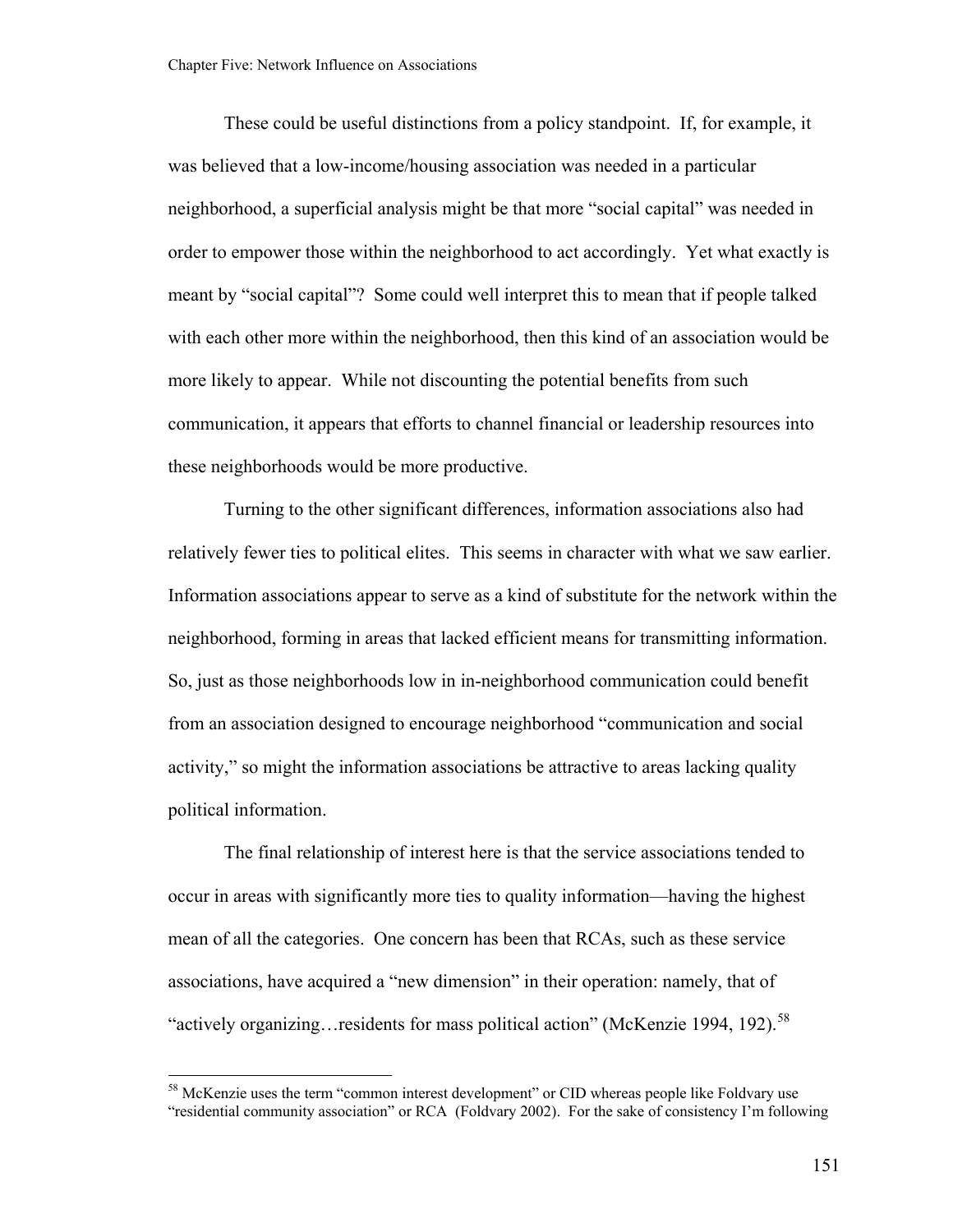Given the coercive and organizational advantages that an RCA possesses, critics have worried about their ability to mobilize their members for political activity, insure that they speak with a unified voice, and then dictate what that voice will be.

Table 5-8 begins to speak to these concerns. Most clearly, rather than a picture of naïve masses being easily swayed by the associational leadership, we see a notable degree of political information being exchanged in these neighborhoods. Unfortunately we are unable to discern if that information is considered quality because it has the association as its origin or, for that matter, just how diverse that information is. The least we can establish is that if people in these neighborhoods are politically active, it is not a mindless activity. The association does not just "tell" the members how to act; there is communication occurring and it carries quality information.

We might get a better feel for the dynamics of these neighborhoods by looking for any correlations between political orthodoxy and the service associations. Or specifically, is there less political diversity in those neighborhoods with service associations? Are these organizations, by virtue of their institutional strength and incentive structures, able to spread their political priorities not only throughout their membership, but also into the surrounding neighborhood—thereby suppressing political diversity? A basic measure of this is provided by the political disagreement in the network. In other words, do the respondents in these neighborhoods perceive the information as quality information simply because it reinforces their own viewpoint, or is it valuable in a more objective sense? I will use a variable on political disagreement taken from the 1996 Indianapolis-St. Louis study to look at this. The question asks each

Foldvary's usage though it appears that McKenzie views them as interchangeable terms (McKenzie 1994, 177). I've omitted "CID" from the McKenzie quote to preserve clarity.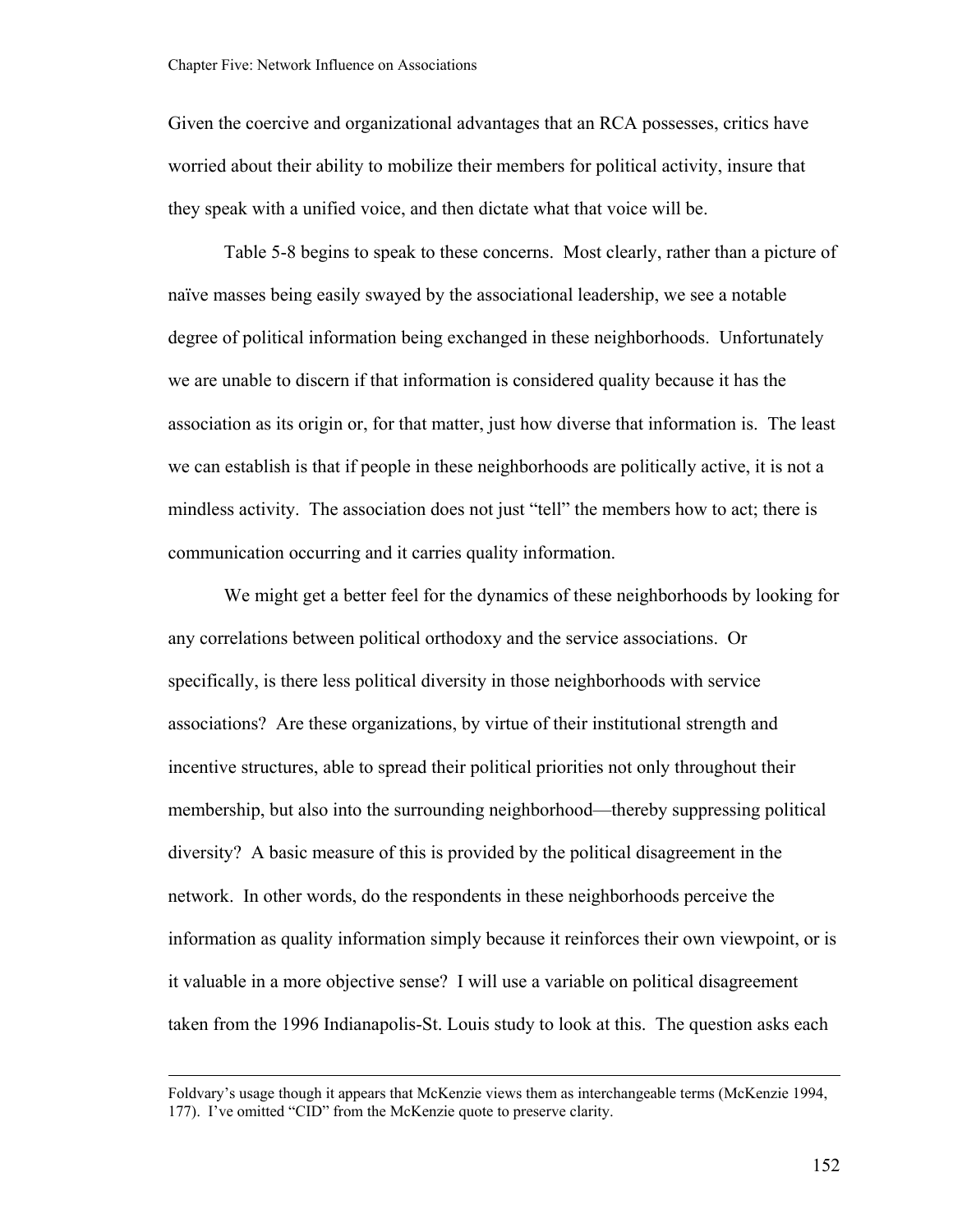$\overline{a}$ 

<span id="page-158-0"></span>respondent to evaluate the political party leanings of each of their discussants. A measure is then created indicating how many discussants within each respondent's network differ politically from that respondent. Now, admittedly, the political identification of an individual is an imperfect measure of their ideology—especially regarding neighborhood issues. However, looking at something like Party I.D. gives us a first cut at how politically homogenized a given network may be.

 Disagreement within the network also proves to be an intriguing aspect of political communication. The influence, for example, of information flowing through a dyad seems to be enhanced by a variety of factors: political agreement between the two individuals, how intensely they hold their opinions, the closeness or intimacy of the relationship, and the frequency of interaction between them (see Huckfeldt and Sprague 1991 and Huckfeldt, Levine, et al. 1998). Still, despite some tendency to misread one's own opinions and views onto the discussant, people are reasonably—and somewhat surprisingly—objective in their assessment of the political disposition of their discussant and are both eager to talk with them and to be influenced by them if they judge them to be politically knowledgeable (Kenny 1998; Huckfeldt 2001).

Table 5-9 provides a simple comparison of the network political diversity of those neighborhoods within the boundaries of service associations with that of advocacy associations. Disagreement, or the diversity of the network, is here reduced to a dichotomous "low" and "high" for the sake of clarity given the low  $N<sup>59</sup>$  $N<sup>59</sup>$  $N<sup>59</sup>$ 

<sup>&</sup>lt;sup>59</sup> Again, I should caution that this variable of disagreement within the network is a contextual variable and not an actual measurement of the disagreement within the networks of those belonging to the association. Regarding each discussant, the respondent is asked to identify what political party they thought their discussant "normally" supported. Based upon the respondent's own stated political identification the results were coded as "0"no disagreement or "1" disagreement. These were then added to create a possible network score of 0-5, with 5 indicating that the respondent believed that every discussant in their fiveperson network identified with a different political party than they did. Network scores within the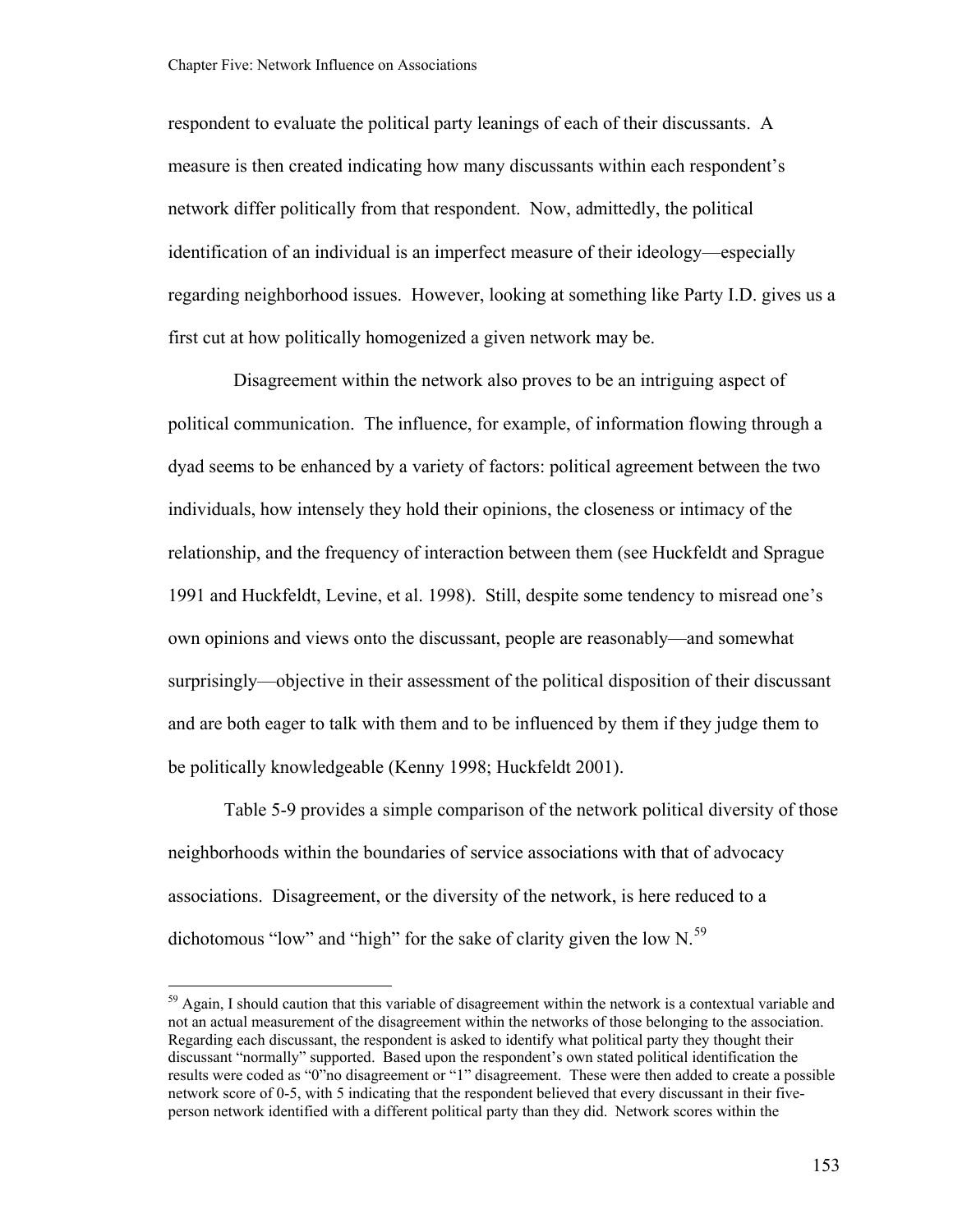## **Table 5-9 about here**

The results are dramatic: if in some way the service associations are homogenizing neighborhoods, or crowding out dissenting views, we should expect to see the "Low" category for service associations to be a higher percentage than that of the advocacy associations; yet 88.6% of the advocacy associations had low political diversity in the networks falling within their boundaries, whereas for service associations that was 63%. So, not only does evidence of political orthodoxy fail to appear, but those areas with service associations actually have more ties with diverse political views (37%) than do those networks within the boundaries of advocacy associations (11.4%)—the more remarkable considering the considerable overlap between these two groups.

It certainly needs to be acknowledged that this is an indirect and incomplete way of gauging the effects of the service associations on both its membership and the surrounding environs. However, given the concern they have generated, it is striking to note that instead of discouraging contact with divergent political views, they appear to be linked with greater political diversity.

# *Conclusion*

In this chapter I have focused on how one form of social capital, the interpersonal networks in a neighborhood, can aggregate to form a context that influences the formation and maintenance of more sophisticated forms of social capital—such as

boundaries of each association were averaged to create the association scores. Anything below 0.5 was considered "Low" disagreement and over "High."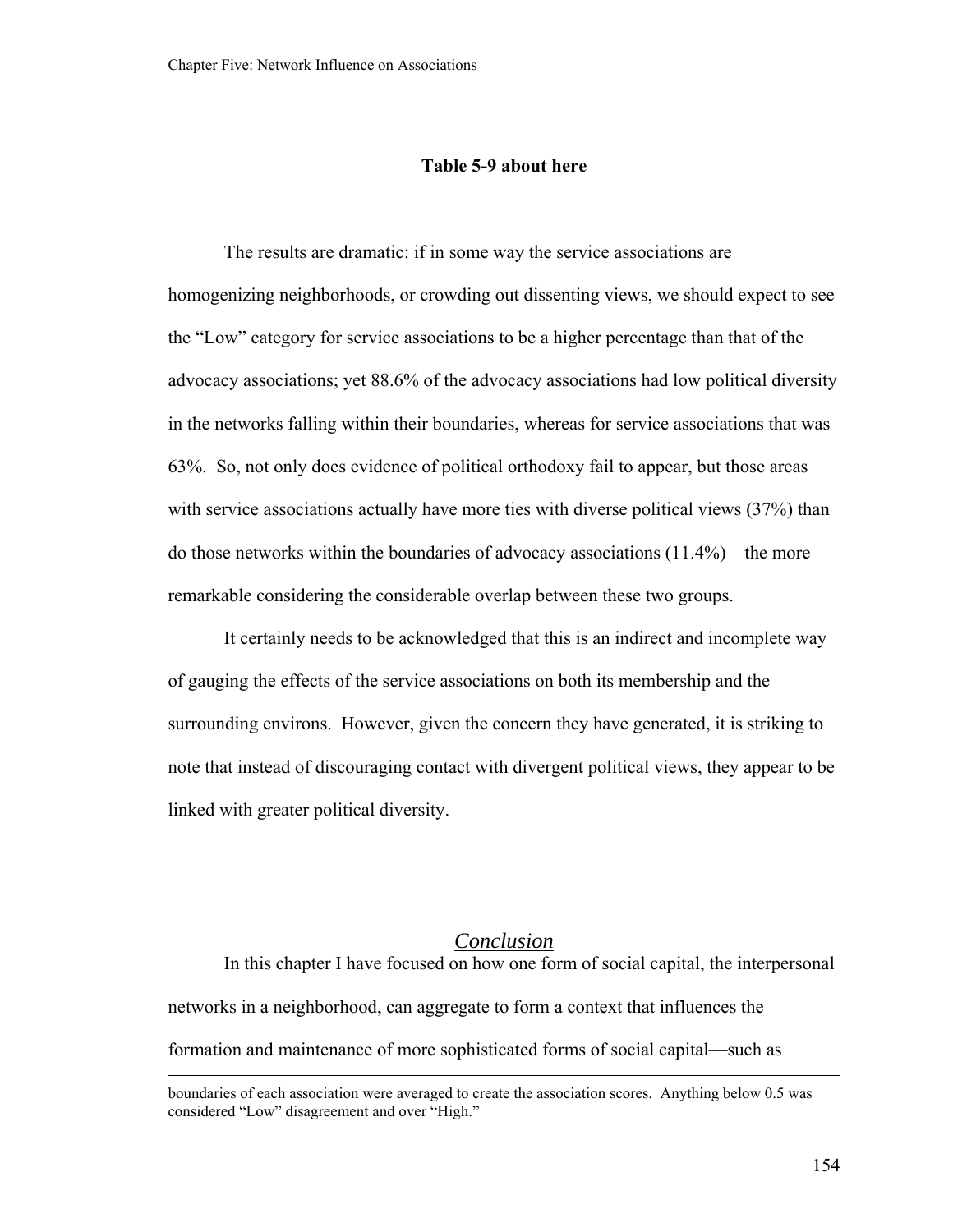neighborhood associations. In particular I have tried to show that different dimensions of the network structure relate to different associational characteristics. Service associations, for example, tended to have more networks with in-neighborhood ties within their boundaries than did information associations.

Following Lachmann's argument that capital should be defined as the "structural pattern" within which the constitutive resources are combined (Lachmann 1978, 4), we can use these findings to map the contextual patterns that support the neighborhood associations from the MCCOLS. Table 5-10 indicates those dimensions of the network that were found to be statistically significant for each of the associations when compared with other associations.

### **Table 5-10 about here**

Though this map is necessarily incomplete—using only three of the seven network dimensions discussed at the beginning of this work—it does illustrate that each association has a unique mixture of needs and thus can benefit from a different combination of resources and social structures within the areas in which they reside.

Service associations, for example, benefited from a context rich in inneighborhood ties and quality political information, but did not rely as heavily on the frequency of contact as did advocacy associations. That service associations could benefit from something like in-neighborhood communication makes sense, as these are associations empowered to provide public services to those neighborhoods. Inneighborhood connections aid local residents in monitoring the association and in fostering the trust and frequent interaction that increased cooperation feeds upon.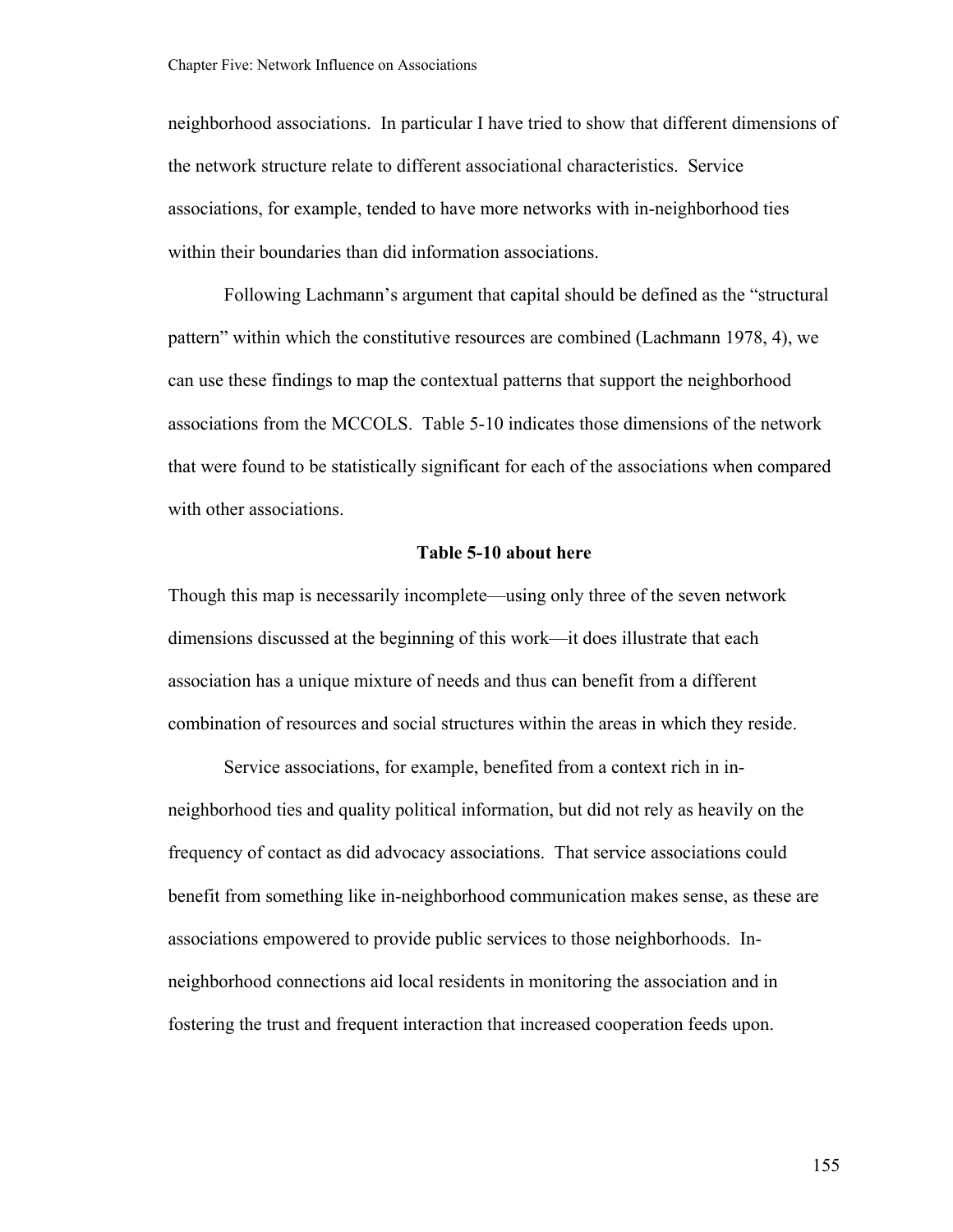For critics, however, the coercive powers and narrow leadership of service associations can be troubling because they fear that these associations may use those coercive powers to suppress internal dissent and enforce *en bloc* voting—thereby exaggerating the interests of the association relative to other citizens of the city. As was argued in the *Twin Rivers* case, such power may be dangerous in that they are essentially creating a "government" without the oversight, accountability, or constitutional level restrictions that we typically require of government.

On the other hand, as Foldvary points out, there needs to be a clear distinction recognized between "imposed" and "consensual" governance (Foldvary 1994, 52). We require government to operate with a number of legal and institutional safeguards because we do not voluntarily assent to its rule. These protections are guaranteed at the constitutional level in order to ensure that the "game" played within those rules will be fair. And while the structural complexity of these associations does create a danger of imposition costs, constitutional alteration is not necessarily the answer. As the ruling in the *Twin Rivers* case argued, these associations are consensual, or voluntary, and as such each individual already retains a constitutional level veto over the proceedings of the whole—they can refuse to participate. Granted, with some associations, such as Homeowners' associations, the exercise of this veto may require a costly move, but as long as that option remains a viable one, the functioning of associations might be better characterized as the functioning of a market-like entity rather than that of a government (see Foldvary 2004, 52-57).

Lastly I have suggested that social capital, such as these associations, should be understood as a voluntary attempt to collectively alter the context within which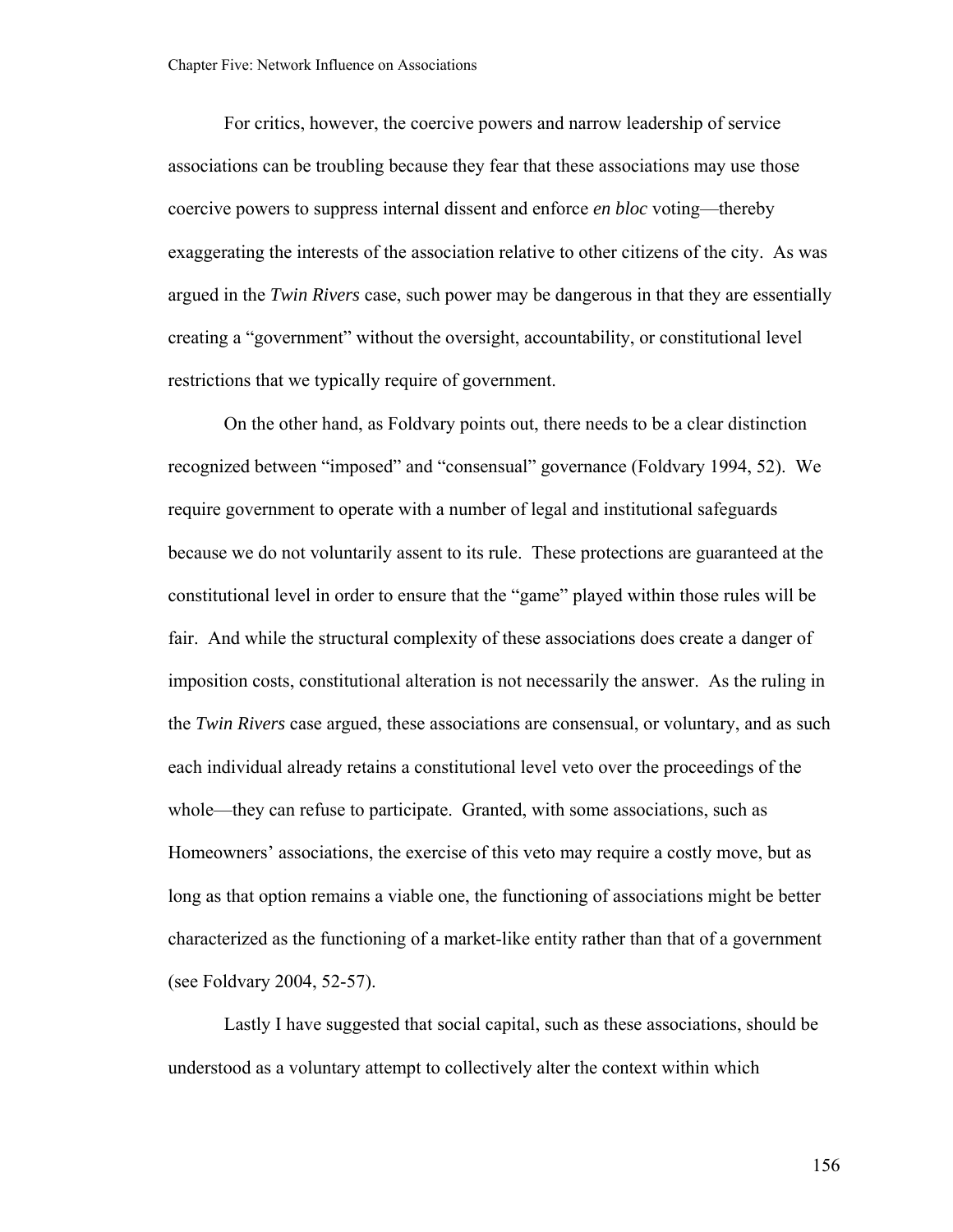individuals live. But just how are individual valuations of their neighborhood influenced by this compounding of layers of social capital? Likewise, how are decisions to participate or move from an area influenced by the presence and structural features of social capital? A suggested advantage of multiple jurisdictions has been that if citizens are dissatisfied with the particular tax and spend policies of one place they might move to another. Yet how does social capital—and its ability to internally address these common problems—change those decisions? It seems likely, for example, that an individual would be less concerned about substandard trash removal if they had an option of receiving that same service from an association. In the next chapter I will examine how both network and associational features impact individual perceptions of their neighborhood and their subsequent decisions to exercise either voice or exit options.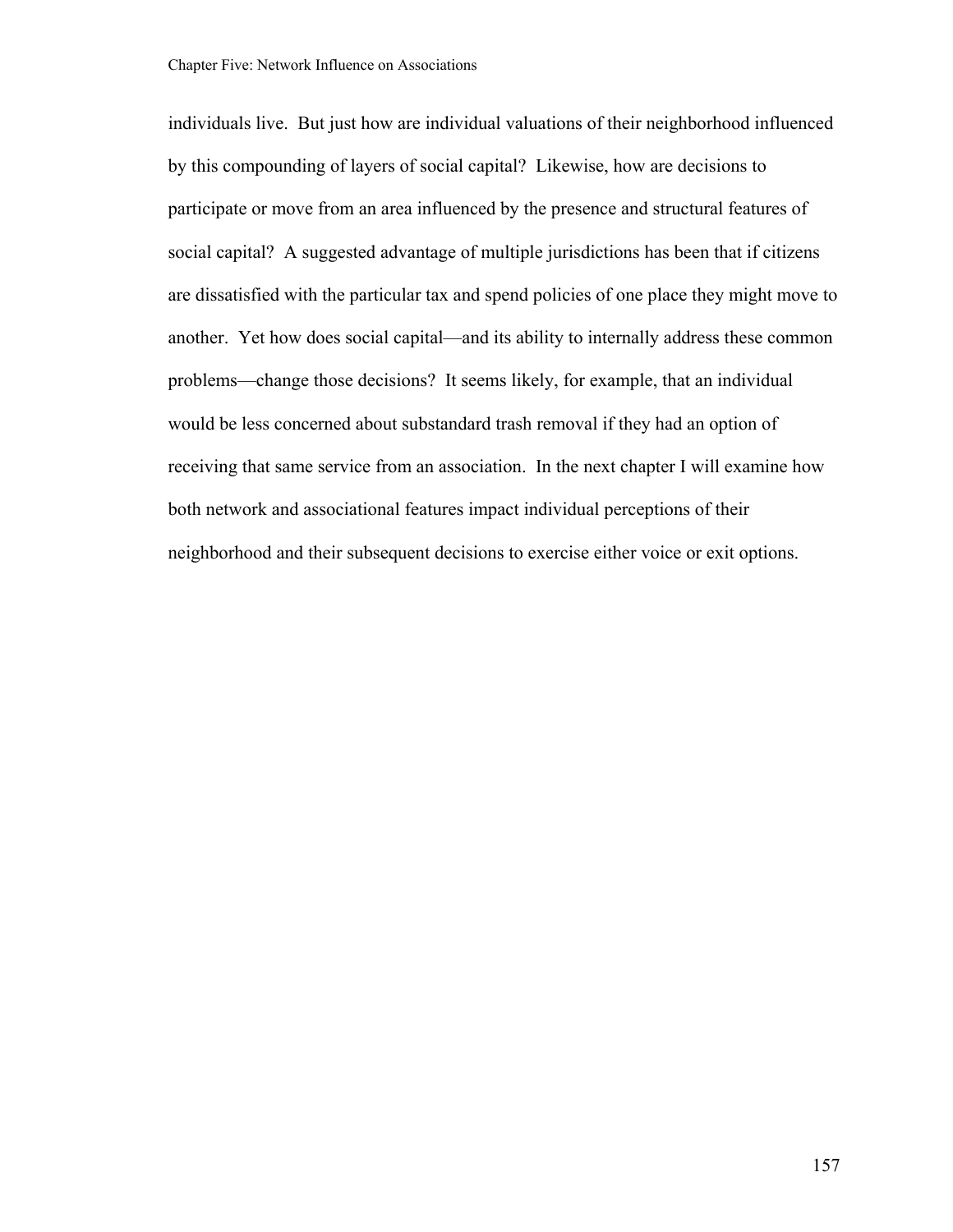| Table 5-1                                                             |                  |    |     |     |     |     |     |    |    |       |
|-----------------------------------------------------------------------|------------------|----|-----|-----|-----|-----|-----|----|----|-------|
| Number of Neighborhood Association Boundaries within Which Individual |                  |    |     |     |     |     |     |    |    |       |
|                                                                       | Respondents Live |    |     |     |     |     |     |    |    |       |
| Number of Associations                                                |                  |    |     |     |     | 4   |     | 6  |    | 8     |
| Number of Respondents                                                 |                  | 33 | 208 | 191 | 260 | 333 | 140 | 58 | 37 | 13    |
| As Percentage of $N=1273$                                             |                  | 3% | 12% | 16% | 20% | 26% | 11% | 5% | 3% | $1\%$ |
| Mean Number of Association<br>3.23                                    |                  |    |     |     |     |     |     |    |    |       |
| Boundaries per Respondent                                             |                  |    |     |     |     |     |     |    |    |       |
| Median Number of Association                                          |                  |    |     |     |     |     |     |    |    |       |
| <b>Boundaries</b>                                                     |                  |    |     |     |     |     |     |    |    |       |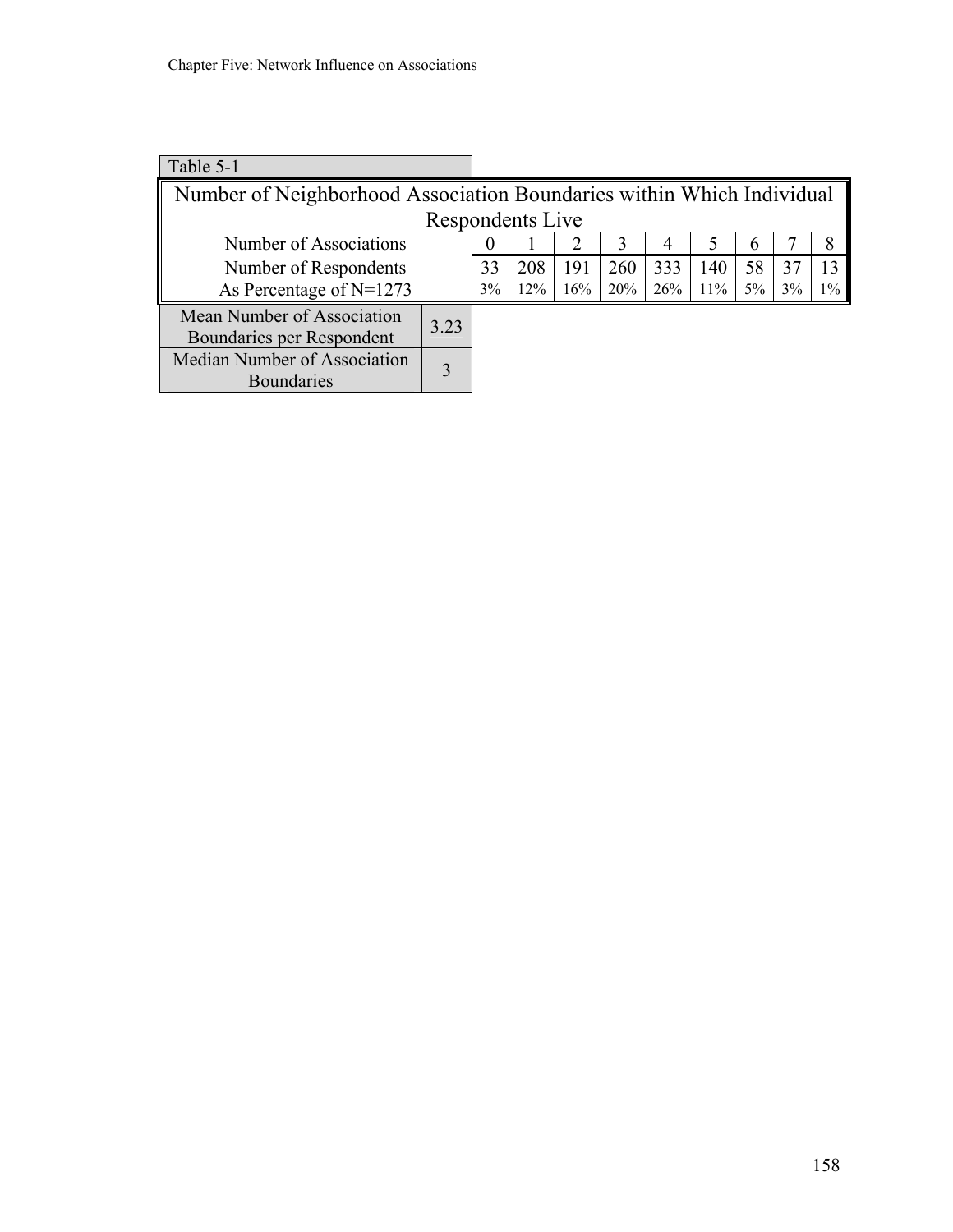Graph 5-1



"Mean Number of Neighborhood Discussants" is an average assigned to each association (N=117) based on those respondents located within its boundaries and then further averaged by Associational category. The average can range from 0 (indicating no nonrelative in-neighborhood discussants) to 5 (all discussants elicited by the name generator live within the same neighborhood as the respondent and are non-relatives).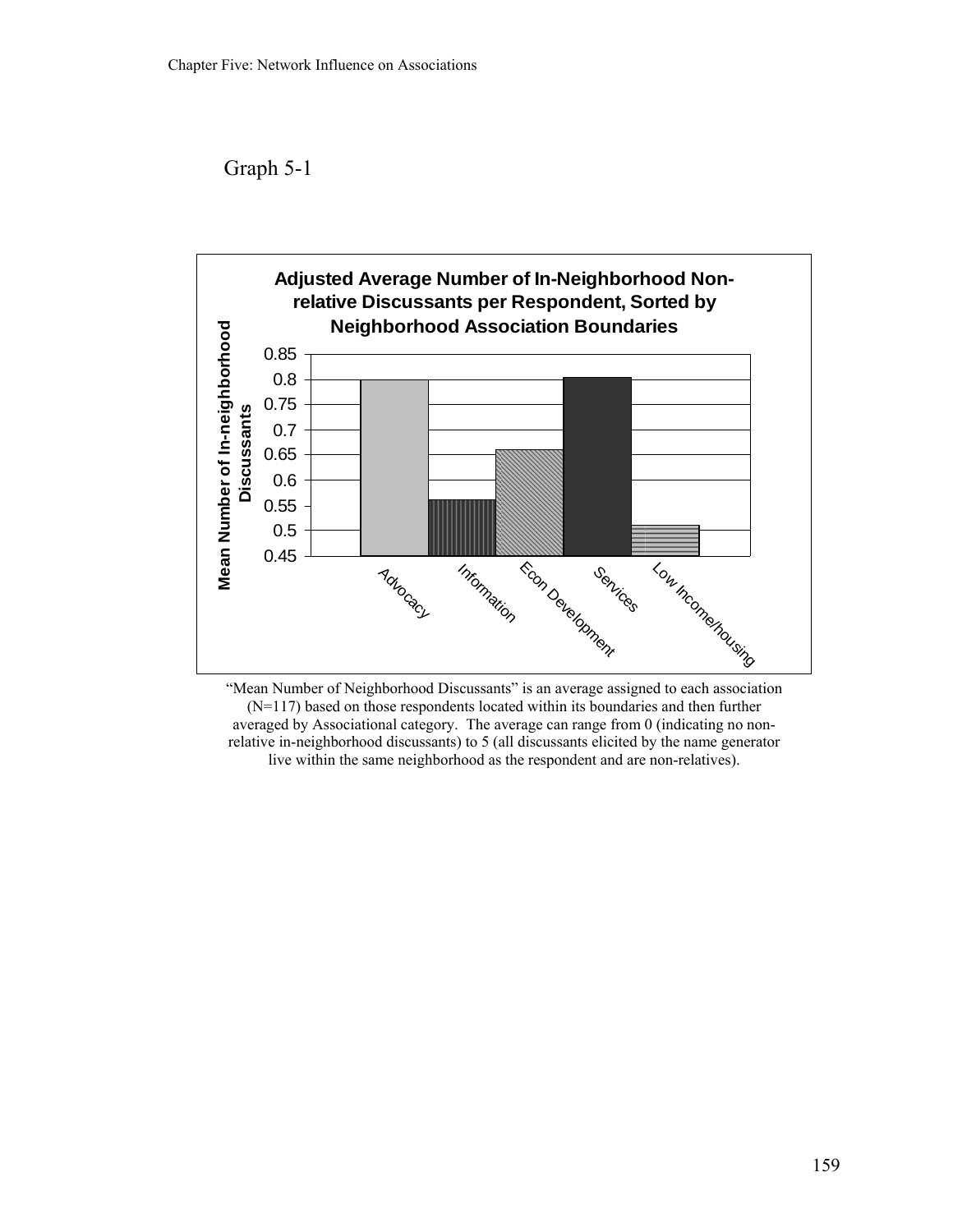| Table: 5-2     | Analysis of Covariance of Mean Number of In-                    |                |       |  |  |  |
|----------------|-----------------------------------------------------------------|----------------|-------|--|--|--|
|                | Neighborhood Discussants by Association Type, Controlling       |                |       |  |  |  |
|                | for Race                                                        |                |       |  |  |  |
|                | <b>Mean of Squares</b><br><b>F-score</b><br><b>Significance</b> |                |       |  |  |  |
| Race           | 0.642                                                           | 13.46          | 0.000 |  |  |  |
| Between groups | 0.337                                                           | 7.067<br>0.000 |       |  |  |  |
| Within groups  | 0.048                                                           |                |       |  |  |  |

| Table: 5-3                  | Difference of In-Neighborhood Discussant Means by<br>Association Type, Controlling for Race |                       |                                |                       |                               |  |  |
|-----------------------------|---------------------------------------------------------------------------------------------|-----------------------|--------------------------------|-----------------------|-------------------------------|--|--|
|                             | <b>Advocacy</b>                                                                             | <b>Information</b>    | Economic<br><b>Development</b> | <b>Services</b>       | Low Income/<br><b>Housing</b> |  |  |
| Advocacy                    | $\theta$                                                                                    | $0.238***$<br>(0.061) | $0.138*$<br>(0.074)            | 0.0044<br>(0.054)     | $0.289***$<br>(0.076)         |  |  |
| <b>Information</b>          |                                                                                             | $\theta$              | 0.100<br>(0.084)               | $0.243***$<br>(0.067) | 0.051<br>(0.086)              |  |  |
| <b>Economic Development</b> |                                                                                             |                       | $\theta$                       | $0.142*$<br>(0.079)   | 0.151<br>(0.094)              |  |  |
| <b>Services</b>             |                                                                                             |                       |                                | $\theta$              | $0.293***$<br>(0.083)         |  |  |
| Post-Hoc using Tukey HSD    |                                                                                             |                       | Significance                   | ** $< 0.5$<br>$*<1$   | ***<.01                       |  |  |

For ease of presentation the differences are presented as absolute values; Graph 5-1 must be consulted to see which association had the greater value. Standard errors are in parenthesis.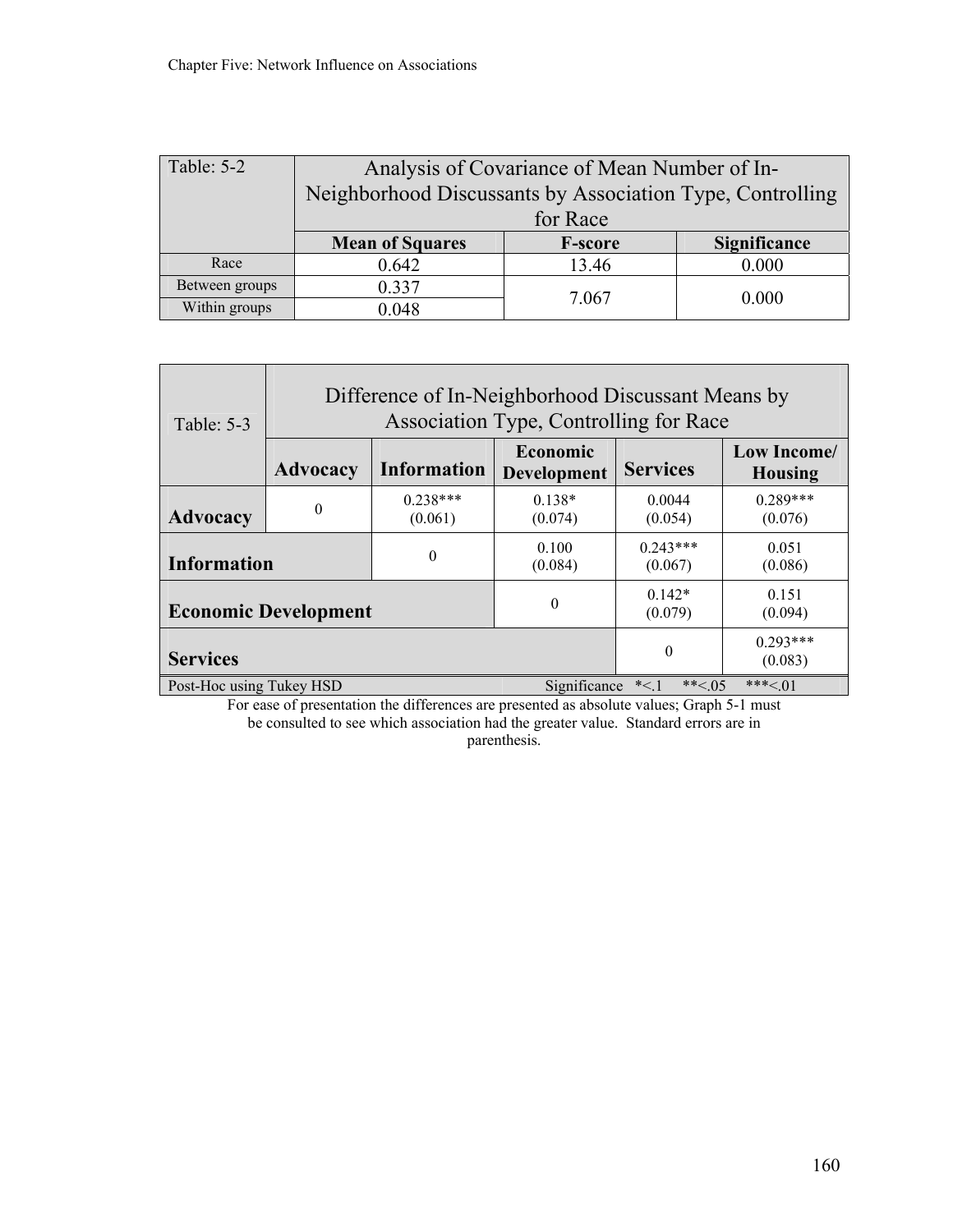| A Comparison of the Number of<br><b>Connections Service and Low</b><br>Table 5-4<br><b>Income/Housing Neighborhood</b><br><b>Associations maintain with Other Kinds</b><br>of Organizations |                                       |       |    |  |  |  |  |
|---------------------------------------------------------------------------------------------------------------------------------------------------------------------------------------------|---------------------------------------|-------|----|--|--|--|--|
| Number of<br>Connections                                                                                                                                                                    | Low<br>Service<br>N<br>income/housing |       |    |  |  |  |  |
| Low                                                                                                                                                                                         | 18.2%                                 | 22    |    |  |  |  |  |
| High                                                                                                                                                                                        | 25.9%                                 | 81.8% | 16 |  |  |  |  |
| N                                                                                                                                                                                           | 38<br>11<br>27                        |       |    |  |  |  |  |
| $\chi^2$ =10.016 for a significance of <0.005 with 1 df.                                                                                                                                    |                                       |       |    |  |  |  |  |

Number of connections is based upon a question in the MCCOLS in which Associations were asked to identify other organizations that they "belonged to" or "cooperated with." Total linkages ranged from 0 to 10 with a mean of 2.2. "Low" was coded as 0-1 and "High" as 2 or more linkages to other organizations.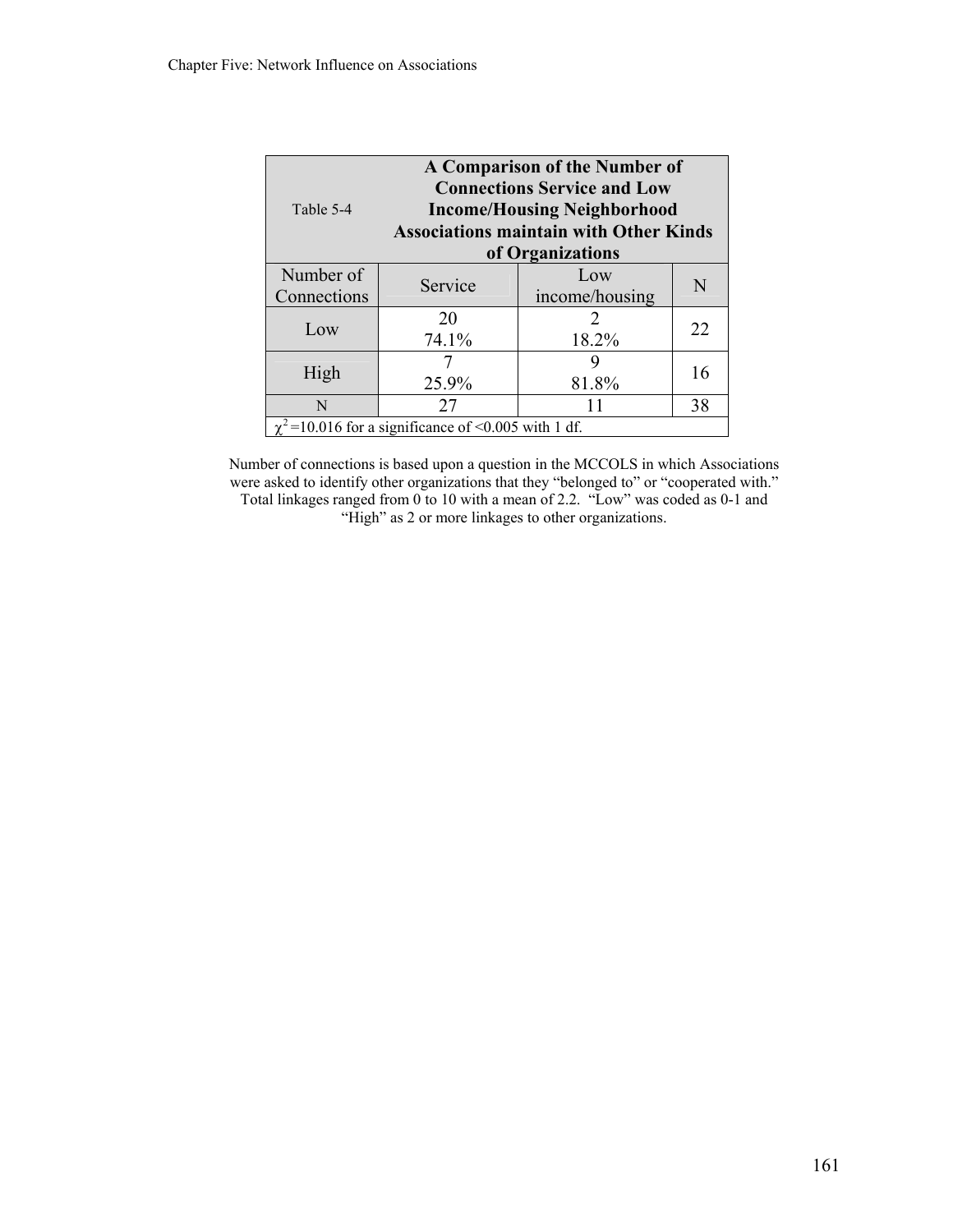



"Frequency of Contact" is an average assigned to each association  $(N=117)$  based on those respondents located within its boundaries and then further averaged by Associational category. Respondents were asked to identify how frequently they talked with each discussant (where  $0 = <$  once a week, 1=once a week ...7=every day) for a possible network range of 0 to 35 (they talked with all five discussants every day)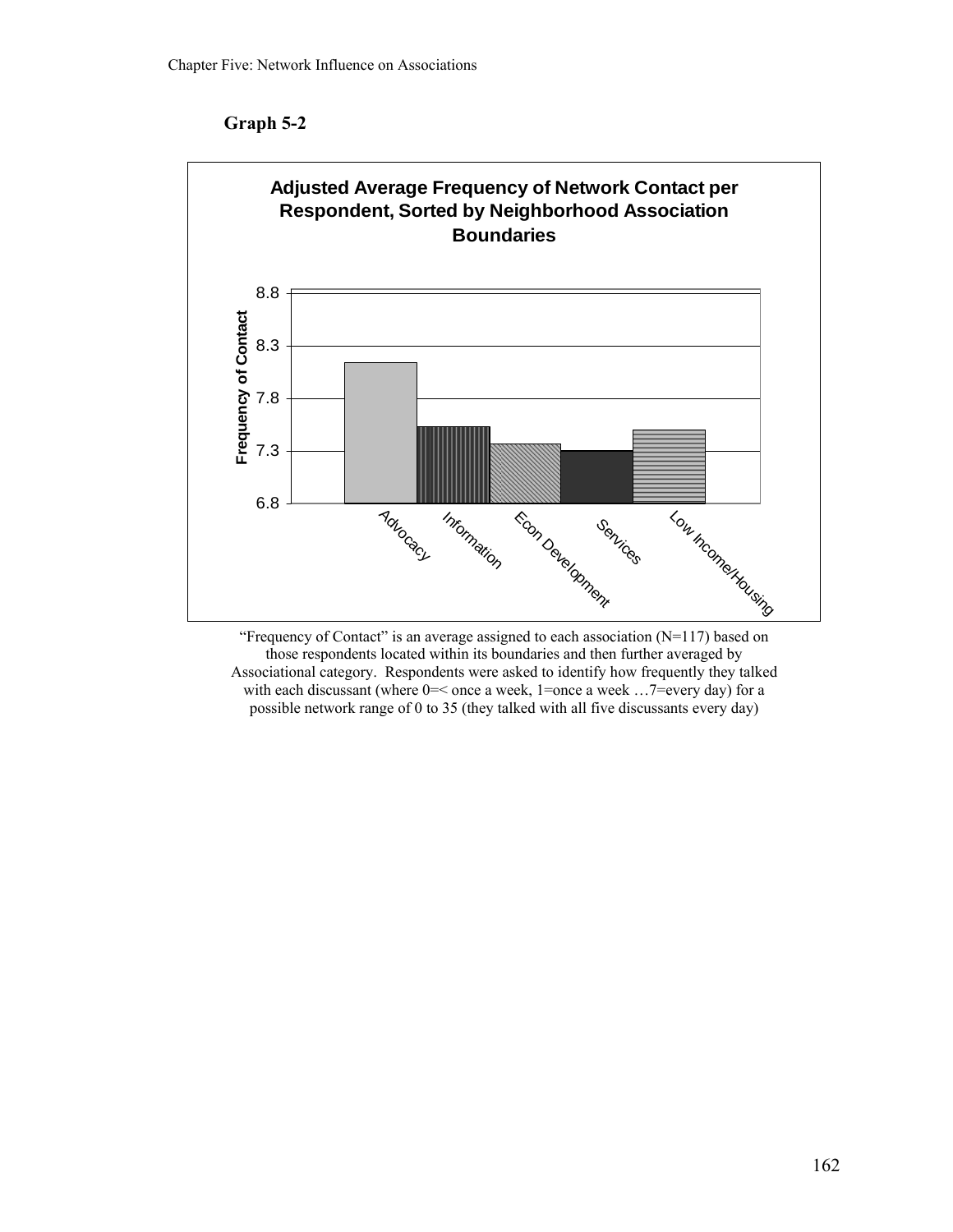| Table: 5-5     | Analysis of Covariance of Mean Frequency of                     |       |       |  |  |  |
|----------------|-----------------------------------------------------------------|-------|-------|--|--|--|
|                | Communication by Association Type, Controlling for Race         |       |       |  |  |  |
|                | <b>Mean of Squares</b><br><b>Significance</b><br><b>F-score</b> |       |       |  |  |  |
| Race           | 16.27                                                           | 9.538 | 0.000 |  |  |  |
| Between groups | 3.813                                                           | 2.236 | 0.07  |  |  |  |
| Within groups  | .705                                                            |       |       |  |  |  |

| Table: 5-6               | Difference in Frequency of Communication Means by<br>Association Type, Controlling for Race |                    |                                |                       |                               |  |  |
|--------------------------|---------------------------------------------------------------------------------------------|--------------------|--------------------------------|-----------------------|-------------------------------|--|--|
|                          | <b>Advocacy</b>                                                                             | <b>Information</b> | Economic<br><b>Development</b> | <b>Services</b>       | Low Income/<br><b>Housing</b> |  |  |
| <b>Advocacy</b>          | $\theta$                                                                                    | 0.607<br>(0.365)   | $0.776*$<br>(0.442)            | $0.850***$<br>(0.322) | 0.644<br>(0.456)              |  |  |
| <b>Information</b>       |                                                                                             | 0                  | 0.169<br>(0.501)               | 0.243<br>(0.401)      | 0.038<br>(0.512)              |  |  |
|                          | <b>Economic Development</b>                                                                 |                    | $\Omega$                       | 0.074<br>(0.475)      | 0.132<br>(0.562)              |  |  |
| <b>Services</b>          |                                                                                             |                    |                                | $\theta$              | 0.205<br>(0.494)              |  |  |
| Post-Hoc using Tukey HSD | ** $< 0.05$<br>$***<01$<br>$*<1$<br>Significance                                            |                    |                                |                       |                               |  |  |

For ease of presentation the differences are presented as absolute values; Graph 5-2 must be consulted to see which association had the greater value. Standard errors are in parenthesis.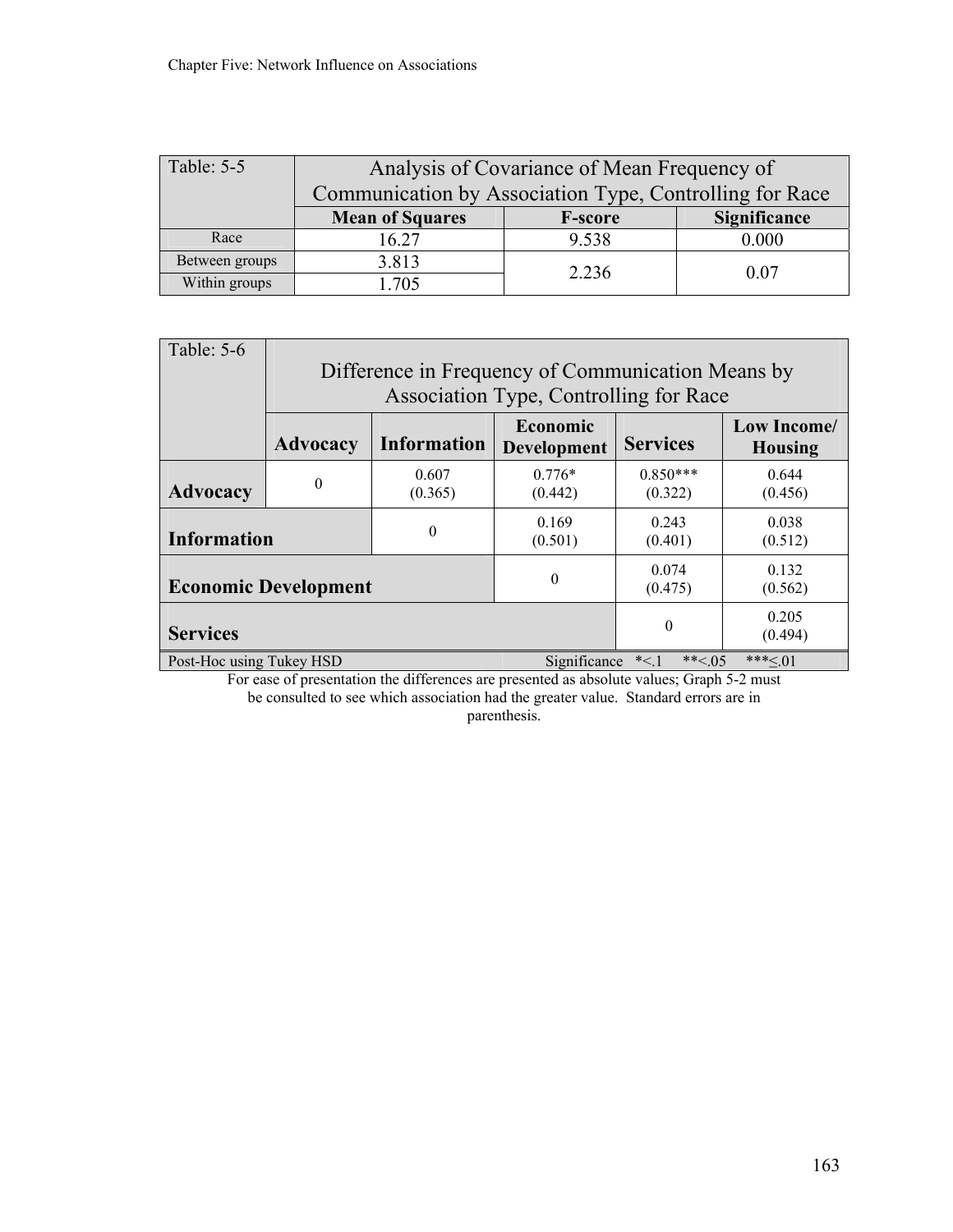**Graph 5-3** 





N=1273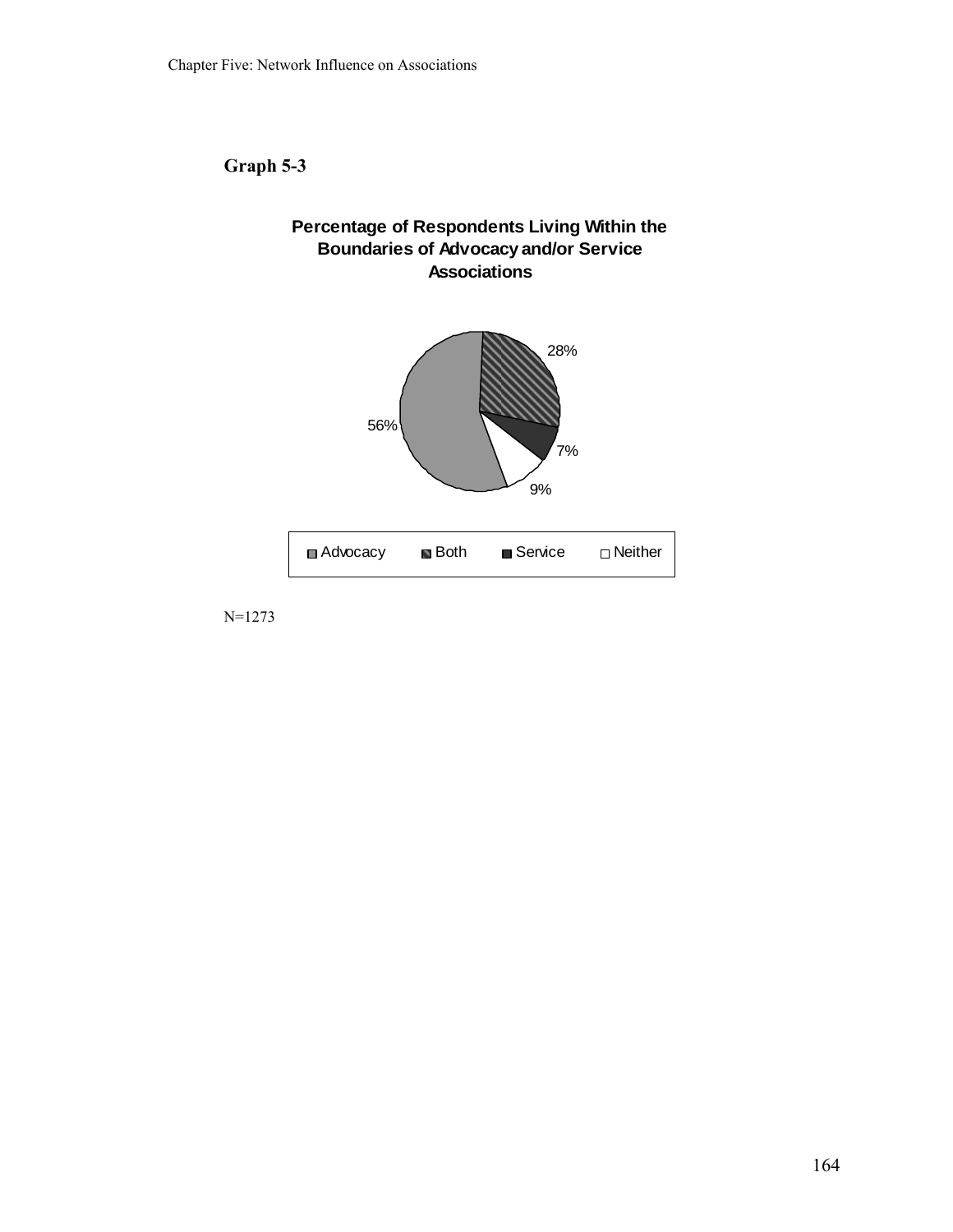



"Political Expertise" is an average assigned to each association  $(N=117)$  based on those respondents located within its boundaries and then further averaged by Associational category. Respondents were asked to evaluate how much each discussant "knows about politics" (which was coded so that 0="Not much at all", 1= "An average Amount", and 2= "A great deal"), with a possible network range of 0 to 10.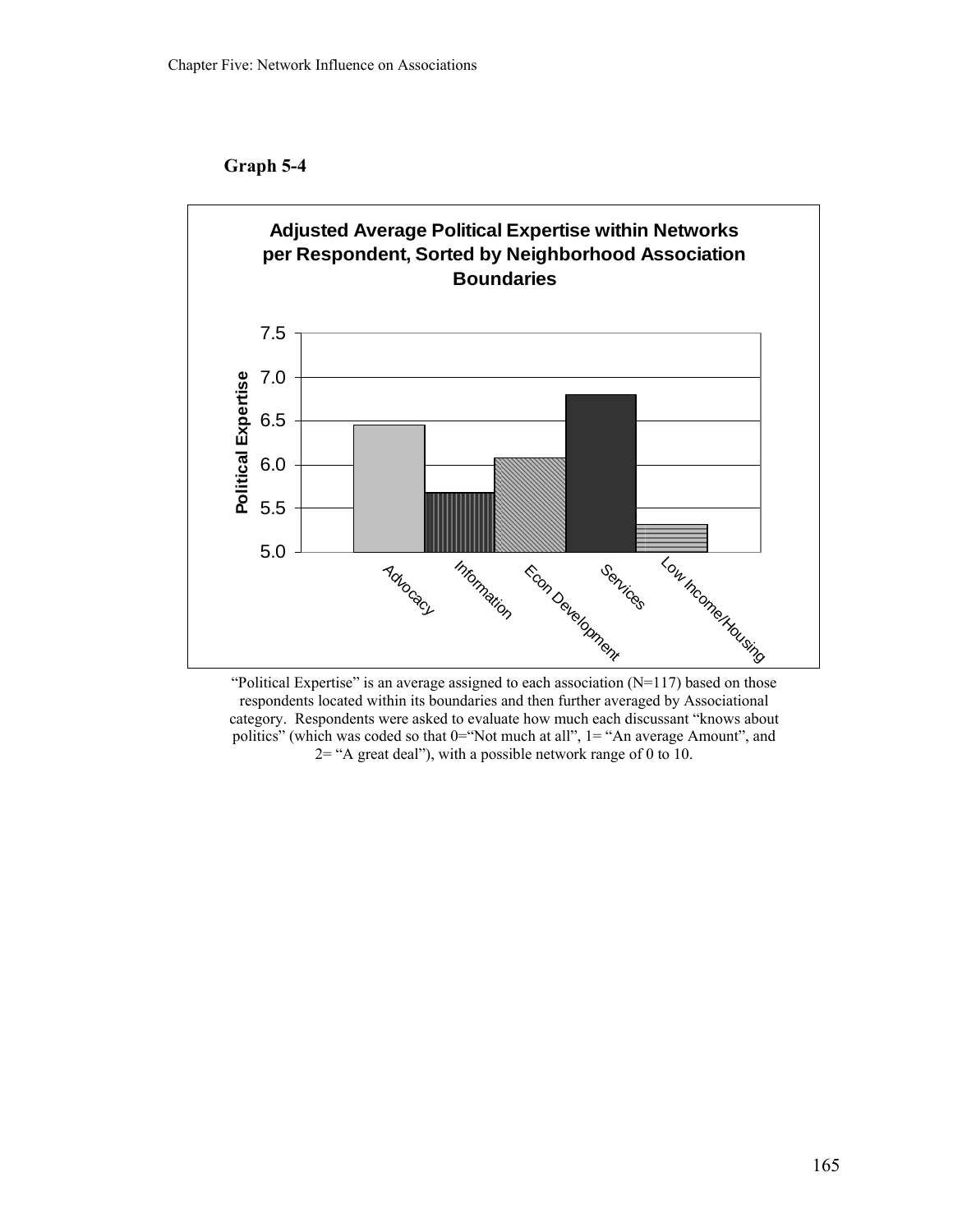| Table: 5-7     | Analysis of Covariance of Network Political Expertise    |                |       |  |  |  |  |
|----------------|----------------------------------------------------------|----------------|-------|--|--|--|--|
|                | Means by Association Type, Controlling for Race          |                |       |  |  |  |  |
|                | <b>Mean of Squares</b><br>Significance<br><b>F-score</b> |                |       |  |  |  |  |
| Race           | 2.984                                                    | 2.485          | 0.118 |  |  |  |  |
| Between groups | 6.302                                                    |                |       |  |  |  |  |
| Within groups  | 201                                                      | 5.247<br>0.001 |       |  |  |  |  |

| Table: 5-8               | Difference in Network Political Expertise Means by Association<br>Type, Controlling for Race |                       |                                |                      |                               |  |  |
|--------------------------|----------------------------------------------------------------------------------------------|-----------------------|--------------------------------|----------------------|-------------------------------|--|--|
|                          | <b>Advocacy</b>                                                                              | <b>Information</b>    | Economic<br><b>Development</b> | <b>Services</b>      | Low Income/<br><b>Housing</b> |  |  |
| <b>Advocacy</b>          | $\theta$                                                                                     | $0.864***$<br>(0.307) | 0.468<br>(0.371)               | 0.256<br>(0.270)     | $1223***$<br>(0.383)          |  |  |
| <b>Information</b>       |                                                                                              | 0                     | 0.396<br>(0.420)               | $1120***$<br>(0.336) | 0.359<br>(0.430)              |  |  |
|                          | <b>Economic Development</b>                                                                  |                       | $\Omega$                       | $0.723*$<br>(0.398)  | 0.756<br>(0.472)              |  |  |
| <b>Services</b>          |                                                                                              |                       |                                | $\boldsymbol{0}$     | $1.479***$<br>(0.415)         |  |  |
| Post-Hoc using Tukey HSD |                                                                                              |                       | Significance                   | ** $< 0.05$<br>$*<1$ | $***<.01$                     |  |  |

For ease of presentation the differences are presented as absolute values; Graph 5-4 must be consulted to see which association had the greater value. Standard errors are in parenthesis.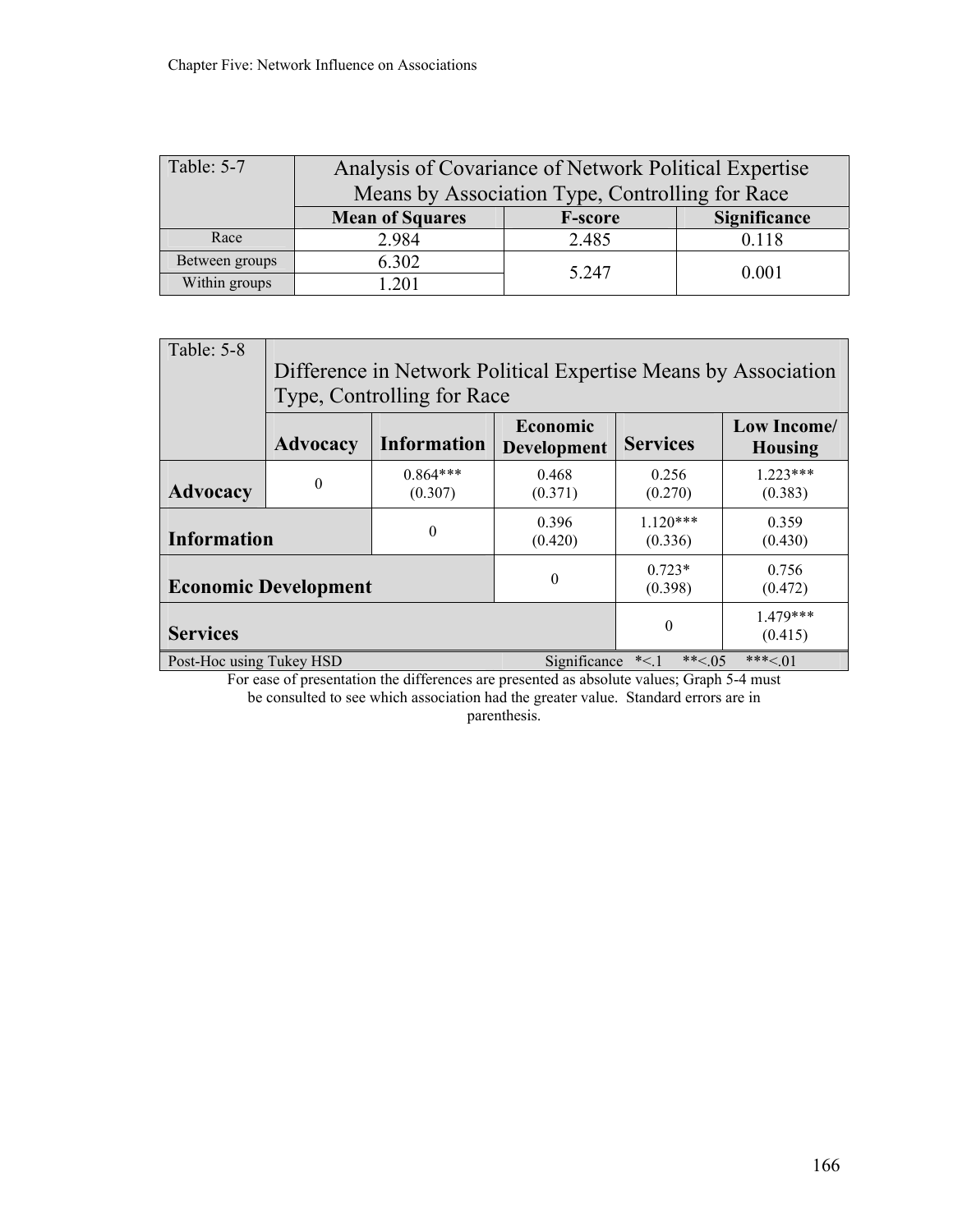| A Comparison of Network Political |                                 |       |    |  |  |  |  |  |  |
|-----------------------------------|---------------------------------|-------|----|--|--|--|--|--|--|
| Table 5-9                         | Disagreement within Service and |       |    |  |  |  |  |  |  |
| <b>Advocacy Associations</b>      |                                 |       |    |  |  |  |  |  |  |
| Disagreement                      | Service<br>Advocacy<br>N        |       |    |  |  |  |  |  |  |
| Low                               | 17                              | 39    | 56 |  |  |  |  |  |  |
|                                   | 63%                             | 88.6% |    |  |  |  |  |  |  |
| High                              | 10                              |       | 15 |  |  |  |  |  |  |
|                                   | 37%                             | 11.4% |    |  |  |  |  |  |  |
|                                   | 27                              |       |    |  |  |  |  |  |  |

 $\chi^2$ =6.619 is significant at 0.01 with 1 df.

Network Political Disagreement is calculated as the mean level of political disagreement within the individual networks within each association's boundaries. The individual level disagreement is calculated as the number of discussants which the respondent has identified as belonging to a different political party than their own. This is divided by the number of discussants each respondent has in order to give a percentage of their network with which they disagree. "Low" disagreement is calculated as less than 50% of the network being of a different political affiliation and "high" disagreement is over 50%.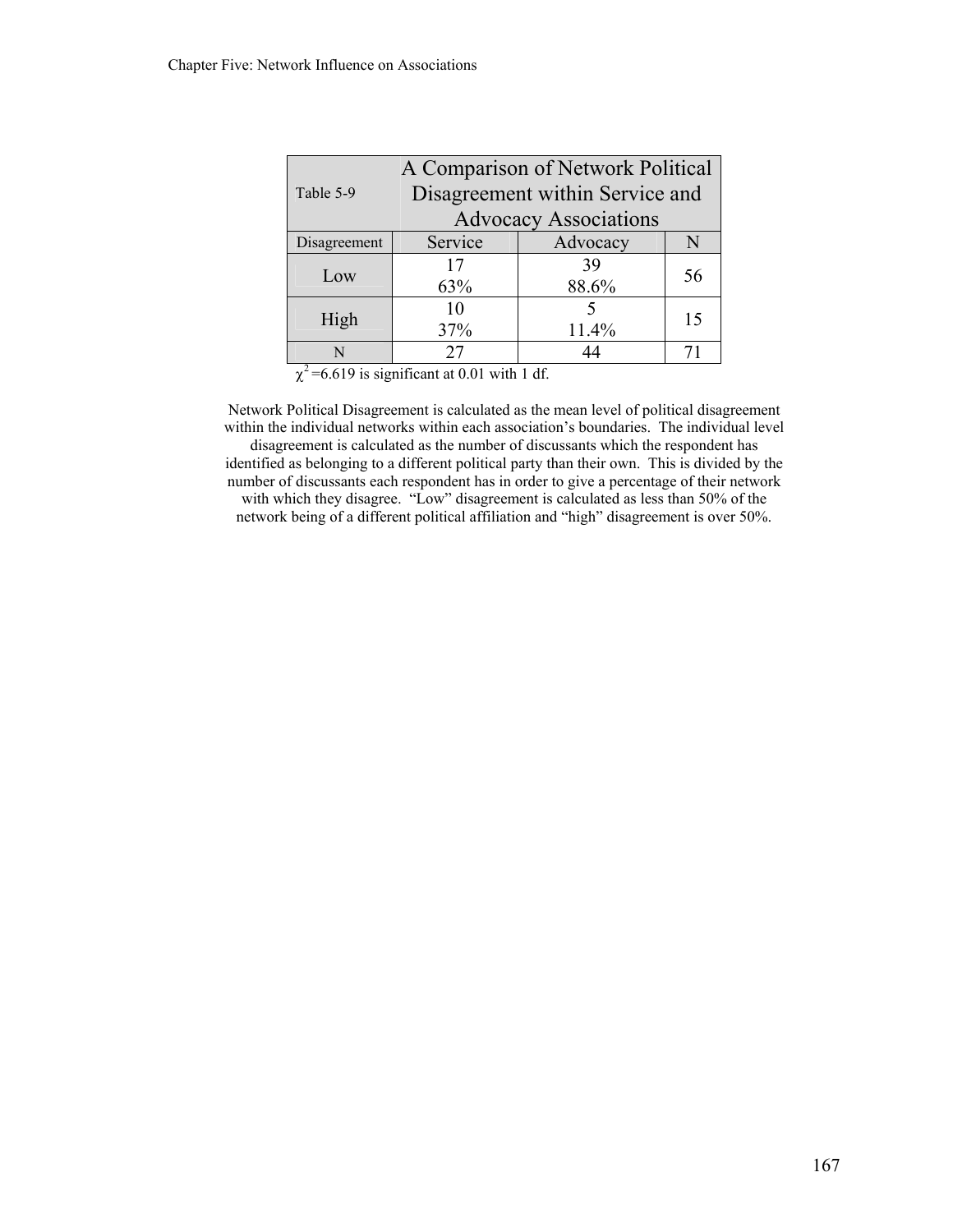| Table 5-10       | Correlations between Neighborhood Association Types        |  |  |  |  |  |  |  |
|------------------|------------------------------------------------------------|--|--|--|--|--|--|--|
|                  | and the Morphology of Interpersonal Networks               |  |  |  |  |  |  |  |
|                  | Information   Economic   Service   L-I/Housing<br>Advocacy |  |  |  |  |  |  |  |
| Spatial distance |                                                            |  |  |  |  |  |  |  |
| Frequency        |                                                            |  |  |  |  |  |  |  |
| Social distance  |                                                            |  |  |  |  |  |  |  |

Where a "+" sign indicates a statistically significant positive relationship was found and "-" a negative one. A blank cell indicates no statistical significance found.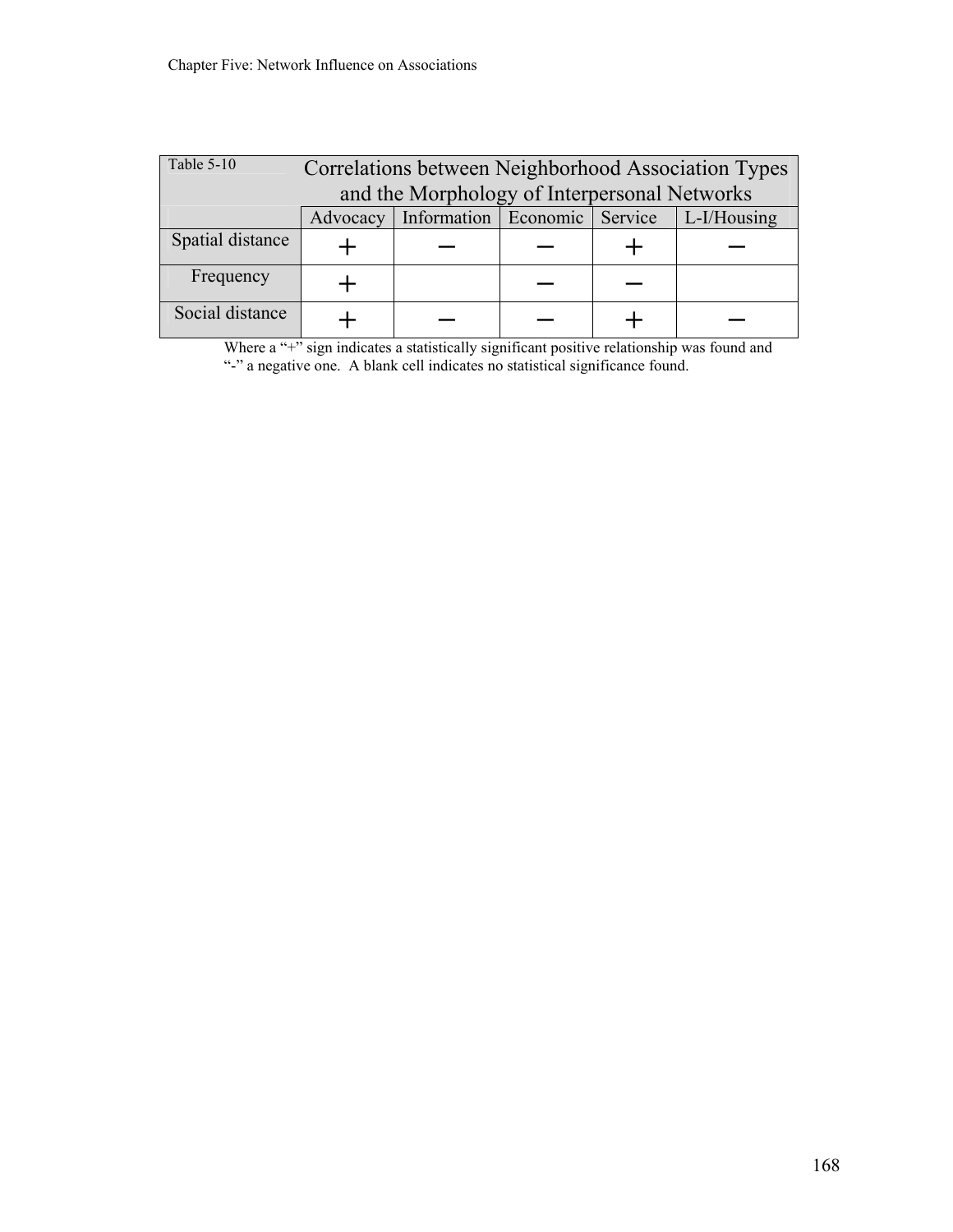$\overline{a}$ 

# Chapter Six Voice and Exit in Context $^{60}$  $^{60}$  $^{60}$

<span id="page-174-0"></span>Democracy demands participation, and voting is easily the most recognizable form of political participation today. Still, the core of meaningful democracy is not voting, but individual freedom. And, as has been abundantly clear through modern history, elections devoid of choice or swayed by coercion fail the requirement that each individual be the "best judge of that person's own interest" (see Tocqueville 1988, 66-68 and 82; V. Ostrom 1987, 77). That is to say, voting is useful only so far as it facilitates the exercise of individual freedom. By extension, anything that accommodates freedom might also be thought of as characteristic of democracy. This is why the works of Robert Putnam or Sidney Verba on civic participation are considered to be "political" works (see Putnam 2000; Verba and Nie 1972; Verba et al. 1995). Citizen involvement in neighborhood associations or in parent teacher organizations can be as meaningful to self-government as is voting—and the two are likely compliments.

However, if the purpose of political participation is grounded in the exercise of individual freedom, this picture remains incomplete. For both voting and civic activity rest upon a shared goal of trying to influence collective decision-making, and there may be times when one's own interests are best served not by trying to change the direction of collective decisions in the community—but by leaving that community itself.

 $60$  Statistical analysis in this chapter performed on STATA 6.0. I'm indebted to Robert Huckfeldt and David Swindell for use of the 1996 Indianapolis-St. Louis Political Network Election Study and the 1993 Marion County Community Organization Leadership Survey datasets respectively.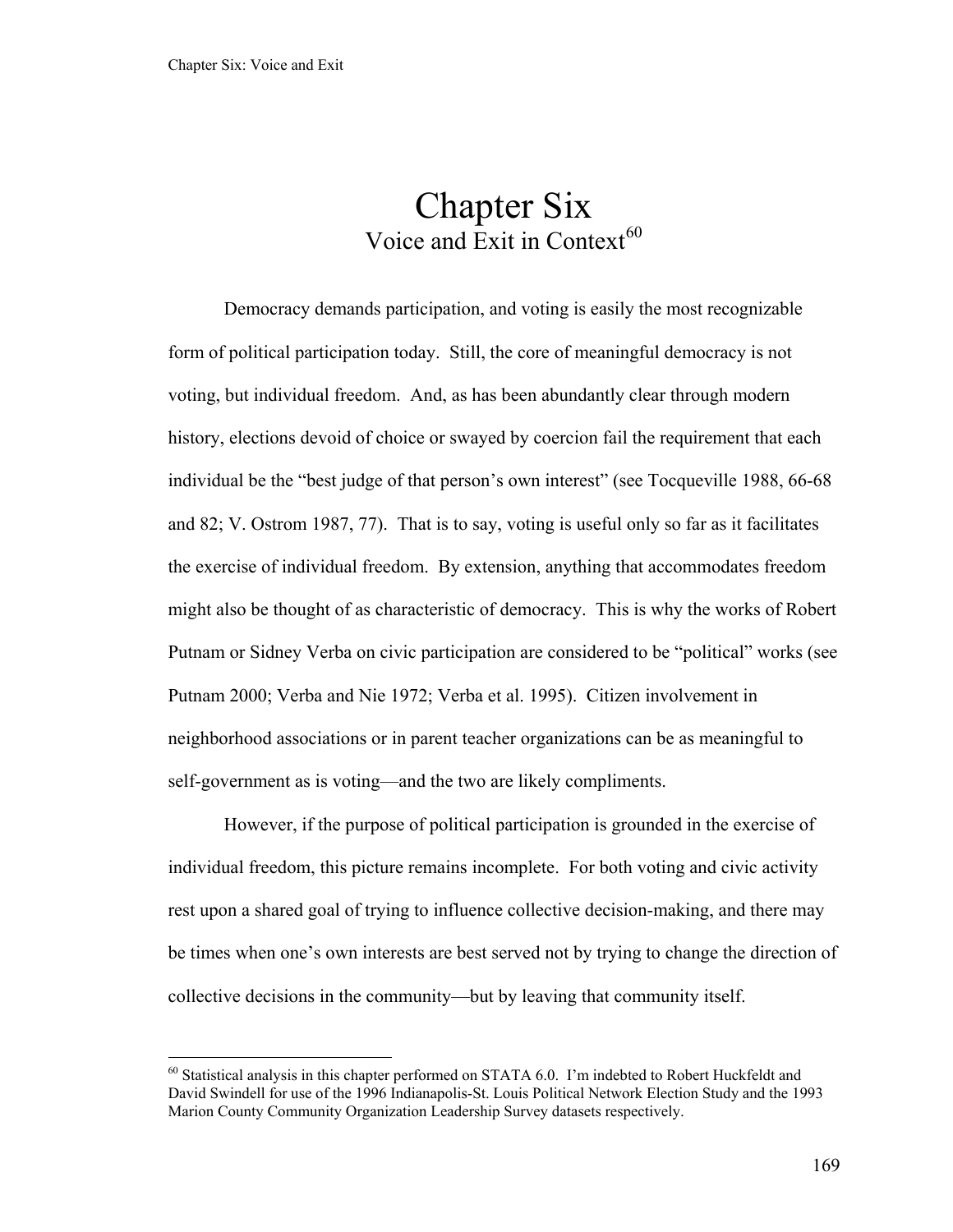Following this line of reasoning, scholars such as Charles Tiebout (1956) and Albert Hirschman (1970) have argued that "exit" should be recognized as a form of political behavior that not only allows the individual to immediately satisfy their own preferences, but can send powerful signals regarding those preferences to the government as well. Yet, the effectiveness of exit has been criticized, principally at the individual level, for the often-unrealistic assumptions made about those individuals and a consequent lack of supporting data.

An obvious deficiency in the basic assumptions about individual exit from a particular neighborhood is the influence of social capital. Generally the assumption has been that outside of financial or political considerations every individual is about equally likely to move—regardless of their connections to the neighborhood or their personal investments in local organizations and communication networks. Instead, given what we have seen in previous chapters, I believe it more likely that social structure will shape the kinds and amounts of information individuals have about both their neighborhood and alternate neighborhoods; it will shape incentives for local involvement; and may even, as with service associations, provide those very services that the individual perceives as lacking or underprovided by the local government. Hence context is likely to be a meaningful factor in the individual's decision to move.

As we have seen that service associations are intended to provide public service substitutes, movement from a neighborhood based on dissatisfaction with the public services provided by the city would likely be mitigated by the presence of these associations. Likewise, as the spatial dimension of network ties is an important determinant of local involvement, it is likely that in-neighborhood ties would also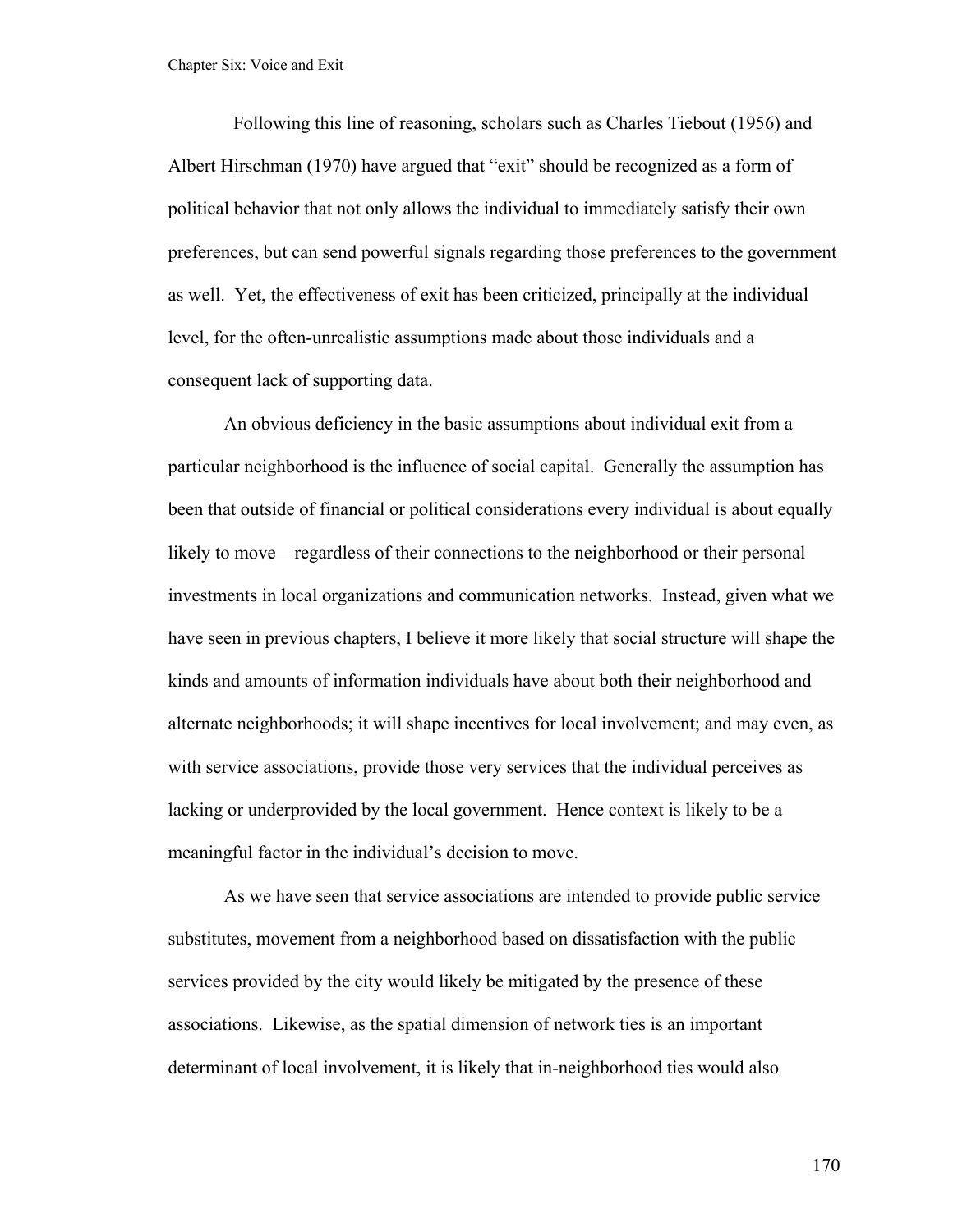discourage exit from the neighborhood while outside ties would encourage it. Moreover, capital structures that enhance the individual's voice may discourage exit by invoking, what Hirschman called, the "see-saw" relationship between voice and exit (1970, 34). The crucial distinction that needs to be made here is not between the presence and absence of social capital in each of these situations, but rather how the particular design of that capital supports different actions.

This chapter, then, will look at the influence of two different levels of social capital—the interpersonal network and neighborhood associations. The first section provides an overview of exit as a political activity and explores a number of ways in which social capital might relate to it. Section II continues with the combined dataset used in the previous chapter to create an associational context for the individual. The impact of that context on political behavior is examined, with the intriguing conclusion that the associations seem to be able to prevent incentives for political participation from spilling beyond their membership boundaries. Section III compares the self-reported desire to move with the traditional indicator of movement—satisfaction with the neighborhood. Satisfaction turns out to be the best predictor of a reported desire to move as well as theoretically less vulnerable to misreporting. Section IV examines the impact of the associational context on neighborhood satisfaction. Unlike with the political participation incentives, service associations are unable to prevent a spillover of satisfaction into the larger neighborhood, with the most pronounced improvement occurring in the poorest income category. Section V finds that in-neighborhood interpersonal ties appear to increase satisfaction above and beyond the change produced by the presence of service associations in the neighborhood. Predictions of exit typically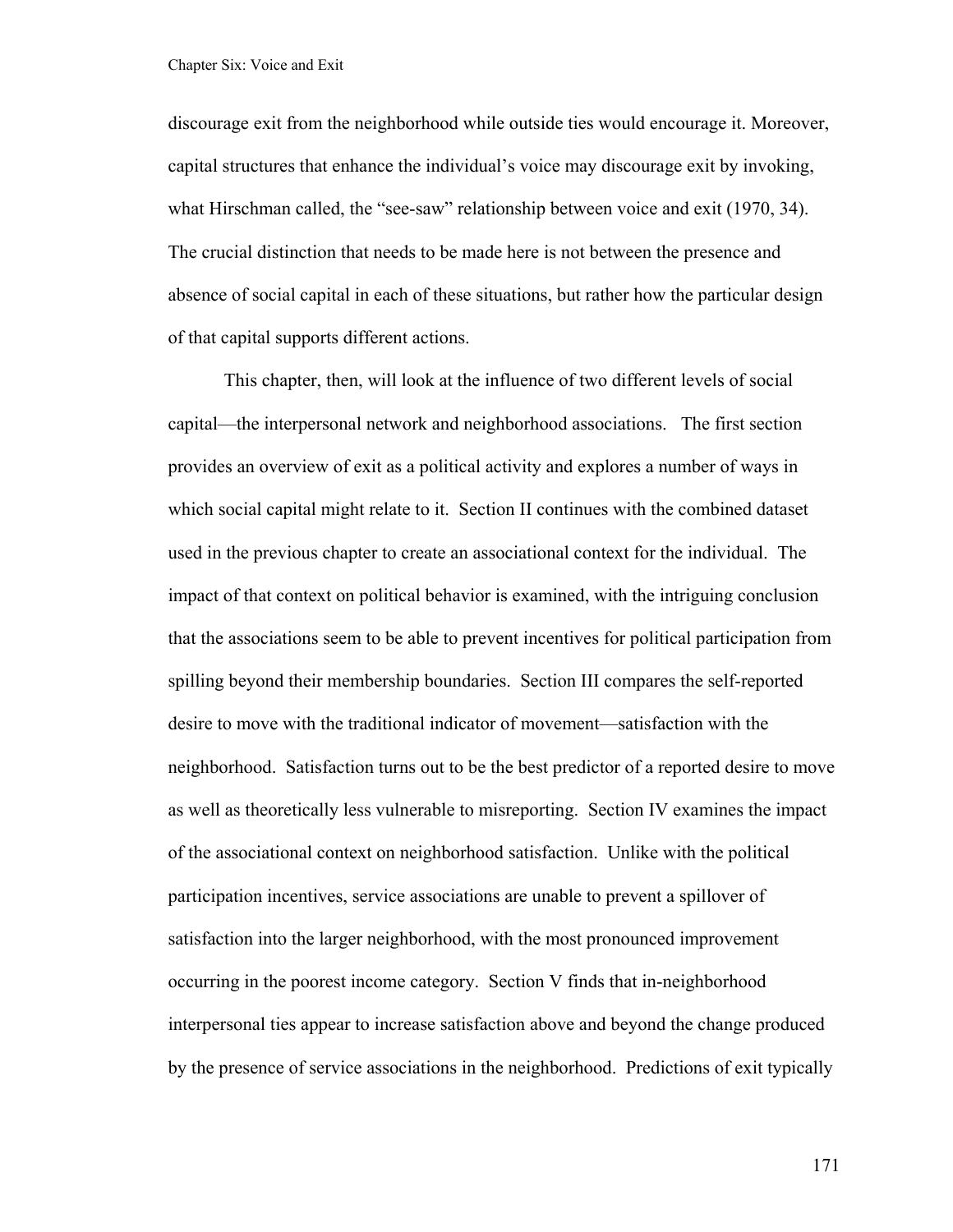have taken the context as a constant, but what become clear here is that the freedom to self-organize can often alter that very context—discouraging or even making exit unnecessary.

## *I-Why Social Capital Matters to Exit Models*

 Robert Putnam's 1995 Article "Bowling Alone" was one of those rare academic works that was able to reach beyond its scholarly audience to attract the attention of the mainstream press. For many, this was their first introduction to the concept of social capital, and while most could recognize that falling trends in civic participation bode ill for meaningful democracy, the exact reason why this should be so remained somewhat hazy. Clearly, as Tocqueville had earlier pointed out, associations serve as participatory schools—giving people the taste and habits needed for an active and involved citizenry. Intuitively it made sense that if people lost those skills and habits of associating, for whatever reason, the consequence could likely be an accompanying decline in political engagement. Yet there seemed to be more to it than just that, though most people would have been hard-pressed to say exactly what it was. It turns out that the full extent of the connection between civic and political participation can only be seen in the relationship between voice and exit.

 Hirschman (1970) pointed out that economics tended to focus on "exit" as the primary way in which a consumer expresses preferences. If a customer was dissatisfied with a product they could leave it, or stop purchasing it, in favor of some substitute. Consequently, the demand for goods and services (typically as seen through its price) is a powerful indicator of preferences and is the foundation of a functioning market. Political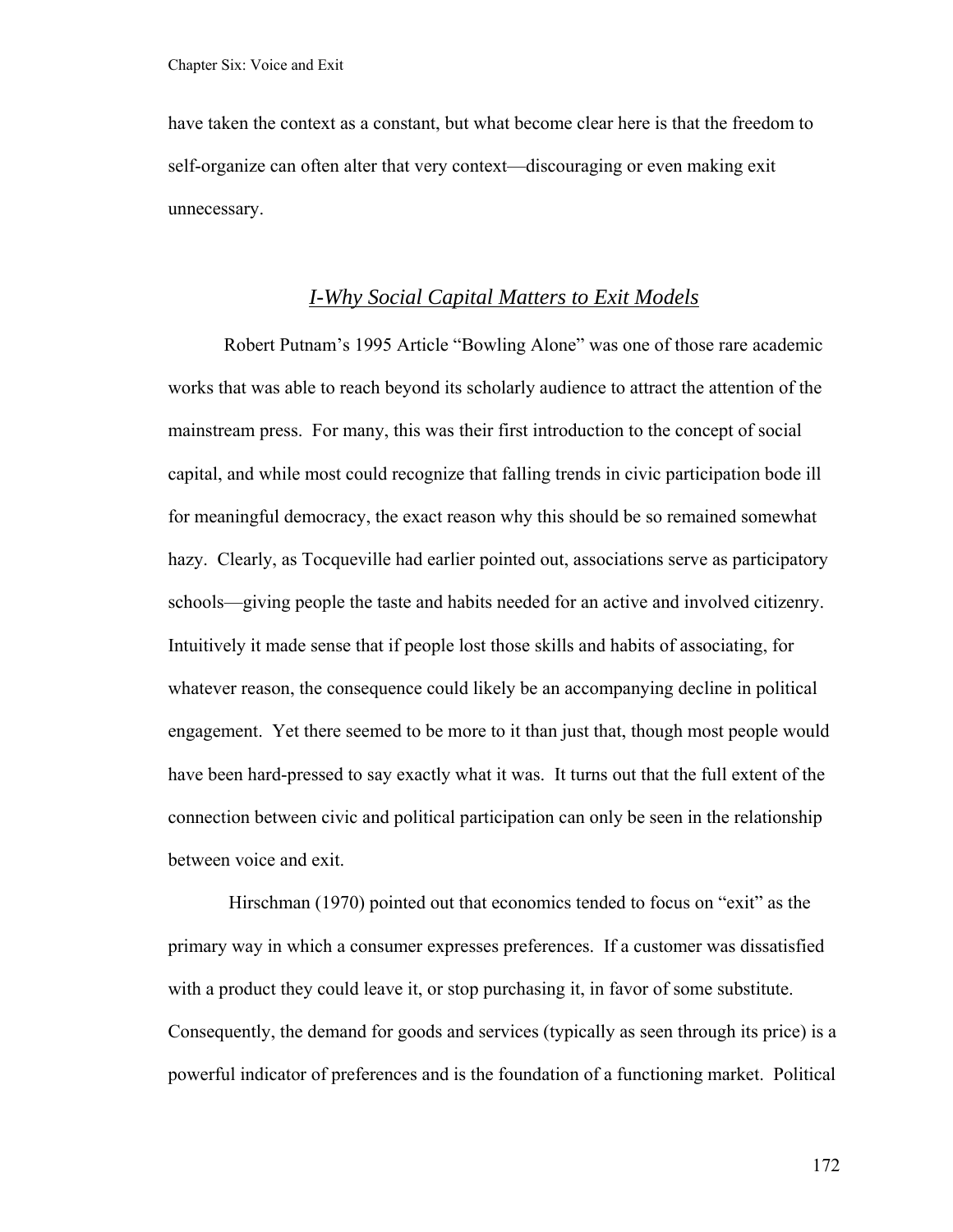science, on the other hand, has tended to focus voting, contacting public officials, or even opinion surveys, as the methods through which an individual expresses their preferences. The reality, Hirschman wrote, was that a "see-saw relationship" existed between the two (1970, 34). Depending on the circumstances each response varied in its attractiveness. In the broadest view, then, "voting-with-the-feet" could be just as meaningful a political activity as voting with the ballot.

 Implicitly the importance of "exit" had been recognized for some time especially in urban studies. Robert Park and his co-authors, for example, had explained in 1925 that far from being randomly distributed in cities, the residents purposefully selected the "habitat" they wanted to live in and that their "spatial relationships" were "continuously in process of change as new factors enter to disturb the competitive relations or to facilitate mobility" (64). But it was with Tiebout that this became explicit.

 In 1956 Charles Tiebout explained that the allocation of public goods was hampered by the lack of an effective signaling mechanism—such as price. Hence simply asking the people their preferences (voice) led to skewed results as the lack of excludability encouraged people to understate their personal preferences in hopes of "free-riding" off of others. However, those preferences still exist and people, he suggested, will act on them in observable ways. Specifically, if we make a couple of assumptions, such as that citizens have perfect information about their surroundings, that people are rational, that there are few barriers to movement, and that actual alternatives exist, then "the consumer-voter may be viewed as picking that community which best satisfies his preference pattern for public goods" (1956, 418). In short, movement (exit) might be interpreted as revealing those true preferences.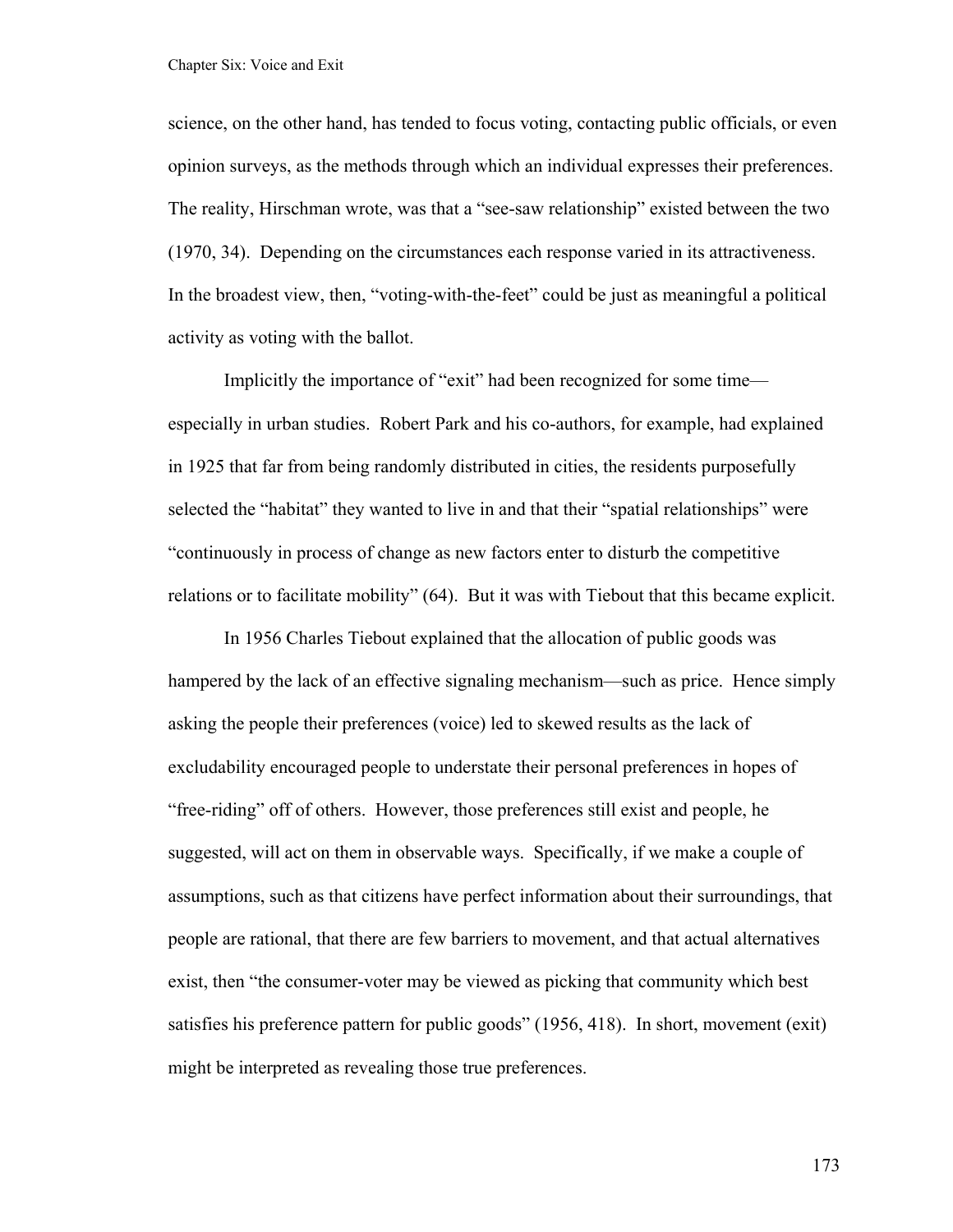The policy impact of such movement, however, may reach far beyond the individual. If citizens are moving according to these preferences then the providers of public goods and services should not be thought of as static components of the process, but rather, they will compete to attract those citizens, creating a kind of "quasi-market" (V. Ostom, Tiebout, and Warren 1961). In short, efficiency in the provision of public goods may not be so unrealistic after all.

Subsequent work on the assumptions and consequences of these "Tiebout movement models" have found that at an aggregate level: tax and spending decisions do affect resident movement; there does indeed appear to be a correlation between multiple jurisdictions and more efficient service provision; and that public entities recognize and will even attempt to manipulate movement decisions (See Dowding and John 1994 for an overview of the literature). At the individual level, however, while citizen satisfaction appears to be related to the local provision of public goods (DeHoog, Lowery, and Lyons 1990), most citizens appear to have problems accurately recognizing variations among public goods providers (Schneider, Teske, et al. 1998); actual willingness to "exit" appears to be quite low and possibly unaffected by the number of alternate providers (Lowery and Lyons 1989); and the assumptions of costless movement are probably too severe—for tax-service preferences may be easily swamped by such factors as having sufficient money to move, job requirements, family obligations, age, or race (Orbell and Uno 1972, Lyons and Lowery 1986; Dowding and John 1994).

 Tiebout acknowledged that indeed "consumer-voters do not have perfect knowledge and set preferences, nor are they perfectly mobile," but the important question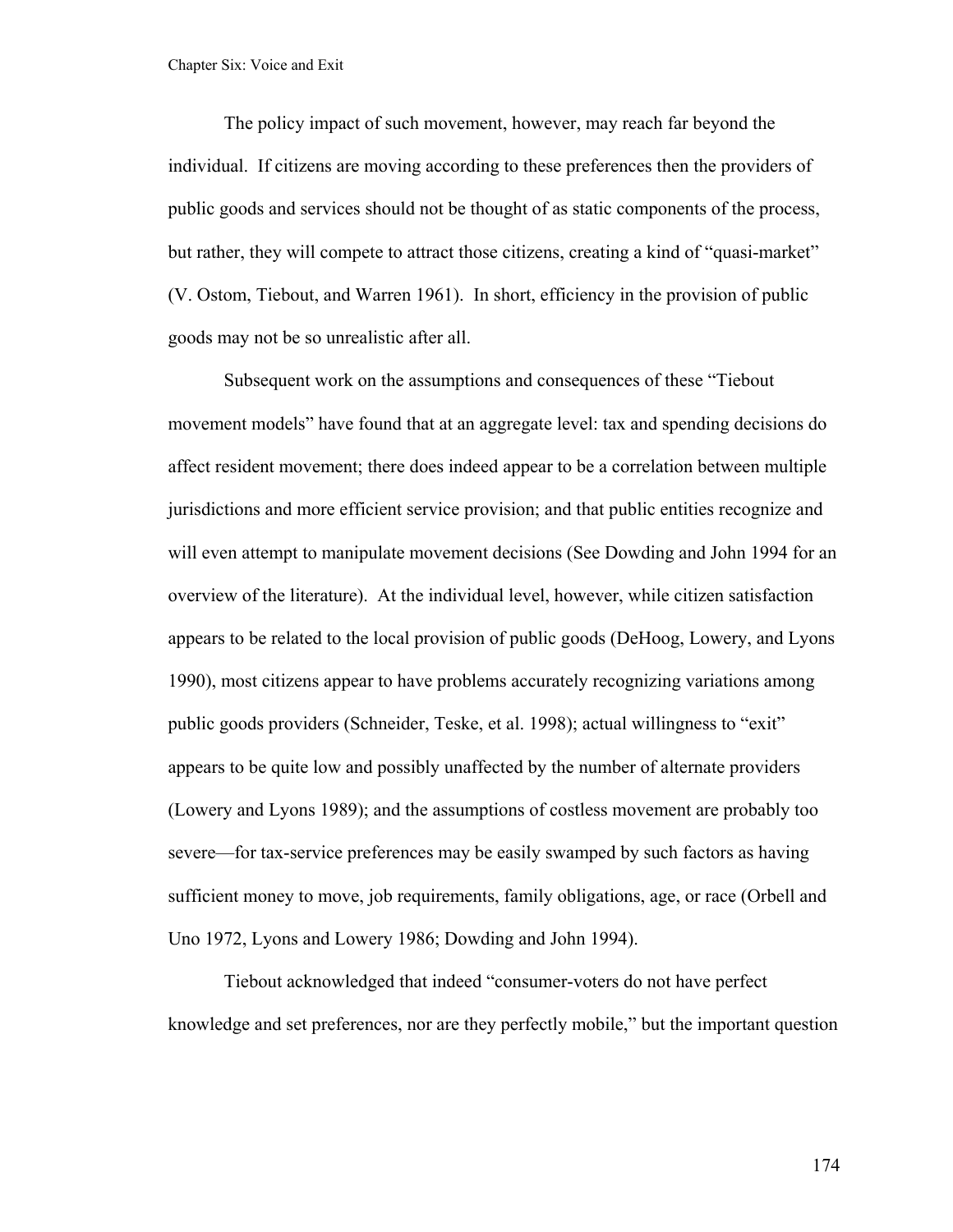was whether these characteristics exerted enough of an influence to matter (1956, 423). Modifications, he advised, should be expected as part of the theory's natural evolution.

Regarding full mobility, for example, most markets appear to be driven to efficiency not by the actions of the majority of the participants, but by the marginal "consumer." Hence, even if only a small subset of the population is informed and acting on that information it may be sufficient to signal accurate preferences to the producers (Teske, et al. 1993). John, Dowding, and Biggs (1995), for example, found that though Londoners moved for a variety of reasons, there was an informed subset for which taxservice bundles were important and that their movement was more Tiebout "rational" than that of the moving population as a whole. Additionally, Schneider and co-authors found that when granted some degree of school choice there was an informed subset of parents apparently sufficient to drive market efficiency (Schneider, Teske, et al. 1998).

 Likewise, the assumption that "exit" is the only or even the primary method of signaling consumer preferences is likely too restrictive. As Hirschman argued, including other methods of expressing preferences, such as remaining "loyal" or expressing "voice," brings a more realistic depth to the model (Orbell and Uno 1972; Sharp 1984; Oakerson and Parks 1999). Lyons and Lowery take this a step further to posit four responses to tax-service bundles: voice, exit, loyalty, and neglect. The particular response invoked will depend on a variety of factors such as prior satisfaction, the level of investments (such as home ownership), and the availability of alternatives (Lyons and Lowery 1986, Lyons and Lowery 1989).

 But perhaps the most vital modification needed in the model is to embed it back within the surrounding social context; or, for our purposes here, the influence of social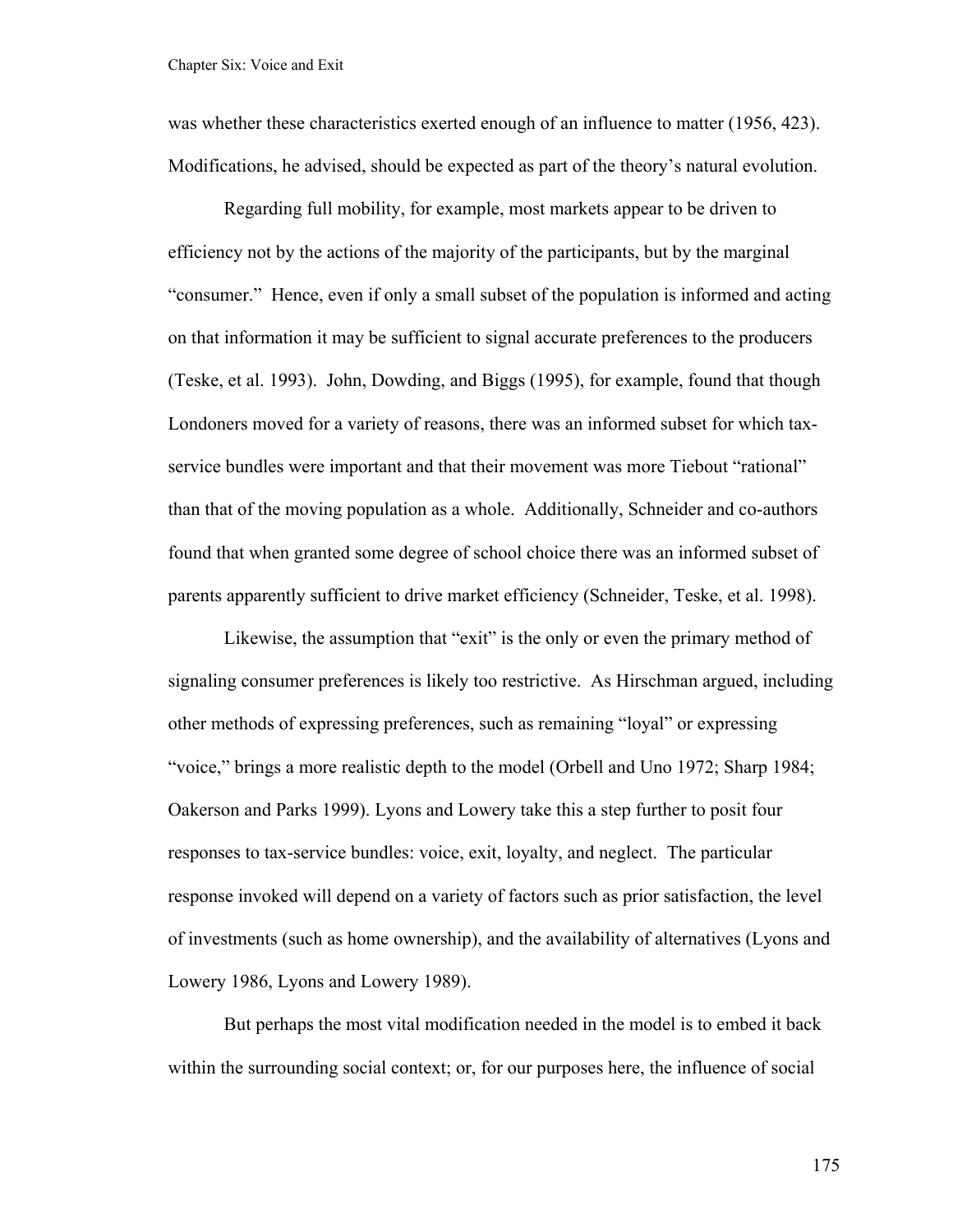<span id="page-181-0"></span>capital. Gerald Gamm (2001) demonstrated that the structures we construct around ourselves exert considerable influence on our willingness to move. In Boston, Jews fled the city to the suburbs while Catholics did not. The most convincing explanation for this disparity is found in the structure of the churches themselves. Jewish synagogues were self-selecting and mobile. As the bulk of the membership migrated to the suburbs the formal structure followed. The Catholic parishes, on the other hand, were geographically defined by neighborhoods. Hence their inability to follow the migration of their members created incentives for the church to both discourage parishioners from "exiting" and to invest heavily in maintaining the neighborhood through schools, social structures, and community service. $61$ 

 How, then, can social structures be integrated into movement models—as part of voice or exit? Elaine Sharp found that among minority groups lacking in voice, associations served a "compensatory" role—enabling voice where it was previously silent (Sharp 1980, 373-374). By contrast Lyons and Lowery (1986) viewed membership as a form of "exit." Both of these approaches are probably correct. The key lies in the different design and purpose of their respective groups: Sharpe is concerned with advocacy groups while Lyons and Lowery are focused on alternate providers of public goods, or what I have termed as service associations. Hence they argued that residents of a neighborhood could "exit" the particular tax and service bundle offered by the

 $<sup>61</sup>$  Compare with Myers (2000) who finds that membership in conservative or strict religions tends to</sup> correlate with increased migration when compared to less strict or liberal religions. He speculates that this may be that with the strict religions, which tend to be more formalized, it is easy to "pick up" the same social benefits in the new location because the church is geographically uniform (hence also finds no drop in attendance after moves), whereas with the more informal churches moving means having to start forging social connections anew.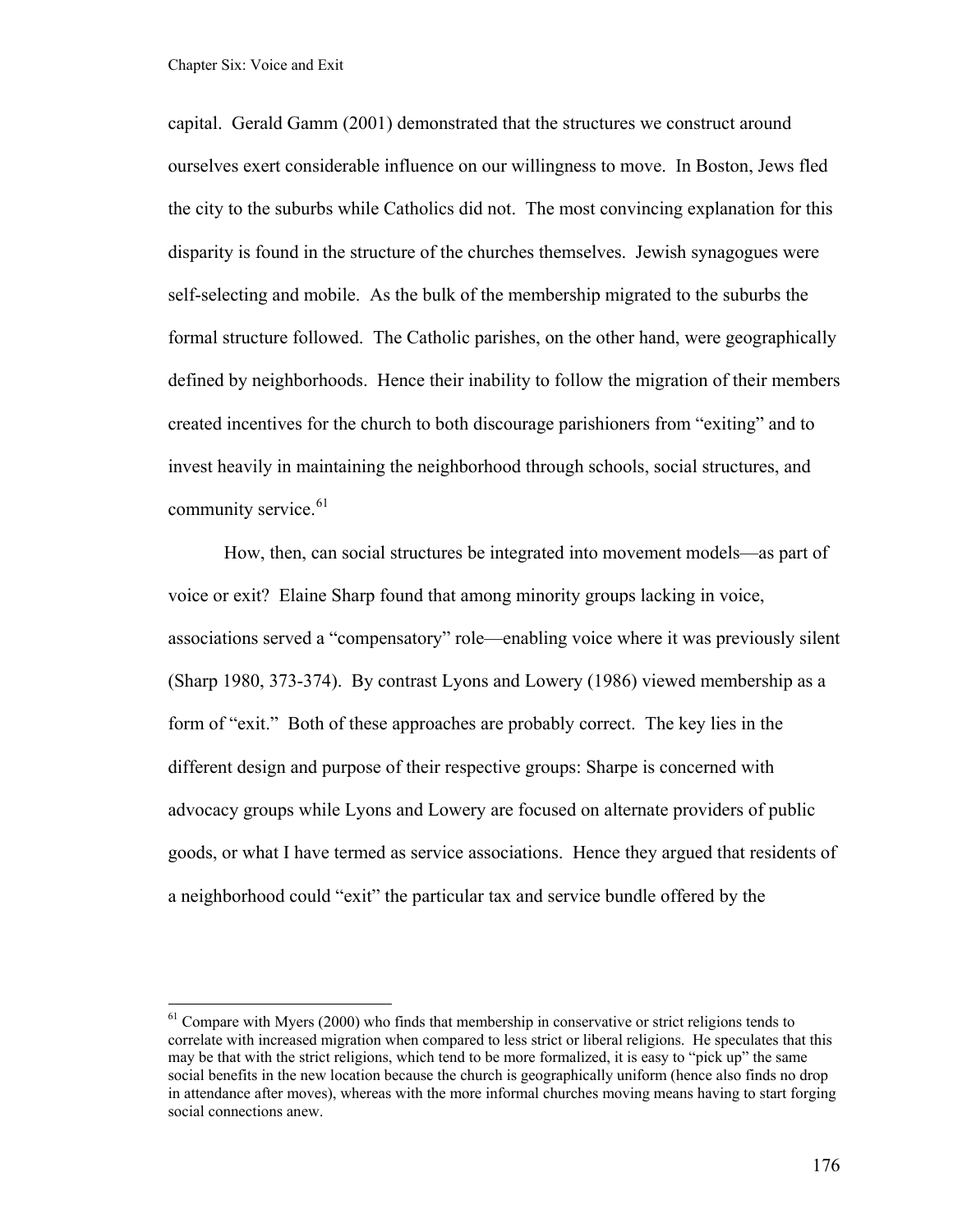1

<span id="page-182-0"></span>municipality without actually having to physically move by using the association's services.

The point is that inclusion of social structure emphasizes the dynamic nature of the responses. Tiebout models—and especially the interplay between voice and exit have tended to consider the individual as acting under an externally imposed set of incentives. The choice between voice and exit is therefore a simple calculation of which is less costly given their initial set of endowments or resources. Hence, if an individual lacks political efficacy—or a meaningful channel through which to voice preferences then voice made little sense. But this also means that any kind of action to increase that efficacy was excluded from the models—for there was no room under the original assumptions for internal reconfiguration.

Social capital is precisely concerned with how we create internal structures in order to combine limited resources in ways that will open effective channels or alternatives—as Sharpe's finding that minorities were more likely to turn to these advocacy groups convincingly argues (1980). Hence rather than being a slave to one's environment, the individual becomes the craftsman of their context. But this also means that social capital provides us with a more satisfying image of democratic self-governance; one where individuals are empowered to act rather than simply reacting.<sup>[62](#page-182-0)</sup> Why, then, would Putnam's claims of declining civic participation matter? It is precisely because those civic associations we create –whether they are designed to empower our voice or to provide us less costly forms of "exit"—represent creative responses to an externally imposed environment. Hence if Putnam's claims of decline are true, they

 $62$  This also opens the door to the possibility that a single political or civic entrepreneur can make a difference—the catalyst so lacking in many of the models of collective action (E. Ostrom 1998 ;Kuhnert 2001).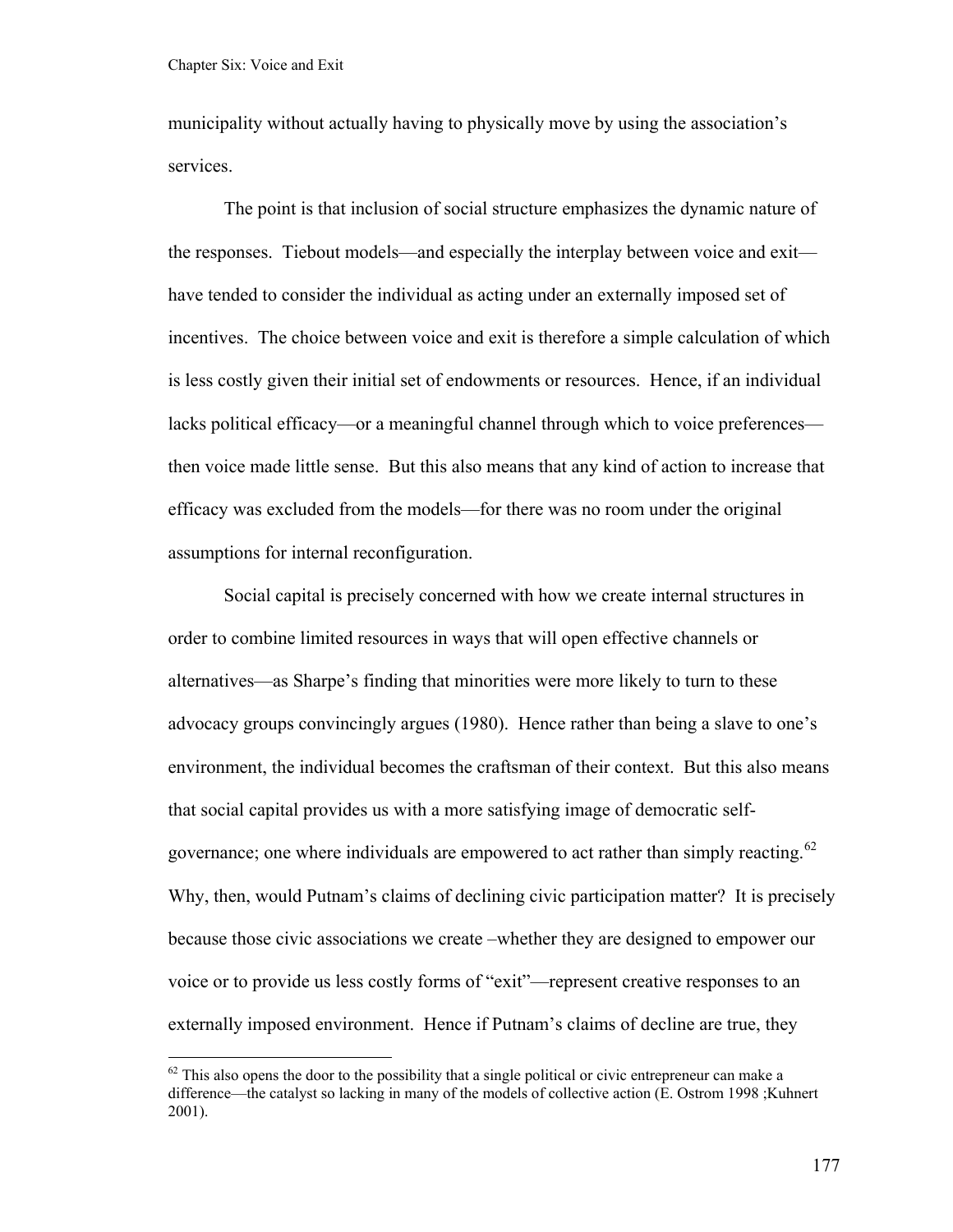indicate a decline in either the ability, or the willingness, of individuals to influence the decisions that govern their lives. And that does speak to the heart of democracy.

Before such a conclusion can be made, however, it is important to understand how social capital influences the decisions of the individual. Drawing on the previous chapters there are a number of likely relationships that become evident. Voice, or an attempt to influence the political process, could benefit from the efforts of advocacy associations to amplify the political influence of its members. Likewise, at one step further down the complexity ladder, networks covering significant social distance, in particular those connected to quality political information, would likely be those best suited to the exercise of voice. If we assume that political participation represents "voice," then we have already seen in the South Bend data in chapter three that both social distance and civic associations exerted a positive influence. I would expect the same relationship to hold true here.

More intriguingly, how will the variations in social capital influence exit? It has been difficult to find strong evidence of large numbers of people moving in the way the Tiebout models would predict. In fact, many now argue that it is the "pull" of tax and service bundles upon those searching rather than the "push" on those already settled where the effects are strongest (Teske, et al. 1993). Yet one likely reason that the "push" is less powerful than expected is due to the presence of private alternatives. Intuitively this seems to make sense: if I've decided that the local school my children attend is beyond redemption, my first action is not to begin packing, but to look into alternate schools or private options. This is still "exiting" from that particular public service—but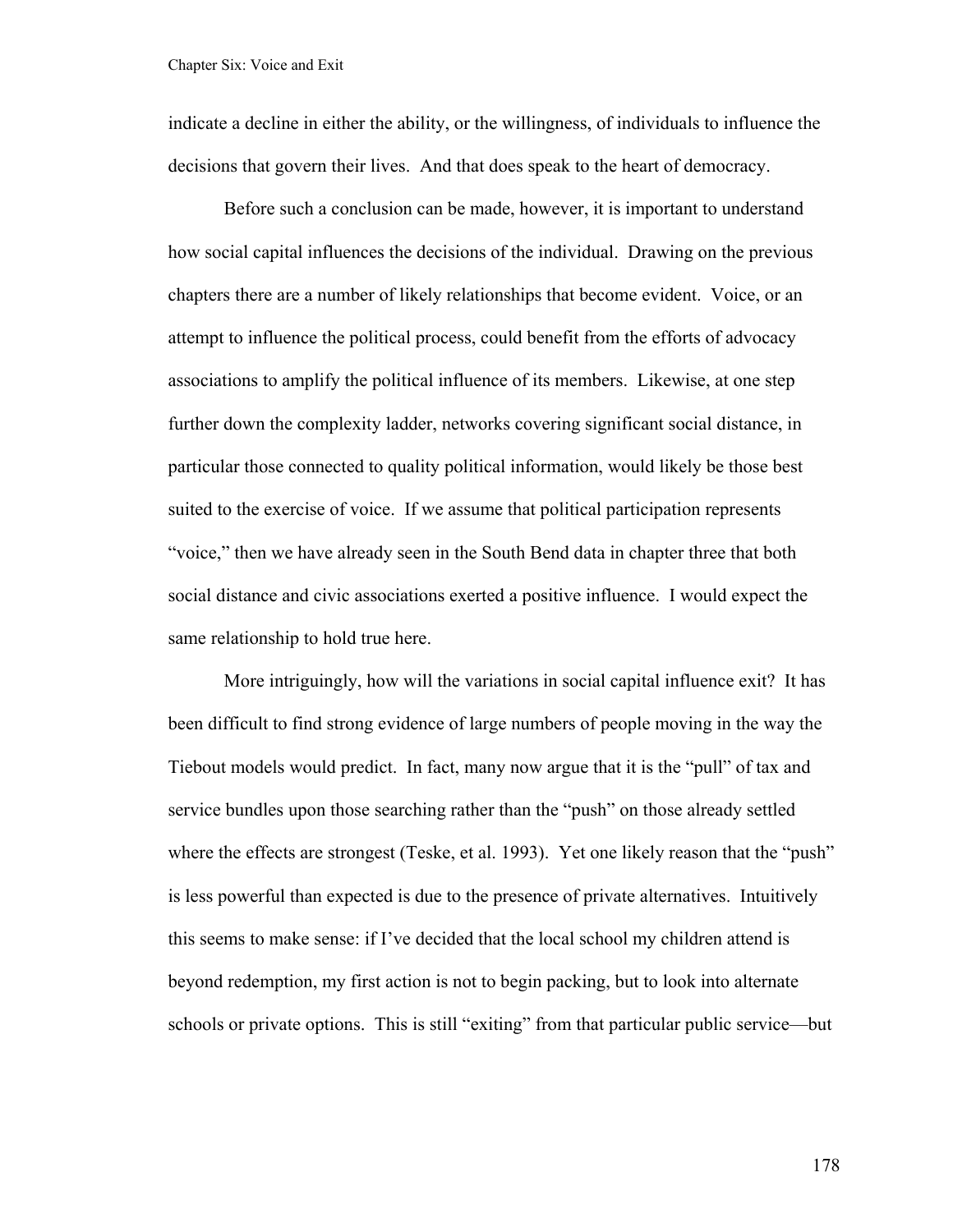*sans* the physical move. Typically, abandoning the neighborhood solely for better schools would only come about only after all other options had been explored.

Still it is difficult to determine just how persuasive alternate providers of public goods are in the neighborhood context—most figures on public spending, for example, generally exclude those monies spent by private organizations (see Dilger 1992, 9). Yet it seems reasonable to assume that associations matter. After all, critics of RCAs have charged that it is precisely in their provision of public services that these associations are functioning as quasi-governments. One scholar noted that the Advisory Commission on Intergovernmental Relations had essentially conceded that neighborhood associations are influencing decisions on when and where to move (Dilger 1992, 31). But exactly how does the social capital context influence these decisions?

Given that associations providing public goods offer an alternative to the publicly provided services, I would expect the need to physically "exit" a neighborhood to decrease with their presence. Earlier we also saw that spatially proximate network ties tended to support service associations. Those in-neighborhood ties enabled monitoring of the association, the sharing of time and place information, and likely encouraged norms of reciprocity and trust. Accordingly, I expect such ties to discourage exit both because of their support of service associations but also because of the strong bonds they create between individuals—bonds that would be costly to sever.

### *II-Data and Research Design*

 Drawing again upon the Indianapolis portion of the 1996 Indianapolis-St. Louis Political Network Election Study I am able to match the individual and network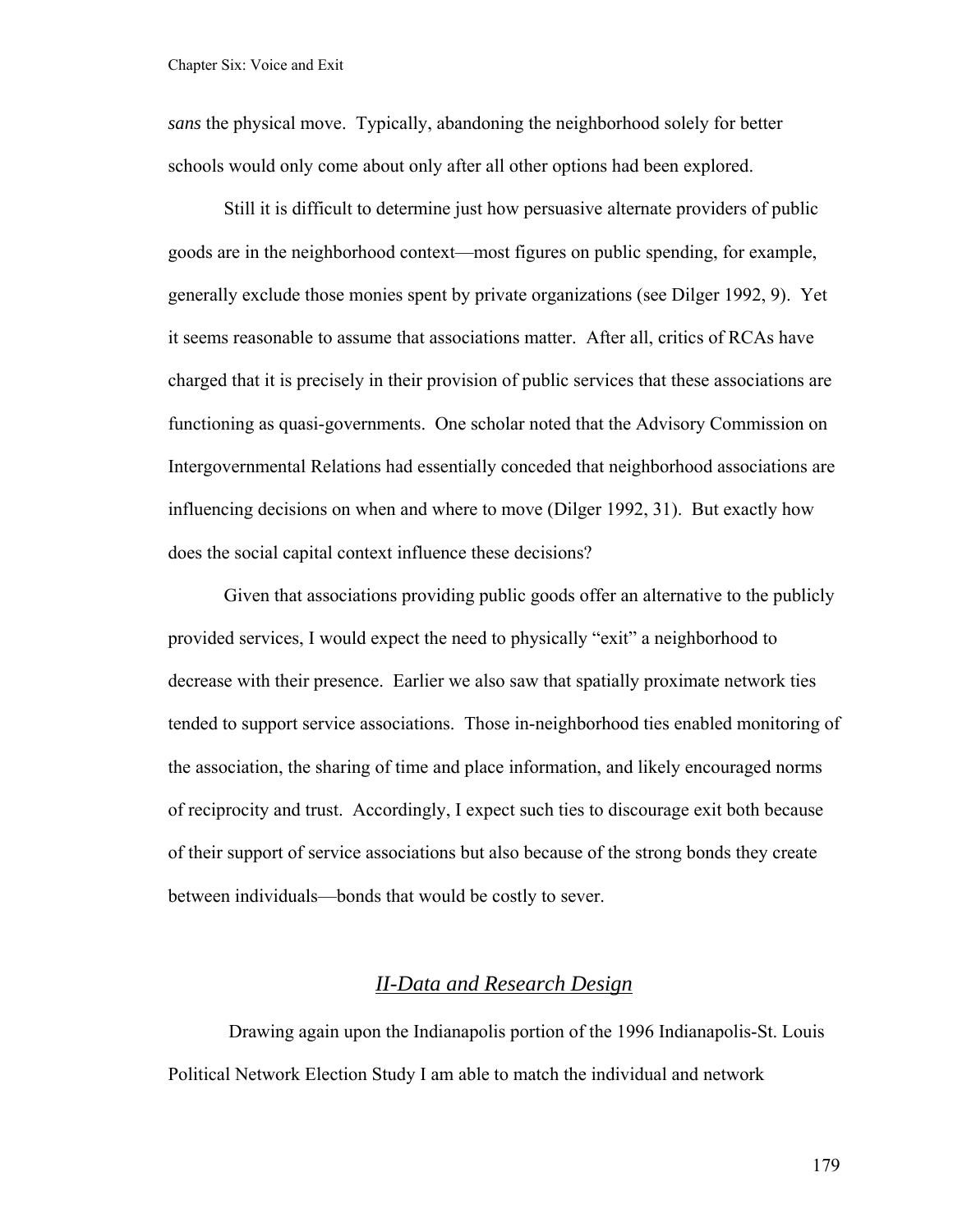<span id="page-185-0"></span>information there provided with the associational information provided by the 1993 Monroe County Community Leadership survey (MCCOLS). In the previous chapter I focused on the *network context* upon which the associations rested. In this chapter I will be looking in the other direction: how does the *context of associations* influence individual decisions to participate? Using the 1990 Census I have traced the boundaries of each of the MCCOLS associations. From this it can be determined just which associational boundaries every Indianapolis respondent to the 1996 Indianapolis-St. Louis Political Network Election Study lives within. Aggregating the various features of those associations allows me to assign values to each respondent's location for things like the degree of surrounding associational activity, the types of services provided, or the organizational structure of those associations.<sup>[63](#page-185-0)</sup>

A word of clarification is in order. The Indianapolis-St. Louis study does probe each respondent regarding their involvement in neighborhood associations—and I will draw on that information a little later—but it is not possible to actually link each respondent to membership in a particular association. Nor is that my intent here. I am interested in the context created by those associations and how it influences the individual, not necessarily in how a particular association influences its members. This may be a subtle distinction, but it is a crucial one. By focusing on the context I am most interested in the social communication of information and influence beyond associational boundaries. In this chapter I will assume that associations are effective in providing the promised services to their own members. But just how effective is an association, for example, in excluding those same benefits from the surrounding area? Clearly as Mancur

 $63$  As mentioned before, the greatest number of associational boundaries that any respondent was located within was 7 and the fewest were 0. The median number of overlapping associations per respondent was 3 and the mode, or the most frequently occurring number of overlaps, was a surprising 4.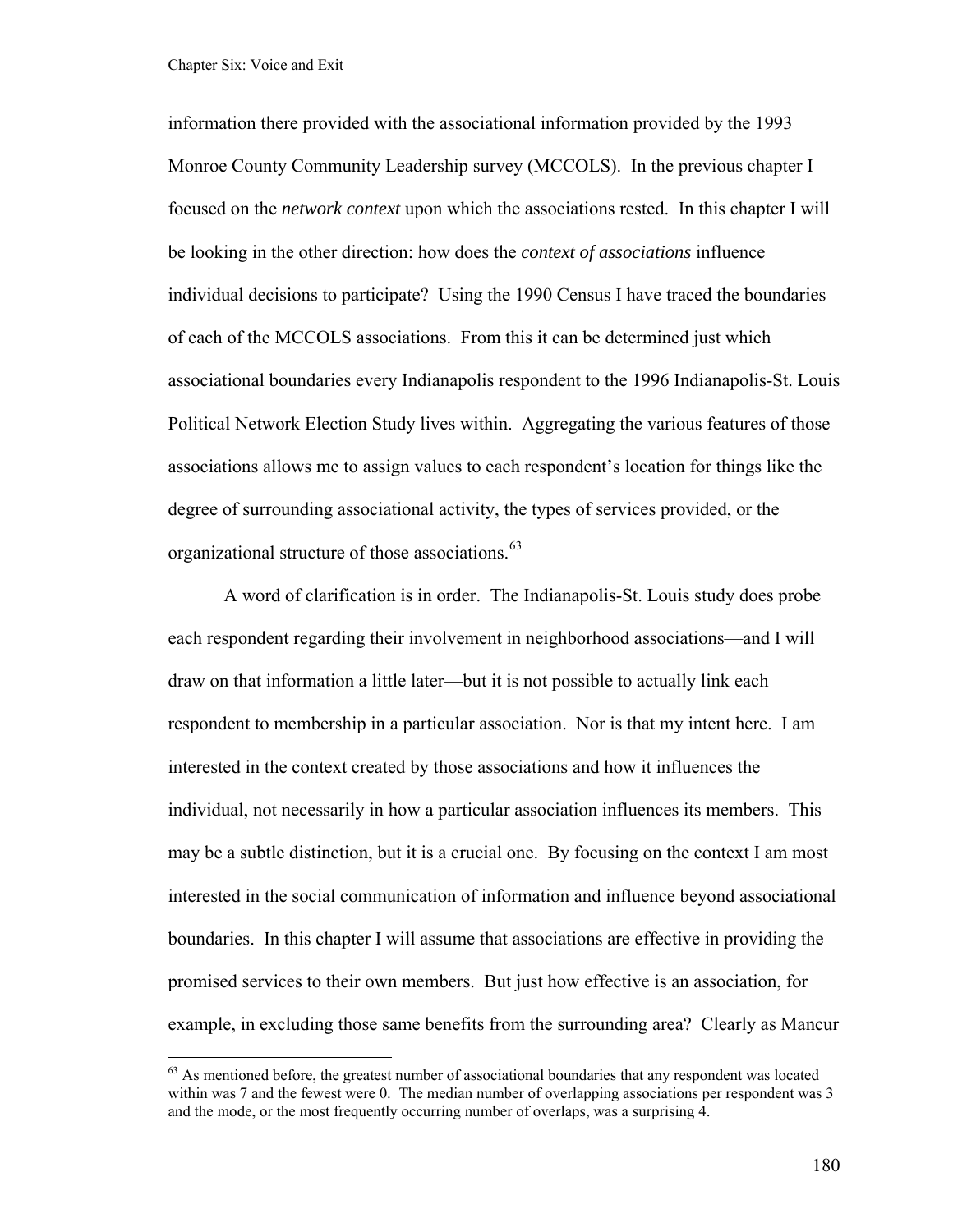<span id="page-186-0"></span>Chapter Six: Voice and Exit

 $\overline{a}$ 

Olson has pointed out, associations must struggle with their own design, the degree of coercion, and the use of selective incentives in order to achieve collective action (Olson 1971). To what degree will nonmembers living within the neighborhood be benefited by the actions of the few? An incentive clearly exists for organizations to make their products excludable as a way of increasing their membership. This speaks to the larger issue of whether it is beneficial in general to have associations in your society, or are their benefits so concentrated as to create or exaggerate divisions within that society?

First I will briefly look at voice. In South Bend we saw that individual civic activity was strongly correlated with political activity. Does that same political energy spill over the associational boundaries to energize even those who do not belong to the association? Political participation is here defined as actual involvement in the campaign—such as attending a rally or putting up yard signs—rather than just voting.<sup>[64](#page-186-0)</sup>

Table 6-1 presents an ordered logit model how political participation is influenced by the degree of political expertise in the respondent's network (social distance), the number of in-neighborhood ties in the network (spatial distance), whether the respondent lives within the boundaries of a service association or an advocacy association (association context), and whether they indicated that they personally belonged to a "neighborhood association." Respondent income, education, race,  $65$  and age were included as control variables.

 $64$  Four questions were used for the variable: 1) worked for a candidate or campaign during the election, 2) attended a meeting or rally, 3) put up a yard sign, bumper sticker or wore a campaign button, or 4) donated money to a candidate or campaign. Each component was coded as a dummy variable for a possible participation score ranging from 0-4. The mean was 0.41 and the median and mode were both 0 as 74.8% reported no activity.

<sup>&</sup>lt;sup>65</sup> Race appears to play a role in citizen perceptions of both the neighborhood and public services, see Kelly and Swindell 2002.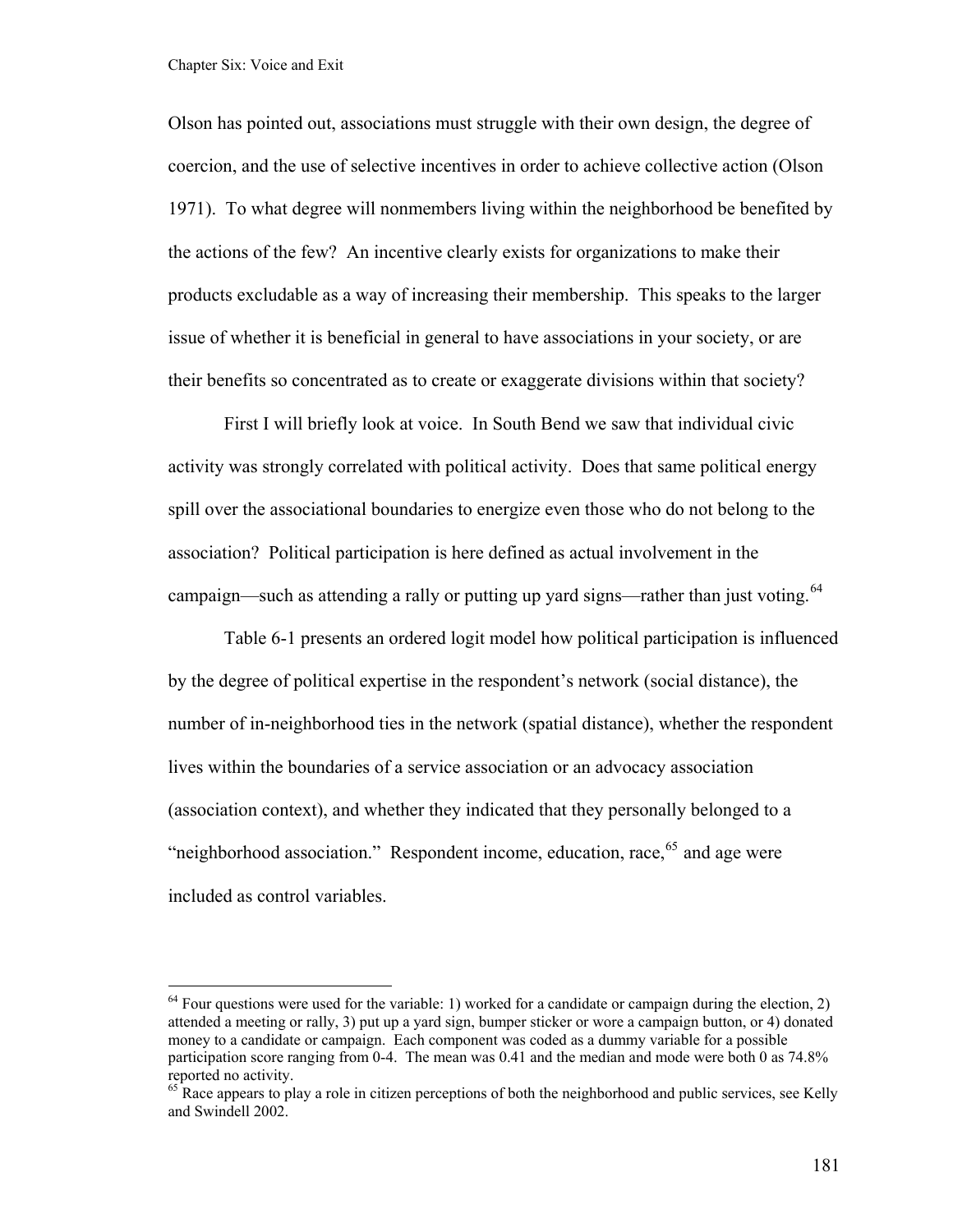#### **Table 6-1 about here**

As in South Bend the degree of political expertise in the respondent's network is both statistically significant and positively correlated with participation. Having that political information readily available reduces both the costs and uncertainty you would otherwise face. As we also saw earlier, in-neighborhood ties have no statistically discernable effect. Hence as a general rule we might expect voice to be a more viable option for those with networks that breach social distance. This would be similar to Schneider, Teske, Roch, and Marschall's 1997 argument that school choice would be most effective among those individuals with networks that reached outside of their own neighborhoods—allowing them to contrast schools. Others, in particular, minorities, lacked reliable contacts through which similarly beneficial contrasts could be transmitted, and were therefore less likely to benefit from such programs.

Also, as with South Bend, self-reported membership in an association is significant and positive. However, my two types of associations had no discernable effects while controlling for this individual membership. Hence, simply living within the boundaries is apparently not enough.

Service associations certainly would like to concentrate the actual services they provide to their own membership, and they also face incentives to politically mobilize their membership in order to defend their interests. That mobilization, however, doesn't appear to spill beyond the membership. In fact, some anecdotal accounts have claimed that the actions of service associations can politically charge the surrounding area *against* the association. The insularity of the associations, their exclusive focus on the needs of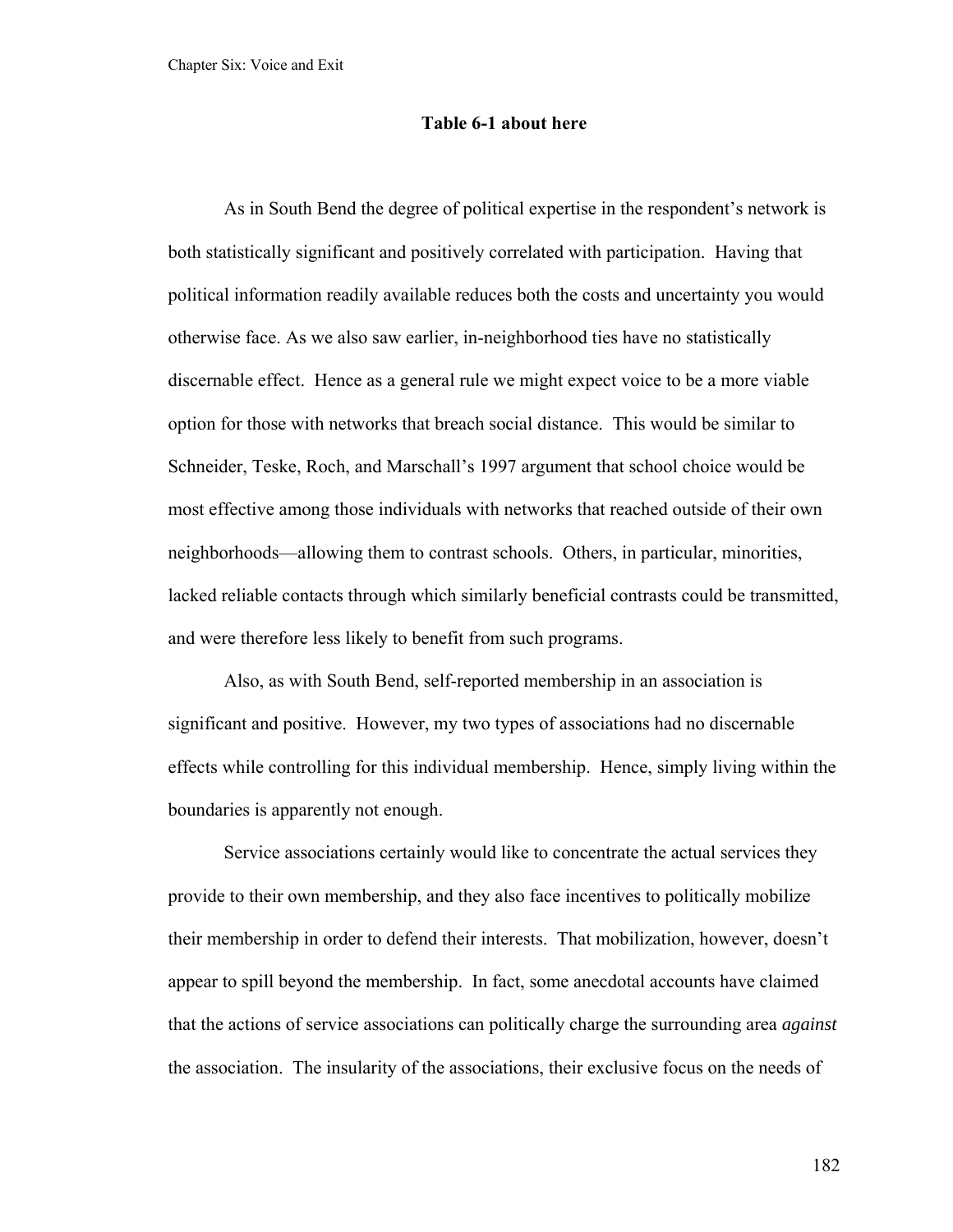<span id="page-188-0"></span>their own membership, and the disregard for surrounding areas has allegedly mobilized voter opposition and even counter-groups, like the Committee for a Better Twin Rivers. Yet if that does occur, it is not widespread enough to be noticeable in the Indianapolis neighborhoods.

Advocacy associations, on the other hand, attempt to articulate the concerns of their members to local government or other groups—benefits difficult to exclude others from. A surprising implication of this logic is that advocacy associations might actually discourage local political participation because of the ease of free-riding on the efforts of the group to represent those local interests—especially given the widely recognized tendency for clusters of people in neighborhoods or other geographically defined areas to hold similar preferences (Roeder 1994, 60-67). Hence, as a member of such a neighborhood, but not a member of the association, I may be less likely to contact the local park officials about graffiti in our park or invest much time lobbying the city council if I know there is an organization with similar preferences already doing that. Still, such an impact is not visible here, though finding it may require a finer tuned instrument than what I am using.  $66$ 

As in chapter three, because Table 6-1 was estimated using a nonlinear logit model, the substantive interpretation is not as straightforward as with OLS regression. The effect of any one of the independent variables is a multiplicative function of its own coefficient as well as the coefficients and given levels of all the other independent variables included in the model. Therefore Graph 6-1 presents the predicted

 $66$  No distinction is being made in my variable between local political participation and broader forms—and there is less reason to believe that advocacy associations would impact state or national policies. A variable measuring things like contacting of local officials or attending local meetings would likely be needed to see if this relationship indeed emerges.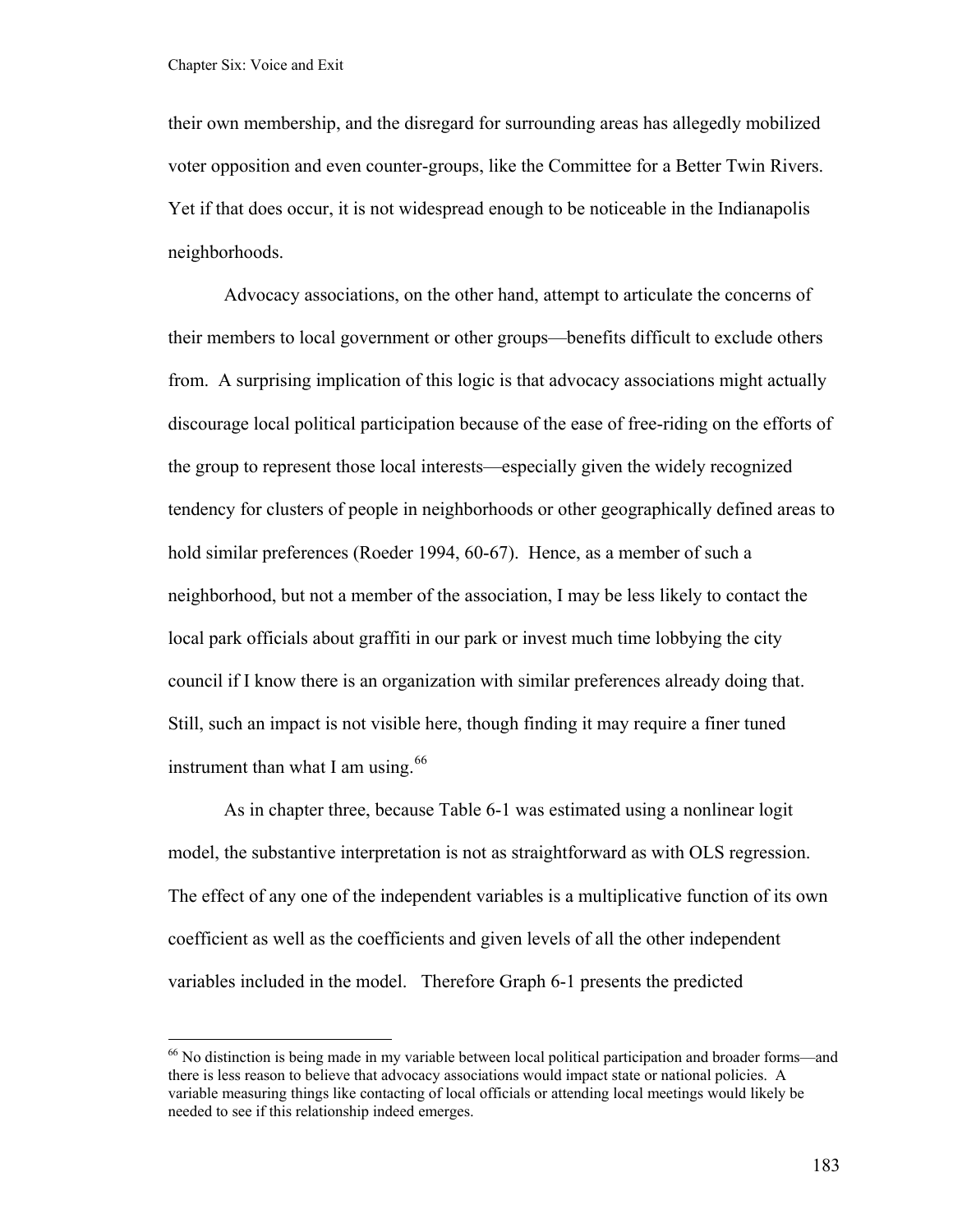probabilities of political expertise within the network, actual membership in associations, and income on political participation.

#### **Graph 6-4 about here.**

Substantively income has a slightly greater impact than does political expertise in the network. But, when holding the other variables constant at their mean, each can account for an increase of about 25% when moving from no expertise or low-income to high. "Voice," or this very active political participation as I am measuring it here, is encouraged by traditional SES measures, like education or income. But clearly our willingness to try to influence the political process is also enhanced by certain configurations of the interpersonal network and also by membership in more sophisticated forms of social capital—though those increased incentives do not appear to spill out into the surrounding neighborhood.

## *III-Factors Influencing the Decision to Move*

 Scholars trying to gauge the impact of exit have tended to gravitate either toward aggregate measures of turnover and its impact on things like crime or property values or toward individual level measures of satisfaction within the neighborhood. The former is problematic as aggregated data is unable to definitively establish causal links between the environment and individual decisions—what has been termed the ecological inference problem (Achen and Shively 1995). But, by the same token, the latter is unable to get at many of the predicted efficiency effects that only become evident in mass behavior. And, while the macro predictions of the movement models appear to be generally borne out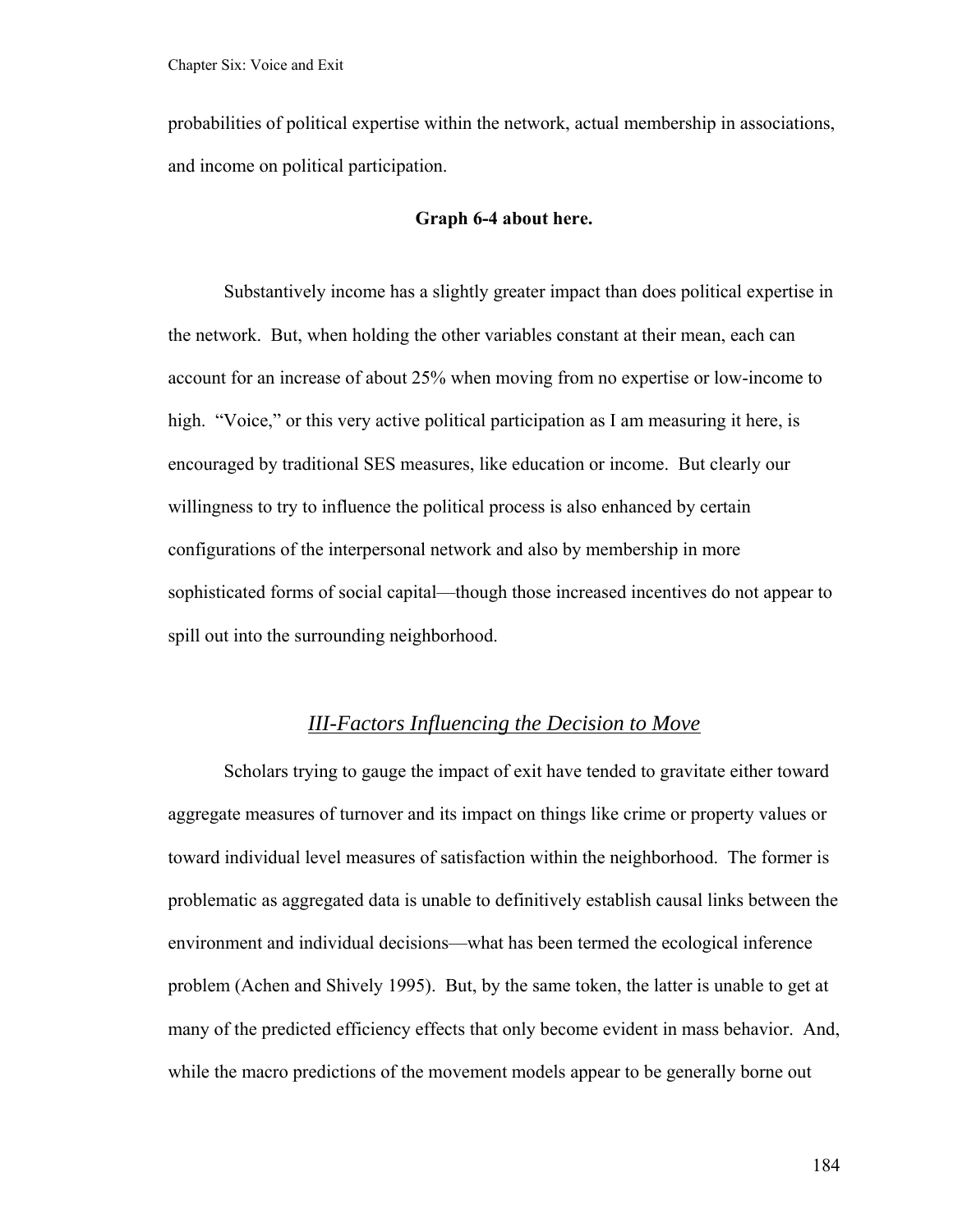<span id="page-190-0"></span>(Dowding 1994); the micro behavior driving those predictions has been more controversial.<sup>[67](#page-190-0)</sup>

 Admittedly the decision to relocate can be a complicated and multifaceted one influenced by such factors as: a changed position within the life cycle, financial concerns, aesthetic or comfort needs, family requirements, the conditions of the neighborhood, the availability of housing, or even forced relocation (Clark 1982; Fielding 1994; South and Crowder 1997). The 1996 Indianapolis-St. Louis Political Network Election Study asked respondents if they planned on moving and Table 6-2 illustrates how this answer is influenced by a variety of factors including the commonly used measure of one's satisfaction with the neighborhood.

#### **Table 6-2 about here.**

Age, income, and satisfaction are all statistically significant. Only race and an indication of whether the respondent had actually moved recently—which was included on the assumption that there is a certain "recharging" time needed between moves—were not significant. Graph 6-2 presents the predicted probabilities for the other three variables.

#### **Graph 6-5 about here.**

<sup>67</sup> Note, for example, the spirited exchange in the 1995 *APSR* between David Lowery and co-authors and Paul Teske and co-authors. The Lowery group had become increasingly convinced over the years that individuals lacked the knowledge and incentives needed to generate the necessary movement. The Teske group had advanced the proposition that the micro theory could still work even if we confined the assumption of informed moving to only a small segment of the total movers—the "marginal consumer." (See Lowery et al. 1995 and Teske et al. 1995).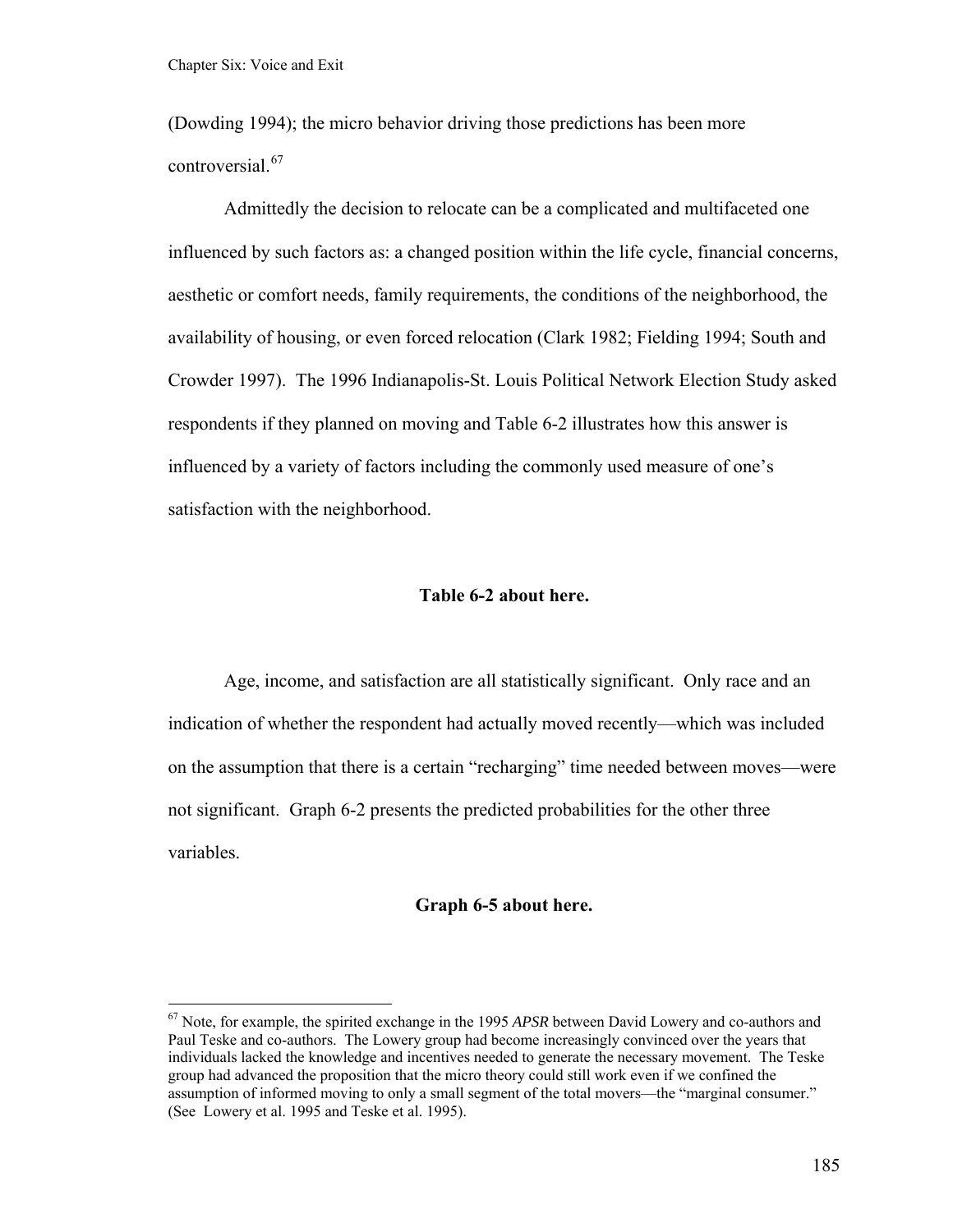As income increases from under \$14,999 To over \$75,000 a year the likelihood of responding that one plans on moving increases by about 11%, holding all other variables constant at their means. Age and satisfaction with the neighborhood are both negatively related to moving. As conventional wisdom has long argued, the older the individual becomes the less willing they are to bear the disruptions such changes bring. Likewise as one's satisfaction increases with a neighborhood the individual grows increasingly reluctant to leave it behind. Substantively the biggest impact on this indication of the likelihood of moving comes from one's satisfaction with the neighborhood—accounting for nearly a 60% change.

It is rather surprising, however, that the variable indicating a recent move was not significant. This would seem to imply that there is either no recharging time needed between moves—which seems unlikely given the resources consumed in a move—or that there is no significant "honeymoon" period after the move in which the flaws or weaknesses of a neighborhood are ignored by the new resident. This finding implies that individuals are remarkably fast at gauging the new neighborhood and forming consequent opinions about its desirability—otherwise we should have seen a significant negative correlation between the closeness of the last move and a self-reported desire to move again. This also, however, highlights a failing of self-reported desire, or any measure of "intention" to move, as a surrogate for the actual likelihood of moving—"desires" may not correlate as tightly with the ability to move as the variable might imply. Hence, given the importance of satisfaction in explaining this desire to move, its more straightforward connection to social capital, and its regular use in comparable studies, I will focus on the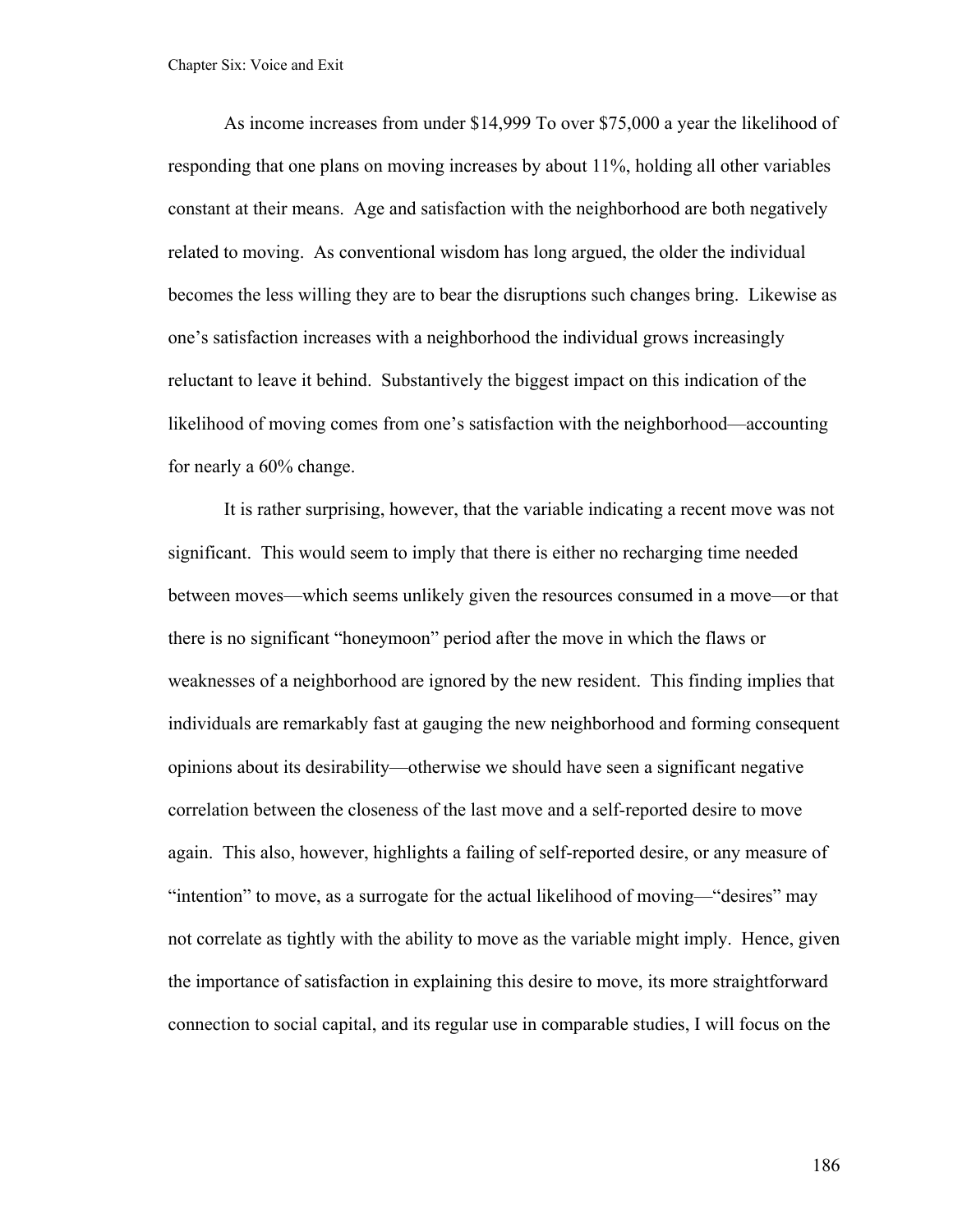impact of network features and associations on neighborhood satisfaction throughout the rest of this chapter.

#### *IV-The Impact of Associations on Neighborhood Satisfaction*

 Citizen satisfaction with the neighborhood seems to be influenced by many of the same factors as is the desire to move—homeownership, race, income, and community attachment—indeed, one study found that public services accounted for "almost all of the unique city and neighborhood and jurisdiction-level site variance in individual level satisfaction scores" (Dehoog et al. 1990, 832). Given this importance of public services to individual measures of satisfaction, there are obviously strong incentives for the individual to try and influence the provision of those services. The effectiveness of such efforts, however, as we have just seen in the previous chapters, can vary based on both individual capital and the social capital structure within which they are embedded. Moreover, even when effective, voice will be limited in just how specific it can tailor public services to meet the preferences of any given individual, assuming, of course, that the government earnestly wants to satisfy those preferences. The end result of all this is that individuals often face situations where voice is either unavailable or ineffective. Exit provides a response to both problems. Because exit is an individual level activity, even those lacking social capital can exercise it. Likewise, because the individual selects the destination, they can search among the available service bundles for one closely aligned to their preferences.

This suggests that exit should be most frequent among those lacking in social capital. Yet as I have argued, social capital should not be thought of as a homogeneous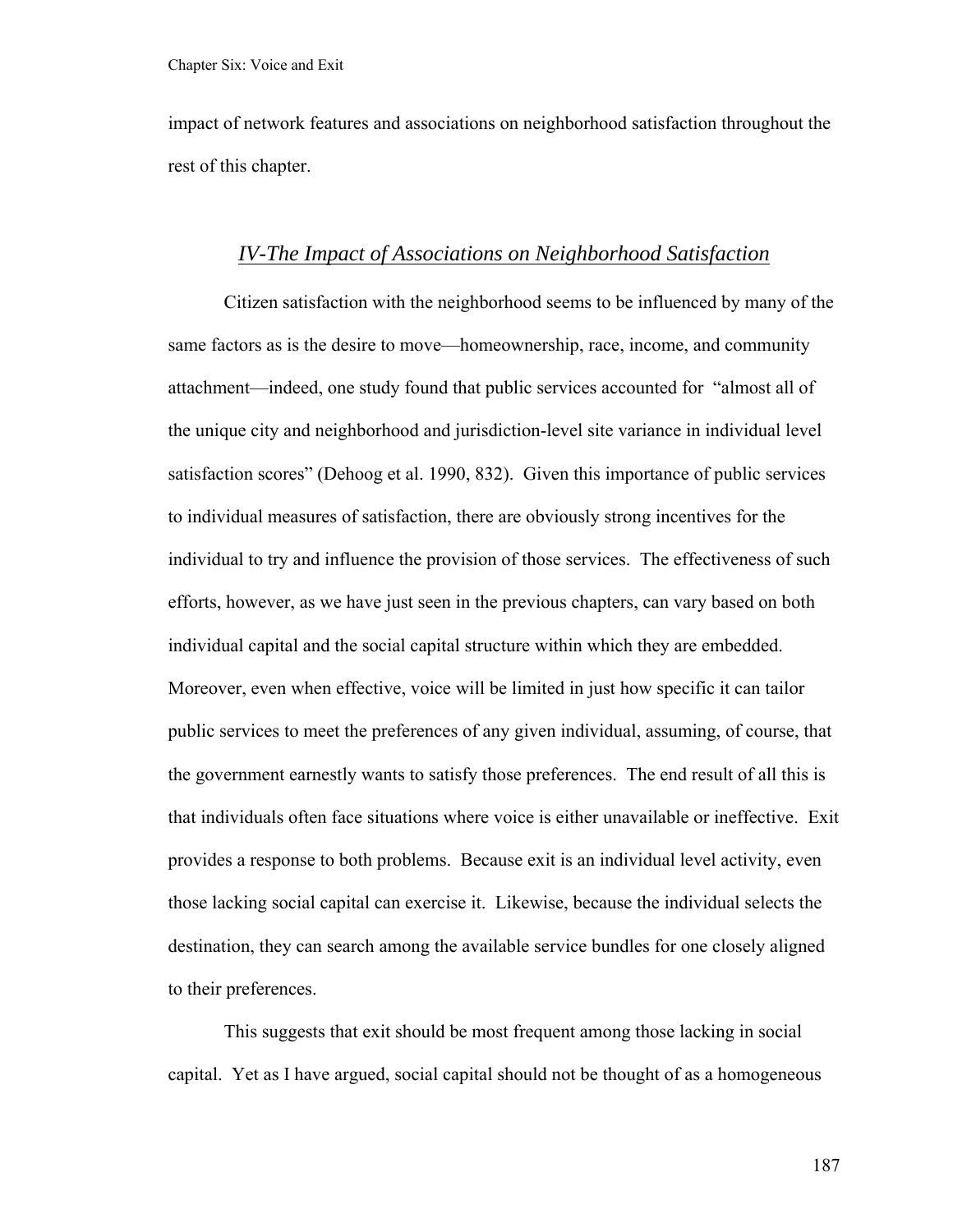good that is either present or not present, but as a structural pattern. Hence equating movement with a lack of social capital is probably overly simplistic. The important question should be: "how do the specificities of the capital structure influence exit?" It seems reasonable, for example, given Hirschman's proposed trade-off between voice and exit to expect individuals with effective "voice" to be less likely to exit (members of advocacy associations, for instance).

On the other hand, given that service associations are intended to provide public services as an alternative to those provided by government, their presence would seem to soothe the need to move from a neighborhood due to dissatisfaction with the quality or quantity of public services available. Indeed, in one sense the very presence of these associations is an indication that public services were considered inadequate on some level.

Table 6-3 presents the impact of these two categories of associations on neighborhood satisfaction with variables for the respondent's age, income, race, and having moved recently included as controls.

#### **Table 6-3 about here.**

Advocacy associations appear to have no statistically discernable effect on neighborhood satisfaction. Service associations, however, are significant and positively correlated with satisfaction. Again, this is not a measure of satisfaction of members of the association, though some of them are likely included, but of the residents of the neighborhood as a whole. Why the association would have these positive externalities with satisfaction when earlier in the chapter we saw that this did not hold true for political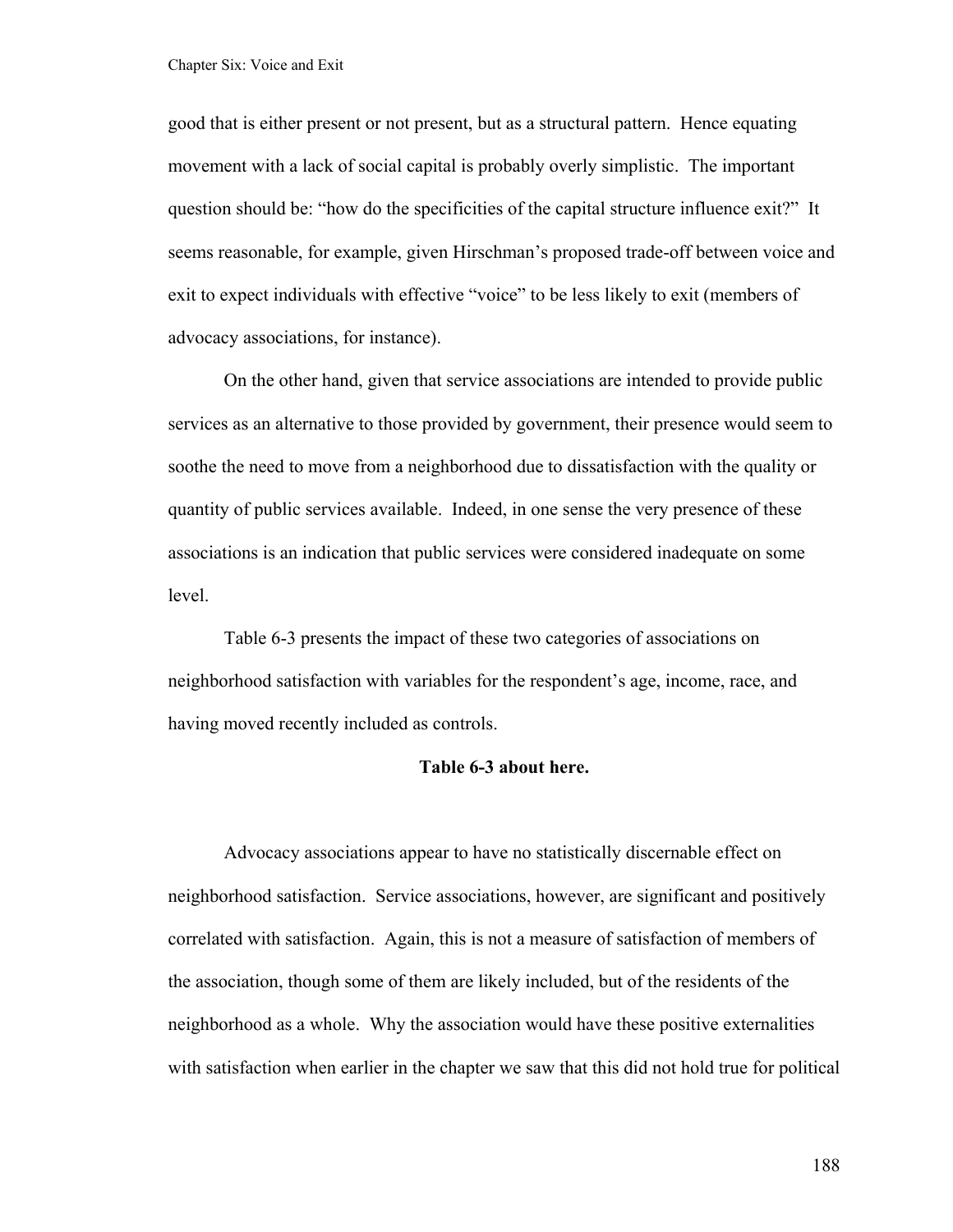<span id="page-194-0"></span>participation is noteworthy. The likely explanation is that the satisfaction benefits of these service associations are more difficult to exclude than are those benefits encouraging political participation. Hence while a service association may be able to deny trash collection, common resources, or snow removal from the surrounding neighborhood, by reducing crime, keeping its grounds well maintained, and making its residents happy it is going to benefit others whether it wants to or not. The magnitude of that impact, however, will vary. Graph 6-3 shows the predicted probabilities of a neighborhood service association on individual satisfaction by income groups.

#### **Graph 6-3 about here.**

Belonging to or living by a service association increases neighborhood satisfaction for those in the highest income group from 91.4% to 96.9%. Clearly, however, the greatest increase in reported satisfaction occurs among the low-income group, with nearly an  $18\%$  increase.<sup>[68](#page-194-0)</sup> Earlier I noted that service associations homeowners' associations in particular—have been criticized for contributing to a growing divide between the haves and the have-nots (McKenzie 1994; Nelson 2002). Quite the opposite appears here, as the walls raised by these communities appear to be more permeable than commonly thought. Yes, many of the services provided by the association will only be available to the membership, but something is spilling out. Moreover, it is the poor—those with the fewest resources with which to pursue their interests—who are benefiting the most from the presence of these associations. This

 $68\,6.6\%$  of the respondents (27 of 408) that lived within the boundaries of service associations made less than \$14,000.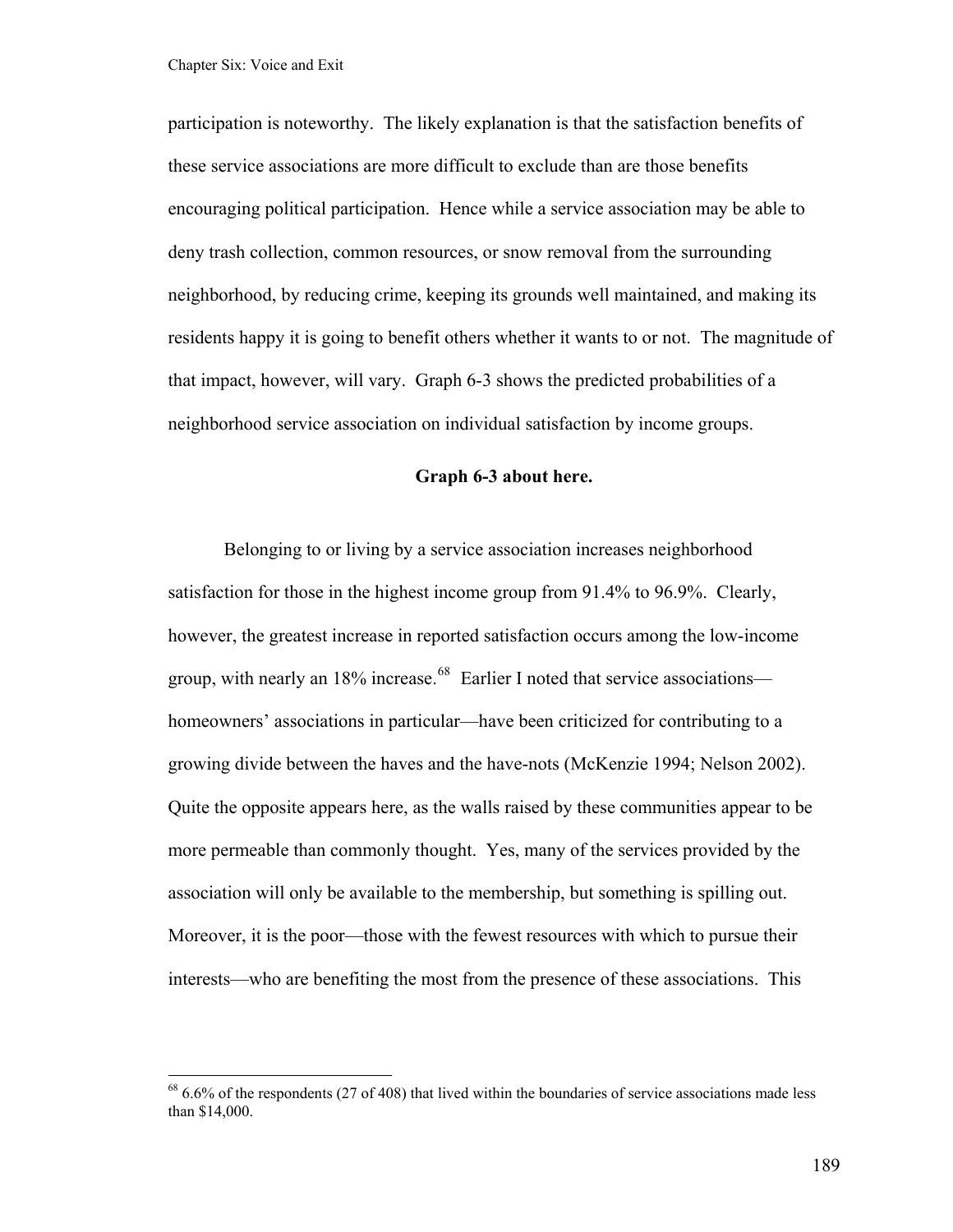would certainly help to explain the interest of development organizations in fostering this form of social capital in inner-city neighborhoods (Temkin and Rohe 1998, 64).

Yet despite this promise of associations, they can be difficult to form or sustain if the necessary resources and social structures are absent. Earlier, for example, we saw that service associations tended to rest upon networks rich in in-neighborhood ties. Moreover, it was also apparent that the network of the individual served as a conduit to the surrounding social capital of the neighborhood. Hence in South Bend individuals with more contact within their neighborhood were better able to tap into that neighborhood's resources than were those without those ties—even though both may live in neighborhoods rich in social capital.

#### *V-Contrasting In-Neighborhood Ties and Service Associations*

How then does should the spatial dimension of interpersonal networks relate to neighborhood satisfaction and movement? A high concentration of ties reaching beyond the immediate neighborhood should increase the likelihood of moving from a troubled area by allowing the individual to contrast their current condition with that of other neighborhoods. On the other hand, a high concentration of ties within the neighborhood might actually decrease the willingness to move. A fairly obvious reason for this would be that such ties limit communication to only those within one's own neighborhood, making it more costly to find out about conditions in other neighborhoods. Yet, by the same token, that limited range of communication is traded-off for increased knowledge of local conditions and easier monitoring—which were needed to sustain the sophisticated structure and coercive powers of service associations.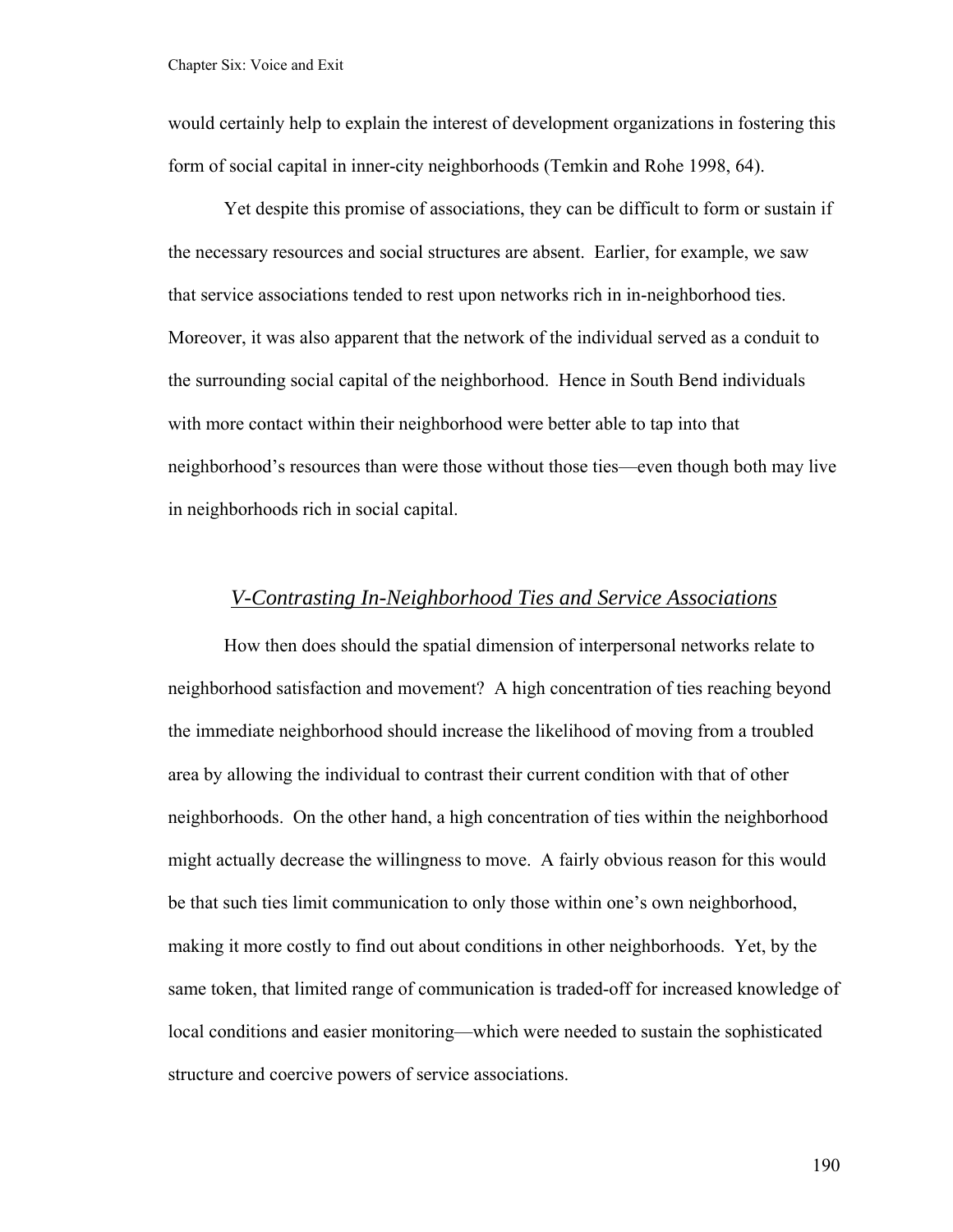<span id="page-196-0"></span>This suggests a final reason why a pattern of in-neighborhood ties and service associations might discourage movement: a reluctance to destroy capital investments. In other words, the products are so bound to the neighborhood that leaving renders them useless.<sup>[69](#page-196-0)</sup> It would consequently be in the interest of the individual to stay in order to sustain their investment and likewise for the group to discourage movement as a matter of self-preservation. We often hear people saying that they would have moved a long time ago if not for family, neighbors, or friends, but we seldom consciously realize that this is anything other than sentimental attachment. Interestingly, John Orbell and co-authors found in experimental settings that cooperators tended to stick out a worsening situation even when the incentives caused others to flee. The key, they argued, was a "groupregarding impulse" found among the cooperators (Orbell et al. 1984). Thinking in terms of capital investments, the formation of such an impulse or norm by a group or association makes sense. It has been noted that individuals are willing to invest additional resources in the creation and maintenance of sanctioning systems in order to sustain cooperation (Yamagishi 1988; E. Ostrom, Walker, and Gardner 1992), and the preservation of costly investments in the face of defection would certainly fall under this heading. Hence norms discouraging movement, or casting the defector as a "traitor" to the neighborhood, would seem likely to appear over time in such situations. In Boston, for example, these norms against movement became evident in the Catholic parishes with the unintended side effect of also encouraging a "strong sense of turf" that led to violence against others impinging on the neighborhood (Gamm 1999, 15). As the norms

 $69$  It's been claimed, for example, that moving from an area destroys the usefulness of certain configurations of social capital, increasing social isolation, crime, or even making it more difficult for a child to succeed at school (Coleman 1990, 315-318; Bursik and Grasmick 1993, 27-37; Hagan et al. 1996; Briggs 1998; Rankin and Quane 2000).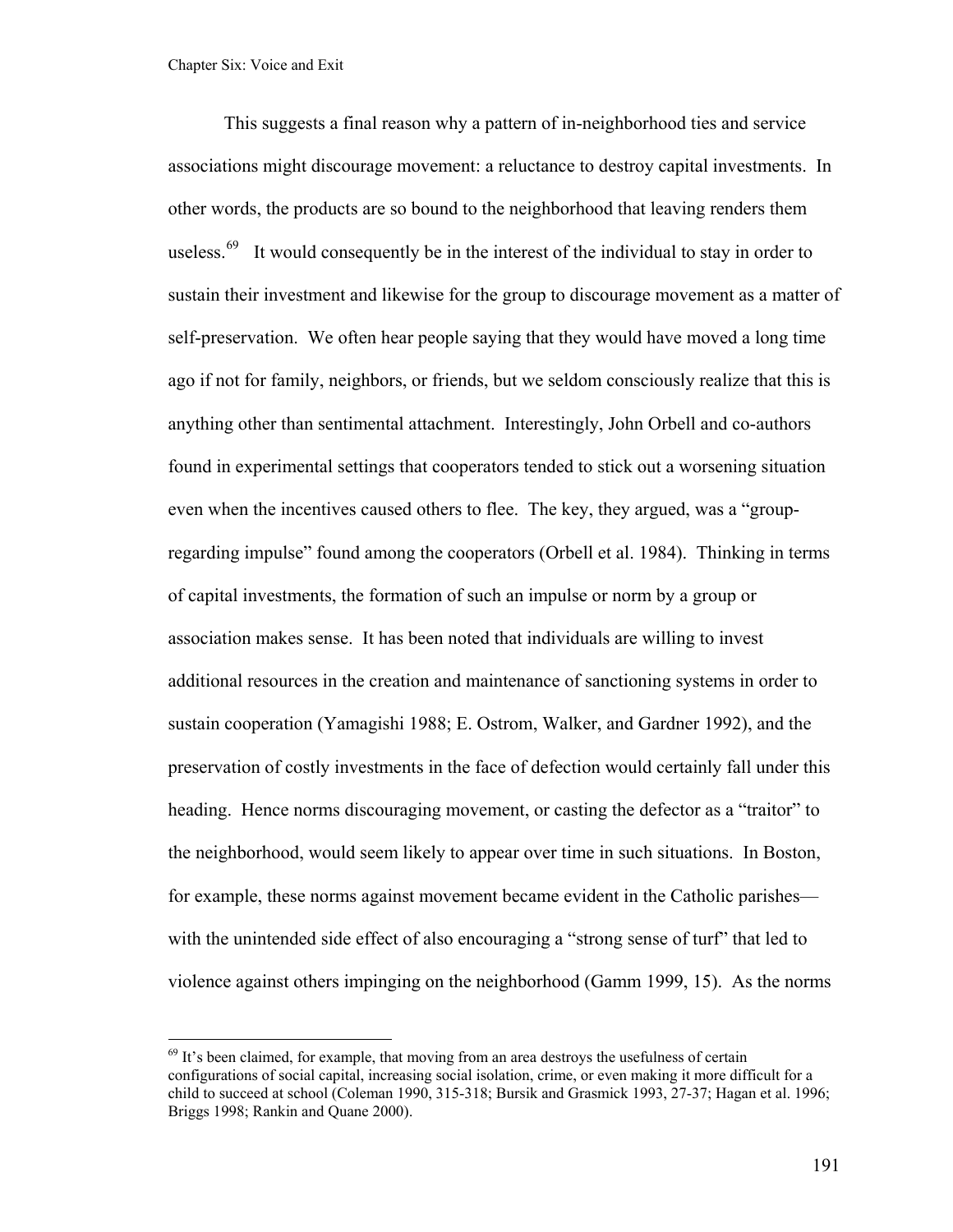<span id="page-197-0"></span>become internalized they are also carried into other contexts—which is why people like Yamagishi could find them in laboratory settings.<sup>[70](#page-197-0)</sup>

While the origin, strength, and portability of such norms are interesting questions in themselves, for us the important point is that individual decisions to move are likely to be swayed by more than just the tax and service bundle provided by the government, or even individual wealth, but also by the context in which that individual is embedded and their level of investment in the preservation of that context.

Table 6-4 allows us to push a little further into just how important individual access to patterns of social capital are by presenting the impact of in-neighborhood ties on neighborhood satisfaction while controlling for the presence of service associations. Age, income, race, and having moved recently are again included as controls.

#### **Table 6-4 about here.**

It can be tricky given the propensity of in-neighborhood ties to support service associations to determine if those ties have an impact on satisfaction independent of associations. However, the answer appears to be a qualified yes. Given its statistical significance, the chance of Type I error is greater than we might normally feel comfortable with, yet it must also be recognized that the in-neighborhood measurement in the 1996 Indianapolis-St. Louis Political Network Election Study excluded all in-

 $70$  Norms can either be viewed as an external constraint on behavior—informal laws—that would be specific to context, or internalized ways of thinking or behaving that are carried with the individual across contexts. The first likely evolves into the second over time. See, Ullmann-Margalit 1977; Axelrod 1986; Coleman 1987; and Crawford and Ostrom 1995.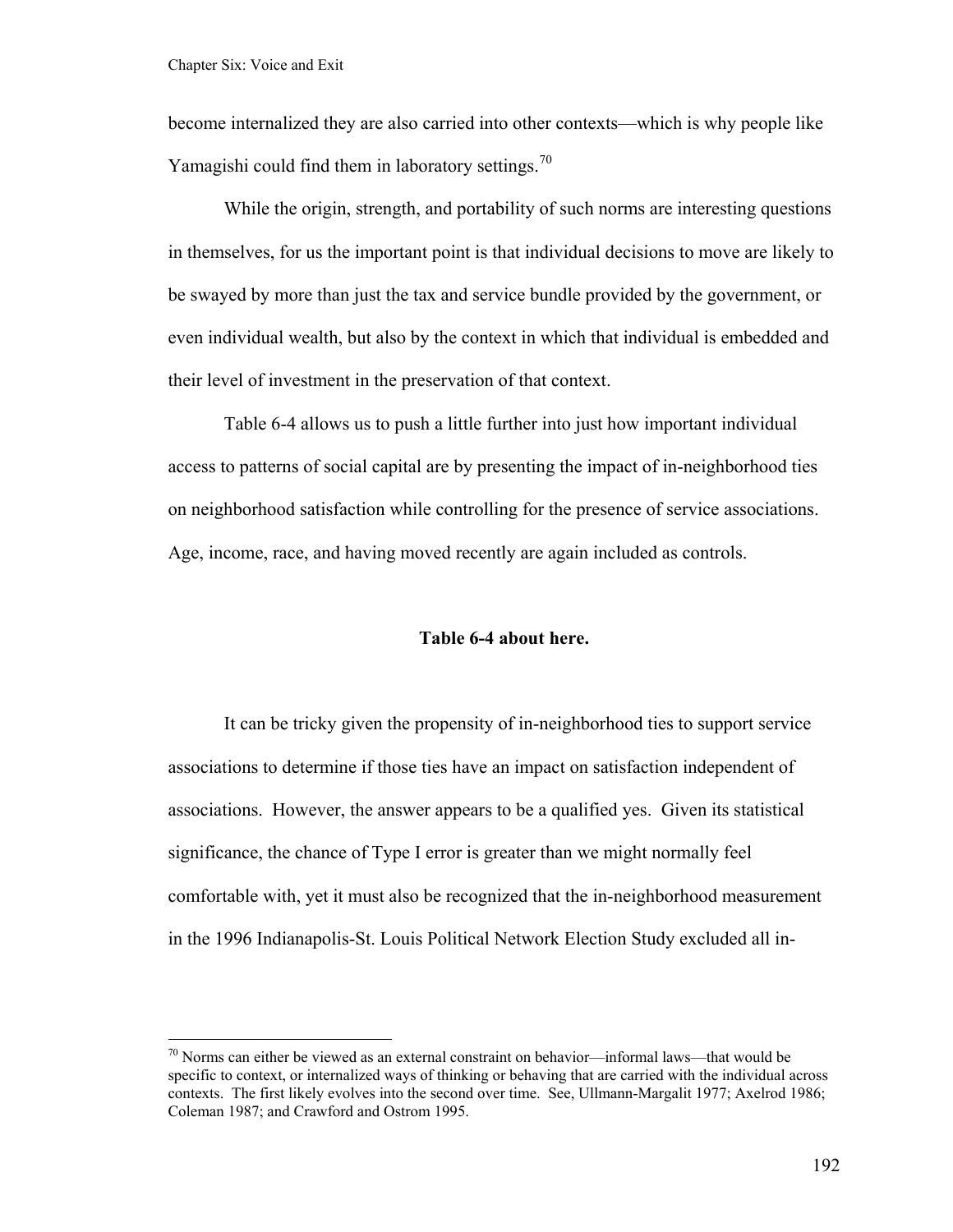<span id="page-198-0"></span>neighborhood ties that are relatives. Hence the sample we are looking at here is smaller, and the error terms are consequently bigger, than they probably need to be.

In Graph 6-4 the influence of service associations on neighborhood satisfaction is shown for individuals at the two extremes: those with networks completely comprised of in-neighborhood ties and those whose ties all lay beyond their immediate surroundings.

#### **Graph 6-4 about here.**

For both extremes living in a neighborhood with a service association increases self-reported satisfaction with that neighborhood. There are two points worth noting: first, having in-neighborhood ties still increases satisfaction even in the presence of service associations (about 4% more likely to report satisfaction). One way of understanding this is that, as seen in chapter three, networks act as a kind of conduit to the surrounding social capital context.<sup>[71](#page-198-0)</sup> In other words, just living around people who belong to the association is good, but having a lot of local ties (some of which would presumably include members of the association) is even better.

Second, the impact of living within the boundaries of a service association is less dramatic among those with a high concentration of in-neighborhood ties (about a 5% change) than for those without such ties (a 10% change). This might be understood as further evidence that these two forms of social capital enjoy some degree of fungibility; those with a high concentration of in-neighborhood ties are benefited by a formalization of those ties, but not as much as would someone starting without any kind of social tie at

 $71$  For neighborhoods with a service association, individuals with all their ties in-neighborhood would report 97.3% satisfaction with the neighborhood, 5% higher than would someone living in that same context but lacking the interpersonal ties. Within each type satisfaction for those with no in-neighborhood ties increases from 82.3% to 92.6% while all in-neighborhood ties increases from 93.3% to 97.4%.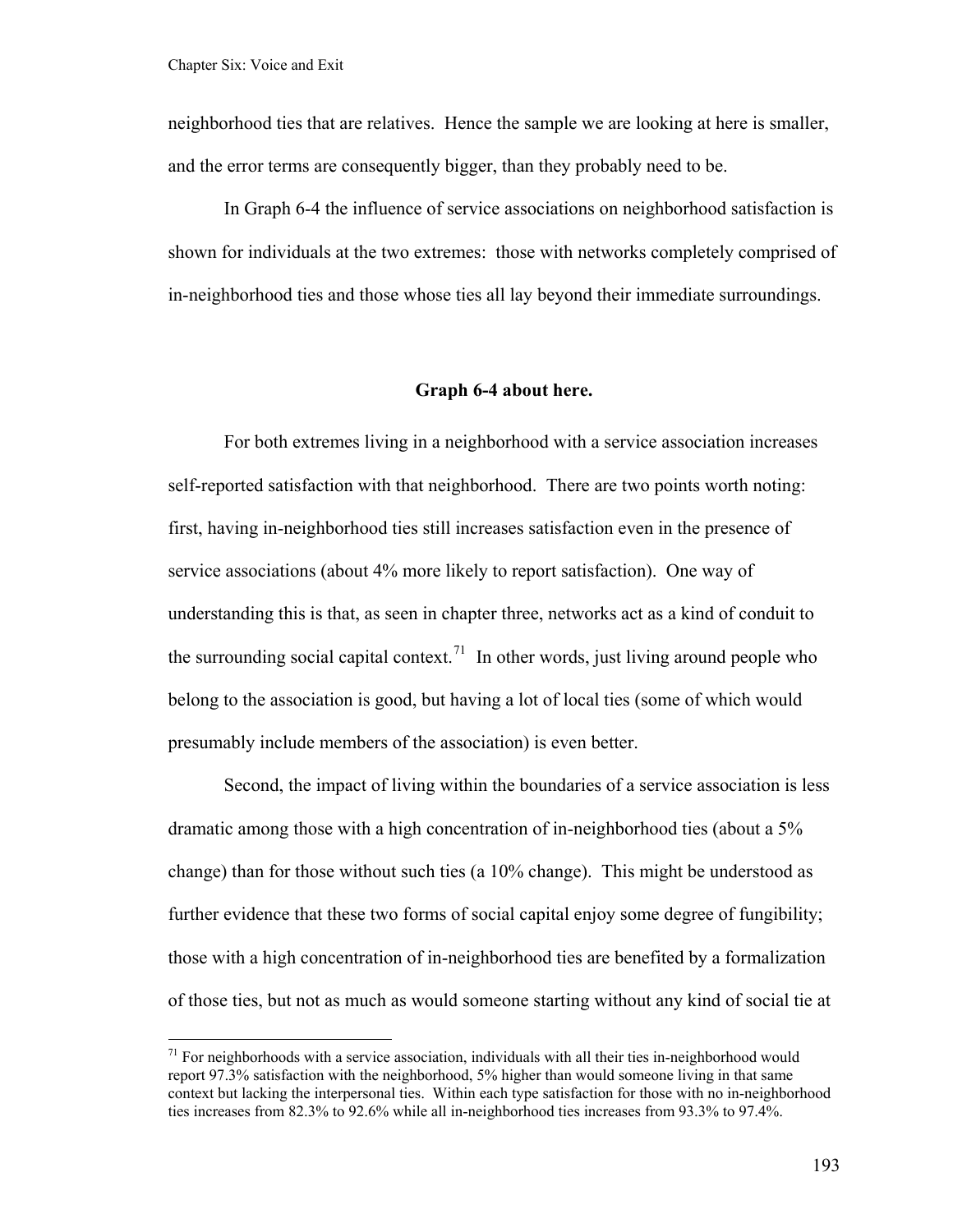all. Perhaps an even more intriguing hint of this substitutability between the two is that the probability of reporting satisfaction with all in-neighborhood ties but no service association is 92.6%. This is nearly the same (93.3%) as someone with absolutely no inneighborhood ties but living within a service association boundary.

## *Conclusion*

To fully appreciate what has been called the "challenge of democracy," we need to be willing to think of citizen participation in terms beyond that of just citizens giving orders to government through the medium of the vote. Indeed, limiting self-government to such a scope encourages an understanding of politics as a win-lose situation managed through command-and-control principles. Vincent Ostrom has argued that the very premise of democracy is placed at risk when such relationships take the place of "principles of self-responsibility in self-governing communities of relationships" (V. Ostrom 1997, 4). I understand this as a call to broaden our conception of citizen participation to include voice, exit, and internal solutions to common problems. However, part of that broadening must include a better understanding of the social context within which the individual is embedded. Context can enhance or deny certain venues of participation, and the shaping of that context itself gets to the core of selfgovernment.

Acknowledging Hirschman's argument that there is a "seesaw" relationship between exit and voice, I have tried to, in a necessarily introductory way, see how the social context relates to each of those activities. In particular, most of this chapter has focused on the likelihood of exit from the neighborhood. Research on exit has generally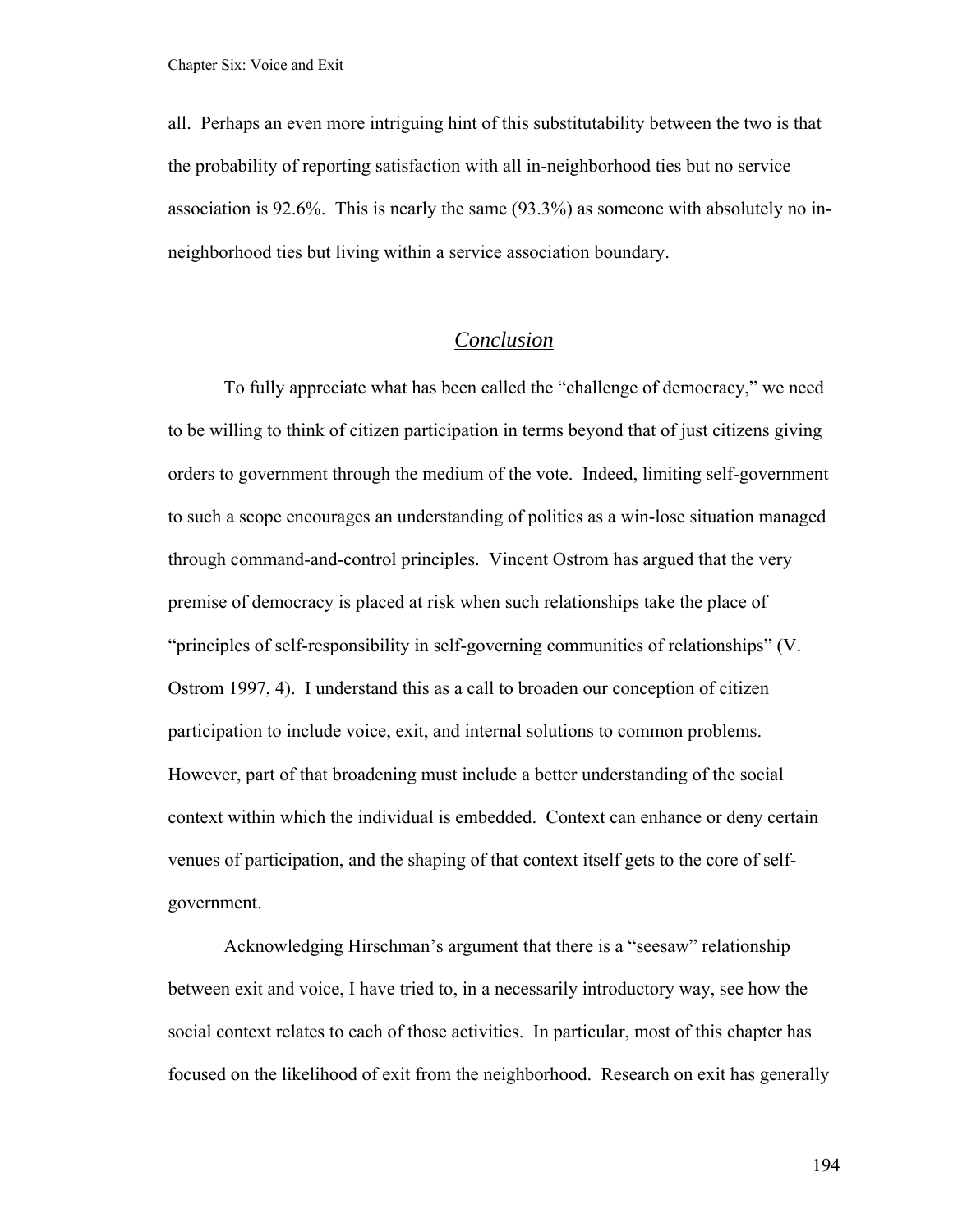emphasized either aggregate trends as a way of checking for the predicted efficiency effects, or individual measures of neighborhood satisfaction on the presumption that the move was correlated with such feelings. While the aggregate measures have generally borne out the theory, the microfoundations of such behavior have been more troublesome. That is to say, research on the issue suggests that people often lack the presumed information about variations in tax and service bundles across neighborhoods and what knowledge does exit is apparently ignored by a large number of the movers.

Though smaller numbers of informed movers may still be able to produce the predicted efficiency effects as long as their behavior is "Tiebout rational." However, this still leaves unresolved the more basic question of why a larger percentage of the population is not using exit as a solution to neighborhood problems. I have shown that part of the answer to that question is to be found in the social capital structures available to the individual. Social capital organized in the form of service associations, for example, increases individual satisfaction with the neighborhood. Partially this is because the very purpose of such an organization is to provide those services that might have otherwise prompted a move. This is a finding that might well be incorporated into the aggregate models as well, as calculations of a neighborhood's tax and service bundles are necessarily skewed if alternate providers of public services are excluded from the analysis. Additionally, because social capital represents an investment of time and resources, there are significant exit costs—costs that could conceivably result in individual exclusion from, or even the destruction of, that capital. Hence individual behavior is also likely to be influenced by norms and sanctioning mechanisms generated in the interest of self-preservation of the capital.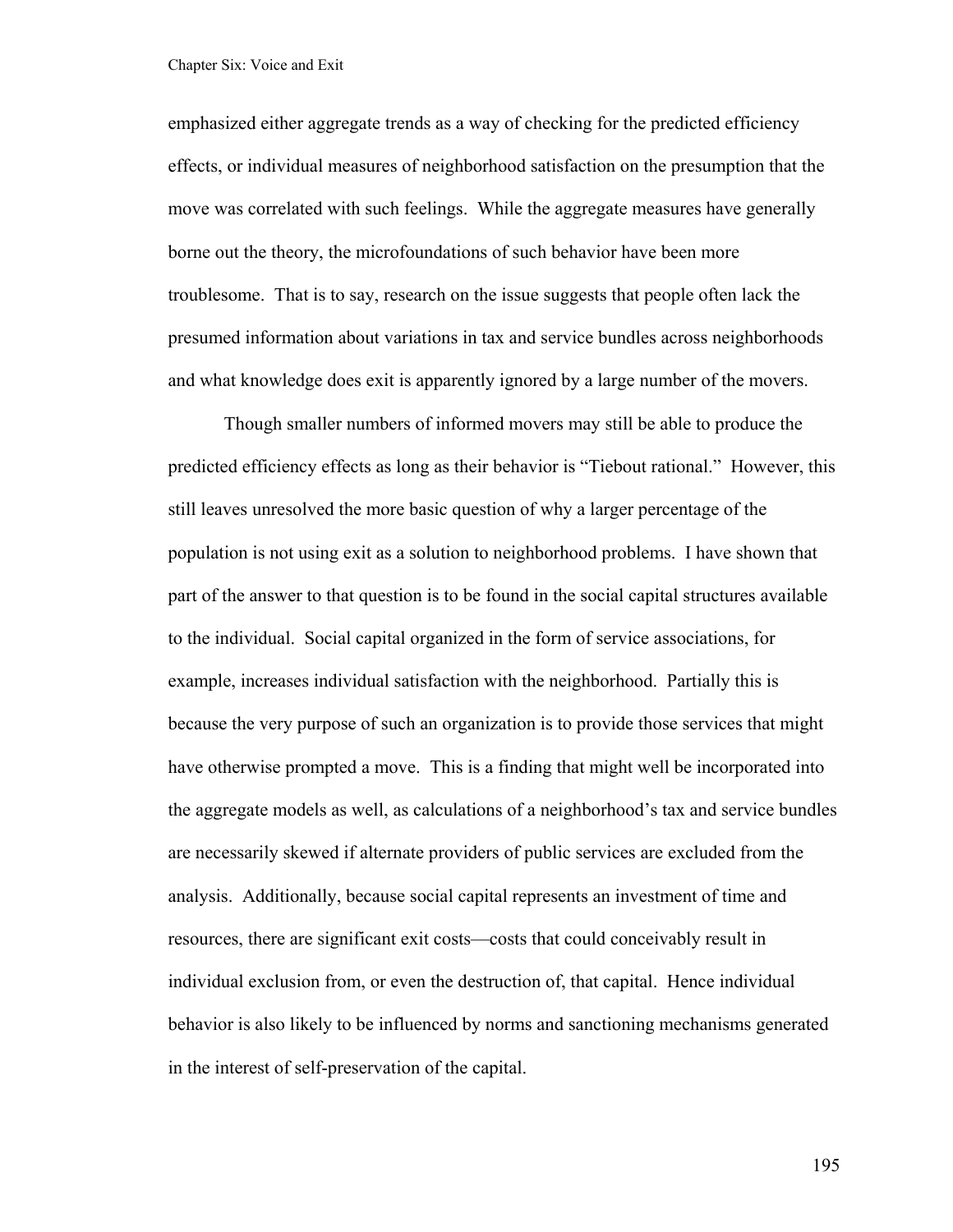The increased satisfaction generated by service associations was not exclusive to the associational membership, but tended to spill-out into the surrounding neighborhood. In fact, the poorest within the neighborhood stood to gain the most in terms of satisfaction from the presence of service associations. Though this still leaves many questions regarding the impact of service associations on nonmembers unanswered, it does suggest that we should not be too quick to dismiss such self-organizing efforts as limited in the kinds of people they can benefit.

 Lastly, as demonstrated earlier, the more sophisticated forms of social capital, such as associations, are often based upon a foundation of more elementary forms of social capital. In this case, service associations were earlier shown to benefit from the presence of interpersonal ties concentrated within the neighborhood. But is this characteristic of the network beneficial because of the resulting type of associations, or is such a dimension of the network beneficial in and of itself? Though difficult to disentangle such relationships, it appears that in-neighborhood ties are beneficial to the individual beyond their influence on service associations. In fact, as found earlier in South Bend neighborhoods, these close spatial ties appear to serve as a conduit to the associational context, increasing the satisfaction benefits of a service association to the person with in-neighborhood ties beyond that association's benefits to one without.

Service associations or advocacy associations, spatial distance or social distance, with any of these we could appropriately say that the individual has "social capital." Yet how useful is such a statement? An exclusive focus on the "presence" of "absence" of social capital while ignoring the structural characteristics of that capital is imprecise at best and inaccurate at worst. Homogeneous portrayals of social capital ultimately prove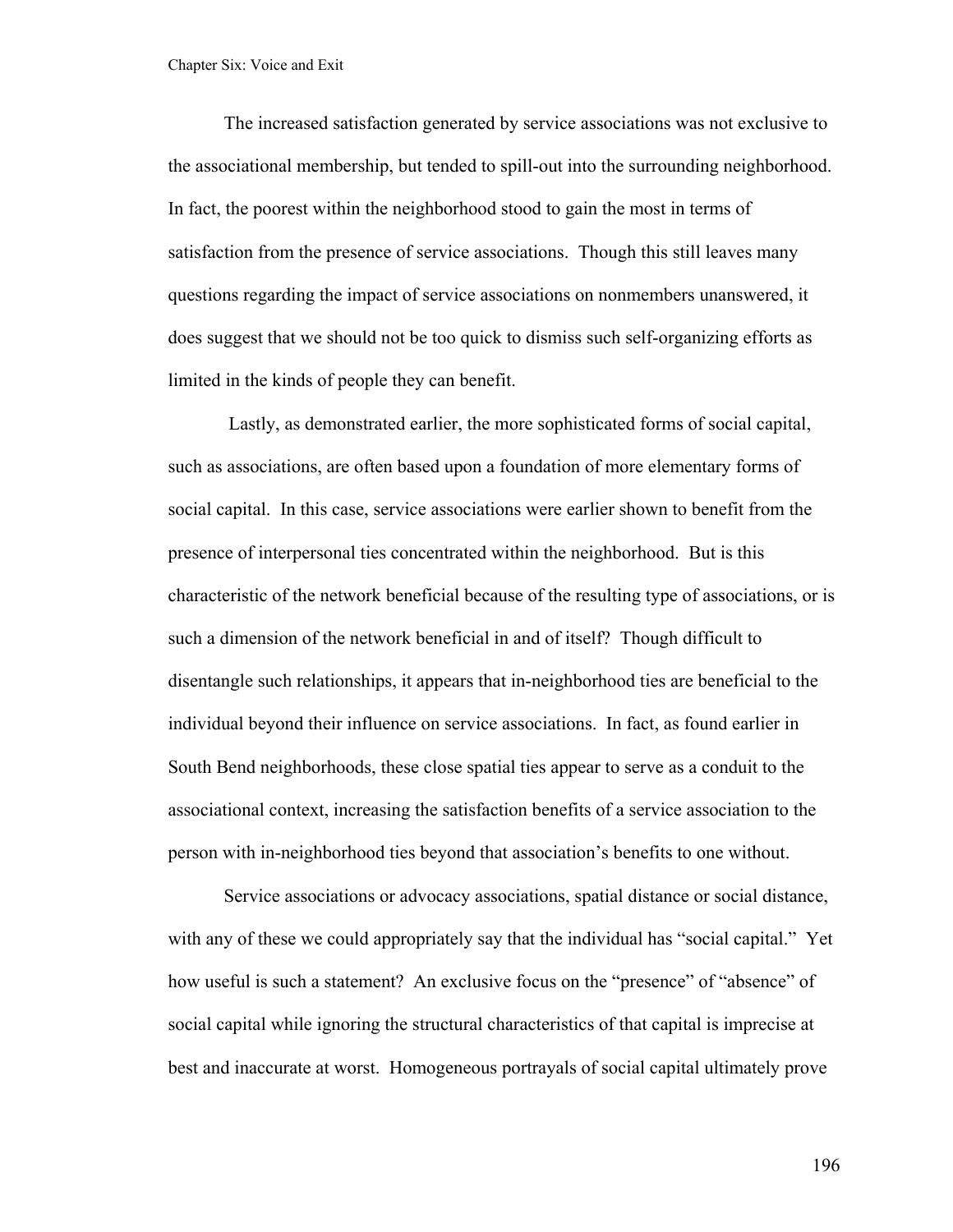to be an intellectual dead-end precisely because they steer us away from the causes and consequences of internal differences in capital structure. The alluring image that has been painted of social capital is one where the presence of social capital explains successful collective action and its absence explains the apathetic, stagnant, or powerlessness of an area. The problem with painting with such a broad brush is that we are unable to explain why a neighborhood with information associations appears to be lacking in voice or why a neighborhood with service associations has little turnover—for we are forced to assume that all associations are of equal worth for every activity. Those that do not appear to be "effective" must be either disqualified as social capital or the concept loses much of its explanatory power. Such definitional sophistications, however, have caused the concept to flirt dangerously close to tautology at times.

In this chapter I have tried to show that the structure of social capital, both at the network level and especially at the associational level, has pronounced consequences for the kinds and intensities of activities that we see in the neighborhoods. And, while I have been primarily concerned with the kinds of activities that might be considered beneficial to the neighborhood, such a conceptualization can easily accommodate social capital configurations that support neighborhood gangs, ethnic divisions, or the patronage relationships typically excluded from a homogeneous understanding of the concept.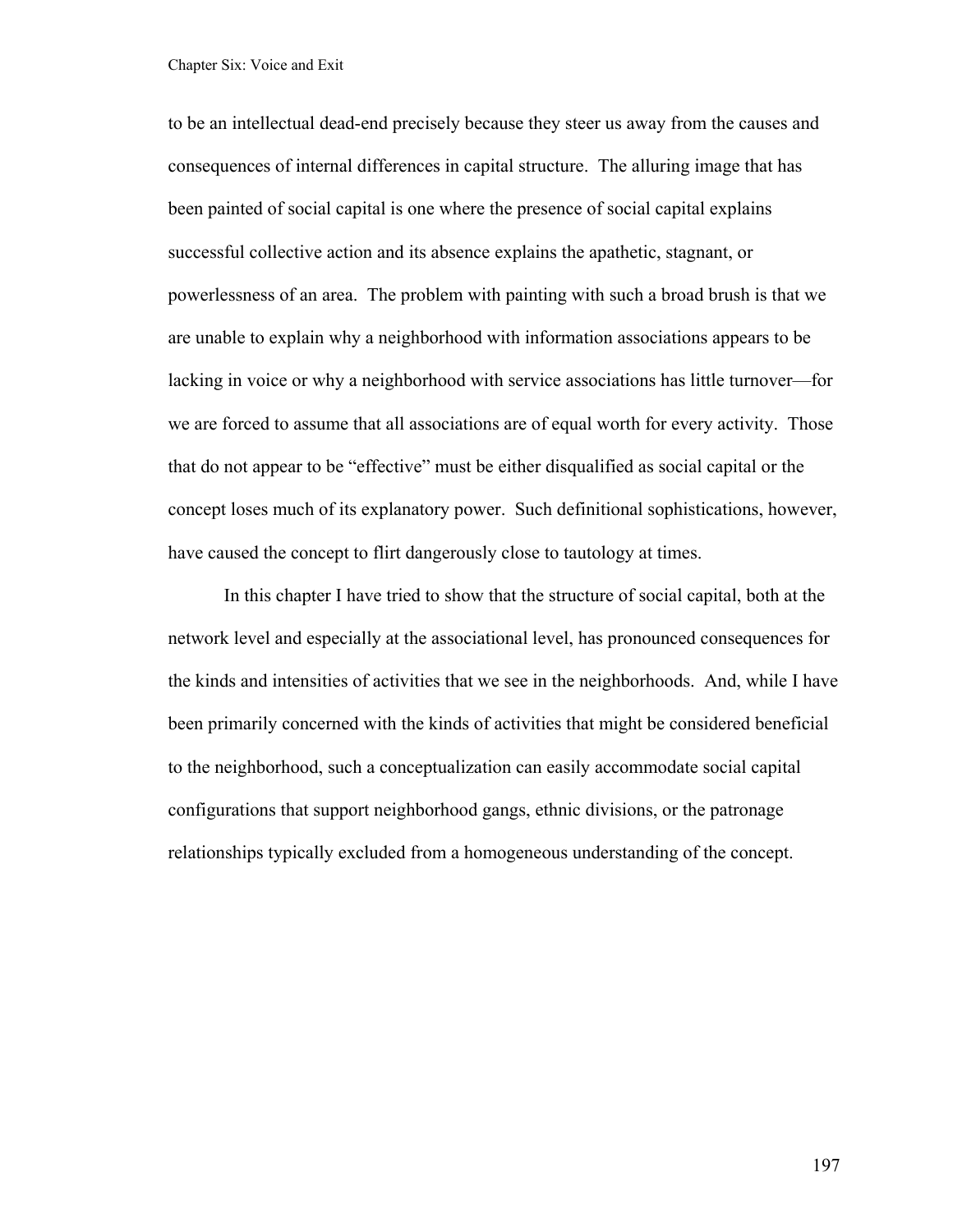| <b>Impact of Various Capital Measures on Political Participation</b><br>Table 6-1 |                                    |                       |        |  |  |
|-----------------------------------------------------------------------------------|------------------------------------|-----------------------|--------|--|--|
| Variable                                                                          | Coefficient                        | <b>Standard Error</b> | P >  z |  |  |
| <b>Political Expertise</b>                                                        | 0.07543                            | 0.02279               | 0.001  |  |  |
| Neighborhood Ties                                                                 | 0.07124                            | 0.08993               | 0.428  |  |  |
| <b>Service Context</b>                                                            | $-0.11355$                         | 0.17769               | 0.523  |  |  |
| <b>Advocacy Context</b>                                                           | 0.32038                            | 0.24515               | 0.191  |  |  |
| Assoc. Member                                                                     | 0.56261                            | 0.17673               | 0.001  |  |  |
| Income                                                                            | 0.30939                            | 0.07824               | 0.000  |  |  |
| Education                                                                         | 0.12075                            | 0.03815               | 0.002  |  |  |
| Age                                                                               | 0.02702                            | 0.00570               | 0.000  |  |  |
| Race                                                                              | $-0.90751$                         | 0.23036               | 0.694  |  |  |
| Ordered Logit estimates                                                           | Pseudo $R^2 = 0.0828$<br>$N = 844$ |                       |        |  |  |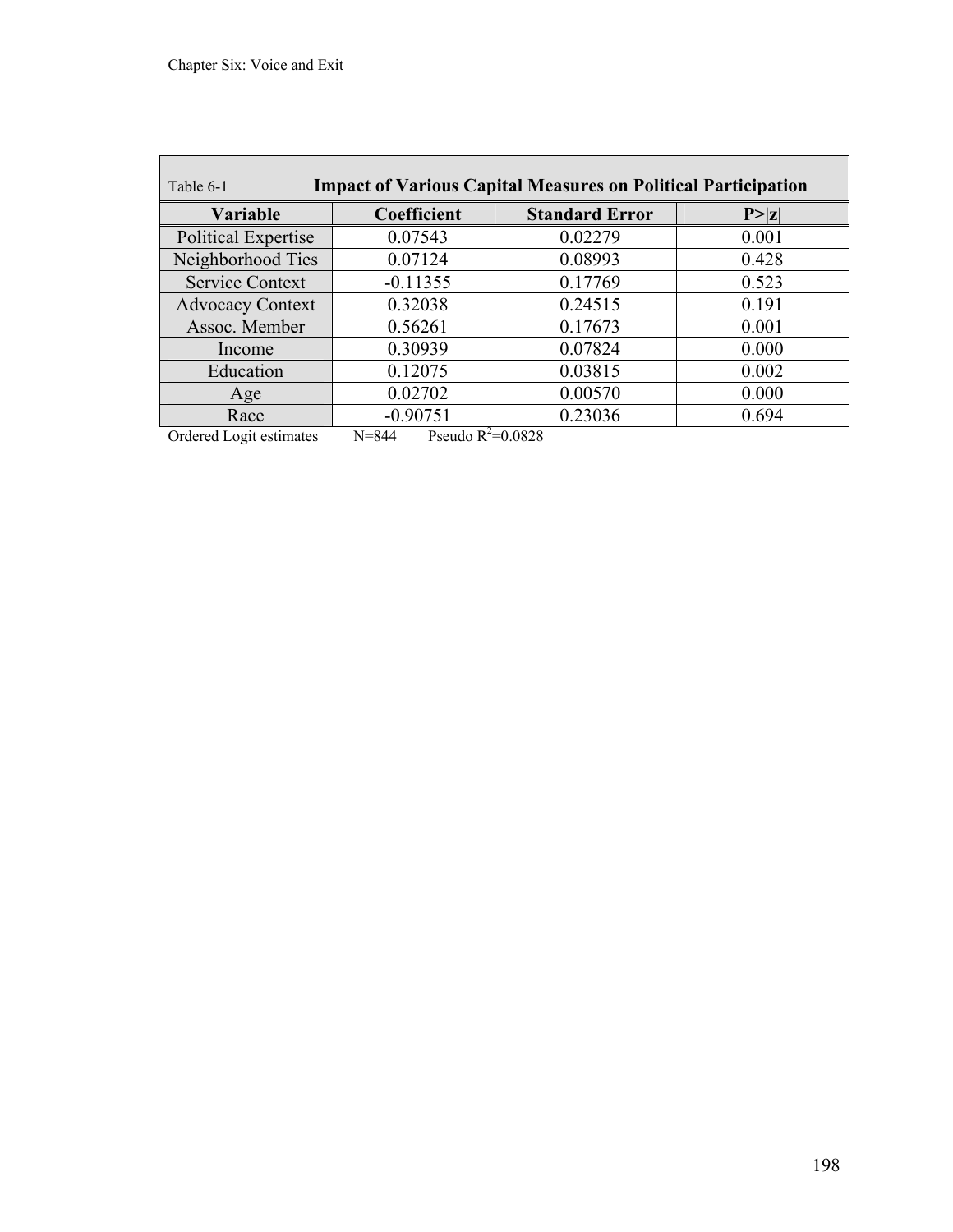# Graph 6-1 Predicted Probabilities for Political Participation



Graph 6-1a: The Impact of Political Expertise Within the Network on Participation

Respondents were asked to evaluate how much each discussant "knows about politics" (which was coded so that  $0=$ no discussant,  $1=$ "Not much at all",  $2=$  "An average Amount", and 3= "A great deal"), with a possible network range of 0 to 15.

Graph 6-1b: The Impact of Association Membership on Participation



(Graph 6-1c on next page)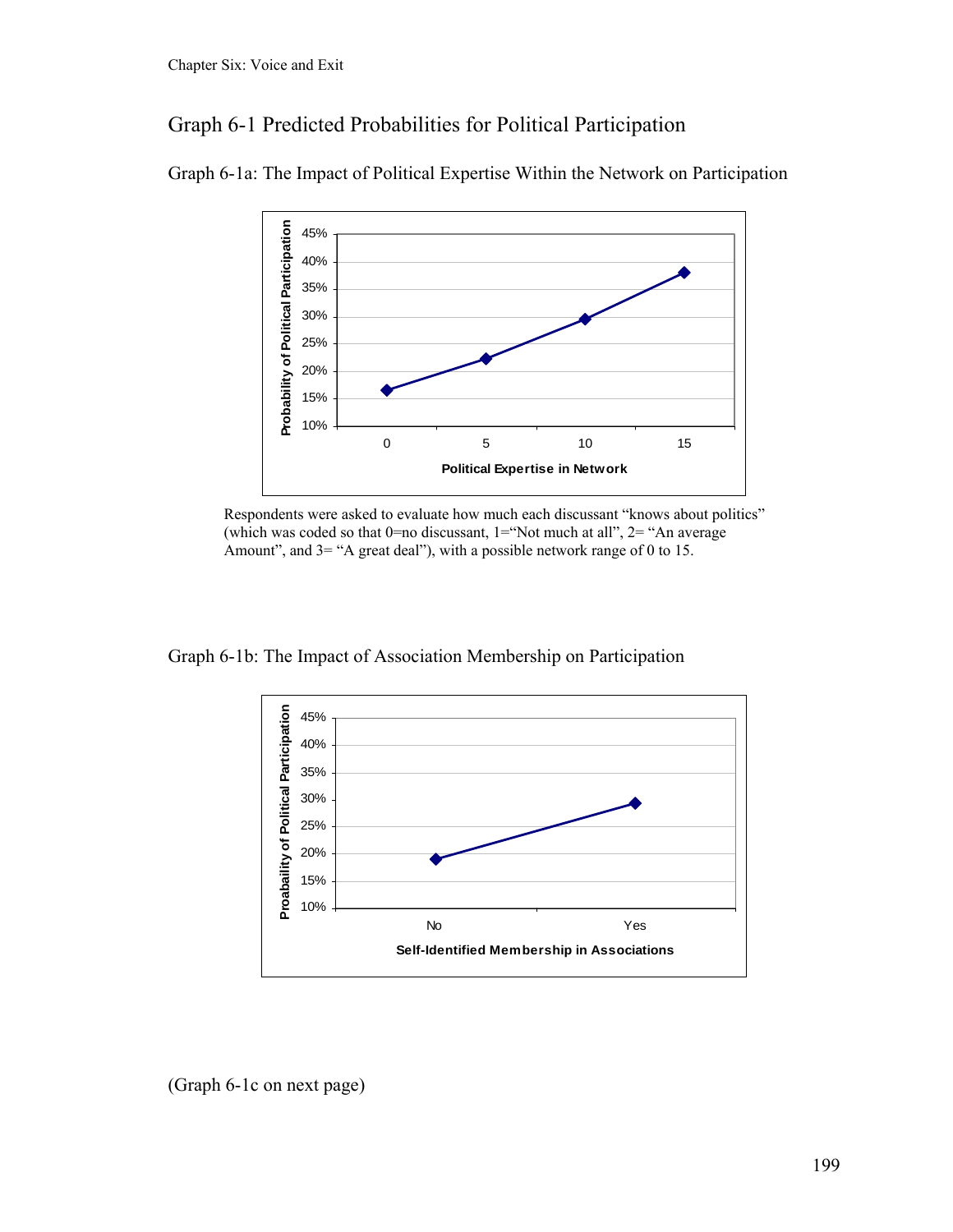

Graph 6-1c: The Impact of Income on Participation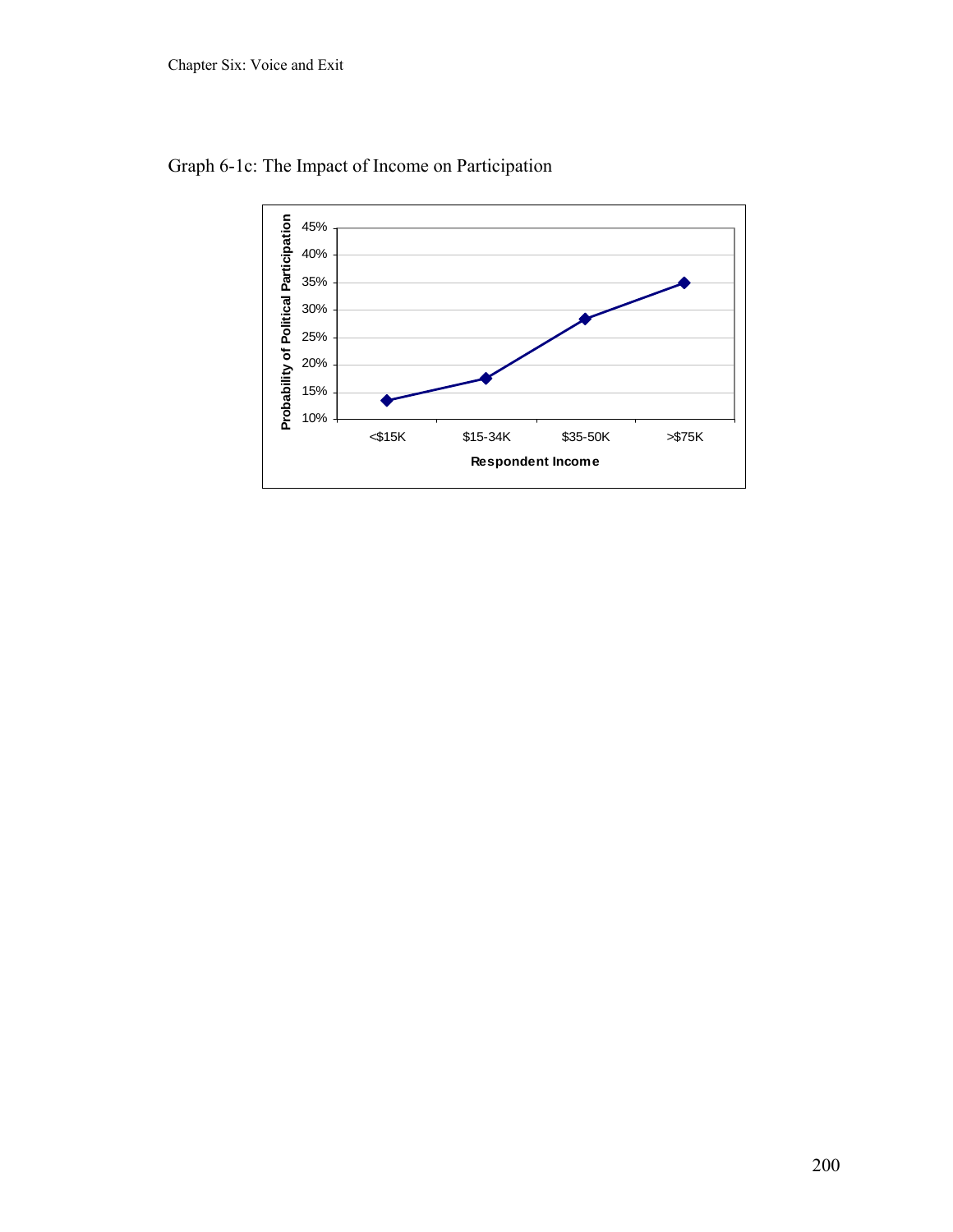| The Impact of Neighborhood Satisfaction on Willingness to Move<br>Table 6-2 |                       |                       |        |  |  |  |
|-----------------------------------------------------------------------------|-----------------------|-----------------------|--------|--|--|--|
| <b>Variable</b>                                                             | Coefficient           | <b>Standard Error</b> | P >  z |  |  |  |
| Satisfaction                                                                | $-0.94515$            | 0.10407               | 0.000  |  |  |  |
| Age                                                                         | $-0.03793$            | 0.00618               | 0.000  |  |  |  |
| Income                                                                      | 0.14929               | 0.06782               | 0.028  |  |  |  |
| <b>Recently Moved</b>                                                       | $-0.03471$            | 0.10037               | 0.730  |  |  |  |
| Race                                                                        | 0.21499               | 0.21177               | 0.310  |  |  |  |
| Logit estimates<br>$N = 980$                                                | Psuedo $R^2 = 0.1370$ |                       |        |  |  |  |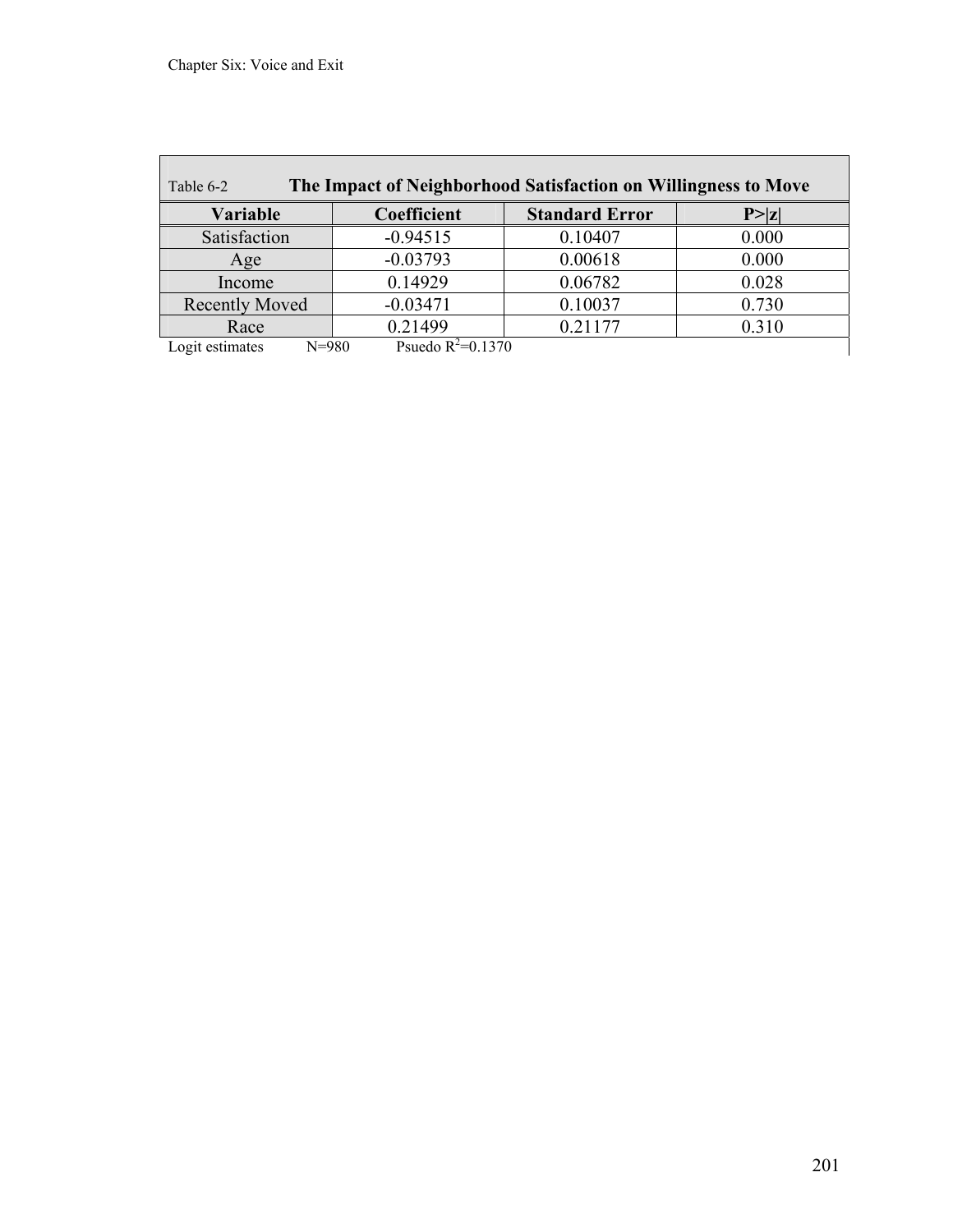



Graph 6-2a: The Impact of Neighborhood Satisfaction On Considering a Move

Respondents were asked, "Thinking generally about your neighborhood, how satisfied are you with it?" where 1="Very dissatisfied," 2="Somewhat dissatisfied," 3="Somewhat satisfied," and 4="Very satisfied."

Graph 6-2b: Impact of Respondent Age on Considering a Move



(Graph 6-2c is on the next page)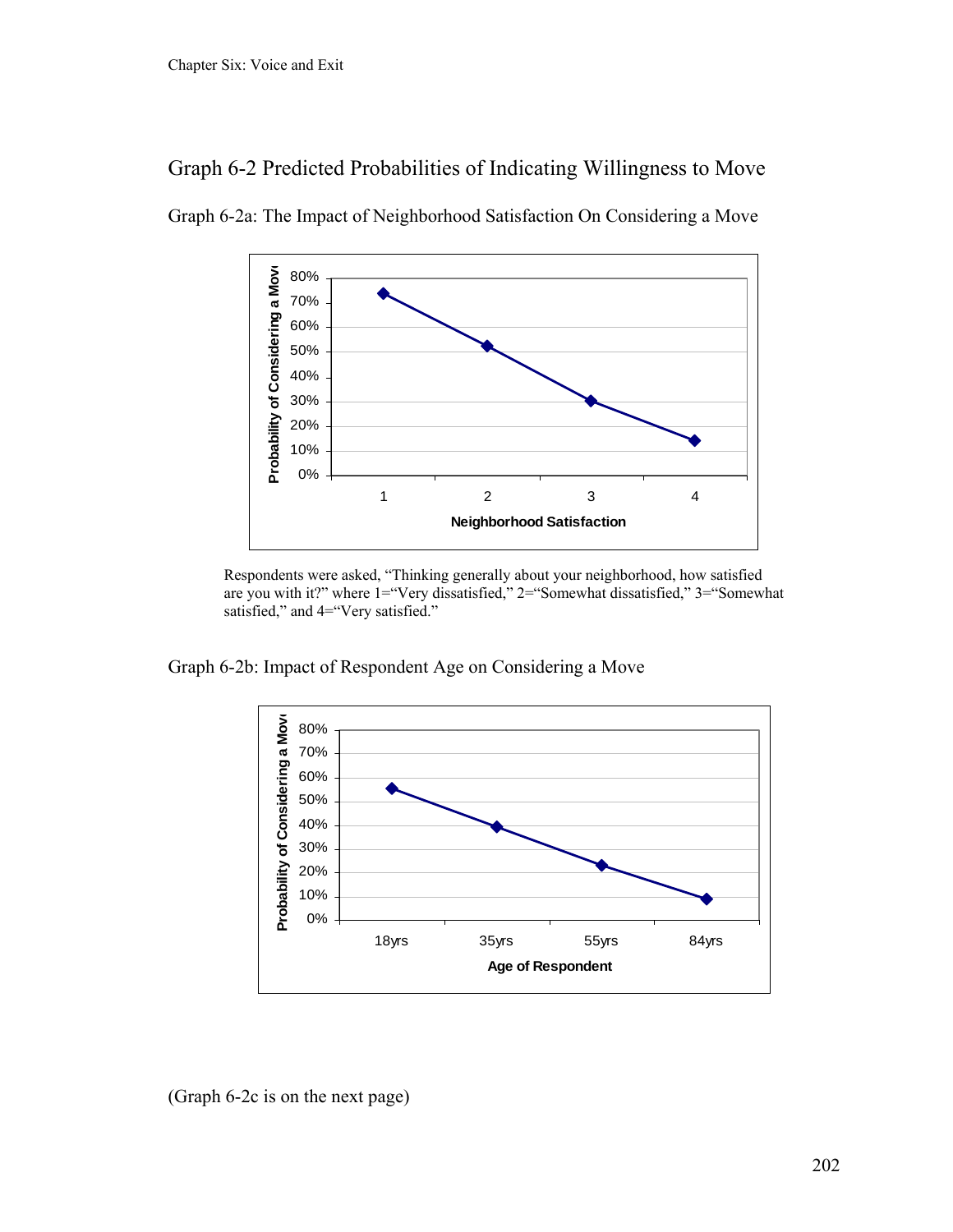

Graph 6-2c: The Impact of Income on Considering a Move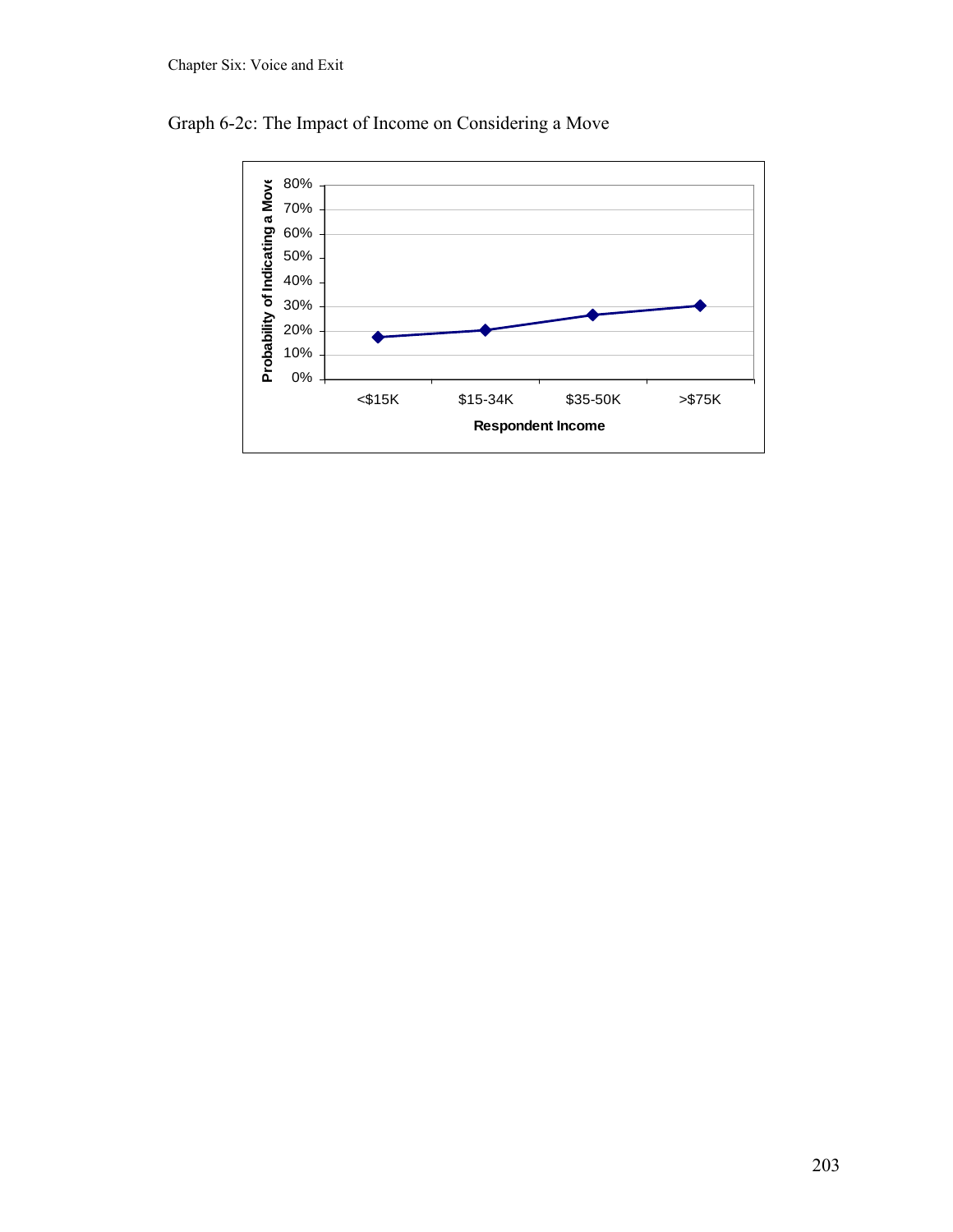г

| The Impact of Association Presence on Neighborhood Satisfaction<br>Table 6-3 |                       |                       |        |  |  |
|------------------------------------------------------------------------------|-----------------------|-----------------------|--------|--|--|
| <b>Variable</b>                                                              | Coefficient           | <b>Standard Error</b> | P >  z |  |  |
| Service Assoc.                                                               | 1.10022               | 0.25962               | 0.000  |  |  |
| Advocacy Assoc.                                                              | 0.20682               | 0.24945               | 0.407  |  |  |
| Moved Recently                                                               | 0.06513               | 0.12225               | 0.594  |  |  |
| Age                                                                          | 0.01388               | 0.00685               | 0.043  |  |  |
| Income                                                                       | 0.37599               | 0.08841               | 0.000  |  |  |
| Race                                                                         | 0.56202               | 0.21967               | 0.011  |  |  |
| Logit Estimates<br>$N = 993$                                                 | Psuedo $R^2 = 0.0832$ |                       |        |  |  |

<u> 1980 - Johann Barn, mars ann an t-Amhain Aonaich an t-Aonaich an t-Aonaich ann an t-Aonaich ann an t-Aonaich</u>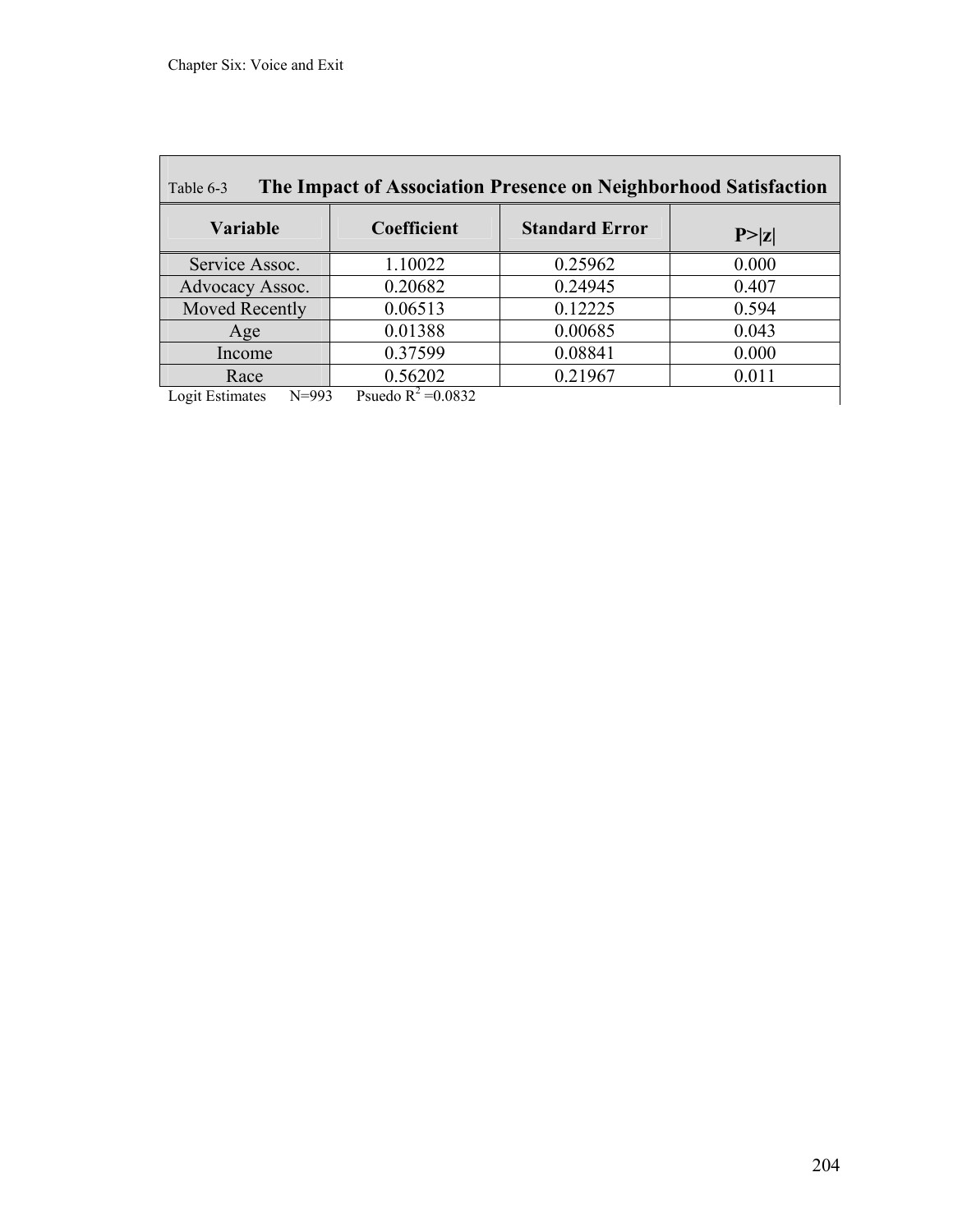# **Graph 6-3**



**Predicted Probability of Indicating Neighborhood Satisfaction for Different Income Groups Given the Presence of A Service Association**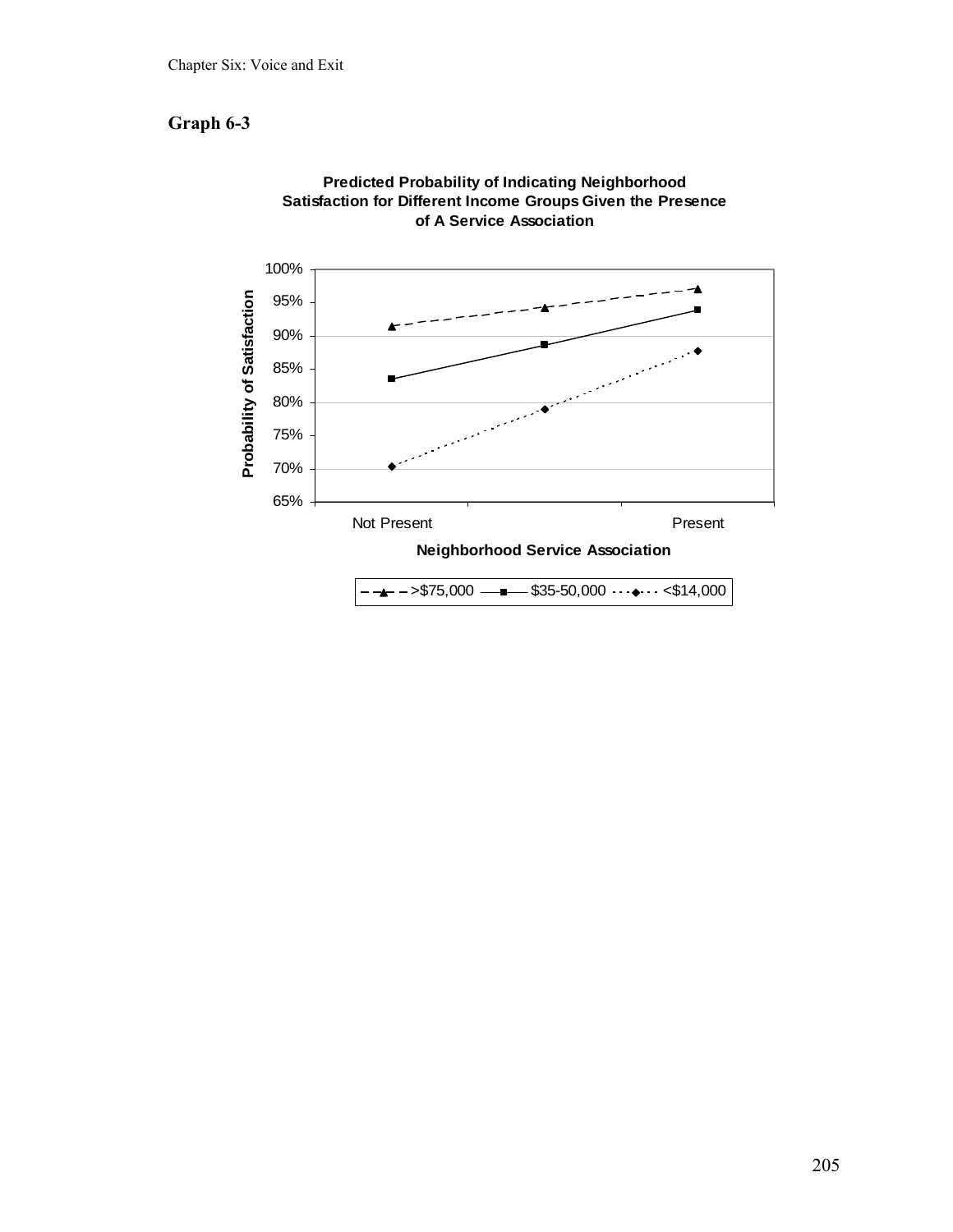| Table 6-4 The Effects of In-Neighborhood Ties on Indications of Neighborhood<br><b>Satisfaction as Mediated by Service Associations.</b> |                       |                       |        |  |  |
|------------------------------------------------------------------------------------------------------------------------------------------|-----------------------|-----------------------|--------|--|--|
| <b>Variable</b>                                                                                                                          | Coefficient           | <b>Standard Error</b> | P >  z |  |  |
| Service Assoc.                                                                                                                           | 1.05158               | 0.26656               | 0.000  |  |  |
| In-neighborhood Ties                                                                                                                     | 0.19709               | 0.11726               | 0.093  |  |  |
| Moved Recently                                                                                                                           | 0.11182               | 0.12845               | 0.384  |  |  |
| Age                                                                                                                                      | 0.01241               | 0.00714               | 0.082  |  |  |
| Income                                                                                                                                   | 0.36818               | 0.09234               | 0.000  |  |  |
| Race                                                                                                                                     | 0.59726               | 0.22905               | 0.009  |  |  |
| $N = 921$<br>Logit Estimates                                                                                                             | Psuedo $R^2 = 0.0853$ |                       |        |  |  |

<u> 1989 - Johann Stoff, deutscher Stoff, der Stoff, der Stoff, der Stoff, der Stoff, der Stoff, der Stoff, der S</u>

 $\overline{\phantom{0}}$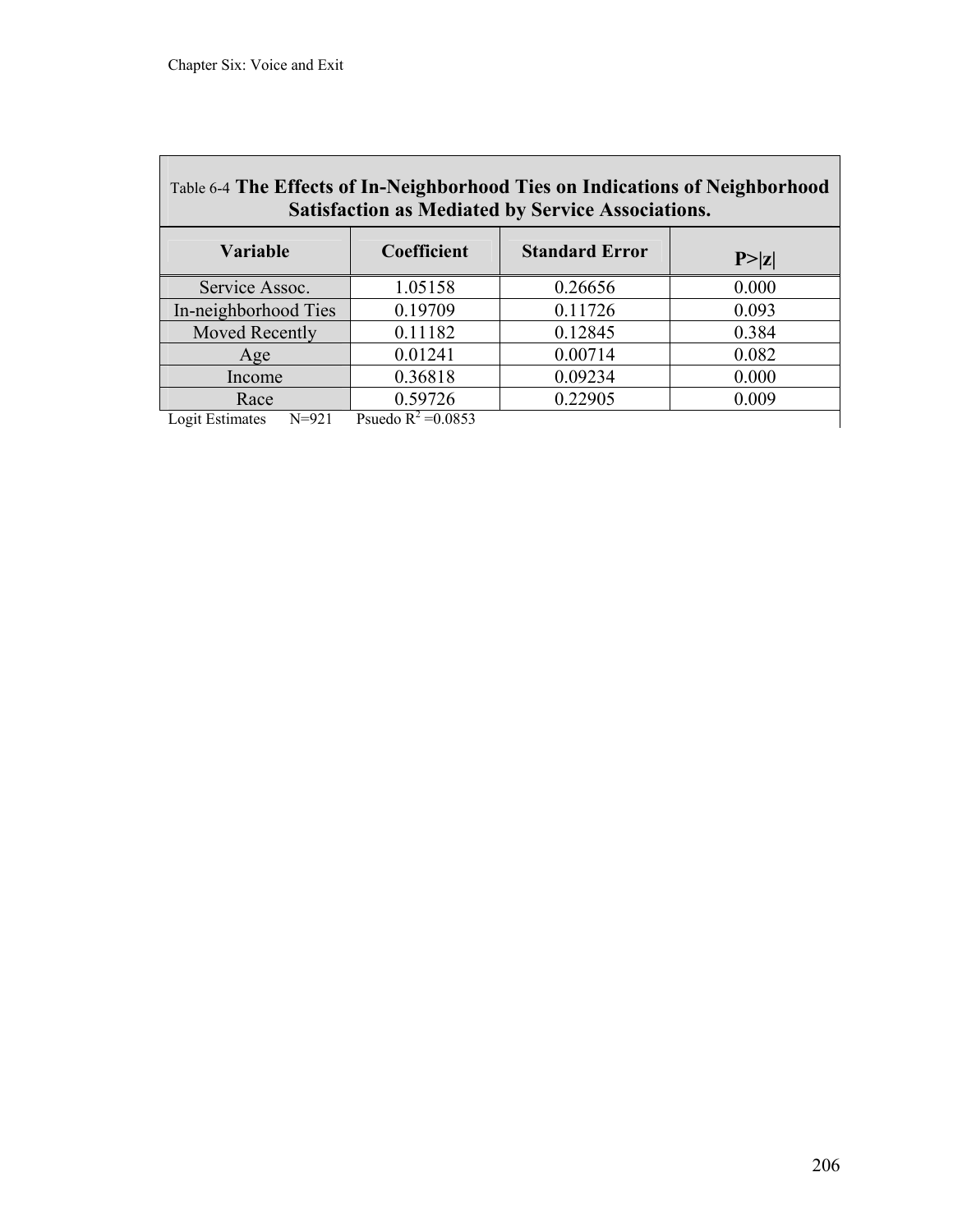# **Graph 6-4**

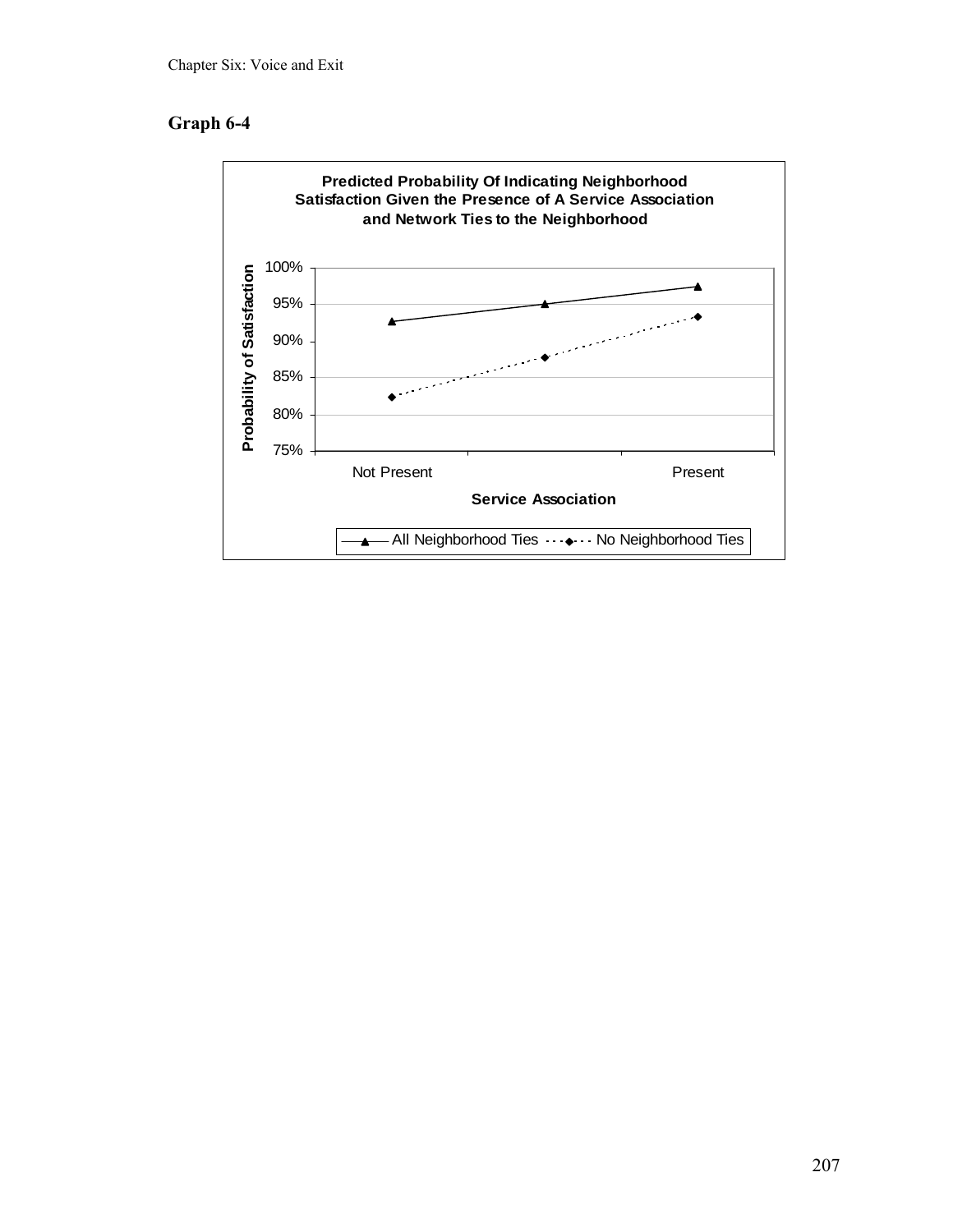# Chapter Seven The Structural Theory of Social Capital

Trying to instill the proper *gravitas* to their actions in 1787, Alexander Hamilton wrote that their efforts in Philadelphia were destined to decide "whether societies of men are really capable or not of establishing good government from reflection and choice, or whether they are forever destined to depend for their political constitutions on accident and force" (Federalist #1: Rossiter 1961, 33). Time has vindicated Hamilton and those involved in the American "experiment"; few would now dispute the ability of a duly authorized body to constitute a series of rules and institutions with which to effectively govern their country. Yet, in an important sense, the discipline of political science is still trying to formulate our own response to Hamilton—or, more accurately, a scientific response.

The spread of statistical methods in recent decades has moved the discipline beyond the days of simple categorization and classification of political systems to more nuanced explorations of probability and causation. Likewise, powerful models of rationality have made explicit the ability of incentives and rules to shape decisions. Still, there are limitations. In particular, the emphasis on aggregate analysis has lent a certain deterministic flavor to our models. Individuals are acted upon, rather than acting. We can easily show the importance of external factors on individual behavior—how income, for example, influences incentives to vote—but we have been generally less effective at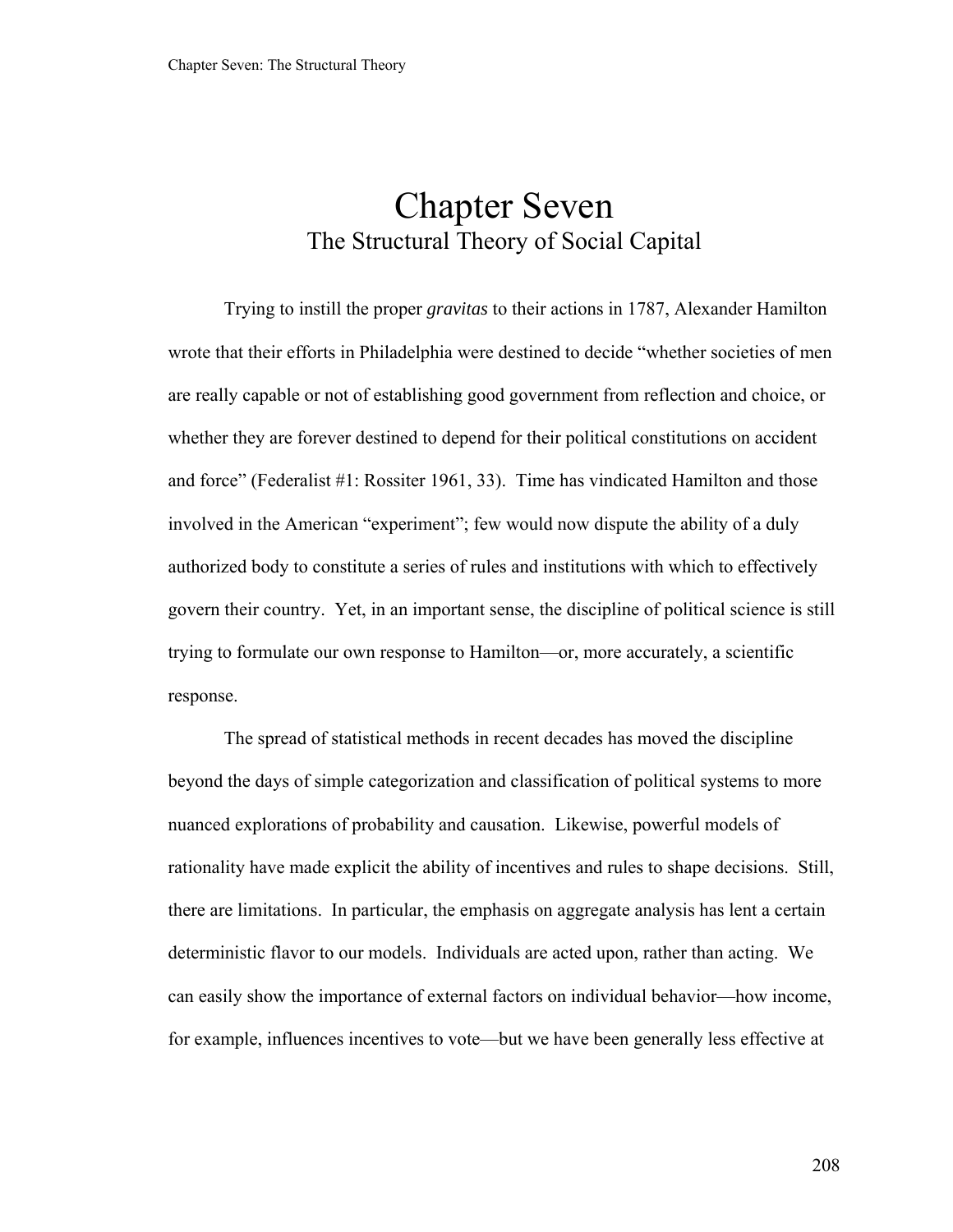portraying individuals as entrepreneurs capable of changing their own incentives. Yet this is precisely the question that Hamilton wanted answered.

Social capital has been appealing because: first, it offers a way of embedding the individual into a context of resources and incentives. Hence it provides a conduit through which influences such as norms and patterns of communication can be reconciled with more conventional variables—such as wealth or partisanship. In this work I have focused on the relationship between institutional design and patterns of communication, however, I suspect that similar relationships exist between institutional design and the norms with which individuals are bound.

But second, social capital also has within it an inherent sense of self-action; an assumption that individuals can and do change their context—and that these can be understood as rational responses. Should it reach its potential, social capital promises a central role in the creation of a second generation of rationality models.

In this work I have argued that social capital can only reach that potential if we change our conceptualization of it. Specifically, I have argued that social capital should be understood as the combining of resources in complimentary ways using social structures. That is to say, I believe that the most useful questions are not those concerned with aggregate "amounts" of social capital, but rather, those concentrating on its structure. This structural approach not only standardizes measurement of capital helping to avoid the trap of circular definitions—but it also forces an explicit logic of causation. Instead of being able to say that a given neighborhood is more active politically because of the presence of neighborhood associations within it, I must demonstrate that there is something about the association that would encourage increased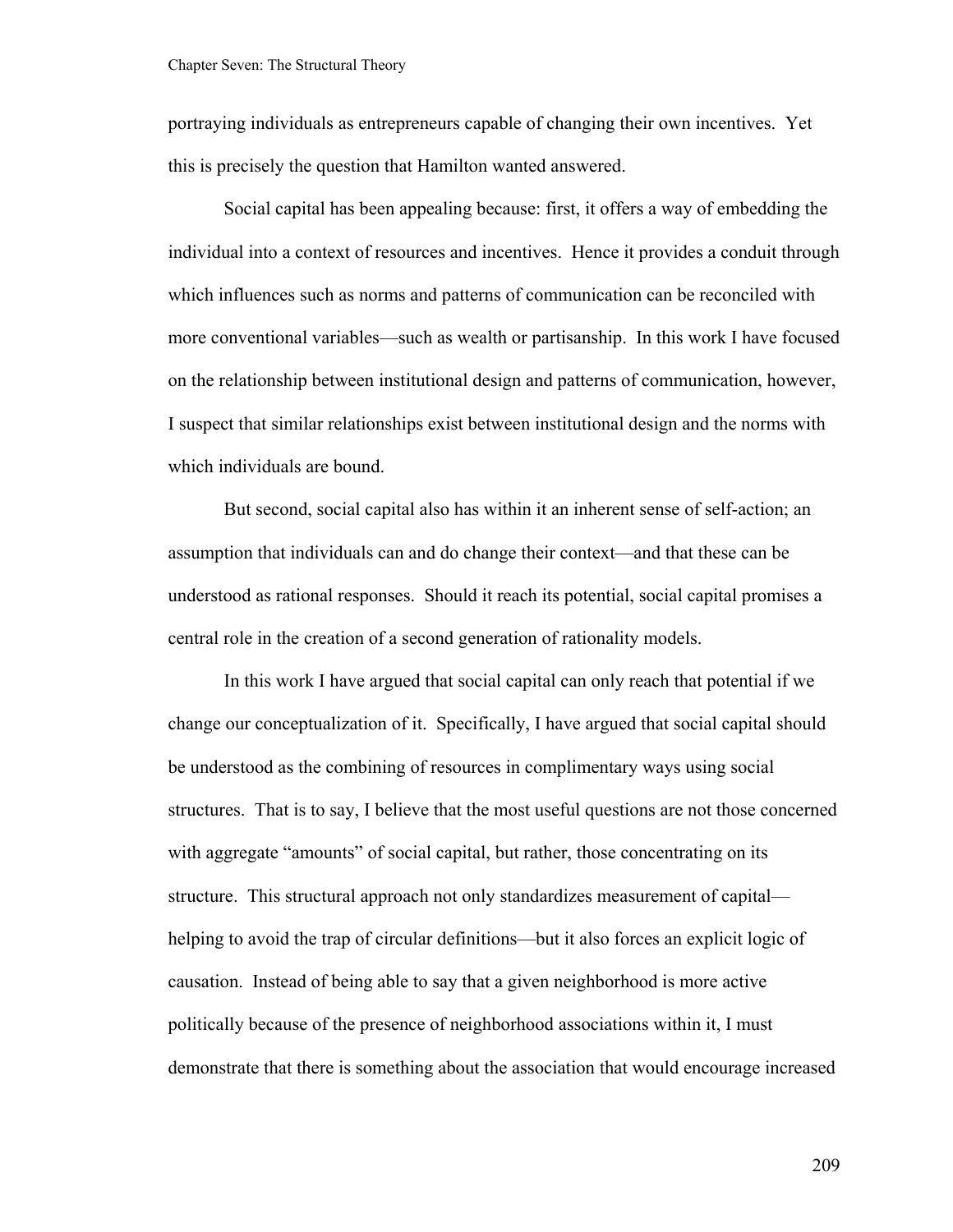participation—perhaps that the association increases the individual's exposure to quality political information or that the coercive powers of the association were sufficient to overcome individual incentives to free-ride.

What follows is a brief discussion of some of the highlights of this work followed by a discussion of how these findings might be applied in the policy world.

## *Insights from the Structural Approach*

 Arguing that social capital might be understood to have a "grammar" of varying complexity, I have focused on two examples: interpersonal networks and neighborhood associations. Interpersonal networks are arguably the simplest form of that capital, consisting of, in Crawford and Ostrom's terms (1995), "attributes," or resources, an "aim," or product, and "conditions," or a structure. Moreover I discussed seven dimensions across which that structure could vary. Neighborhood associations, on the other hand, are more complex examples of social capital by virtue of deontic operators (members "should" act in certain ways) and the use of sanctions ("or else" in Crawford and Ostrom's grammar). Using survey data from South Bend and Indianapolis, Indiana, I have tried to show that variations in the structure of both networks and associations correlate differently with individual participation in political activities, civic activities, or even "exiting" from their neighborhood.

#### *Social vs. Spatial Distance*

 We saw in South Bend that networks that breached social space, what have often been called "weak ties," are better at connecting the individual with political elites and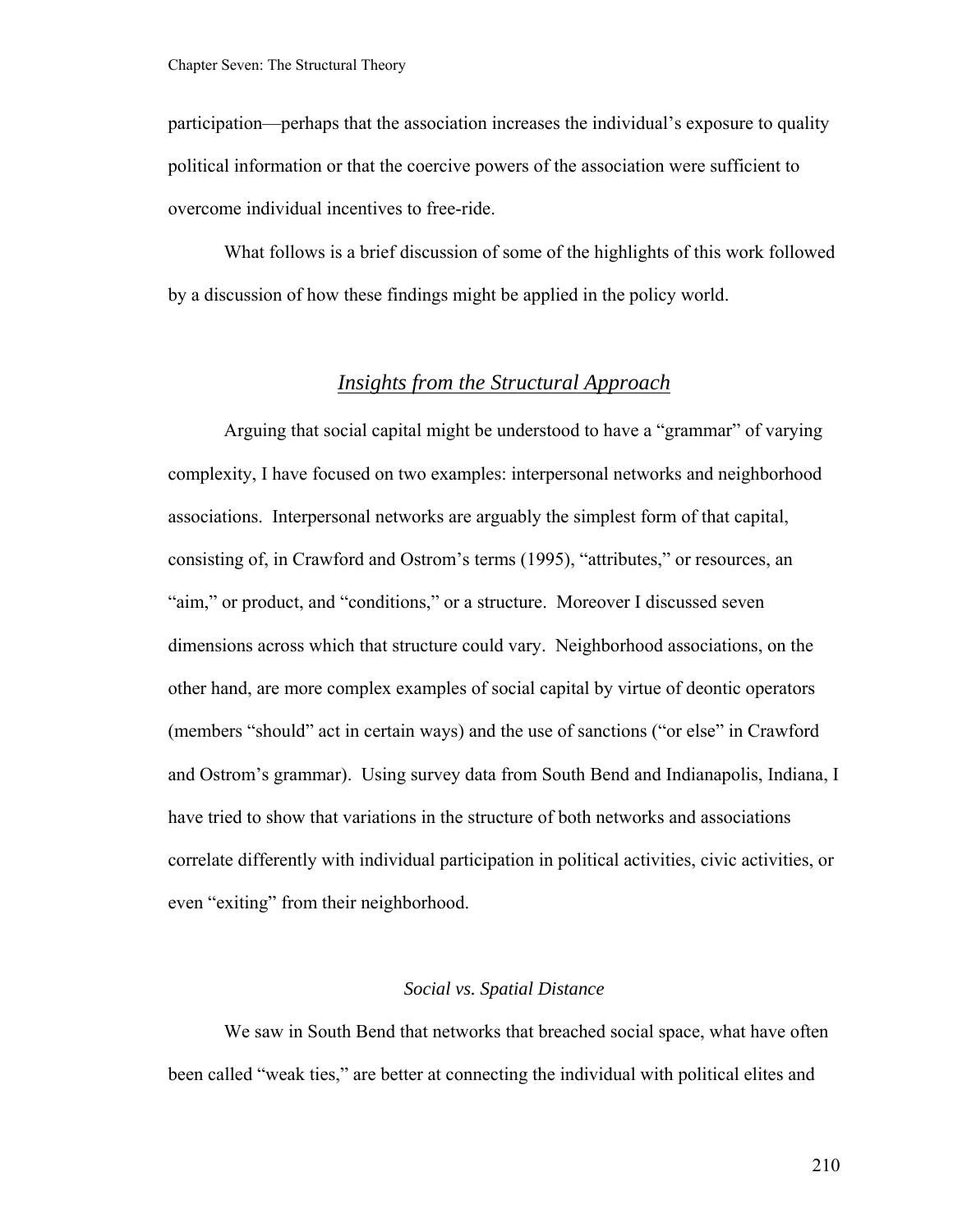#### Chapter Seven: The Structural Theory

correspondingly more likely to encourage recognizably political kinds of behavior—such as attending political meetings, contributing to a campaign, or voting. Geographic distance, however, was also significant in its own way. Ties with neighbors were more important for activity within one's own neighborhood. This is likely due to the ability of these contacts to both transmit local time and place information as well as to enable monitoring of each other's behavior. This is also particularly noteworthy because of the traditional problem of distinguishing between context and type. Are people with a heavy concentration of in-neighborhood ties acting in these specific ways *because* of those ties, or because it is their nature (and the ties themselves are only symptomatic)? The South Bend results appear to lean toward the tie explanation, for if it was just that communicative "types" are predisposed to civic participation then that activity should have correlated with ties both inside and outside of the neighborhood.

Additionally, we saw that while living around others with high concentrations of in-neighborhood ties has "spill over" effects on one's own civic participation, those benefits are mediated by your connections to the neighborhood—or in other words, the more ties you maintain with your neighbors, the more likely you are to benefit from what they have. Hence even moving into a neighborhood rich in "social capital" may not translate into increased incentives for you to become active if all of your ties remain outside of the neighborhood.

## *Association Design Determines Effectiveness*

 The formalization of structure and inclusion of sanctioning mechanisms within associations makes them a more complex, but also more widely recognized, form of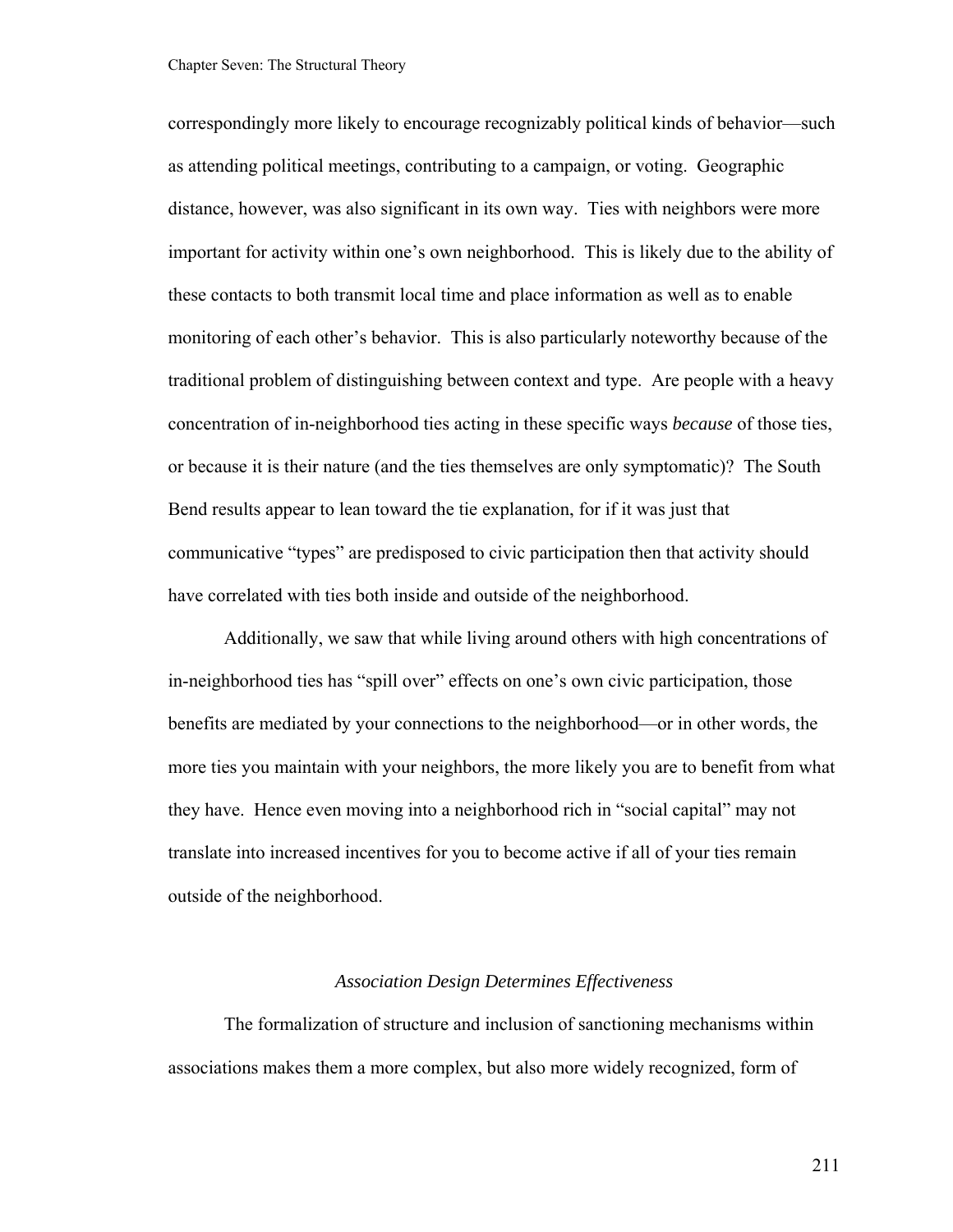#### Chapter Seven: The Structural Theory

social capital than interpersonal networks. One of the most striking things about neighborhood associations in Indianapolis is just how ubiquitous they are—nearly all of the Indianapolis respondents from the 1996 Indianapolis-St. Louis study lived within the boundaries of multiple associations (three associations being the mean). This certainly complicates the study of how neighborhood associations impact individuals, for it means that there is both considerable geographical overlap between the associations (making it difficult to discern just which association is influencing the individual) as well as that there are likely interactive effects between the associations. However, by focusing on the distinct structures of each of these associations, some crucial distinctions emerged.

Just as with studying networks, the specificities of an association's design determine which resources are used, how effectively they are combined, and what the particular output of any given association will be. Introducing additional structural features such as size, compulsory membership (coercion), and the degree of hierarchy present in the association, it became apparent that Indianapolis neighborhood associations exhibit a notable degree of diversity. Associations intended to advocate neighborhood positions tended to be meet frequently yet exhibit low levels of activity. Understandably, because neighborhood residents who refused to join could not be excluded from the advocacy efforts of these organizations, they are faced with a classic free-rider problem. Their response of broad-based, but less involved, activities is a predictable response that minimizes the burden on individuals as well as protecting the association by making it less dependent on the participation of any one individual for its success.

Service associations, on the other hand, are better able to exclude nonmembers from their services, and therefore could benefit from more exacting requirements from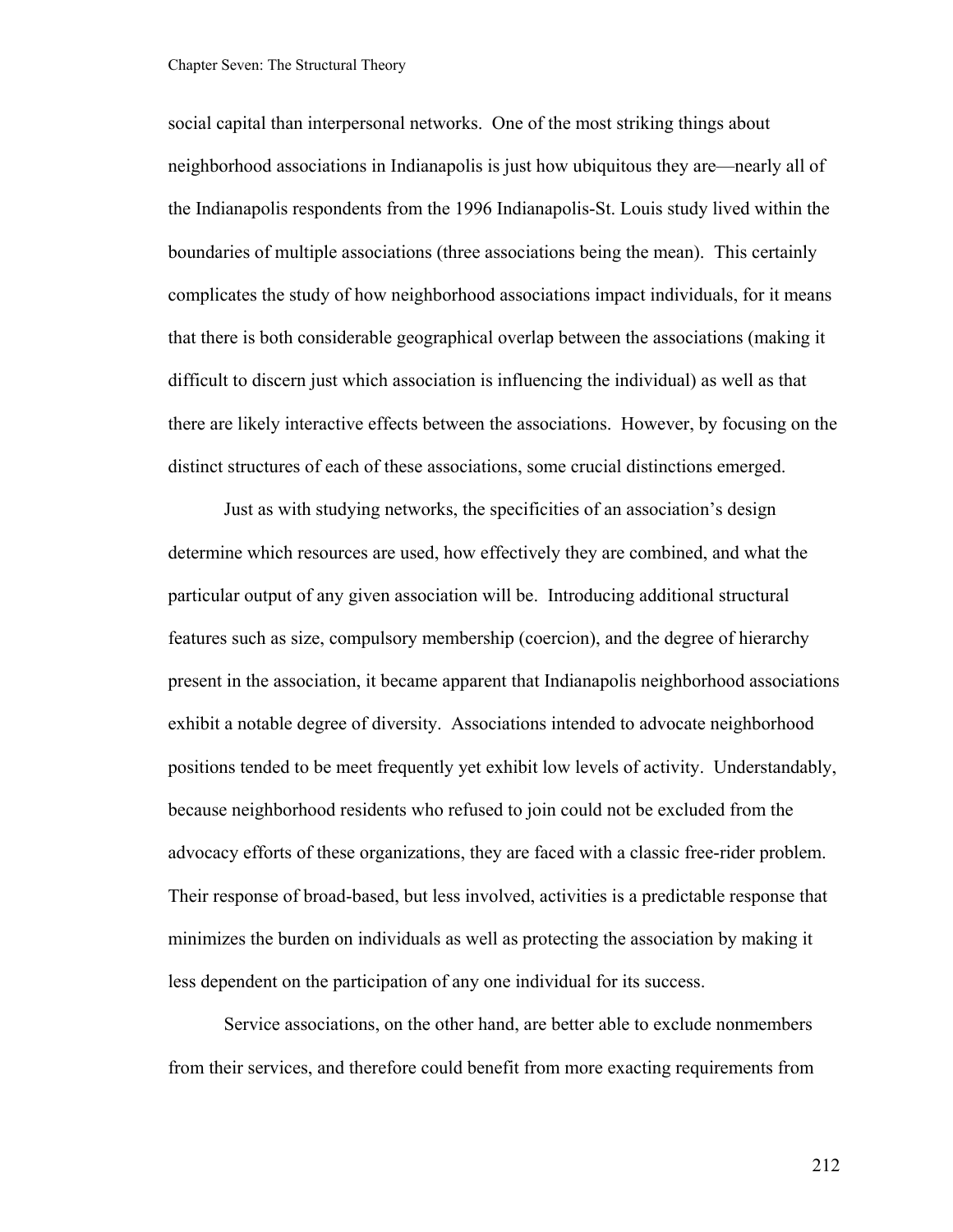their membership and consequently a smaller size. Hence homeowner's associations, condominium associations and similar providers of public goods tended to be more hierarchical and exerted greater coercive powers. Moreover, in trying to provide those collective goods, mandatory membership and a strong executive appeared to support higher due amounts while, interestingly, other plausible explanations for higher dues (wealthier neighborhoods, more active associations, or larger associations) did not.

#### *Networks Influence Associations*

 One aspect of social capital that has received little attention is how one form of social capital affects another. Partially this may be due to the fact that homogeneous portrayals of social capital have had no way to acknowledge differing levels of complexity and, consequently, no language with which to begin such an inquiry. Yet given the capacity of networks to empower individuals for different kinds of actions, it is likely that there is some interplay between these two levels. Comparing just three dimensions of the network with types of associations in Indianapolis confirmed significant differences in the kinds of associations present in a neighborhood. Advocacy and service associations tended to have relatively more in-neighborhood ties among respondents located within their boundaries than did associations primarily concerned with information dissemination or addressing low income or housing issues. Indeed, these in-neighborhood connections and the close monitoring they bring may be a necessary condition before individuals are willing to grant the greater coercive powers that service associations require. Future research may want to see if effective means of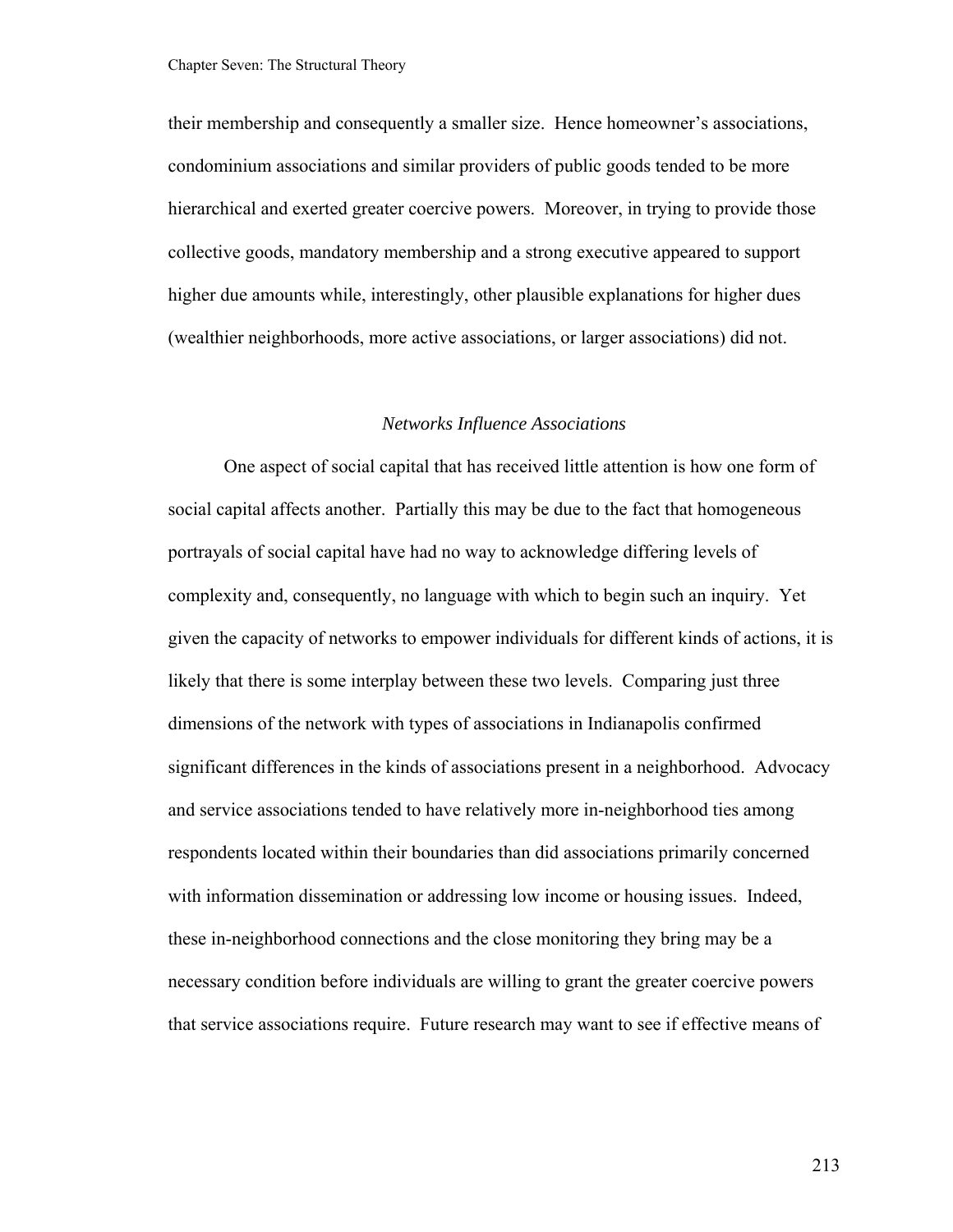monitoring the use of power indeed makes individuals more willing to tolerate the risks of coercion.

By contrast, advocacy associations and service associations differed in the frequency of network contact among respondents located within their boundaries. Indeed, that advocacy associations had a statistically discernable rate higher than service associations is intriguing given the considerable overlap between these two types of associations. Which stimulates a secondary set of questions: why, for example, would these associations tend to occur in the same locations given their different philosophic approaches? Is this an example of Tocquville's observation that "once they have met, they always know how to meet again" (Tocqueville 1988, 521)? Or, in other words, that the skills and organizational habits gained from organizing lowers the costs of subsequent meetings—even if for different purposes? If this is true, then we should expect to see significant overlap in actual membership between the two groups (or, at very least, an overlap in leadership that could carry the skills and lessons from one to the other). Or are these associations coexisting not for complementary reasons, but in reaction to the other?

 The last dimension of interpersonal networks I looked at was the degree of political expertise. Both advocacy and service associations tended to have a relatively greater degree of political expertise (access to political elites) among respondents within their boundaries than did information or low-income/housing associations. While this is a characteristic that would mesh well with the purposes of advocacy associations, it runs contrary to the popular perceptions of service associations. Often these groups, such as Homeowner's associations, are criticized for politically "homogenizing" their membership. Though this claim is not without some merit—particularly given the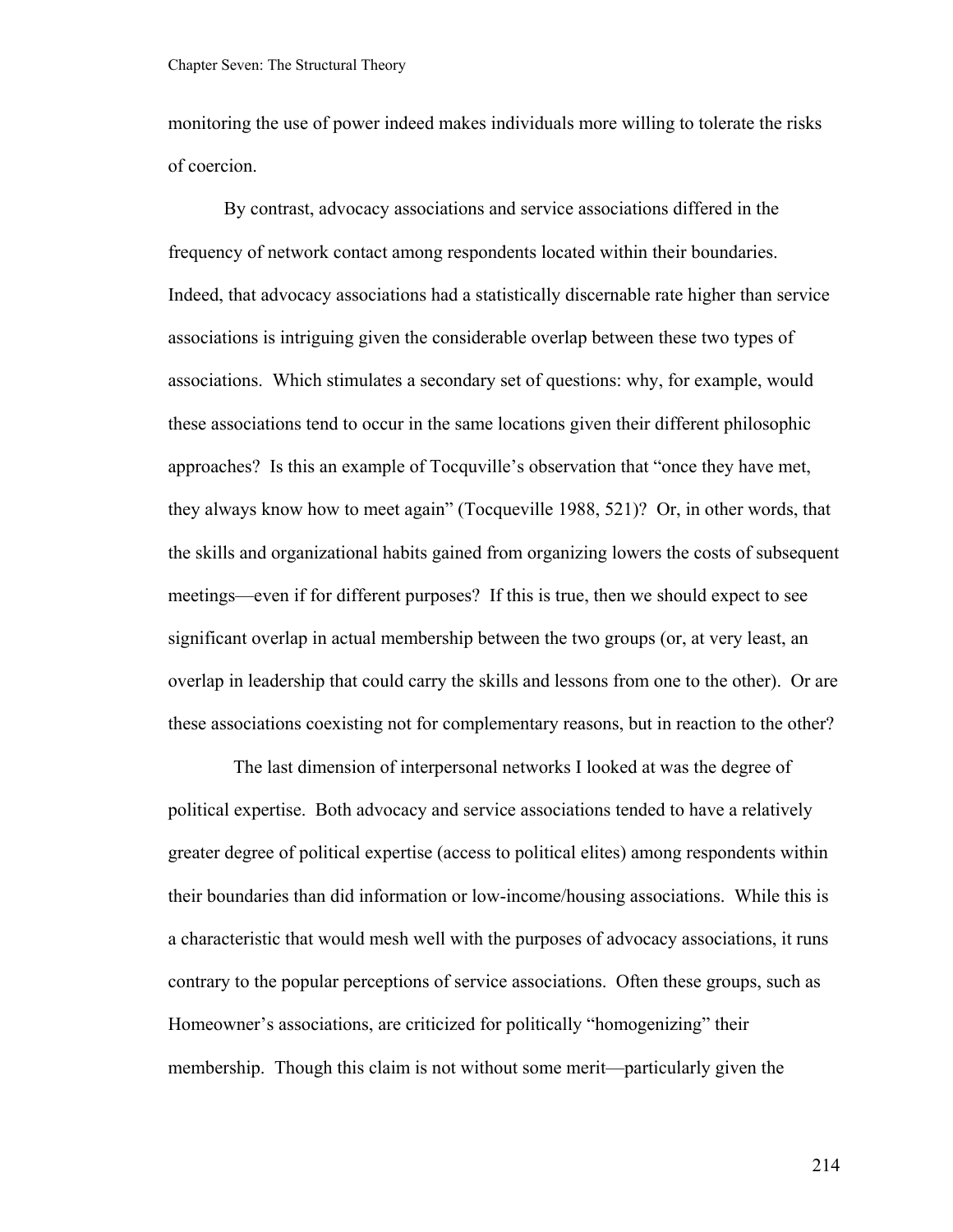potential for "informational coercion" that such closed networks present (Huckfeldt and Sprague 1988)—a look at political disagreement within the respondent networks found that service associations had more, not less, disagreement than did advocacy associations. Hence, at the very least, people living within the boundaries of service associations appear not to be "walled off" from the larger context of political opinion.

## *Associations Can Discourage Exit*

 A convincing argument has been made that "exit" should be viewed in some instances as a political action—and one which may be a more accurate reflection of true preferences than even voting. However, movement models have largely considered individual decisions in isolation from a social context. While the decision to move from a neighborhood is a multifaceted one, satisfaction with the neighborhood clearly plays an important part. In Indianapolis, satisfaction increased with the presence of a service association. A possible explanation for this positive impact is that these neighborhood associations were able to supplement, or even replace, those public services seen as lacking. If this is true, then the ability of service associations to ease this pressure to move makes them an important controlling variable for inclusion in future movement models.

Moreover, looking broadly at the impact of service associations on residents of a neighborhood, it became apparent that the effects varied with income—the lowestincome residents enjoying the greatest increase in satisfaction. Though a service association would logically like to confine benefits to its membership, things like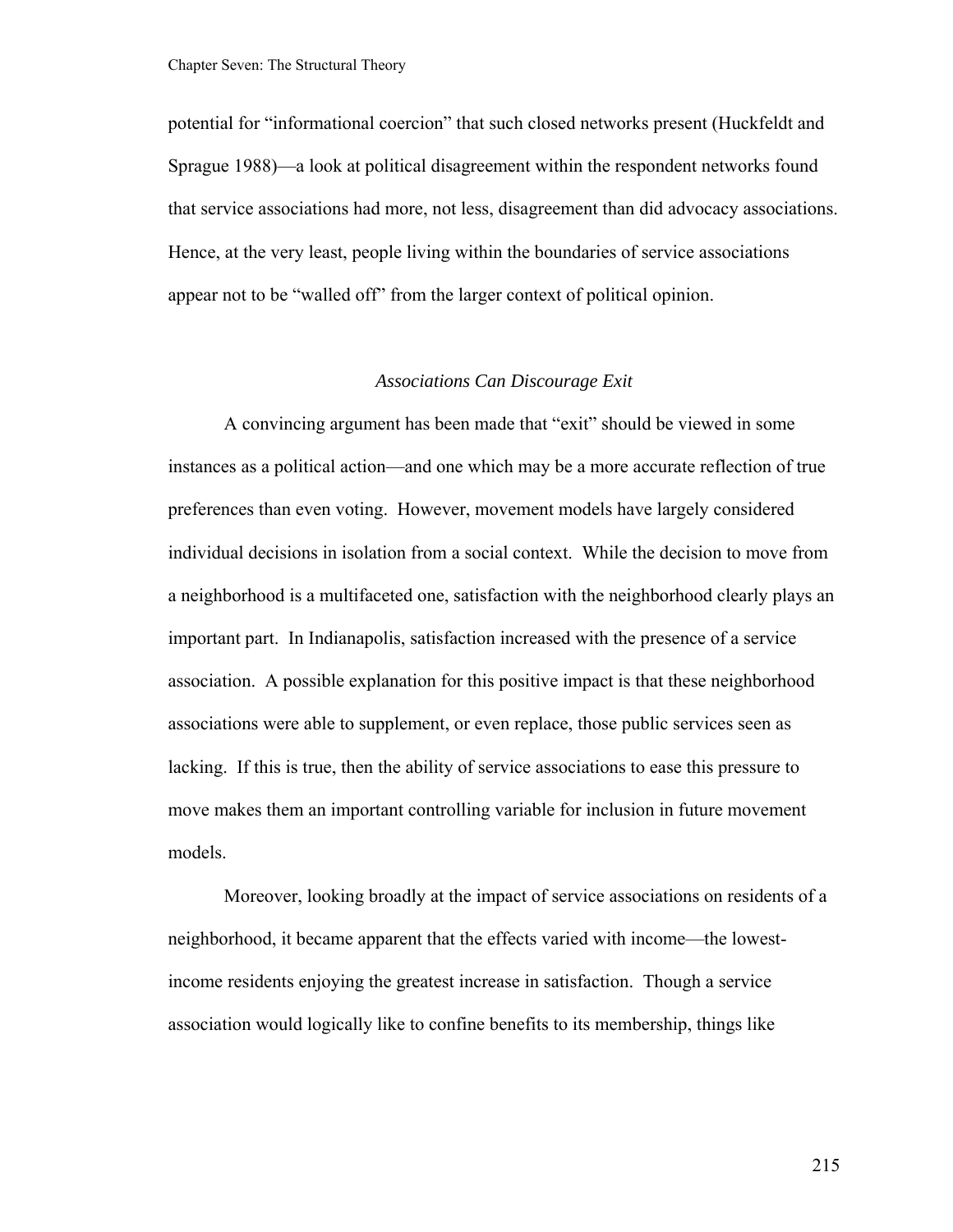increased property values tend to ripple out into the community. Hence it is probably overbroad to conclude that such organizations only benefit the privileged few.

Though this work has been by no measure comprehensive nor even exhaustive, I believe that what begins to emerge from these chapters is a sense that the structural approach to social capital provides a consistent and quantifiable way of understanding the importance of context on individual behavior.

## *The Challenge of Policy*

 In addition to being a tool of analysis, social capital has received attention for its policy applications: from the World Bank's Social Capital Initiative, to common-pool resources (E. Ostrom and Ahn 2002), to inner city decay (Temkin and Rohe 1998) social capital has been portrayed as having meaning and substance in the lives of individuals. There has been some frustration, however, with a diagnosis of "insufficient social capital" when looking at social problems. Such a broad diagnosis runs the risk of portraying social capital as a kind of cure-all. Unfortunately, cure-alls seldom live up to their name—primarily because they apply a one-size-fits-all solution to problems varying in complexity and causality. Yet depictions of social capital as a homogeneous good have left little space for variation in design or, consequently, in its application. A structural approach provides a means for matching design characteristics of the capital with specific problems or deficiencies in the society.

 Sadly this still does not turn social capital into the magic potion of public policy. As discussed in the second chapter, functioning social capital consists of social structures that connect individuals in ways that allow the combining of complimentary resources.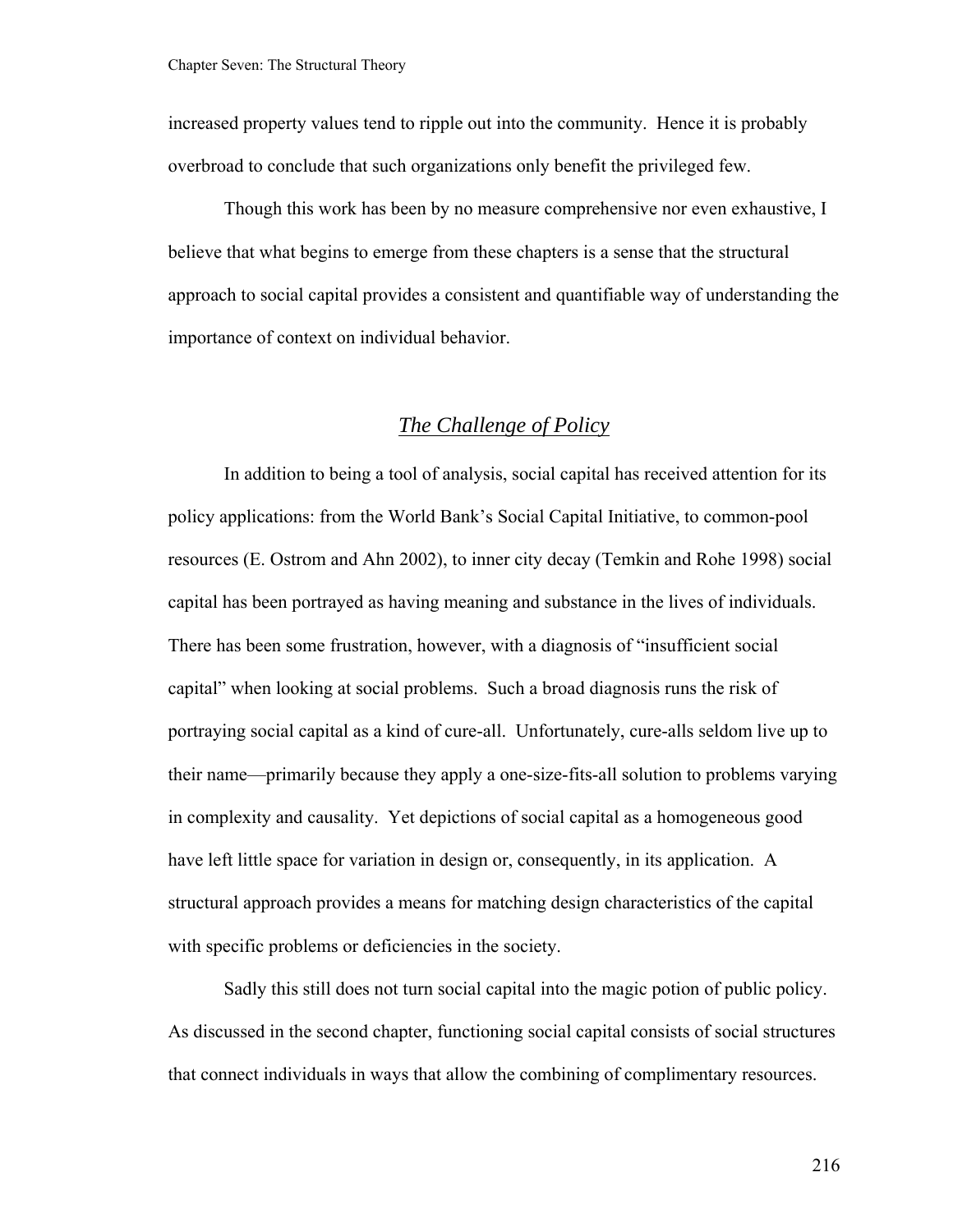#### Chapter Seven: The Structural Theory

This means that in trying to apply social capital to a specific problem there are additional costs for anyone outside of that specific context to fully understand the nature of the connections, the resources available, or the nuances of the problem to be addressed. Or, in other words, because there is no single suitable indicator of the supply and demand for social capital—as money does in a market—it will be difficult for government or other "outside" entities to effectively recognize and then address those shifts in demand. One strength of social capital is the ability to empower collective action from the inside. But, by the same logic, if it does not happen from the inside, it may not happen at all.

 Yet while it may be difficult for government to simply "supply" social capital where it is deficient, effective policies, operating with an understanding of structural grammar, can make some meaningful changes—with a notable caveat: I have discussed in previous chapters two different "levels" of social capital, with the distinction between them being one of complexity. I believe that their differences in complexity also give them differences in how receptive they are to public policy. What I mean by this is that interpersonal networks are realistically beyond the reach of most policy tools—we have generally felt uncomfortable in granting public entities the power to reach into interpersonal patterns of communication. Yet by adding formalized leadership or sanctioning systems to those patterns of interaction, the resulting association is eased into the reach of governmental powers.

 Hence, with regards to interpersonal networks, I doubt that there is much that could be done to directly manipulate them—despite the fact that there is a compelling case for doing so. Government has a broad interest in promoting the flow of information necessary for a functioning "democracy" and political and interest groups have vested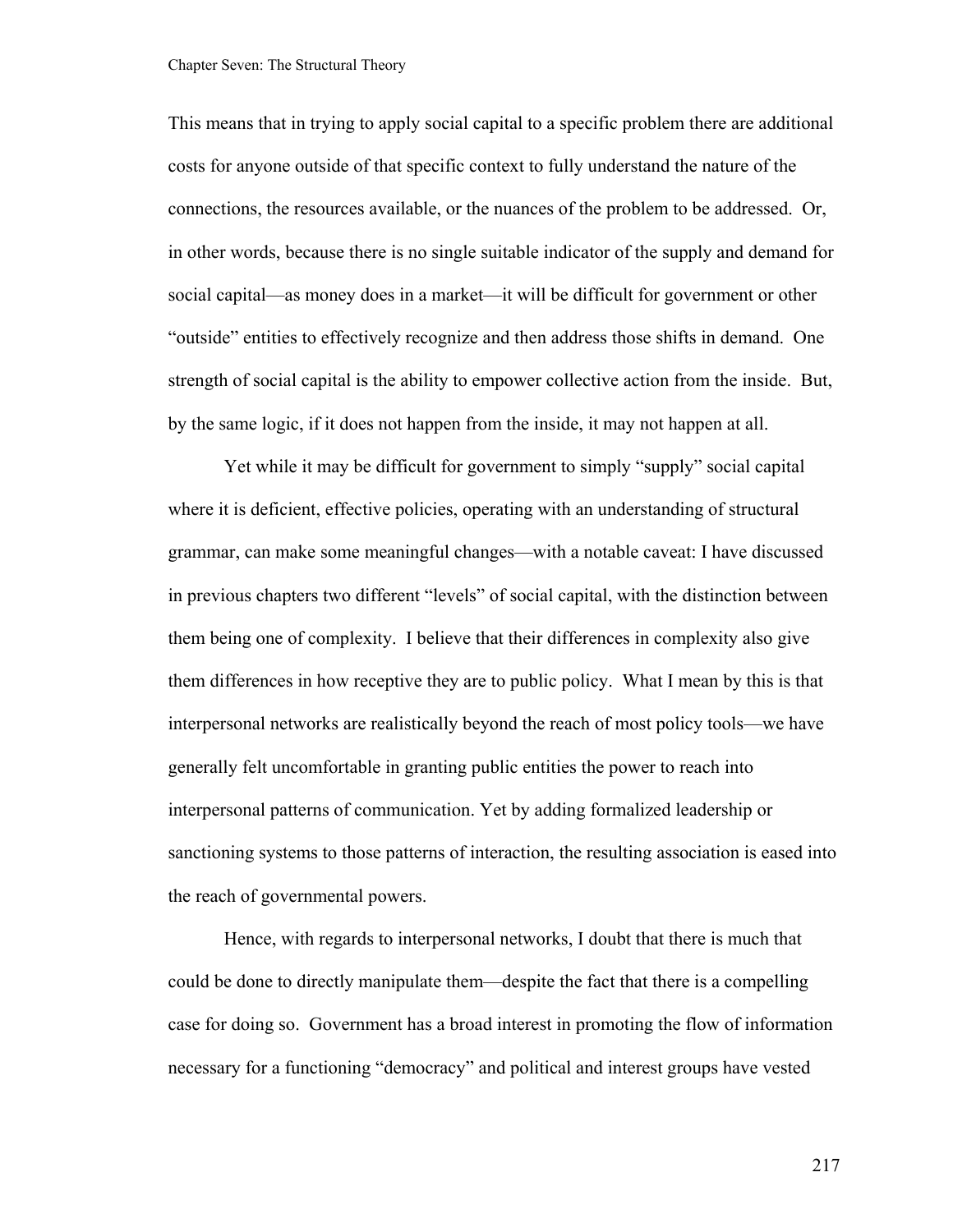interests in the mobilization of their own supporters and the suppression of opposition interests. Some policies might even affect the quality of information available or might exploit the heuristics with which individuals process that information, but to actually change the shape of the networks through which information flows is exceedingly difficult. The innovative use of the internet for networking among Howard Dean supporters in the 2004 Presidential Primary seems the exception that proves the rule (and even then seems to confirm that such dramatic changes must occur from the inside).

 Associations, on the other hand, would appear to be more malleable by public means—which may, interestingly enough, also provide an indirect method for influencing network structure after all.

## *Policy Tool: Guiding Design*

At a most elementary level, associations can be reshaped through guidance regarding their institutional design. Examples from irrigation show how outside information can steer common-pool dilemmas to success by sharing lessons learned from similar experiences, such as the self-monitoring incentives of sequential rotation or the ability of graduated sanctions to prevent cooperation from imploding (see E. Ostrom 1992; Tang 1992). From this perspective, then, groups such as the Community Associations Institute, which provide advice and training on how to form and govern community associations (such as Homeowners' associations) are directly encouraging the formation of one configuration of social capital.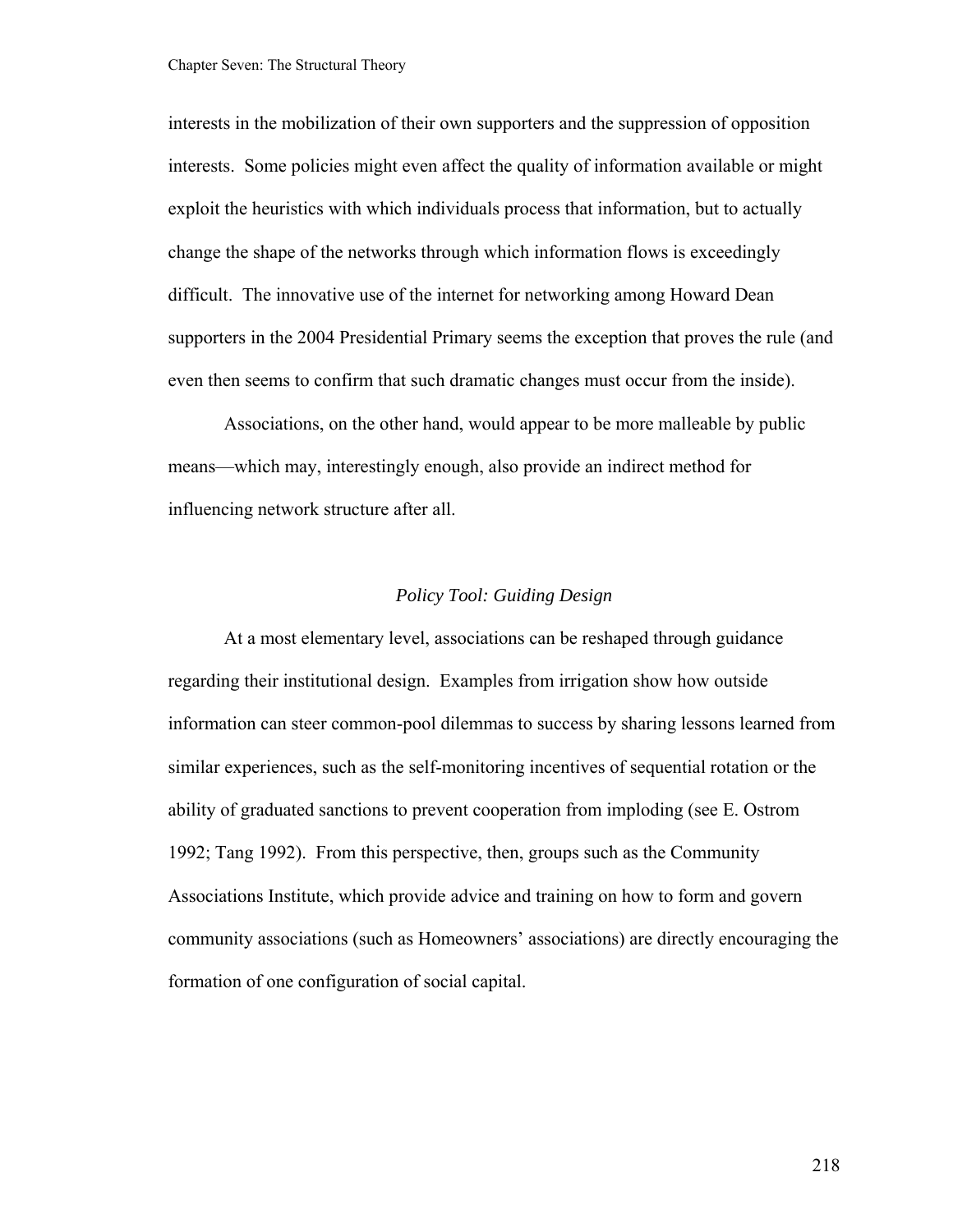## *Policy Tool: Funding*

<span id="page-224-0"></span> A second means by which government can influence associations is funding. There are strong incentives for a city to encourage social capital. Not just in a general sense of wanting to encourage greater citizen participation, but cities may see things like neighborhood associations as a way to insure the provision of public services without burdening public coffers (Maloney et al. 2001). To what extent this happens is obscure at the moment, as public accounting does not typically include the amount of money spent by alternate providers on public goods (Dilger 1992, 9). But the incentives for this tradeoff are clear and the presence of programs designed to encourage neighborhood associations suggest that cities have recognize this.<sup>[72](#page-224-0)</sup>

The city of Indianapolis, for example, has offered funding grants to those neighborhoods able to form Community Development Corporations (CDCs) in an effort to encourage organization and increase resident involvement in developmental decisions. Hence funding also appears to have some effectiveness in directly forming certain types of social capital. This was also seen in earlier chapters were one category of the neighborhood associations in Indianapolis had the funneling of funding into the neighborhood for housing or addressing low-income needs as their primary purpose. By definition, then, these are both examples of associations that would not survive without top-down support.

 $^{72}$  Not only might this option be attractive because it doesn't use public monies, but Dilger notes that previous studies have found that Residential Community Associations (RCAs) have been able to provide public services for 30-60% less than local government. However, should the private provision of public services become widespread throughout a city, it would become difficult for that city to justify its continued provision of those same goods—giving rise to concerns about inequalities in coverage and quality (1992, 89).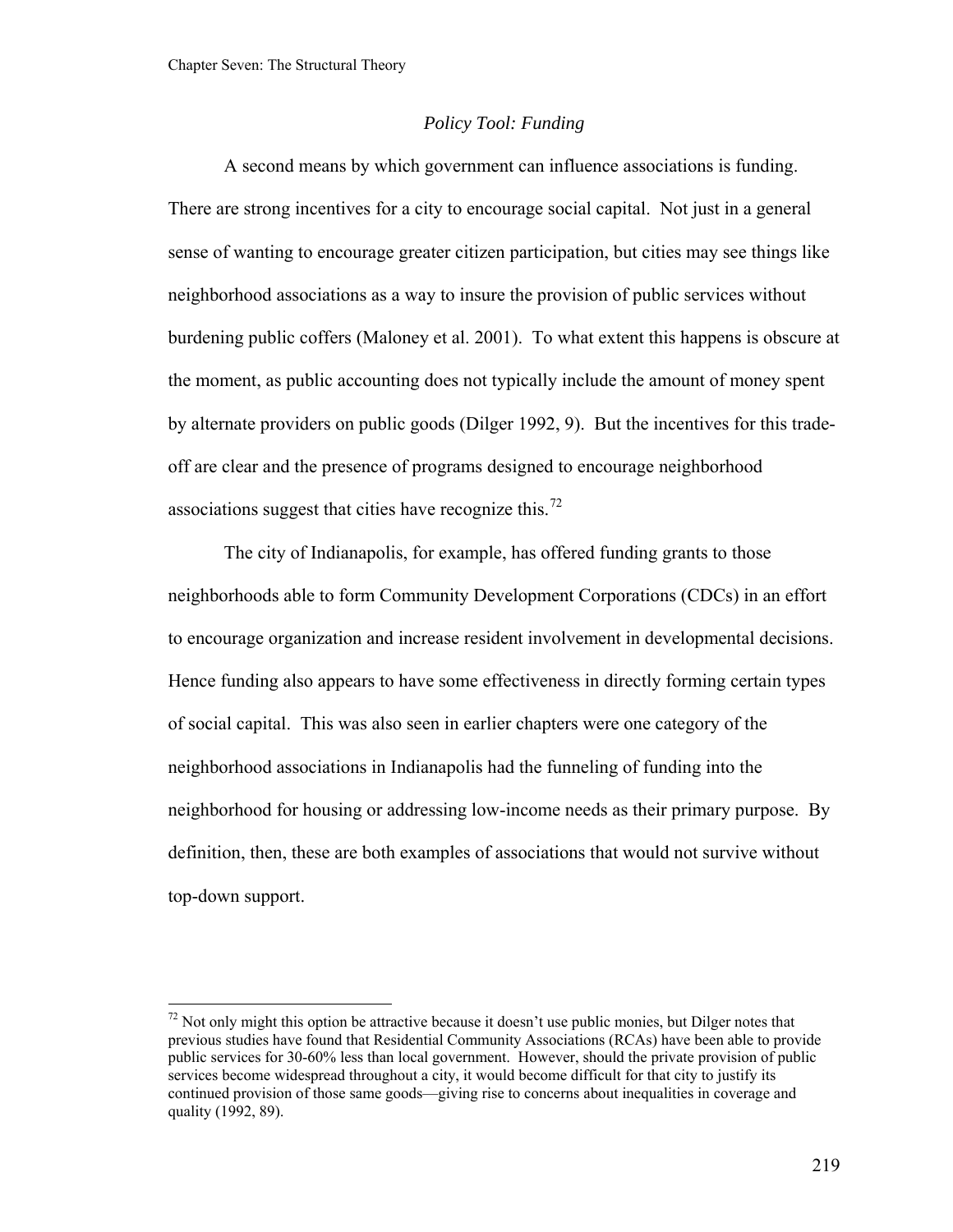However, it was also clear that not all of the associations were equally reliant on funding or contact with organizations outside of the immediate neighborhood. In table 5- 4 we saw that while the Low-income/Housing associations on average maintained a high number of contacts to other associations and umbrella organizations (such as CDCs), service associations did not. This is not unexpected given their varied purposes and organization. But what it does mean is that a program of public funding in an attempt to foster neighborhood associations will likely result in the one and not the other. The question then is not can neighborhood grants encourage neighborhood associations, but will they encourage the type of organization needed in a particular neighborhood? A complete answer to this will only be available once we have a better understanding what structures benefit from outside funding and what kinds of outputs those same structures then produce for the neighborhood.

#### *Policy Tool: Shaping the Environment*

 Third, government has an ability to shape the environment within which associations thrive. Oddly enough, urban planners have been saying for some time that government has an impact on how frequently people interact—particularly in the urban setting. Jane Jacobs, for example, argued that mixed use neighborhoods—ones containing residential, shopping, and work components—encouraged people to both become acquainted with neighbors through repeated contact and to spend more time on the streets walking to the local store or work (Jacobs 1993). Public housing has tried to incorporate similar principles—such as fencing off areas to create "private" ownership, installing porches, or combining paths—in the hope that by increasing interaction and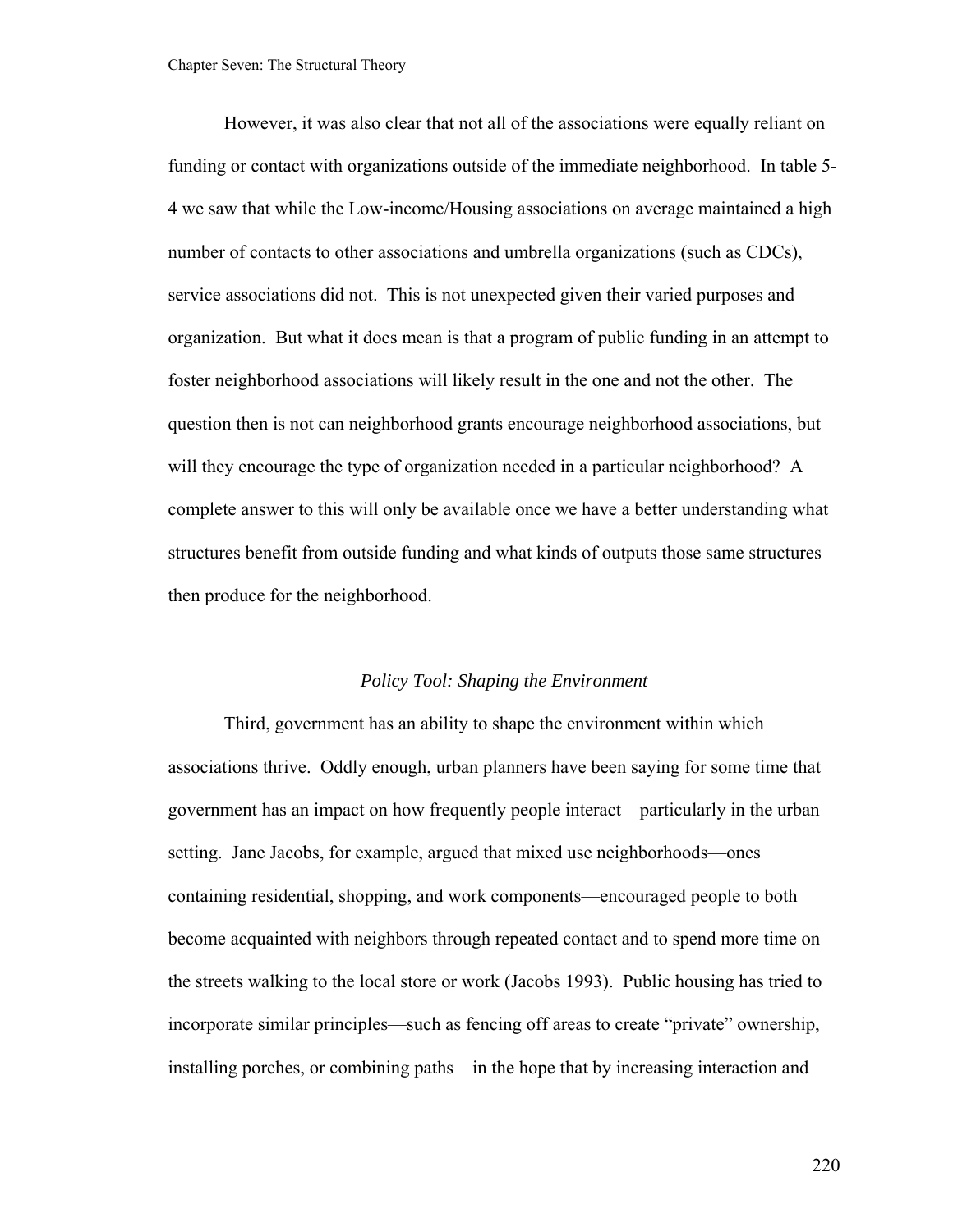creating a sense of ownership, the social connections needed for capital formation might result (Bothwell, et al. 1998). Hence urban design might encourage the formation of associations by creating a shared identity and increased opportunities for interaction though these benefits would hardly be confined to associations alone—interpersonal contacts would likely benefit as well.

This highlights an intriguing point. I earlier said that there was little that government could do to directly influence the saturation or shape of interpersonal networks. Yet we still may be able to indirectly reach them. Chapters four and five of this work suggested that associations may provide an additional conduit for influencing networks. Admittedly the relationship between different layers of capital is a complex one, but given that neighborhood information associations have the enabling of communication within the neighborhood as their purpose, it might be possible to use this kind of an association to either substitute for the in-neighborhood ties or, possibly, to encourage them. As neighbors congregate at the association's meetings, friendships could be formed and discussions could carry out into the everyday life of the neighborhood. Whether this really happens or not, and how frequently, is a matter of debate. One previous study found that group membership tended to generate acquaintances, not friendships (see Temkin and Rohe 1998, 86). Yet for certain wants say the transmission of political information—such "weak ties" may be just what are needed. Clearly this is speculative as only a cursory look at the connections between networks and associations was included in this work, but it does present some interesting possibilities.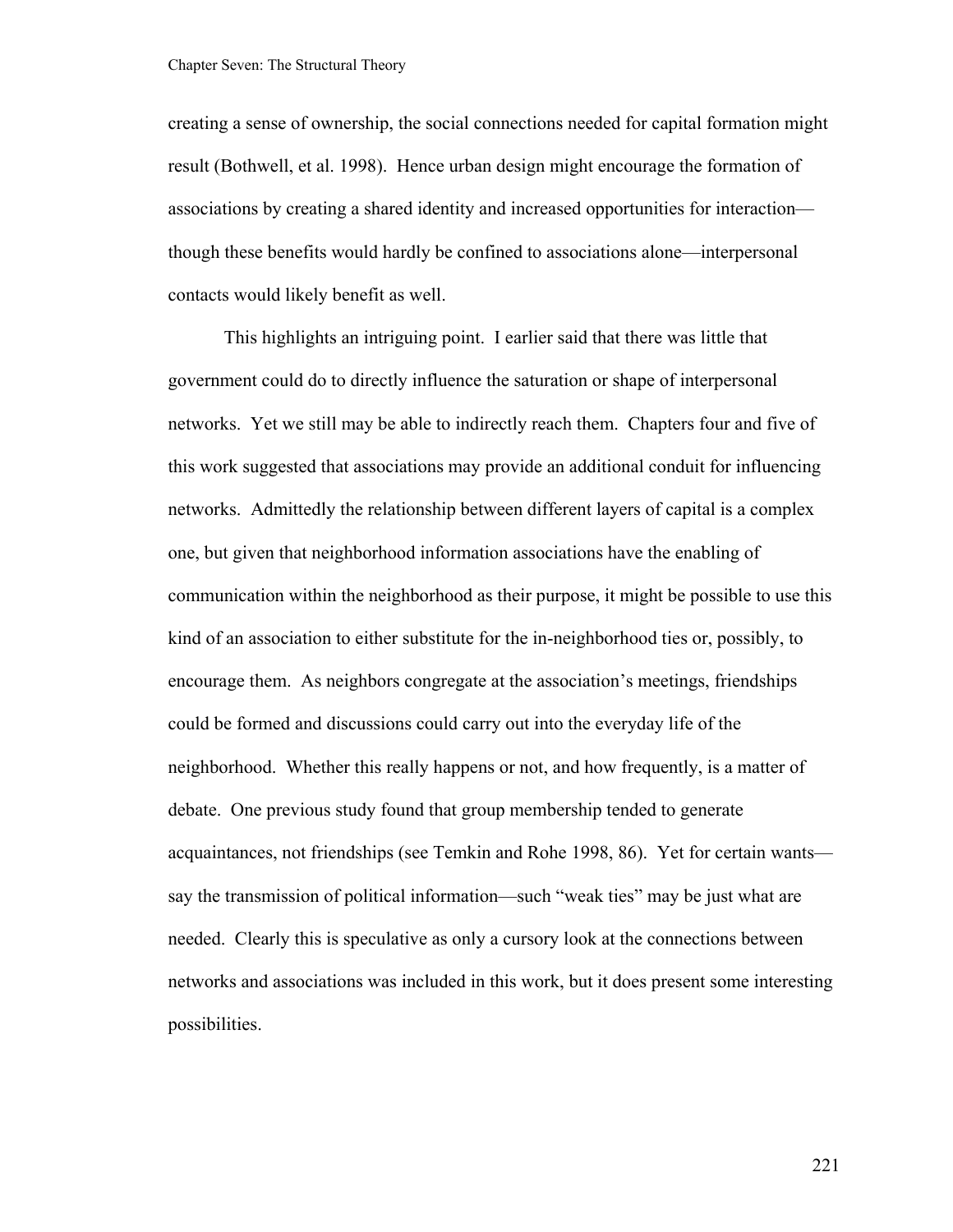## *Policy Tool: Polycentric Order*

<span id="page-227-0"></span>And fourth, a commitment to polycentric governance can encourage the formation or maintenance of social capital. In looking at participation in America Tocqueville observed that it was "difficult to force a man out of himself and get him to take an interest in the affairs of the whole state," for the costs of doing so loomed far larger than the benefits from an individual's perspective. "But," he noted, "If it is a question of taking a road past his property, he sees at once that this small public matter has a bearing on his greatest private interests." From this he concluded that "far more may be done by entrusting citizens with the management of minor affairs than by handing over control of great matters…[toward] convincing them that they constantly stand in need of one another in order to provide for it" (Tocqueville 1988, 511).

 There are at least two reasons that polycentric government would encourage social capital. The first, as Tocqueville indicated, is that because a polycentric system spreads decision-making throughout levels of government it is able to approximate the principle of fiscal equivalency (Olsen 1969). Besides the obvious efficiency gains of such an ordering, it also gives individuals access to power on local levels. Various studies have indicated that the ease with which collective action occurs can vary based upon the size or proximity of the benefits—the closer you can get decisions to the individual the more likely they are to get involved.<sup>[73](#page-227-0)</sup>

The second way that polycentric order encourages social capital is that by spreading power throughout the society, "*individuals* will have incentives to create or

 $^{73}$  Adjusting various features of a prisoner's dilemma—such as the payoff amounts for cooperation or the payoff for defection—can influence the degree of cooperation while still maintaining the essential characteristics of the dilemma. See Lichbach 1996, 67-85 for an overview of various alterations that have been proposed and their consequences.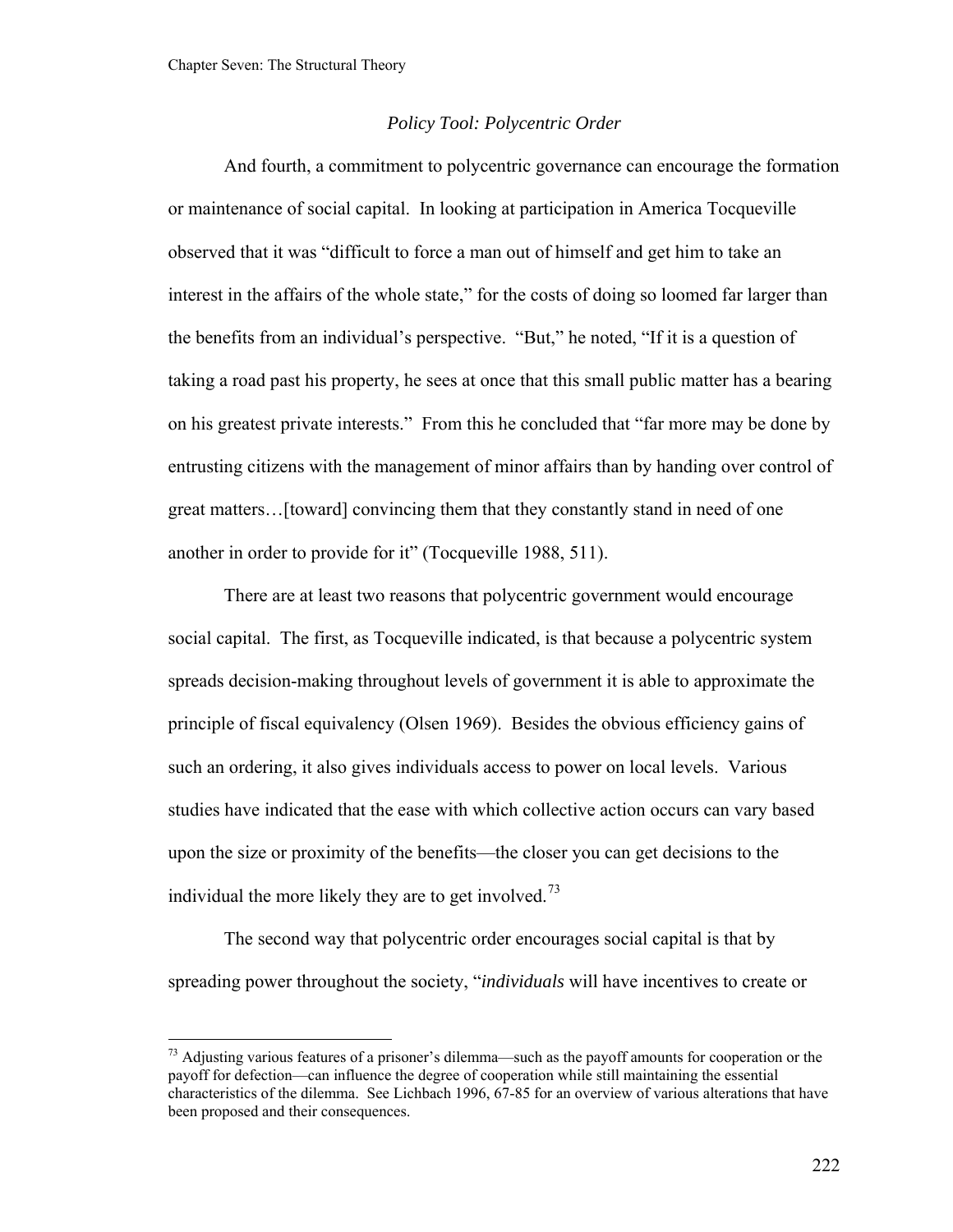<span id="page-228-0"></span>institute appropriate patterns of ordered relationships" (V. Ostrom 1999, 59 italics in the original). This is distinct from the mobilization effects resulting from the proximity of government, and instead results from the limited form that polycentric government assumes. Indeed, we typically justify limited government with the argument that citizen self-action is desirable and should be encouraged. This, however, presents a paradox: how can you promote nongovernmental action through government? Consider the case of the collective provision of health insurance. David Beito argues that it was government's attempt to strengthen the provision of health insurance—mainly by granting tax incentives to businesses—that ultimately led to the decline of fraternal associations as insurance providers (Beito 2000). No matter how well-designed a voluntary association's sanctioning may be it simply cannot compete with the coercive powers of the state.<sup>[74](#page-228-0)</sup>

One solution is to limit the scope of governmental powers; to carve out realms in which citizens must act if any action is to occur. Yet asking government *not* to act is admittedly difficult to do—as Toqueville explained, it is not the "natural" reaction.<sup>[75](#page-228-0)</sup> Moreover, as with Tocqueville's road, these must be areas in which citizens derive real benefits from acting. And while we do not typically think of it in this way, constitutional rights to speech and assembly are essentially inducements to speak and assemble. They are acknowledgements that government would benefit from communication and selforganization among its citizens and that the best way of promoting those activities is to,

<sup>&</sup>lt;sup>74</sup> Interestingly, coercive enforcement of cooperation may actually undermine voluntary cooperation. Yamagishi argues that differences in levels of trust between Japanese and American subjects might be explained by differences in the degree of centralization and coercion found in their respective societies (Yamagishi 1988b, 271).

 $\frac{75}{15}$  "I think in the dawning centuries of democracy individual independence and local liberties will always be the products of art. Centralized government will be the natural thing" (Tocqueville 1988, 674).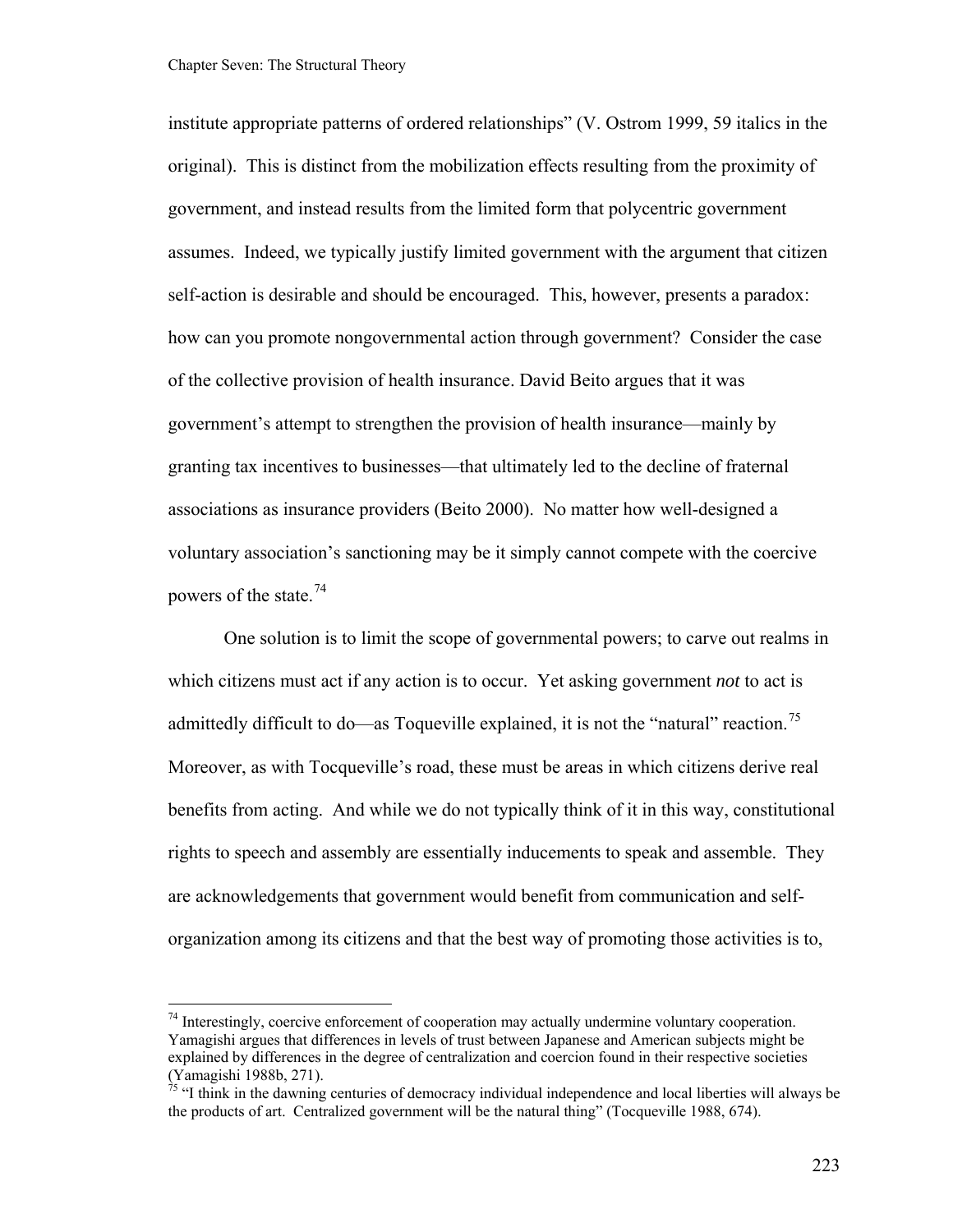<span id="page-229-0"></span>interestingly enough, exempt them from the coercive powers of the state (compare with V. Ostrom 1994, 208-211).

# *Conclusion*

In arguing for ratification in 1787, James Madison made a provocative and underappreciated claim. He said that there were certain characteristics or features needed in the government not because they were theoretically appealing, but because they conformed to the "type" or "spirit" of the people in America.<sup>[76](#page-229-0)</sup> One insight into just what Madison understood this "spirit" or "type" to be occurred during the Philadelphia convention when the matter turned to the equality of the states in the future senate. Again, just as under the Articles of Confederation, Madison felt that "too much stress was laid on the rank of the states as political societies" (Ketcham 1986, 96). This was not to say that states were unimportant, for Madison also acknowledges that if states were abolished it would be necessary to "reinstate them in their proper jurisdiction" (Madison 1981, 98), but rather his understanding was that there existed a "gradation" within the American social order "from the smallest corporation, with the most limited powers, to the largest empire with the most perfect sovereignty" (Ketcham 1986, 96). States were "subordinately useful" (Madison 1981, 66) within that order, but so too were cities, counties, and associations. Indeed, Madison's own opinion was that these nongovernmental voluntary associations were the "best agents" of them all for many

 $^{76}$  Madison's actual phrase is "It is evident that no other form would be reconcilable with the genius of the people of America…" (*Federalist* #39 1961, 240). In Eighteenth century usage the term "genius" referred to the spirit, nature, or category of some idea or object—akin to our modern use of "genus" (see Boorstin 1958). Interestingly, Tocqueville also uses the term in a similar way: "It cannot be denied that American legislation, taken as a whole, is well adapted to the genius of the people ruled thereby and to the nature of the country" (Tocqueville 1988, 307-8).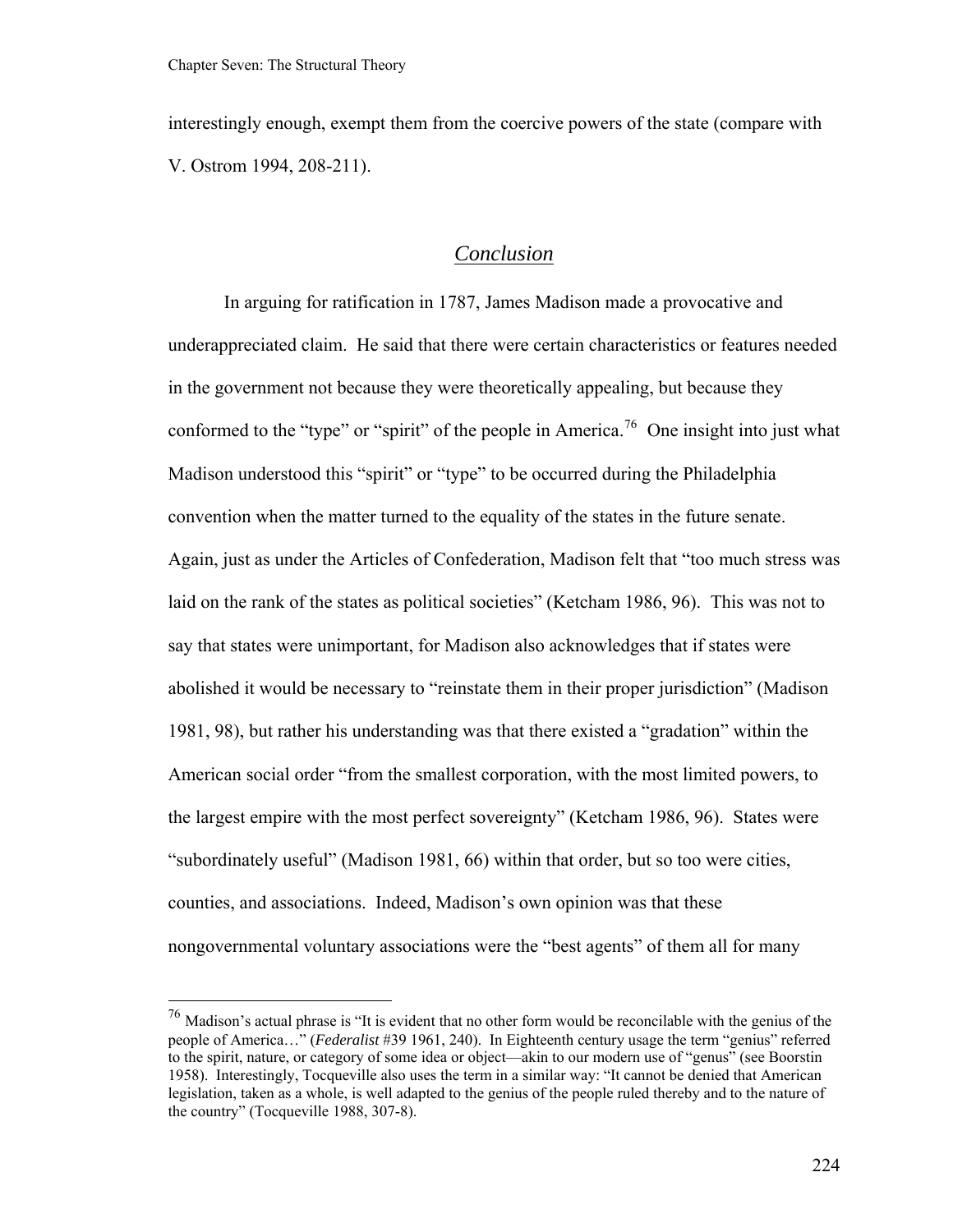kinds of social action (Branson 1979, 242-243). To grant a privileged position to the states, or to concentrate power within them, was just as dangerous to that "gradation" as was concentrating power in the national government.

For Madison, then, the social structure itself appeared to provide a "remedy" to the diseases inherent in republican government. He recognized both the existence and the potential usefulness of self-organization in America. Factions could be used to check faction precisely because factions were a social reality. The true challenge of constitutional design, he consequently argues, is in connecting the constitutional provisions with the "capacity of mankind for self-government" (*Federalist* # 39: Rossiter 1961, 240).

Madison's claim is provocative because it means, in answer to Hamilton, that establishing a successful government from reflection and choice is partially contingent on our ability to comprehend the social structures within which that government will be embedded. A structural approach to social capital, I believe, provides us with a powerful tool to do just that.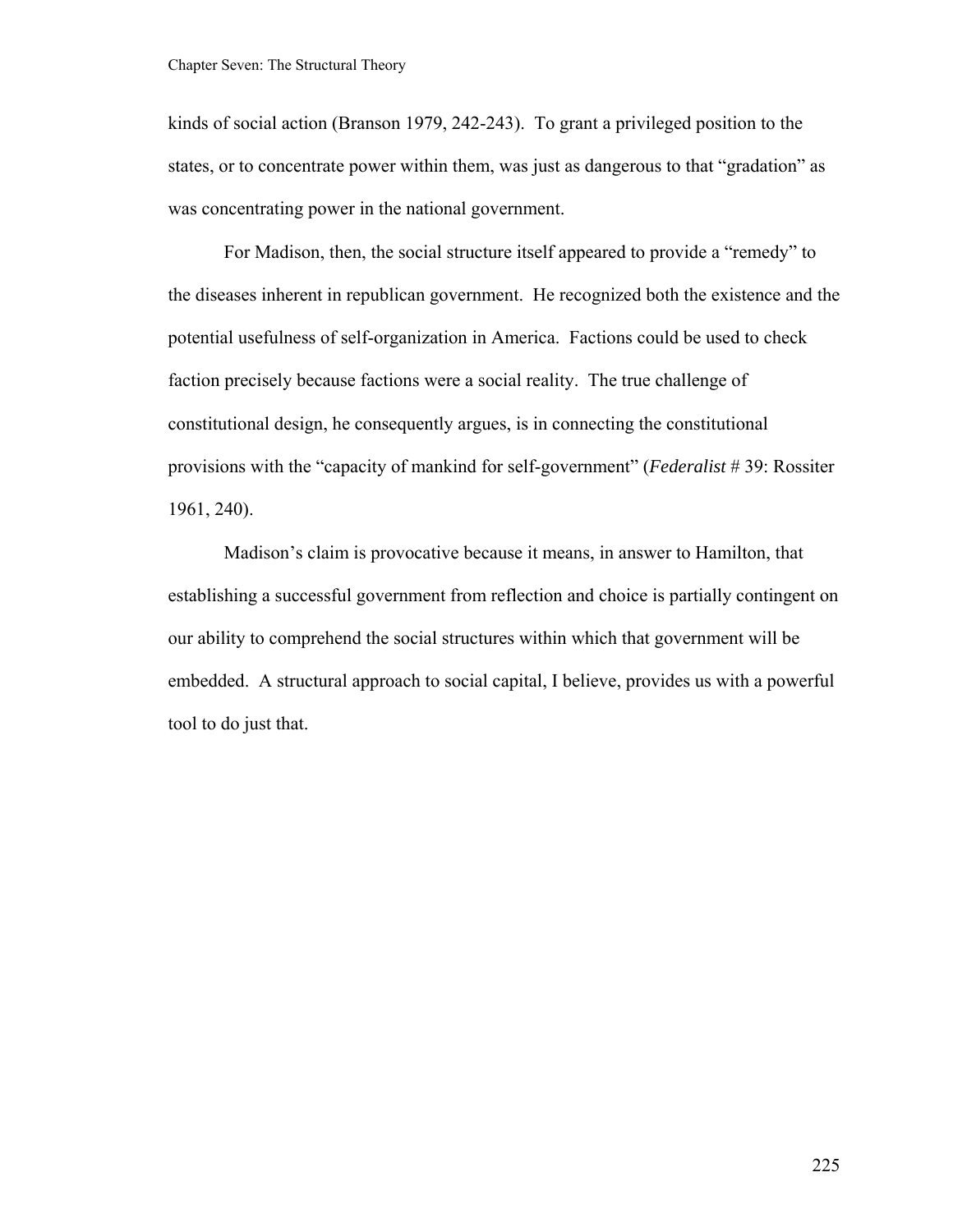# Bibliography

- Achen, Christopher and W. Phillips Shively. 1995. *Cross-Level Inference*. Chicago: University of Chicago Press.
- Adair, Douglass. 1957. "That Politics Can be Reduced to a Science': David Hume, James Madison, and the Tenth Federalist." *Huntington Library Quarterly* 20: 343-360
- Almond, Gabriel and Sidney Verba. 1966. *The Civic Culture: Political Attitudes and Democracy in Five Nations*. Princeton: Princeton University Press.
- Arrow, Kenneth. 1951. *Social Choice and Individual Values*. New York: John Wiley and Sons.
- Arrow, Kenneth. 1971. *Essays in the Theory of Risk-Bearing*. Chicago: Markham Publishing Company.
- Axelrod, Robert. 1986. "An Evolutionary Approach to Norms." *American Political Science Review* 80: 1095-1111.
- Banfield, Edward. 1958. *The Moral Basis of a Backward Society*. New York: The Free Press.
- Barton, Stephen, and Carol Silverman, eds. 1994. *Common Interest Communities: Private Governments and the Public Interest.* Berkley: Institute of Governmental Studies Press.
- Baybeck, Brady and Robert Huckfeldt. 2002. "Spatially Dispersed Ties Among Interdependent Citizens: Connecting Individuals and Aggregates." *Political Analysis* 10: 261-275.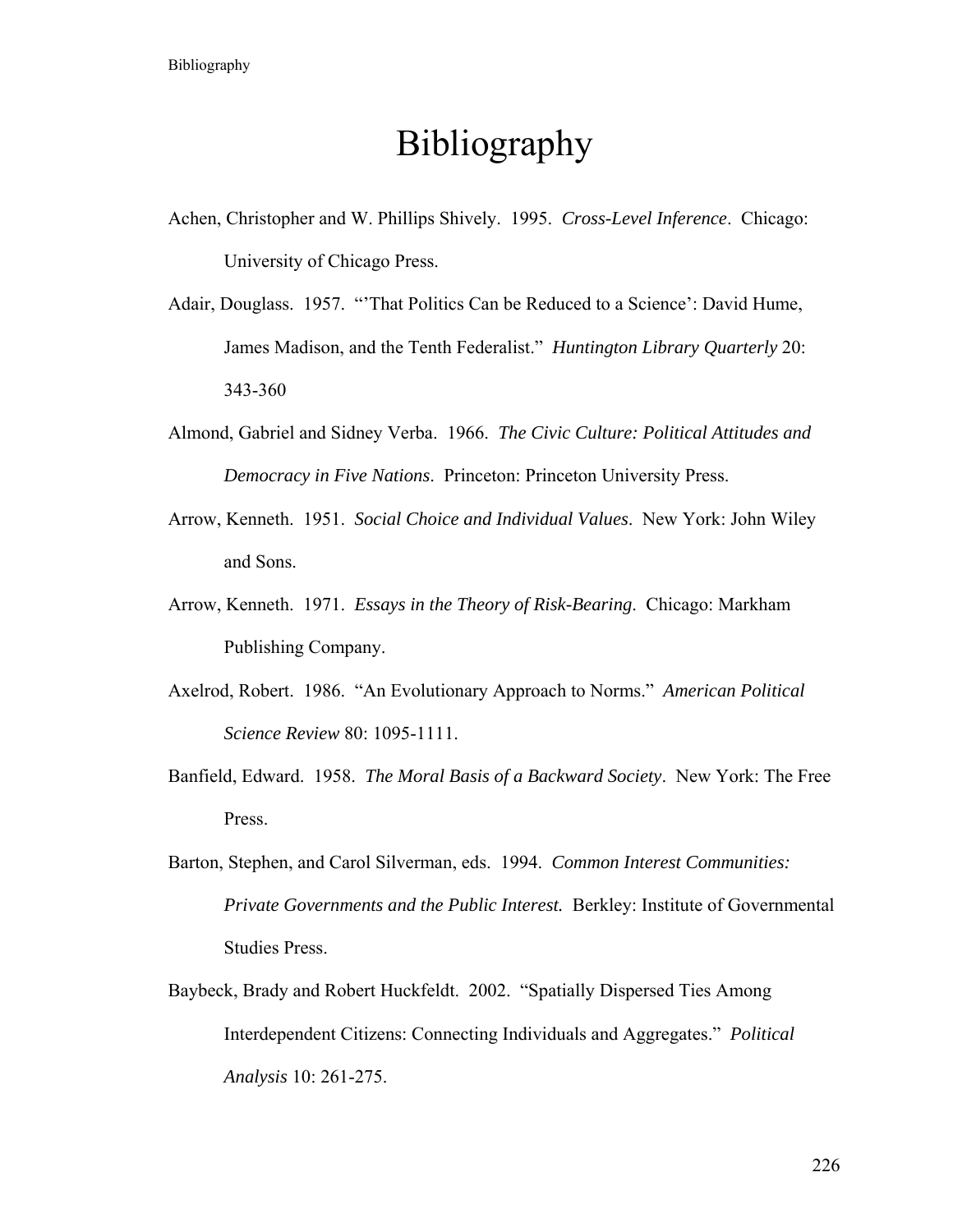- Beito, David. 2000. *From Mutual Aid to the Welfare State: Fraternal Societies and Social Services, 1890-1967*. Chapel Hill: The University of North Carolina Press.
- Berk, Richard. 1974. "A Gaming Approach to Crowd Behavior." *American Sociology Review* 39: 355-373.
- Bodenhamer, David and Robert Barrows, eds. 1994*. The Encyclopedia of Indianapolis*. Bloomington: Indiana University Press.
- Boorstin, Daniel. 1958. *The Genius of American Politics*. Chicago: University of Chicago Press.
- Bothwell, Stephanie, Raymond Gindroz, and Robert Lang. 1998. "Restoring Community through Traditional Neighborhood Design: A Case Study of Town Public Housing." *Housing Policy Debate* 9:89
- Boudreaux, Donald, and Randall Holcombe. 2002. "Contractual Governments in Theory and Practice." In *The Voluntary City: Choice, Community, and Civil Society.* David Beito, Peter Gordon, and Alexander Tabarrok, eds. Ann Arbor: University of Michigan Press.
- Bourdieu, Pierre. 1980. "Le Capital Social: Notes Provisoires." *Actes de la Recherche en Sciencies Sociales* 3: 2-3.
- Bourdieu, Pierre. 1986. "The Forms of Capital." In *Handbook of Theory and Research for the Sociology of Education*. J. Richardson, ed. Westport: Greenwood Press. Brady, Henry, Sidney Verba, and Kay Schlozman. 1995. Beyond SES: A

Resource Model of Political Participation." *American Political Science Review* 89: 271- 294.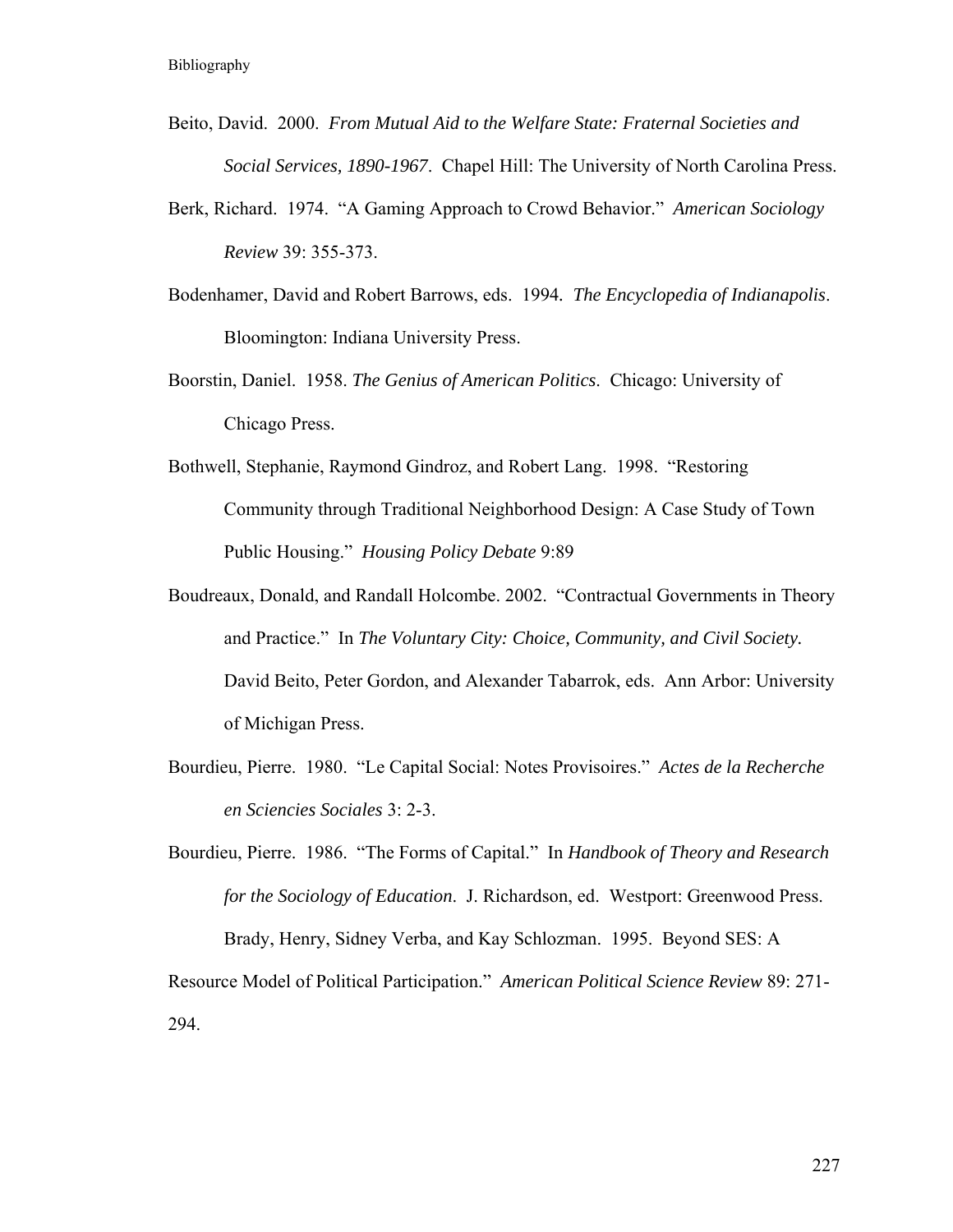Branson, Roy. 1979. "James Madison and the Scottish Enlightenment." *Journal of the History of Ideas* 40: 235-250.

- Brehm, John and Wendy Rahn. 1997. "Individual-level Evidence for the Causes and Consequences of Social Capital." *American Journal of Political Science* 41(3): 999-1023.
- Briggs, Xavier. 1998. "Brown Kids in White Suburbs: Housing Mobility and the Many Faces of Social Capital." *Housing Policy Debate* 9: 177-221.
- Briggs, Xavier and Elizabeth Mueller. 1997. *From Neighborhood to Community: Evidence of the Social Effects of Community Development Corporations.* New York: Community Development Research Center, New University.
- Buchanan, James. 1990. "The Domain of Constitutional Economics." *Constitutional Political Economy* 1: 1-18.
- Buchanan, James. 2000. *The Limits of Liberty: Between Anarchy and Leviathan*. Volume 7: The Collected Works of James M. Buchanan. Indianapolis: Liberty Fund, Inc.
- Buchanan, James and Gordon Tullock. 1962. *The Calculus of Consent: Logical Foundations of Constitutional Democracy.* Ann Arbor: University of Michigan Press.
- Bursik, Robert and Harold Grasmick. 1993. *Neighborhoods and Crime: The Dimensions of Effective Community Control*. Lanham, Maryland: Lexington Books.
- CAI: The Community Associations Institute. 2004. "Data on U.S. Community Associations" [webpage]. Alexandria, Virginia. Available from http://www.caionline.org/about/facts.cfm; Internet.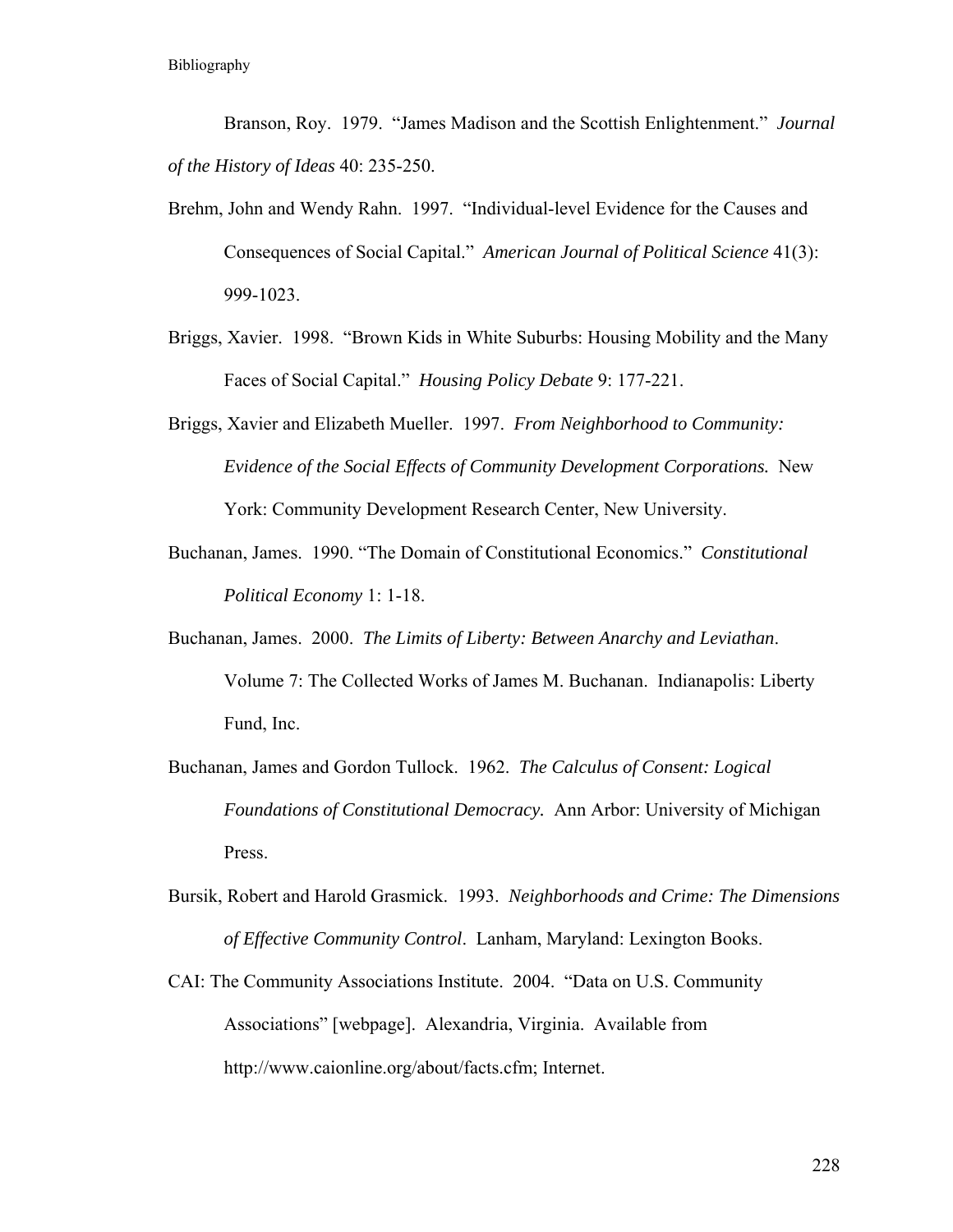- Campbell, Karen and Barrett Lee. 1992. "Sources of Personal Neighbor Networks: Social Integration, Need, or Trust?" *Social Forces* 70: 1077-1100.
- Campbell, Karen, Peter Marsden, and Jeanne Hurlbert. 1986. "Social Resources and Socioeconomic Status." *Social Networks* 8: 97-117.
- Chipman, John and James Moore. 1978. "The New Welfare Economics: 1939-1974." *International Economic Review* 19: 547-584.
- Clark, W. 1982. "Recent Research on Migration and Mobility: A Review and Interpretation." *Progress in Planning* 18: 1-56.
- Coase, Ronald. 1988 [1937]. "The Nature of the Firm." In *The Firm, The Market, and the Law*. R. H. Coase. Chicago: University of Chicago Press.
- Coleman, James. 1987. "Norms as Social Capital." In *Economic Imperialism*. Radnitsky and Bernholz, eds. New York: Paragon House.
- Coleman, James. 1988. "Social Capital in the Creation of Human Capital." *American Journal of Sociology* 94 (Supplement): S95-S120.
- Coleman, James. 1990. *Foundations of Social Theory*. Harvard University Press.
- Crawford, Sue and Elinor Ostrom. 1995. "A Grammar of Institutions." *American Political Science Review* 89: 582-600.
- Crenson, Matthew. 1978. "Social Networks and Political Processes in Urban Neighborhoods." *American Journal of Political Science* 22: 578-594.
- Dahl, Robert. 1961. *Who Governs? Democracy and Power in an American City*. New Haven: Yale University Press.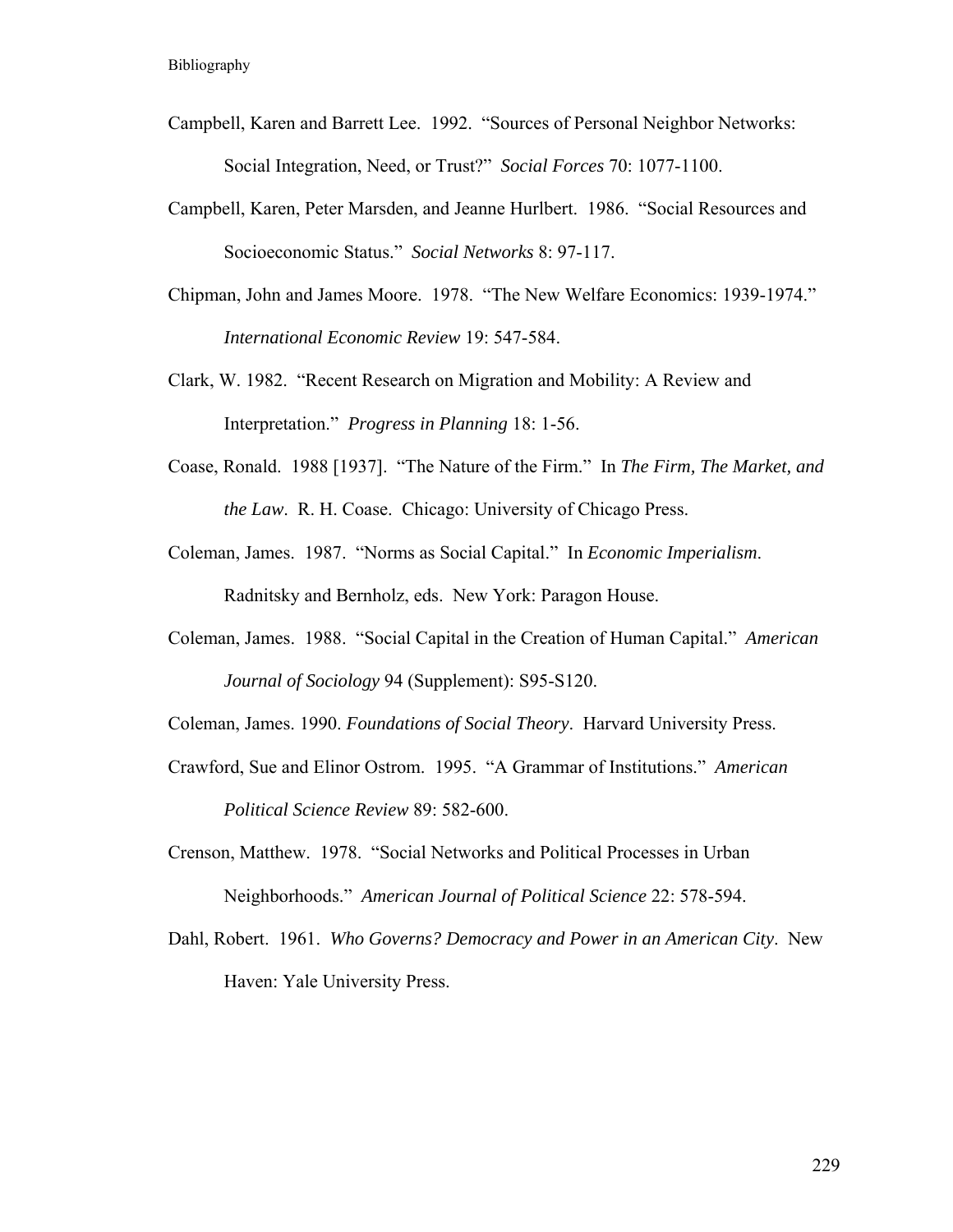- DeHoog, Ruth, David Lowery, and William Lyons. 1990. "Citizen Satisfaction with Local Governance: A Test of Individual, Jurisdictional, and City-Specific Explanations." *The Journal of Politics* 52: 807-837.
- DeSoto, Hernando. 2000. *The Mystery of Capital: Why Capitalism Triumphs in the West and Fails Everywhere Else*. New York: Basic Books.
- Dilger, Robert. 1992. *Neighborhood Politics: Residential Community Associations in American Governance*. New York: New York University Press.
- Dowding, Keith and Peter John. 1994. "Tiebout: A Survey of the Empirical Literature." *Urban Studies* 31: 767-797.
- Downs, Anthony. 1957. *An Economic Theory of Democracy*. New York: Harper and Row Publishers.
- Ellickson, Robert. 1991. *Order Without Law: How Neighbors Settle Disputes*. Cambridge: Harvard University Press.
- Fielding, Elaine. 1994. "Understanding Why Households Move: A Comprehensive Analysis of Reasons for Moving." *University of Michigan Population Studies Center Report* #94-305.
- Finifter, Ada. 1974. "The Friendship Group as a Protective Environment for Political Deviants." *American Political Science Review* 68: 607-625.

Foldvary, Fred. 2002. "Propietary Communities and Community Associations." In *The Voluntary City: Choice, Community, and Civil Society.* David Beito, Peter Gordon, and Alexander Tabarrok, eds. Ann Arbor: University of Michigan Press.

Foldvary, Fred. 2004. *Public Goods and Private Communities*. Northampton: Edward Elgar Publishing.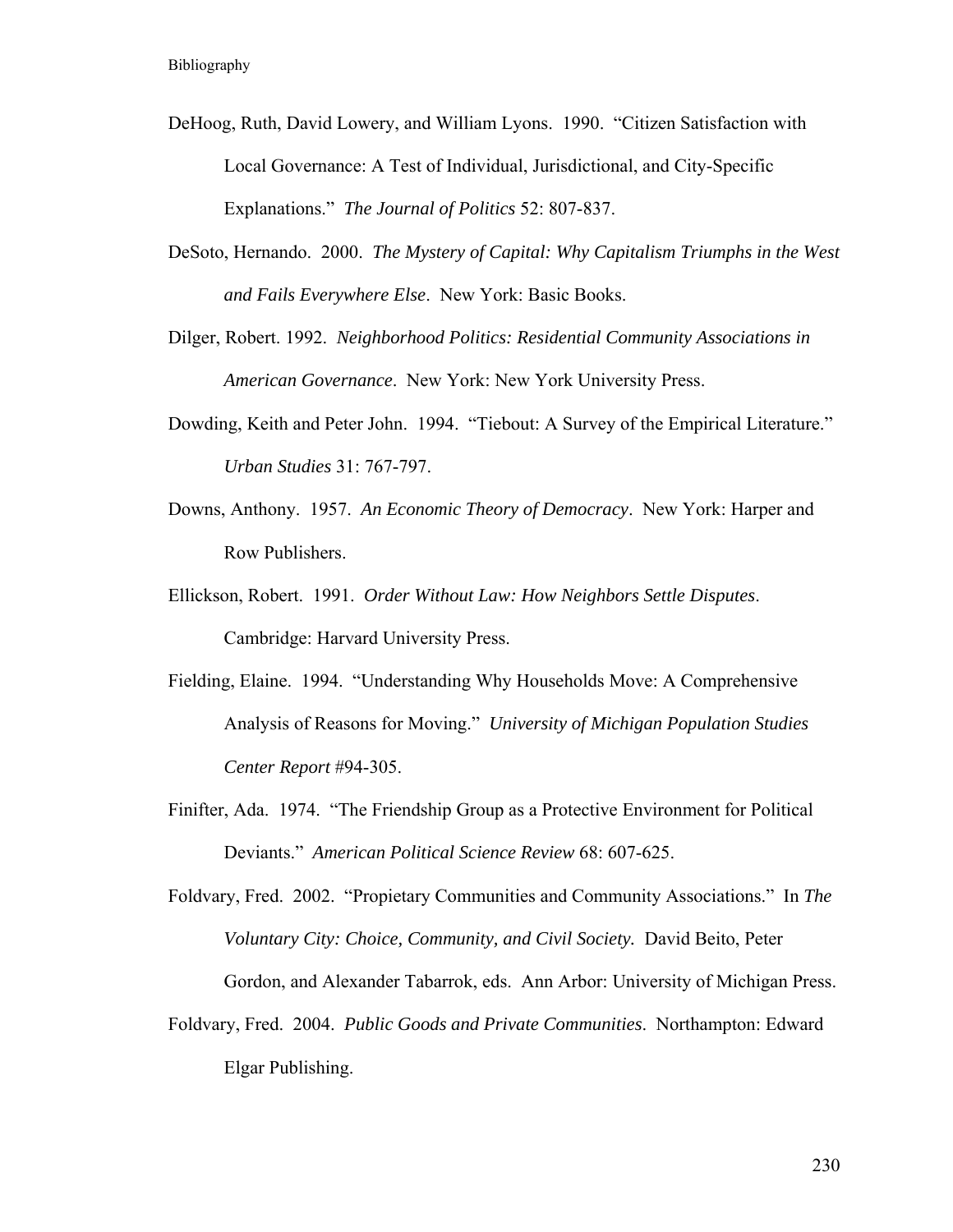- Foley, Michael and Bob Edwards. 1999. "Is it Time to Disinvest in Social Capital?" *The Journal of Public Policy* 19: 141-173.
- Frank, Robert, Thomas Gilovich, and Dennis Regan. 1993. "Does Studying Economics Inhibit Cooperation?" *The Journal of Economic Perspectives* 7: 159-171.
- Gamm, Gerald. 2001. *Urban Exodus: Why the Jews Left Boston and the Catholics Stayed*. Cambridge: Harvard University Press.
- Gamm, Gerald and Robert Putnam. 1999. "The Growth of Voluntary Associations in America, 1840-1940." *Journal of Interdisciplinary History* 29: 511-557.
- Granovetter, Mark. 1973. "The Strength of Weak Ties." *American Journal of Sociology* 78: 1360-1380.
- Granovetter, Mark. 1974. *Getting a Job*. Cambridge: Harvard University Press.
- Granovetter, Mark. 1978. "Threshold Models of Collective Behavior." *American Journal of Sociology* 83: 1420-1443.
- Granovetter, Mark. 1985. "Economic Action and Social Structure: The Problem of Embeddedness." *American Journal of Sociology* 91: 481-510.
- Hagan, John, Ross MacMillan, and Blair Wheaton. 1996. "New Kid in Town: Social Capital and the Life Course Effects of Family Migration on Children." *American Sociological Review* 61: 368-385.
- Hayek, Friedrich. 1945. "The Use of Knowledge in Society." *The American Economic Review* 35: 519-530.
- Hayek, Friedrich. 1952. *The Pure Theory of Capital*. Reprint of 1944 edition. Chicago: University of Chicago Press.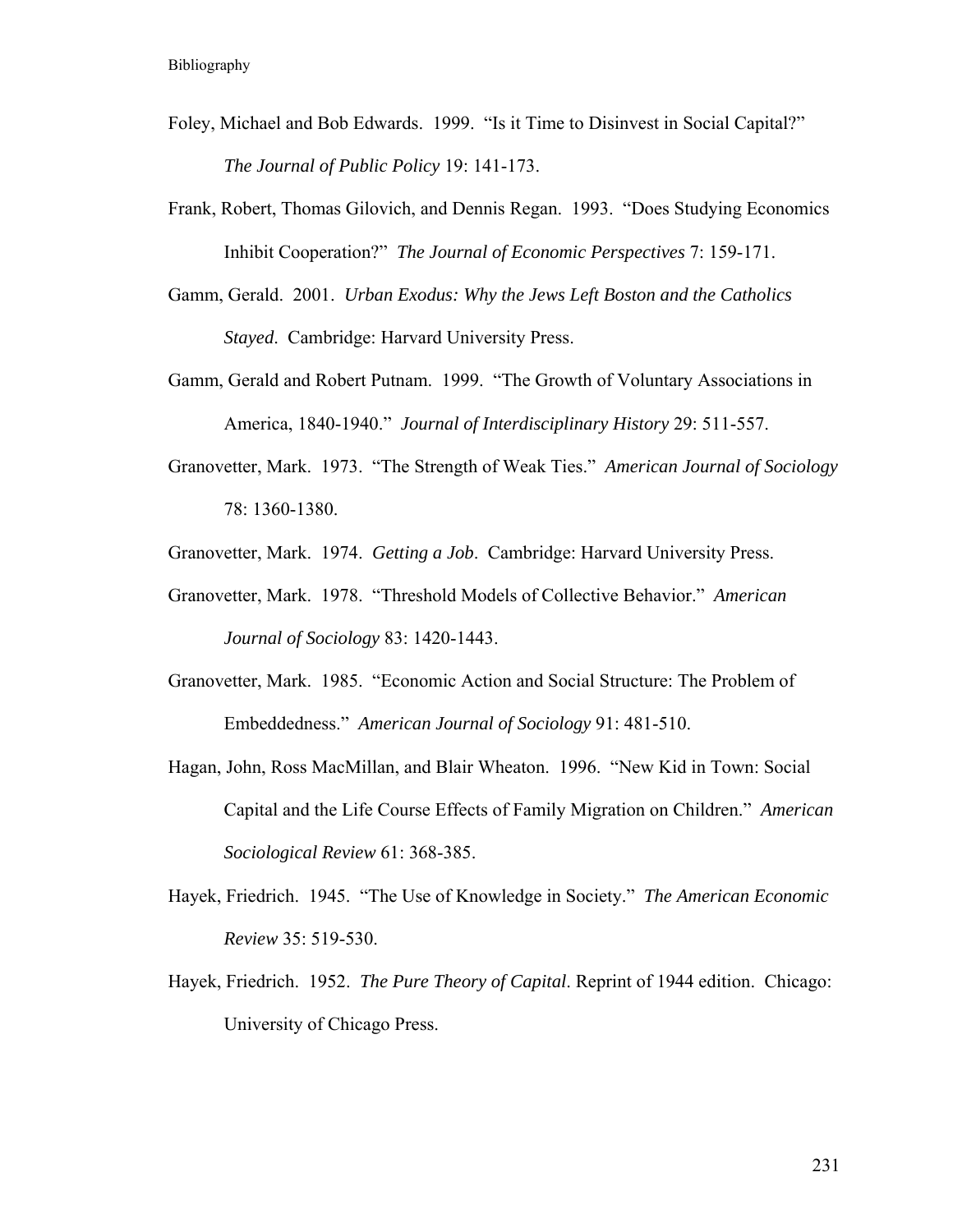- Hayek, Friedrich. 1960. *The Constitution of Liberty*. Chicago: The University of Chicago Press.
- Hirschman, Albert. 1970. *Exit, Voice, and Loyalty: Responses to Decline in Firms, Organizations, and States*. Cambridge: Harvard University Press.
- Huckfeldt, Robert. 2001. "The Social Communication of Political Expertise." *The American Journal of Political Science* 45: 425-438.
- Huckfeldt, Robert, Paul Beck, Russell Dalton, and Jeffrey Levine. 1995. "Political Environments, Cohesive Social Groups, and the Communication of Public Opinion." *American Journal of Political Science* 39 (November): 1025-1054.
- Huckfeldt, Robert, Jeffery Levine, William Morgan, and John Sprague. 1998. "Election Campaigns, Social Communication, and the Accessibility of Perceived Discussant Preference." *Political Behavior* 20: 263-294.
- Huckfeldt, Robert and John Sprague. 1988. "Choice, Social Structure, and Political Information: The Informational Coercion of Minorities." *American Journal of Political Science* 32: 467-482.
- Huckfeldt, Robert and John Sprague. 1991. "Discussant Effects on Vote Choice: Intimacy, Structure and Interdependence." *The Journal of Politics* 53: 122-158.
- Huckfeldt, Robert and John Sprague. 1993. "Citizens, Contexts, and Politics." In *Political Science: The State of the Discipline*. A. W. Finifter, ed. Washington, D.C.: The American Political Science Association.
- Huckfeldt, Robert, John Sprague, and James Kuklinski. 1995. *Citizens, Politics, and Social Communication: Information and Influence in an Election Campaign*. New York: Cambridge University Press.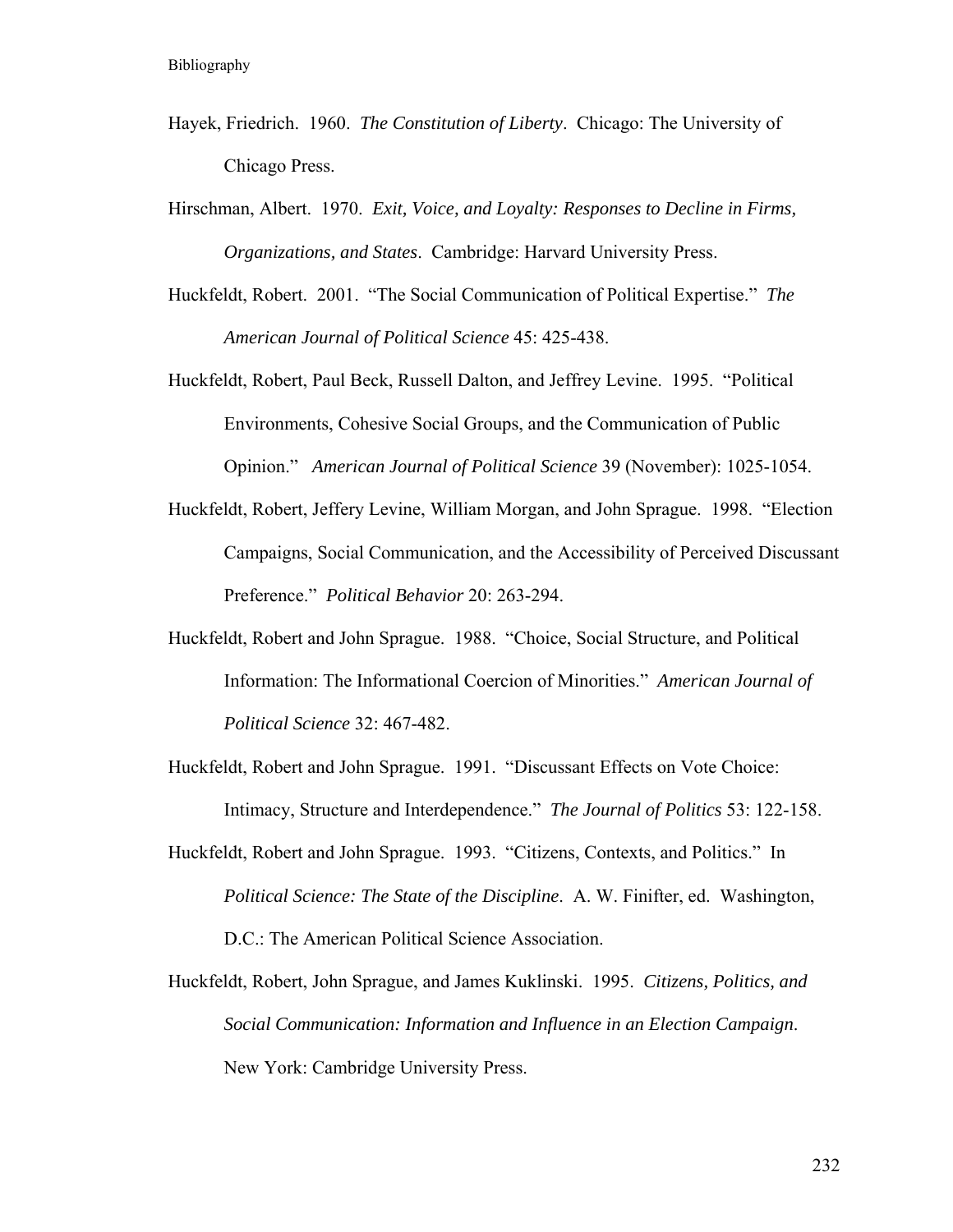- Hume, David. 1948. *Hume's Moral and Political Philosophy*. Henry Aiken, ed. New York: Hafner Publishing Company.
- Issac, R. Mark and James Walker. 1988. "Group Size Effects in Public Goods Provision: The Voluntary Contributions Mechanism." *The Quarterly Journal of Economics* 103: 179-199.

Jackman, Robert, and Ross Miller. 1996. "A Renaissance of Political Culture?" *American Journal of Political Science* 40 (August): 632-659.

- Jacobs, Jane. 1993. *The Death and Life of Great American Cities*. Reissue. New York: Vintage Books.
- Jennings, M. Kent. 1979. "Another Look at the Life Cycle and Political Participation." *The American Journal of Political Science* 23: 755-771.

John, Peter, Keith Dowding, and Stephen Biggs. 1995. "Residential Mobility in London: A Micro-Level Test of the Behavioral Assumptions of the Tiebout Model." *British Journal of Political Science* 25: 379-397.

- Kelly, Janet and David Swindell. 2002. "Service Quality Variation Across Urban Space: First Steps Toward a Model of Citizen Satisfaction." *Journal of Urban Affairs* 24: 271-288.
- Kenny, Christopher. 1998. "The Behavioral Consequences of Political Discussion: Another Look at Discussion Effects on Vote Choice." *The Journal of Politics* 60: 231-244.
- Ketcham, Ralph, ed. 1986. *The Anti-Federalist Papers and the Constitutional Convention Debates*. New York: Mentor Books.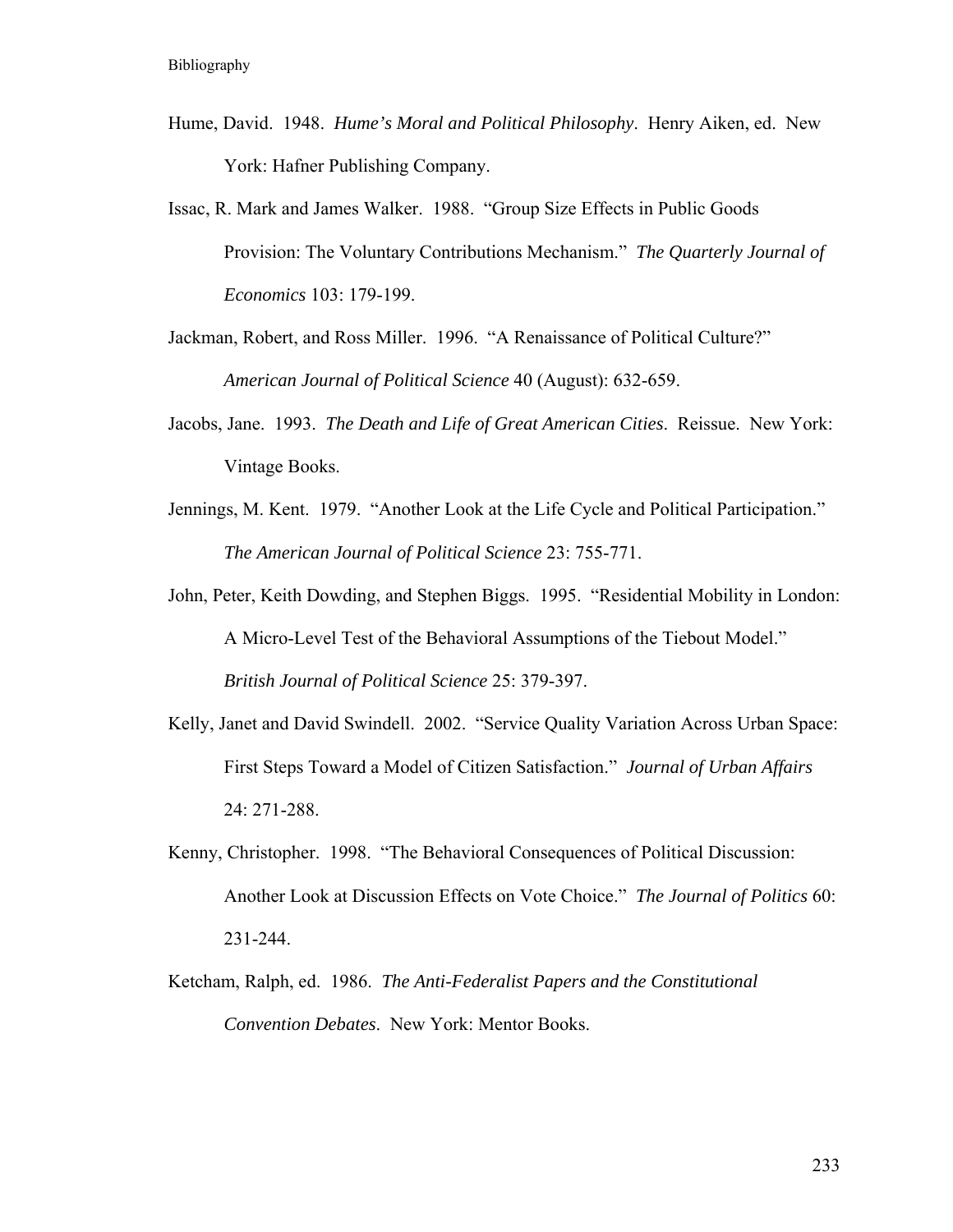- Key, V. O. 1961. *Public Opinion and American Democracy*. New York: Random House.
- King, Gary. 1986. "How Not to Lie With Statistics: Avoiding Common Mistakes in Quantitative Political Science." *American Journal of Political Science* 30:666- 687.
- Kuhnert, Stephan. 2001. "An Evolutionary Theory of Collective Action: Schumpeterian Entrepreneurship for the Common Good." *Constitutional Political Economy* 12: 13-29.
- Lachmann, Ludwig. 1978. *Capital and its Structure*. Kansas City: Sheed Andrews and McMeel, Inc.
- Lake, Ronald and Robert Huckfeldt. 1998. "Social Capital, Social Networks, and Political Participation." *Political Psychology* 19: 567-584.
- Lake, Ronald and Ronald Smith. 1999. "Social Capital and Social Networks in Context: A Comparative Analysis Across Neighborhoods in South Bend, IN." Paper presented at the 1999 annual meeting of the Midwest Political Science Association.
- Lazarsfeld, Paul, Bernard Barelson, and Hazel Gaudet. 1948. *The People's Choice*. New York: Columbia University Press.

Levine, Jeffrey. 2005. "Choosing Alone? The Social Network Basis of Modern Political Choice" in *The Social Logic of Politics: Personal Networks as Contexts for Political Behavior*. Alan Zuckerman, ed. Philadelphia: Temple University Press.

Lichbach, Mark. 1996. *The Cooperator's Dilemma*. Ann Arbor: University of Michigan Press.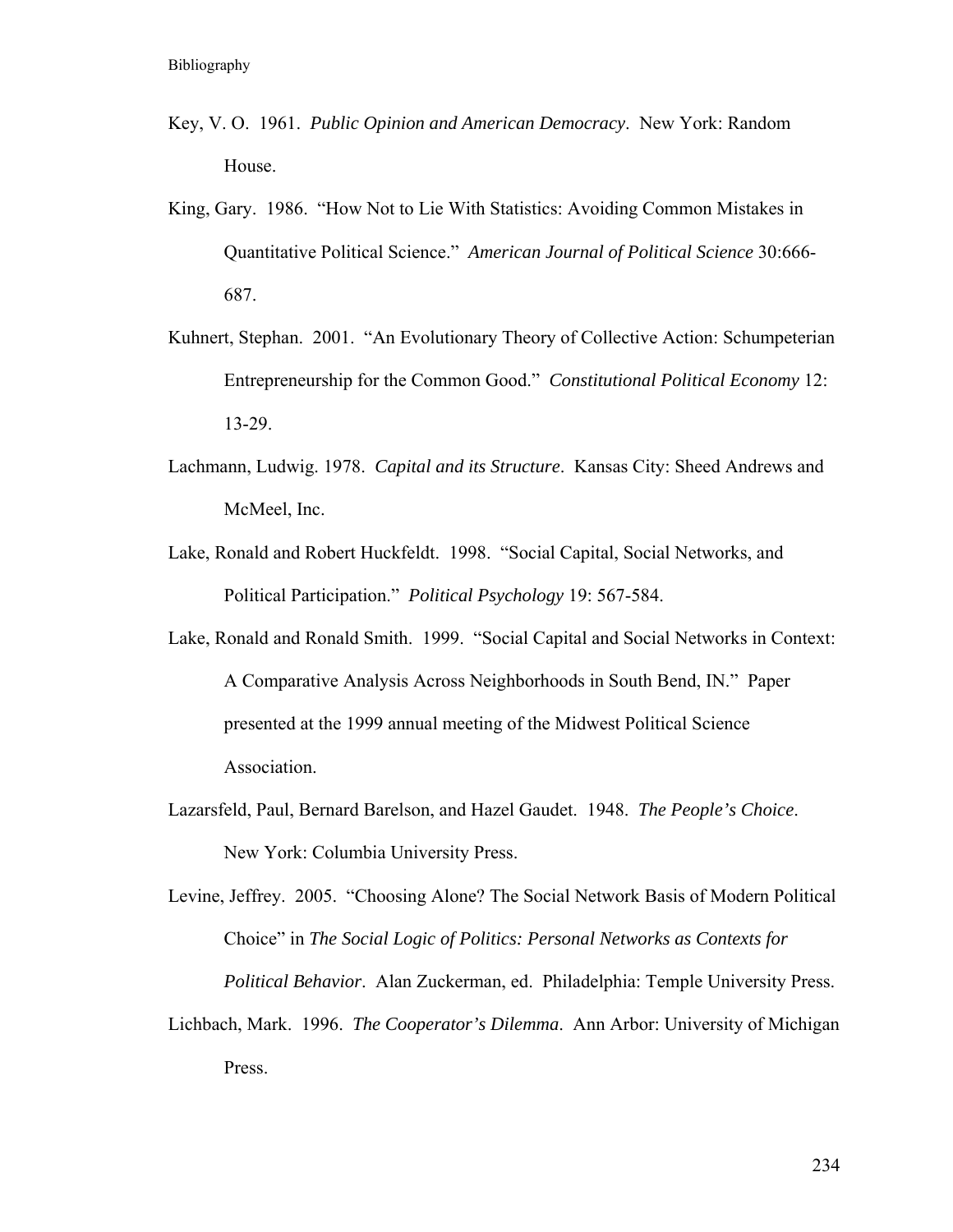Lin, Nan. 2001. *Social Capital: A Theory of Social Structure and Action*. New York: Cambridge University Press.

Lipset, Seymour Martin. 1960. *Political Man*. New York: Doubleday and Company.

- Long, J. Scott. 1997. *Regression Models for Categorical and Limited Dependent Variables*. Thousand Oaks, California: Sage Publications.
- Lowery, David and William Lyons. 1989. "The Impact of Jurisdictional Boundaries: An Individual Level Test of the Tiebout Model." *Journal of Politics* 51: 73-97.
- Lowery, David, William Lyons, and Ruth Dehoog. 1995. "The Empirical Evidence for Citizen Information and a Local Market for Public Goods." *The American Political Science Review* 89: 705-707.
- Lyons, William and David Lowery. 1986. "The Organization of Political Space and Citizen Responses to Dissatisfaction in Urban Communities: An Integrative Model." *The Journal of Politics* 48: 321-346.
- Lyons, William and David Lowery. 1989. "Citizen Responses to Dissatisfaction in Urban Communities: A Partial Test of A General Model." *The Journal of Politics* 51:841-868.
- Madison, James. 1981. *The Mind of the Founder: Sources of Political Thought of James Madison*. Revised Edition. Marvin Myers, ed. Hanover, New Hampshire: University Press of New England.
- Maloney, William, Graham Smith, and Gerry Stoker. 2001. "Social Capital and the City." In *Beyond Tocqueville: Civil Society and the Social Capital Debate in Comparative Perspective*. Bob Edwards, Michael Foley, and Mario Diani, eds. Hanover, New Hampshire: University Press of New England.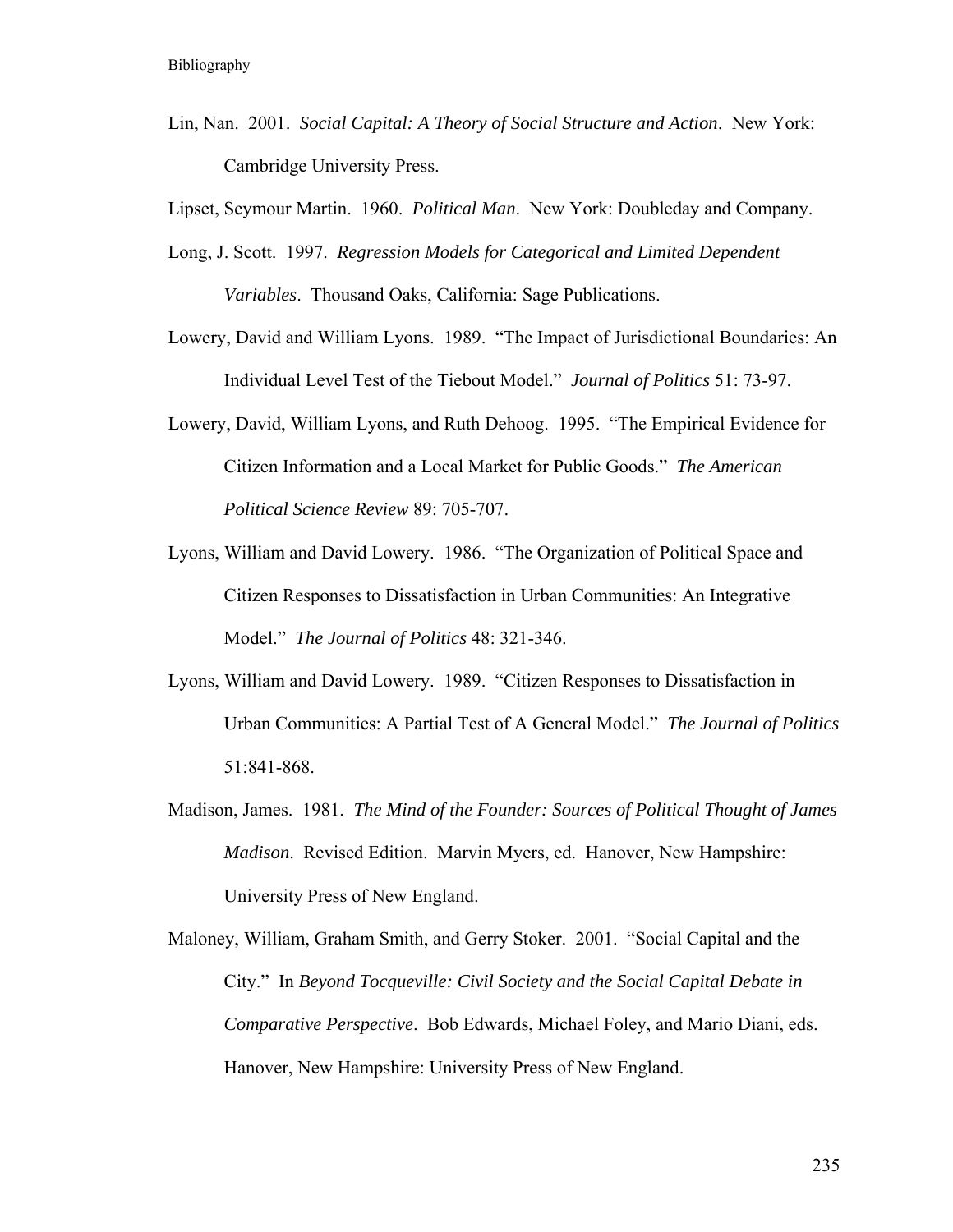- Marsden, Peter. 1987. "Core Discussion Networks of Americans." *American Sociological Review* 52: 122-131.
- Marsden, Peter. 1990. "Network Data and Measurement." *Annual Review of Sociology* 16: 435-463.
- Marsden, Peter and Karen Campbell. 1984. "Measuring Tie Strength." *Social Forces* 63: 482-501.
- Marwell, Gerald, and Ruth Ames. 1981. "Economists Free Ride, Does Anyone Else?: Experiments on the Provision of Public Goods." *Journal of Public Economics* 15: 295-310.
- McKenzie, Evan. 1994. *Privatopia: Homeowners Associations and the Rise of Residential Private Government*. New Haven: Yale University Press.
- McPhail, Clark and Ronald Wohlstein. 1986. "Collective Locomotion as Collective Behavior." *American Sociology Review* 51: 447-463.
- McPherson, J. Miller, Pamela Popielarz, and Sonja Drobnic. 1992. "Social Networks and Organizational Dynamics." *American Sociological Review* 57: 153-170.
- Miller, Gary. 1992. *Managerial Dilemmas: The Political Economy of Hierarchy*. New York: Cambridge University Press.
- Myers, Scott. 2000. "The Impact of Religious Involvement on Migration." *Social Forces* 79: 755-783.
- Nelson, Robert. 2002. "Privatizing the Neighborhood: A Proposal to Replace Zoning with Private Collective Property Rights to Existing Neighborhoods." In *The Voluntary City: Choice Community, and Civil Society*. David Beito, Peter Gordon, and Alexander Tabarrok, eds. Ann Arbor: University of Michigan Press.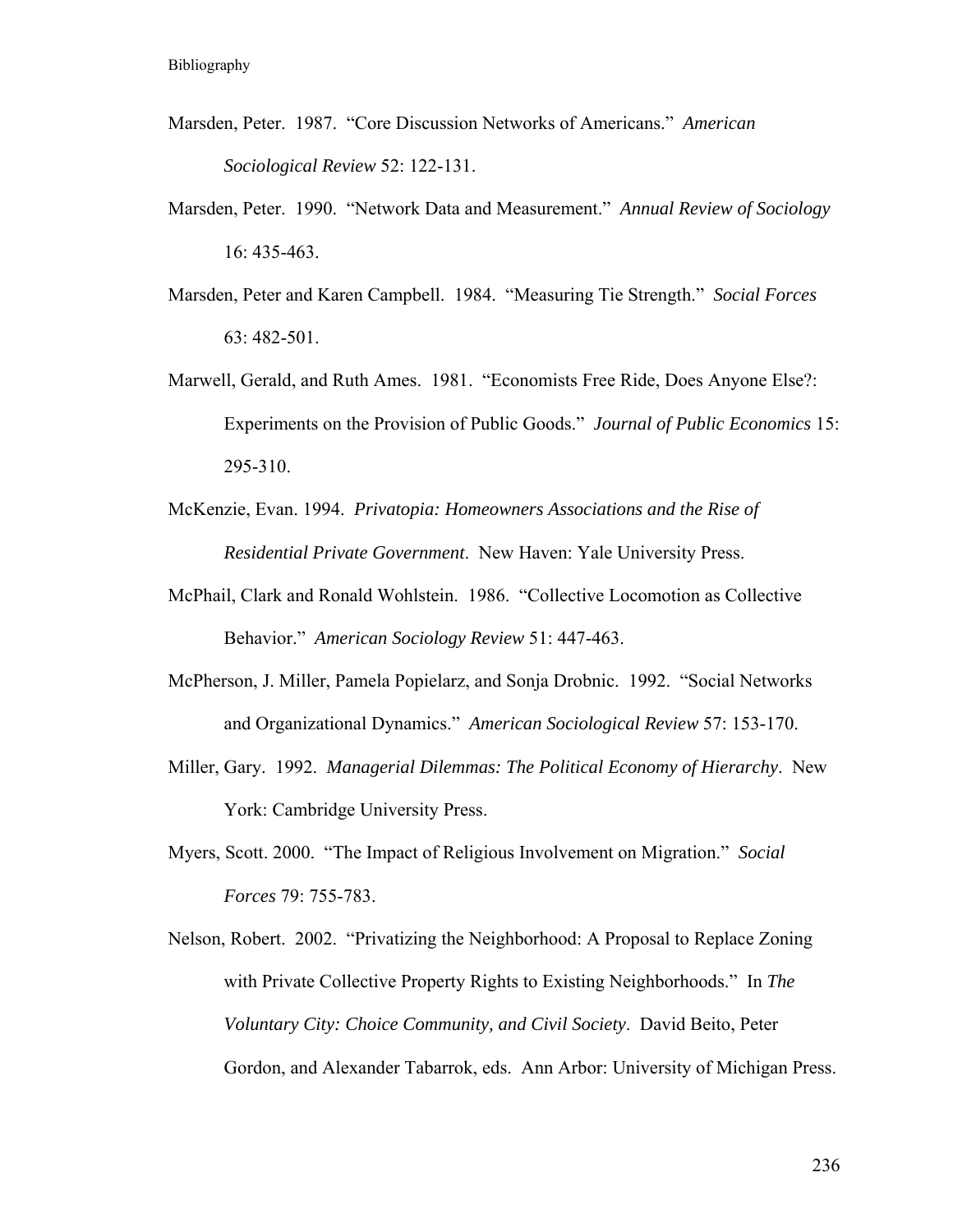*New York Times*. "A Private Community Trumps Public Dissent," February 22, 2004, Sec. 14NJ, p. 6.

Nozick, Robert. 1974. *Anarchy, State, and Utopia*. New York: Basic Books.

- Oakerson, Ronald and Roger Parks. 1999. "Citizen Voice and Public Entrepreneurship: The Organizational Dynamic of a Complex Metropolitan County." In *Polycentricity and Local Public Economies*. M. McGinnis, ed. Ann Arbor: University of Michigan Press.
- Olson, Mancur. 1969. "The Principle of 'Fiscal Equivalence': The Division of Responsibilities Among Different Levels of Government." *American Economic Review* 59: 479-487.
- Olson, Mancur. 1971. *The Logic of Collective Action: Public Goods and the Theory of Groups*. Cambridge: Harvard University Press.
- Orbell, John and Toru Uno. 1972. "A Theory of Neighborhood Problem Solving: Political Action vs. Residential Mobility." *The American Political Science Review* 66: 471-489.
- Orbell, John, Peregrine Schwartz-Shea, and Randy Simmons. 1984. "Do Cooperators Exit more Readily than Defectors?" *The American Political Science Review* 78: 147-162.
- Oropesa, R. S. 1987. "Local and Extra-Local Orientations in the Metropolis." *Sociological Forum* 2: 90-107.
- Ostrom, Elinor. 1990. *Governing the Commons: The Evolution of Institutions for Collective Action.* New York: Cambridge University Press.
- Ostrom, Elinor. 1992. *Crafting Institutions for Self-Governing Irrigation Systems*. San Francisco: ICS Press.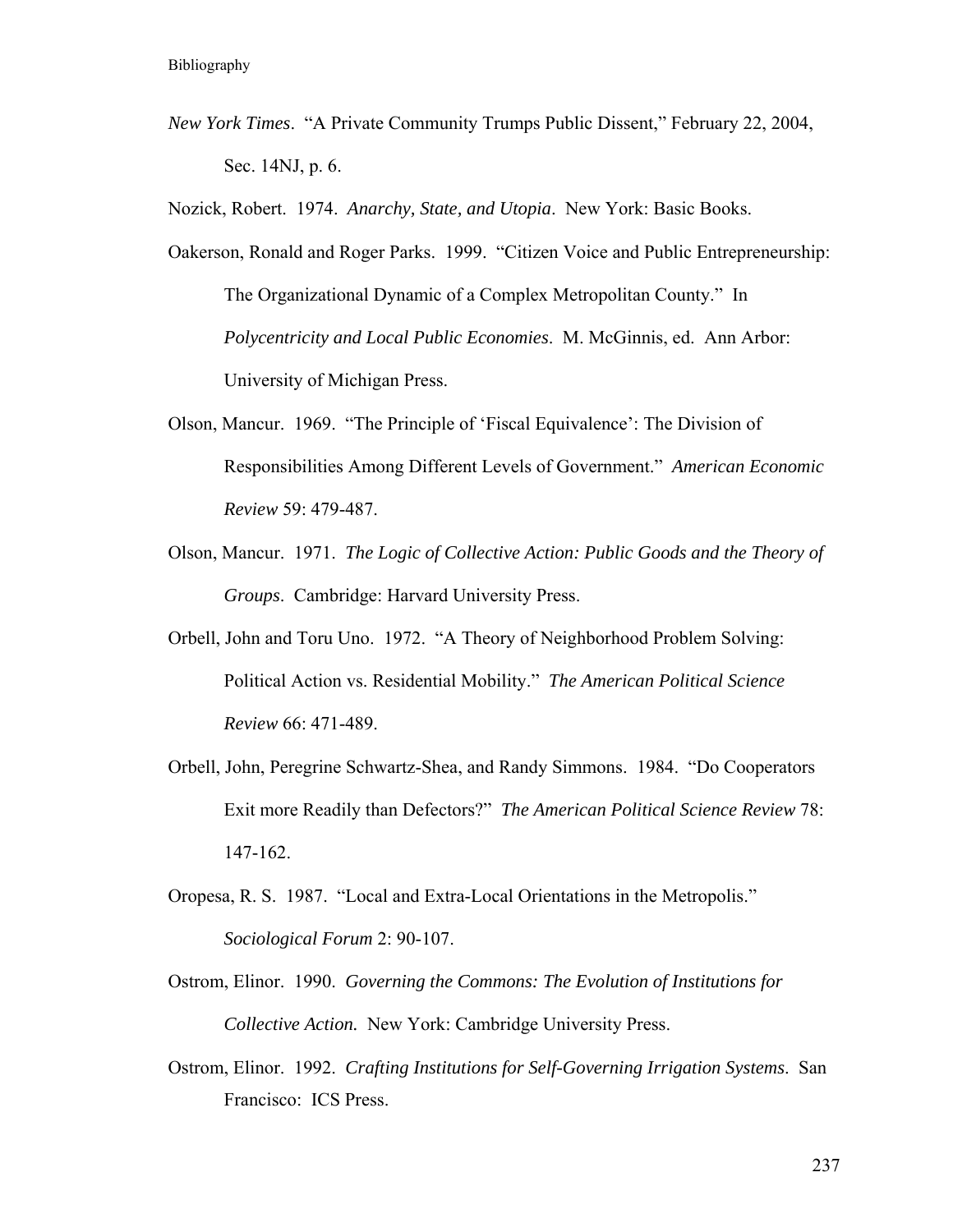- Ostrom, Elinor. 1998. "A Behavioral Approach to the Rational Choice Theory of Collective Action." *American Political Science Review* 92 (March): 1-22.
- Ostrom, Elinor and T. K. Ahn. 2002. "A Social Science Perspective on Social Capital: Social Capital and Collective Action." In *Social Capital: Conceptual Explorations*. Rusel Papers—Civic Series 1/2002.
- Ostrom, Elinor, James Walker, and Roy Gardner. 1992. "Covenants With and Without a Sword: Self-Governance is Possible." *American Political Science Review* 86 (June): 404-417.
- Ostrom, Vincent. 1971. *Institutional Arrangements for Water Resource Development*. Arlington, Virginia: National Water Commission.
- Ostrom, Vincent. 1987. *The Political Theory of a Compound Republic: Designing the American Experiment*. 2nd Edition. Lincoln: University of Nebraska Press.
- Ostrom, Vincent. 1994. *The Meaning of American Federalism: Constituting a Self-Governing Society.* San Francisco: ICS Press.
- Ostrom, Vincent. 1997. *The Meaning of Democracy and the Vulnerability of Democracies: A Response to Tocqueville's Challenge*. Ann Arbor: University of Michigan Press.
- Ostrom, Vincent. 1999. "Polycentricity" parts I and II in *Polycentricity and Local Public Economies.* M. McGinnis, ed. Ann Arbor: University of Michigan Press.
- Ostrom, Vincent, Charles Tiebout, and Robert Warren. 1961. "The Organization of Government in Metropolitan Areas: A Theoretical Inquiry." *American Political Science Review* 55: 831-842.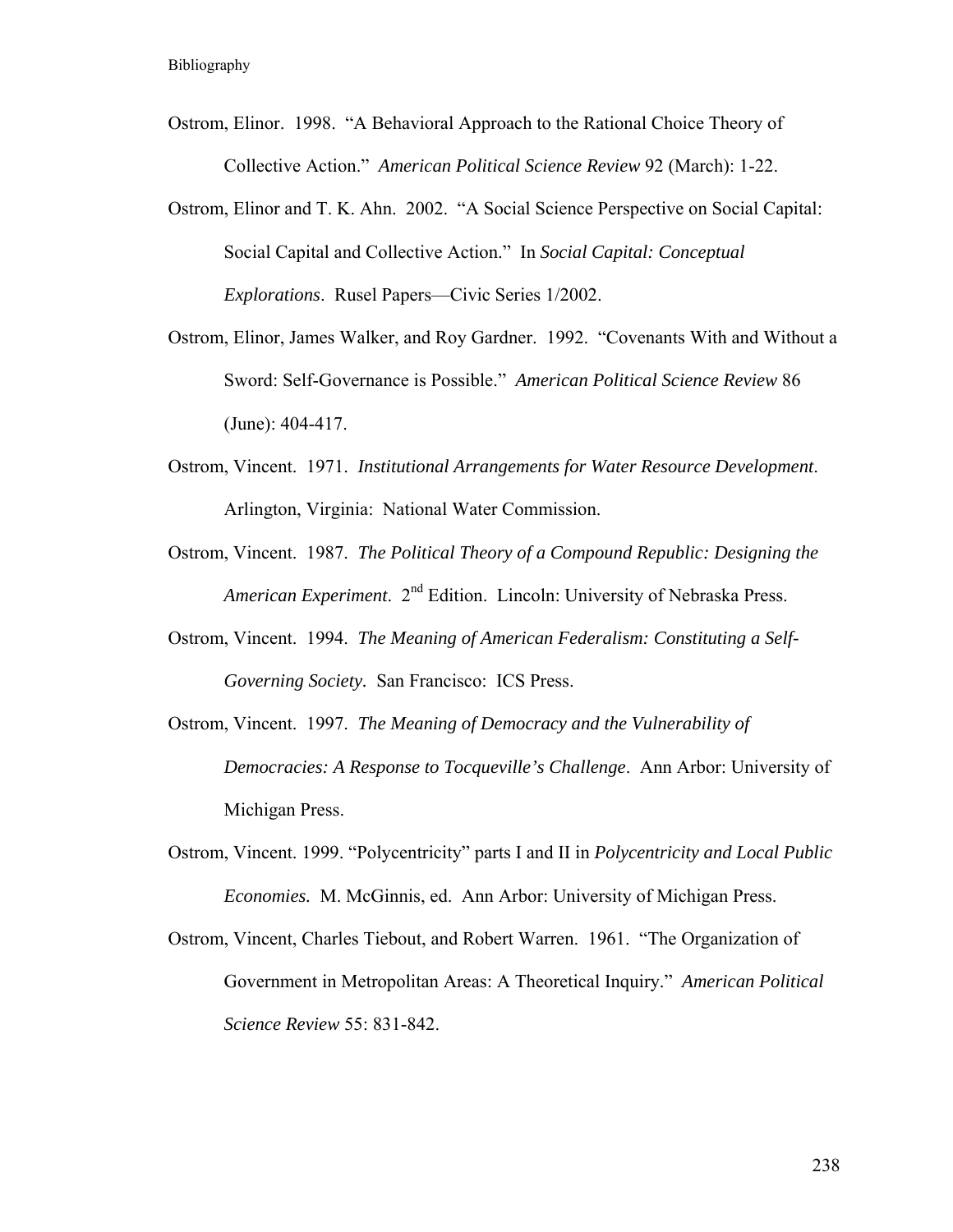- Parks, Roger, Paula Baker, Larry Kiser, Ronald Oakerson, Elinor Ostrom, Vincent Ostrom, Stephen Percy, Martha Vandivort, Gordon Whitaker, and Rick Wilson. 1999. "Consumers as Coproducers of Public Services: Some Economic and Institutional Considerations." In *Polycentricity and Local Public Economies*. M. McGinnis, ed. Ann Arbor: University of Michigan Press.
- Peirce, Neal and Carol Steinbach. 1987. "Corrective Capitalism: The Rise of America's Community Development Corporations." New York: Ford Foundation.
- Pierson, George. 1938. *Tocqueville in America*. Baltimore: John Hopkins University Press.
- Podolny, Joel and James Baron. 1997. "Resources and Relationships: Social Networks and Mobility in the Workplace." *American Sociological Review* 62: 673-693.
- Polanyi, Michael. 1998. *The Logic of Liberty: Reflections and Rejoinders*. Indianapolis: Liberty Fund Press.
- Portes, Alejandro. 1998. "Social Capital: Its Origins and Applications in Modern Sociology." *Annual Review of Sociology* 24: 1-24.
- Putnam, Robert. 1966. "Political Attitudes and the Local Community." *American Political Science Review* 60: 640-654.
- Putnam, Robert. 1993. *Making Democracy Work: Civic Traditions in Modern Italy*. Princeton: Princeton University Press.
- Putnam, Robert. 1995. "Bowling Alone: America's Declining Social Capital." *Journal of Democracy* 6: 65-78.
- Putnam, Robert. 2000. *Bowling Alone: The Collapse and Revival of American Community*. New York: Simon and Schuster.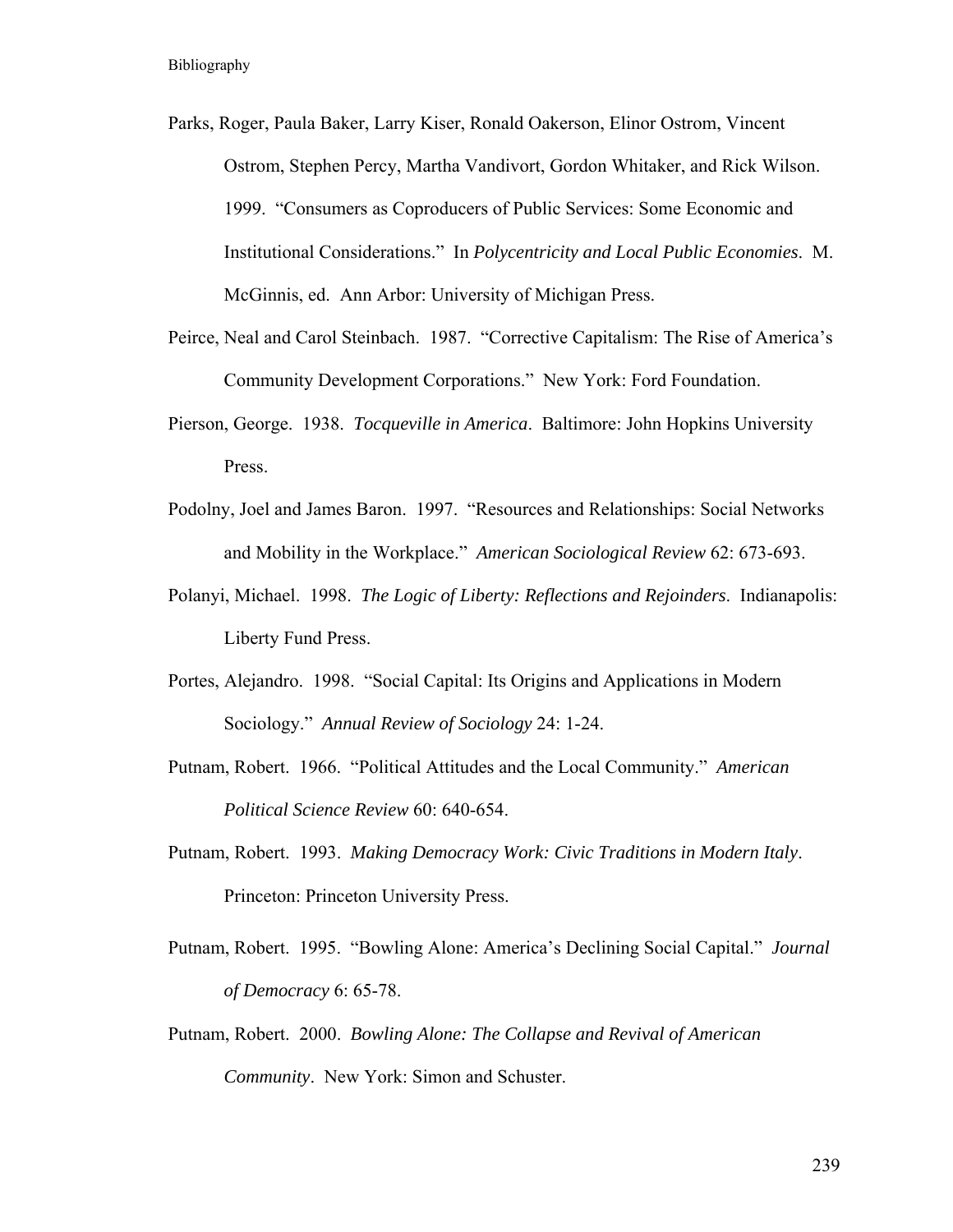- Rankin, Bruce and James Quane. 2000. "Neighborhood Poverty and the Social Isolation of Inner-City African American Families." *Social Forces* 79: 139-164.
- Reid, John Phillip. 1997a. *Law for the Elephant: Property and Social behavior on the Overland Trail*. San Marino, California: Huntington Library.
- Reid, John Phillip. 1997b. *Policing the Elephant: Crime, Punishment, and Social Behavior on the Overland Trail.* San Marino, California: Huntington Library.
- Robinson, John. 1976. "Interpersonal Influence in Election Campaigns: Two-Step Flow Hypothesis." *Public Opinion Quarterly* 40: 304-319.
- Roeder, Phillip. 1994. *Public Opinion and Policy Leadership in the American States*. Tuscaloosa: University of Alabama Press.
- Rosenstone, Stephen and John Hansen. 1993. *Mobilization, Participation, and Democracy in America.* New York: MacMillan Publishers.
- Rossiter, Clinton, ed. 1961. *The Federalist Papers: Hamilton, Madison, Jay*. New York: Penguin Books.
- Rousseau, Jean-Jacques. 1967. *The Social Contract and Discourse on the Origin of Inequality*. Lester Crocker, ed. New York: Simon and Schuster.
- Samuelson, Paul. 1954. "The Pure Theory of Public Expenditure." *The Review of Economics and Statistics* 36:387-389.
- Schneider, Mark, Paul Teske, Melissa Marshall, and Christine Roch. 1998. "Shopping for Schools: In the Land of the Blind, The One-Eyed Parent may be Enough." *American Journal of Political Science* 42: 769-793.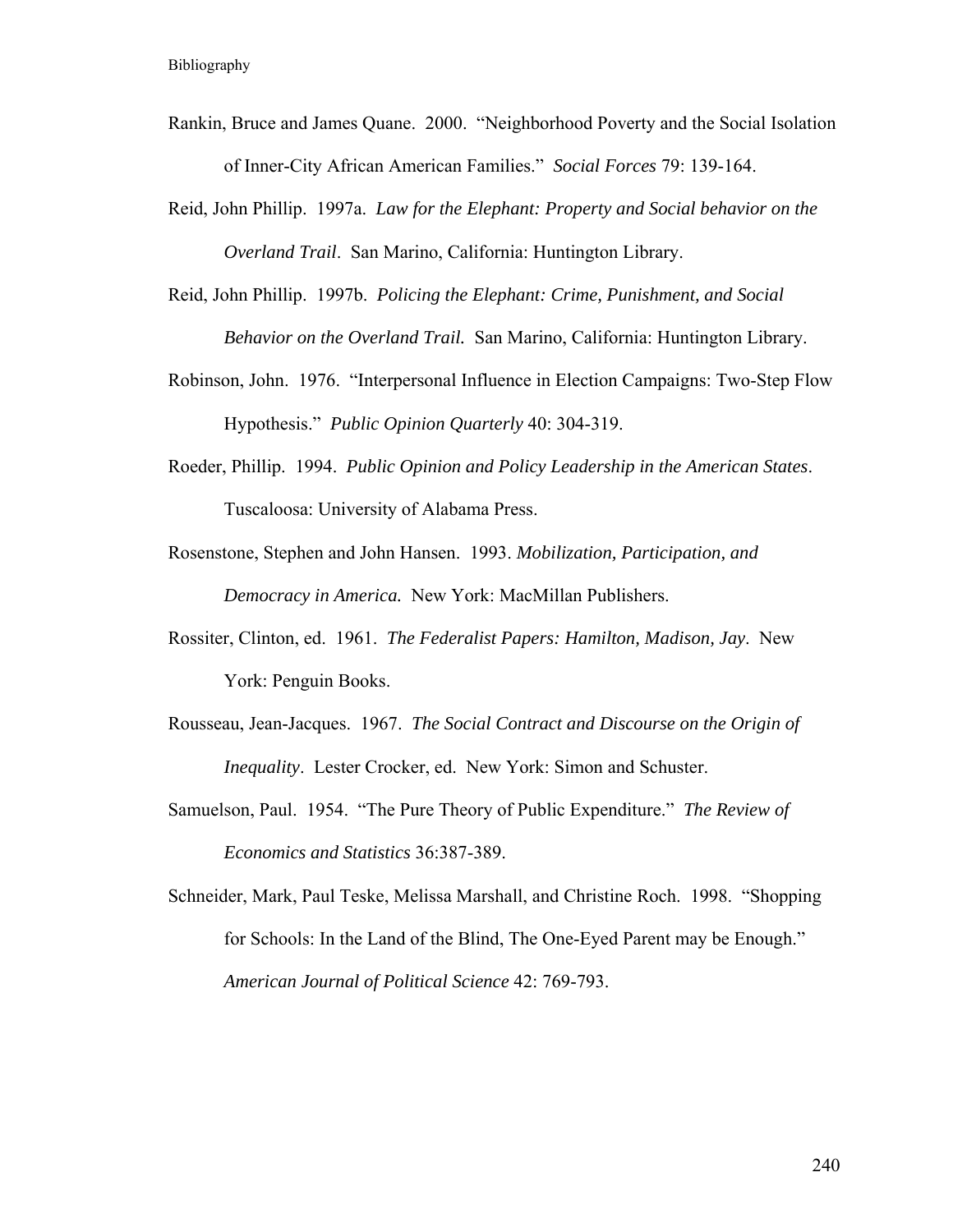- Schneider, Mark, Paul Teske, Christine Roch, and Melissa Marshall. 1997. "Networks to Nowhere: Segregation and Stratification in Networks of Information about Schools." *American Journal of Political Science* 41: 1201-1223.
- Schudson, Michael. 1999. *The Good Citizen: A History of American Civic Life*. Cambridge: Harvard University Press.
- Schultz, Theodore W. 1961. "Investment in Human Capital." *The American Economic Review* 51: 1-17.
- Sen, Amartya. 1970. "The Impossibility of a Paretian Liberal." *Journal of Political Economy* 78: 152-157.
- Sen, Amartya. 1976. "Liberty, Unanimity and Rights." *Economica* 43: 217-245.
- Sen, Amartya. 1979. "Personal Utilities and Public Judgments: Or What's Wrong With Welfare Economics." *The Economic Journal* 89: 537-558.
- Sharp, Elaine. 1980. "Citizen Perceptions of Channels for Urban Service Advocacy." *Public Opinion Quarterly* 44: 362-376.
- Sharp, Elaine. 1984. "Exit, Voice, and Loyalty in the Context of Local Government Problems." *Western Political Quarterly* 37: 67-83.
- Siegel, Steven. 1998. "The Constitution and Private Government: Toward the Recognition of Constitutional Rights in Private Residential Communities Fifty Years After Marsh V. Alabama." *William and Mary Bill of Rights Journal* 6: 461-563.
- Simon, Herbert. 1996. *The Sciences of the Artificial*. 3rd edition. Cambridge: MIT Press.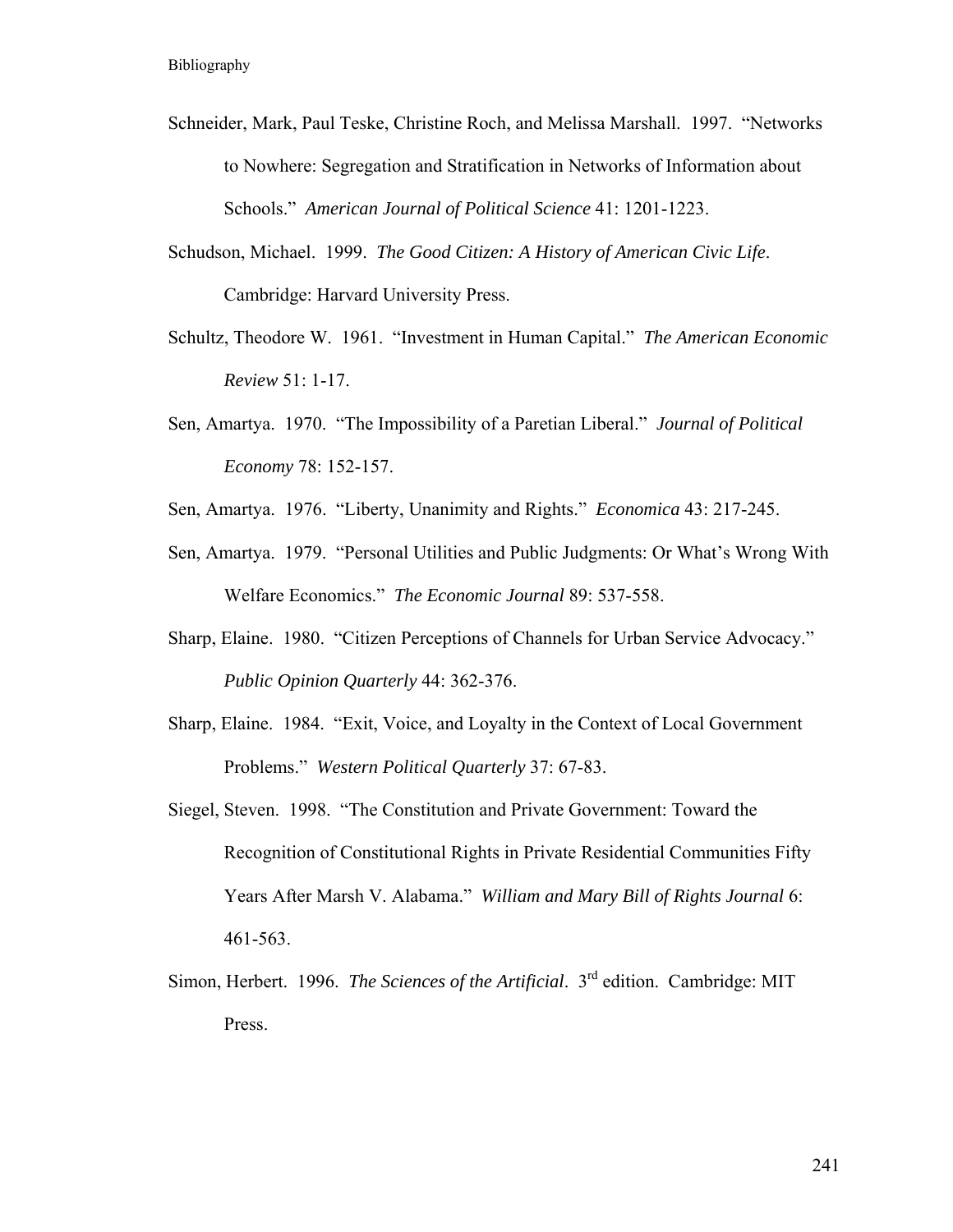- Sirianni, Carmen. 1996. "Citizen Participation, Social Capital and Social Learning in the United States." In *Increasing Understanding of Public Problems and Policies 1995*. S. Halbrook and C. Merry, eds. Oak Brook, Illinois: Farm Foundation.
- Skocpol, Theda and Morris Fiorina, eds. 1999. *Civic Engagement in American Democracy*. Washington, D.C.: Brookings Institution Press.
- Skocpol, Theda, Marshall Ganz, and Ziad Munson. 2000. "A Nation of Organizers: The Institutional Origins of Civic Voluntarism in the United States." *American Political Science Review* 94: 527-546.
- South, Scott and Kyle Crowder. 1997. "Escaping Distressed Neighborhoods: Individual, Community, and Metropolitan Influences." *The American Journal of Sociology* 102: 1040-1084
- Steinberg, Allen. 1989. *The Transformation of Criminal Justice Philadelphia: 1800- 1880*. Chapel Hill: University of North Carolina Press.
- Stolle, Dietlind and Thomas Rochon. 1998. "Are All Associations Alike? Member Diversity, Associational Type, and the Creation of Social Capital." *American Behavioral Scientist* 42: 47-65.
- Swindell, David. 1997. "Community Organizations and the Governing Capability of Indianapolis Neighborhoods." Ph.D. dissertation, Indiana University, Bloomington.
- Tang, Shui Yan. 1992. *Institutions and Collective Action: Self-Governance in Irrigation*. San Francisco: ICS Press.
- Temkin, Kenneth and William Rohe. 1998. "Social Capital and Neighborhood Stability: An Empirical Investigation." *Housing Policy Debate* 9:61-88.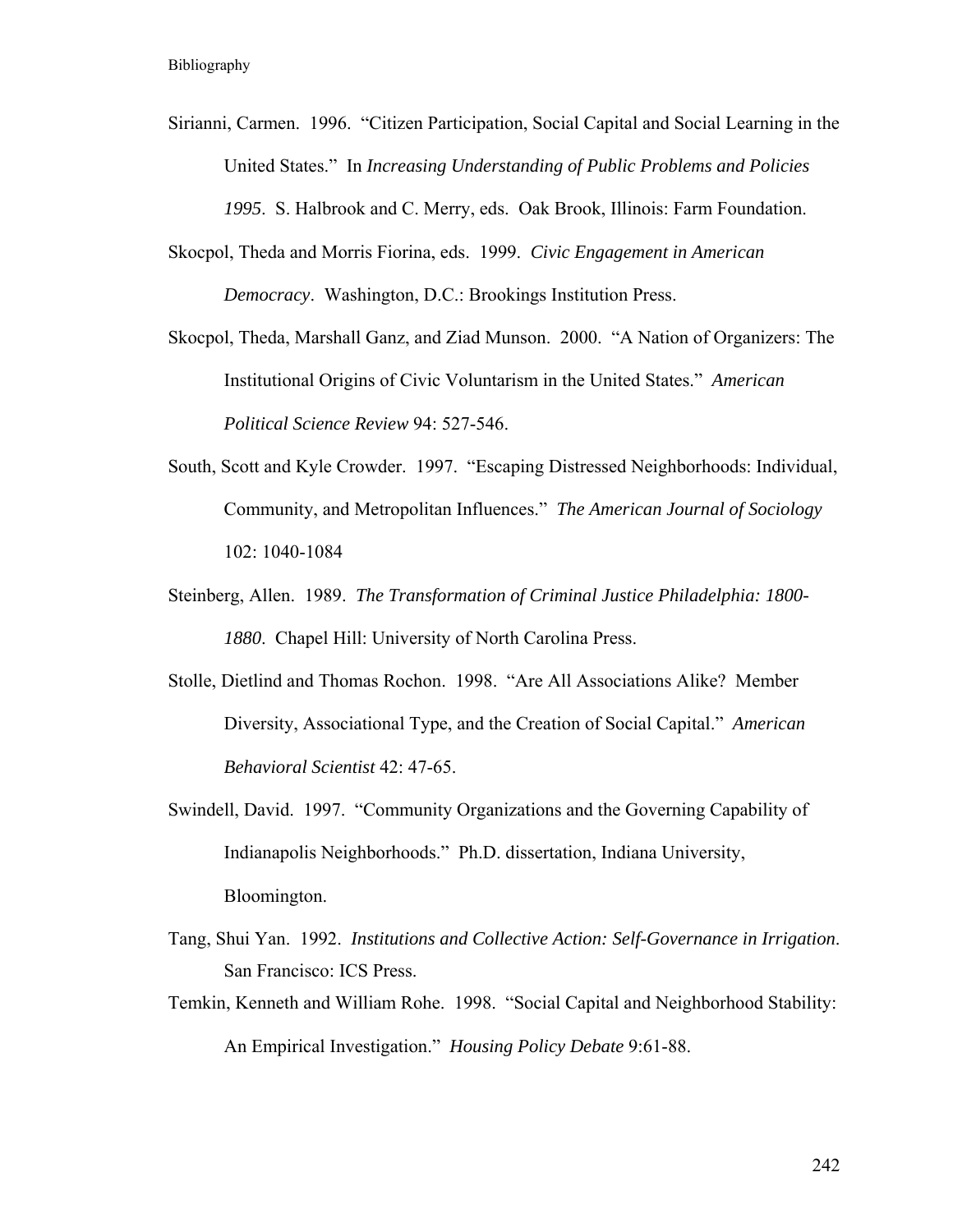- Teske, Paul, Mark Schneider, Michael Mintrom and Samuel Best. 1993. "Establishing the Micro Foundations of a Macro Theory: Information, Movers, and the Competitive Local Market for Public Goods." *American Political Science Review*  87: 702-713.
- Teske, Paul, Mark Schneider, Michael Mintrom, and Samuel Best. 1995. "The Empirical Evidence for Citizen Information and a Local Market for Public Goods: Response." *The American Political Science Review* 89:707-709.
- Tiebout, Charles. 1956. "A Pure Theory of Local Expenditures." *The Journal of Political Economy* 64: 416-424.
- Tocqueville, Alexis de. 1988. *Democracy in America*. G. Lawrence, trans. J.P. Mayer, ed. Perennial Library edition. New York: Harper and Row, Publishers.
- Treese, Clifford. Frank Spink, ed. 1999. *Community Associations Factbook*. Alexandria, Virginia: Community Associations Institute.
- Ullmann-Margalit, Edna. 1977. *The Emergence of Norms*. Oxford, England: Clarendon Press.
- Verba, Sidney and Norman Nie. 1972. *Participation in America: Political Democracy and Social Equality*. Chicago: University of Chicago Press.
- Verba, Sidney, Kay Schlozman, and Henry Brady. 1995. *Voice and Equality: Civic Voluntarism in American Politics*. Cambridge: Harvard University Press.
- Weatherford, M. Stephen. 1982. "Interpersonal Networks and Political Behavior." *American Journal of Political Science* 26: 117-143.
- Whitaker, Gordon. 1980. "Coproduction: Citizen Participation in Service Delivery." *Public Administration Review* 40: 240-246.